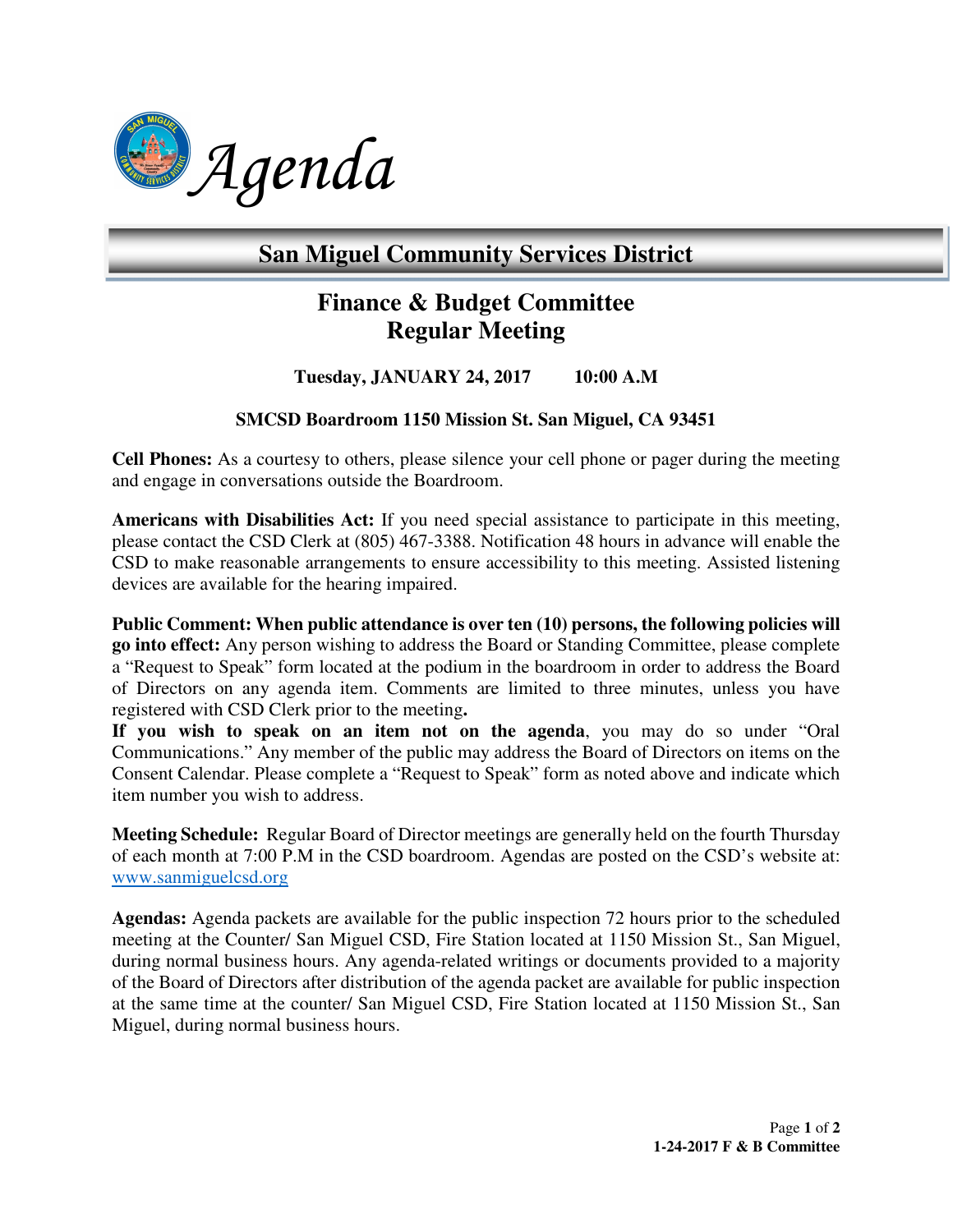- **I. Call to Order- 10:00 A.M.**
- **II. Pledge of Allegiance**
- **III. Roll Call: Directors: Buckman Reuck**
- **IV. Selection of Committee Chair**
- **V. Oral and Written Communications**: Persons wishing to speak on a matter not on the agenda may be heard at this time; however, no action will be taken until placed on a future agenda. Speakers are limited to three minutes. Please complete a "Request to Speak" form and place in basket provided.

## **VI. AGENDA:**

**1. Review and Discuss Monthly Financial Reports for October November and December 2016** 

> **Staff Recommendation: Staff Recommendation:** Discuss and recommend approval of Monthly Financial Reports for October, November and December 2016 to Board of Directors.

**M** S

# **VI. COMMITTEE COMMENTS:**

This section is intended as an opportunity for Committee members to make brief announcements, request information from staff, request future agenda item(s) and/or report on their own activities related to District business. No action is to be taken until an item is placed on a future agenda.

# **VII. ADJOURNMENT Time:**

 **ATTEST: STATE OF CALIFORNIA ) COUNTY OF SAN LUIS OBISPO ) ss. COMMUNITY OF SAN MIGUEL )** 

**I, Tamara Parent, Account Clerk/Operations Coordinator of San Miguel Community Services District, hereby certify that I caused the posting of this agenda at the SMCSD district office on January 23, 2017.** 

**Date: January 23, 2017** 

Tamara Parent

**Tamara Parent, Account Clerk/Operations Coordinator**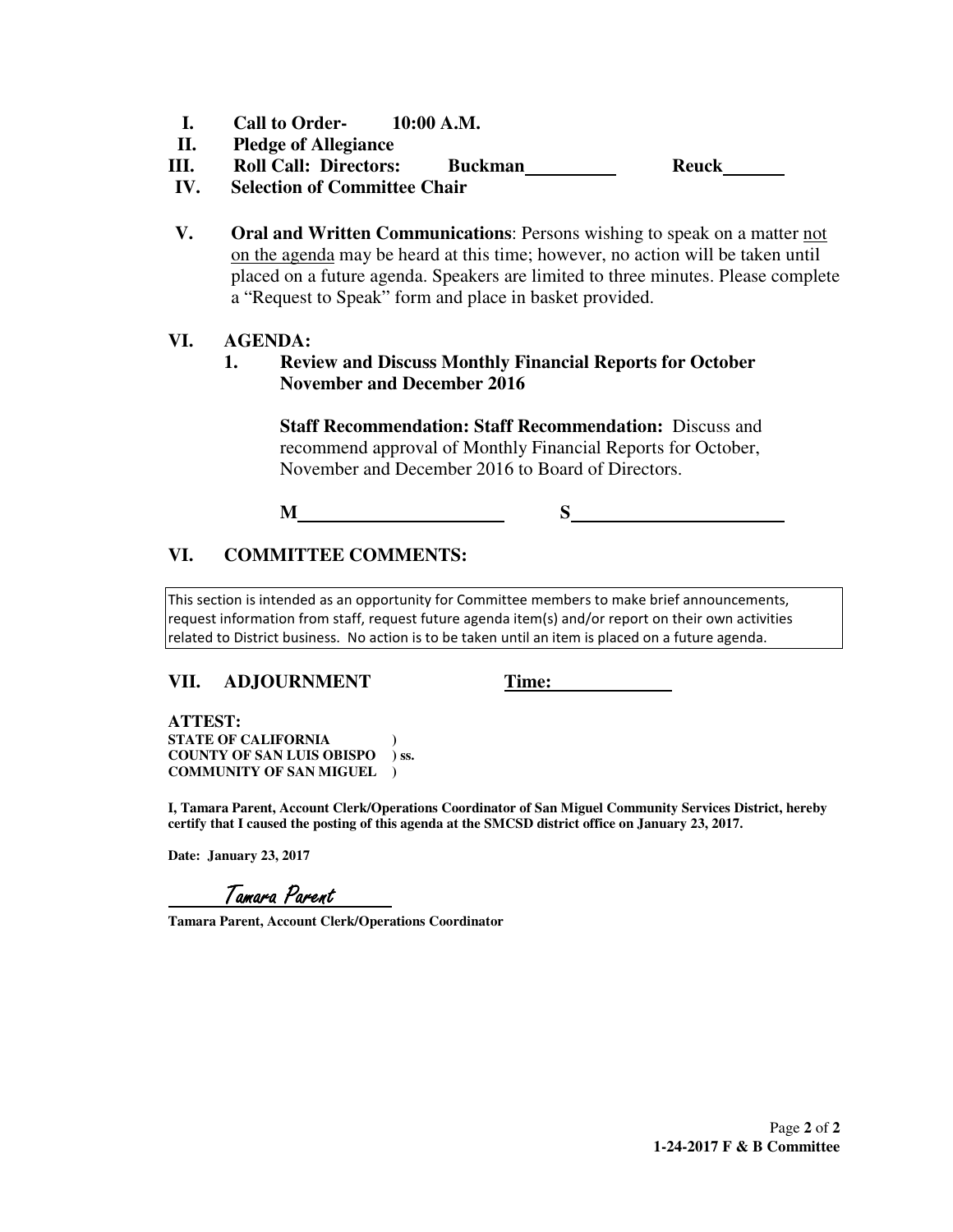

# **San Miguel Community Services District Finance & Budget Committee**

# **Staff Report**

**January 18, 2017 AGENDA ITEM: V. 4** 

# **SUBJECT: Monthly Financial Reports – October, November and December 2016**

## **STAFF RECOMMENDATION:**

Review and Discuss October, November and December 2016 YTD/Monthly Financial Reports as attached. **Action Requested**.

## **BACKGROUND:**

The Monthly and YTD financial reports for October, November and December 2016 show that District total revenues and expenditures are consistent with the recently adopted budget projections. The Statements of Revenue and Expense reports are also attached for Committee discussion and review.

The Monthly Cash Report is included and a June FY 2015-16 Preliminary Year End Report are included for Committee review. After spending significant time and work with Black Mountain support, I must report that the Cash Report beginning and ending balances can be re-corrected or resolved but it requires performing additional journal voucher adjustments stretching back to 2013- 14 and 2014-15 budget years.

We have identified how the beginning balances, particularly in Fund 10, were improperly entered as a Fund 10 item for the HOB General revenues item seen in the Monthly Cash Report. We will continue working to get these items completely resolved and report back on progress which should be apparent in monthly reports. We can provide added reporting information to show where these revenues have been incorrect entered for Fund 10 account.

Final budget numbers have been entered into accounting to reflect Board action on FY Operations & Maintenance Budget and where they need to be for transfers in and out. The notable exception is the appropriation of capital reserves, as was described in FY budget, requires separate Board action by resolution.

In October 2016, there were no Board authorized appropriations for the operating budget. In December, the Board authorized appropriations for the SLT Blending Line design plan work and for preparing a utility rate study by Bartle Wells Associates. Both of these projects have commenced work. Capital projects tracking of expenses has been set up in Black Mountain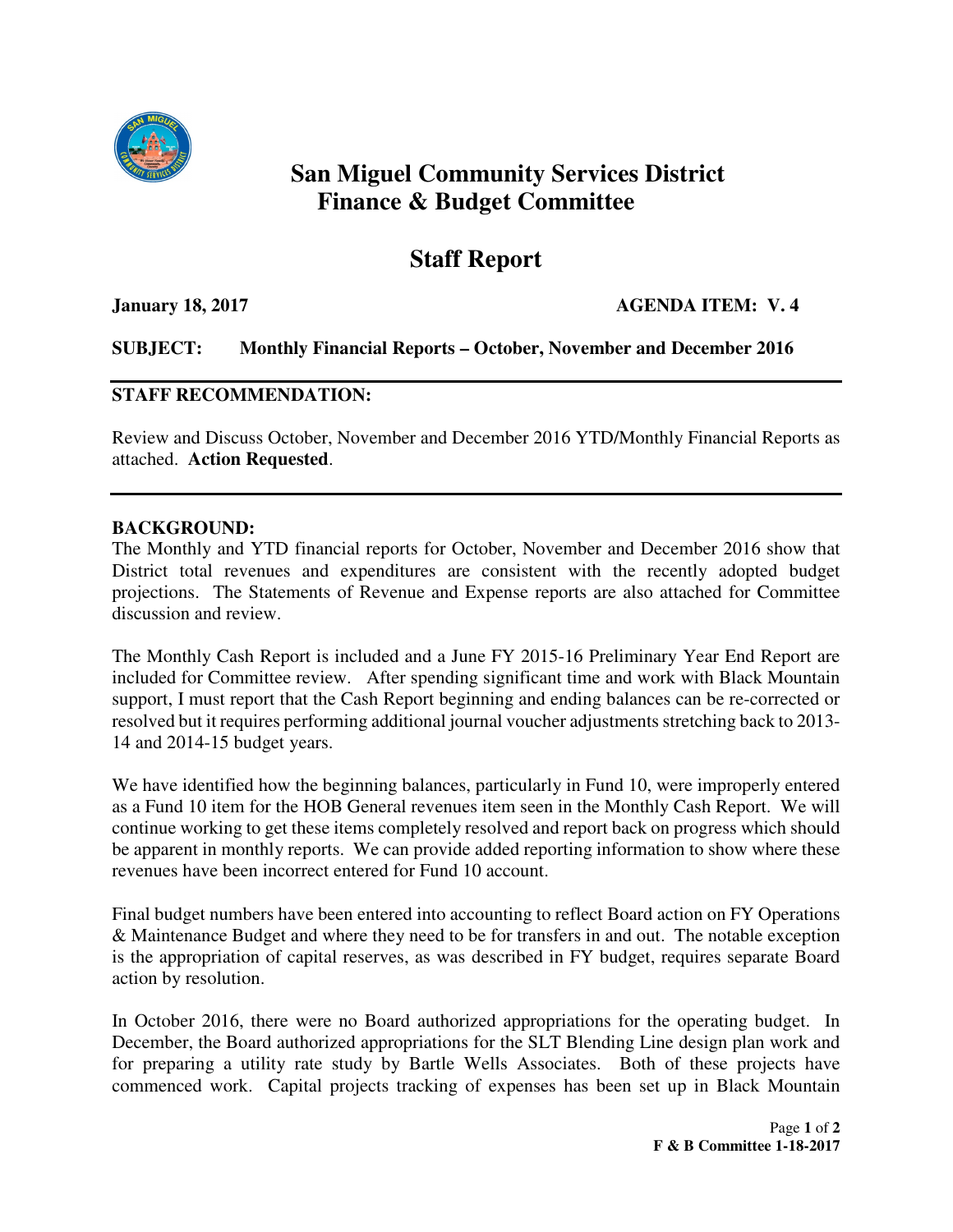accounting. Reporting on these project expenses will be shown in the January 2017 Monthly Financial Reports.

Committee members should review the submitted monthly financial reports for October, November and December and forward a recommendation for Board action using any of the following decision options:

- **1.** Approve as presented,
- **2.** Conditionally Approval with changes or amendments,
- **3.** Reject, or
- **4.** Request additional information prior to recommendation to Board.

# **PREPARED BY:** Darrell W. Gentry

**\_\_\_\_\_\_\_\_\_\_\_\_\_\_\_\_\_\_\_\_\_\_\_**  General Manager

|  | Attachments: For the months of October, November and December 2016: |
|--|---------------------------------------------------------------------|
|  | Item V. 4 a Claims Detail Reports                                   |
|  | Item V. 4 b Statements of Revenues and Expenses—Budget vs. Actual   |
|  | Item V. 4 c Cash Reports                                            |
|  | Item V. 4 d Unaudited Year Ending Statement for FY 2015-16          |
|  |                                                                     |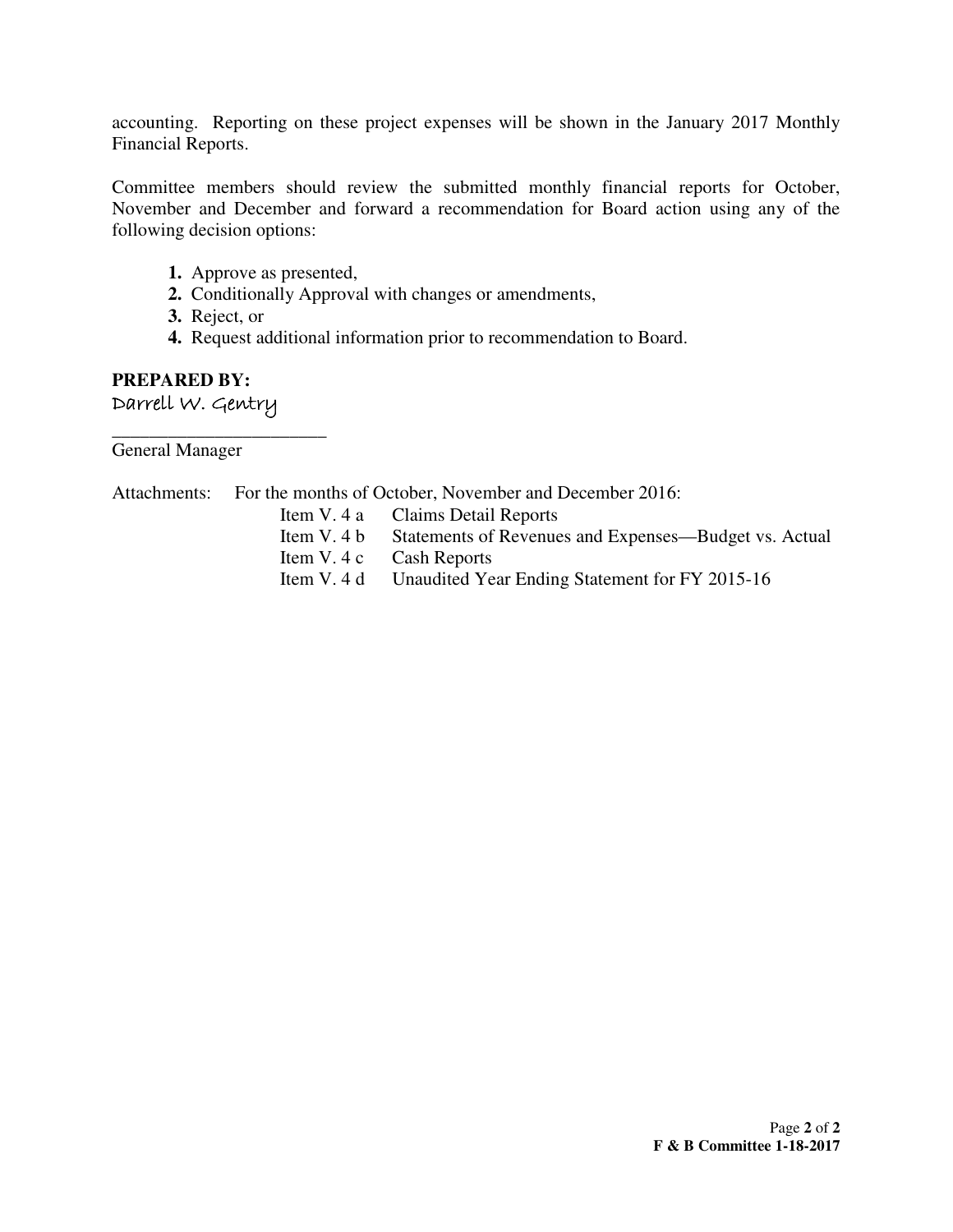### 01/12/17 SAN MIGUEL COMMUNITY SERVICES DISTRICT Page: 1 of 5 15:50:10 Claim Details by Fund, Account For the Accounting Period: 10/16

| Fund                            | Department Name (Account) |     | Vendor #/Name                                     | Description            | Amount    |
|---------------------------------|---------------------------|-----|---------------------------------------------------|------------------------|-----------|
| 10 ADMINISTRATION DEPARTMENT    | 61000 Administration      |     | 126 GREEN, JOHN                                   | Sept 2016 Board Mtg    | 100.00    |
| ADMINISTRATION DEPARTMENT<br>10 | 61000 Administration      |     | 441 REUCK, LARRY                                  | Sept 2016 Stipend      | 100.00    |
| 10 ADMINISTRATION DEPARTMENT    | 61000 Administration      |     | 453 DAWES, TRAVIS                                 | Sept 2016 Board Mtg    | 100.00    |
| ADMINISTRATION DEPARTMENT<br>10 | 61000 Administration      |     | 406 KALVANS, ANTHONY                              | Sept 2016 Board Mtg    | 100.00    |
| ADMINISTRATION DEPARTMENT<br>10 | 61000 Administration      |     | 510 LOCAL IT EXPERTS                              | Remote Managed IT Se   | 850.00    |
| ADMINISTRATION DEPARTMENT<br>10 | 61000 Administration      | 247 | SDRMA                                             | September 2016 Inter   | 137.93    |
| ADMINISTRATION DEPARTMENT<br>10 | 61000 Administration      |     | 403 DEPARTMENT OF TREASURY                        | Notice CP504B / 2015   | 695.13    |
| 10 ADMINISTRATION DEPARTMENT    | 61000 Administration      |     | 93 DODDS, KELLY                                   | Mthly Cell Phone Rei   | 35.00     |
| ADMINISTRATION DEPARTMENT<br>10 | 61000 Administration      | 328 | PARENT, TAMARA                                    | Mthly Cell Phone Rei   | 35.00     |
| 10<br>ADMINISTRATION DEPARTMENT | 61000 Administration      |     | 534 STREAMLINE                                    | Webpage Monthly Fee    | 200.00    |
| ADMINISTRATION DEPARTMENT<br>10 | 61000 Administration      |     | 534 STREAMLINE                                    | Webpage Annual Fee     | 2,400.00  |
| ADMINISTRATION DEPARTMENT<br>10 | 61000 Administration      |     | 301 US BANK                                       | Ethernet 5-Port Giga   | 26.86     |
| ADMINISTRATION DEPARTMENT<br>10 | 61000 Administration      |     | 301 US BANK                                       | Wireless Keyboard      | 53.20     |
| ADMINISTRATION DEPARTMENT<br>10 | 61000 Administration      |     | 301 US BANK                                       | 15' Patch Cable        | 23.20     |
| 10<br>ADMINISTRATION DEPARTMENT | 61000 Administration      |     | 301 US BANK                                       | 27"monitor/external    | 403.88    |
| ADMINISTRATION DEPARTMENT<br>10 | 61000 Administration      |     | 301 US BANK                                       | Cloud storage mobile   | 150.24    |
| ADMINISTRATION DEPARTMENT<br>10 | 61000 Administration      |     | 301 US BANK                                       | Office 365/6 license   | 1,440.00  |
| ADMINISTRATION DEPARTMENT<br>10 | 61000 Administration      |     | 301 US BANK                                       | Jungle Disk/Server b   | 24.37     |
| ADMINISTRATION DEPARTMENT<br>10 | 61000 Administration      |     | 301 US BANK                                       | $3 - 29"$ Monitors     | 756.69    |
| 10<br>ADMINISTRATION DEPARTMENT | 61000 Administration      |     | 301 US BANK                                       | Webcam                 | 88.71     |
| ADMINISTRATION DEPARTMENT<br>10 | 61000 Administration      |     | 301 US BANK                                       | 15' USB cable          | 16.15     |
| ADMINISTRATION DEPARTMENT<br>10 | 61000 Administration      |     | 301 US BANK                                       | GoDaddy - Domain Hos   | 108.63    |
| ADMINISTRATION DEPARTMENT<br>10 | 61000 Administration      |     | 290 TRACEY, DAVID                                 | Mthly Cell Phone Rei   | 35.00     |
| ADMINISTRATION DEPARTMENT<br>10 | 61000 Administration      |     | 17 N REX AWALT CORPORATION                        | Finance charge         | 1.90      |
| ADMINISTRATION DEPARTMENT<br>10 | 61000 Administration      |     | 67 CHARTER COMMUNICATIONS                         | Internet/Voice         | 328.47    |
| ADMINISTRATION DEPARTMENT<br>10 | 61000 Administration      | 482 | CHEVRON AND TEXACO                                | Credit Risk Assessme   | 19.05     |
| ADMINISTRATION DEPARTMENT<br>10 | 61000 Administration      | 482 | CHEVRON AND TEXACO                                | Transaction Fee        | 4.00      |
| 10 ADMINISTRATION DEPARTMENT    | 61000 Administration      |     | 33 BLACK MOUNTAIN                                 | Asset Manager Module   | 1,012.50  |
| ADMINISTRATION DEPARTMENT<br>10 | 61000 Administration      |     | 473 CHURCHWELL WHITE LLP                          | General Counsel        | 19,610.81 |
| 10<br>ADMINISTRATION DEPARTMENT | 61000 Administration      |     | 473 CHURCHWELL WHITE LLP                          | Steinbeck v. SLO       | 1,382.80  |
| ADMINISTRATION DEPARTMENT<br>10 | 61000 Administration      | 473 | CHURCHWELL WHITE LLP                              | Water (Specialized)    | 530.80    |
| ADMINISTRATION DEPARTMENT<br>10 | 61000 Administration      | 473 | CHURCHWELL WHITE LLP                              | SLOCEA v. San Miguel   | 4,625.00  |
| 10 ADMINISTRATION DEPARTMENT    | 61000 Administration      | 473 | CHURCHWELL WHITE LLP                              | Employment PERB Clai   | 400.00    |
| ADMINISTRATION DEPARTMENT<br>10 | 61000 Administration      | 529 | DELL BUSINESS CREDIT                              | (6) Dell Precision T   | 6,008.43  |
| 10 ADMINISTRATION DEPARTMENT    | 61000 Administration      |     | 352 STAPLES CREDIT PLAN                           | toner, staples, highli | 689.21    |
|                                 |                           |     |                                                   | Total for Fund:        | 42,492.96 |
| 20 FIRE PROTECTION              | 62000 Fire                |     | 533 SLO COUNTY TAX COLLECTOR Assessment 021-221-0 |                        | 133.78    |
| 20 FIRE PROTECTION              | 62000 Fire                |     | 134 HELPING HAND HEALTH                           | CPR Renewal Course     | 80.00     |
| FIRE PROTECTION<br>20           | 62000 Fire                |     | 506 MEDPOST URGENT CARE -                         | Patient #616224112 T   | 100.00    |
| 20 FIRE PROTECTION              | 62000 Fire                |     | 247 SDRMA                                         | Workers Comp           | 2,275.90  |
| 20 FIRE PROTECTION              | 62000 Fire                |     | 492 TIMECLOCK PLUS by DATA                        | TimeClock Plus/Mo. L   | 12.50     |
| 20 FIRE PROTECTION              | 62000 Fire                |     | 226 ROBERSON, ROB                                 | Mthly Cell Phone Rei   | 35.00     |
| FIRE PROTECTION<br>20           | 62000 Fire                |     | 80 ROBERT P. CROSBY                               | Indpendent Financial   | 1,287.00  |
| FIRE PROTECTION<br>20           | 62000 Fire                |     | 301 US BANK                                       | Wal Mart - TV/fire t   | 791.20    |
| FIRE PROTECTION<br>20           | 62000 Fire                |     | 301 US BANK                                       | Wal Mart - Fire supp   | 9.53      |
| 20 FIRE PROTECTION              | 62000 Fire                |     | 301 US BANK                                       | Lowe's/woodchips       | 19.40     |
| 20 FIRE PROTECTION              | 62000 Fire                |     | 301 US BANK                                       | Fire Prevention Day/   | 575.25    |
| FIRE PROTECTION<br>20           | 62000 Fire                |     | 301 US BANK                                       | Emergency Medical Pr   | 93.76     |
| FIRE PROTECTION<br>20           | 62000 Fire                |     | 301 US BANK                                       | Disney's Wild about    | 43.98     |
| 20 FIRE PROTECTION              | 62000 Fire                |     | 301 US BANK                                       | Amazon/Safety Video    | 9.14      |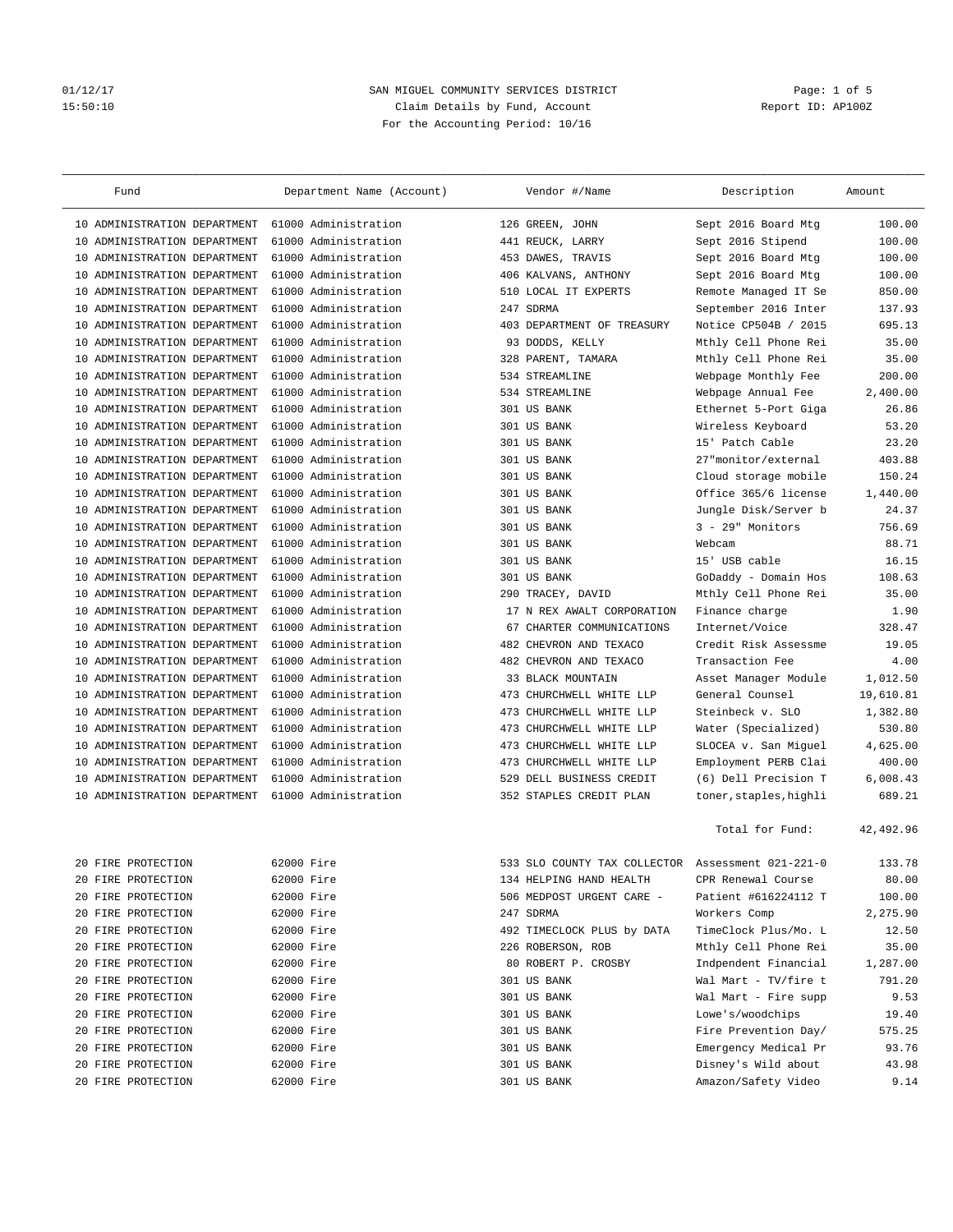### 01/12/17 2012 SAN MIGUEL COMMUNITY SERVICES DISTRICT 2012/17 Page: 2 of 5<br>2016 15:50:10 Claim Details by Fund, Account 15:50:10 Claim Details by Fund, Account For the Accounting Period: 10/16

| 20 FIRE PROTECTION<br>62000 Fire<br>506 MEDPOST URGENT CARE -<br>Resp. Clearance - Ro<br>255.00<br>280.00<br>FIRE PROTECTION<br>62000 Fire<br>506 MEDPOST URGENT CARE -<br>Resp Clearance - Tus<br>20<br>20 FIRE PROTECTION<br>62000 Fire<br>492 TIMECLOCK PLUS by DATA<br>TimeClock Plus/Mo. L<br>8.25<br>FIRE PROTECTION<br>62000 Fire<br>482 CHEVRON AND TEXACO<br>Vehicle #8630 Asst F<br>122.96<br>20<br>232.90<br>FIRE PROTECTION<br>62000 Fire<br>482 CHEVRON AND TEXACO<br>Fire Chief - Vehicle<br>20<br>FIRE PROTECTION<br>62000 Fire<br>SLO COUNTY FIRE - SOUTH<br>FSTEP Certificate -<br>180.00<br>20<br>258<br>62000 Fire<br>289 TOTALFUNDS BY HASLER<br>101.51<br>FIRE PROTECTION<br>20<br>Postage<br>20 FIRE PROTECTION<br>62000 Fire<br>280 TEMPLETON UNIFORMS<br>shirt, pants, belt,<br>318.37<br>20 FIRE PROTECTION<br>62000 Fire<br>209 PG&E<br>Old Fire Station / 1<br>20.76<br>FIRE PROTECTION<br>62000 Fire<br>209 PG&E<br>Landscape/Streetligh<br>238.06<br>20<br>FIRE PROTECTION<br>62000 Fire<br>209 PG&E<br>New Fire Station 115<br>0.00<br>20<br>171.72<br>20 FIRE PROTECTION<br>62000 Fire<br>165 MAILFINANCE INC.<br>Qtrly Lease of maili<br>Total for Fund:<br>7,395.97<br>STREET LIGHTING<br>247 SDRMA<br>482.77<br>63000 Lighting<br>Workers Comp<br>30<br>TimeClock Plus/Mo. L<br>12.50<br>STREET LIGHTING<br>63000 Lighting<br>492 TIMECLOCK PLUS by DATA<br>30<br>30 STREET LIGHTING<br>63000 Lighting<br>80 ROBERT P. CROSBY<br>Indpendent Financial<br>273.00<br>STREET LIGHTING<br>63000 Lighting<br>492 TIMECLOCK PLUS by DATA<br>TimeClock Plus/Mo. L<br>1.75<br>30<br>STREET LIGHTING<br>63000 Lighting<br>208 PG&E<br>12th & K Street - 85<br>11.04<br>30<br>208 PG&E<br>Tract 2605 - 8565976<br>41.54<br>STREET LIGHTING<br>63000 Lighting<br>30<br>Mission Heights - 85<br>193.86<br>STREET LIGHTING<br>63000 Lighting<br>208 PG&E<br>30<br>63000 Lighting<br>9898 River Rd. - 856<br>409.65<br>STREET LIGHTING<br>208 PG&E<br>30<br>STREET LIGHTING<br>63000 Lighting<br>208 PG&E<br>9898 River Rd. - 856<br>51.89<br>30<br>235.12<br>STREET LIGHTING<br>63000 Lighting<br>208 PG&E<br>9898 River Rd. - 856<br>30<br>85.32<br>STREET LIGHTING<br>208 PG&E<br>9898 River Rd. - 856<br>63000 Lighting<br>30<br>208 PG&E<br>9898 River Rd. - 856<br>54.44<br>STREET LIGHTING<br>63000 Lighting<br>30<br>30 STREET LIGHTING<br>63000 Lighting<br>9898 River Rd. - 856<br>24.37<br>208 PG&E<br>STREET LIGHTING<br>63000 Lighting<br>209 PG&E<br>NEM Charges<br>1,864.07<br>30<br>30.30<br>30 STREET LIGHTING<br>63000 Lighting<br>165 MAILFINANCE INC.<br>Qtrly Lease of maili<br>Total for Fund:<br>3,771.62<br>WASTEWATER DEPARTMENT<br>64000 Sanitary<br>KUB U35-4R1A Excavat<br>22,946.42<br>340 C&N TRACTORS<br>40<br>64000 Sanitary<br>15.62<br>WASTEWATER DEPARTMENT<br>533 SLO COUNTY TAX COLLECTOR<br>Assessment 021-051-0<br>40<br>190.25<br>WASTEWATER DEPARTMENT<br>107 FARM SUPPLY<br>64000 Sanitary<br>Ditrac Ground Squirr<br>40<br>5,517.33<br>WASTEWATER DEPARTMENT<br>64000 Sanitary<br>247 SDRMA<br>Workers Comp<br>40<br>64000 Sanitary<br>492 TIMECLOCK PLUS by DATA<br>TimeClock Plus/Mo. L<br>12.50<br>WASTEWATER DEPARTMENT<br>40<br>3.120.00<br>40 WASTEWATER DEPARTMENT<br>64000 Sanitary<br>80 ROBERT P. CROSBY<br>Indpendent Financial<br>58.75<br>40 WASTEWATER DEPARTMENT<br>64000 Sanitary<br>301 US BANK<br>Blanks USA/No cut do<br>2.39<br>WASTEWATER DEPARTMENT<br>64000 Sanitary<br>301 US BANK<br>C&N Tractor/primer b<br>40<br>47.74<br>WASTEWATER DEPARTMENT<br>64000 Sanitary<br>238 SAN MIGUEL GARBAGE<br>WWTP Monthly trash d<br>40<br>64000 Sanitary<br>308 FRONTIER COMMUNICATIONS<br>Backup for alarm<br>WASTEWATER DEPARTMENT<br>34.35<br>40<br>WASTEWATER DEPARTMENT<br>64000 Sanitary<br>492 TIMECLOCK PLUS by DATA<br>TimeClock Plus/Mo. L<br>20.00<br>40<br>64000 Sanitary<br>327 VALLI INFORMATION SYSTEMS Web Posting, Online<br>44.34<br>40<br>WASTEWATER DEPARTMENT<br>Utility Vehicle #863<br>WASTEWATER DEPARTMENT<br>64000 Sanitary<br>482 CHEVRON AND TEXACO<br>125.58<br>40<br>WASTEWATER DEPARTMENT<br>64000 Sanitary<br>Answering Service<br>36.00<br>40<br>125 GREAT WESTERN ALARM<br>203.01<br>WASTEWATER DEPARTMENT<br>64000 Sanitary<br>289 TOTALFUNDS BY HASLER<br>Postage<br>40<br>2,270.22<br>WASTEWATER DEPARTMENT<br>64000 Sanitary<br>206 PERRY'S ELECTRIC<br>repair 7.5/3.33HP 3P<br>40<br>WASTEWATER DEPARTMENT<br>64000 Sanitary<br>81.75<br>313 WALLACE GROUP<br>972 K Street, Dollar<br>40<br>20.04<br>WASTEWATER DEPARTMENT<br>64000 Sanitary<br>511 VERIZON<br>Laptop / 805-423-759<br>40<br>96.96<br>40 WASTEWATER DEPARTMENT<br>64000 Sanitary<br>61 CCI CENTRAL<br>Ink Cartridge for IM | Fund | Department Name (Account) | Vendor #/Name | Description | Amount |
|----------------------------------------------------------------------------------------------------------------------------------------------------------------------------------------------------------------------------------------------------------------------------------------------------------------------------------------------------------------------------------------------------------------------------------------------------------------------------------------------------------------------------------------------------------------------------------------------------------------------------------------------------------------------------------------------------------------------------------------------------------------------------------------------------------------------------------------------------------------------------------------------------------------------------------------------------------------------------------------------------------------------------------------------------------------------------------------------------------------------------------------------------------------------------------------------------------------------------------------------------------------------------------------------------------------------------------------------------------------------------------------------------------------------------------------------------------------------------------------------------------------------------------------------------------------------------------------------------------------------------------------------------------------------------------------------------------------------------------------------------------------------------------------------------------------------------------------------------------------------------------------------------------------------------------------------------------------------------------------------------------------------------------------------------------------------------------------------------------------------------------------------------------------------------------------------------------------------------------------------------------------------------------------------------------------------------------------------------------------------------------------------------------------------------------------------------------------------------------------------------------------------------------------------------------------------------------------------------------------------------------------------------------------------------------------------------------------------------------------------------------------------------------------------------------------------------------------------------------------------------------------------------------------------------------------------------------------------------------------------------------------------------------------------------------------------------------------------------------------------------------------------------------------------------------------------------------------------------------------------------------------------------------------------------------------------------------------------------------------------------------------------------------------------------------------------------------------------------------------------------------------------------------------------------------------------------------------------------------------------------------------------------------------------------------------------------------------------------------------------------------------------------------------------------------------------------------------------------------------------------------------------------------------------------------------------------------------------------------------------------------------------------------------------------------------------------------------------------------------------------------------------------------------------------------------------------------------------------------------------------------------------------------------------------------------------------------------------------------------------------------------------------------------------------------------------------------------------------------------------------------------------------------------------------------------------------------------------------------------------------------------------------------------------------------------------------------------|------|---------------------------|---------------|-------------|--------|
|                                                                                                                                                                                                                                                                                                                                                                                                                                                                                                                                                                                                                                                                                                                                                                                                                                                                                                                                                                                                                                                                                                                                                                                                                                                                                                                                                                                                                                                                                                                                                                                                                                                                                                                                                                                                                                                                                                                                                                                                                                                                                                                                                                                                                                                                                                                                                                                                                                                                                                                                                                                                                                                                                                                                                                                                                                                                                                                                                                                                                                                                                                                                                                                                                                                                                                                                                                                                                                                                                                                                                                                                                                                                                                                                                                                                                                                                                                                                                                                                                                                                                                                                                                                                                                                                                                                                                                                                                                                                                                                                                                                                                                                                                                                |      |                           |               |             |        |
|                                                                                                                                                                                                                                                                                                                                                                                                                                                                                                                                                                                                                                                                                                                                                                                                                                                                                                                                                                                                                                                                                                                                                                                                                                                                                                                                                                                                                                                                                                                                                                                                                                                                                                                                                                                                                                                                                                                                                                                                                                                                                                                                                                                                                                                                                                                                                                                                                                                                                                                                                                                                                                                                                                                                                                                                                                                                                                                                                                                                                                                                                                                                                                                                                                                                                                                                                                                                                                                                                                                                                                                                                                                                                                                                                                                                                                                                                                                                                                                                                                                                                                                                                                                                                                                                                                                                                                                                                                                                                                                                                                                                                                                                                                                |      |                           |               |             |        |
|                                                                                                                                                                                                                                                                                                                                                                                                                                                                                                                                                                                                                                                                                                                                                                                                                                                                                                                                                                                                                                                                                                                                                                                                                                                                                                                                                                                                                                                                                                                                                                                                                                                                                                                                                                                                                                                                                                                                                                                                                                                                                                                                                                                                                                                                                                                                                                                                                                                                                                                                                                                                                                                                                                                                                                                                                                                                                                                                                                                                                                                                                                                                                                                                                                                                                                                                                                                                                                                                                                                                                                                                                                                                                                                                                                                                                                                                                                                                                                                                                                                                                                                                                                                                                                                                                                                                                                                                                                                                                                                                                                                                                                                                                                                |      |                           |               |             |        |
|                                                                                                                                                                                                                                                                                                                                                                                                                                                                                                                                                                                                                                                                                                                                                                                                                                                                                                                                                                                                                                                                                                                                                                                                                                                                                                                                                                                                                                                                                                                                                                                                                                                                                                                                                                                                                                                                                                                                                                                                                                                                                                                                                                                                                                                                                                                                                                                                                                                                                                                                                                                                                                                                                                                                                                                                                                                                                                                                                                                                                                                                                                                                                                                                                                                                                                                                                                                                                                                                                                                                                                                                                                                                                                                                                                                                                                                                                                                                                                                                                                                                                                                                                                                                                                                                                                                                                                                                                                                                                                                                                                                                                                                                                                                |      |                           |               |             |        |
|                                                                                                                                                                                                                                                                                                                                                                                                                                                                                                                                                                                                                                                                                                                                                                                                                                                                                                                                                                                                                                                                                                                                                                                                                                                                                                                                                                                                                                                                                                                                                                                                                                                                                                                                                                                                                                                                                                                                                                                                                                                                                                                                                                                                                                                                                                                                                                                                                                                                                                                                                                                                                                                                                                                                                                                                                                                                                                                                                                                                                                                                                                                                                                                                                                                                                                                                                                                                                                                                                                                                                                                                                                                                                                                                                                                                                                                                                                                                                                                                                                                                                                                                                                                                                                                                                                                                                                                                                                                                                                                                                                                                                                                                                                                |      |                           |               |             |        |
|                                                                                                                                                                                                                                                                                                                                                                                                                                                                                                                                                                                                                                                                                                                                                                                                                                                                                                                                                                                                                                                                                                                                                                                                                                                                                                                                                                                                                                                                                                                                                                                                                                                                                                                                                                                                                                                                                                                                                                                                                                                                                                                                                                                                                                                                                                                                                                                                                                                                                                                                                                                                                                                                                                                                                                                                                                                                                                                                                                                                                                                                                                                                                                                                                                                                                                                                                                                                                                                                                                                                                                                                                                                                                                                                                                                                                                                                                                                                                                                                                                                                                                                                                                                                                                                                                                                                                                                                                                                                                                                                                                                                                                                                                                                |      |                           |               |             |        |
|                                                                                                                                                                                                                                                                                                                                                                                                                                                                                                                                                                                                                                                                                                                                                                                                                                                                                                                                                                                                                                                                                                                                                                                                                                                                                                                                                                                                                                                                                                                                                                                                                                                                                                                                                                                                                                                                                                                                                                                                                                                                                                                                                                                                                                                                                                                                                                                                                                                                                                                                                                                                                                                                                                                                                                                                                                                                                                                                                                                                                                                                                                                                                                                                                                                                                                                                                                                                                                                                                                                                                                                                                                                                                                                                                                                                                                                                                                                                                                                                                                                                                                                                                                                                                                                                                                                                                                                                                                                                                                                                                                                                                                                                                                                |      |                           |               |             |        |
|                                                                                                                                                                                                                                                                                                                                                                                                                                                                                                                                                                                                                                                                                                                                                                                                                                                                                                                                                                                                                                                                                                                                                                                                                                                                                                                                                                                                                                                                                                                                                                                                                                                                                                                                                                                                                                                                                                                                                                                                                                                                                                                                                                                                                                                                                                                                                                                                                                                                                                                                                                                                                                                                                                                                                                                                                                                                                                                                                                                                                                                                                                                                                                                                                                                                                                                                                                                                                                                                                                                                                                                                                                                                                                                                                                                                                                                                                                                                                                                                                                                                                                                                                                                                                                                                                                                                                                                                                                                                                                                                                                                                                                                                                                                |      |                           |               |             |        |
|                                                                                                                                                                                                                                                                                                                                                                                                                                                                                                                                                                                                                                                                                                                                                                                                                                                                                                                                                                                                                                                                                                                                                                                                                                                                                                                                                                                                                                                                                                                                                                                                                                                                                                                                                                                                                                                                                                                                                                                                                                                                                                                                                                                                                                                                                                                                                                                                                                                                                                                                                                                                                                                                                                                                                                                                                                                                                                                                                                                                                                                                                                                                                                                                                                                                                                                                                                                                                                                                                                                                                                                                                                                                                                                                                                                                                                                                                                                                                                                                                                                                                                                                                                                                                                                                                                                                                                                                                                                                                                                                                                                                                                                                                                                |      |                           |               |             |        |
|                                                                                                                                                                                                                                                                                                                                                                                                                                                                                                                                                                                                                                                                                                                                                                                                                                                                                                                                                                                                                                                                                                                                                                                                                                                                                                                                                                                                                                                                                                                                                                                                                                                                                                                                                                                                                                                                                                                                                                                                                                                                                                                                                                                                                                                                                                                                                                                                                                                                                                                                                                                                                                                                                                                                                                                                                                                                                                                                                                                                                                                                                                                                                                                                                                                                                                                                                                                                                                                                                                                                                                                                                                                                                                                                                                                                                                                                                                                                                                                                                                                                                                                                                                                                                                                                                                                                                                                                                                                                                                                                                                                                                                                                                                                |      |                           |               |             |        |
|                                                                                                                                                                                                                                                                                                                                                                                                                                                                                                                                                                                                                                                                                                                                                                                                                                                                                                                                                                                                                                                                                                                                                                                                                                                                                                                                                                                                                                                                                                                                                                                                                                                                                                                                                                                                                                                                                                                                                                                                                                                                                                                                                                                                                                                                                                                                                                                                                                                                                                                                                                                                                                                                                                                                                                                                                                                                                                                                                                                                                                                                                                                                                                                                                                                                                                                                                                                                                                                                                                                                                                                                                                                                                                                                                                                                                                                                                                                                                                                                                                                                                                                                                                                                                                                                                                                                                                                                                                                                                                                                                                                                                                                                                                                |      |                           |               |             |        |
|                                                                                                                                                                                                                                                                                                                                                                                                                                                                                                                                                                                                                                                                                                                                                                                                                                                                                                                                                                                                                                                                                                                                                                                                                                                                                                                                                                                                                                                                                                                                                                                                                                                                                                                                                                                                                                                                                                                                                                                                                                                                                                                                                                                                                                                                                                                                                                                                                                                                                                                                                                                                                                                                                                                                                                                                                                                                                                                                                                                                                                                                                                                                                                                                                                                                                                                                                                                                                                                                                                                                                                                                                                                                                                                                                                                                                                                                                                                                                                                                                                                                                                                                                                                                                                                                                                                                                                                                                                                                                                                                                                                                                                                                                                                |      |                           |               |             |        |
|                                                                                                                                                                                                                                                                                                                                                                                                                                                                                                                                                                                                                                                                                                                                                                                                                                                                                                                                                                                                                                                                                                                                                                                                                                                                                                                                                                                                                                                                                                                                                                                                                                                                                                                                                                                                                                                                                                                                                                                                                                                                                                                                                                                                                                                                                                                                                                                                                                                                                                                                                                                                                                                                                                                                                                                                                                                                                                                                                                                                                                                                                                                                                                                                                                                                                                                                                                                                                                                                                                                                                                                                                                                                                                                                                                                                                                                                                                                                                                                                                                                                                                                                                                                                                                                                                                                                                                                                                                                                                                                                                                                                                                                                                                                |      |                           |               |             |        |
|                                                                                                                                                                                                                                                                                                                                                                                                                                                                                                                                                                                                                                                                                                                                                                                                                                                                                                                                                                                                                                                                                                                                                                                                                                                                                                                                                                                                                                                                                                                                                                                                                                                                                                                                                                                                                                                                                                                                                                                                                                                                                                                                                                                                                                                                                                                                                                                                                                                                                                                                                                                                                                                                                                                                                                                                                                                                                                                                                                                                                                                                                                                                                                                                                                                                                                                                                                                                                                                                                                                                                                                                                                                                                                                                                                                                                                                                                                                                                                                                                                                                                                                                                                                                                                                                                                                                                                                                                                                                                                                                                                                                                                                                                                                |      |                           |               |             |        |
|                                                                                                                                                                                                                                                                                                                                                                                                                                                                                                                                                                                                                                                                                                                                                                                                                                                                                                                                                                                                                                                                                                                                                                                                                                                                                                                                                                                                                                                                                                                                                                                                                                                                                                                                                                                                                                                                                                                                                                                                                                                                                                                                                                                                                                                                                                                                                                                                                                                                                                                                                                                                                                                                                                                                                                                                                                                                                                                                                                                                                                                                                                                                                                                                                                                                                                                                                                                                                                                                                                                                                                                                                                                                                                                                                                                                                                                                                                                                                                                                                                                                                                                                                                                                                                                                                                                                                                                                                                                                                                                                                                                                                                                                                                                |      |                           |               |             |        |
|                                                                                                                                                                                                                                                                                                                                                                                                                                                                                                                                                                                                                                                                                                                                                                                                                                                                                                                                                                                                                                                                                                                                                                                                                                                                                                                                                                                                                                                                                                                                                                                                                                                                                                                                                                                                                                                                                                                                                                                                                                                                                                                                                                                                                                                                                                                                                                                                                                                                                                                                                                                                                                                                                                                                                                                                                                                                                                                                                                                                                                                                                                                                                                                                                                                                                                                                                                                                                                                                                                                                                                                                                                                                                                                                                                                                                                                                                                                                                                                                                                                                                                                                                                                                                                                                                                                                                                                                                                                                                                                                                                                                                                                                                                                |      |                           |               |             |        |
|                                                                                                                                                                                                                                                                                                                                                                                                                                                                                                                                                                                                                                                                                                                                                                                                                                                                                                                                                                                                                                                                                                                                                                                                                                                                                                                                                                                                                                                                                                                                                                                                                                                                                                                                                                                                                                                                                                                                                                                                                                                                                                                                                                                                                                                                                                                                                                                                                                                                                                                                                                                                                                                                                                                                                                                                                                                                                                                                                                                                                                                                                                                                                                                                                                                                                                                                                                                                                                                                                                                                                                                                                                                                                                                                                                                                                                                                                                                                                                                                                                                                                                                                                                                                                                                                                                                                                                                                                                                                                                                                                                                                                                                                                                                |      |                           |               |             |        |
|                                                                                                                                                                                                                                                                                                                                                                                                                                                                                                                                                                                                                                                                                                                                                                                                                                                                                                                                                                                                                                                                                                                                                                                                                                                                                                                                                                                                                                                                                                                                                                                                                                                                                                                                                                                                                                                                                                                                                                                                                                                                                                                                                                                                                                                                                                                                                                                                                                                                                                                                                                                                                                                                                                                                                                                                                                                                                                                                                                                                                                                                                                                                                                                                                                                                                                                                                                                                                                                                                                                                                                                                                                                                                                                                                                                                                                                                                                                                                                                                                                                                                                                                                                                                                                                                                                                                                                                                                                                                                                                                                                                                                                                                                                                |      |                           |               |             |        |
|                                                                                                                                                                                                                                                                                                                                                                                                                                                                                                                                                                                                                                                                                                                                                                                                                                                                                                                                                                                                                                                                                                                                                                                                                                                                                                                                                                                                                                                                                                                                                                                                                                                                                                                                                                                                                                                                                                                                                                                                                                                                                                                                                                                                                                                                                                                                                                                                                                                                                                                                                                                                                                                                                                                                                                                                                                                                                                                                                                                                                                                                                                                                                                                                                                                                                                                                                                                                                                                                                                                                                                                                                                                                                                                                                                                                                                                                                                                                                                                                                                                                                                                                                                                                                                                                                                                                                                                                                                                                                                                                                                                                                                                                                                                |      |                           |               |             |        |
|                                                                                                                                                                                                                                                                                                                                                                                                                                                                                                                                                                                                                                                                                                                                                                                                                                                                                                                                                                                                                                                                                                                                                                                                                                                                                                                                                                                                                                                                                                                                                                                                                                                                                                                                                                                                                                                                                                                                                                                                                                                                                                                                                                                                                                                                                                                                                                                                                                                                                                                                                                                                                                                                                                                                                                                                                                                                                                                                                                                                                                                                                                                                                                                                                                                                                                                                                                                                                                                                                                                                                                                                                                                                                                                                                                                                                                                                                                                                                                                                                                                                                                                                                                                                                                                                                                                                                                                                                                                                                                                                                                                                                                                                                                                |      |                           |               |             |        |
|                                                                                                                                                                                                                                                                                                                                                                                                                                                                                                                                                                                                                                                                                                                                                                                                                                                                                                                                                                                                                                                                                                                                                                                                                                                                                                                                                                                                                                                                                                                                                                                                                                                                                                                                                                                                                                                                                                                                                                                                                                                                                                                                                                                                                                                                                                                                                                                                                                                                                                                                                                                                                                                                                                                                                                                                                                                                                                                                                                                                                                                                                                                                                                                                                                                                                                                                                                                                                                                                                                                                                                                                                                                                                                                                                                                                                                                                                                                                                                                                                                                                                                                                                                                                                                                                                                                                                                                                                                                                                                                                                                                                                                                                                                                |      |                           |               |             |        |
|                                                                                                                                                                                                                                                                                                                                                                                                                                                                                                                                                                                                                                                                                                                                                                                                                                                                                                                                                                                                                                                                                                                                                                                                                                                                                                                                                                                                                                                                                                                                                                                                                                                                                                                                                                                                                                                                                                                                                                                                                                                                                                                                                                                                                                                                                                                                                                                                                                                                                                                                                                                                                                                                                                                                                                                                                                                                                                                                                                                                                                                                                                                                                                                                                                                                                                                                                                                                                                                                                                                                                                                                                                                                                                                                                                                                                                                                                                                                                                                                                                                                                                                                                                                                                                                                                                                                                                                                                                                                                                                                                                                                                                                                                                                |      |                           |               |             |        |
|                                                                                                                                                                                                                                                                                                                                                                                                                                                                                                                                                                                                                                                                                                                                                                                                                                                                                                                                                                                                                                                                                                                                                                                                                                                                                                                                                                                                                                                                                                                                                                                                                                                                                                                                                                                                                                                                                                                                                                                                                                                                                                                                                                                                                                                                                                                                                                                                                                                                                                                                                                                                                                                                                                                                                                                                                                                                                                                                                                                                                                                                                                                                                                                                                                                                                                                                                                                                                                                                                                                                                                                                                                                                                                                                                                                                                                                                                                                                                                                                                                                                                                                                                                                                                                                                                                                                                                                                                                                                                                                                                                                                                                                                                                                |      |                           |               |             |        |
|                                                                                                                                                                                                                                                                                                                                                                                                                                                                                                                                                                                                                                                                                                                                                                                                                                                                                                                                                                                                                                                                                                                                                                                                                                                                                                                                                                                                                                                                                                                                                                                                                                                                                                                                                                                                                                                                                                                                                                                                                                                                                                                                                                                                                                                                                                                                                                                                                                                                                                                                                                                                                                                                                                                                                                                                                                                                                                                                                                                                                                                                                                                                                                                                                                                                                                                                                                                                                                                                                                                                                                                                                                                                                                                                                                                                                                                                                                                                                                                                                                                                                                                                                                                                                                                                                                                                                                                                                                                                                                                                                                                                                                                                                                                |      |                           |               |             |        |
|                                                                                                                                                                                                                                                                                                                                                                                                                                                                                                                                                                                                                                                                                                                                                                                                                                                                                                                                                                                                                                                                                                                                                                                                                                                                                                                                                                                                                                                                                                                                                                                                                                                                                                                                                                                                                                                                                                                                                                                                                                                                                                                                                                                                                                                                                                                                                                                                                                                                                                                                                                                                                                                                                                                                                                                                                                                                                                                                                                                                                                                                                                                                                                                                                                                                                                                                                                                                                                                                                                                                                                                                                                                                                                                                                                                                                                                                                                                                                                                                                                                                                                                                                                                                                                                                                                                                                                                                                                                                                                                                                                                                                                                                                                                |      |                           |               |             |        |
|                                                                                                                                                                                                                                                                                                                                                                                                                                                                                                                                                                                                                                                                                                                                                                                                                                                                                                                                                                                                                                                                                                                                                                                                                                                                                                                                                                                                                                                                                                                                                                                                                                                                                                                                                                                                                                                                                                                                                                                                                                                                                                                                                                                                                                                                                                                                                                                                                                                                                                                                                                                                                                                                                                                                                                                                                                                                                                                                                                                                                                                                                                                                                                                                                                                                                                                                                                                                                                                                                                                                                                                                                                                                                                                                                                                                                                                                                                                                                                                                                                                                                                                                                                                                                                                                                                                                                                                                                                                                                                                                                                                                                                                                                                                |      |                           |               |             |        |
|                                                                                                                                                                                                                                                                                                                                                                                                                                                                                                                                                                                                                                                                                                                                                                                                                                                                                                                                                                                                                                                                                                                                                                                                                                                                                                                                                                                                                                                                                                                                                                                                                                                                                                                                                                                                                                                                                                                                                                                                                                                                                                                                                                                                                                                                                                                                                                                                                                                                                                                                                                                                                                                                                                                                                                                                                                                                                                                                                                                                                                                                                                                                                                                                                                                                                                                                                                                                                                                                                                                                                                                                                                                                                                                                                                                                                                                                                                                                                                                                                                                                                                                                                                                                                                                                                                                                                                                                                                                                                                                                                                                                                                                                                                                |      |                           |               |             |        |
|                                                                                                                                                                                                                                                                                                                                                                                                                                                                                                                                                                                                                                                                                                                                                                                                                                                                                                                                                                                                                                                                                                                                                                                                                                                                                                                                                                                                                                                                                                                                                                                                                                                                                                                                                                                                                                                                                                                                                                                                                                                                                                                                                                                                                                                                                                                                                                                                                                                                                                                                                                                                                                                                                                                                                                                                                                                                                                                                                                                                                                                                                                                                                                                                                                                                                                                                                                                                                                                                                                                                                                                                                                                                                                                                                                                                                                                                                                                                                                                                                                                                                                                                                                                                                                                                                                                                                                                                                                                                                                                                                                                                                                                                                                                |      |                           |               |             |        |
|                                                                                                                                                                                                                                                                                                                                                                                                                                                                                                                                                                                                                                                                                                                                                                                                                                                                                                                                                                                                                                                                                                                                                                                                                                                                                                                                                                                                                                                                                                                                                                                                                                                                                                                                                                                                                                                                                                                                                                                                                                                                                                                                                                                                                                                                                                                                                                                                                                                                                                                                                                                                                                                                                                                                                                                                                                                                                                                                                                                                                                                                                                                                                                                                                                                                                                                                                                                                                                                                                                                                                                                                                                                                                                                                                                                                                                                                                                                                                                                                                                                                                                                                                                                                                                                                                                                                                                                                                                                                                                                                                                                                                                                                                                                |      |                           |               |             |        |
|                                                                                                                                                                                                                                                                                                                                                                                                                                                                                                                                                                                                                                                                                                                                                                                                                                                                                                                                                                                                                                                                                                                                                                                                                                                                                                                                                                                                                                                                                                                                                                                                                                                                                                                                                                                                                                                                                                                                                                                                                                                                                                                                                                                                                                                                                                                                                                                                                                                                                                                                                                                                                                                                                                                                                                                                                                                                                                                                                                                                                                                                                                                                                                                                                                                                                                                                                                                                                                                                                                                                                                                                                                                                                                                                                                                                                                                                                                                                                                                                                                                                                                                                                                                                                                                                                                                                                                                                                                                                                                                                                                                                                                                                                                                |      |                           |               |             |        |
|                                                                                                                                                                                                                                                                                                                                                                                                                                                                                                                                                                                                                                                                                                                                                                                                                                                                                                                                                                                                                                                                                                                                                                                                                                                                                                                                                                                                                                                                                                                                                                                                                                                                                                                                                                                                                                                                                                                                                                                                                                                                                                                                                                                                                                                                                                                                                                                                                                                                                                                                                                                                                                                                                                                                                                                                                                                                                                                                                                                                                                                                                                                                                                                                                                                                                                                                                                                                                                                                                                                                                                                                                                                                                                                                                                                                                                                                                                                                                                                                                                                                                                                                                                                                                                                                                                                                                                                                                                                                                                                                                                                                                                                                                                                |      |                           |               |             |        |
|                                                                                                                                                                                                                                                                                                                                                                                                                                                                                                                                                                                                                                                                                                                                                                                                                                                                                                                                                                                                                                                                                                                                                                                                                                                                                                                                                                                                                                                                                                                                                                                                                                                                                                                                                                                                                                                                                                                                                                                                                                                                                                                                                                                                                                                                                                                                                                                                                                                                                                                                                                                                                                                                                                                                                                                                                                                                                                                                                                                                                                                                                                                                                                                                                                                                                                                                                                                                                                                                                                                                                                                                                                                                                                                                                                                                                                                                                                                                                                                                                                                                                                                                                                                                                                                                                                                                                                                                                                                                                                                                                                                                                                                                                                                |      |                           |               |             |        |
|                                                                                                                                                                                                                                                                                                                                                                                                                                                                                                                                                                                                                                                                                                                                                                                                                                                                                                                                                                                                                                                                                                                                                                                                                                                                                                                                                                                                                                                                                                                                                                                                                                                                                                                                                                                                                                                                                                                                                                                                                                                                                                                                                                                                                                                                                                                                                                                                                                                                                                                                                                                                                                                                                                                                                                                                                                                                                                                                                                                                                                                                                                                                                                                                                                                                                                                                                                                                                                                                                                                                                                                                                                                                                                                                                                                                                                                                                                                                                                                                                                                                                                                                                                                                                                                                                                                                                                                                                                                                                                                                                                                                                                                                                                                |      |                           |               |             |        |
|                                                                                                                                                                                                                                                                                                                                                                                                                                                                                                                                                                                                                                                                                                                                                                                                                                                                                                                                                                                                                                                                                                                                                                                                                                                                                                                                                                                                                                                                                                                                                                                                                                                                                                                                                                                                                                                                                                                                                                                                                                                                                                                                                                                                                                                                                                                                                                                                                                                                                                                                                                                                                                                                                                                                                                                                                                                                                                                                                                                                                                                                                                                                                                                                                                                                                                                                                                                                                                                                                                                                                                                                                                                                                                                                                                                                                                                                                                                                                                                                                                                                                                                                                                                                                                                                                                                                                                                                                                                                                                                                                                                                                                                                                                                |      |                           |               |             |        |
|                                                                                                                                                                                                                                                                                                                                                                                                                                                                                                                                                                                                                                                                                                                                                                                                                                                                                                                                                                                                                                                                                                                                                                                                                                                                                                                                                                                                                                                                                                                                                                                                                                                                                                                                                                                                                                                                                                                                                                                                                                                                                                                                                                                                                                                                                                                                                                                                                                                                                                                                                                                                                                                                                                                                                                                                                                                                                                                                                                                                                                                                                                                                                                                                                                                                                                                                                                                                                                                                                                                                                                                                                                                                                                                                                                                                                                                                                                                                                                                                                                                                                                                                                                                                                                                                                                                                                                                                                                                                                                                                                                                                                                                                                                                |      |                           |               |             |        |
|                                                                                                                                                                                                                                                                                                                                                                                                                                                                                                                                                                                                                                                                                                                                                                                                                                                                                                                                                                                                                                                                                                                                                                                                                                                                                                                                                                                                                                                                                                                                                                                                                                                                                                                                                                                                                                                                                                                                                                                                                                                                                                                                                                                                                                                                                                                                                                                                                                                                                                                                                                                                                                                                                                                                                                                                                                                                                                                                                                                                                                                                                                                                                                                                                                                                                                                                                                                                                                                                                                                                                                                                                                                                                                                                                                                                                                                                                                                                                                                                                                                                                                                                                                                                                                                                                                                                                                                                                                                                                                                                                                                                                                                                                                                |      |                           |               |             |        |
|                                                                                                                                                                                                                                                                                                                                                                                                                                                                                                                                                                                                                                                                                                                                                                                                                                                                                                                                                                                                                                                                                                                                                                                                                                                                                                                                                                                                                                                                                                                                                                                                                                                                                                                                                                                                                                                                                                                                                                                                                                                                                                                                                                                                                                                                                                                                                                                                                                                                                                                                                                                                                                                                                                                                                                                                                                                                                                                                                                                                                                                                                                                                                                                                                                                                                                                                                                                                                                                                                                                                                                                                                                                                                                                                                                                                                                                                                                                                                                                                                                                                                                                                                                                                                                                                                                                                                                                                                                                                                                                                                                                                                                                                                                                |      |                           |               |             |        |
|                                                                                                                                                                                                                                                                                                                                                                                                                                                                                                                                                                                                                                                                                                                                                                                                                                                                                                                                                                                                                                                                                                                                                                                                                                                                                                                                                                                                                                                                                                                                                                                                                                                                                                                                                                                                                                                                                                                                                                                                                                                                                                                                                                                                                                                                                                                                                                                                                                                                                                                                                                                                                                                                                                                                                                                                                                                                                                                                                                                                                                                                                                                                                                                                                                                                                                                                                                                                                                                                                                                                                                                                                                                                                                                                                                                                                                                                                                                                                                                                                                                                                                                                                                                                                                                                                                                                                                                                                                                                                                                                                                                                                                                                                                                |      |                           |               |             |        |
|                                                                                                                                                                                                                                                                                                                                                                                                                                                                                                                                                                                                                                                                                                                                                                                                                                                                                                                                                                                                                                                                                                                                                                                                                                                                                                                                                                                                                                                                                                                                                                                                                                                                                                                                                                                                                                                                                                                                                                                                                                                                                                                                                                                                                                                                                                                                                                                                                                                                                                                                                                                                                                                                                                                                                                                                                                                                                                                                                                                                                                                                                                                                                                                                                                                                                                                                                                                                                                                                                                                                                                                                                                                                                                                                                                                                                                                                                                                                                                                                                                                                                                                                                                                                                                                                                                                                                                                                                                                                                                                                                                                                                                                                                                                |      |                           |               |             |        |
|                                                                                                                                                                                                                                                                                                                                                                                                                                                                                                                                                                                                                                                                                                                                                                                                                                                                                                                                                                                                                                                                                                                                                                                                                                                                                                                                                                                                                                                                                                                                                                                                                                                                                                                                                                                                                                                                                                                                                                                                                                                                                                                                                                                                                                                                                                                                                                                                                                                                                                                                                                                                                                                                                                                                                                                                                                                                                                                                                                                                                                                                                                                                                                                                                                                                                                                                                                                                                                                                                                                                                                                                                                                                                                                                                                                                                                                                                                                                                                                                                                                                                                                                                                                                                                                                                                                                                                                                                                                                                                                                                                                                                                                                                                                |      |                           |               |             |        |
|                                                                                                                                                                                                                                                                                                                                                                                                                                                                                                                                                                                                                                                                                                                                                                                                                                                                                                                                                                                                                                                                                                                                                                                                                                                                                                                                                                                                                                                                                                                                                                                                                                                                                                                                                                                                                                                                                                                                                                                                                                                                                                                                                                                                                                                                                                                                                                                                                                                                                                                                                                                                                                                                                                                                                                                                                                                                                                                                                                                                                                                                                                                                                                                                                                                                                                                                                                                                                                                                                                                                                                                                                                                                                                                                                                                                                                                                                                                                                                                                                                                                                                                                                                                                                                                                                                                                                                                                                                                                                                                                                                                                                                                                                                                |      |                           |               |             |        |
|                                                                                                                                                                                                                                                                                                                                                                                                                                                                                                                                                                                                                                                                                                                                                                                                                                                                                                                                                                                                                                                                                                                                                                                                                                                                                                                                                                                                                                                                                                                                                                                                                                                                                                                                                                                                                                                                                                                                                                                                                                                                                                                                                                                                                                                                                                                                                                                                                                                                                                                                                                                                                                                                                                                                                                                                                                                                                                                                                                                                                                                                                                                                                                                                                                                                                                                                                                                                                                                                                                                                                                                                                                                                                                                                                                                                                                                                                                                                                                                                                                                                                                                                                                                                                                                                                                                                                                                                                                                                                                                                                                                                                                                                                                                |      |                           |               |             |        |
|                                                                                                                                                                                                                                                                                                                                                                                                                                                                                                                                                                                                                                                                                                                                                                                                                                                                                                                                                                                                                                                                                                                                                                                                                                                                                                                                                                                                                                                                                                                                                                                                                                                                                                                                                                                                                                                                                                                                                                                                                                                                                                                                                                                                                                                                                                                                                                                                                                                                                                                                                                                                                                                                                                                                                                                                                                                                                                                                                                                                                                                                                                                                                                                                                                                                                                                                                                                                                                                                                                                                                                                                                                                                                                                                                                                                                                                                                                                                                                                                                                                                                                                                                                                                                                                                                                                                                                                                                                                                                                                                                                                                                                                                                                                |      |                           |               |             |        |
|                                                                                                                                                                                                                                                                                                                                                                                                                                                                                                                                                                                                                                                                                                                                                                                                                                                                                                                                                                                                                                                                                                                                                                                                                                                                                                                                                                                                                                                                                                                                                                                                                                                                                                                                                                                                                                                                                                                                                                                                                                                                                                                                                                                                                                                                                                                                                                                                                                                                                                                                                                                                                                                                                                                                                                                                                                                                                                                                                                                                                                                                                                                                                                                                                                                                                                                                                                                                                                                                                                                                                                                                                                                                                                                                                                                                                                                                                                                                                                                                                                                                                                                                                                                                                                                                                                                                                                                                                                                                                                                                                                                                                                                                                                                |      |                           |               |             |        |
|                                                                                                                                                                                                                                                                                                                                                                                                                                                                                                                                                                                                                                                                                                                                                                                                                                                                                                                                                                                                                                                                                                                                                                                                                                                                                                                                                                                                                                                                                                                                                                                                                                                                                                                                                                                                                                                                                                                                                                                                                                                                                                                                                                                                                                                                                                                                                                                                                                                                                                                                                                                                                                                                                                                                                                                                                                                                                                                                                                                                                                                                                                                                                                                                                                                                                                                                                                                                                                                                                                                                                                                                                                                                                                                                                                                                                                                                                                                                                                                                                                                                                                                                                                                                                                                                                                                                                                                                                                                                                                                                                                                                                                                                                                                |      |                           |               |             |        |
|                                                                                                                                                                                                                                                                                                                                                                                                                                                                                                                                                                                                                                                                                                                                                                                                                                                                                                                                                                                                                                                                                                                                                                                                                                                                                                                                                                                                                                                                                                                                                                                                                                                                                                                                                                                                                                                                                                                                                                                                                                                                                                                                                                                                                                                                                                                                                                                                                                                                                                                                                                                                                                                                                                                                                                                                                                                                                                                                                                                                                                                                                                                                                                                                                                                                                                                                                                                                                                                                                                                                                                                                                                                                                                                                                                                                                                                                                                                                                                                                                                                                                                                                                                                                                                                                                                                                                                                                                                                                                                                                                                                                                                                                                                                |      |                           |               |             |        |
|                                                                                                                                                                                                                                                                                                                                                                                                                                                                                                                                                                                                                                                                                                                                                                                                                                                                                                                                                                                                                                                                                                                                                                                                                                                                                                                                                                                                                                                                                                                                                                                                                                                                                                                                                                                                                                                                                                                                                                                                                                                                                                                                                                                                                                                                                                                                                                                                                                                                                                                                                                                                                                                                                                                                                                                                                                                                                                                                                                                                                                                                                                                                                                                                                                                                                                                                                                                                                                                                                                                                                                                                                                                                                                                                                                                                                                                                                                                                                                                                                                                                                                                                                                                                                                                                                                                                                                                                                                                                                                                                                                                                                                                                                                                |      |                           |               |             |        |
|                                                                                                                                                                                                                                                                                                                                                                                                                                                                                                                                                                                                                                                                                                                                                                                                                                                                                                                                                                                                                                                                                                                                                                                                                                                                                                                                                                                                                                                                                                                                                                                                                                                                                                                                                                                                                                                                                                                                                                                                                                                                                                                                                                                                                                                                                                                                                                                                                                                                                                                                                                                                                                                                                                                                                                                                                                                                                                                                                                                                                                                                                                                                                                                                                                                                                                                                                                                                                                                                                                                                                                                                                                                                                                                                                                                                                                                                                                                                                                                                                                                                                                                                                                                                                                                                                                                                                                                                                                                                                                                                                                                                                                                                                                                |      |                           |               |             |        |
|                                                                                                                                                                                                                                                                                                                                                                                                                                                                                                                                                                                                                                                                                                                                                                                                                                                                                                                                                                                                                                                                                                                                                                                                                                                                                                                                                                                                                                                                                                                                                                                                                                                                                                                                                                                                                                                                                                                                                                                                                                                                                                                                                                                                                                                                                                                                                                                                                                                                                                                                                                                                                                                                                                                                                                                                                                                                                                                                                                                                                                                                                                                                                                                                                                                                                                                                                                                                                                                                                                                                                                                                                                                                                                                                                                                                                                                                                                                                                                                                                                                                                                                                                                                                                                                                                                                                                                                                                                                                                                                                                                                                                                                                                                                |      |                           |               |             |        |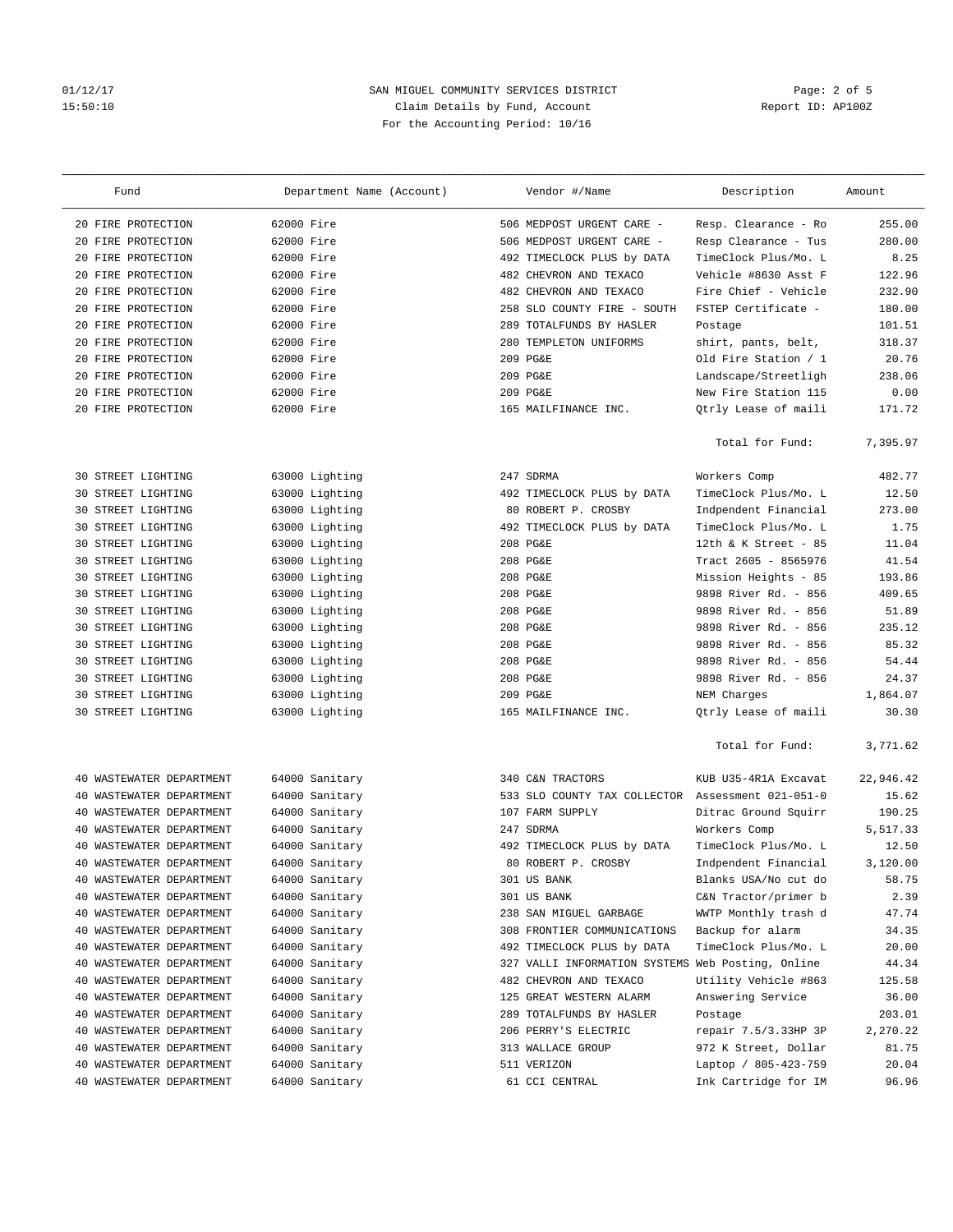### 01/12/17 2012 SAN MIGUEL COMMUNITY SERVICES DISTRICT 2012/17 2012 Page: 3 of 5<br>2016 15:50:10 2013 Claim Details by Fund, Account 15:50:10 Claim Details by Fund, Account For the Accounting Period: 10/16

| Fund                        | Department Name (Account) |     | Vendor #/Name                                     | Description           | Amount    |
|-----------------------------|---------------------------|-----|---------------------------------------------------|-----------------------|-----------|
| 40 WASTEWATER DEPARTMENT    | 64000 Sanitary            |     | 147 JB DEWAR                                      | 250 gal ULS Diesel    | 381.58    |
| WASTEWATER DEPARTMENT<br>40 | 64000 Sanitary            |     | 209 PG&E                                          | N St / WWTP           | 5,916.82  |
| WASTEWATER DEPARTMENT<br>40 | 64000 Sanitary            |     | 165 MAILFINANCE INC.                              | Qtrly Lease of maili  | 404.06    |
| WASTEWATER DEPARTMENT<br>40 | 64000 Sanitary            |     | 429 COUNTY OF SAN LUIS OBISPO Hazmat Disclosure - |                       | 327.00    |
| WASTEWATER DEPARTMENT<br>40 | 64000 Sanitary            |     | 175 MIKE ROACH ELECTRIC                           | Troubleshoot Aerator  | 495.00    |
| 40 WASTEWATER DEPARTMENT    | 64000 Sanitary            |     | 308 FRONTIER COMMUNICATIONS                       | <b>SCADA</b>          | 26.32     |
|                             |                           |     |                                                   | Total for Fund:       | 42,394.03 |
| WATER DEPARTMENT<br>50      | 65000 Water               |     | 340 C&N TRACTORS                                  | KUB U35-4R1A Excavat  | 22,946.41 |
| WATER DEPARTMENT<br>50      | 65000 Water               |     | 533 SLO COUNTY TAX COLLECTOR                      | Assessment 021-221-0  | 81.26     |
| WATER DEPARTMENT<br>50      | 65000 Water               |     | 112 FGL - ENVIRONMENTAL                           | EPA 551.1/EPA 552.2   | 170.00    |
| WATER DEPARTMENT<br>50      | 65000 Water               |     | 247 SDRMA                                         | Workers Comp          | 5,517.33  |
| WATER DEPARTMENT<br>50      | 65000 Water               |     | 349 SHORE-TEK TRENCH &                            | Plate, Trench 6x10/de | 406.24    |
| WATER DEPARTMENT<br>50      | 65000 Water               |     | 492 TIMECLOCK PLUS by DATA                        | TimeClock Plus/Mo. L  | 12.50     |
| WATER DEPARTMENT<br>50      | 65000 Water               |     | 80 ROBERT P. CROSBY                               | Indpendent Financial  | 3,120.00  |
| WATER DEPARTMENT<br>50      | 65000 Water               |     | 301 US BANK                                       | Blanks USA/No cut do  | 58.75     |
| WATER DEPARTMENT<br>50      | 65000 Water               |     | 301 US BANK                                       | C&N /primer bulb/wee  | 2.38      |
| WATER DEPARTMENT<br>50      | 65000 Water               |     | 301 US BANK                                       | Lowe's/small tools &  | 89.70     |
| WATER DEPARTMENT<br>50      | 65000 Water               |     | 109 FERGUSON ENTERPRISES                          | LF 2 BRS Thrd Inline  | 248.33    |
| WATER DEPARTMENT<br>50      | 65000 Water               |     | 112 FGL - ENVIRONMENTAL                           | Metals, Total-As      | 42.00     |
| WATER DEPARTMENT<br>50      | 65000 Water               |     | 112 FGL - ENVIRONMENTAL                           | Sampling-Pickup       | 25.00     |
| WATER DEPARTMENT<br>50      | 65000 Water               |     | 112 FGL - ENVIRONMENTAL                           | Metals, Total-As      | 42.00     |
| WATER DEPARTMENT<br>50      | 65000 Water               |     | 112 FGL - ENVIRONMENTAL                           | Sampling-Pickup       | 25.00     |
| WATER DEPARTMENT<br>50      | 65000 Water               |     | 112 FGL - ENVIRONMENTAL                           | Metals, Total-As      | 42.00     |
| WATER DEPARTMENT<br>50      | 65000 Water               |     | 112 FGL - ENVIRONMENTAL                           | Sampling-Pickup       | 25.00     |
| WATER DEPARTMENT<br>50      | 65000 Water               |     | 129 HACH                                          | Chlorine free CL17    | 120.27    |
| WATER DEPARTMENT<br>50      | 65000 Water               |     | 129 HACH                                          | Chlorine free CL17    | 120.27    |
| WATER DEPARTMENT<br>50      | 65000 Water               |     | 129 HACH                                          | Chlorine free CL17    | 120.27    |
| WATER DEPARTMENT<br>50      | 65000 Water               |     | 17 N REX AWALT CORPORATION                        | 2" Sch 80 45 El / 2"  | 41.30     |
| WATER DEPARTMENT<br>50      | 65000 Water               | 238 | SAN MIGUEL GARBAGE                                | WWTP Monthly trash d  | 47.73     |
| WATER DEPARTMENT<br>50      | 65000 Water               |     | 303 USA BLUEBOOK                                  | Stenner#7 pump/cam/t  | 253.62    |
| WATER DEPARTMENT<br>50      | 65000 Water               |     | 378 SWIFT TECHTONICS, INC.                        | Patch & Pave - 11th   | 910.00    |
| WATER DEPARTMENT<br>50      | 65000 Water               |     | 378 SWIFT TECHTONICS, INC.                        | expose/backfill H201  | 3,920.00  |
| WATER DEPARTMENT<br>50      | 65000 Water               |     | 308 FRONTIER COMMUNICATIONS                       | Backup for alarm      | 34.36     |
| WATER DEPARTMENT<br>50      | 65000 Water               |     | 492 TIMECLOCK PLUS by DATA                        | TimeClock Plus/Mo. L  | 20.00     |
| WATER DEPARTMENT<br>50      | 65000 Water               |     | 327 VALLI INFORMATION SYSTEMS                     | Web Posting, Online   | 44.34     |
| 50 WATER DEPARTMENT         | 65000 Water               |     | 482 CHEVRON AND TEXACO                            | Utility Vehicle #863  | 125.58    |
| 50 WATER DEPARTMENT         | 65000 Water               |     | 349 SHORE-TEK TRENCH &                            | Plate, Trench 4x8/del | 490.00    |
| 50 WATER DEPARTMENT         | 65000 Water               |     | 63 CED                                            | Wire                  | 55.84     |
| WATER DEPARTMENT<br>50      | 65000 Water               |     | 63 CED                                            | 2P 30A Contactor/ter  | 181.84    |
| 50 WATER DEPARTMENT         | 65000 Water               |     | 112 FGL - ENVIRONMENTAL                           | Coliform-Colilert-P/  | 80.00     |
| 50 WATER DEPARTMENT         | 65000 Water               |     | 112 FGL - ENVIRONMENTAL                           | Sampling-Pickup       | 25.00     |
| 50 WATER DEPARTMENT         | 65000 Water               |     | 125 GREAT WESTERN ALARM                           | Answering Service     | 36.00     |
| WATER DEPARTMENT<br>50      | 65000 Water               |     | 125 GREAT WESTERN ALARM                           | Monthly Alarm Monito  | 30.00     |
| WATER DEPARTMENT<br>50      | 65000 Water               |     | 289 TOTALFUNDS BY HASLER                          | Postage               | 203.01    |
| WATER DEPARTMENT<br>50      | 65000 Water               |     | 313 WALLACE GROUP                                 | 972 K Street, Dollar  | 81.75     |
| 50 WATER DEPARTMENT         | 65000 Water               |     | 511 VERIZON                                       | Laptop / 805-423-759  | 20.04     |
| WATER DEPARTMENT<br>50      | 65000 Water               |     | 112 FGL - ENVIRONMENTAL                           | Coliform-Colilert-P/  | 45.00     |
| WATER DEPARTMENT<br>50      | 65000 Water               |     | 112 FGL - ENVIRONMENTAL                           | Wet Chemistry-Color,  | 45.00     |
| WATER DEPARTMENT<br>50      | 65000 Water               |     | 112 FGL - ENVIRONMENTAL                           | Wet Chemistry-Color,  | 110.00    |
| 50 WATER DEPARTMENT         | 65000 Water               |     | 61 CCI CENTRAL                                    | Ink Cartridge for IM  | 96.96     |
|                             |                           |     |                                                   |                       |           |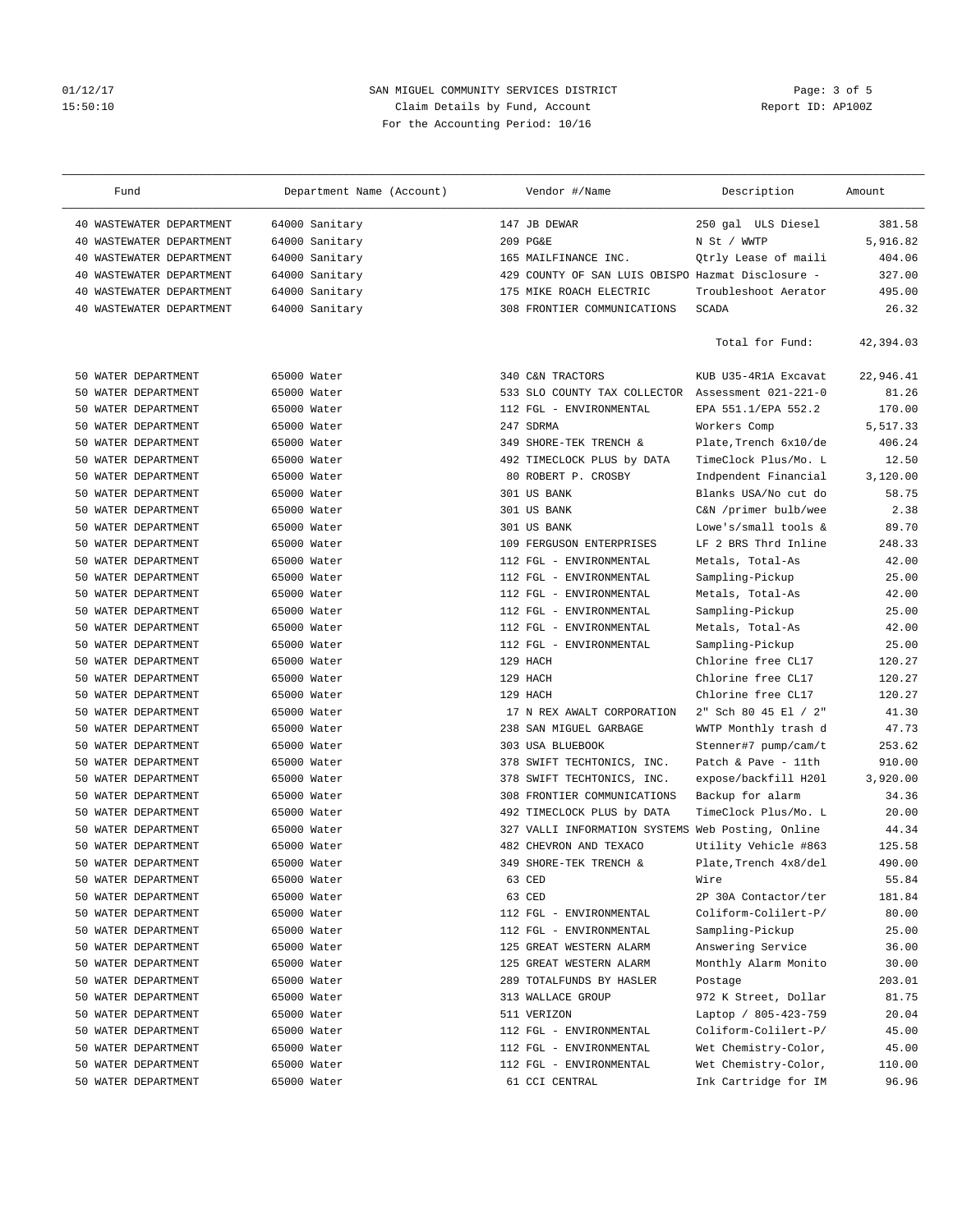### 01/12/17 Page: 4 of 5 15:50:10 Claim Details by Fund, Account Claim Peters, Report ID: AP100Z For the Accounting Period: 10/16

| Fund                   | Department Name (Account) | Vendor #/Name                                        | Description          | Amount   |
|------------------------|---------------------------|------------------------------------------------------|----------------------|----------|
| 50 WATER DEPARTMENT    | 65000 Water               | 112 FGL - ENVIRONMENTAL                              | Metals, Total-As     | 42.00    |
| WATER DEPARTMENT       | 65000 Water               | 112 FGL - ENVIRONMENTAL                              | Sampling-Pickup      | 25.00    |
| WATER DEPARTMENT       | 65000 Water               | 147 JB DEWAR                                         | 250 gal ULS Diesel   | 381.58   |
| WATER DEPARTMENT       | 65000 Water               | 209 PG&E                                             | Water Works #1 / Wel | 1,223.79 |
| WATER DEPARTMENT       | 65000 Water               | 209 PG&E                                             | Bonita Pl & 16th / W | 2,008.71 |
| WATER DEPARTMENT       | 65000 Water               | 209 PG&E                                             | 14th St. & K St.     | 48.38    |
| WATER DEPARTMENT       | 65000 Water               | 209 PG&E                                             | SLT Well Drink Water | 41.81    |
| 50 WATER DEPARTMENT    | 65000 Water               | 209 PG&E                                             | Mission Heights Boos | 10.48    |
| WATER DEPARTMENT       | 65000 Water               | 209 PG&E                                             | 2HP Booster Station  | 10.19    |
| WATER DEPARTMENT       | 65000 Water               | COUNTY OF SAN LUIS OBISPO Hazmat Disclosure -<br>429 |                      | 327.00   |
| WATER DEPARTMENT       | 65000 Water               | COUNTY OF SAN LUIS OBISPO Hazmat Disclosure -<br>429 |                      | 327.00   |
| WATER DEPARTMENT       | 65000 Water               | COUNTY OF SAN LUIS OBISPO Hazmat Disclosure -<br>429 |                      | 327.00   |
| WATER DEPARTMENT       | 65000 Water               | 165 MAILFINANCE INC.                                 | Otrly Lease of maili | 404.06   |
| WATER DEPARTMENT       | 65000 Water               | UNIVAR USA INC<br>298                                | SOD HYPO 12.5 % Liqu | 869.40   |
| WATER DEPARTMENT       | 65000 Water               | 298 UNIVAR USA INC                                   | SOD HYPO 12.5 % Liqu | 595.60   |
| WATER DEPARTMENT<br>50 | 65000 Water               | 109 FERGUSON ENTERPRISES                             | Isolation Valve / 11 | 1,053.90 |
| WATER DEPARTMENT       | 65000 Water               | FGL - ENVIRONMENTAL<br>112                           | Coliform-Colilert-P/ | 100.00   |
| 50 WATER DEPARTMENT    | 65000 Water               | 112 FGL - ENVIRONMENTAL                              | Wet Chemistry-Color, | 125.00   |
| WATER DEPARTMENT<br>50 | 65000 Water               | 308 FRONTIER COMMUNICATIONS                          | <b>SCADA</b>         | 26.32    |

Total for Fund: 48,059.30

Total: 144,113.88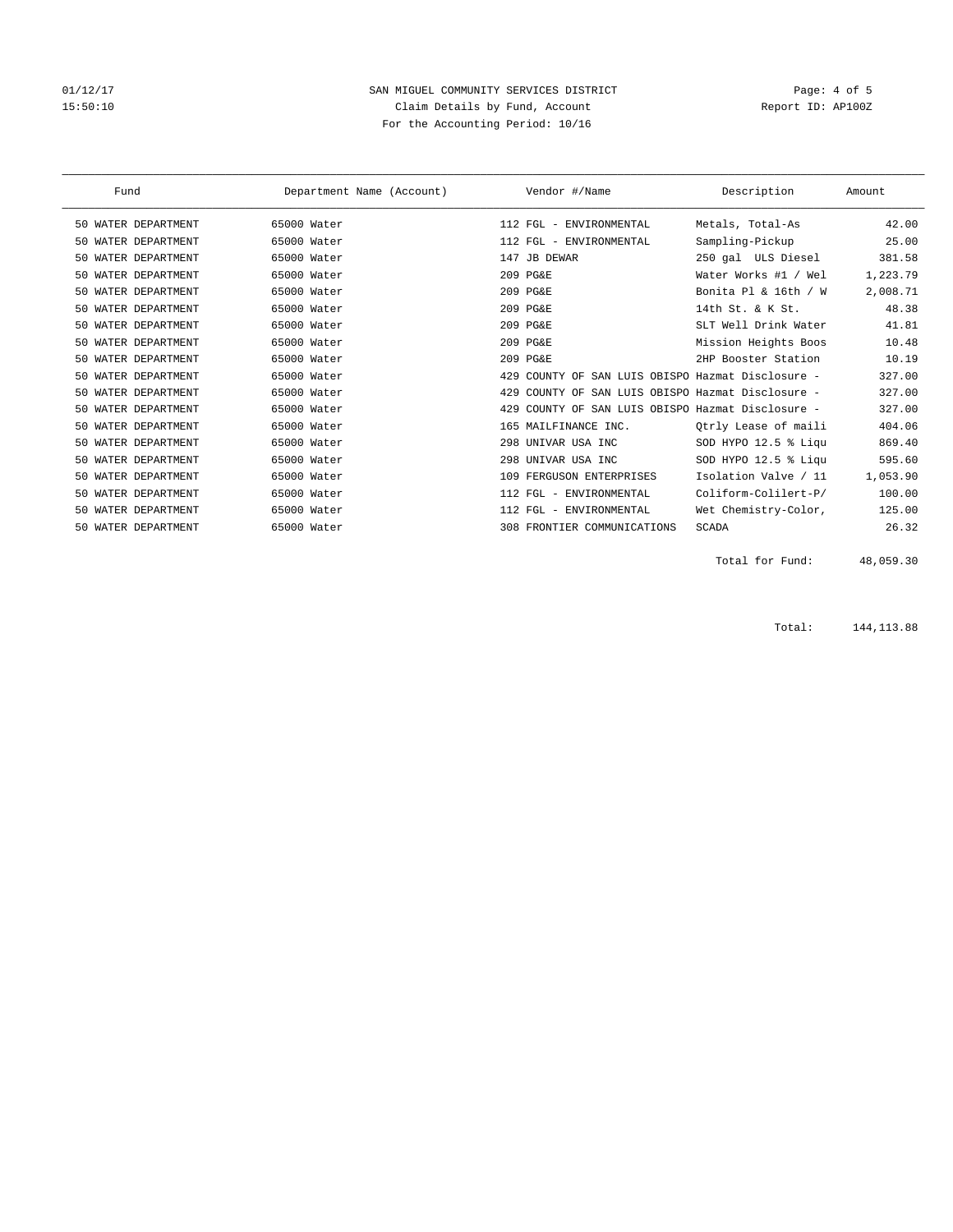### 01/12/17 Page: 5 of 5<br>15:50:11 SAN MIGUEL COMMUNITY SERVICES DISTRICT Page: 5 of 5<br>Pund Summary for Claims Page: 15 Page: 5 of 5 15:50:11 Fund Summary for Claims For the Accounting Period: 10/16

| Fund/Account                  | Amount      |
|-------------------------------|-------------|
| 10 ADMINISTRATION DEPARTMENT  |             |
| 10200                         | \$42,492.96 |
| 20 FIRE PROTECTION DEPARTMENT |             |
| 10200                         | \$7,395.97  |
| 30 STREET LIGHTING DEPARTMENT |             |
| 10200                         | \$3,771.62  |
| 40 WASTEWATER DEPARTMENT      |             |
| 10200                         | \$42,394.03 |
| 50 WATER DEPARTMENT           |             |
| 10200                         | \$48,059.30 |
|                               |             |

Total: \$144,113.88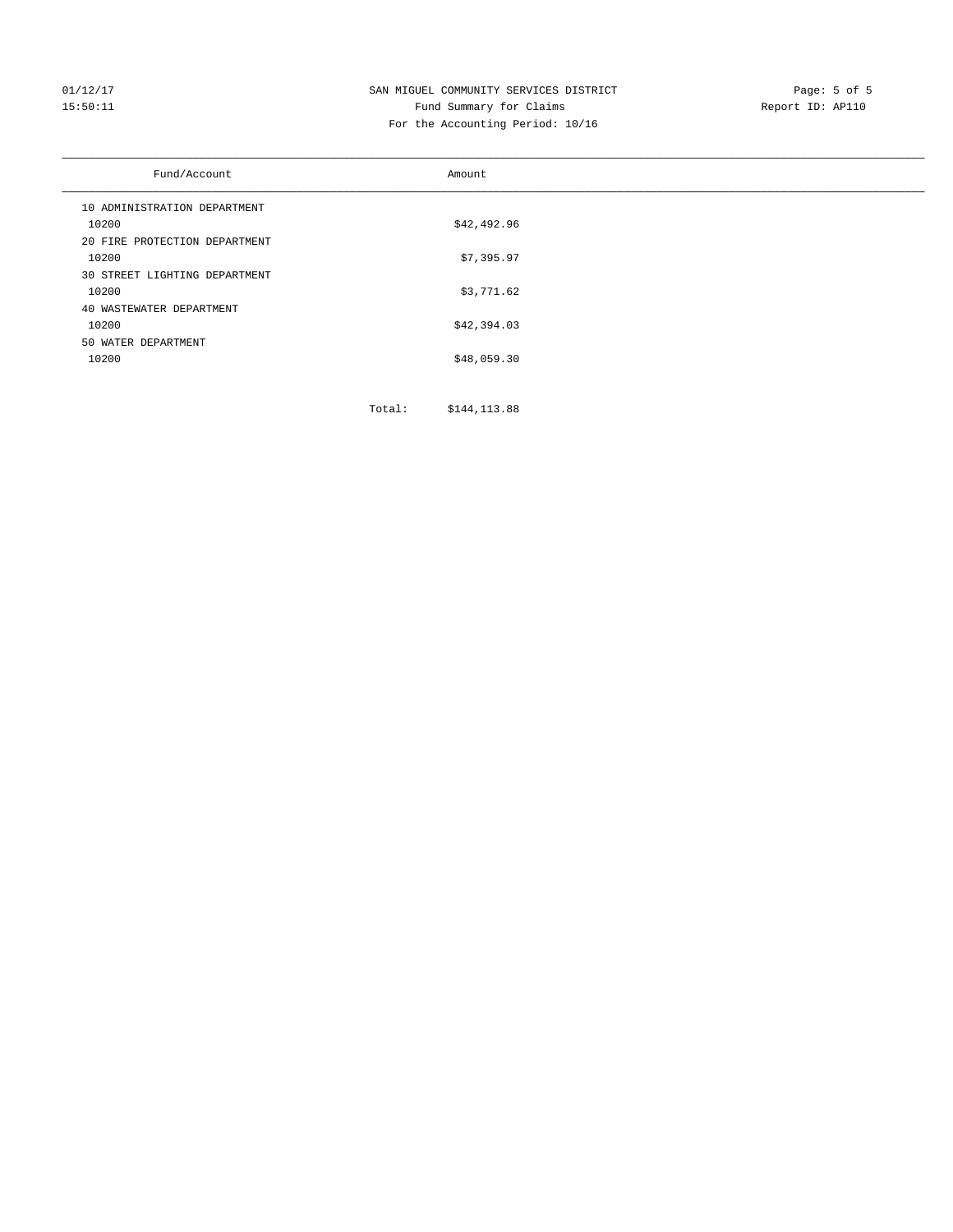01/12/17 Page: 1 of 6 16:10:06 Statement of Revenue Budget vs Actuals Report ID: B110 For the Accounting Period: 10 / 16

10 ADMINISTRATION DEPARTMENT

|       |                                         | Received      |              |                   | Revenue        | ి               |
|-------|-----------------------------------------|---------------|--------------|-------------------|----------------|-----------------|
|       | Account                                 | Current Month | Received YTD | Estimated Revenue | To Be Received | Received        |
| 40000 |                                         |               |              |                   |                |                 |
| 40370 | Myers Restitution - Unrealized Earnings | 0.00          | 0.00         | 10.00             | 10.00          | 0 <sup>8</sup>  |
|       | Account Group Total:                    | 0.00          | 0.00         | 10.00             | 10.00          | 0 <sup>8</sup>  |
|       |                                         |               |              |                   |                |                 |
|       | 46000 Revenues & Interest               |               |              |                   |                |                 |
| 46000 | Revenues & Interest                     | 0.00          | 0.01         | 0.00              | $-0.01$        | $***$ $ -$      |
| 46020 | Transfer In -Fire (16.5%)               | 16,775.00     | 16,775.00    | 58,150.00         | 41,375.00      | $29*$           |
| 46030 | Transfer In -Lighting (3%)              | 3,050.00      | 3,050.00     | 44, 425.00        | 41,375.00      | 7 %             |
| 46040 | Transfer In -Sewer (40%)                | 40,666.00     | 40,666.00    | 82,041.00         | 41,375.00      | $50*$           |
| 46050 | Transfer In -Water (40%)                | 40,666.00     | 40,666.00    | 82,041.00         | 41,375.00      | $50*$           |
| 46060 | Transfer In- Solid Waste (0.5%)         | 508.00        | 508.00       | 508.00            | 0.00           | $100*$          |
|       | Account Group Total:                    | 101,665.00    | 101,665.01   | 267,165.00        | 165,499.99     | 38 %            |
|       | Fund Total:                             | 101,665.00    | 101,665.01   | 267,175.00        | 165,509.99     | 38 <sup>8</sup> |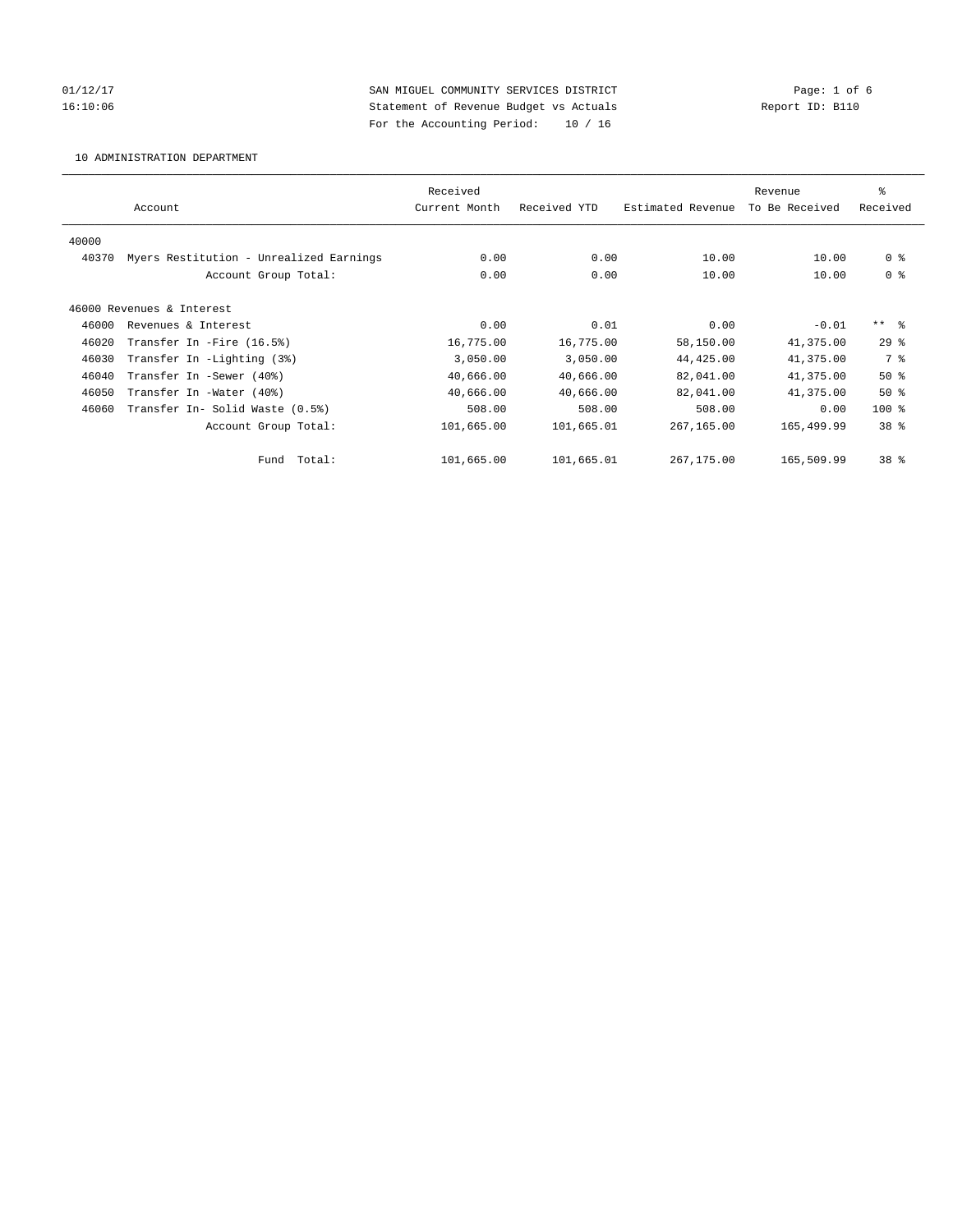01/12/17 **SAN MIGUEL COMMUNITY SERVICES DISTRICT** Page: 2 of 6 16:10:06 Statement of Revenue Budget vs Actuals Report ID: B110 For the Accounting Period: 10 / 16

### 20 FIRE PROTECTION DEPARTMENT

|       |                                                | Received      |              |                   | Revenue        | $\rm ^{9}$           |
|-------|------------------------------------------------|---------------|--------------|-------------------|----------------|----------------------|
|       | Account                                        | Current Month | Received YTD | Estimated Revenue | To Be Received | Received             |
| 40000 |                                                |               |              |                   |                |                      |
| 40220 | Weed Abatement Fees                            | 0.00          | 0.00         | 450.00            | 450.00         | 0 <sup>8</sup>       |
| 40300 | Fireworks Permit Fees                          | 0.00          | 0.00         | 800.00            | 800.00         | 0 <sup>8</sup>       |
| 40320 | Fire Impact Fees                               | 0.00          | 7.579.92     | 10.00             | $-7,569.92$    | $***$ $_{8}$         |
| 40420 | Ambulance Reimbursement                        | 0.00          | 1,111.61     | 3,200.00          | 2,088.39       | 35 <sup>8</sup>      |
| 40440 | CDBG Grant                                     | 0.00          | 0.00         | 105,000.00        | 105,000.00     | 0 <sup>8</sup>       |
| 40500 | VFA Assistance Grant                           | 0.00          | 8,424.12     | 10.00             | $-8, 414.12$   | $***$ 8              |
|       | Account Group Total:                           | 0.00          | 17, 115.65   | 109,470.00        | 92, 354.35     | $16*$                |
| 42000 |                                                |               |              |                   |                |                      |
| 42200 | Fire Recovery Program                          | 0.00          | 0.00         | 5.00              | 5.00           | 0 <sup>8</sup>       |
|       | Account Group Total:                           | 0.00          | 0.00         | 5.00              | 5.00           | 0 <sup>8</sup>       |
|       | 43000 Property Taxes Collected                 |               |              |                   |                |                      |
|       | 43000 Property Taxes Collected                 | 5,579.84      | 15,196.04    | 308,300.00        | 293,103.96     | 5 <sup>°</sup>       |
|       | Account Group Total:                           | 5,579.84      | 15,196.04    | 308,300.00        | 293,103.96     | 5 <sup>°</sup>       |
|       | 44000 Forestry & Fire Protection Reimbursement |               |              |                   |                |                      |
|       | 44000 Forestry & Fire Protection Reimbursement | 0.00          | 0.00         | 30,000.00         | 30,000.00      | 0 <sup>8</sup>       |
|       | Account Group Total:                           | 0.00          | 0.00         | 30,000.00         | 30,000.00      | 0 <sup>8</sup>       |
|       | 46000 Revenues & Interest                      |               |              |                   |                |                      |
| 46000 | Revenues & Interest                            | 32.05         | 130.33       | 50.00             | $-80.33$       | $261$ $%$            |
| 46100 | Realized Earnings                              | 0.00          | 208.11       | 0.00              | $-208.11$      | $\star\star$<br>- 옹  |
| 46150 | Miscellaneous Income                           | 0.00          | 100.00       | 0.00              | $-100.00$      | $\star$ $\star$<br>ႜ |
| 46151 | Refund/Adjustments                             | 369.75        | 599.97       | 0.00              | $-599.97$      | $***$ $-$            |
| 46155 | Will Serve Processing Fees                     | 0.00          | 0.00         | 10.00             | 10.00          | 0 <sup>8</sup>       |
| 46175 | Sale of Surplus Property                       | 0.00          | 0.00         | 10.00             | 10.00          | 0 <sup>8</sup>       |
|       | Account Group Total:                           | 401.80        | 1,038.41     | 70.00             | $-968.41$      | $***$ 8              |
|       | Total:<br>Fund                                 | 5,981.64      | 33, 350.10   | 447,845.00        | 414,494.90     | 7 %                  |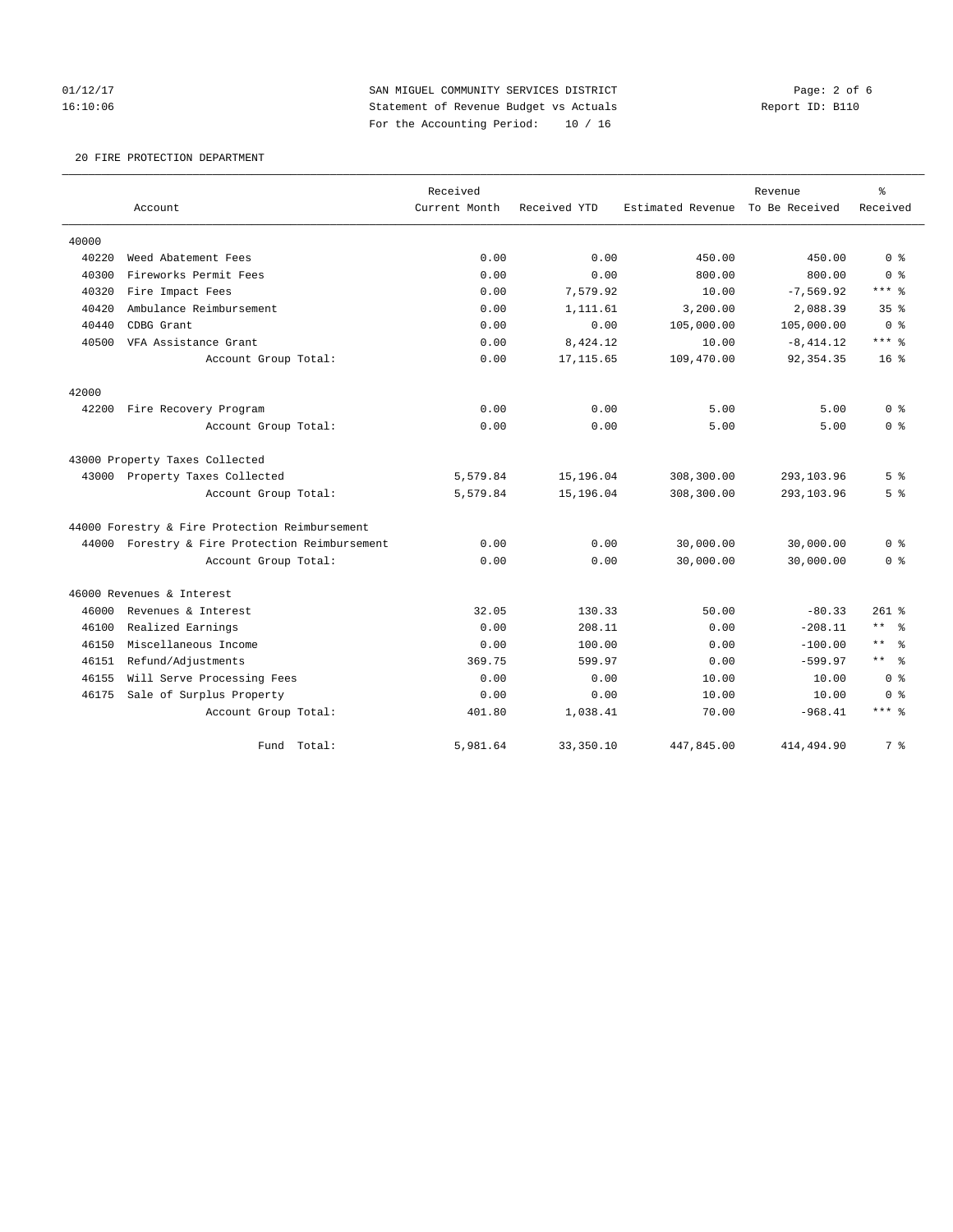01/12/17 **SAN MIGUEL COMMUNITY SERVICES DISTRICT** Page: 3 of 6 16:10:06 Statement of Revenue Budget vs Actuals Report ID: B110 For the Accounting Period: 10 / 16

30 STREET LIGHTING DEPARTMENT

|                                   | Received      |              |                   | Revenue        | ి               |
|-----------------------------------|---------------|--------------|-------------------|----------------|-----------------|
| Account                           | Current Month | Received YTD | Estimated Revenue | To Be Received | Received        |
|                                   |               |              |                   |                |                 |
| 43000 Property Taxes Collected    |               |              |                   |                |                 |
| Property Taxes Collected<br>43000 | 1,540.23      | 7,685.98     | 80,000.00         | 72,314.02      | $10*$           |
| Account Group Total:              | 1,540.23      | 7,685.98     | 80,000.00         | 72,314.02      | $10*$           |
| 46000 Revenues & Interest         |               |              |                   |                |                 |
| 46000<br>Revenues & Interest      | 6.81          | 27.65        | 30.00             | 2.35           | $92*$           |
| Realized Earnings<br>46100        | 0.00          | 44.15        | 0.00              | $-44.15$       | $***$ $\approx$ |
| Refund/Adjustments<br>46151       | 78.43         | 144.08       | 0.00              | $-144.08$      | $***$ $ -$      |
| 46180<br>Public Records Requests  | 0.00          | 0.00         | 10.00             | 10.00          | 0 <sup>8</sup>  |
| Account Group Total:              | 85.24         | 215.88       | 40.00             | $-175.88$      | $540*$          |
| Total:<br>Fund                    | 1,625.47      | 7,901.86     | 80,040.00         | 72,138.14      | $10*$           |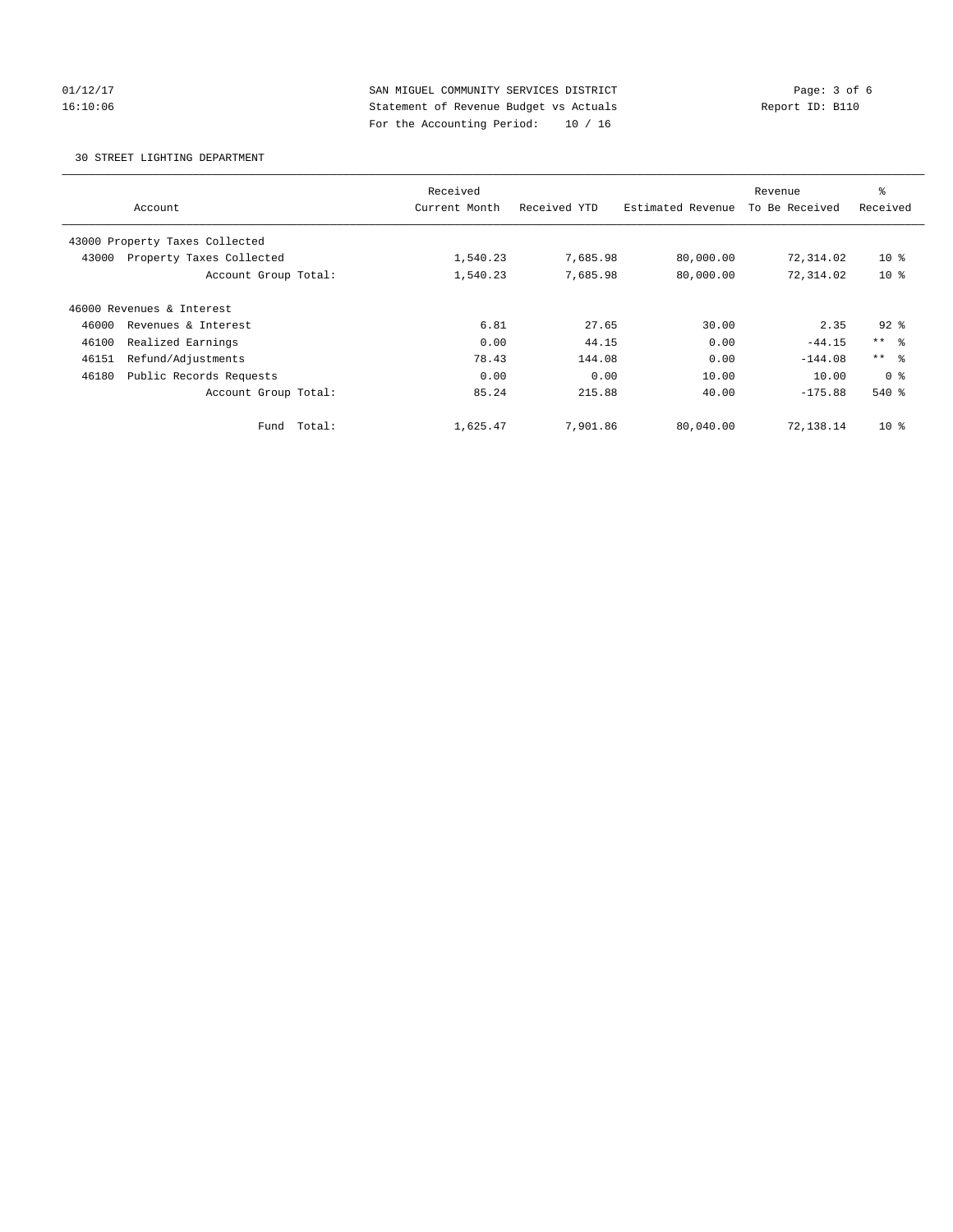01/12/17 **SAN MIGUEL COMMUNITY SERVICES DISTRICT** Page: 4 of 6 16:10:06 Statement of Revenue Budget vs Actuals Report ID: B110 For the Accounting Period: 10 / 16

40 WASTEWATER DEPARTMENT

|       |                                | Received      |              |                   | Revenue        | ి               |
|-------|--------------------------------|---------------|--------------|-------------------|----------------|-----------------|
|       | Account                        | Current Month | Received YTD | Estimated Revenue | To Be Received | Received        |
| 40000 |                                |               |              |                   |                |                 |
| 40850 | Wastewater Hook-up Fees        | 0.00          | 41,660.00    | 10.00             | $-41,650.00$   | $***$ $%$       |
| 40900 | Wastewater Sales               | 28,365.92     | 113,066.50   | 350,000.00        | 236,933.50     | $32*$           |
| 40910 | Wastewater Late Charges        | 540.71        | 2,101.45     | 4,000.00          | 1,898.55       | 53%             |
|       | Account Group Total:           | 28,906.63     | 156,827.95   | 354,010.00        | 197,182.05     | 44 %            |
|       | 43000 Property Taxes Collected |               |              |                   |                |                 |
| 43000 | Property Taxes Collected       | 852.32        | 2,654.31     | 47,200.00         | 44,545.69      | 6 %             |
|       | Account Group Total:           | 852.32        | 2,654.31     | 47,200.00         | 44,545.69      | 6 %             |
|       | 46000 Revenues & Interest      |               |              |                   |                |                 |
| 46000 | Revenues & Interest            | 77.68         | 315.93       | 50.00             | $-265.93$      | 632 %           |
| 46010 | Transfer In                    | 0.00          | 0.00         | 41,375.00         | 41,375.00      | 0 <sup>8</sup>  |
| 46100 | Realized Earnings              | 3.47          | 512.82       | 0.00              | $-512.82$      | $***$ $=$       |
| 46151 | Refund/Adjustments             | 896.38        | 1,488.10     | 1,000.00          | $-488.10$      | $149$ $%$       |
| 46153 | Plan Check Fees                | 0.00          | 0.00         | 100.00            | 100.00         | 0 <sup>8</sup>  |
| 46155 | Will Serve Processing Fees     | 0.00          | 0.00         | 10.00             | 10.00          | 0 <sup>8</sup>  |
| 46175 | Sale of Surplus Property       | 0.00          | 0.00         | 10.00             | 10.00          | 0 <sup>8</sup>  |
| 46180 | Public Records Requests        | 0.00          | 0.00         | 10.00             | 10.00          | 0 <sup>8</sup>  |
|       | Account Group Total:           | 977.53        | 2,316.85     | 42,555.00         | 40,238.15      | 5 <sup>°</sup>  |
|       | Fund Total:                    | 30,736.48     | 161,799.11   | 443,765.00        | 281,965.89     | 36 <sup>8</sup> |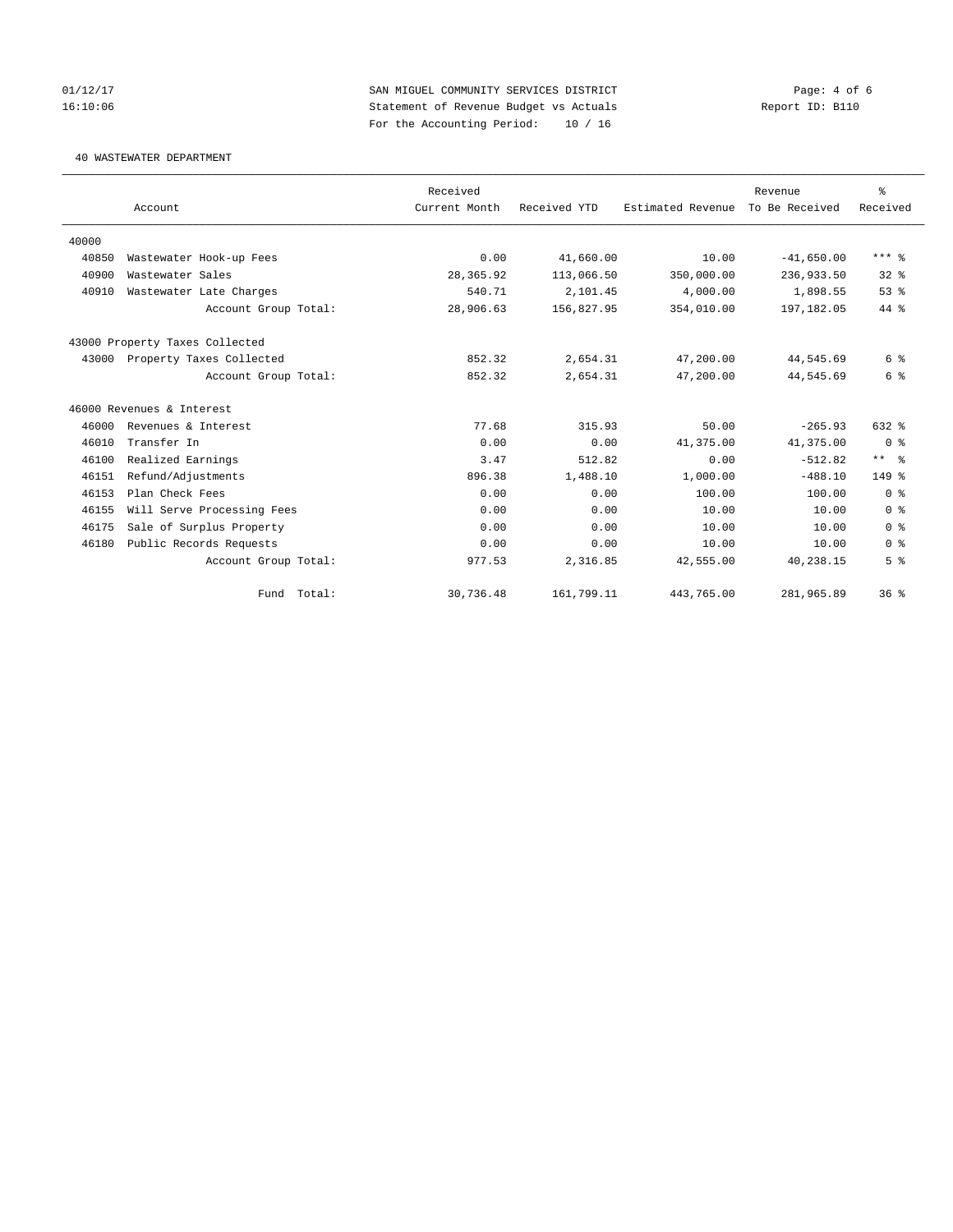01/12/17 2012 SAN MIGUEL COMMUNITY SERVICES DISTRICT 2011/12/17 Page: 5 of 6<br>16:10:06 3tatement of Revenue Budget vs Actuals 16:10:06 Statement of Revenue Budget vs Actuals For the Accounting Period: 10 / 16

50 WATER DEPARTMENT

|       |                            | Received      |              |                   | Revenue        | $\,$ $\,$ $\,$ |
|-------|----------------------------|---------------|--------------|-------------------|----------------|----------------|
|       | Account                    | Current Month | Received YTD | Estimated Revenue | To Be Received | Received       |
|       | 41000 Water Sales          |               |              |                   |                |                |
| 41000 | Water Sales                | 31,588.80     | 137, 261.19  | 345,000.00        | 207,738.81     | $40*$          |
| 41001 | Water Connection Fees      | 1,800.00      | 4,050.00     | 10.00             | $-4,040.00$    | $***$ $_{8}$   |
| 41005 | Water Late Charges         | 1,990.62      | 7,376.88     | 2.000.00          | $-5.376.88$    | $369$ $%$      |
| 41010 | Water Meter Fees           | 0.00          | 47,450.00    | 20,500.00         | $-26,950.00$   | $231$ %        |
|       | Account Group Total:       | 35, 379.42    | 196,138.07   | 367,510.00        | 171, 371.93    | 53%            |
|       | 46000 Revenues & Interest  |               |              |                   |                |                |
| 46000 | Revenues & Interest        | 78.80         | 320.38       | 150.00            | $-170.38$      | $214$ %        |
| 46100 | Realized Earnings          | 0.00          | 504.48       | 0.00              | $-504.48$      | $***$ $ -$     |
| 46151 | Refund/Adjustments         | 896.38        | 1,488.11     | 10.00             | $-1,478.11$    | $***$ $_{8}$   |
| 46152 | Recycling                  | 0.00          | 125.00       | 250.00            | 125.00         | 50%            |
| 46153 | Plan Check Fees            | 0.00          | 0.00         | 2,060.00          | 2,060.00       | 0 <sup>8</sup> |
| 46155 | Will Serve Processing Fees | 0.00          | 0.00         | 515.00            | 515.00         | 0 <sup>8</sup> |
| 46175 | Sale of Surplus Property   | 0.00          | 0.00         | 10.00             | 10.00          | 0 <sup>8</sup> |
| 46180 | Public Records Requests    | 0.00          | 0.00         | 10.00             | 10.00          | 0 <sup>8</sup> |
|       | Account Group Total:       | 975.18        | 2,437.97     | 3,005.00          | 567.03         | $81 - 8$       |
|       | Total:<br>Fund             | 36, 354.60    | 198,576.04   | 370,515.00        | 171,938.96     | $54$ $%$       |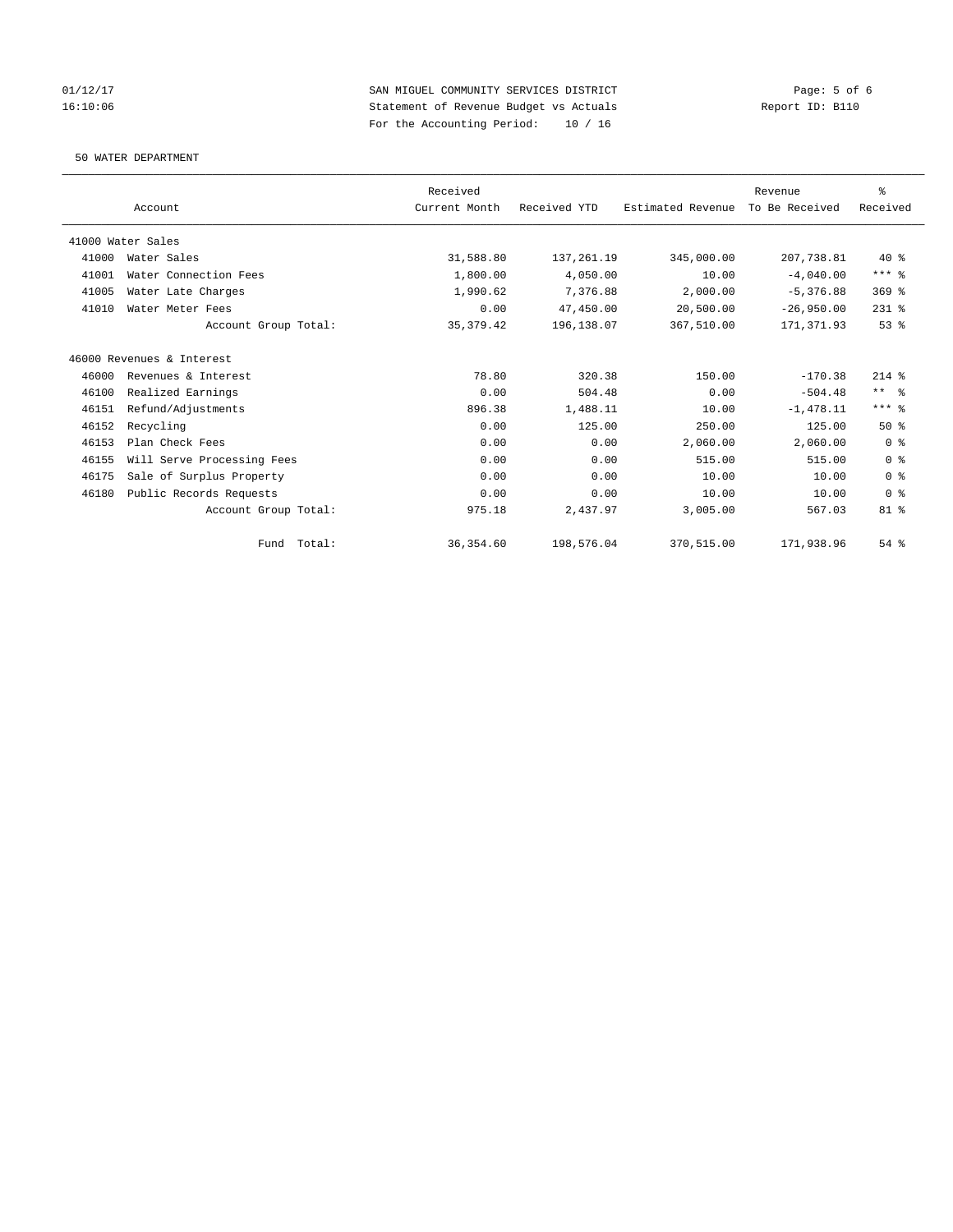01/12/17 **SAN MIGUEL COMMUNITY SERVICES DISTRICT** Page: 6 of 6 16:10:06 Statement of Revenue Budget vs Actuals Report ID: B110 For the Accounting Period: 10 / 16

### 60 SOLID WASTE DEPARTMENT

| Account                   | Received<br>Current Month | Received YTD | Estimated Revenue | Revenue<br>To Be Received | ి<br>Received |
|---------------------------|---------------------------|--------------|-------------------|---------------------------|---------------|
| 46000 Revenues & Interest |                           |              |                   |                           |               |
| Franchise Fees<br>46005   | 2,447.10                  | 12,633.59    | 28,714.00         | 16,080.41                 | 44 %          |
| Account Group Total:      | 2,447.10                  | 12,633.59    | 28,714.00         | 16,080.41                 | 44 %          |
| Fund Total:               | 2,447.10                  | 12,633.59    | 28,714.00         | 16,080.41                 | 44 %          |
| Grand Total:              | 178,810.29                | 515, 925. 71 | 1,638,054.00      | 1,122,128.29              | $31*$         |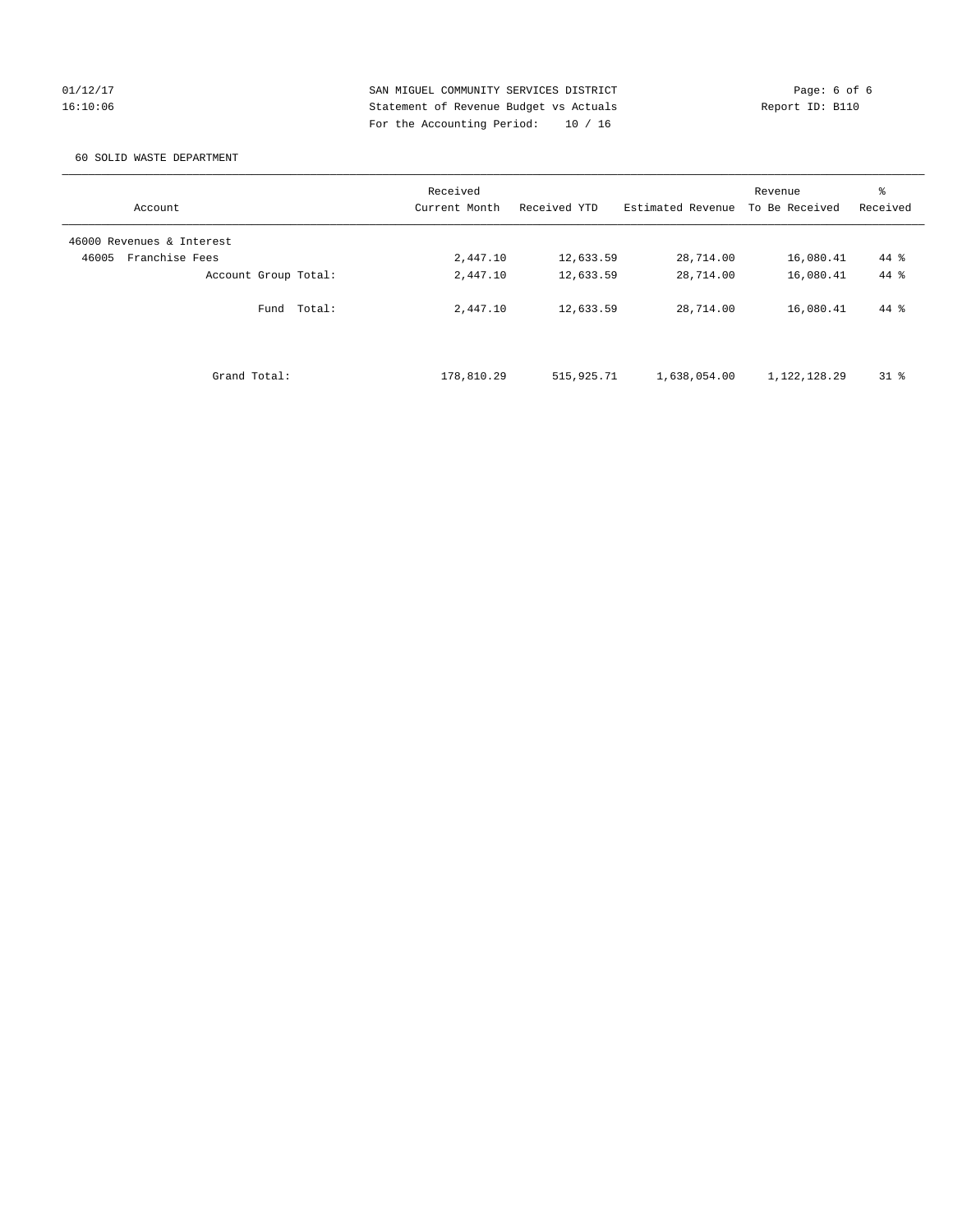### 01/12/17 SAN MIGUEL COMMUNITY SERVICES DISTRICT Page: 1 of 9 15:23:17 Statement of Expenditure - Budget vs. Actual Report Report ID: B100For the Accounting Period: 10 / 16

10 ADMINISTRATION DEPARTMENT

| Account              | Object                                     | Committed<br>Current Month | Committed<br><b>YTD</b> | Original   | Current<br>Appropriation Appropriation Appropriation Committed | Available     | ዱ               |
|----------------------|--------------------------------------------|----------------------------|-------------------------|------------|----------------------------------------------------------------|---------------|-----------------|
| 61000 Administration |                                            |                            |                         |            |                                                                |               |                 |
|                      | 61000 Administration                       |                            |                         |            |                                                                |               |                 |
|                      | 111 BOD Stipend                            | 400.00                     | 1,400.00                | 5,000.00   | 5,000.00                                                       | 3,600.00      | 28%             |
|                      | 305 Operations and maintenance             | 0.00                       | 105.99                  | 0.00       | 0.00                                                           | $-105.99$     | ႜ               |
|                      | 310 Phone and fax expense                  | 328.47                     | 1,881.18                | 4,710.00   | 4,710.00                                                       | 2,828.82      | 40%             |
|                      | 315 Postage, shipping and freight          | 0.00                       | 0.00                    | 10.00      | 10.00                                                          | 10.00         | $\approx$       |
|                      | 320 Printing and reproduction              | 0.00                       | 695.18                  | 300.00     | 300.00                                                         | $-395.18$     | $232$ %         |
|                      | 324 Professional Svcs- Consulting          | 0.00                       | 0.00                    | 10,000.00  | 10,000.00                                                      | 10,000.00     | $\approx$       |
|                      | 327 Professional svcs - Legal (General)    | 26,549.41                  | 88,866.10               | 52,500.00  | 52,500.00                                                      | $-36, 366.10$ | 169%            |
|                      | 328 Insurance - prop and liability         | 0.00                       | 22,068.60               | 24,000.00  | 24,000.00                                                      | 1,931.40      | 92%             |
|                      | 331 Professional Services - Legal (SLOCEA) | 0.00                       | 0.00                    | 69,000.00  | 69,000.00                                                      | 69,000.00     | န္              |
|                      | 332 Professional Services - Legal          | 0.00                       | 0.00                    | 44,000.00  | 44,000.00                                                      | 44,000.00     | $\frac{6}{5}$   |
|                      | 340 Meetings and conferences               | 0.00                       | 0.00                    | 1,200.00   | 1,200.00                                                       | 1,200.00      | $\frac{6}{5}$   |
|                      | 345 Mileage expense reimbursement          | 0.00                       | 79.92                   | 400.00     | 400.00                                                         | 320.08        | 20%             |
|                      | 351 Repairs and maint - equip              | 0.00                       | 580.10                  | 0.00       | 0.00                                                           | $-580.10$     | ိင              |
|                      | 352 Repairs and maint - structures         | 0.00                       | 0.00                    | 2,750.00   | 2,750.00                                                       | 2,750.00      | $\frac{6}{10}$  |
|                      | 375 Internet expenses                      | 0.00                       | 126.58                  | 4,116.00   | 4,116.00                                                       | 3,989.42      | 3%              |
|                      | 376 Webpage- Upgrade/Maint                 | 2,600.00                   | 2,600.00                | 2,400.00   | 2,400.00                                                       | $-200.00$     | 108%            |
|                      | 385 Dues and subscriptions                 | 0.00                       | 0.00                    | 5,130.00   | 5,130.00                                                       | 5,130.00      | g               |
|                      | 386 Education and training                 | 0.00                       | 0.00                    | 4,800.00   | 4,800.00                                                       | 4,800.00      | $\approx$       |
|                      | 394 LAFCO Allocations                      | 0.00                       | 5,540.64                | 5,500.00   | 5,500.00                                                       | $-40.64$      | $101$ %         |
|                      | 405 Software                               | 1,012.50                   | 5,343.50                | 5,100.00   | 5,100.00                                                       | $-243.50$     | 105%            |
|                      | 410 Office Supplies                        | 689.21                     | 1,631.00                | 5,200.00   | 5,200.00                                                       | 3,569.00      | 31 <sub>8</sub> |
|                      | 415 Office Equipment                       | 0.00                       | 4,489.49                | 5,000.00   | 5,000.00                                                       | 510.51        | 90%             |
|                      | 465 Cell phones, radios and pagers         | 105.00                     | 350.00                  | 1,680.00   | 1,680.00                                                       | 1,330.00      | $21$ %          |
|                      | 475 Computer supplies and upgrades         | 9,950.36                   | 27,415.65               | 24,118.00  | 24,118.00                                                      | $-3, 297.65$  | 114 %           |
|                      | 715 Licenses, permits and fees             | 0.00                       | 50.00                   | 0.00       | 0.00                                                           | $-50.00$      | ိင              |
|                      | 910 Tax Penalties & Late Fees              | 695.13                     | 1,398.25                | 0.00       | 0.00                                                           | $-1, 398.25$  | g.              |
|                      | 911 Finance Charges/Late Fees              | 1.90                       | 1.90                    | 0.00       | 0.00                                                           | $-1.90$       | $\frac{6}{5}$   |
|                      | 920 Credit Card Service Fees               | 23.05                      | 35.52                   | 0.00       | 0.00                                                           | $-35.52$      | 웅               |
|                      | 930 Interest Fees                          | 137.93                     | 137.93                  | 0.00       | 0.00                                                           | $-137.93$     | $\frac{6}{5}$   |
|                      | Account Total:                             | 42,492.96                  | 164,797.53              | 276,914.00 | 276,914.00                                                     | 112,116.47    | 60 %            |
|                      | Account Group Total:                       | 42,492.96                  | 164,797.53              | 276,914.00 | 276,914.00                                                     | 112, 116.47   | 60 %            |
|                      | Fund Total:                                | 42,492.96                  | 164,797.53              | 276,914.00 | 276,914.00                                                     | 112,116.47    | 60%             |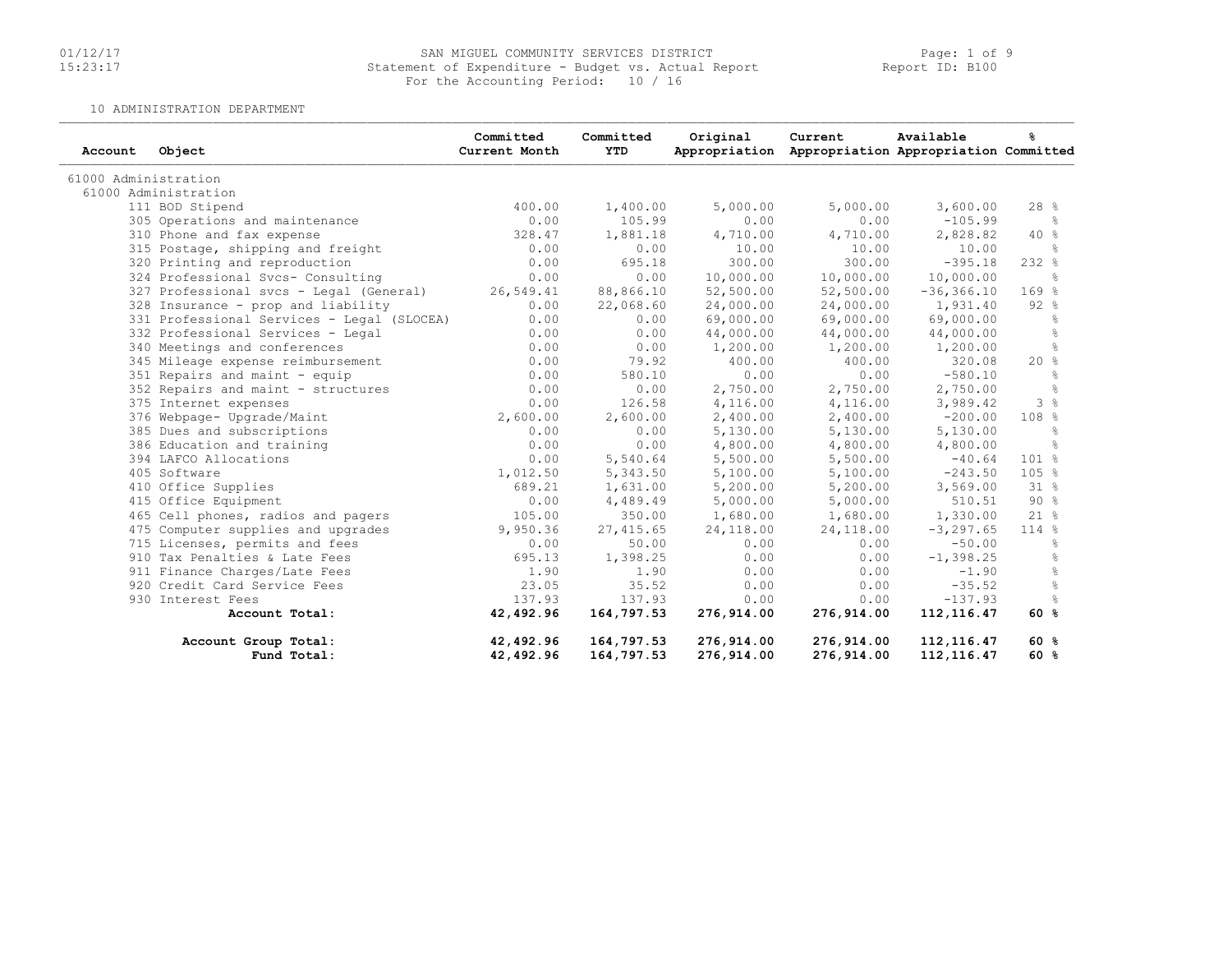### 01/12/17 SAN MIGUEL COMMUNITY SERVICES DISTRICT Page: 2 of 9 15:23:17 Statement of Expenditure - Budget vs. Actual Report Report ID: B100For the Accounting Period: 10 / 16

20 FIRE PROTECTION DEPARTMENT

| Account    | Object                                      | Committed<br>Current Month | Committed<br><b>YTD</b> | Original  | Current<br>Appropriation Appropriation Appropriation Committed | Available   | ℁                     |
|------------|---------------------------------------------|----------------------------|-------------------------|-----------|----------------------------------------------------------------|-------------|-----------------------|
| 62000 Fire |                                             |                            |                         |           |                                                                |             |                       |
| 62000 Fire |                                             |                            |                         |           |                                                                |             |                       |
|            | 105 Salaries and Wages                      | 5, 175.24                  | 16,276.09               | 75,350.00 | 75,350.00                                                      | 59,073.91   | 22%                   |
|            | 120 Workers' Compensation                   | 2,275.90                   | 4,984.71                | 7,474.00  | 7,474.00                                                       | 2,489.29    | 67%                   |
|            | 121 Physicals                               | 635.00                     | 890.00                  | 1,600.00  | 1,600.00                                                       | 710.00      | 56%                   |
|            | 125 Volunteer firefighter stipends          | 7,570.50                   | 21,930.76               | 44,281.00 | 44,281.00                                                      | 22,350.24   | 50%                   |
|            | 126 Strike Team Pay - VFF                   | 72.98                      | 25,573.21               | 37,523.00 | 37,523.00                                                      | 11,949.79   | 68 %                  |
|            | 130 Payroll Tax - Fed W/H                   | 0.00                       | 0.00                    | 22,096.00 | 22,096.00                                                      | 22,096.00   | $\frac{6}{6}$         |
|            | 135 Payroll Tax - FICA                      | 465.24                     | 2,491.62                | 0.00      | 0.00                                                           | $-2,491.62$ | $\frac{6}{6}$         |
|            | 140 Payroll Tax - Medicare                  | 185.86                     | 924.65                  | 1,850.00  | 1,850.00                                                       | 925.35      | 50%                   |
|            | 155 Payroll Tax - SUI                       | 217.73                     | 2,021.31                | 6,220.00  | 6,220.00                                                       | 4,198.69    | 32%                   |
|            | 160 Payroll Tax - ETT                       | 12.62                      | 63.67                   | 55.00     | 55.00                                                          | $-8.67$     | 116%                  |
|            | 165 Payroll Tax - FUTA                      | 274.23                     | 2,306.46                | 0.00      | 0.00                                                           | $-2,306.46$ | $\frac{6}{6}$         |
|            | 205 Insurance - Health                      | 0.00                       | 263.70                  | 5,694.00  | 5,694.00                                                       | 5,430.30    | $5\degree$            |
|            | 210 Insurance - Dental                      | 6.10                       | 25.98                   | 609.00    | 609.00                                                         | 583.02      | $4\degree$            |
|            | 215 Insurance - Vision                      | 0.98                       | 4.16                    | 100.00    | 100.00                                                         | 95.84       | $4\degree$            |
|            | 225 Retirement - PERS expense               | 30.97                      | 453.92                  | 5,090.00  | 5,090.00                                                       | 4,636.08    | 9%                    |
|            | 305 Operations and maintenance              | 191.12                     | 1,793.71                | 2,900.00  | 2,900.00                                                       | 1,106.29    | 62 %                  |
|            | 315 Postage, shipping and freight           | 101.51                     | 211.27                  | 625.00    | 625.00                                                         | 413.73      | 34%                   |
|            | 320 Printing and reproduction               | 0.00                       | 0.00                    | 200.00    | 200.00                                                         | 200.00      | $\frac{9}{6}$         |
|            | 325 Professional svcs - Accounting 1,287.00 |                            | 1,287.00                | 2,500.00  | 2,500.00                                                       | 1,213.00    | 51 %                  |
|            | 335 Meals - Reimbursement                   | 0.00                       | 59.84                   | 500.00    | 500.00                                                         | 440.16      | 12%                   |
|            | 340 Meetings and conferences                | 0.00                       | 0.00                    | 750.00    | 750.00                                                         | 750.00      | $\frac{6}{6}$         |
|            |                                             | 0.00                       |                         |           |                                                                |             |                       |
|            | 345 Mileage expense reimbursement           |                            | 0.00<br>900.86          | 350.00    | 350.00                                                         | 350.00      | $\frac{6}{6}$<br>60 % |
|            | 351 Repairs and maint - equip               | 0.00                       |                         | 1,500.00  | 1,500.00                                                       | 599.14      | $***$ $_{8}$          |
|            | 352 Repairs and maint - structures          | 0.00                       | 5,933.00                | 350.00    | 350.00                                                         | $-5,583.00$ |                       |
|            | 354 Repairs and maint - vehicles            | 0.00                       | 2,392.01                | 9,500.00  | 9,500.00                                                       | 7,107.99    | 25%                   |
|            | 370 Dispatch services (Fire)                | 0.00                       | 8,081.92                | 8,082.00  | 8,082.00                                                       | 0.08        | 100%                  |
|            | 380 Utilities - alarm service               | 0.00                       | 0.00                    | 285.00    | 285.00                                                         | 285.00      | $\frac{6}{6}$         |
|            | 381 Utilities - electric                    | 258.82                     | 995.97                  | 1,850.00  | 1,850.00                                                       | 854.03      | 54 %                  |
|            | 382 Utilities - propane                     | 0.00                       | 0.00                    | 250.00    | 250.00                                                         | 250.00      | $\frac{6}{6}$         |
|            | 385 Dues and subscriptions                  | 0.00                       | 1,100.00                | 1,975.00  | 1,975.00                                                       | 875.00      | 56%                   |
|            | 386 Education and training                  | 313.12                     | 1,550.49                | 11,526.00 | 11,526.00                                                      | 9,975.51    | 13%                   |
|            | 393 Advertising and public notices          | 0.00                       | 0.00                    | 1,025.00  | 1,025.00                                                       | 1,025.00    | $\frac{6}{6}$         |
|            | 395 Community Outreach                      | 0.00                       | 0.00                    | 923.00    | 923.00                                                         | 923.00      | $\frac{6}{6}$         |
|            | 400 Supplies                                | 9.53                       | 9.53                    | 0.00      | 0.00                                                           | $-9.53$     | $\frac{6}{6}$         |
|            | 420 Equipt. & Supplies                      | 791.20                     | 925.95                  | 0.00      | 0.00                                                           | $-925.95$   | $\frac{6}{6}$         |
|            | 440 Vehicle Replacement Fund                | 0.00                       | 0.00                    | 30,000.00 | 30,000.00                                                      | 30,000.00   | $\frac{6}{6}$         |
|            | 450 EMS supplies                            | 93.76                      | 435.03                  | 2,500.00  | 2,500.00                                                       | 2,064.97    | 17%                   |
|            | 455 Fire Safety Gear & Equipment            | 0.00                       | 0.00                    | 10,600.00 | 10,600.00                                                      | 10,600.00   | $\frac{6}{6}$         |
|            | 465 Cell phones, radios and pagers          | 35.00                      | 70.00                   | 0.00      | 0.00                                                           | $-70.00$    | $\frac{6}{6}$         |
|            | 470 Communication equipment                 | 0.00                       | 16.96                   | 15,050.00 | 15,050.00                                                      | 15,033.04   | $\%$                  |
|            | 485 Fuel expense                            | 355.86                     | 1,092.27                | 6,500.00  | 6,500.00                                                       | 5,407.73    | 17%                   |
|            | 490 Small tools and equipment               | 0.00                       | 0.00                    | 1,500.00  | 1,500.00                                                       | 1,500.00    | $\frac{6}{6}$         |
|            | 495 Uniform expense                         | 318.37                     | 318.37                  | 4,610.00  | 4,610.00                                                       | 4,291.63    | $7\frac{9}{6}$        |
|            | 503 Weed Abatement Costs                    | 0.00                       | 0.00                    | 2,810.00  | 2,810.00                                                       | 2,810.00    | $\frac{6}{6}$         |
|            | 505 Fire Training Gounds                    | 0.00                       | 0.00                    | 2,900.00  | 2,900.00                                                       | 2,900.00    | $\frac{6}{6}$         |
|            | 510 Fire station addition                   | 0.00                       | 0.00                    | 49,000.00 | 49,000.00                                                      | 49,000.00   | $\frac{6}{6}$         |
|            | 710 County hazmat dues                      | 0.00                       | 2,000.00                | 2,000.00  | 2,000.00                                                       | 0.00        | 100%                  |
|            | 715 Licenses, permits and fees              | 20.75                      | 33.25                   | 350.00    | 350.00                                                         | 316.75      | $10*$                 |
|            | 820 Fireworks Clean Up                      | 0.00                       | 0.00                    | 1,000.00  | 1,000.00                                                       | 1,000.00    | $\frac{6}{5}$         |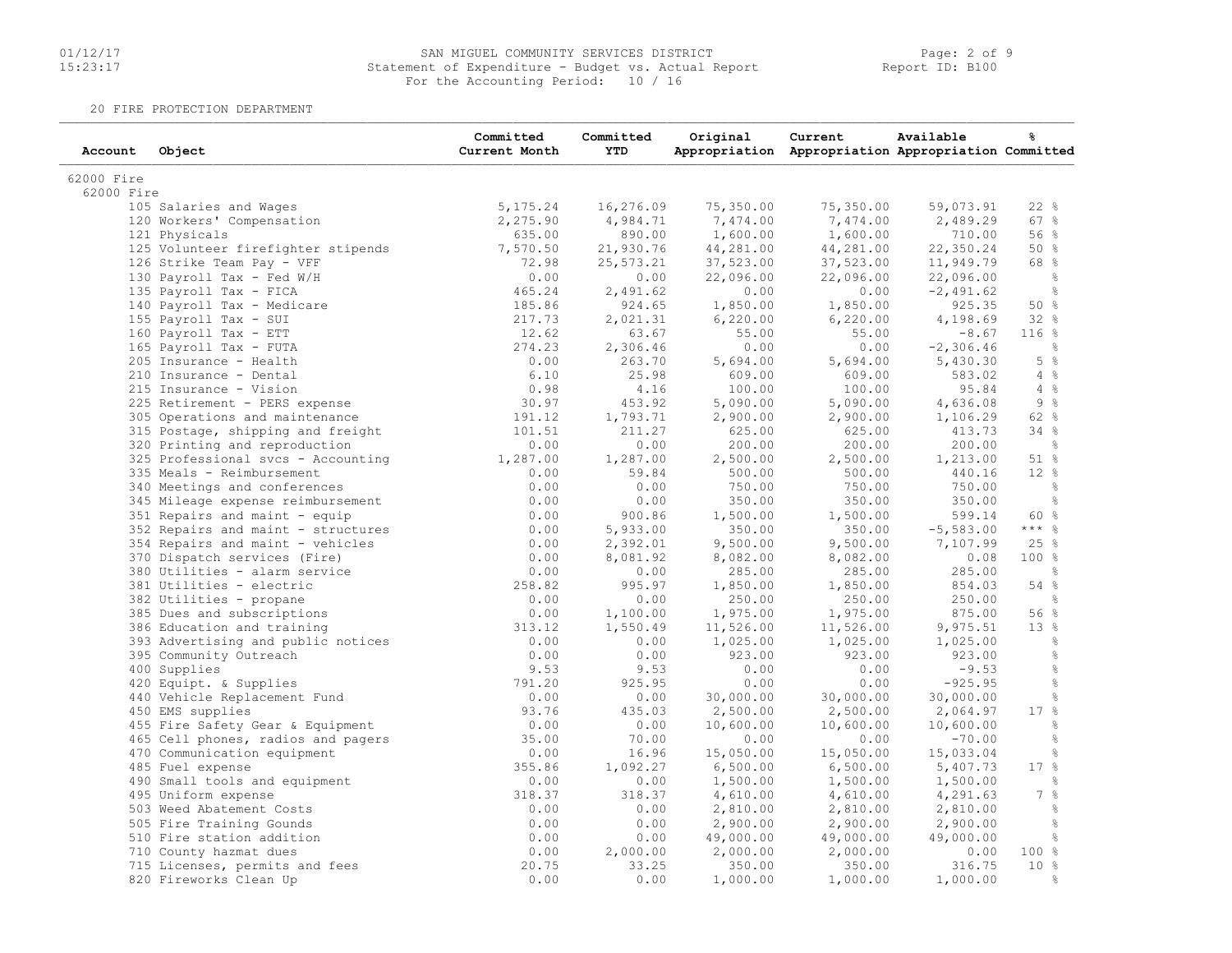## 01/12/17 SAN MIGUEL COMMUNITY SERVICES DISTRICT Page: 3 of 9 15:23:17 Statement of Expenditure - Budget vs. Actual Report Report ID: B100For the Accounting Period: 10 / 16

20 FIRE PROTECTION DEPARTMENT

| Object<br>Account                          | Committed<br>Current Month | Committed<br>YTD        | Original<br>Appropriation | Current                 | Available<br>Appropriation Appropriation Committed | ℁               |
|--------------------------------------------|----------------------------|-------------------------|---------------------------|-------------------------|----------------------------------------------------|-----------------|
| 920 Credit Card Service Fees               | 0.00                       | 74.74                   | 0.00                      | 0.00                    | $-74.74$                                           | 욲               |
| 950 Promo materials and supplies           | 575.25                     | 575.25                  | 0.00                      | 0.00                    | $-575.25$                                          | 욲               |
| 960 Property tax expense                   | 133.78                     | 133.78                  | 735.00                    | 735.00                  | 601.22                                             | 18 %            |
| Account Total:                             | 21,408.42                  | 108,201.44              | 382,588.00                | 382,588.00              | 274,386.56                                         | 28%             |
| Account Group Total:<br>70000 Transfer Out | 21,408.42                  | 108,201.44              | 382,588.00                | 382,588.00              | 274,386.56                                         | 28%             |
| 70000 Transfer Out                         |                            |                         |                           |                         |                                                    |                 |
| 327 Professional svcs - Legal (General)    | 16,775.00                  | 16,775.00               | 16,775.00                 | 16,775.00               | 0.00                                               | 100%            |
| Account Total:                             | 16,775.00                  | 16,775.00               | 16,775.00                 | 16,775.00               | 0.00                                               | 100%            |
| Account Group Total:<br>Fund Total:        | 16,775.00<br>38,183.42     | 16,775.00<br>124,976.44 | 16,775.00<br>399,363.00   | 16,775.00<br>399,363.00 | 0.00<br>274,386.56                                 | $100*$<br>$31*$ |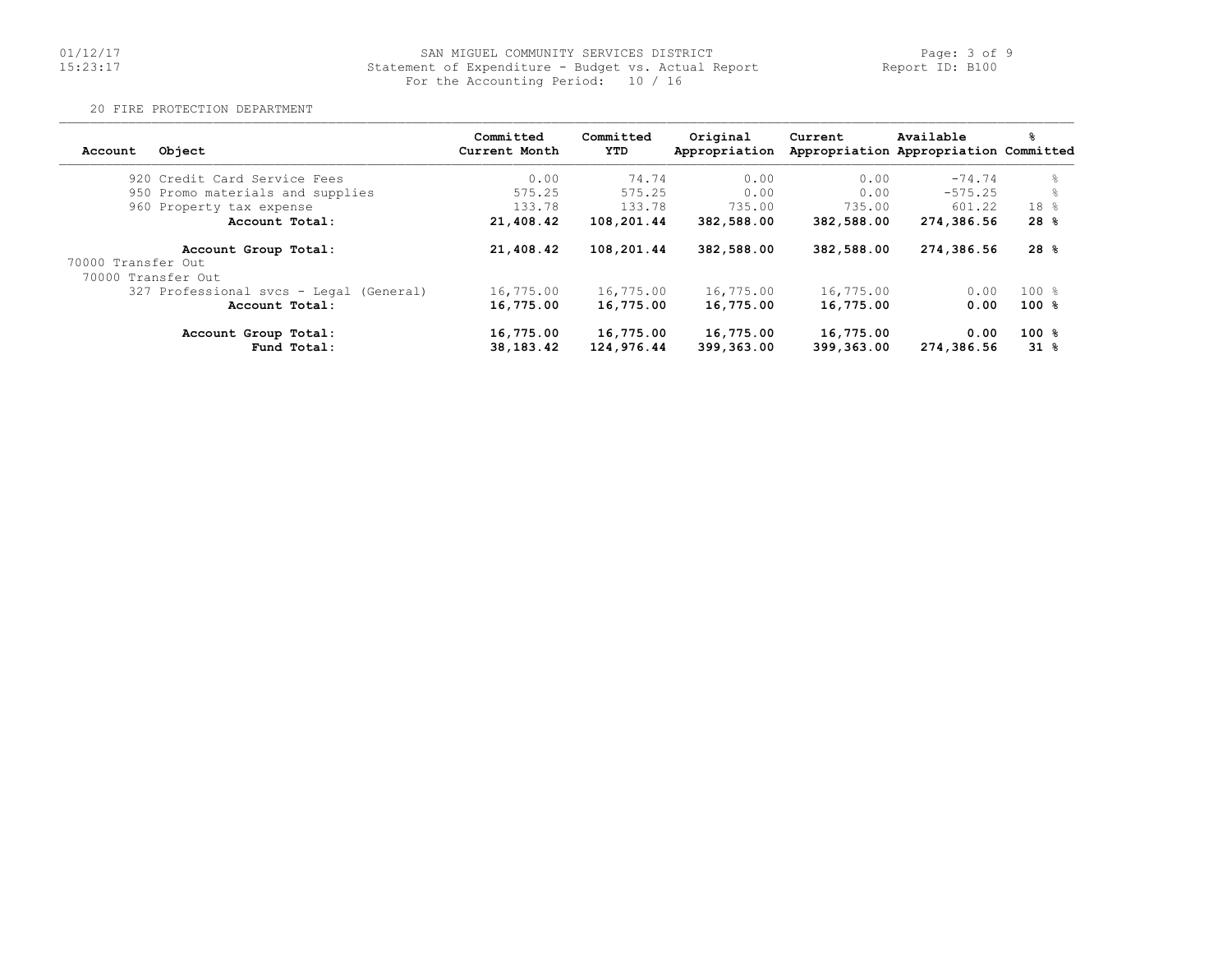## 01/12/17 SAN MIGUEL COMMUNITY SERVICES DISTRICT Page: 4 of 9 15:23:17 Statement of Expenditure - Budget vs. Actual Report Report ID: B100For the Accounting Period: 10 / 16

30 STREET LIGHTING DEPARTMENT

| Account            | Object                                  | Committed<br>Current Month | Committed<br><b>YTD</b> | Original          | Current<br>Appropriation Appropriation Appropriation Committed | Available                 | ዱ              |
|--------------------|-----------------------------------------|----------------------------|-------------------------|-------------------|----------------------------------------------------------------|---------------------------|----------------|
| 63000 Lighting     |                                         |                            |                         |                   |                                                                |                           |                |
| 63000 Lighting     |                                         |                            |                         |                   |                                                                |                           |                |
|                    | 105 Salaries and Wages                  | 438.43                     | 1,405.40                | 12,520.00         | 12,520.00                                                      | 11, 114.60                | $11 - 8$       |
|                    | 120 Workers' Compensation               | 482.77                     | 1,057.37                | 750.00            | 750.00                                                         | $-307.37$                 | 141 %          |
|                    | 130 Payroll Tax - Fed W/H               | 0.00                       | 0.00                    | 1,430.00          | 1,430.00                                                       | 1,430.00                  | - %            |
|                    | 135 Payroll Tax - FICA                  | 21.06                      | 74.67                   | 664.00            | 664.00                                                         | 589.33                    | $11 \t%$       |
|                    | 140 Payroll Tax - Medicare              | 6.37                       | 20.37                   | 182.00            | 182.00                                                         | 161.63                    | $11 \t%$       |
|                    | 155 Payroll Tax - SUI                   | 1.07                       | 1.07                    | 120.00            | 120.00                                                         | 118.93                    | $1 - 8$        |
|                    | 160 Payroll Tax - ETT                   | 0.43                       | 1.34                    | 200.00            | 200.00                                                         | 198.66                    | 1 <sup>°</sup> |
|                    | 165 Payroll Tax - FUTA                  | 1.19                       | 1.19                    | 869.00            | 869.00                                                         | 867.81                    | $\frac{6}{6}$  |
|                    | 205 Insurance - Health                  | 0.00                       | 0.00                    | 1,050.00          | 1,050.00                                                       | 1,050.00                  | $\frac{6}{6}$  |
|                    | 210 Insurance - Dental                  | 1.30                       | 2.61                    | 115.00            | 115.00                                                         | 112.39                    | 2%             |
|                    | 215 Insurance - Vision                  | 0.21                       | 0.42                    | 20.00             | 20.00                                                          | 19.58                     | 2%             |
|                    | 225 Retirement - PERS expense           | 6.57                       | 202.38                  | 1,035.00          | 1,035.00                                                       | 832.62                    | 20%            |
|                    | 305 Operations and maintenance          | 30.30                      | 530.30                  | 3,700.00          | 3,700.00                                                       | 3,169.70                  | 14%            |
|                    | 320 Printing and reproduction           | 0.00                       | 0.00                    | 75.00             | 75.00                                                          | 75.00                     | - 옹            |
|                    | 325 Professional svcs - Accounting      | 273.00                     | 273.00                  | 750.00            | 750.00                                                         | 477.00                    | 36%            |
|                    | 340 Meetings and conferences            | 0.00                       | 0.00                    | 300.00            | 300.00                                                         | 300.00                    | $\frac{6}{5}$  |
|                    | 351 Repairs and maint - equip           | 0.00                       | 0.00                    | 500.00            | 500.00                                                         | 500.00                    | $\frac{6}{5}$  |
|                    | 353 Repairs & Maint- Infrastructure     | 0.00                       | 0.00                    | 500.00            | 500.00                                                         | 500.00                    | $\frac{6}{6}$  |
|                    | 381 Utilities - electric                | 2,971.30                   | 6,471.56                | 15,000.00         | 15,000.00                                                      | 8,528.44                  | 43%            |
|                    | 432 Utility Rate Design Study           | 0.00                       | 0.00                    | 2,600.00          | 2,600.00                                                       | 2,600.00                  | $\frac{6}{6}$  |
|                    | 440 Vehicle Replacement Fund            | 0.00                       | 0.00                    | 10,000.00         | 10,000.00                                                      | 10,000.00                 | $\frac{6}{6}$  |
|                    | 485 Fuel expense                        | 0.00                       | 12.88                   | 0.00              | 0.00                                                           | $-12.88$                  | $\frac{9}{6}$  |
|                    | 490 Small tools and equipment           | 0.00                       | 0.00                    | 500.00            | 500.00                                                         | 500.00                    | $\frac{6}{6}$  |
|                    | 715 Licenses, permits and fees          | 14.25                      | 26.75                   | 0.00              | 0.00                                                           | $-26.75$                  | $\frac{6}{5}$  |
| 905                |                                         | 0.00                       | 0.00                    | 44,430.00         | 44,430.00                                                      | 44,430.00                 | $\frac{6}{5}$  |
|                    | Account Total:                          | 4,248.25                   | 10,081.31               | 97,310.00         | 97,310.00                                                      | 87,228.69                 | $10*$          |
| 70000 Transfer Out | Account Group Total:                    | 4,248.25                   | 10,081.31               | 97,310.00         | 97,310.00                                                      | 87,228.69                 | $10*$          |
|                    | 70000 Transfer Out                      |                            |                         |                   |                                                                |                           |                |
|                    | 327 Professional svcs - Legal (General) | 3,050.00                   | 3,050.00                | 0.00              | 0.00                                                           | $-3,050.00$               | ိင             |
|                    | Account Total:                          | 3,050.00                   | 3,050.00                | 0.00              | 0.00                                                           | $-3,050.00$               | ℁              |
|                    | Account Group Total:<br>Fund Total:     | 3,050.00<br>7,298.25       | 3,050.00<br>13, 131. 31 | 0.00<br>97,310.00 | 0.00<br>97,310.00                                              | $-3,050.00$<br>84, 178.69 | %<br>$13*$     |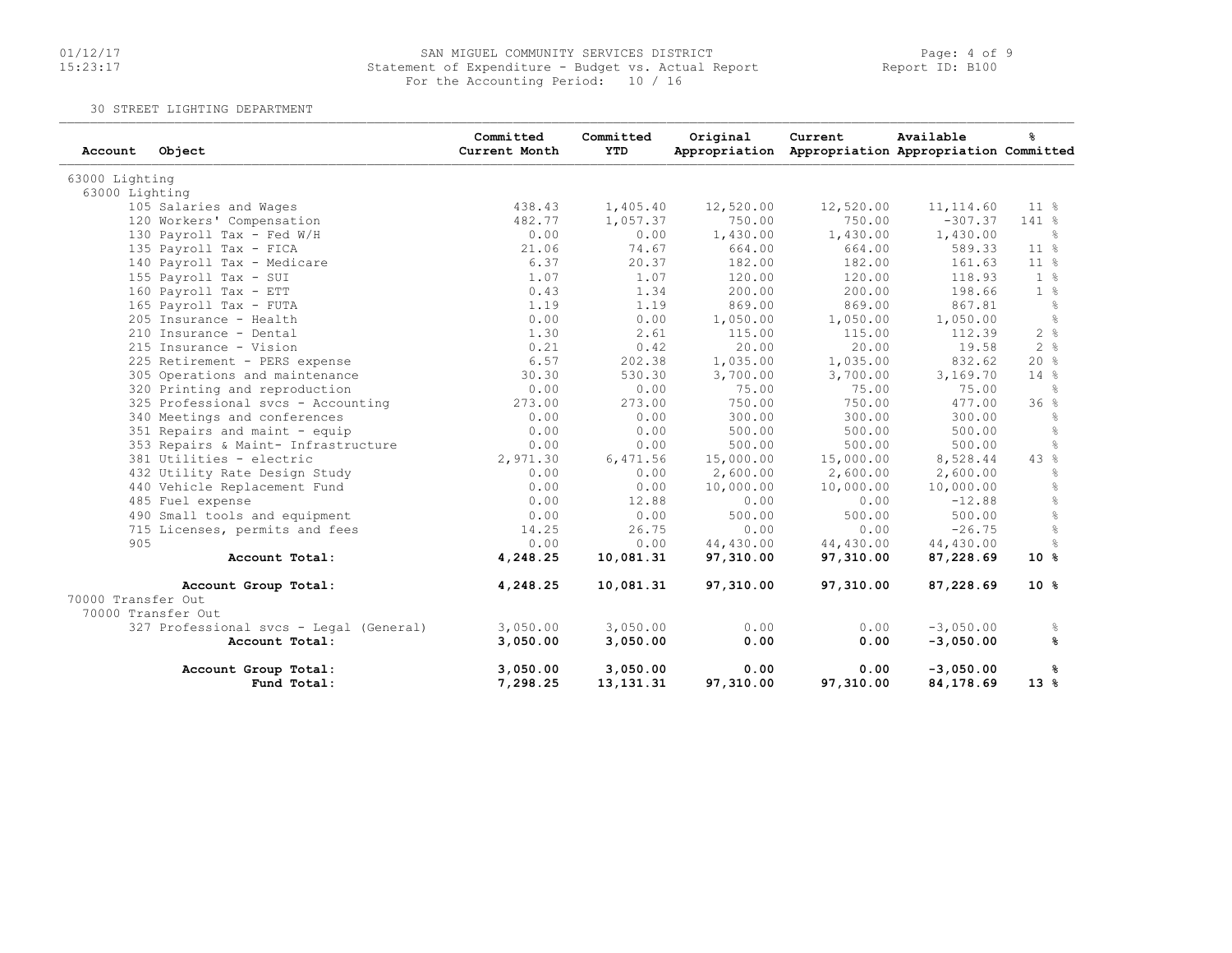### 01/12/17 SAN MIGUEL COMMUNITY SERVICES DISTRICT Page: 5 of 9 15:23:17 Statement of Expenditure - Budget vs. Actual Report Report ID: B100For the Accounting Period: 10 / 16

40 WASTEWATER DEPARTMENT

| Account        | Object                                     | Committed<br>Current Month | Committed<br>YTD | Original   | Current<br>Appropriation Appropriation Appropriation Committed | Available     | ℁               |
|----------------|--------------------------------------------|----------------------------|------------------|------------|----------------------------------------------------------------|---------------|-----------------|
| 64000 Sanitary |                                            |                            |                  |            |                                                                |               |                 |
| 64000 Sanitary |                                            |                            |                  |            |                                                                |               |                 |
|                | 105 Salaries and Wages                     | 8,701.71                   | 45,838.82        | 141,150.00 | 141,150.00                                                     | 95, 311.18    | 32%             |
|                | 109 Stand-by Hours                         | 387.75                     | 387.75           | 0.00       | 0.00                                                           | $-387.75$     | ိင              |
|                | 120 Workers' Compensation                  | 5,517.33                   | 12,084.13        | 8,325.00   | 8,325.00                                                       | $-3, 759.13$  | 145 %           |
|                | 130 Payroll Tax - Fed W/H                  | 0.00                       | 0.00             | 38,200.00  | 38,200.00                                                      | 38,200.00     | $\frac{6}{6}$   |
|                | 135 Payroll Tax - FICA                     | 240.79                     | 1,364.10         | 0.00       | 0.00                                                           | $-1, 364.10$  | $\frac{6}{6}$   |
|                | 140 Payroll Tax - Medicare                 | 131.34                     | 668.20           | 2,050.00   | 2,050.00                                                       | 1,381.80      | 33 %            |
|                | 155 Payroll Tax - SUI                      | 12.32                      | 31.70            | 12,150.00  | 12,150.00                                                      | 12, 118.30    | $\frac{6}{6}$   |
|                | 160 Payroll Tax - ETT                      | 9.11                       | 46.27            | 2,670.00   | 2,670.00                                                       | 2,623.73      | 2%              |
|                | 165 Payroll Tax - FUTA                     | 13.70                      | 35.24            | 0.00       | 0.00                                                           | $-35.24$      | $\frac{6}{6}$   |
|                | 205 Insurance - Health                     | 591.43                     | 2,642.23         | 13,788.00  | 13,788.00                                                      | 11, 145.77    | 19 <sup>°</sup> |
|                | 210 Insurance - Dental                     | 49.28                      | 230.23           | 1,476.00   | 1,476.00                                                       | 1,245.77      | 16%             |
|                | 215 Insurance - Vision                     | 7.86                       | 36.64            | 245.00     | 245.00                                                         | 208.36        | 15%             |
|                | 225 Retirement - PERS expense              | 563.10                     | 3,289.94         | 12,445.00  | 12,445.00                                                      | 9,155.06      | 26%             |
|                | 305 Operations and maintenance             | 638.65                     | 1,464.43         | 5,500.00   | 5,500.00                                                       | 4,035.57      | 27%             |
|                | 310 Phone and fax expense                  | 80.71                      | 212.93           | 0.00       | 0.00                                                           | $-212.93$     | $\frac{6}{3}$   |
|                | 315 Postage, shipping and freight          | 203.01                     | 675.72           | 2,600.00   | 2,600.00                                                       | 1,924.28      | 26%             |
|                | 320 Printing and reproduction              | 58.75                      | 58.75            | 400.00     | 400.00                                                         | 341.25        | 15%             |
|                | 324 Professional Svcs- Consulting          | 0.00                       | 0.00             | 1,000.00   | 1,000.00                                                       | 1,000.00      | $\frac{6}{6}$   |
|                | 325 Professional svcs - Accounting         | 3,120.00                   | 3,120.00         | 2,500.00   | 2,500.00                                                       | $-620.00$     | 125 %           |
|                |                                            | 81.75                      | 683.25           | 3,000.00   |                                                                |               | 23%             |
|                | 326 Professional svcs - Engineering        | 0.00                       |                  |            | 3,000.00                                                       | 2,316.75      | $\frac{6}{3}$   |
|                | 340 Meetings and conferences               |                            | 0.00             | 300.00     | 300.00                                                         | 300.00        | 55 %            |
|                | 345 Mileage expense reimbursement          | 0.00                       | 110.43           | 200.00     | 200.00                                                         | 89.57         |                 |
|                | 351 Repairs and maint - equip              | 2.39                       | 22,509.10        | 14,000.00  | 14,000.00                                                      | $-8,509.10$   | $161$ %         |
|                | 352 Repairs and maint - structures         | 0.00                       | 0.00             | 925.00     | 925.00                                                         | 925.00        | ී               |
|                | 353 Repairs & Maint- Infrastructure        | 0.00                       | 297.75           | 3,700.00   | 3,700.00                                                       | 3,402.25      | 8%              |
|                | 354 Repairs and maint - vehicles           | 0.00                       | 365.75           | 1,500.00   | 1,500.00                                                       | 1,134.25      | 24%             |
|                | 355 Testing & Supplies (WWTP)              | 0.00                       | 441.00           | 3,750.00   | 3,750.00                                                       | 3,309.00      | 12 <sup>°</sup> |
|                | 380 Utilities - alarm service              | 36.00                      | 144.85           | 1,125.00   | 1,125.00                                                       | 980.15        | 13%             |
|                | 381 Utilities - electric                   | 5,916.82                   | 28, 424.65       | 67,000.00  | 67,000.00                                                      | 38, 575.35    | 42 %            |
|                | 382 Utilities - propane                    | 0.00                       | 0.00             | 350.00     | 350.00                                                         | 350.00        | $\frac{9}{6}$   |
|                | 383 Utilities - trash                      | 47.74                      | 190.96           | 625.00     | 625.00                                                         | 434.04        | 31 %            |
|                | 385 Dues and subscriptions                 | 0.00                       | 0.00             | 1,500.00   | 1,500.00                                                       | 1,500.00      | $\frac{6}{6}$   |
|                | 386 Education and training                 | 0.00                       | 307.50           | 1,250.00   | 1,250.00                                                       | 942.50        | 25%             |
|                | 393 Advertising and public notices         | 0.00                       | 0.00             | 100.00     | 100.00                                                         | 100.00        | ိင              |
|                | 410 Office Supplies                        | 96.96                      | 96.96            | 750.00     | 750.00                                                         | 653.04        | 13%             |
|                | 420 Equipt. & Supplies                     | 22,946.42                  | 22,946.42        | 2,800.00   | 2,800.00                                                       | $-20, 146.42$ | 820 %           |
|                | 432 Utility Rate Design Study              | 0.00                       | 0.00             | 31,200.00  | 31,200.00                                                      | 31,200.00     | $\frac{6}{6}$   |
|                | 440 Vehicle Replacement Fund               | 0.00                       | 0.00             | 3,000.00   | 3,000.00                                                       | 3,000.00      | $\frac{6}{6}$   |
|                | 459 Scada - Maintenance Fees               | 0.00                       | 15,066.70        | 1,000.00   | 1,000.00                                                       | $-14,066.70$  | $***$ $ -$      |
|                | 485 Fuel expense                           | 507.16                     | 1,831.17         | 3,175.00   | 3,175.00                                                       | 1,343.83      | 58 %            |
|                | 490 Small tools and equipment              | 0.00                       | 44.56            | 675.00     | 675.00                                                         | 630.44        | $7\degree$      |
|                | 495 Uniform expense                        | 0.00                       | 121.49           | 550.00     | 550.00                                                         | 428.51        | 22%             |
|                | 553 Manholes and Valve Raising             | 0.00                       | 0.00             | 2,000.00   | 2,000.00                                                       | 2,000.00      | $\frac{6}{6}$   |
|                | 570 Repairs, Maint. and Video Sewer Lines  | 0.00                       | 0.00             | 9,975.00   | 9,975.00                                                       | 9,975.00      | $\frac{6}{6}$   |
|                | 582 WWTP Plant Maintenance                 | 2,765.22                   | 6,334.78         | 9,000.00   | 9,000.00                                                       | 2,665.22      | 70 %            |
|                | 585 Sludge Removal Project                 | 0.00                       | 164.75           | 250.00     | 250.00                                                         | 85.25         | 66 %            |
|                | 705 Waste Discharge Fees/Permits           | 0.00                       | 0.00             | 25,000.00  | 25,000.00                                                      | 25,000.00     | $\frac{9}{6}$   |
|                | 715 Licenses, permits and fees             | 359.50                     | 1,288.50         | 2,500.00   | 2,500.00                                                       | 1,211.50      | 52%             |
|                | 805 Refundable Water/Sewer/Hydrant Deposit | 0.00                       | 89.00            | 0.00       | 0.00                                                           | $-89.00$      | $\frac{6}{6}$   |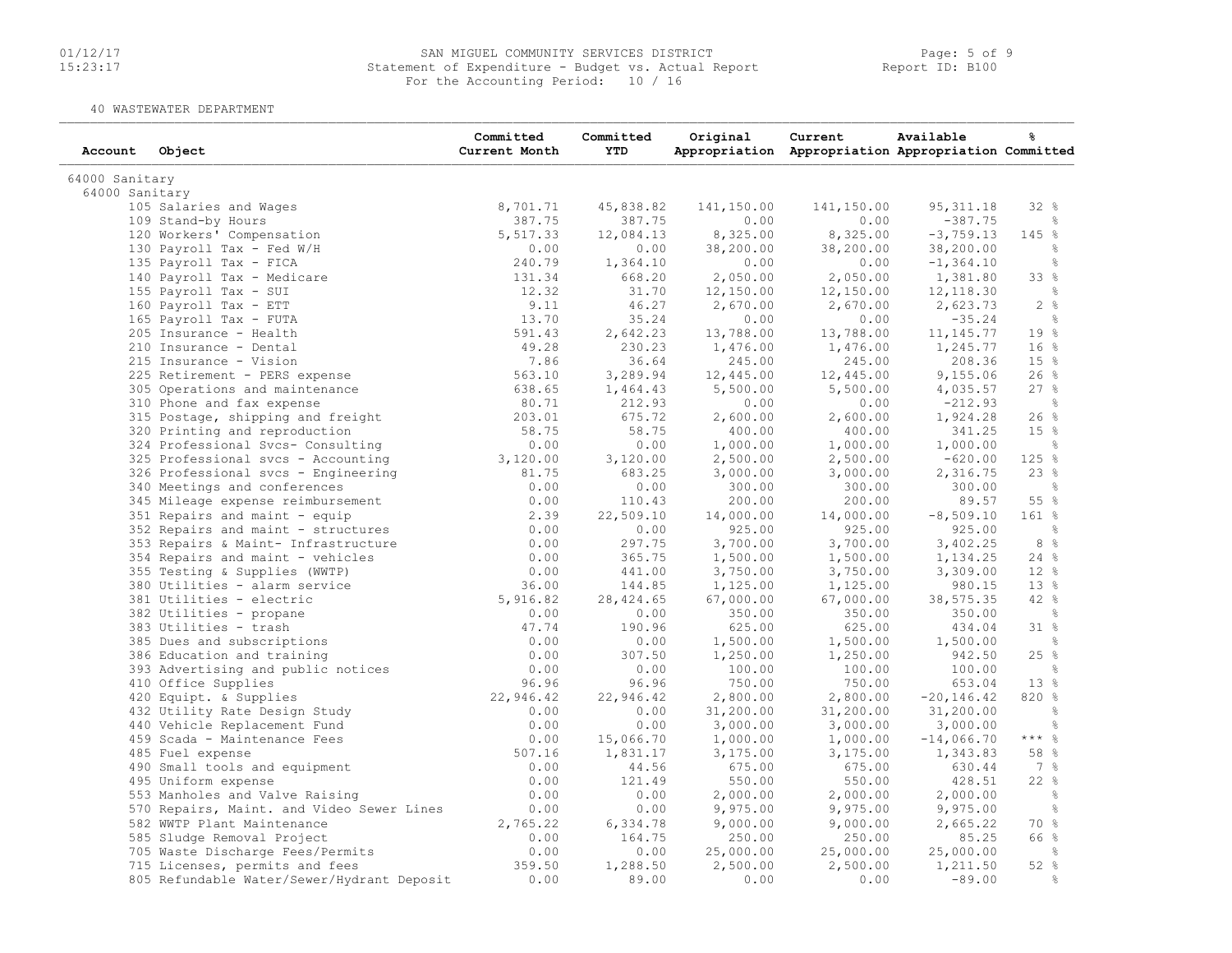### 01/12/17 SAN MIGUEL COMMUNITY SERVICES DISTRICT Page: 6 of 9 15:23:17 Statement of Expenditure - Budget vs. Actual Report Report ID: B100For the Accounting Period: 10 / 16

#### 40 WASTEWATER DEPARTMENT

| Object<br>Account                          |                | Committed<br>Current Month | Committed<br><b>YTD</b> | Original<br>Appropriation | Current    | Available<br>Appropriation Appropriation Committed | ℁               |
|--------------------------------------------|----------------|----------------------------|-------------------------|---------------------------|------------|----------------------------------------------------|-----------------|
| 905                                        |                | 0.00                       | 0.00                    | 82,047.00                 | 82,047.00  | 82,047.00                                          | 욲               |
| 920 Credit Card Service Fees               |                | 0.00                       | 74.74                   | 0.00                      | 0.00       | $-74.74$                                           |                 |
| 925 Bank service charges                   |                | 0.00                       | 998.70                  | 0.00                      | 0.00       | $-998.70$                                          |                 |
| 960 Property tax expense                   |                | 15.62                      | 15.62                   | 150.00                    | 150.00     | 134.38                                             | 10 <sub>8</sub> |
|                                            | Account Total: | 53,102.42                  | 174,735.71              | 517,896.00                | 517,896.00 | 343,160.29                                         | 34%             |
| Account Group Total:<br>70000 Transfer Out |                | 53,102.42                  | 174,735.71              | 517,896.00                | 517,896.00 | 343,160.29                                         | 34%             |
| 70000 Transfer Out                         |                |                            |                         |                           |            |                                                    |                 |
| 327 Professional svcs - Legal (General)    |                | 40,666.00                  | 40,666.00               | 0.00                      | 0.00       | $-40,666.00$                                       |                 |
|                                            | Account Total: | 40,666.00                  | 40,666.00               | 0.00                      | 0.00       | $-40.666.00$                                       | ℁               |
| Account Group Total:                       |                | 40,666.00                  | 40,666.00               | 0.00                      | 0.00       | $-40,666.00$                                       | ℁               |
|                                            | Fund Total:    | 93,768.42                  | 215,401.71              | 517,896.00                | 517,896.00 | 302,494.29                                         | $42*$           |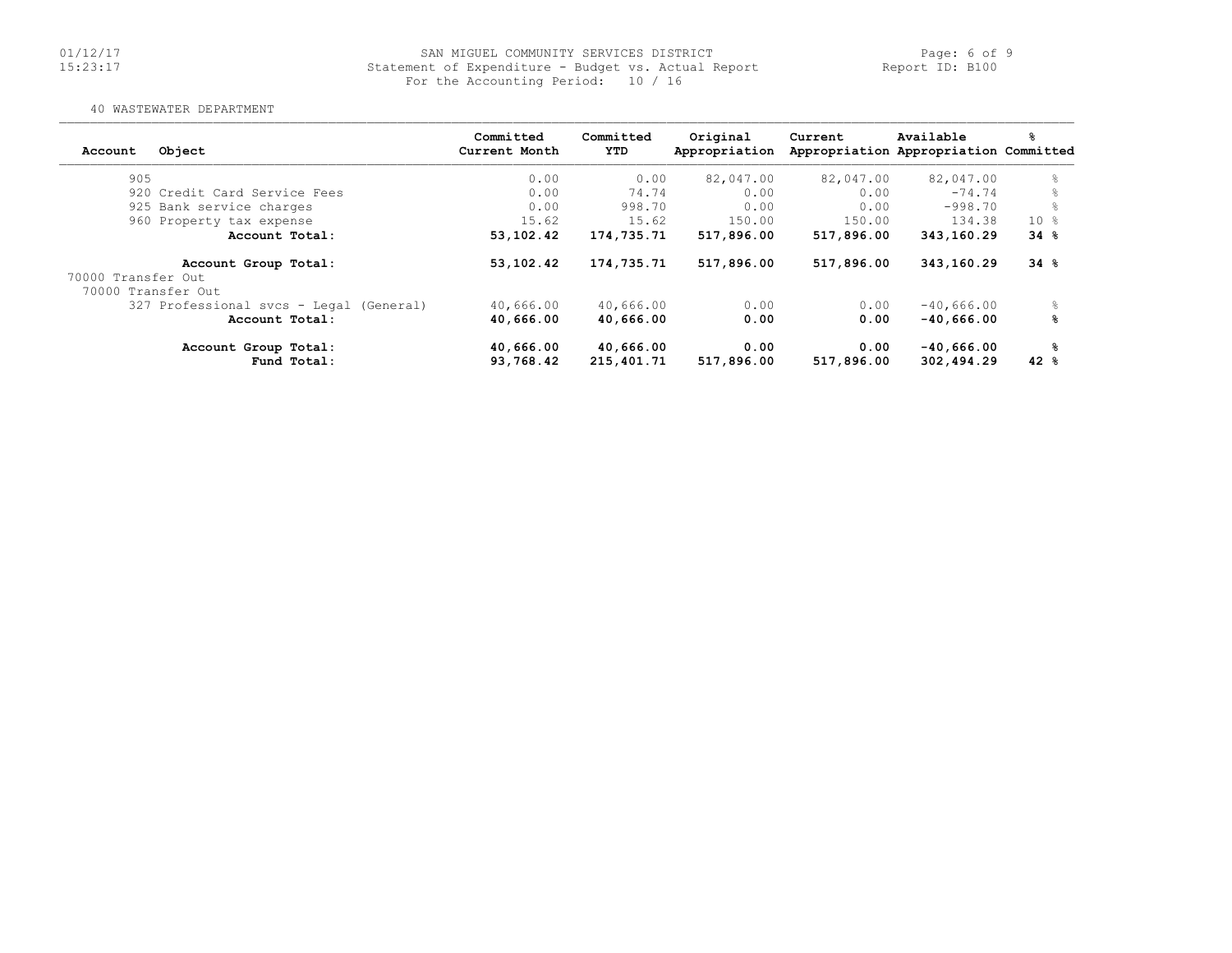### 01/12/17 SAN MIGUEL COMMUNITY SERVICES DISTRICT Page: 7 of 9 15:23:17 Statement of Expenditure - Budget vs. Actual Report Report ID: B100 For the Accounting Period: 10 / 16

50 WATER DEPARTMENT

| Account     | Object                                   | Committed<br>Current Month | Committed<br><b>YTD</b> | Original   | Current<br>Appropriation Appropriation Appropriation Committed | Available    | %               |
|-------------|------------------------------------------|----------------------------|-------------------------|------------|----------------------------------------------------------------|--------------|-----------------|
| 65000 Water |                                          |                            |                         |            |                                                                |              |                 |
| 65000 Water |                                          |                            |                         |            |                                                                |              |                 |
|             | 105 Salaries and Wages                   | 10,070.77                  | 51,135.67               | 141,150.00 | 141,150.00                                                     | 90,014.33    | 36%             |
|             | 109 Stand-by Hours                       | 387.75                     | 387.75                  | 0.00       | 0.00                                                           | $-387.75$    | ႜၟ              |
|             | 120 Workers' Compensation                | 5,517.33                   | 12,084.13               | 8,270.00   | 8,270.00                                                       | $-3,814.13$  | 146 %           |
|             | 130 Payroll Tax - Fed W/H                | 0.00                       | 0.00                    | 23, 177.00 | 23, 177.00                                                     | 23, 177.00   | $\frac{6}{6}$   |
|             | 135 Payroll Tax - FICA                   | 240.79                     | 1,406.18                | 6, 235.00  | 6, 235.00                                                      | 4,828.82     | 23%             |
|             | 140 Payroll Tax - Medicare               | 151.01                     | 744.37                  | 4,480.00   | 4,480.00                                                       | 3,735.63     | $17 - 8$        |
|             | 155 Payroll Tax - SUI                    | 12.32                      | 31.71                   | 2,549.00   | 2,549.00                                                       | 2,517.29     | $1 \text{ }$    |
|             | 160 Payroll Tax - ETT                    | 10.46                      | 51.55                   | 2,670.00   | 2,670.00                                                       | 2,618.45     | $2 \frac{6}{6}$ |
|             | 165 Payroll Tax - FUTA                   | 13.70                      | 35.24                   | 0.00       | 0.00                                                           | $-35.24$     | $\frac{6}{3}$   |
|             | 205 Insurance - Health                   | 790.42                     | 3, 312.39               | 13,788.00  | 13,788.00                                                      | 10,475.61    | 24%             |
|             | 210 Insurance - Dental                   | 60.16                      | 266.96                  | 1,476.00   | 1,476.00                                                       | 1,209.04     | 18 <sup>8</sup> |
|             | 215 Insurance - Vision                   | 9.54                       | 42.42                   | 245.00     | 245.00                                                         | 202.58       | 17%             |
|             | 225 Retirement - PERS expense            | 727.04                     | 3,843.18                | 12,337.00  | 12,337.00                                                      | 8,493.82     | 318             |
|             | 305 Operations and maintenance           | 448.40                     | 1,417.94                | 4,500.00   | 4,500.00                                                       | 3,082.06     | 32%             |
|             | 310 Phone and fax expense                | 80.72                      | 212.90                  | 0.00       | 0.00                                                           | $-212.90$    | $\frac{6}{3}$   |
|             | 315 Postage, shipping and freight        | 203.01                     | 675.71                  | 2,108.00   | 2,108.00                                                       | 1,432.29     | 32 %            |
|             | 320 Printing and reproduction            | 58.75                      | 58.75                   | 575.00     | 575.00                                                         | 516.25       | 10 <sup>8</sup> |
|             | 325 Professional svcs - Accounting       | 3,120.00                   | 3,120.00                | 2,500.00   | 2,500.00                                                       | $-620.00$    | 125%            |
|             | 326 Professional svcs - Engineering      | 81.75                      | 1,300.00                | 3,500.00   | 3,500.00                                                       | 2,200.00     | 37%             |
|             | 340 Meetings and conferences             | 0.00                       | 0.00                    | 750.00     | 750.00                                                         | 750.00       | $\frac{6}{6}$   |
|             | 345 Mileage expense reimbursement        | 0.00                       | 25.65                   | 300.00     | 300.00                                                         | 274.35       | 9%              |
|             | 351 Repairs and maint - equip            | 2.38                       | 93.08                   | 3,500.00   | 3,500.00                                                       | 3,406.92     | 3%              |
|             | 352 Repairs and maint - structures       | 0.00                       | 318.00                  | 1,000.00   | 1,000.00                                                       | 682.00       | 32 %            |
|             | 353 Repairs & Maint- Infrastructure      | 6,821.44                   | 10,950.03               | 8,000.00   | 8,000.00                                                       | $-2,950.03$  | 137 %           |
|             | 354 Repairs and maint - vehicles         | 0.00                       | 365.75                  | 1,500.00   | 1,500.00                                                       | 1,134.25     | 24%             |
|             | 356 Testing & Supplies - Well #3 (Water) | 165.27                     | 918.91                  | 2,000.00   | 2,000.00                                                       | 1,081.09     | 46%             |
|             | 357 Testing & Supplies - Well #4 (Water) | 165.27                     | 921.93                  | 2,000.00   | 2,000.00                                                       | 1,078.07     | 46%             |
|             | 358 Testing & Supplies- SLT Well (Water) | 388.27                     | 1,452.61                | 5,000.00   | 5,000.00                                                       | 3,547.39     | 29%             |
|             | 359 Testing & Supplies-Other             | 610.00                     | 2,746.34                | 7,800.00   | 7,800.00                                                       | 5,053.66     | 35%             |
|             | 362 Cross-Connection Control Srvcs.      | 0.00                       | 292.80                  | 1,200.00   | 1,200.00                                                       | 907.20       | 24%             |
|             | 380 Utilities - alarm service            | 66.00                      | 264.85                  | 0.00       | 0.00                                                           | $-264.85$    | $\frac{6}{3}$   |
|             | 381 Utilities - electric                 | 3, 343.36                  | 17,605.03               | 31,000.00  | 31,000.00                                                      | 13,394.97    | 57 %            |
|             | 382 Utilities - propane                  | 0.00                       | 0.00                    | 350.00     | 350.00                                                         | 350.00       | $\frac{9}{6}$   |
|             | 383 Utilities - trash                    | 47.73                      | 190.92                  | 650.00     | 650.00                                                         | 459.08       | 29%             |
|             | 385 Dues and subscriptions               | 0.00                       | 0.00                    | 6,875.00   | 6,875.00                                                       | 6,875.00     | $\frac{6}{6}$   |
|             | 386 Education and training               | 0.00                       | 307.50                  | 1,200.00   | 1,200.00                                                       | 892.50       | 26%             |
|             | 393 Advertising and public notices       | 0.00                       | 0.00                    | 210.00     | 210.00                                                         | 210.00       | $\frac{6}{6}$   |
|             | 400 Supplies                             | 0.00                       | 0.00                    | 150.00     | 150.00                                                         | 150.00       | $\frac{6}{6}$   |
|             | 410 Office Supplies                      | 96.96                      | 96.96                   | 750.00     | 750.00                                                         | 653.04       | 13 <sup>8</sup> |
|             | 420 Equipt. & Supplies                   | 22,946.41                  | 22,946.41               | 8,000.00   | 8,000.00                                                       | $-14,946.41$ | 287%            |
|             | 425 Well #3 Rehab - Capital Project      | 501.95                     | 501.95                  | 0.00       | 0.00                                                           | $-501.95$    | ိင              |
|             | 431 SLT Blending Line - CDBG Project     | 0.00                       | 0.00                    | 150,000.00 | 150,000.00                                                     | 150,000.00   | $\frac{6}{6}$   |
|             | 432 Utility Rate Design Study            | 0.00                       | 0.00                    | 31,200.00  | 31,200.00                                                      | 31,200.00    | $\frac{6}{6}$   |
|             | 440 Vehicle Replacement Fund             | 0.00                       | 0.00                    | 3,000.00   | 3,000.00                                                       | 3,000.00     | $\frac{6}{6}$   |
|             | 459 Scada - Maintenance Fees             | 0.00                       | 59,944.30               | 1,000.00   | 1,000.00                                                       | $-58,944.30$ | $***$ $-$       |
|             | 470 Communication equipment              | 0.00                       | 0.00                    | 100.00     | 100.00                                                         | 100.00       | $\frac{9}{6}$   |
|             | 481 Chemicals- Well #3                   | 595.60                     | 780.90                  | 2,500.00   | 2,500.00                                                       | 1,719.10     | 318             |
|             | 482 Chemicals-Well #4                    | 869.40                     | 1,844.66                | 2,500.00   | 2,500.00                                                       | 655.34       | 74 %            |
|             | 483 Chemicals-SLT Well                   | 0.00                       | 344.13                  | 1,550.00   | 1,550.00                                                       | 1,205.87     | 22%             |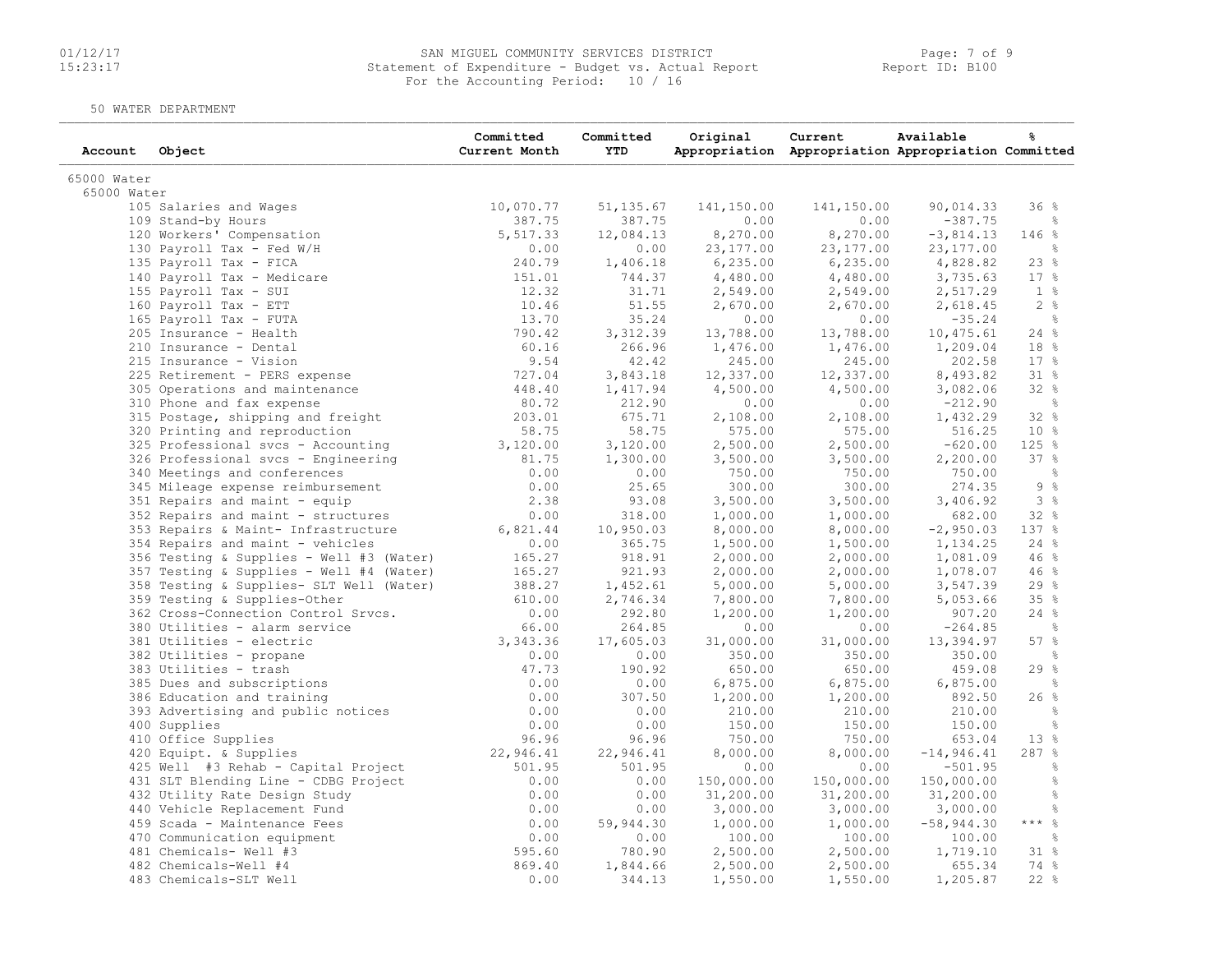### 01/12/17 SAN MIGUEL COMMUNITY SERVICES DISTRICT Page: 8 of 9 15:23:17 Statement of Expenditure - Budget vs. Actual Report Report ID: B100For the Accounting Period: 10 / 16

#### 50 WATER DEPARTMENT

| Account            | Object                                     | Committed<br>Current Month | Committed<br>YTD | Original<br>Appropriation | Current    | Available<br>Appropriation Appropriation Committed | ℁               |
|--------------------|--------------------------------------------|----------------------------|------------------|---------------------------|------------|----------------------------------------------------|-----------------|
|                    | 485 Fuel expense                           | 507.16                     | 1,202.61         | 3,200.00                  | 3,200.00   | 1,997.39                                           | 38 <sup>8</sup> |
|                    | 490 Small tools and equipment              | 89.70                      | 89.70            | 800.00                    | 800.00     | 710.30                                             | 11 <sup>8</sup> |
|                    | 495 Uniform expense                        | 0.00                       | 0.00             | 550.00                    | 550.00     | 550.00                                             |                 |
|                    | 500 Capital Outlay                         | 0.00                       | 3,651.70         | 0.00                      | 0.00       | $-3,651,70$                                        | ి               |
|                    | 516 Water Projects Well 3                  | 237.68                     | 237.68           | 0.00                      | 0.00       | $-237.68$                                          | $\frac{6}{5}$   |
|                    | 520 Water Main Valves Replacement          | 0.00                       | 0.00             | 4,250.00                  | 4,250.00   | 4,250.00                                           | g.              |
|                    | 525 Water meter replacement                | 0.00                       | 3,421.34         | 23,000.00                 | 23,000.00  | 19,578.66                                          | 15%             |
|                    | 535 Water Lines Repairs                    | 0.00                       | 0.00             | 3,000.00                  | 3,000.00   | 3,000.00                                           |                 |
|                    | 553 Manholes and Valve Raising             | 0.00                       | 0.00             | 1,200.00                  | 1,200.00   | 1,200.00                                           | $\approx$       |
|                    | 605 USDA Loan Payment                      | 0.00                       | 41,480.59        | 41,000.00                 | 41,000.00  | $-480.59$                                          | $101 \text{ s}$ |
|                    | 710 County hazmat dues                     | 981.00                     | 981.00           | 0.00                      | 0.00       | $-981.00$                                          | $\approx$       |
|                    | 715 Licenses, permits and fees             | 32.50                      | 1,021.49         | 7,500.00                  | 7,500.00   | 6,478.51                                           | 14%             |
|                    | 805 Refundable Water/Sewer/Hydrant Deposit | 0.00                       | 655.17           | 200.00                    | 200.00     | $-455.17$                                          | 328 %           |
| 905                |                                            | 0.00                       | 0.00             | 82,041.00                 | 82,041.00  | 82,041.00                                          | $\approx$       |
|                    | 920 Credit Card Service Fees               | 0.00                       | 74.74            | 0.00                      | 0.00       | $-74.74$                                           | 욲               |
|                    | 925 Bank service charges                   | 0.00                       | 998.70           | 0.00                      | 0.00       | $-998.70$                                          | $\frac{6}{10}$  |
|                    | 960 Property tax expense                   | 81.26                      | 81.26            | 100.00                    | 100.00     | 18.74                                              | 81 %            |
|                    | Account Total:                             | 60,533.26                  | 256,935.54       | 670,486.00                | 670,486.00 | 413,550.46                                         | 38%             |
|                    | Account Group Total:                       | 60,533.26                  | 256,935.54       | 670,486.00                | 670,486.00 | 413,550.46                                         | 38%             |
| 70000 Transfer Out |                                            |                            |                  |                           |            |                                                    |                 |
| 70000 Transfer Out |                                            |                            |                  |                           |            |                                                    |                 |
|                    | 327 Professional svcs - Legal (General)    | 40,666.00                  | 40,666.00        | 0.00                      | 0.00       | $-40,666.00$                                       | ိင              |
|                    | Account Total:                             | 40,666.00                  | 40,666.00        | 0.00                      | 0.00       | $-40,666.00$                                       | ℁               |
|                    | Account Group Total:                       | 40,666.00                  | 40,666.00        | 0.00                      | 0.00       | $-40,666.00$                                       | ዱ               |
|                    | Fund Total:                                | 101,199.26                 | 297,601.54       | 670,486.00                | 670,486.00 | 372,884.46                                         | 44 %            |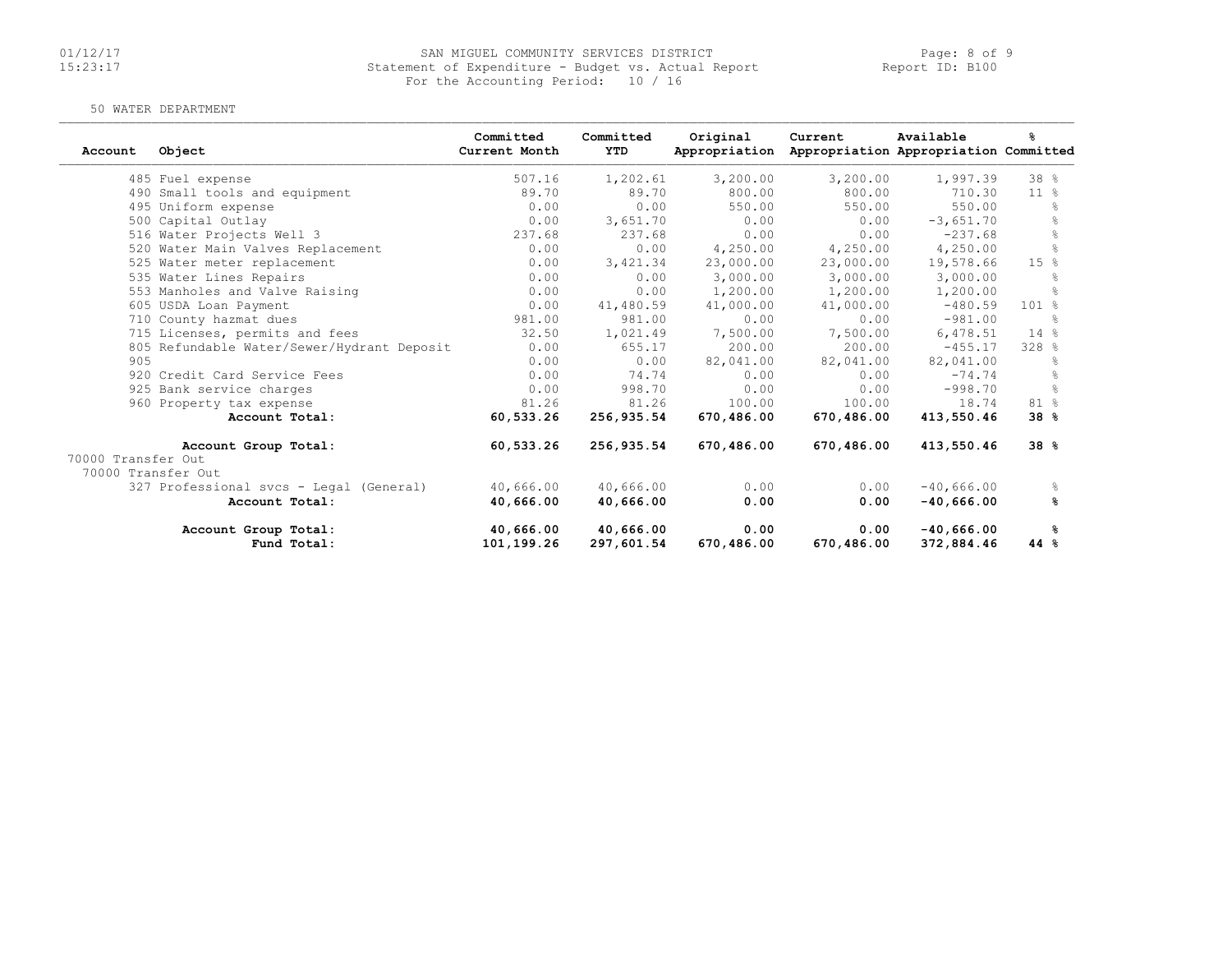#### 01/12/17 SAN MIGUEL COMMUNITY SERVICES DISTRICT Page: 9 of 915:23:17 Statement of Expenditure - Budget vs. Actual Report Report ID: B100For the Accounting Period: 10 / 16

#### 60 SOLID WASTE DEPARTMENT

| Account            | Object                                  | Committed<br>Current Month | Committed<br>YTD | Original<br>Appropriation | Current  | Available<br>Appropriation Appropriation Committed | ℁         |
|--------------------|-----------------------------------------|----------------------------|------------------|---------------------------|----------|----------------------------------------------------|-----------|
| 66000 SOLID WASTE  |                                         |                            |                  |                           |          |                                                    |           |
| 66000 SOLID WASTE  |                                         |                            |                  |                           |          |                                                    |           |
|                    | 325 Professional svcs - Accounting      | 0.00                       | 0.00             | 2,500.00                  | 2,500.00 | 2,500.00                                           | 욲         |
|                    | 340 Meetings and conferences            | 0.00                       | 0.00             | 500.00                    | 500.00   | 500.00                                             |           |
|                    | 384 Trash Recepticles                   | 0.00                       | 0.00             | 900.00                    | 900.00   | 900.00                                             |           |
|                    | 385 Dues and subscriptions              | 0.00                       | 0.00             | 100.00                    | 100.00   | 100.00                                             | 욲         |
|                    | 393 Advertising and public notices      | 0.00                       | 0.00             | 250.00                    | 250.00   | 250.00                                             | 옹         |
| 905                |                                         | 0.00                       | 0.00             | 508.00                    | 508.00   | 508.00                                             |           |
|                    | Account Total:                          | 0.00                       | 0.00             | 4,758.00                  | 4,758.00 | 4,758.00                                           | %         |
|                    | Account Group Total:                    | 0.00                       | 0.00             | 4,758.00                  | 4,758.00 | 4,758.00                                           | %         |
| 70000 Transfer Out |                                         |                            |                  |                           |          |                                                    |           |
| 70000 Transfer Out |                                         |                            |                  |                           |          |                                                    |           |
|                    | 327 Professional svcs - Legal (General) | 508.00                     | 508.00           | 0.00                      | 0.00     | $-508.00$                                          | $\approx$ |
|                    | Account Total:                          | 508.00                     | 508.00           | 0.00                      | 0.00     | $-508.00$                                          | ℁         |
|                    | Account Group Total:                    | 508.00                     | 508.00           | 0.00                      | 0.00     | $-508.00$                                          | ℁         |
|                    | Fund Total:                             | 508.00                     | 508.00           | 4,758.00                  | 4,758.00 | 4,250.00                                           | $11*$     |

Grand Total: 283,450.31 816,416.53 1,966,727.00 1,966,727.00 1,147,415.05 42 %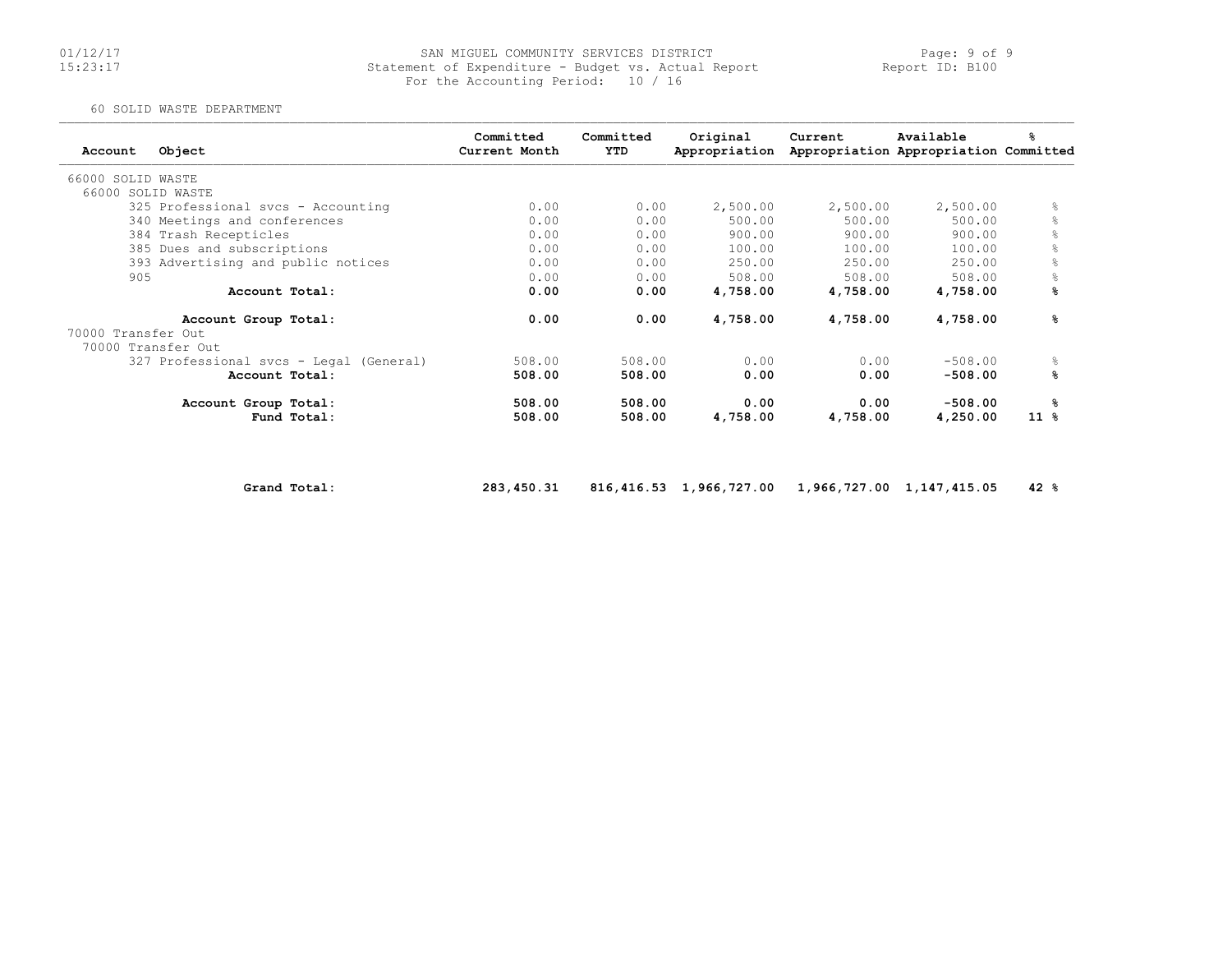#### 01/13/17 Page: 1 of 2<br>10:46:01 Cash Report by Fund/Account Page: 1 of 2<br>20:46:01 Cash Report by Fund/Account Cash Report by Fund/Account For the Accounting Period: 10/16

Funds 10- 60

|                                        | Beginning      |            | Transfers  |           | Transfers   | Ending         |
|----------------------------------------|----------------|------------|------------|-----------|-------------|----------------|
| Fund/Account                           | Balance        | Received   | In         | Disbursed | Out         | Balance        |
| 10 ADMINISTRATION DEPARTMENT           |                |            |            |           |             |                |
| 10150 Cash in SLO County               | $-11.56$       | 11.56      | 0.00       | 0.00      | 0.00        | 0.00           |
| 10200 HOB - General                    | $-710, 769.66$ | 0.00       | 101,665.00 | 0.00      | 42,755.43   | $-651,860.09$  |
| $10250$ HOB - Payroll                  | 255,602.40     | 0.00       | 0.00       | 0.00      | 0.00        | 255,602.40     |
| 10260 Pac Western Bank --Vehicle Replm | 0.02           | 0.00       | 0.00       | 0.00      | 0.00        | 0.02           |
| 10350 HOB - Capital Reserve Acct.      | 44,061.84      | 0.00       | 0.00       | 0.00      | 0.00        | 44,061.84      |
| 10400 HOB - USDA Reserve               | $-41,047.39$   | 0.00       | 0.00       | 0.00      | 0.00        | $-41,047.39$   |
| 10460 Cantella & Co. Investment Acct.  | 136,000.00     | 0.00       | 0.00       | 0.00      | 0.00        | 136,000.00     |
| Total Fund                             | $-316, 164.35$ | 11.56      | 101,665.00 |           | 42,755.43   | $-257, 243.22$ |
| 20 FIRE PROTECTION DEPARTMENT          |                |            |            |           |             |                |
| 10150 Cash in SLO County               | 2,697.82       | 0.00       | 0.00       | 0.00      | 0.00        | 2,697.82       |
| 10200 HOB - General                    | 283, 355.54    | 5,949.59   | 0.00       | 0.00      | 41,793.94   | 247,511.19     |
| $10250$ HOB - Payroll                  | $-40,979.11$   | 0.00       | 17,374.00  | 0.00      | 14,012.45   | $-37,617.56$   |
| 10260 Pac Western Bank --Vehicle Replm | 125.00         | 0.00       | 0.00       | 0.00      | 0.00        | 125.00         |
| 10350 HOB - Capital Reserve Acct.      | 133,779.87     | 32.05      | 0.00       | 0.00      | 0.00        | 133,811.92     |
| 10460 Cantella & Co. Investment Acct.  | 520.14         | 0.00       | 0.00       | 0.00      | 0.00        | 520.14         |
| Total Fund                             | 379,499.26     | 5,981.64   | 17,374.00  |           | 55,806.39   | 347,048.51     |
| 30 STREET LIGHTING DEPARTMENT          |                |            |            |           |             |                |
| 10150 Cash in SLO County               | 751.17         | 0.00       | 0.00       | 0.00      | 0.00        | 751.17         |
| 10200 HOB - General                    | 250,047.77     | 1,618.66   | 0.00       | 0.00      | 9,117.40    | 242,549.03     |
| 10250 HOB - Payroll                    | $-14, 419.75$  | 0.00       | 1,190.00   | 0.00      | 476.63      | $-13,706.38$   |
| 10260 Pac Western Bank --Vehicle Replm | 125.00         | 0.00       | 0.00       | 0.00      | 0.00        | 125.00         |
| 10350 HOB - Capital Reserve Acct.      | 100,818.82     | 6.81       | 0.00       | 0.00      | 0.00        | 100,825.63     |
| 10460 Cantella & Co. Investment Acct.  | 110.35         | 0.00       | 0.00       | 0.00      | 0.00        | 110.35         |
| Total Fund                             | 337,433.36     | 1,625.47   | 1,190.00   |           | 9,594.03    | 330,654.80     |
| 40 WASTEWATER DEPARTMENT               |                |            |            |           |             |                |
| 10150 Cash in SLO County               | 6,046.75       | 0.00       | 0.00       | 0.00      | 0.00        | 6,046.75       |
| 10200 HOB - General                    | 598,629.41     | 29, 243.36 | 22,500.00  | 37.09     | 122, 126.31 | 528,209.37     |
| $10250$ HOB - Payroll                  | $-170, 420.71$ | 0.00       | 13,600.00  | 0.00      | 10,708.39   | $-167, 529.10$ |
| 10260 Pac Western Bank --Vehicle Replm | 125.00         | 0.00       | 0.00       | 0.00      | 0.00        | 125.00         |
| 10350 HOB - Capital Reserve Acct.      | 179, 323.49    | 77.68      | 0.00       | 0.00      | 22,500.00   | 156,901.17     |
| 10460 Cantella & Co. Investment Acct.  | 1,265.74       | 3.47       | 0.00       | 0.00      | 0.00        | 1,269.21       |
| Total Fund                             | 614,969.68     | 29,324.51  | 36,100.00  | 37.09     | 155,334.70  | 525,022.40     |
| 50 WATER DEPARTMENT                    |                |            |            |           |             |                |
| 10200 HOB - General                    | 508,450.97     | 43, 223.53 | 22,602.12  | 30.64     | 168,078.91  | 406,167.07     |
| $10250$ HOB - Payroll                  | $-72, 450.85$  | 0.00       | 13,600.00  | 0.00      | 12,473.96   | $-71, 324.81$  |
| 10260 Pac Western Bank --Vehicle Replm | 125.00         | 0.00       | 0.00       | 0.00      | 0.00        | 125.00         |
| 10340 HOB - Water Projects 6598        | 23,549.88      | 0.00       | 0.00       | 0.00      | 0.00        | 23,549.88      |
| 10350 HOB - Capital Reserve Acct.      | 151,468.33     | 77.68      | 0.00       | 0.00      | 22,500.00   | 129,046.01     |
| 10400 HOB - USDA Reserve               | 67,125.10      | 1.12       | 0.00       | 0.00      | 0.00        | 67,126.22      |
| 10460 Cantella & Co. Investment Acct.  | 1,260.87       | 0.00       | 0.00       | 0.00      | 0.00        | 1,260.87       |
| Total Fund                             | 679,529.30     | 43,302.33  | 36,202.12  | 30.64     | 203,052.87  | 555,950.24     |
| 60 SOLID WASTE DEPARTMENT              |                |            |            |           |             |                |
| 10200 HOB - General                    | 29, 219, 13    | 2,447.10   | 0.00       | 0.00      | 508.00      | 31, 158. 23    |
| Totals                                 | 1,724,486.38   | 82,692.61  | 192,531.12 | 67.73     | 467,051.42  | 1,532,590.96   |

\*\*\* Transfers In and Transfers Out columns should match. There are a couple exceptions to this: 1) Canceled Electronic Checks and 2) Payroll Journal Vouchers that include local deductions set up with receipt accounting. Please see cash reconciliation procedure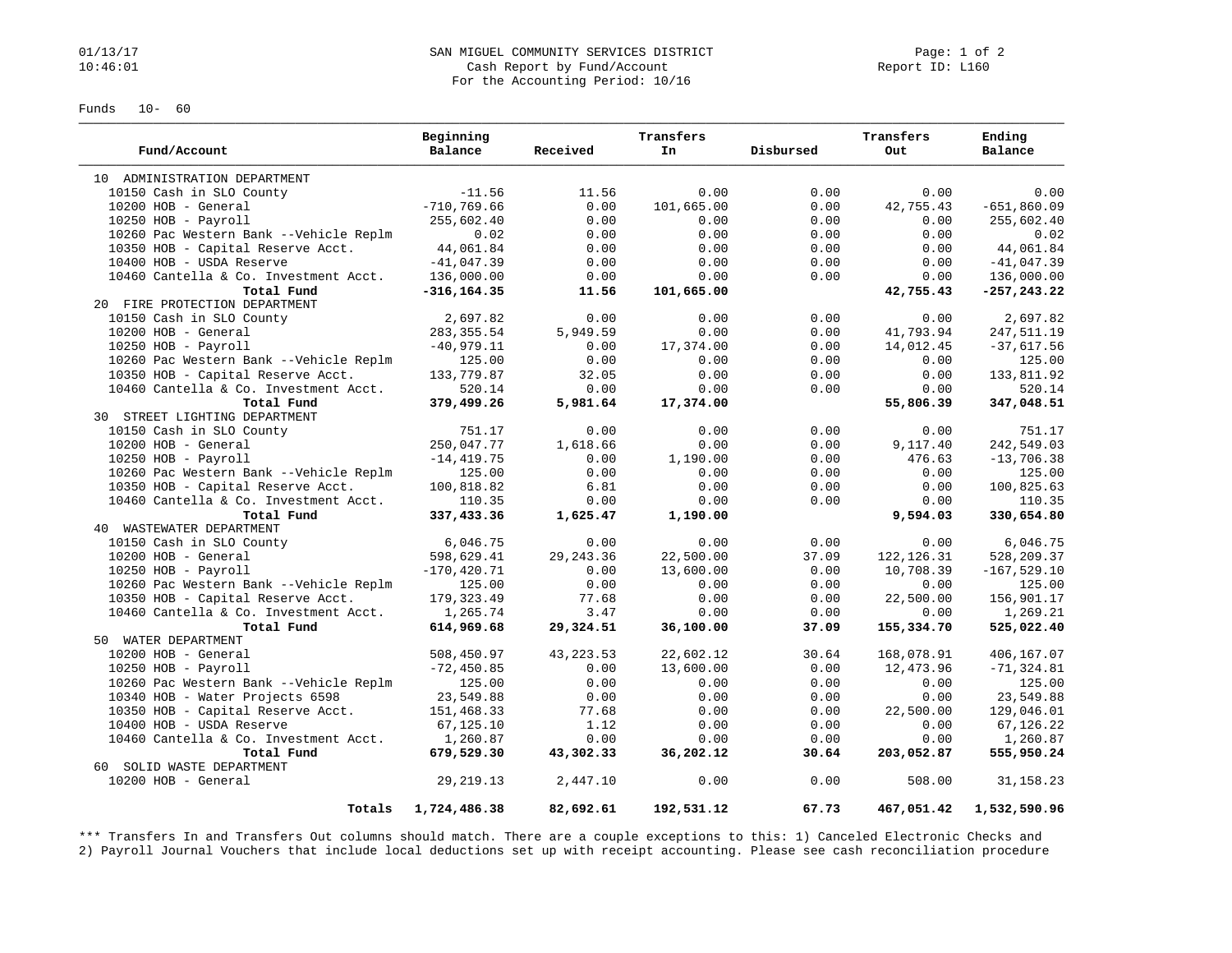in manual or call for more details.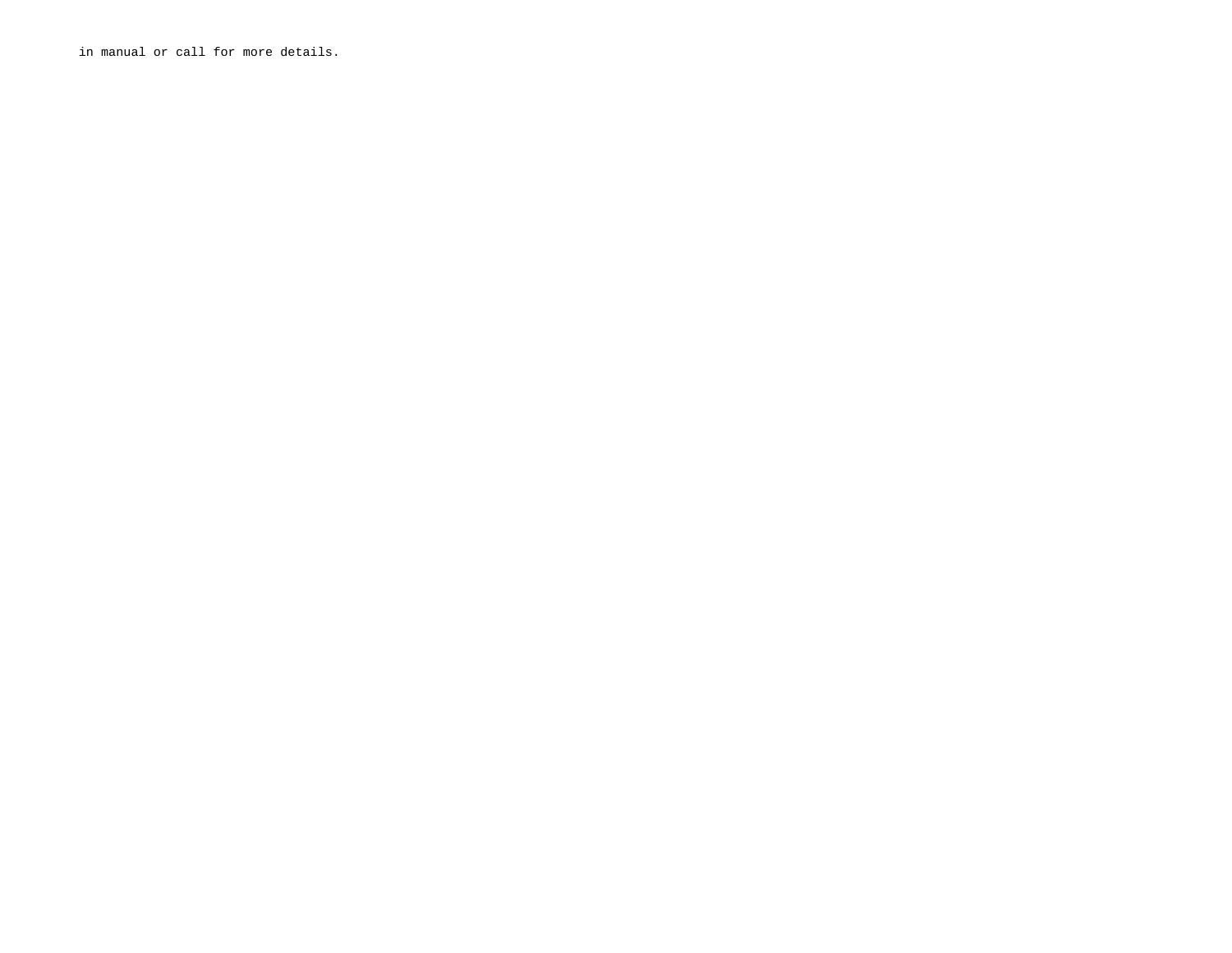#### 01/13/17 SAN MIGUEL COMMUNITY SERVICES DISTRICT Page: 1 of 12 10:23:49 Income Statement by Department with Expenditures Report ID: L140E For the Accounting Period: 10 / 16

### 10 ADMINISTRATION DEPARTMENT

|                                                                   | Current Month | Current YTD  | Encumbrance<br>YTD | Exp/Encumb<br><b>YTD</b> | Budget        | Variance         |
|-------------------------------------------------------------------|---------------|--------------|--------------------|--------------------------|---------------|------------------|
| Revenue                                                           |               |              |                    |                          |               |                  |
|                                                                   |               |              |                    |                          |               |                  |
| 40370 Myers Restitution - Unrealized<br>46000 Revenues & Interest | 0.00<br>0.00  | 0.00<br>0.01 | 0.00<br>0.00       | 0.00<br>0.01             | 10.00<br>0.00 | $-10.00$<br>0.01 |
| 46020 Transfer In -Fire (16.5%)                                   |               |              |                    |                          |               |                  |
|                                                                   | 16,775.00     | 16,775.00    | 0.00               | 16,775.00                | 58,150.00     | $-41, 375.00$    |
| 46030 Transfer In -Lighting (3%)                                  | 3,050.00      | 3,050.00     | 0.00               | 3,050.00                 | 44, 425.00    | $-41, 375.00$    |
| 46040 Transfer In -Sewer (40%)                                    | 40,666.00     | 40,666.00    | 0.00               | 40,666.00                | 82,041.00     | $-41, 375.00$    |
| 46050 Transfer In -Water (40%)                                    | 40,666.00     | 40,666.00    | 0.00               | 40,666.00                | 82,041.00     | $-41, 375.00$    |
| 46060 Transfer In- Solid Waste (0.5%)                             | 508.00        | 508.00       | 0.00               | 508.00                   | 508.00        | 0.00             |
| Total Revenue                                                     | 101,665.00    | 101,665.01   |                    | 101,665.01               | 267,175.00    | 165,509.99       |
| Expenses                                                          |               |              |                    |                          |               |                  |
| Administration                                                    |               |              |                    |                          |               |                  |
| 111 BOD Stipend                                                   | 400.00        | 1,400.00     | 0.00               | 1,400.00                 | 5,000.00      | 3,600.00         |
| 305 Operations and maintenance                                    | 0.00          | 105.99       | 0.00               | 105.99                   | 0.00          | $-105.99$        |
| 310 Phone and fax expense                                         | 328.47        | 1,881.18     | 0.00               | 1,881.18                 | 4,710.00      | 2,828.82         |
| 315 Postage, shipping and freight                                 | 0.00          | 0.00         | 0.00               | 0.00                     | 10.00         | 10.00            |
| 320 Printing and reproduction                                     | 0.00          | 695.18       | 0.00               | 695.18                   | 300.00        | $-395.18$        |
| 324 Professional Svcs- Consulting                                 | 0.00          | 0.00         | 0.00               | 0.00                     | 10,000.00     | 10,000.00        |
| 327 Professional svcs - Legal                                     | 26,549.41     | 88,866.10    | 0.00               | 88,866.10                | 52,500.00     | $-36, 366.10$    |
| 328 Insurance - prop and liability                                | 0.00          | 22,068.60    | 0.00               | 22,068.60                | 24,000.00     | 1,931.40         |
| 331 Professional Services - Legal                                 | 0.00          | 0.00         | 0.00               | 0.00                     | 69,000.00     | 69,000.00        |
| 332 Professional Services - Legal                                 | 0.00          | 0.00         | 0.00               | 0.00                     | 44,000.00     | 44,000.00        |
| 340 Meetings and conferences                                      | 0.00          | 0.00         | 0.00               | 0.00                     | 1,200.00      | 1,200.00         |
| 345 Mileage expense reimbursement                                 | 0.00          | 79.92        | 0.00               | 79.92                    | 400.00        | 320.08           |
| 351 Repairs and maint - equip                                     | 0.00          | 580.10       | 0.00               | 580.10                   | 0.00          | $-580.10$        |
| 352 Repairs and maint - structures                                | 0.00          | 0.00         | 0.00               | 0.00                     | 2,750.00      | 2,750.00         |
| 375 Internet expenses                                             | 0.00          | 126.58       | 0.00               | 126.58                   | 4,116.00      | 3,989.42         |
| 376 Webpage- Upgrade/Maint                                        | 2,600.00      | 2,600.00     | 0.00               | 2,600.00                 | 2,400.00      | $-200.00$        |
| 385 Dues and subscriptions                                        | 0.00          | 0.00         | 0.00               | 0.00                     | 5,130.00      | 5,130.00         |
| 386 Education and training                                        | 0.00          | 0.00         | 0.00               | 0.00                     | 4,800.00      | 4,800.00         |
| 394 LAFCO Allocations                                             | 0.00          | 5,540.64     | 0.00               | 5,540.64                 | 5,500.00      | $-40.64$         |
| 405 Software                                                      | 1,012.50      | 5,343.50     | 0.00               | 5,343.50                 | 5,100.00      | $-243.50$        |
| 410 Office Supplies                                               | 689.21        | 1,631.00     | 0.00               | 1,631.00                 | 5,200.00      | 3,569.00         |
| 415 Office Equipment                                              | 0.00          | 4,489.49     | 0.00               | 4,489.49                 | 5,000.00      | 510.51           |
| 465 Cell phones, radios and pagers                                | 105.00        | 350.00       | 0.00               | 350.00                   | 1,680.00      | 1,330.00         |
| 475 Computer supplies and upgrades                                | 9,950.36      | 27, 415.65   | 0.00               | 27, 415.65               | 24,118.00     | $-3, 297.65$     |
| 715 Licenses, permits and fees                                    | 0.00          | 50.00        | 0.00               | 50.00                    | 0.00          | $-50.00$         |
| 910 Tax Penalties & Late Fees                                     | 695.13        | 1,398.25     | 0.00               | 1,398.25                 | 0.00          | $-1, 398.25$     |
| 911 Finance Charges/Late Fees                                     | 1.90          | 1.90         | 0.00               | 1.90                     | 0.00          | $-1.90$          |
| 920 Credit Card Service Fees                                      | 23.05         | 35.52        | 0.00               | 35.52                    | 0.00          | $-35.52$         |
| 930 Interest Fees                                                 | 137.93        | 137.93       | 0.00               | 137.93                   | 0.00          | $-137.93$        |
| Account Total                                                     | 42,492.96     | 164,797.53   |                    | 164,797.53               | 276,914.00    | 112,116.47       |
| Total Expenses                                                    | 42,492.96     | 164,797.53   |                    | 164,797.53               | 276,914.00    | 112, 116.47      |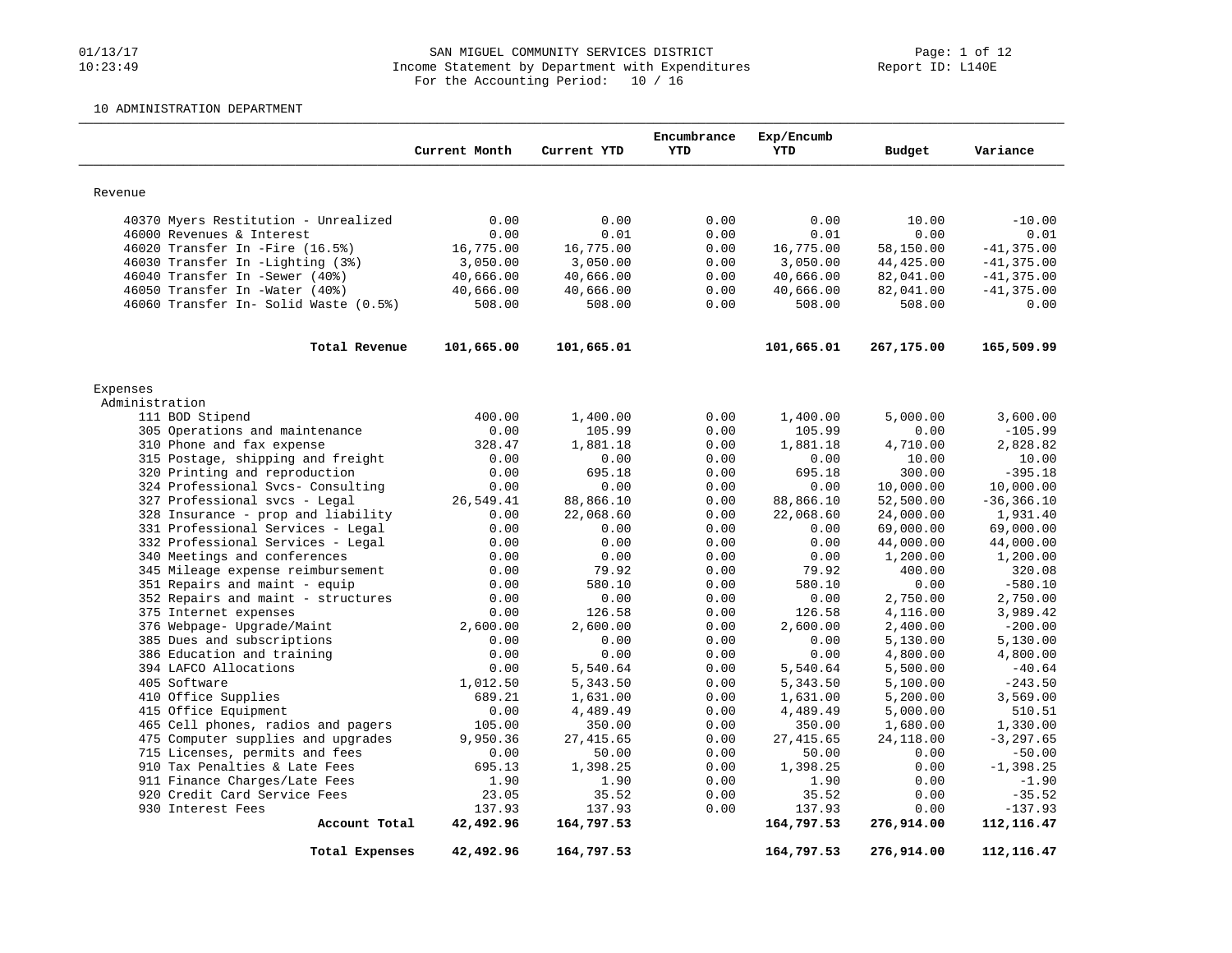#### 01/13/17 SAN MIGUEL COMMUNITY SERVICES DISTRICT Page: 2 of 12 10:23:49 Income Statement by Department with Expenditures Report ID: L140E For the Accounting Period: 10 / 16

10 ADMINISTRATION DEPARTMENT

|                                 |                  | Current Month | Current YTD   | Encumbrance<br>YTD | Exp/Encumb<br>YTD | Budget | Variance |
|---------------------------------|------------------|---------------|---------------|--------------------|-------------------|--------|----------|
| Net Income(Loss) for Department |                  | 59,172.04     | $-63, 132.52$ | 0.00               | $-63, 132.52$     |        |          |
|                                 | Net Income(Loss) | 59,172.04     | -63,132.52    | 0.00               | $-63, 132.52$     |        |          |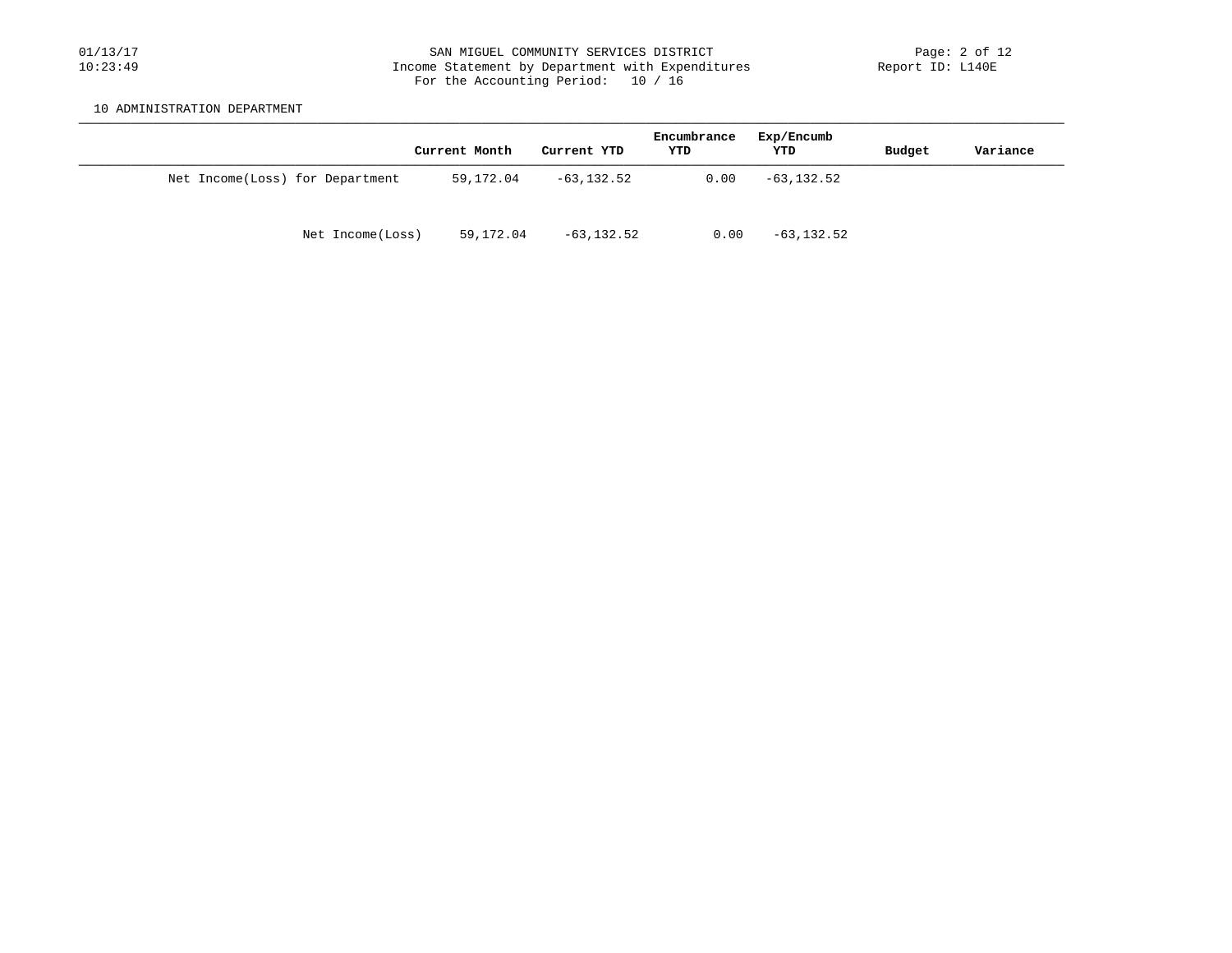#### 01/13/17 SAN MIGUEL COMMUNITY SERVICES DISTRICT Page: 3 of 12 10:23:49 Income Statement by Department with Expenditures Report ID: L140E For the Accounting Period: 10 / 16

#### 20 FIRE PROTECTION DEPARTMENT

|                                                                        |               |                      | Encumbrance  | Exp/Encumb           |                    |                  |
|------------------------------------------------------------------------|---------------|----------------------|--------------|----------------------|--------------------|------------------|
|                                                                        | Current Month | Current YTD          | <b>YTD</b>   | <b>YTD</b>           | Budget             | Variance         |
| Revenue                                                                |               |                      |              |                      |                    |                  |
| 40220 Weed Abatement Fees                                              | 0.00          | 0.00                 | 0.00         | 0.00                 | 450.00             | $-450.00$        |
| 40300 Fireworks Permit Fees                                            | 0.00          | 0.00                 | 0.00         | 0.00                 | 800.00             | $-800.00$        |
| 40320 Fire Impact Fees                                                 | 0.00          | 7,579.92             | 0.00         | 7,579.92             | 10.00              | 7,569.92         |
| 40420 Ambulance Reimbursement                                          | 0.00          | 1,111.61             | 0.00         | 1,111.61             | 3,200.00           | $-2,088.39$      |
| 40440 CDBG Grant                                                       | 0.00          | 0.00                 | 0.00         | 0.00                 | 105,000.00         | $-105,000.00$    |
| 40500 VFA Assistance Grant                                             | 0.00          | 8,424.12             | 0.00         | 8,424.12             | 10.00              | 8,414.12         |
| 42200 Fire Recovery Program                                            | 0.00          | 0.00                 | 0.00         | 0.00                 | 5.00               | $-5.00$          |
| 43000 Property Taxes Collected                                         | 5,579.84      | 15,196.04            | 0.00         | 15,196.04            | 308,300.00         | $-293, 103.96$   |
| 44000 Forestry & Fire Protection                                       | 0.00          | 0.00                 | 0.00         | 0.00                 | 30,000.00          | $-30,000.00$     |
| 46000 Revenues & Interest                                              | 32.05         | 130.33               | 0.00         | 130.33               | 50.00              | 80.33            |
| 46100 Realized Earnings                                                | 0.00          | 208.11               | 0.00         | 208.11               | 0.00               | 208.11           |
| 46150 Miscellaneous Income                                             | 0.00          | 100.00               | 0.00         | 100.00               | 0.00               | 100.00           |
| 46151 Refund/Adjustments                                               | 369.75        | 599.97               | 0.00         | 599.97               | 0.00               | 599.97           |
| 46155 Will Serve Processing Fees                                       | 0.00          | 0.00                 | 0.00         | 0.00                 | 10.00              | $-10.00$         |
| 46175 Sale of Surplus Property                                         | 0.00          | 0.00                 | 0.00         | 0.00                 | 10.00              | $-10.00$         |
| Total Revenue                                                          | 5,981.64      | 33,350.10            |              | 33,350.10            | 447,845.00         | 414,494.90       |
|                                                                        |               |                      |              |                      |                    |                  |
| Expenses                                                               |               |                      |              |                      |                    |                  |
| Fire                                                                   |               |                      |              |                      |                    |                  |
| 105 Salaries and Wages                                                 | 5,175.24      | 16,276.09            | 0.00         | 16,276.09            | 75,350.00          | 59,073.91        |
| 120 Workers' Compensation                                              | 2,275.90      | 4,984.71             | 0.00         | 4,984.71             | 7,474.00           | 2,489.29         |
| 121 Physicals                                                          | 635.00        | 890.00               | 0.00         | 890.00               | 1,600.00           | 710.00           |
| 125 Volunteer firefighter stipends                                     | 7,570.50      | 21,930.76            | 0.00         | 21,930.76            | 44,281.00          | 22,350.24        |
| 126 Strike Team Pay - VFF                                              | 72.98         | 25, 573. 21          | 0.00         | 25, 573. 21          | 37,523.00          | 11,949.79        |
| 130 Payroll Tax - Fed W/H                                              | 0.00          | 0.00                 | 0.00         | 0.00                 | 22,096.00          | 22,096.00        |
| 135 Payroll Tax - FICA                                                 | 465.24        | 2,491.62             | 0.00         | 2,491.62             | 0.00               | $-2,491.62$      |
| 140 Payroll Tax - Medicare                                             | 185.86        | 924.65               | 0.00         | 924.65               | 1,850.00           | 925.35           |
| 155 Payroll Tax - SUI                                                  | 217.73        | 2,021.31             | 0.00         | 2,021.31             | 6,220.00           | 4,198.69         |
| 160 Payroll Tax - ETT                                                  | 12.62         | 63.67                | 0.00         | 63.67                | 55.00              | $-8.67$          |
| 165 Payroll Tax - FUTA                                                 | 274.23        | 2,306.46             | 0.00         | 2,306.46             | 0.00               | $-2,306.46$      |
| 205 Insurance - Health                                                 | 0.00          | 263.70               | 0.00         | 263.70               | 5,694.00           | 5,430.30         |
| 210 Insurance - Dental                                                 | 6.10          | 25.98                | 0.00         | 25.98                | 609.00             | 583.02           |
| 215 Insurance - Vision                                                 | 0.98          | 4.16                 | 0.00         | 4.16                 | 100.00             | 95.84            |
| 225 Retirement - PERS expense                                          | 30.97         | 453.92               | 0.00         | 453.92               | 5,090.00           | 4,636.08         |
| 305 Operations and maintenance                                         | 191.12        | 1,793.71             | 0.00         | 1,793.71             | 2,900.00           | 1,106.29         |
| 315 Postage, shipping and freight                                      | 101.51        | 211.27               | 0.00         | 211.27               | 625.00             | 413.73           |
| 320 Printing and reproduction                                          | 0.00          | 0.00                 | 0.00         | 0.00                 | 200.00             | 200.00           |
| 325 Professional svcs - Accounting                                     | 1,287.00      | 1,287.00             | 0.00         | 1,287.00             | 2,500.00           | 1,213.00         |
| 335 Meals - Reimbursement                                              | 0.00          | 59.84                | 0.00         | 59.84                | 500.00             | 440.16           |
| 340 Meetings and conferences                                           | 0.00          | 0.00                 | 0.00         | 0.00                 | 750.00             | 750.00           |
| 345 Mileage expense reimbursement                                      | 0.00          | 0.00                 | 0.00         | 0.00                 | 350.00             | 350.00<br>599.14 |
| 351 Repairs and maint - equip                                          | 0.00<br>0.00  | 900.86<br>5,933.00   | 0.00<br>0.00 | 900.86               | 1,500.00<br>350.00 | $-5,583.00$      |
| 352 Repairs and maint - structures<br>354 Repairs and maint - vehicles | 0.00          |                      | 0.00         | 5,933.00             | 9,500.00           | 7,107.99         |
| 370 Dispatch services (Fire)                                           | 0.00          | 2,392.01<br>8,081.92 | 0.00         | 2,392.01<br>8,081.92 | 8,082.00           | 0.08             |
|                                                                        |               |                      |              |                      |                    |                  |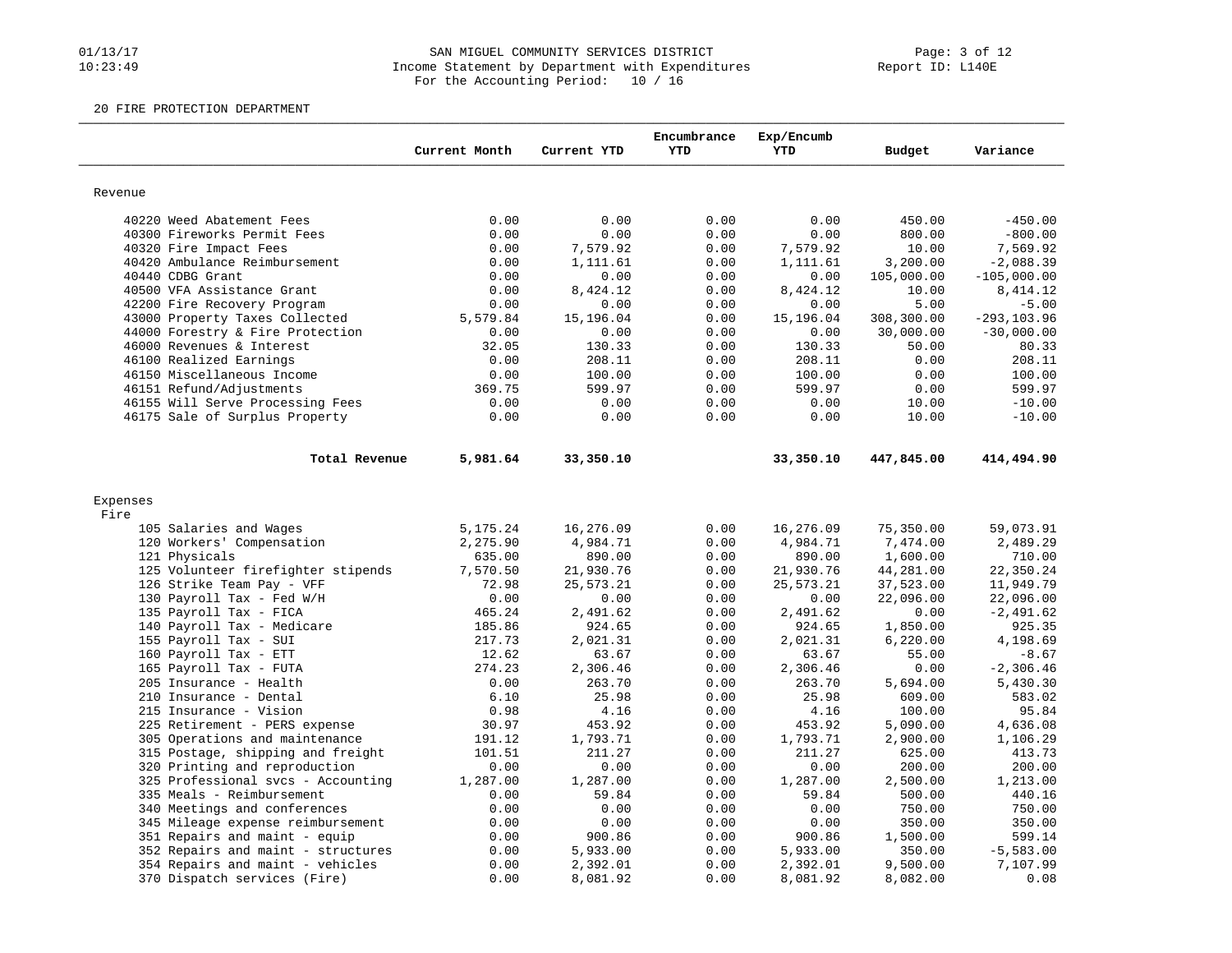#### 01/13/17 SAN MIGUEL COMMUNITY SERVICES DISTRICT Page: 4 of 12 10:23:49 Income Statement by Department with Expenditures Report ID: L140E For the Accounting Period: 10 / 16

20 FIRE PROTECTION DEPARTMENT

|                                                           |                | Current Month  | Current YTD    | Encumbrance<br><b>YTD</b> | Exp/Encumb<br><b>YTD</b> | Budget             | Variance             |
|-----------------------------------------------------------|----------------|----------------|----------------|---------------------------|--------------------------|--------------------|----------------------|
|                                                           |                |                |                |                           |                          |                    |                      |
| Expenses                                                  |                |                |                |                           |                          |                    |                      |
| 380 Utilities - alarm service<br>381 Utilities - electric |                | 0.00<br>258.82 | 0.00<br>995.97 | 0.00<br>0.00              | 0.00<br>995.97           | 285.00             | 285.00<br>854.03     |
|                                                           |                | 0.00           | 0.00           | 0.00                      | 0.00                     | 1,850.00<br>250.00 | 250.00               |
| 382 Utilities - propane                                   |                |                |                |                           |                          |                    |                      |
| 385 Dues and subscriptions                                |                | 0.00<br>313.12 | 1,100.00       | 0.00                      | 1,100.00                 | 1,975.00           | 875.00               |
| 386 Education and training                                |                | 0.00           | 1,550.49       | 0.00                      | 1,550.49                 | 11,526.00          | 9,975.51<br>1,025.00 |
| 393 Advertising and public notices                        |                | 0.00           | 0.00           | 0.00                      | 0.00                     | 1,025.00           |                      |
| 395 Community Outreach                                    |                |                | 0.00           | 0.00                      | 0.00                     | 923.00             | 923.00               |
| 400 Supplies                                              |                | 9.53           | 9.53           | 0.00                      | 9.53                     | 0.00               | $-9.53$<br>$-925.95$ |
| 420 Equipt. & Supplies                                    |                | 791.20<br>0.00 | 925.95         | 0.00                      | 925.95                   | 0.00               |                      |
| 440 Vehicle Replacement Fund                              |                |                | 0.00           | 0.00                      | 0.00                     | 30,000.00          | 30,000.00            |
| 450 EMS supplies                                          |                | 93.76          | 435.03         | 0.00                      | 435.03                   | 2,500.00           | 2,064.97             |
| 455 Fire Safety Gear & Equipment                          |                | 0.00           | 0.00           | 0.00                      | 0.00                     | 10,600.00          | 10,600.00            |
| 465 Cell phones, radios and pagers                        |                | 35.00          | 70.00          | 0.00                      | 70.00                    | 0.00               | $-70.00$             |
| 470 Communication equipment                               |                | 0.00           | 16.96          | 0.00                      | 16.96                    | 15,050.00          | 15,033.04            |
| 485 Fuel expense                                          |                | 355.86         | 1,092.27       | 0.00                      | 1,092.27                 | 6,500.00           | 5,407.73             |
| 490 Small tools and equipment                             |                | 0.00           | 0.00           | 0.00                      | 0.00                     | 1,500.00           | 1,500.00             |
| 495 Uniform expense                                       |                | 318.37         | 318.37         | 0.00                      | 318.37                   | 4,610.00           | 4,291.63             |
| 503 Weed Abatement Costs                                  |                | 0.00           | 0.00           | 0.00                      | 0.00                     | 2,810.00           | 2,810.00             |
| 505 Fire Training Gounds                                  |                | 0.00           | 0.00           | 0.00                      | 0.00                     | 2,900.00           | 2,900.00             |
| 510 Fire station addition                                 |                | 0.00           | 0.00           | 0.00                      | 0.00                     | 49,000.00          | 49,000.00            |
| 710 County hazmat dues                                    |                | 0.00           | 2,000.00       | 0.00                      | 2,000.00                 | 2,000.00           | 0.00                 |
| 715 Licenses, permits and fees                            |                | 20.75          | 33.25          | 0.00                      | 33.25                    | 350.00             | 316.75               |
| 820 Fireworks Clean Up                                    |                | 0.00           | 0.00           | 0.00                      | 0.00                     | 1,000.00           | 1,000.00             |
| 920 Credit Card Service Fees                              |                | 0.00           | 74.74          | 0.00                      | 74.74                    | 0.00               | $-74.74$             |
| 950 Promo materials and supplies                          |                | 575.25         | 575.25         | 0.00                      | 575.25                   | 0.00               | $-575.25$            |
| 960 Property tax expense                                  |                | 133.78         | 133.78         | 0.00                      | 133.78                   | 735.00             | 601.22               |
|                                                           | Account Total  | 21,408.42      | 108,201.44     |                           | 108,201.44               | 382,588.00         | 274,386.56           |
| Transfer Out                                              |                |                |                |                           |                          |                    |                      |
| 327 Professional svcs - Legal                             |                | 16,775.00      | 16,775.00      | 0.00                      | 16,775.00                | 16,775.00          | 0.00                 |
|                                                           | Account Total  | 16,775.00      | 16,775.00      |                           | 16,775.00                | 16,775.00          |                      |
|                                                           | Total Expenses | 38,183.42      | 124,976.44     |                           | 124,976.44               | 399,363.00         | 274,386.56           |
| Net Income(Loss) for Department                           |                | $-32, 201.78$  | $-91,626.34$   | 0.00                      | $-91,626.34$             |                    |                      |
| Net Income(Loss)                                          |                | $-32, 201.78$  | $-91,626.34$   | 0.00                      | $-91,626.34$             |                    |                      |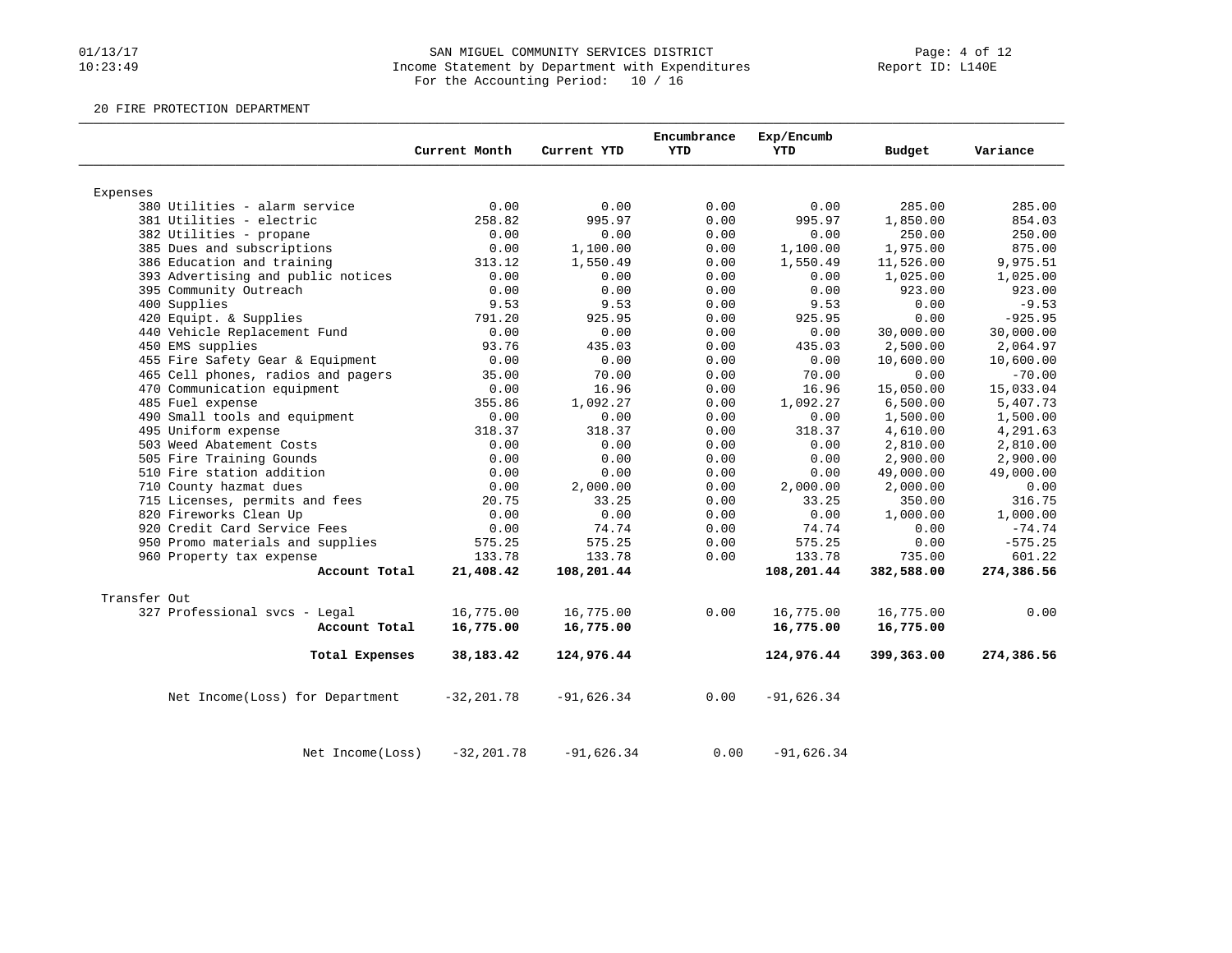#### 01/13/17 Page: 5 of 12 10:23:49 Income Statement by Department with Expenditures Report ID: L140E For the Accounting Period: 10 / 16

#### 30 STREET LIGHTING DEPARTMENT

|                                                      | Current Month | Current YTD    | Encumbrance<br><b>YTD</b> | Exp/Encumb<br><b>YTD</b> | Budget        | Variance                 |
|------------------------------------------------------|---------------|----------------|---------------------------|--------------------------|---------------|--------------------------|
| Revenue                                              |               |                |                           |                          |               |                          |
|                                                      |               |                |                           |                          |               |                          |
| 43000 Property Taxes Collected                       | 1,540.23      | 7,685.98       | 0.00                      | 7,685.98                 | 80,000.00     | $-72, 314.02$<br>$-2.35$ |
| 46000 Revenues & Interest<br>46100 Realized Earnings | 6.81<br>0.00  | 27.65<br>44.15 | 0.00<br>0.00              | 27.65<br>44.15           | 30.00<br>0.00 | 44.15                    |
| 46151 Refund/Adjustments                             | 78.43         | 144.08         | 0.00                      | 144.08                   | 0.00          | 144.08                   |
| 46180 Public Records Requests                        | 0.00          | 0.00           | 0.00                      | 0.00                     | 10.00         | $-10.00$                 |
|                                                      |               |                |                           |                          |               |                          |
| Total Revenue                                        | 1,625.47      | 7,901.86       |                           | 7,901.86                 | 80,040.00     | 72,138.14                |
| Expenses                                             |               |                |                           |                          |               |                          |
| Lighting                                             |               |                |                           |                          |               |                          |
| 105 Salaries and Wages                               | 438.43        | 1,405.40       | 0.00                      | 1,405.40                 | 12,520.00     | 11, 114.60               |
| 120 Workers' Compensation                            | 482.77        | 1,057.37       | 0.00                      | 1,057.37                 | 750.00        | $-307.37$                |
| 130 Payroll Tax - Fed W/H                            | 0.00          | 0.00           | 0.00                      | 0.00                     | 1,430.00      | 1,430.00                 |
| 135 Payroll Tax - FICA                               | 21.06         | 74.67          | 0.00                      | 74.67                    | 664.00        | 589.33                   |
| 140 Payroll Tax - Medicare                           | 6.37          | 20.37          | 0.00                      | 20.37                    | 182.00        | 161.63                   |
| 155 Payroll Tax - SUI                                | 1.07          | 1.07           | 0.00                      | 1.07                     | 120.00        | 118.93                   |
| 160 Payroll Tax - ETT                                | 0.43          | 1.34           | 0.00                      | 1.34                     | 200.00        | 198.66                   |
| 165 Payroll Tax - FUTA                               | 1.19          | 1.19           | 0.00                      | 1.19                     | 869.00        | 867.81                   |
| 205 Insurance - Health                               | 0.00          | 0.00           | 0.00                      | 0.00                     | 1,050.00      | 1,050.00                 |
| 210 Insurance - Dental                               | 1.30          | 2.61           | 0.00                      | 2.61                     | 115.00        | 112.39                   |
| 215 Insurance - Vision                               | 0.21          | 0.42           | 0.00                      | 0.42                     | 20.00         | 19.58                    |
| 225 Retirement - PERS expense                        | 6.57          | 202.38         | 0.00                      | 202.38                   | 1,035.00      | 832.62                   |
| 305 Operations and maintenance                       | 30.30         | 530.30         | 0.00                      | 530.30                   | 3,700.00      | 3,169.70                 |
| 320 Printing and reproduction                        | 0.00          | 0.00           | 0.00                      | 0.00                     | 75.00         | 75.00                    |
| 325 Professional svcs - Accounting                   | 273.00        | 273.00         | 0.00                      | 273.00                   | 750.00        | 477.00                   |
| 340 Meetings and conferences                         | 0.00          | 0.00           | 0.00                      | 0.00                     | 300.00        | 300.00                   |
| 351 Repairs and maint - equip                        | 0.00          | 0.00           | 0.00                      | 0.00                     | 500.00        | 500.00                   |
| 353 Repairs & Maint- Infrastructure                  | 0.00          | 0.00           | 0.00                      | 0.00                     | 500.00        | 500.00                   |
| 381 Utilities - electric                             | 2,971.30      | 6,471.56       | 0.00                      | 6,471.56                 | 15,000.00     | 8,528.44                 |
| 432 Utility Rate Design Study                        | 0.00          | 0.00           | 0.00                      | 0.00                     | 2,600.00      | 2,600.00                 |
| 440 Vehicle Replacement Fund                         | 0.00          | 0.00           | 0.00                      | 0.00                     | 10,000.00     | 10,000.00                |
| 485 Fuel expense                                     | 0.00          | 12.88          | 0.00                      | 12.88                    | 0.00          | $-12.88$                 |
| 490 Small tools and equipment                        | 0.00          | 0.00           | 0.00                      | 0.00                     | 500.00        | 500.00                   |
| 715 Licenses, permits and fees                       | 14.25         | 26.75          | 0.00                      | 26.75                    | 0.00          | $-26.75$                 |
| 905                                                  | 0.00          | 0.00           | 0.00                      | 0.00                     | 44,430.00     | 44,430.00                |
| Account Total                                        | 4,248.25      | 10,081.31      |                           | 10,081.31                | 97,310.00     | 87,228.69                |
| Transfer Out                                         |               |                |                           |                          |               |                          |
| 327 Professional svcs - Legal                        | 3,050.00      | 3,050.00       | 0.00                      | 3,050.00                 | 0.00          | $-3,050.00$              |
| Account Total                                        | 3,050.00      | 3,050.00       |                           | 3,050.00                 |               | $-3,050.00$              |
| Total Expenses                                       | 7,298.25      | 13,131.31      |                           | 13, 131. 31              | 97,310.00     | 84,178.69                |
| Net Income(Loss) for Department                      | $-5,672.78$   | $-5, 229.45$   | 0.00                      | $-5, 229.45$             |               |                          |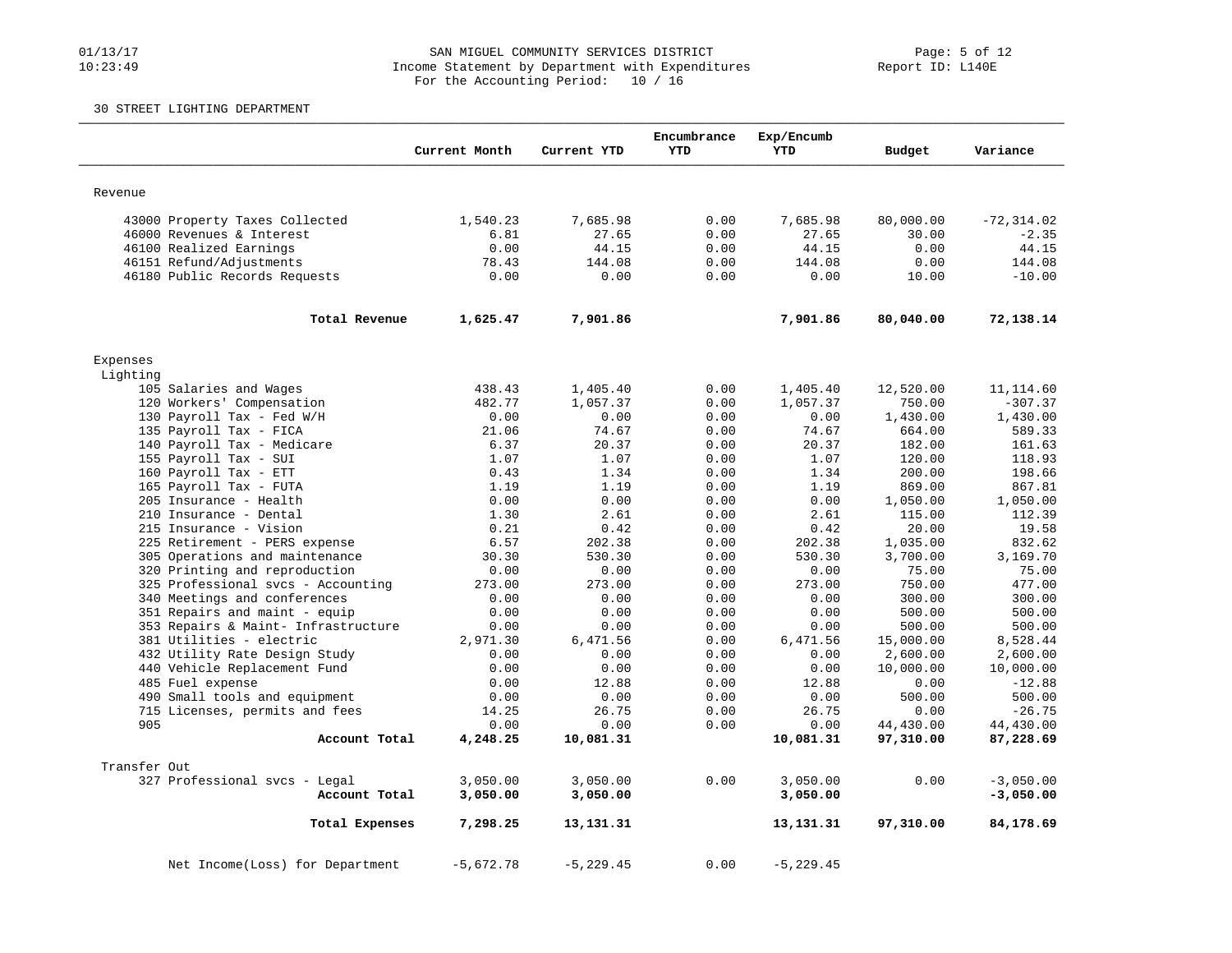#### 01/13/17 SAN MIGUEL COMMUNITY SERVICES DISTRICT Page: 6 of 12 10:23:49 Income Statement by Department with Expenditures Report ID: L140E For the Accounting Period: 10 / 16

30 STREET LIGHTING DEPARTMENT

|                  | Current Month | Current YTD | Encumbrance<br>YTD | Exp/Encumb<br>YTD | Budget | Variance |
|------------------|---------------|-------------|--------------------|-------------------|--------|----------|
| Net Income(Loss) | -5,672.78     | $-5,229.45$ | 0.00               | $-5,229.45$       |        |          |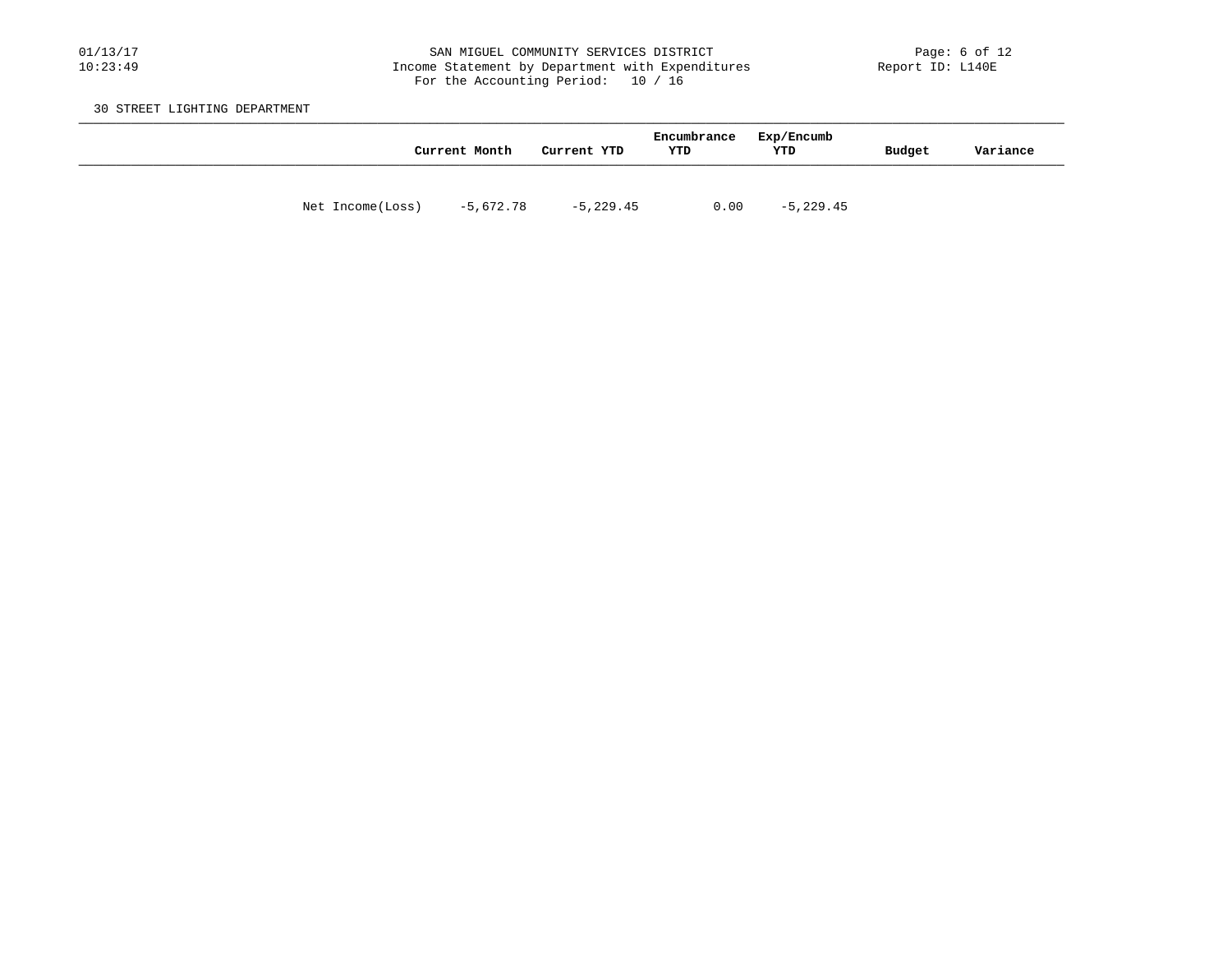#### 01/13/17 SAN MIGUEL COMMUNITY SERVICES DISTRICT Page: 7 of 12 10:23:49 Income Statement by Department with Expenditures Report ID: L140E For the Accounting Period: 10 / 16

#### 40 WASTEWATER DEPARTMENT

|                                                        |                    |                     | Encumbrance  | Exp/Encumb          |                  |                         |
|--------------------------------------------------------|--------------------|---------------------|--------------|---------------------|------------------|-------------------------|
|                                                        | Current Month      | Current YTD         | <b>YTD</b>   | <b>YTD</b>          | Budget           | Variance                |
|                                                        |                    |                     |              |                     |                  |                         |
| Revenue                                                |                    |                     |              |                     |                  |                         |
| 40850 Wastewater Hook-up Fees                          | 0.00               | 41,660.00           | 0.00         | 41,660.00           | 10.00            | 41,650.00               |
| 40900 Wastewater Sales                                 | 28, 365.92         | 113,066.50          | 0.00         | 113,066.50          | 350,000.00       | $-236,933.50$           |
| 40910 Wastewater Late Charges                          | 540.71             | 2,101.45            | 0.00         | 2,101.45            | 4,000.00         | $-1,898.55$             |
| 43000 Property Taxes Collected                         | 852.32             | 2,654.31            | 0.00         | 2,654.31            | 47,200.00        | $-44, 545.69$           |
| 46000 Revenues & Interest                              | 77.68              | 315.93              | 0.00         | 315.93              | 50.00            | 265.93                  |
| 46010 Transfer In                                      | 0.00               | 0.00                | 0.00         | 0.00                | 41,375.00        | $-41, 375.00$           |
| 46100 Realized Earnings                                | 3.47               | 512.82              | 0.00         | 512.82              | 0.00             | 512.82                  |
| 46151 Refund/Adjustments                               | 896.38             | 1,488.10            | 0.00         | 1,488.10            | 1,000.00         | 488.10                  |
| 46153 Plan Check Fees                                  | 0.00               | 0.00                | 0.00         | 0.00                | 100.00           | $-100.00$               |
| 46155 Will Serve Processing Fees                       | 0.00               | 0.00                | 0.00         | 0.00                | 10.00            | $-10.00$                |
| 46175 Sale of Surplus Property                         | 0.00               | 0.00                | 0.00         | 0.00                | 10.00            | $-10.00$                |
| 46180 Public Records Requests                          | 0.00               | 0.00                | 0.00         | 0.00                | 10.00            | $-10.00$                |
| Total Revenue                                          | 30,736.48          | 161,799.11          |              | 161,799.11          | 443,765.00       | 281,965.89              |
|                                                        |                    |                     |              |                     |                  |                         |
| Expenses                                               |                    |                     |              |                     |                  |                         |
| Sanitary                                               |                    |                     |              |                     |                  |                         |
| 105 Salaries and Wages                                 | 8,701.71           | 45,838.82           | 0.00         | 45,838.82           | 141,150.00       | 95, 311.18<br>$-387.75$ |
| 109 Stand-by Hours                                     | 387.75<br>5,517.33 | 387.75<br>12,084.13 | 0.00<br>0.00 | 387.75<br>12,084.13 | 0.00<br>8,325.00 | $-3,759.13$             |
| 120 Workers' Compensation<br>130 Payroll Tax - Fed W/H | 0.00               | 0.00                | 0.00         | 0.00                | 38,200.00        | 38,200.00               |
| 135 Payroll Tax - FICA                                 | 240.79             | 1,364.10            | 0.00         | 1,364.10            | 0.00             | $-1, 364.10$            |
| 140 Payroll Tax - Medicare                             | 131.34             | 668.20              | 0.00         | 668.20              | 2,050.00         | 1,381.80                |
| 155 Payroll Tax - SUI                                  | 12.32              | 31.70               | 0.00         | 31.70               | 12,150.00        | 12, 118.30              |
| 160 Payroll Tax - ETT                                  | 9.11               | 46.27               | 0.00         | 46.27               | 2,670.00         | 2,623.73                |
| 165 Payroll Tax - FUTA                                 | 13.70              | 35.24               | 0.00         | 35.24               | 0.00             | $-35.24$                |
| 205 Insurance - Health                                 | 591.43             | 2,642.23            | 0.00         | 2,642.23            | 13,788.00        | 11, 145.77              |
| 210 Insurance - Dental                                 | 49.28              | 230.23              | 0.00         | 230.23              | 1,476.00         | 1,245.77                |
| 215 Insurance - Vision                                 | 7.86               | 36.64               | 0.00         | 36.64               | 245.00           | 208.36                  |
| 225 Retirement - PERS expense                          | 563.10             | 3,289.94            | 0.00         | 3,289.94            | 12,445.00        | 9,155.06                |
| 305 Operations and maintenance                         | 638.65             | 1,464.43            | 0.00         | 1,464.43            | 5,500.00         | 4,035.57                |
| 310 Phone and fax expense                              | 80.71              | 212.93              | 0.00         | 212.93              | 0.00             | $-212.93$               |
| 315 Postage, shipping and freight                      | 203.01             | 675.72              | 0.00         | 675.72              | 2,600.00         | 1,924.28                |
| 320 Printing and reproduction                          | 58.75              | 58.75               | 0.00         | 58.75               | 400.00           | 341.25                  |
| 324 Professional Svcs- Consulting                      | 0.00               | 0.00                | 0.00         | 0.00                | 1,000.00         | 1,000.00                |
| 325 Professional svcs - Accounting                     | 3,120.00           | 3,120.00            | 0.00         | 3,120.00            | 2,500.00         | $-620.00$               |
| 326 Professional svcs - Engineering                    | 81.75              | 683.25              | 0.00         | 683.25              | 3,000.00         | 2,316.75                |
| 340 Meetings and conferences                           | 0.00               | 0.00                | 0.00         | 0.00                | 300.00           | 300.00                  |
| 345 Mileage expense reimbursement                      | 0.00               | 110.43              | 0.00         | 110.43              | 200.00           | 89.57                   |
| 351 Repairs and maint - equip                          | 2.39               | 19,613.68           | 2,895.42     | 25,404.52           | 14,000.00        | $-8,509.10$             |
| 352 Repairs and maint - structures                     | 0.00               | 0.00                | 0.00         | 0.00                | 925.00           | 925.00                  |
| 353 Repairs & Maint- Infrastructure                    | 0.00               | 297.75              | 0.00         | 297.75              | 3,700.00         | 3,402.25                |
| 354 Repairs and maint - vehicles                       | 0.00               | 365.75              | 0.00         | 365.75              | 1,500.00         | 1,134.25                |
| 355 Testing & Supplies (WWTP)                          | 0.00               | 441.00              | 0.00         | 441.00              | 3,750.00         | 3,309.00                |
| 380 Utilities - alarm service                          | 36.00              | 144.85              | 0.00         | 144.85              | 1,125.00         | 980.15                  |
| 381 Utilities - electric                               | 5,916.82           | 28,424.65           | 0.00         | 28,424.65           | 67,000.00        | 38,575.35               |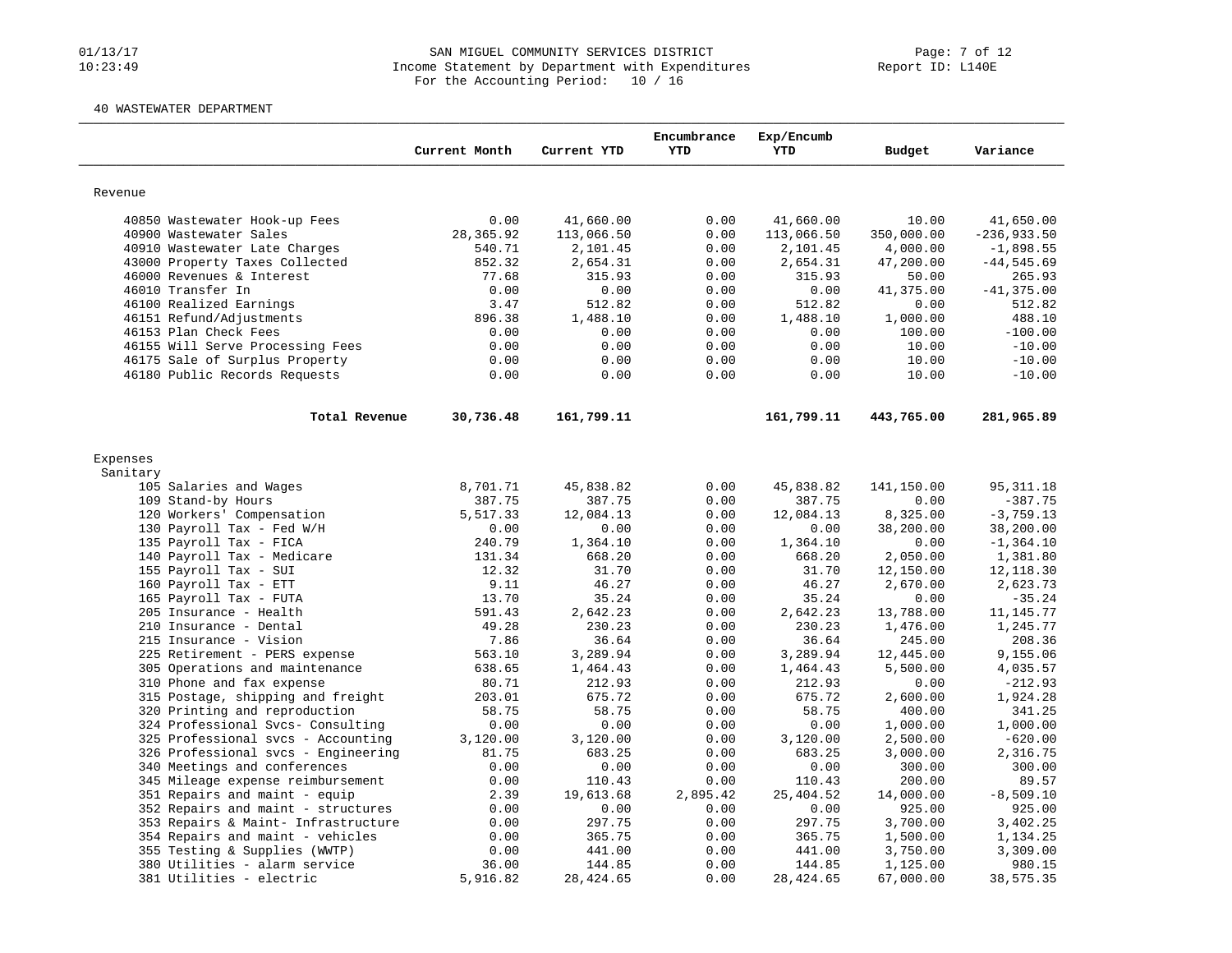#### 01/13/17 SAN MIGUEL COMMUNITY SERVICES DISTRICT Page: 8 of 12 10:23:49 Income Statement by Department with Expenditures Report ID: L140E For the Accounting Period: 10 / 16

40 WASTEWATER DEPARTMENT

| 0.00<br>190.96<br>0.00<br>307.50<br>0.00<br>96.96<br>22,946.42<br>0.00<br>0.00<br>15,066.70<br>1,831.17<br>44.56<br>121.49<br>0.00<br>0.00<br>6,334.78<br>164.75<br>0.00 | 350.00<br>625.00<br>1,500.00<br>1,250.00<br>100.00<br>750.00<br>2,800.00<br>31,200.00<br>3,000.00<br>1,000.00<br>3,175.00<br>675.00<br>550.00<br>2,000.00<br>9,975.00<br>9,000.00<br>250.00<br>25,000.00 | 350.00<br>434.04<br>1,500.00<br>942.50<br>100.00<br>653.04<br>$-20, 146.42$<br>31,200.00<br>3,000.00<br>$-14,066.70$<br>1,343.83<br>630.44<br>428.51<br>2,000.00<br>9,975.00<br>2,665.22<br>85.25 |
|--------------------------------------------------------------------------------------------------------------------------------------------------------------------------|----------------------------------------------------------------------------------------------------------------------------------------------------------------------------------------------------------|---------------------------------------------------------------------------------------------------------------------------------------------------------------------------------------------------|
|                                                                                                                                                                          |                                                                                                                                                                                                          |                                                                                                                                                                                                   |
|                                                                                                                                                                          |                                                                                                                                                                                                          |                                                                                                                                                                                                   |
|                                                                                                                                                                          |                                                                                                                                                                                                          |                                                                                                                                                                                                   |
|                                                                                                                                                                          |                                                                                                                                                                                                          |                                                                                                                                                                                                   |
|                                                                                                                                                                          |                                                                                                                                                                                                          |                                                                                                                                                                                                   |
|                                                                                                                                                                          |                                                                                                                                                                                                          |                                                                                                                                                                                                   |
|                                                                                                                                                                          |                                                                                                                                                                                                          |                                                                                                                                                                                                   |
|                                                                                                                                                                          |                                                                                                                                                                                                          |                                                                                                                                                                                                   |
|                                                                                                                                                                          |                                                                                                                                                                                                          |                                                                                                                                                                                                   |
|                                                                                                                                                                          |                                                                                                                                                                                                          |                                                                                                                                                                                                   |
|                                                                                                                                                                          |                                                                                                                                                                                                          |                                                                                                                                                                                                   |
|                                                                                                                                                                          |                                                                                                                                                                                                          |                                                                                                                                                                                                   |
|                                                                                                                                                                          |                                                                                                                                                                                                          |                                                                                                                                                                                                   |
|                                                                                                                                                                          |                                                                                                                                                                                                          |                                                                                                                                                                                                   |
|                                                                                                                                                                          |                                                                                                                                                                                                          |                                                                                                                                                                                                   |
|                                                                                                                                                                          |                                                                                                                                                                                                          |                                                                                                                                                                                                   |
|                                                                                                                                                                          |                                                                                                                                                                                                          |                                                                                                                                                                                                   |
|                                                                                                                                                                          |                                                                                                                                                                                                          |                                                                                                                                                                                                   |
|                                                                                                                                                                          |                                                                                                                                                                                                          |                                                                                                                                                                                                   |
|                                                                                                                                                                          |                                                                                                                                                                                                          | 25,000.00                                                                                                                                                                                         |
| 1,288.50                                                                                                                                                                 | 2,500.00                                                                                                                                                                                                 | 1,211.50                                                                                                                                                                                          |
| 89.00                                                                                                                                                                    | 0.00                                                                                                                                                                                                     | $-89.00$                                                                                                                                                                                          |
| 0.00                                                                                                                                                                     | 82,047.00                                                                                                                                                                                                | 82,047.00                                                                                                                                                                                         |
| 74.74                                                                                                                                                                    | 0.00                                                                                                                                                                                                     | $-74.74$                                                                                                                                                                                          |
| 998.70                                                                                                                                                                   | 0.00                                                                                                                                                                                                     | $-998.70$                                                                                                                                                                                         |
| 15.62                                                                                                                                                                    | 150.00                                                                                                                                                                                                   | 134.38                                                                                                                                                                                            |
| 177,631.13                                                                                                                                                               | 517,896.00                                                                                                                                                                                               | 343,160.29                                                                                                                                                                                        |
|                                                                                                                                                                          |                                                                                                                                                                                                          |                                                                                                                                                                                                   |
| 40,666.00                                                                                                                                                                | 0.00                                                                                                                                                                                                     | $-40,666.00$                                                                                                                                                                                      |
| 40,666.00                                                                                                                                                                |                                                                                                                                                                                                          | $-40,666.00$                                                                                                                                                                                      |
| 218,297.13                                                                                                                                                               | 517,896.00                                                                                                                                                                                               | 302,494.29                                                                                                                                                                                        |
| $-56, 498.02$                                                                                                                                                            |                                                                                                                                                                                                          |                                                                                                                                                                                                   |
|                                                                                                                                                                          |                                                                                                                                                                                                          |                                                                                                                                                                                                   |

Net Income(Loss) -63,031.94 -50,707.18 -2,895.42 -56,498.02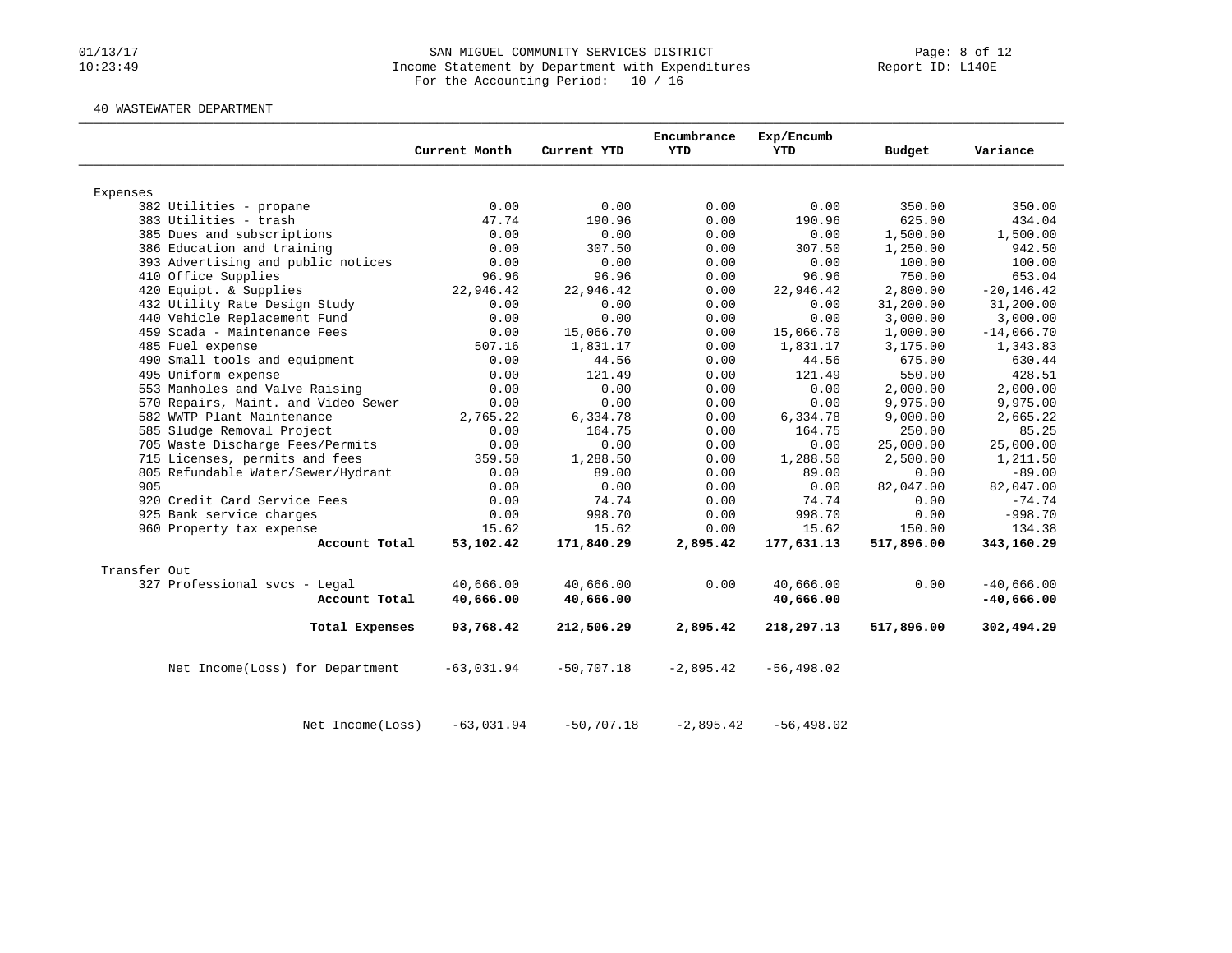#### 01/13/17 SAN MIGUEL COMMUNITY SERVICES DISTRICT Page: 9 of 12 10:23:49 Income Statement by Department with Expenditures Report ID: L140E For the Accounting Period: 10 / 16

### 50 WATER DEPARTMENT

|                                     | Current Month | Current YTD | Encumbrance<br><b>YTD</b> | Exp/Encumb<br><b>YTD</b> | Budget     | Variance      |
|-------------------------------------|---------------|-------------|---------------------------|--------------------------|------------|---------------|
|                                     |               |             |                           |                          |            |               |
| Revenue                             |               |             |                           |                          |            |               |
| 41000 Water Sales                   | 31,588.80     | 137,261.19  | 0.00                      | 137,261.19               | 345,000.00 | $-207,738.81$ |
| 41001 Water Connection Fees         | 1,800.00      | 4,050.00    | 0.00                      | 4,050.00                 | 10.00      | 4,040.00      |
| 41005 Water Late Charges            | 1,990.62      | 7,376.88    | 0.00                      | 7,376.88                 | 2,000.00   | 5,376.88      |
| 41010 Water Meter Fees              | 0.00          | 47,450.00   | 0.00                      | 47,450.00                | 20,500.00  | 26,950.00     |
| 46000 Revenues & Interest           | 78.80         | 320.38      | 0.00                      | 320.38                   | 150.00     | 170.38        |
| 46100 Realized Earnings             | 0.00          | 504.48      | 0.00                      | 504.48                   | 0.00       | 504.48        |
| 46151 Refund/Adjustments            | 896.38        | 1,488.11    | 0.00                      | 1,488.11                 | 10.00      | 1,478.11      |
| 46152 Recycling                     | 0.00          | 125.00      | 0.00                      | 125.00                   | 250.00     | $-125.00$     |
| 46153 Plan Check Fees               | 0.00          | 0.00        | 0.00                      | 0.00                     | 2,060.00   | $-2,060.00$   |
| 46155 Will Serve Processing Fees    | 0.00          | 0.00        | 0.00                      | 0.00                     | 515.00     | $-515.00$     |
| 46175 Sale of Surplus Property      | 0.00          | 0.00        | 0.00                      | 0.00                     | 10.00      | $-10.00$      |
| 46180 Public Records Requests       | 0.00          | 0.00        | 0.00                      | 0.00                     | 10.00      | $-10.00$      |
| Total Revenue                       | 36,354.60     | 198,576.04  |                           | 198,576.04               | 370,515.00 | 171,938.96    |
| Expenses                            |               |             |                           |                          |            |               |
| Water                               |               |             |                           |                          |            |               |
| 105 Salaries and Wages              | 10,070.77     | 51, 135.67  | 0.00                      | 51,135.67                | 141,150.00 | 90,014.33     |
| 109 Stand-by Hours                  | 387.75        | 387.75      | 0.00                      | 387.75                   | 0.00       | $-387.75$     |
| 120 Workers' Compensation           | 5,517.33      | 12,084.13   | 0.00                      | 12,084.13                | 8,270.00   | $-3,814.13$   |
| 130 Payroll Tax - Fed W/H           | 0.00          | 0.00        | 0.00                      | 0.00                     | 23, 177.00 | 23,177.00     |
| 135 Payroll Tax - FICA              | 240.79        | 1,406.18    | 0.00                      | 1,406.18                 | 6,235.00   | 4,828.82      |
| 140 Payroll Tax - Medicare          | 151.01        | 744.37      | 0.00                      | 744.37                   | 4,480.00   | 3,735.63      |
| 155 Payroll Tax - SUI               | 12.32         | 31.71       | 0.00                      | 31.71                    | 2,549.00   | 2,517.29      |
| 160 Payroll Tax - ETT               | 10.46         | 51.55       | 0.00                      | 51.55                    | 2,670.00   | 2,618.45      |
| 165 Payroll Tax - FUTA              | 13.70         | 35.24       | 0.00                      | 35.24                    | 0.00       | $-35.24$      |
| 205 Insurance - Health              | 790.42        | 3,312.39    | 0.00                      | 3,312.39                 | 13,788.00  | 10,475.61     |
| 210 Insurance - Dental              | 60.16         | 266.96      | 0.00                      | 266.96                   | 1,476.00   | 1,209.04      |
| 215 Insurance - Vision              | 9.54          | 42.42       | 0.00                      | 42.42                    | 245.00     | 202.58        |
| 225 Retirement - PERS expense       | 727.04        | 3,843.18    | 0.00                      | 3,843.18                 | 12,337.00  | 8,493.82      |
| 305 Operations and maintenance      | 448.40        | 1,417.94    | 0.00                      | 1,417.94                 | 4,500.00   | 3,082.06      |
| 310 Phone and fax expense           | 80.72         | 212.90      | 0.00                      | 212.90                   | 0.00       | $-212.90$     |
| 315 Postage, shipping and freight   | 203.01        | 675.71      | 0.00                      | 675.71                   | 2,108.00   | 1,432.29      |
| 320 Printing and reproduction       | 58.75         | 58.75       | 0.00                      | 58.75                    | 575.00     | 516.25        |
| 325 Professional svcs - Accounting  | 3,120.00      | 3,120.00    | 0.00                      | 3,120.00                 | 2,500.00   | $-620.00$     |
| 326 Professional svcs - Engineering | 81.75         | 1,300.00    | 0.00                      | 1,300.00                 | 3,500.00   | 2,200.00      |
| 340 Meetings and conferences        | 0.00          | 0.00        | 0.00                      | 0.00                     | 750.00     | 750.00        |
| 345 Mileage expense reimbursement   | 0.00          | 25.65       | 0.00                      | 25.65                    | 300.00     | 274.35        |
| 351 Repairs and maint - equip       | 2.38          | 93.08       | 0.00                      | 93.08                    | 3,500.00   | 3,406.92      |
| 352 Repairs and maint - structures  | 0.00          | 318.00      | 0.00                      | 318.00                   | 1,000.00   | 682.00        |
| 353 Repairs & Maint- Infrastructure | 6,821.44      | 10,950.03   | 0.00                      | 10,950.03                | 8,000.00   | $-2,950.03$   |
| 354 Repairs and maint - vehicles    | 0.00          | 365.75      | 0.00                      | 365.75                   | 1,500.00   | 1,134.25      |
| 356 Testing & Supplies - Well #3    | 165.27        | 918.91      | 0.00                      | 918.91                   | 2,000.00   | 1,081.09      |
| 357 Testing & Supplies - Well #4    | 165.27        | 921.93      | 0.00                      | 921.93                   | 2,000.00   | 1,078.07      |
| 358 Testing & Supplies- SLT Well    | 388.27        | 1,452.61    | 0.00                      | 1,452.61                 | 5,000.00   | 3,547.39      |
| 359 Testing & Supplies-Other        | 610.00        | 2,746.34    | 0.00                      | 2,746.34                 | 7,800.00   | 5,053.66      |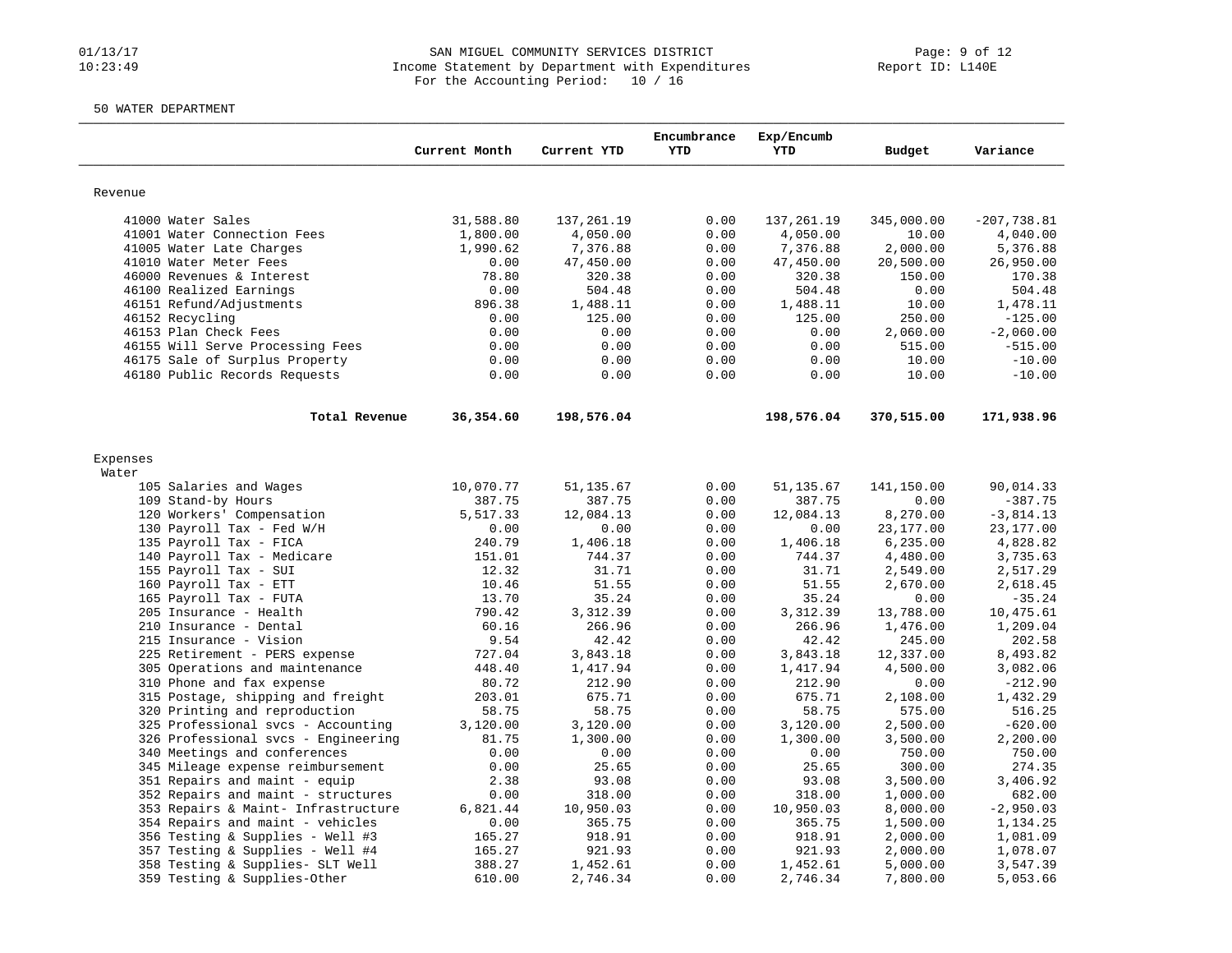#### 01/13/17 SAN MIGUEL COMMUNITY SERVICES DISTRICT Page: 10 of 12 10:23:49 Income Statement by Department with Expenditures Report ID: L140E For the Accounting Period: 10 / 16

50 WATER DEPARTMENT

|              |                                           | Current Month | Current YTD      | Encumbrance<br><b>YTD</b> | Exp/Encumb<br><b>YTD</b> | Budget     | Variance              |
|--------------|-------------------------------------------|---------------|------------------|---------------------------|--------------------------|------------|-----------------------|
|              |                                           |               |                  |                           |                          |            |                       |
| Expenses     |                                           |               |                  |                           |                          |            |                       |
|              | 362 Cross-Connection Control Srvcs.       | 0.00          | 292.80           | 0.00                      | 292.80                   | 1,200.00   | 907.20                |
|              | 380 Utilities - alarm service             | 66.00         | 264.85           | 0.00                      | 264.85                   | 0.00       | $-264.85$             |
|              | 381 Utilities - electric                  | 3, 343.36     | 17,605.03        | 0.00                      | 17,605.03                | 31,000.00  | 13,394.97             |
|              | 382 Utilities - propane                   | 0.00          | 0.00             | 0.00                      | 0.00                     | 350.00     | 350.00                |
|              | 383 Utilities - trash                     | 47.73         | 190.92           | 0.00                      | 190.92                   | 650.00     | 459.08                |
|              | 385 Dues and subscriptions                | 0.00          | 0.00             | 0.00                      | 0.00                     | 6,875.00   | 6,875.00              |
|              | 386 Education and training                | 0.00          | 307.50           | 0.00                      | 307.50                   | 1,200.00   | 892.50                |
|              | 393 Advertising and public notices        | 0.00          | 0.00             | 0.00                      | 0.00                     | 210.00     | 210.00                |
|              | 400 Supplies                              | 0.00          | 0.00             | 0.00                      | 0.00                     | 150.00     | 150.00                |
|              | 410 Office Supplies                       | 96.96         | 96.96            | 0.00                      | 96.96                    | 750.00     | 653.04                |
|              | 420 Equipt. & Supplies                    | 22,946.41     | 22,946.41        | 0.00                      | 22,946.41                | 8,000.00   | $-14,946.41$          |
|              | 425 Well #3 Rehab - Capital               | 501.95        | 501.95           | 0.00                      | 501.95                   | 0.00       | $-501.95$             |
|              | 431 SLT Blending Line - CDBG              | 0.00          | 0.00             | 0.00                      | 0.00                     | 150,000.00 | 150,000.00            |
|              | 432 Utility Rate Design Study             | 0.00          | 0.00             | 0.00                      | 0.00                     | 31,200.00  | 31,200.00             |
|              | 440 Vehicle Replacement Fund              | 0.00          | 0.00             | 0.00                      | 0.00                     | 3,000.00   | 3,000.00              |
|              | 459 Scada - Maintenance Fees              | 0.00          | 59,944.30        | 0.00                      | 59,944.30                | 1,000.00   | $-58,944.30$          |
|              | 470 Communication equipment               | 0.00          | 0.00             | 0.00                      | 0.00                     | 100.00     | 100.00                |
|              | 481 Chemicals- Well #3                    | 595.60        | 780.90           | 0.00                      | 780.90                   | 2,500.00   | 1,719.10              |
|              | 482 Chemicals-Well #4                     | 869.40        | 1,844.66         | 0.00                      | 1,844.66                 | 2,500.00   | 655.34                |
|              | 483 Chemicals-SLT Well                    | 0.00          | 344.13           | 0.00                      | 344.13                   | 1,550.00   | 1,205.87              |
|              | 485 Fuel expense                          | 507.16        | 1,202.61         | 0.00                      | 1,202.61                 | 3,200.00   | 1,997.39              |
|              | 490 Small tools and equipment             | 89.70         | 89.70            | 0.00                      | 89.70                    | 800.00     | 710.30                |
|              | 495 Uniform expense                       | 0.00          | 0.00             | 0.00                      | 0.00                     | 550.00     | 550.00                |
|              | 500 Capital Outlay                        | 0.00          | 3,651.70         | 0.00                      | 3,651.70                 | 0.00       | $-3.651.70$           |
|              | 516 Water Projects Well 3                 | 237.68        | 237.68           | 0.00                      | 237.68                   | 0.00       | $-237.68$             |
|              | 520 Water Main Valves Replacement         | 0.00          | 0.00             | 0.00                      | 0.00                     | 4,250.00   | 4,250.00              |
|              | 525 Water meter replacement               | 0.00          | 3,421.34<br>0.00 | 0.00                      | 3,421.34                 | 23,000.00  | 19,578.66             |
|              | 535 Water Lines Repairs                   | 0.00          | 0.00             | 0.00                      | 0.00                     | 3,000.00   | 3,000.00              |
|              | 553 Manholes and Valve Raising            | 0.00          |                  | 0.00                      | 0.00                     | 1,200.00   | 1,200.00              |
|              | 605 USDA Loan Payment                     | 0.00          | 41,480.59        | 0.00                      | 41,480.59                | 41,000.00  | $-480.59$             |
|              | 710 County hazmat dues                    | 981.00        | 981.00           | 0.00                      | 981.00                   | 0.00       | $-981.00$             |
|              | 715 Licenses, permits and fees            | 32.50         | 1,021.49         | 0.00                      | 1,021.49                 | 7,500.00   | 6,478.51              |
| 905          | 805 Refundable Water/Sewer/Hydrant        | 0.00          | 655.17<br>0.00   | 0.00                      | 655.17                   | 200.00     | $-455.17$             |
|              | 920 Credit Card Service Fees              | 0.00          | 74.74            | 0.00                      | 0.00<br>74.74            | 82,041.00  | 82,041.00<br>$-74.74$ |
|              |                                           | 0.00          |                  | 0.00                      |                          | 0.00       |                       |
|              | 925 Bank service charges                  | 0.00          | 998.70<br>81.26  | 0.00                      | 998.70<br>81.26          | 0.00       | $-998.70$<br>18.74    |
|              | 960 Property tax expense<br>Account Total | 81.26         |                  | 0.00                      |                          | 100.00     |                       |
|              |                                           | 60,533.26     | 256,935.54       |                           | 256,935.54               | 670,486.00 | 413,550.46            |
| Transfer Out |                                           |               |                  |                           |                          |            |                       |
|              | 327 Professional svcs - Legal             | 40,666.00     | 40,666.00        | 0.00                      | 40,666.00                | 0.00       | $-40,666.00$          |
|              | Account Total                             | 40,666.00     | 40,666.00        |                           | 40,666.00                |            | $-40,666.00$          |
|              | Total Expenses                            | 101,199.26    | 297,601.54       |                           | 297,601.54               | 670,486.00 | 372,884.46            |
|              | Net Income(Loss) for Department           | $-64,844.66$  | $-99,025.50$     | 0.00                      | $-99,025.50$             |            |                       |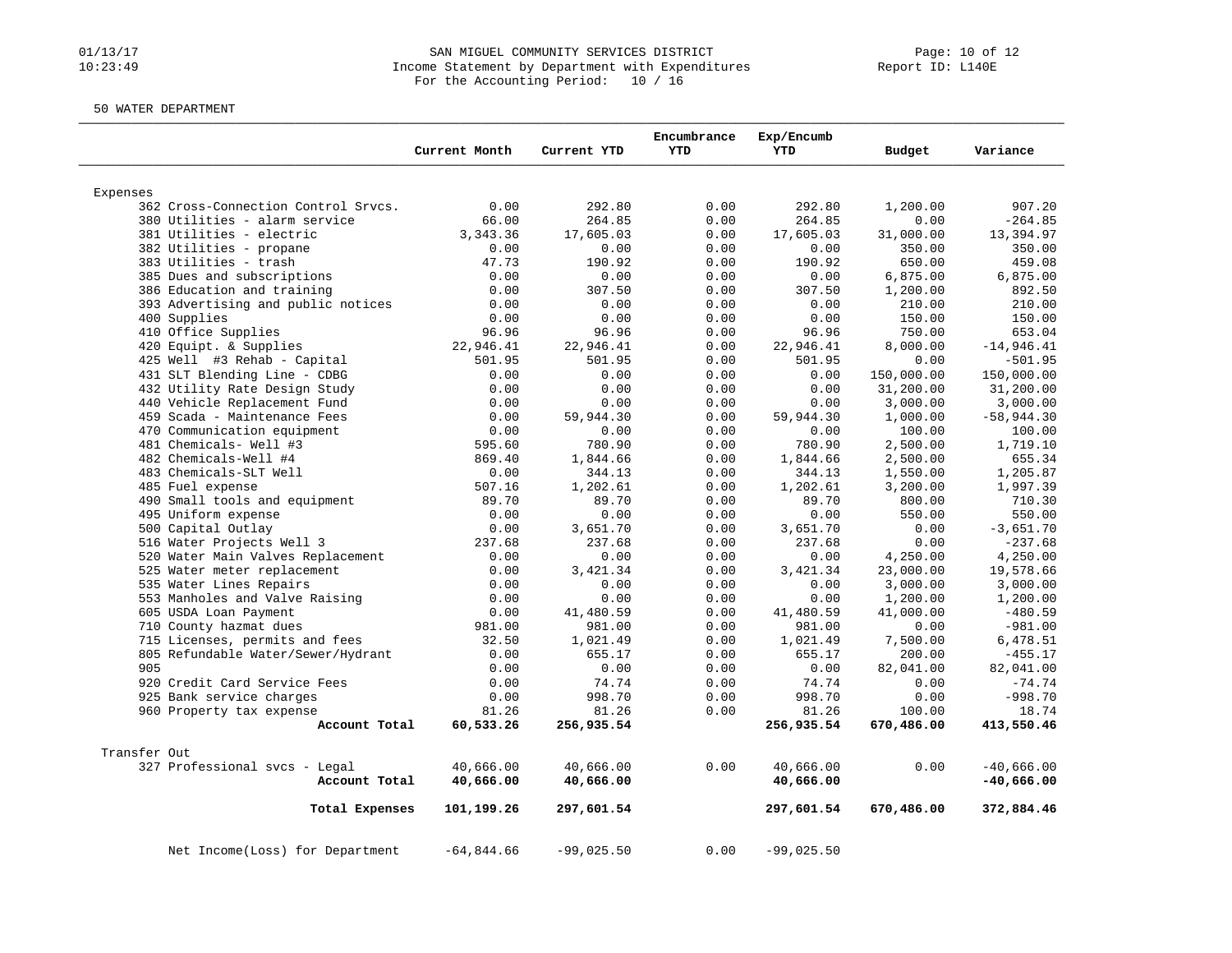#### 01/13/17 SAN MIGUEL COMMUNITY SERVICES DISTRICT Page: 11 of 12 10:23:49 Income Statement by Department with Expenditures Report ID: L140E For the Accounting Period: 10 / 16

50 WATER DEPARTMENT

|                  | Current Month | Current YTD  | Encumbrance<br>YTD | Exp/Encumb<br>YTD | Budget | Variance |
|------------------|---------------|--------------|--------------------|-------------------|--------|----------|
| Net Income(Loss) | -64,844.66    | $-99,025.50$ | 0.00               | $-99,025.50$      |        |          |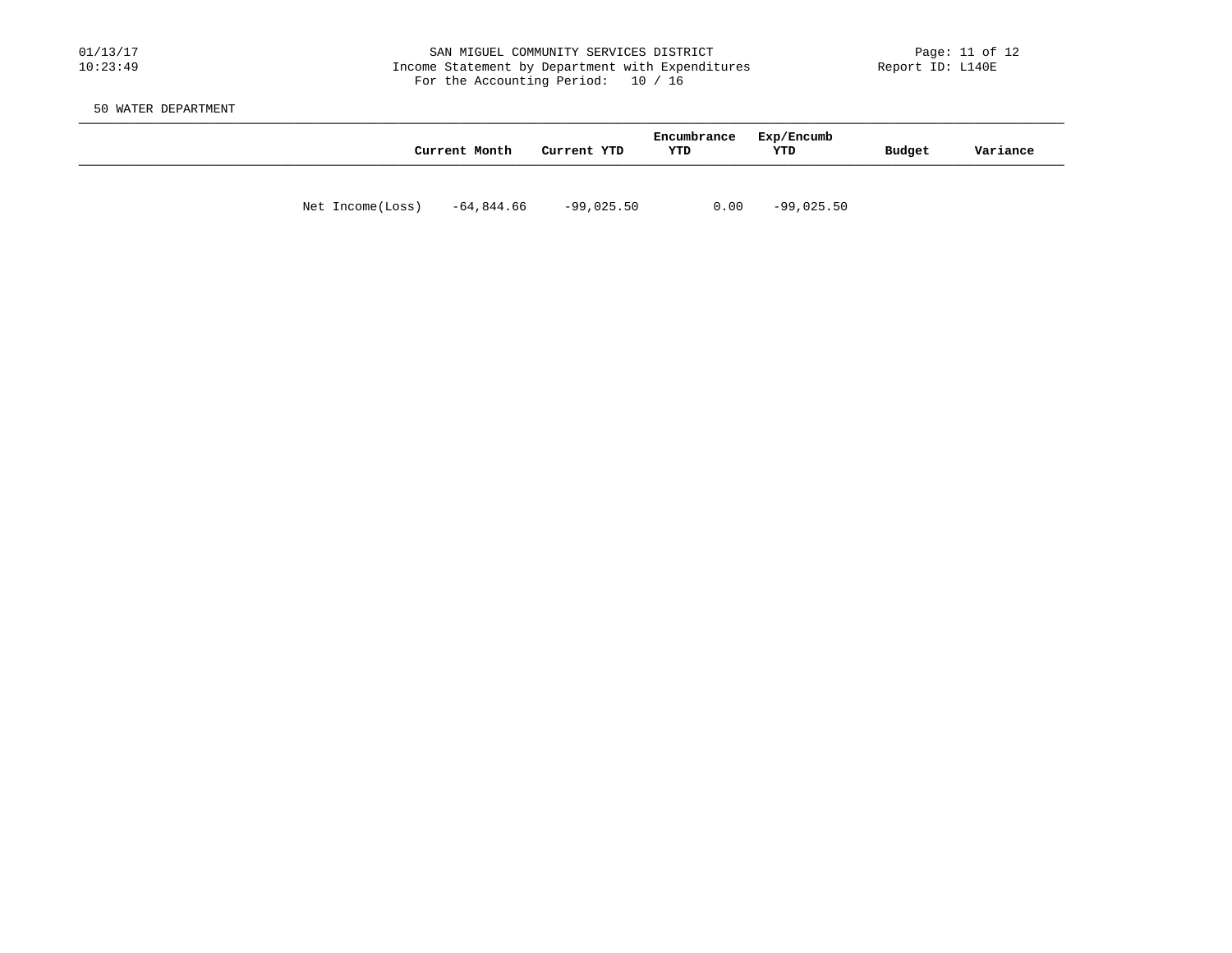#### 01/13/17 SAN MIGUEL COMMUNITY SERVICES DISTRICT Page: 12 of 12 10:23:49 Income Statement by Department with Expenditures Report ID: L140E For the Accounting Period: 10 / 16

### 60 SOLID WASTE DEPARTMENT

|                                    |               |             | Encumbrance | Exp/Encumb |           |              |
|------------------------------------|---------------|-------------|-------------|------------|-----------|--------------|
|                                    | Current Month | Current YTD | YTD         | <b>YTD</b> | Budget    | Variance     |
|                                    |               |             |             |            |           |              |
| Revenue                            |               |             |             |            |           |              |
| 46005 Franchise Fees               | 2,447.10      | 12,633.59   | 0.00        | 12,633.59  | 28,714.00 | $-16,080.41$ |
|                                    |               |             |             |            |           |              |
| Total Revenue                      | 2,447.10      | 12,633.59   |             | 12,633.59  | 28,714.00 | 16,080.41    |
|                                    |               |             |             |            |           |              |
| Expenses<br>SOLID WASTE            |               |             |             |            |           |              |
| 325 Professional svcs - Accounting | 0.00          | 0.00        | 0.00        | 0.00       | 2,500.00  | 2,500.00     |
| 340 Meetings and conferences       | 0.00          | 0.00        | 0.00        | 0.00       | 500.00    | 500.00       |
| 384 Trash Recepticles              | 0.00          | 0.00        | 0.00        | 0.00       | 900.00    | 900.00       |
| 385 Dues and subscriptions         | 0.00          | 0.00        | 0.00        | 0.00       | 100.00    | 100.00       |
| 393 Advertising and public notices | 0.00          | 0.00        | 0.00        | 0.00       | 250.00    | 250.00       |
| 905                                | 0.00          | 0.00        | 0.00        | 0.00       | 508.00    | 508.00       |
| Account Total                      |               |             |             |            | 4,758.00  | 4,758.00     |
| Transfer Out                       |               |             |             |            |           |              |
| 327 Professional svcs - Legal      | 508.00        | 508.00      | 0.00        | 508.00     | 0.00      | $-508.00$    |
| Account Total                      | 508.00        | 508.00      |             | 508.00     |           | $-508.00$    |
| Total Expenses                     | 508.00        | 508.00      |             | 508.00     | 4,758.00  | 4,250.00     |
| Net Income(Loss) for Department    | 1,939.10      | 12,125.59   | 0.00        | 12, 125.59 |           |              |
|                                    |               |             |             |            |           |              |
| Net Income(Loss)                   | 1,939.10      | 12,125.59   | 0.00        | 12, 125.59 |           |              |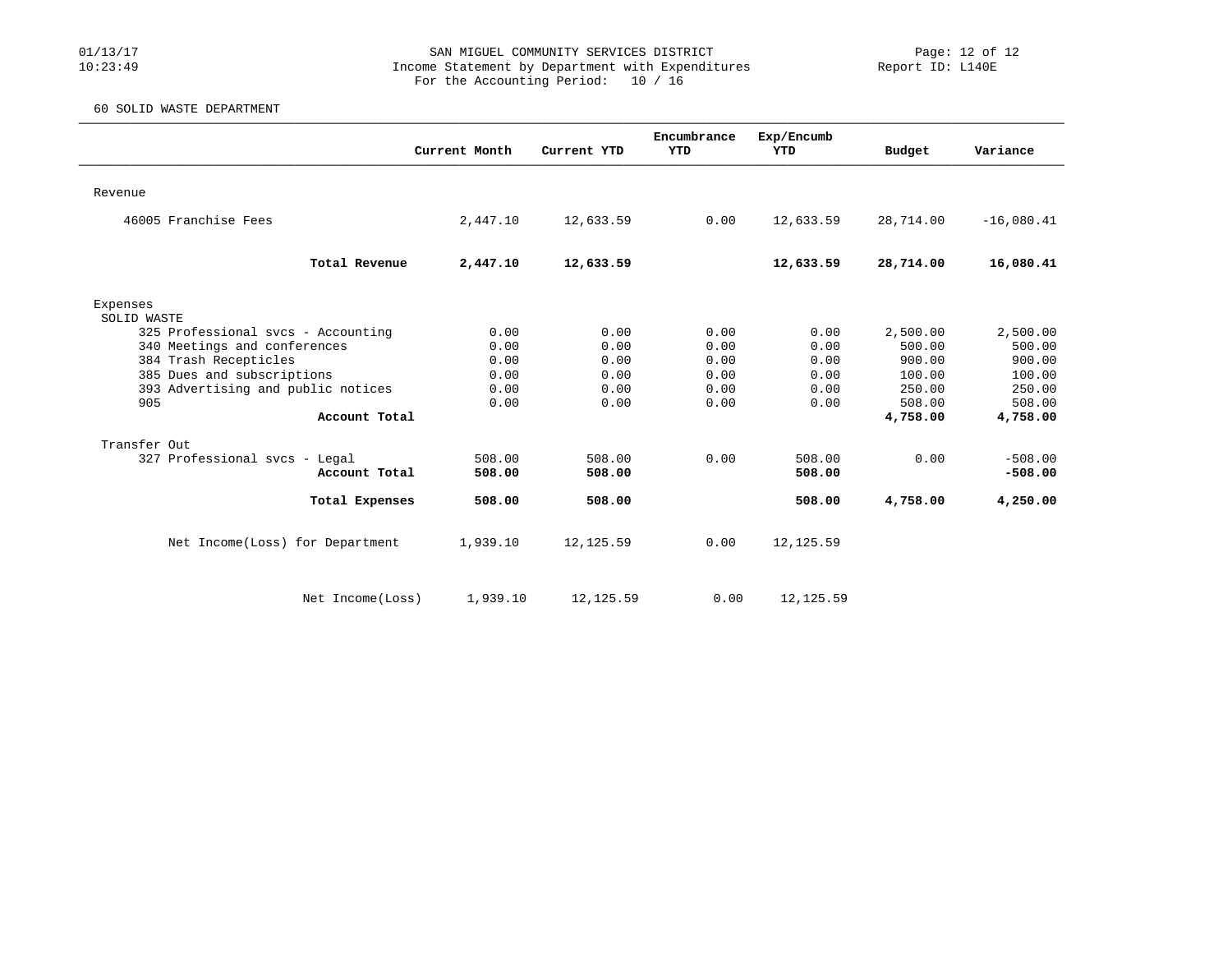# 01/12/17 2012 SAN MIGUEL COMMUNITY SERVICES DISTRICT 2012/17 2012<br>15:53:36 2011 2013 Claim Details by Fund, Account 15:53:36 Claim Details by Fund, Account For the Accounting Period: 11/16

| Fund                            | Department Name (Account) |     | Vendor #/Name               | Description            | Amount    |
|---------------------------------|---------------------------|-----|-----------------------------|------------------------|-----------|
| 10 ADMINISTRATION DEPARTMENT    | 61000 Administration      |     | 126 GREEN, JOHN             | October 2016 Board M   | 100.00    |
| ADMINISTRATION DEPARTMENT<br>10 | 61000 Administration      |     | 441 REUCK, LARRY            | October 2016 Stipend   | 100.00    |
| 10 ADMINISTRATION DEPARTMENT    | 61000 Administration      |     | 453 DAWES, TRAVIS           | October 2016 Board M   | 100.00    |
| ADMINISTRATION DEPARTMENT<br>10 | 61000 Administration      |     | 406 KALVANS, ANTHONY        | October 2016 Board M   | 100.00    |
| ADMINISTRATION DEPARTMENT<br>10 | 61000 Administration      |     | 328 PARENT, TAMARA          | Mthly Cell Phone Rei   | 35.00     |
| ADMINISTRATION DEPARTMENT<br>10 | 61000 Administration      |     | 93 DODDS, KELLY             | Mthly Cell Phone Rei   | 35.00     |
| ADMINISTRATION DEPARTMENT<br>10 | 61000 Administration      | 290 | TRACEY, DAVID               | Mthly Cell Phone Rei   | 35.00     |
| 10 ADMINISTRATION DEPARTMENT    | 61000 Administration      |     | 301 US BANK                 | Embassy Suites/Perb    | 401.52    |
| ADMINISTRATION DEPARTMENT<br>10 | 61000 Administration      |     | 388 RECOGNITION WORKS       | Recognition plaque -   | 64.80     |
| ADMINISTRATION DEPARTMENT<br>10 | 61000 Administration      |     | 282 THE BLUEPRINTER         | Public Hearing         | 19.44     |
| ADMINISTRATION DEPARTMENT<br>10 | 61000 Administration      | 521 | CHAPARRAL BUSINESS          | Maint Contract #6913   | 57.00     |
| ADMINISTRATION DEPARTMENT<br>10 | 61000 Administration      |     | 535 BRENDLER JANITORIAL     | Oct 2016 Janitorial    | 275.00    |
| 10 ADMINISTRATION DEPARTMENT    | 61000 Administration      |     | 67 CHARTER COMMUNICATIONS   | Internet/Voice         | 327.47    |
| ADMINISTRATION DEPARTMENT<br>10 | 61000 Administration      |     | 473 CHURCHWELL WHITE LLP    | General Counsel        | 17,831.60 |
| ADMINISTRATION DEPARTMENT<br>10 | 61000 Administration      |     | 473 CHURCHWELL WHITE LLP    | Steinbeck v. SLO       | 5,976.68  |
| ADMINISTRATION DEPARTMENT<br>10 | 61000 Administration      | 473 | CHURCHWELL WHITE LLP        | Water (Specialized)    | 3,100.00  |
| ADMINISTRATION DEPARTMENT<br>10 | 61000 Administration      | 473 | CHURCHWELL WHITE LLP        | SLOCEA v. San Miguel   | 4,650.00  |
| 10 ADMINISTRATION DEPARTMENT    | 61000 Administration      |     | 473 CHURCHWELL WHITE LLP    | Employment PERB Clai   | 1,450.00  |
| ADMINISTRATION DEPARTMENT<br>10 | 61000 Administration      |     | 473 CHURCHWELL WHITE LLP    | Data Breach Litigati   | 175.00    |
| ADMINISTRATION DEPARTMENT<br>10 | 61000 Administration      |     | 473 CHURCHWELL WHITE LLP    | San Miguel Comm Plan   | 3,850.00  |
| ADMINISTRATION DEPARTMENT<br>10 | 61000 Administration      | 406 | KALVANS, ANTHONY            | Mileage reimbursemen   | 39.96     |
| ADMINISTRATION DEPARTMENT<br>10 | 61000 Administration      |     | 536 VANCE, CYNDI            | Reimburse/Background   | 50.00     |
| 10 ADMINISTRATION DEPARTMENT    | 61000 Administration      |     | 482 CHEVRON AND TEXACO      | Credit Risk Assessme   | 16.95     |
| ADMINISTRATION DEPARTMENT<br>10 | 61000 Administration      |     | 482 CHEVRON AND TEXACO      | Transaction Fee        | 6.00      |
| ADMINISTRATION DEPARTMENT<br>10 | 61000 Administration      |     | 233 SAFEGUARD BUSINESS      | (5000) #10 IMP 2097    | 384.96    |
| ADMINISTRATION DEPARTMENT<br>10 | 61000 Administration      |     | 543 DELL SONICWALL SERVICES | Dynamic Support 8x5    | 78.00     |
| ADMINISTRATION DEPARTMENT<br>10 | 61000 Administration      |     | 352 STAPLES CREDIT PLAN     | folders, toner, envel, | 150.98    |
| 10 ADMINISTRATION DEPARTMENT    | 61000 Administration      |     | 352 STAPLES CREDIT PLAN     | pendaflex essentials   | 25.57     |
| ADMINISTRATION DEPARTMENT<br>10 | 61000 Administration      |     | 352 STAPLES CREDIT PLAN     | copy paper, stapler, p | 33.82     |
| ADMINISTRATION DEPARTMENT<br>10 | 61000 Administration      |     | 352 STAPLES CREDIT PLAN     | finance charge         | 6.84      |
| 10 ADMINISTRATION DEPARTMENT    | 61000 Administration      |     | 34 BLAKE'S INC              |                        | 3.53      |
|                                 |                           |     |                             | 40pk 3/16 Staple/Bra   |           |
|                                 |                           |     |                             | Total for Fund:        | 39,480.12 |
| 20 FIRE PROTECTION              | 62000 Fire                |     | 226 ROBERSON, ROB           | Mthly Cell Phone Rei   | 35.00     |
| 20 FIRE PROTECTION              | 62000 Fire                |     | 301 US BANK                 | Fire Prevention Week   | 65.39     |
| 20 FIRE PROTECTION              | 62000 Fire                |     | 301 US BANK                 | MSFT/Fire Supplies     | 231.46    |
| 20 FIRE PROTECTION              | 62000 Fire                |     | 301 US BANK                 | Emergency Medical Pr   | 492.91    |
| 20 FIRE PROTECTION              | 62000 Fire                |     | 410 STATE FIRE TRAINING     | Fire Fighter I Certi   | 40.00     |
| 20 FIRE PROTECTION              | 62000 Fire                |     | 492 TIMECLOCK PLUS by DATA  | TimeClock Plus/Mo. L   | 8.25      |
| 20 FIRE PROTECTION              | 62000 Fire                |     | 85 CSDA                     | 2017 Membership dues   | 750.91    |
| 20 FIRE PROTECTION              | 62000 Fire                |     | 410 STATE FIRE TRAINING     | Fire Fighter I Certi   | 40.00     |
| 20 FIRE PROTECTION              | 62000 Fire                |     | 202 PASO ROBLES NEWSPAPAERS | Public Hearing Notic   | 40.48     |
| 20 FIRE PROTECTION              | 62000 Fire                |     | 410 STATE FIRE TRAINING     | Fire Fighter I Certi   | 40.00     |
| FIRE PROTECTION<br>20           | 62000 Fire                |     | 482 CHEVRON AND TEXACO      | Vehicle #8630 Asst F   | 191.88    |
| FIRE PROTECTION<br>20           | 62000 Fire                |     | 482 CHEVRON AND TEXACO      | Fire Chief - Vehicle   | 63.00     |
| 20 FIRE PROTECTION              | 62000 Fire                |     | 289 TOTALFUNDS BY HASLER    | Postage                | 102.74    |
| 20 FIRE PROTECTION              | 62000 Fire                |     | 54 CALPERS                  | Annual Unfunded Accr   | 97.52     |
| 20 FIRE PROTECTION              | 62000 Fire                |     | 209 PG&E                    | Old Fire Station / 1   | 20.03     |
| 20 FIRE PROTECTION              | 62000 Fire                |     | 209 PG&E                    | Landscape/Streetligh   | 244.69    |
| 20 FIRE PROTECTION              | 62000 Fire                |     | 209 PG&E                    | New Fire Station 115   | 9.86      |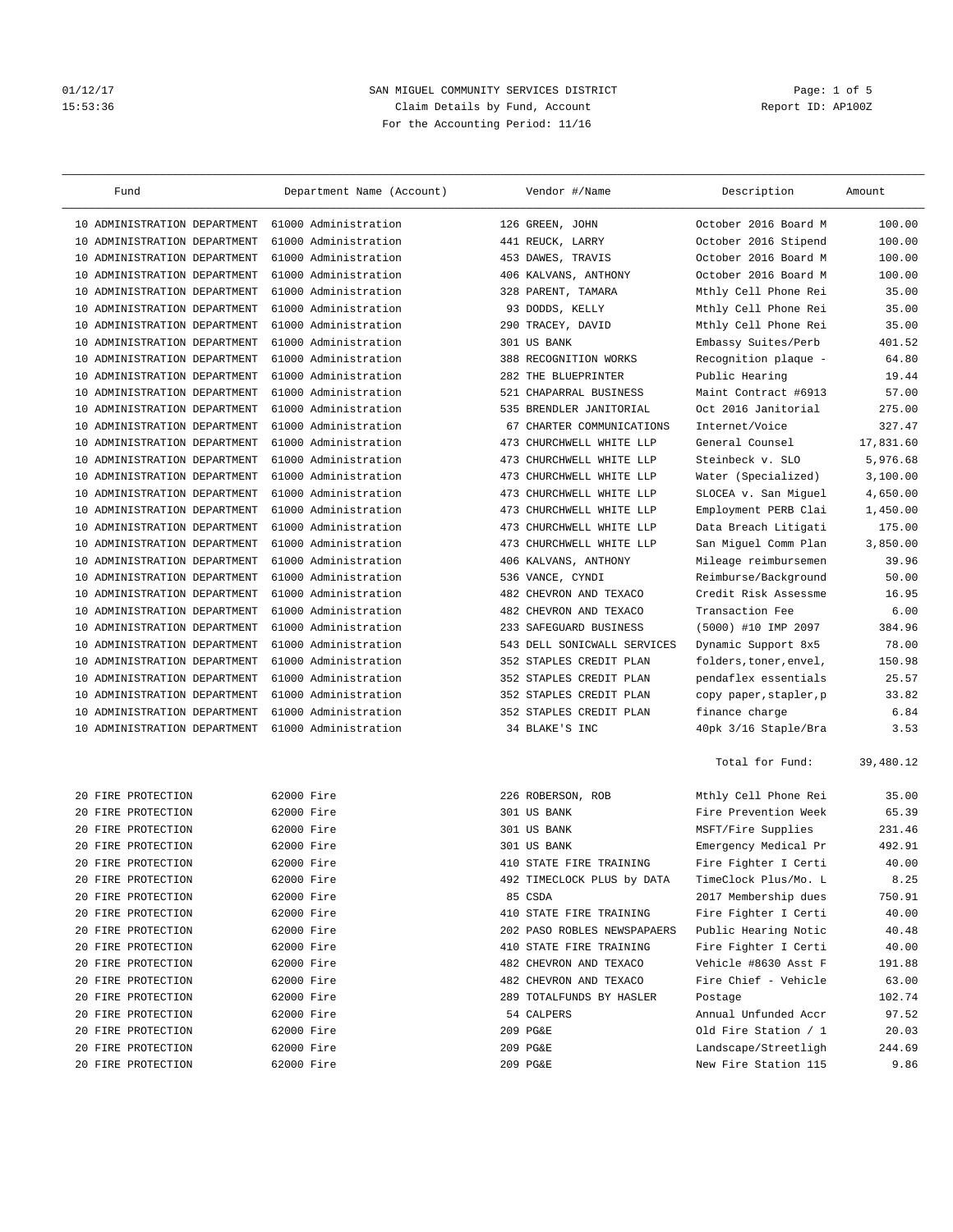# 01/12/17 2012 SAN MIGUEL COMMUNITY SERVICES DISTRICT Page: 2 of 5<br>Claim Details by Fund, Account Page: 2 Of 5 15:53:37 Claim Details by Fund, Account For the Accounting Period: 11/16

| Fund                                                 | Department Name (Account)        | Vendor #/Name                                     | Description                           | Amount       |
|------------------------------------------------------|----------------------------------|---------------------------------------------------|---------------------------------------|--------------|
|                                                      |                                  |                                                   | Total for Fund:                       | 2,474.12     |
| <b>30 STREET LIGHTING</b>                            | 63000 Lighting                   | 492 TIMECLOCK PLUS by DATA                        | TimeClock Plus/Mo. L                  | 1.75         |
| STREET LIGHTING<br>30                                | 63000 Lighting                   | 85 CSDA                                           | 2017 Membership dues                  | 159.29       |
| 30 STREET LIGHTING                                   | 63000 Lighting                   | 202 PASO ROBLES NEWSPAPAERS                       | Public Hearing Notic                  | 8.58         |
| 30 STREET LIGHTING                                   | 63000 Lighting                   | 54 CALPERS                                        | Annual Unfunded Accr                  | 20.68        |
| STREET LIGHTING<br>30                                | 63000 Lighting                   | 208 PG&E                                          | 12th & K Street - $85$                | 11.05        |
| STREET LIGHTING<br>30                                | 63000 Lighting                   | 208 PG&E                                          | Tract 2605 - 8565976                  | 41.58        |
| STREET LIGHTING<br>30                                | 63000 Lighting                   | 208 PG&E                                          | Mission Heights - 85                  | 194.04       |
| 30 STREET LIGHTING                                   | 63000 Lighting                   | 208 PG&E                                          | 9898 River Rd. - 856                  | 410.09       |
| 30 STREET LIGHTING                                   | 63000 Lighting                   | 208 PG&E                                          | 9898 River Rd. - 856                  | 51.94        |
| STREET LIGHTING<br>30                                | 63000 Lighting                   | 208 PG&E                                          | 9898 River Rd. - 856                  | 235.37       |
| 30<br>STREET LIGHTING                                | 63000 Lighting                   | 208 PG&E                                          | 9898 River Rd. - 856                  | 85.40        |
| STREET LIGHTING<br>30                                | 63000 Lighting                   | 208 PG&E                                          | 9898 River Rd. - 856                  | 54.51        |
| 30 STREET LIGHTING                                   | 63000 Lighting                   | 208 PG&E                                          | 9898 River Rd. - 856                  | 24.39        |
|                                                      |                                  |                                                   | Total for Fund:                       | 1,298.67     |
| WASTEWATER DEPARTMENT<br>40                          | 64000 Sanitary                   | 301 US BANK                                       | HomeDepot, portable                   | 536.97       |
| 40 WASTEWATER DEPARTMENT                             | 64000 Sanitary                   | 301 US BANK                                       | Takkens Shoes/work b                  | 66.96        |
| WASTEWATER DEPARTMENT<br>40                          | 64000 Sanitary                   | 301 US BANK                                       | Takkens Shoes/work b                  | 71.28        |
| WASTEWATER DEPARTMENT<br>40                          | 64000 Sanitary                   | 112 FGL - ENVIRONMENTAL                           | Metals, Total-B, Na                   | 39.00        |
| WASTEWATER DEPARTMENT<br>40                          | 64000 Sanitary                   | 112 FGL - ENVIRONMENTAL                           | Wet Chemistry-S04, TD                 | 127.00       |
| WASTEWATER DEPARTMENT<br>40                          | 64000 Sanitary                   | 112 FGL - ENVIRONMENTAL                           | N, CI, BOD                            | 25.00        |
| WASTEWATER DEPARTMENT<br>40                          | 64000 Sanitary                   | 112 FGL - ENVIRONMENTAL                           | Metals, Total-Na                      | 25.00        |
| WASTEWATER DEPARTMENT<br>40                          | 64000 Sanitary                   | 112 FGL - ENVIRONMENTAL                           | Wet Chemistry-S04, TD                 | 56.00        |
| WASTEWATER DEPARTMENT<br>40                          | 64000 Sanitary                   | 112 FGL - ENVIRONMENTAL                           | Metals, Total-Na                      | 14.00        |
| WASTEWATER DEPARTMENT<br>40                          | 64000 Sanitary                   | 112 FGL - ENVIRONMENTAL                           | Wet Chemistry-SO4, TD                 | 56.00        |
| WASTEWATER DEPARTMENT<br>40                          | 64000 Sanitary                   | 492 TIMECLOCK PLUS by DATA                        | TimeClock Plus/Mo. L                  | 20.00        |
| WASTEWATER DEPARTMENT<br>40                          | 64000 Sanitary                   | 238 SAN MIGUEL GARBAGE                            | WWTP Monthly trash d                  | 47.74        |
| WASTEWATER DEPARTMENT<br>40                          | 64000 Sanitary                   | 308 FRONTIER COMMUNICATIONS                       | Backup for alarm                      | 33.83        |
| WASTEWATER DEPARTMENT<br>40                          | 64000 Sanitary                   | 85 CSDA                                           | 2017 Membership dues                  | 1,820.40     |
| WASTEWATER DEPARTMENT<br>40                          | 64000 Sanitary                   | 327 VALLI INFORMATION SYSTEMS Web Posting, Online |                                       | 44.60        |
| WASTEWATER DEPARTMENT<br>40                          | 64000 Sanitary                   | 202 PASO ROBLES NEWSPAPAERS                       | Public Hearing Notic                  | 98.11        |
| 40 WASTEWATER DEPARTMENT                             | 64000 Sanitary                   | 313 WALLACE GROUP                                 | 972 K St - Dollar Ge                  | 113.75       |
| 40 WASTEWATER DEPARTMENT                             | 64000 Sanitary                   | 537 PIERSON, OCHOA                                | 1301 K. St.                           | 23.79        |
| 40 WASTEWATER DEPARTMENT                             | 64000 Sanitary                   | 538 BROWN, TANISHA                                | 9878 River Road                       | 62.43        |
| 40 WASTEWATER DEPARTMENT                             | 64000 Sanitary                   | 541 SAN MIGUEL ROLL-OFF                           | 40Y Rolloff/12.55tn                   | 332.64       |
| 40 WASTEWATER DEPARTMENT                             | 64000 Sanitary                   | 511 VERIZON                                       | Laptop / 805-423-759                  | 22.54        |
| 40 WASTEWATER DEPARTMENT                             | 64000 Sanitary                   | 313 WALLACE GROUP                                 | 11th St/CDBG Grant A                  | 542.50       |
| WASTEWATER DEPARTMENT<br>40                          | 64000 Sanitary                   | 482 CHEVRON AND TEXACO                            | Utility Vehicle #863                  | 117.52       |
| WASTEWATER DEPARTMENT<br>40                          | 64000 Sanitary                   | 541 SAN MIGUEL ROLL-OFF                           | 40Y Rolloff/12.55tn                   | 224.64       |
| WASTEWATER DEPARTMENT<br>40                          | 64000 Sanitary                   | 289 TOTALFUNDS BY HASLER                          | Postage                               | 205.48       |
| WASTEWATER DEPARTMENT<br>40                          | 64000 Sanitary                   | 290 TRACEY, DAVID                                 | Regular Hours                         | 240.21       |
| WASTEWATER DEPARTMENT<br>40                          | 64000 Sanitary                   | 290 TRACEY, DAVID                                 | Sick Time Hours                       | 23.18        |
| WASTEWATER DEPARTMENT<br>40                          | 64000 Sanitary                   | 290 TRACEY, DAVID                                 | Vacation Hours                        | 7.20         |
| 40<br>WASTEWATER DEPARTMENT                          | 64000 Sanitary<br>64000 Sanitary | 290 TRACEY, DAVID                                 | Comp Time Hours Used<br>Holiday Hours | 46.26        |
| WASTEWATER DEPARTMENT<br>40<br>WASTEWATER DEPARTMENT | 64000 Sanitary                   | 290 TRACEY, DAVID<br>290 TRACEY, DAVID            | OverTime Hours                        | 7.20<br>6.75 |
| 40<br>40 WASTEWATER DEPARTMENT                       | 64000 Sanitary                   | 54 CALPERS                                        | Annual Unfunded Accr                  | 236.40       |
| 40 WASTEWATER DEPARTMENT                             | 64000 Sanitary                   | 125 GREAT WESTERN ALARM                           | Answering Service                     | 36.00        |
|                                                      |                                  |                                                   |                                       |              |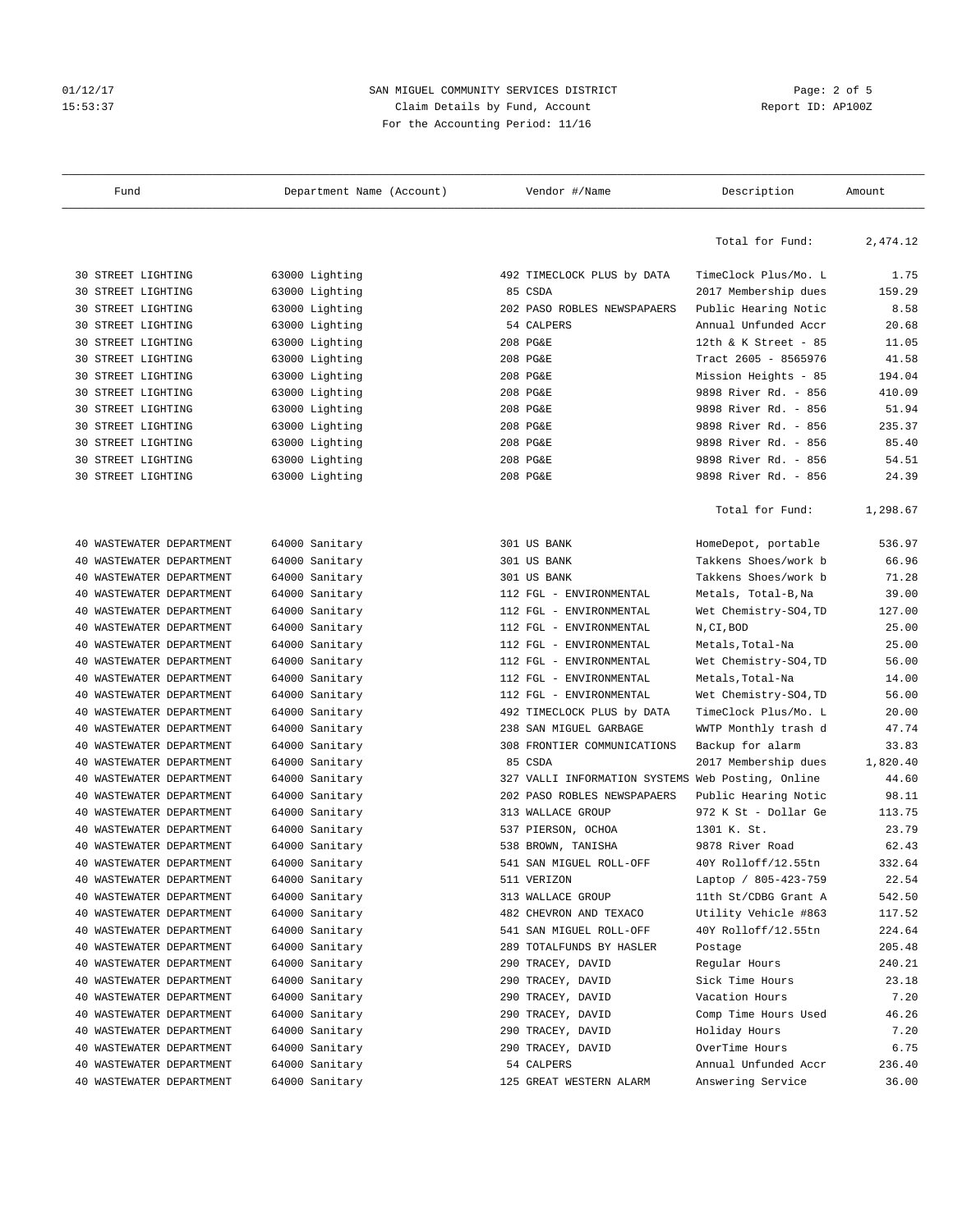# Olither of the SAN MIGUEL COMMUNITY SERVICES DISTRICT The SAN MIGUEL COMMUNITY SERVICES DISTRICT The Solid Page: 3 of 5<br>15:53:37 Claim Details by Fund, Account 15:53:37 Claim Details by Fund, Account For the Accounting Period: 11/16

| Fund                                             | Department Name (Account) | Vendor #/Name                                         | Description                              | Amount    |
|--------------------------------------------------|---------------------------|-------------------------------------------------------|------------------------------------------|-----------|
| 40 WASTEWATER DEPARTMENT                         | 64000 Sanitary            | 209 PG&E                                              | N St / WWTP                              | 5,631.98  |
| 40 WASTEWATER DEPARTMENT                         | 64000 Sanitary            | 308 FRONTIER COMMUNICATIONS                           | <b>SCADA</b>                             | 26.18     |
|                                                  |                           |                                                       |                                          |           |
|                                                  |                           |                                                       | Total for Fund:                          | 10,988.54 |
| WATER DEPARTMENT<br>50                           | 65000 Water               | 132 HD SUPPLY WATERWORKS,                             | Meter, Tract 2710                        | 3,035.63  |
| WATER DEPARTMENT<br>50                           | 65000 Water               | 132 HD SUPPLY WATERWORKS,                             | 1 ball curb fipxmn,                      | 585.07    |
| WATER DEPARTMENT<br>50                           | 65000 Water               | 301 US BANK                                           | HomeDepot, portable                      | 536.96    |
| WATER DEPARTMENT<br>50                           | 65000 Water               | 301 US BANK                                           | Pool World/2 Pumps W                     | 617.98    |
| WATER DEPARTMENT<br>50                           | 65000 Water               | 301 US BANK                                           | Takkens Shoes/work b                     | 66.95     |
| WATER DEPARTMENT<br>50                           | 65000 Water               | 301 US BANK                                           | Lowe's/Well #3 suppl                     | 173.25    |
| WATER DEPARTMENT<br>50                           | 65000 Water               | 301 US BANK                                           | Takkens Shoes/work b                     | 71.27     |
| WATER DEPARTMENT<br>50                           | 65000 Water               | 301 US BANK                                           | Amazon/4 brass ball                      | 101.36    |
| WATER DEPARTMENT<br>50                           | 65000 Water               | 301 US BANK                                           | Lowes/Well #3 suppli                     | 105.61    |
| WATER DEPARTMENT<br>50                           | 65000 Water               | 301 US BANK                                           | Adv Treatment Class                      | 50.00     |
| WATER DEPARTMENT<br>50                           | 65000 Water               | 301 US BANK                                           | Lowes/Well #3                            | 59.27     |
| WATER DEPARTMENT<br>50                           | 65000 Water               | 301 US BANK                                           | Amazon/pump union as                     | 58.83     |
| WATER DEPARTMENT<br>50                           | 65000 Water               | 112 FGL - ENVIRONMENTAL                               | Metals, Total-As                         | 42.00     |
| WATER DEPARTMENT<br>50                           | 65000 Water               | 112 FGL - ENVIRONMENTAL                               | Sampling-Pickup                          | 25.00     |
| WATER DEPARTMENT<br>50                           | 65000 Water               | 112 FGL - ENVIRONMENTAL                               | Metals, Total-As                         | 42.00     |
| WATER DEPARTMENT<br>50                           | 65000 Water               | 112 FGL - ENVIRONMENTAL                               | Sampling-Pickup                          | 25.00     |
| WATER DEPARTMENT<br>50                           | 65000 Water               | 112 FGL - ENVIRONMENTAL                               | Metals, Total-As                         | 42.00     |
| WATER DEPARTMENT<br>50                           | 65000 Water               | 112 FGL - ENVIRONMENTAL                               |                                          | 25.00     |
|                                                  | 65000 Water               |                                                       | Sampling-Pickup                          | 20.00     |
| WATER DEPARTMENT<br>50<br>WATER DEPARTMENT<br>50 | 65000 Water               | 492 TIMECLOCK PLUS by DATA                            | TimeClock Plus/Mo. L                     | 47.73     |
| WATER DEPARTMENT<br>50                           | 65000 Water               | 238 SAN MIGUEL GARBAGE<br>308 FRONTIER COMMUNICATIONS | WWTP Monthly trash d<br>Backup for alarm | 33.83     |
| WATER DEPARTMENT<br>50                           | 65000 Water               | 85 CSDA                                               |                                          | 1,820.40  |
| WATER DEPARTMENT                                 |                           |                                                       | 2017 Membership dues                     | 44.60     |
| 50                                               | 65000 Water               | 327 VALLI INFORMATION SYSTEMS Web Posting, Online     |                                          |           |
| WATER DEPARTMENT<br>50                           | 65000 Water               | 202 PASO ROBLES NEWSPAPAERS                           | Public Hearing Notic                     | 98.11     |
| WATER DEPARTMENT<br>50                           | 65000 Water               | 313 WALLACE GROUP                                     | 972 K St - Dollar Ge                     | 113.75    |
| WATER DEPARTMENT<br>50                           | 65000 Water               | 538<br>BROWN, TANISHA                                 | 9878 River Road                          | 25.82     |
| WATER DEPARTMENT<br>50                           | 65000 Water               | SWIFT TECHTONICS, INC.<br>378                         | Hydrant N. Street                        | 710.80    |
| WATER DEPARTMENT<br>50                           | 65000 Water               | 539 DECHANCE CONSTRUCTION CO. Hydrant 11th & N St.    |                                          | 438.45    |
| WATER DEPARTMENT<br>50                           | 65000 Water               | 540 TEICHERT PIPELINES, INC.                          | Hydrant Meter Deposi                     | 794.80    |
| WATER DEPARTMENT<br>50                           | 65000 Water               | COUNTY OF SAN LUIS OBISPO Inspection/Dollar Ge<br>429 |                                          | 177.10    |
| WATER DEPARTMENT<br>50                           | 65000 Water               | 132 HD SUPPLY WATERWORKS,                             | 1 BL09 Meter CF 3G U                     | 1,710.67  |
| WATER DEPARTMENT<br>50                           | 65000 Water               | 511 VERIZON                                           | Laptop / 805-423-759                     | 22.54     |
| 50 WATER DEPARTMENT                              | 65000 Water               | 313 WALLACE GROUP                                     | 11th St/CDBG Grant A                     | 542.50    |
| 50 WATER DEPARTMENT                              | 65000 Water               | 482 CHEVRON AND TEXACO                                | Utility Vehicle #863                     | 117.52    |
| 50 WATER DEPARTMENT                              | 65000 Water               | 289 TOTALFUNDS BY HASLER                              | Postage                                  | 205.47    |
| WATER DEPARTMENT<br>50                           | 65000 Water               | 290 TRACEY, DAVID                                     | Regular Hours                            | 240.21    |
| 50 WATER DEPARTMENT                              | 65000 Water               | 290 TRACEY, DAVID                                     | Sick Time Hours                          | 23.17     |
| 50 WATER DEPARTMENT                              | 65000 Water               | 290 TRACEY, DAVID                                     | Vacation Hours                           | 7.20      |
| 50 WATER DEPARTMENT                              | 65000 Water               | 290 TRACEY, DAVID                                     | Comp Time Hours Used                     | 46.26     |
| WATER DEPARTMENT<br>50                           | 65000 Water               | 290 TRACEY, DAVID                                     | Holiday Hours                            | 7.20      |
| WATER DEPARTMENT<br>50                           | 65000 Water               | 290 TRACEY, DAVID                                     | OverTime Hours                           | 6.75      |
| WATER DEPARTMENT<br>50                           | 65000 Water               | 54 CALPERS                                            | Annual Unfunded Accr                     | 236.40    |
| 50 WATER DEPARTMENT                              | 65000 Water               | 112 FGL - ENVIRONMENTAL                               | Wet Chemistry-NO3-N                      | 14.00     |
| WATER DEPARTMENT<br>50                           | 65000 Water               | 112 FGL - ENVIRONMENTAL                               | Metal, Total-As                          | 42.00     |
| WATER DEPARTMENT<br>50                           | 65000 Water               | 112 FGL - ENVIRONMENTAL                               | Metals, Total-As                         | 42.00     |
| WATER DEPARTMENT<br>50                           | 65000 Water               | 112 FGL - ENVIRONMENTAL                               | Sampling-Pickup                          | 25.00     |
| 50 WATER DEPARTMENT                              | 65000 Water               | 112 FGL - ENVIRONMENTAL                               | Metals, Total-As                         | 42.00     |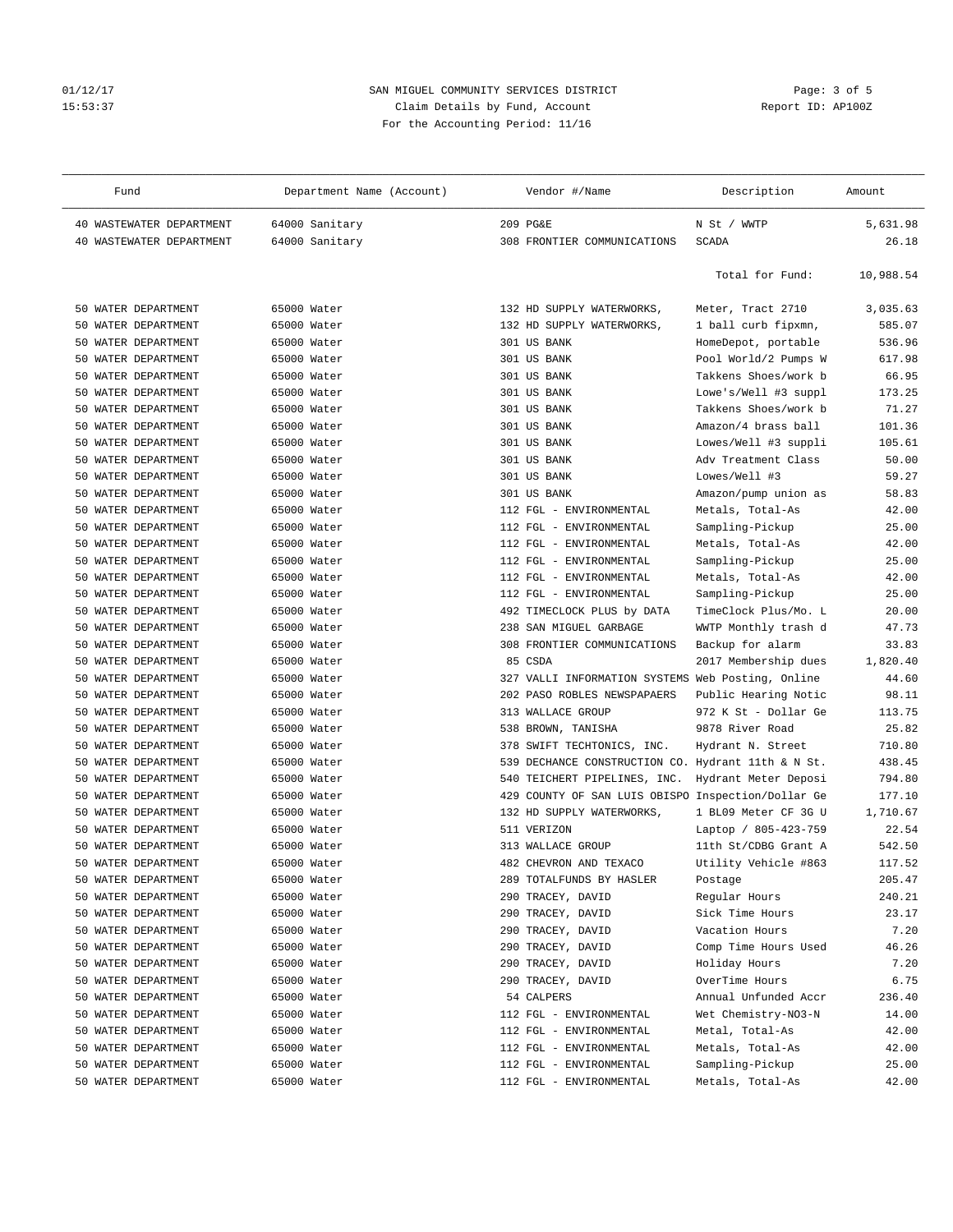# 01/12/17 Page: 4 of 5 15:53:37 Claim Details by Fund, Account Report ID: AP100Z For the Accounting Period: 11/16

| Fund                   | Department Name (Account) | Vendor #/Name                  | Description          | Amount   |
|------------------------|---------------------------|--------------------------------|----------------------|----------|
| 50 WATER DEPARTMENT    | 65000 Water               | 112 FGL - ENVIRONMENTAL        | Sampling-Pickup      | 25.00    |
| WATER DEPARTMENT<br>50 | 65000 Water               | 112 FGL - ENVIRONMENTAL        | Metals, Total-As     | 42.00    |
| WATER DEPARTMENT<br>50 | 65000 Water               | 112 FGL - ENVIRONMENTAL        | Sampling-Pickup      | 25.00    |
| WATER DEPARTMENT<br>50 | 65000 Water               | 112 FGL - ENVIRONMENTAL        | Coliform-Colilert-P/ | 80.00    |
| WATER DEPARTMENT<br>50 | 65000 Water               | 112 FGL - ENVIRONMENTAL        | Sampling-Pickup      | 25.00    |
| WATER DEPARTMENT<br>50 | 65000 Water               | 112 FGL - ENVIRONMENTAL        | Coliform-Quanti Tray | 66.00    |
| WATER DEPARTMENT<br>50 | 65000 Water               | 112 FGL - ENVIRONMENTAL        | Heterotrophic        | 66.00    |
| WATER DEPARTMENT<br>50 | 65000 Water               | 112 FGL - ENVIRONMENTAL        | Wet Chemistry-NO3-N  | 66.00    |
| WATER DEPARTMENT<br>50 | 65000 Water               | 112 FGL - ENVIRONMENTAL        | Sampling-Pickup      | 25.00    |
| WATER DEPARTMENT<br>50 | 65000 Water               | GREAT WESTERN ALARM<br>125     | Answering Service    | 36.00    |
| WATER DEPARTMENT<br>50 | 65000 Water               | 125 GREAT WESTERN ALARM        | Monthly Alarm Monito | 30.00    |
| WATER DEPARTMENT<br>50 | 65000 Water               | 132 HD SUPPLY WATERWORKS,      | 18 - 5/8x3/4 BL05 MT | 3,759.12 |
| WATER DEPARTMENT<br>50 | 65000 Water               | 132 HD SUPPLY WATERWORKS,      | (33) 1" BL09 Meter C | 9,408.68 |
| WATER DEPARTMENT<br>50 | 65000 Water               | 132 HD SUPPLY WATERWORKS,      | (10) 1" MTR/ Tract 2 | 2,851.12 |
| WATER DEPARTMENT<br>50 | 65000 Water               | 209 PG&E                       | Water Works #1 / Wel | 1,360.71 |
| WATER DEPARTMENT<br>50 | 65000 Water               | 209 PG&E                       | Bonita Pl & 16th / W | 1,061.48 |
| WATER DEPARTMENT<br>50 | 65000 Water               | 209 PG&E                       | 14th St. & K St.     | 33.42    |
| WATER DEPARTMENT<br>50 | 65000 Water               | 209 PG&E                       | SLT Well Drink Water | 41.11    |
| WATER DEPARTMENT<br>50 | 65000 Water               | 209 PG&E                       | Mission Heights Boos | 10.15    |
| WATER DEPARTMENT<br>50 | 65000 Water               | 209 PG&E                       | 2HP Booster Station  | 9.86     |
| 50 WATER DEPARTMENT    | 65000 Water               | FRONTIER COMMUNICATIONS<br>308 | <b>SCADA</b>         | 26.17    |

Total for Fund: 32,367.28

Total: 86,608.73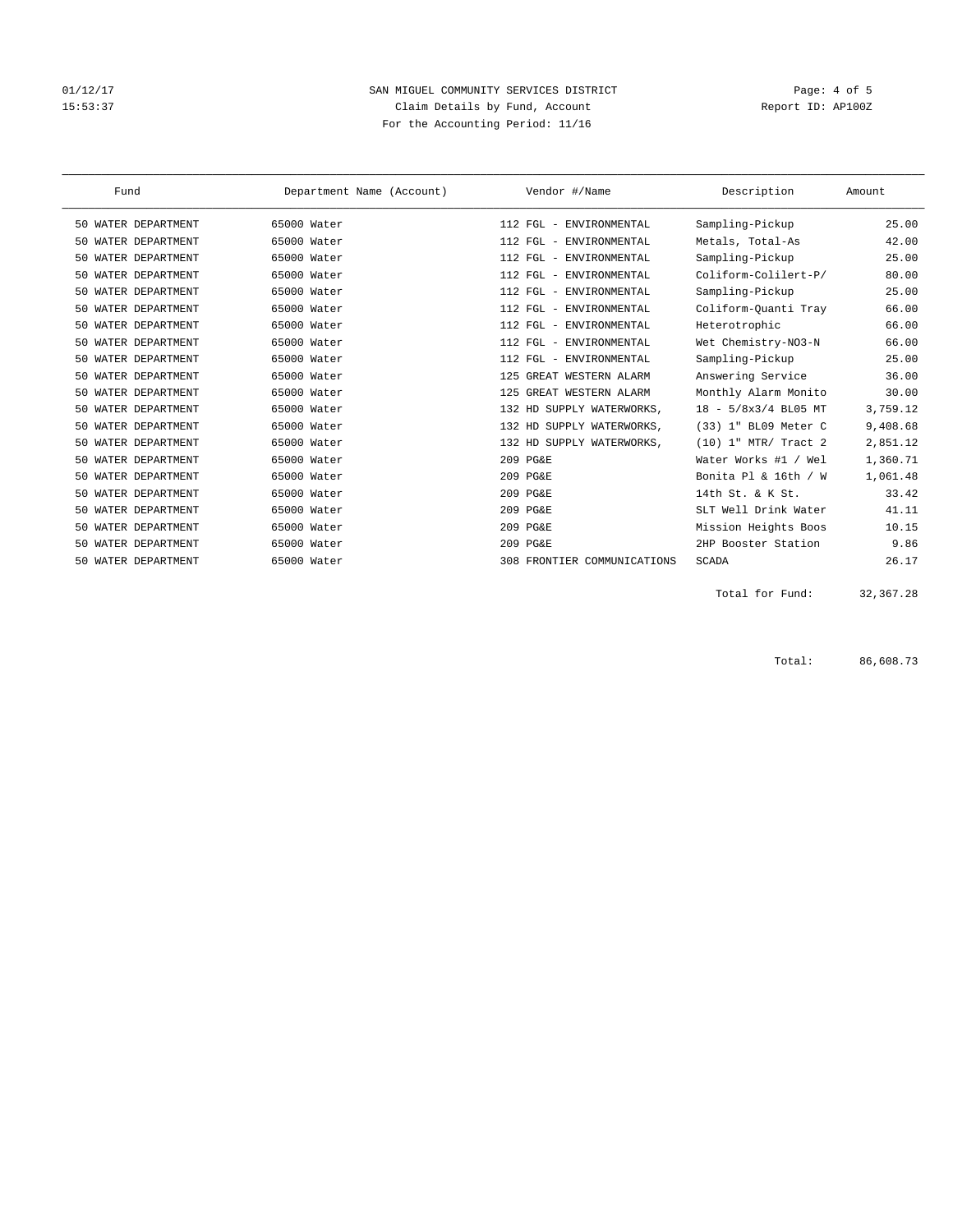# 01/12/17 Page: 5 of 5<br>15:53:37 SAN MIGUEL COMMUNITY SERVICES DISTRICT Page: 5 of 5<br>15:53:37 Fund Summary for Claims 15:53:37 Fund Summary for Claims For the Accounting Period: 11/16

| Fund/Account                  | Amount      |
|-------------------------------|-------------|
| 10 ADMINISTRATION DEPARTMENT  |             |
| 10200                         | \$39,480.12 |
| 20 FIRE PROTECTION DEPARTMENT |             |
| 10200                         | \$2,376.60  |
| 10250                         | \$97.52     |
| 30 STREET LIGHTING DEPARTMENT |             |
| 10200                         | \$1,277.99  |
| 10250                         | \$20.68     |
| 40 WASTEWATER DEPARTMENT      |             |
| 10200                         | \$10,421.34 |
| 10250                         | \$567.20    |
| 50 WATER DEPARTMENT           |             |
| 10200                         | \$31,800.09 |
| 10250                         | \$567.19    |

Total: \$86,608.73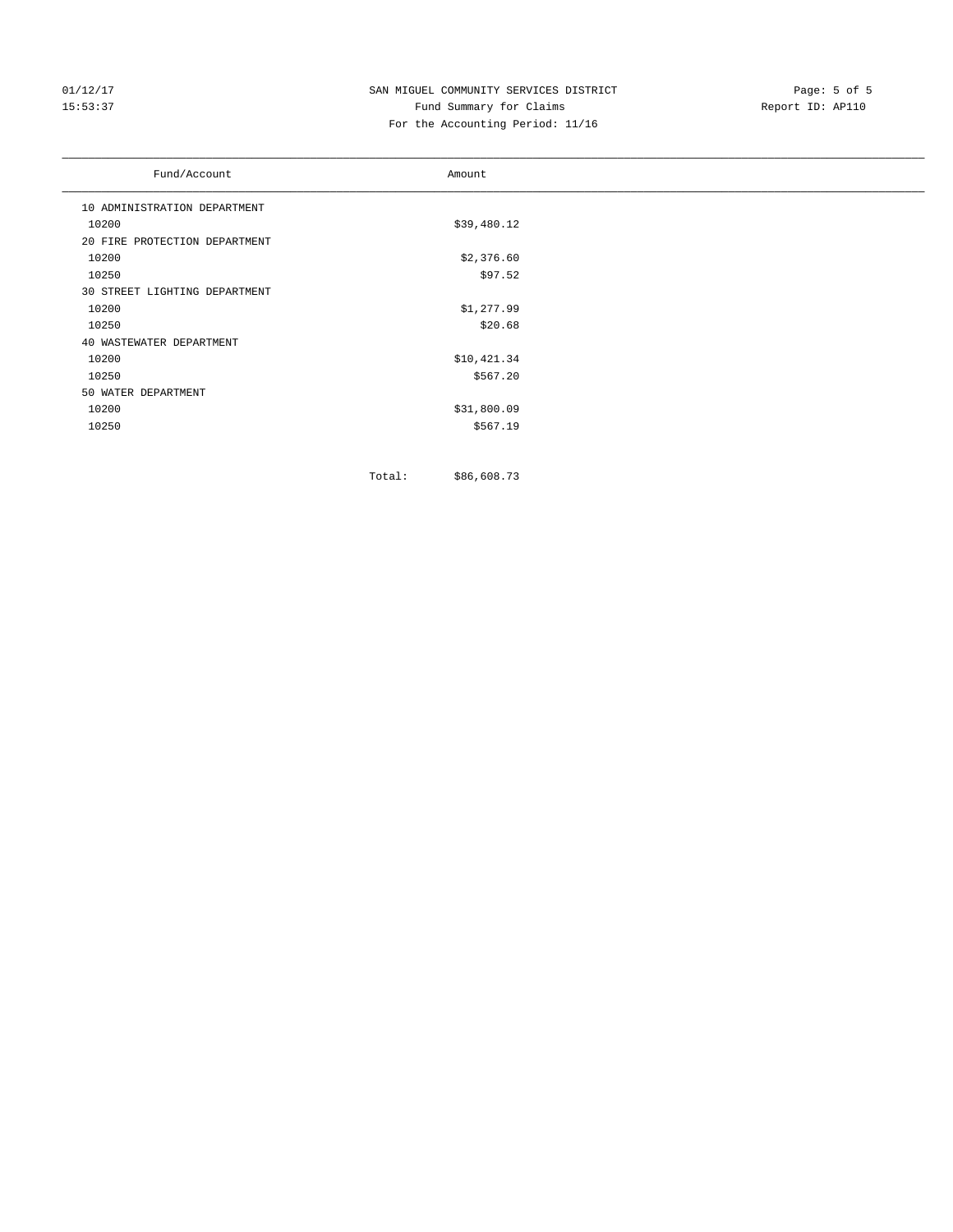01/12/17 Page: 1 of 6 16:12:14 Statement of Revenue Budget vs Actuals Report ID: B110 For the Accounting Period: 11 / 16

10 ADMINISTRATION DEPARTMENT

|       |                                         | Received      |              |                   | Revenue        | ి               |
|-------|-----------------------------------------|---------------|--------------|-------------------|----------------|-----------------|
|       | Account                                 | Current Month | Received YTD | Estimated Revenue | To Be Received | Received        |
| 40000 |                                         |               |              |                   |                |                 |
| 40370 | Myers Restitution - Unrealized Earnings | 0.00          | 0.00         | 10.00             | 10.00          | 0 <sup>8</sup>  |
|       | Account Group Total:                    | 0.00          | 0.00         | 10.00             | 10.00          | 0 <sup>8</sup>  |
|       |                                         |               |              |                   |                |                 |
|       | 46000 Revenues & Interest               |               |              |                   |                |                 |
| 46000 | Revenues & Interest                     | 0.00          | 0.01         | 0.00              | $-0.01$        | $***$ $-$       |
| 46020 | Transfer In -Fire (16.5%)               | 0.00          | 16,775.00    | 58,150.00         | 41,375.00      | $29*$           |
| 46030 | Transfer In -Lighting (3%)              | 0.00          | 3,050.00     | 44,425.00         | 41,375.00      | 7 %             |
| 46040 | Transfer In -Sewer (40%)                | 0.00          | 40,666.00    | 82,041.00         | 41,375.00      | $50*$           |
| 46050 | Transfer In -Water (40%)                | 0.00          | 40,666.00    | 82,041.00         | 41,375.00      | $50*$           |
| 46060 | Transfer In- Solid Waste (0.5%)         | 0.00          | 508.00       | 508.00            | 0.00           | $100*$          |
|       | Account Group Total:                    | 0.00          | 101,665.01   | 267,165.00        | 165,499.99     | 38 <sup>8</sup> |
|       | Total:<br>Fund                          | 0.00          | 101,665.01   | 267,175.00        | 165,509.99     | 38 <sup>8</sup> |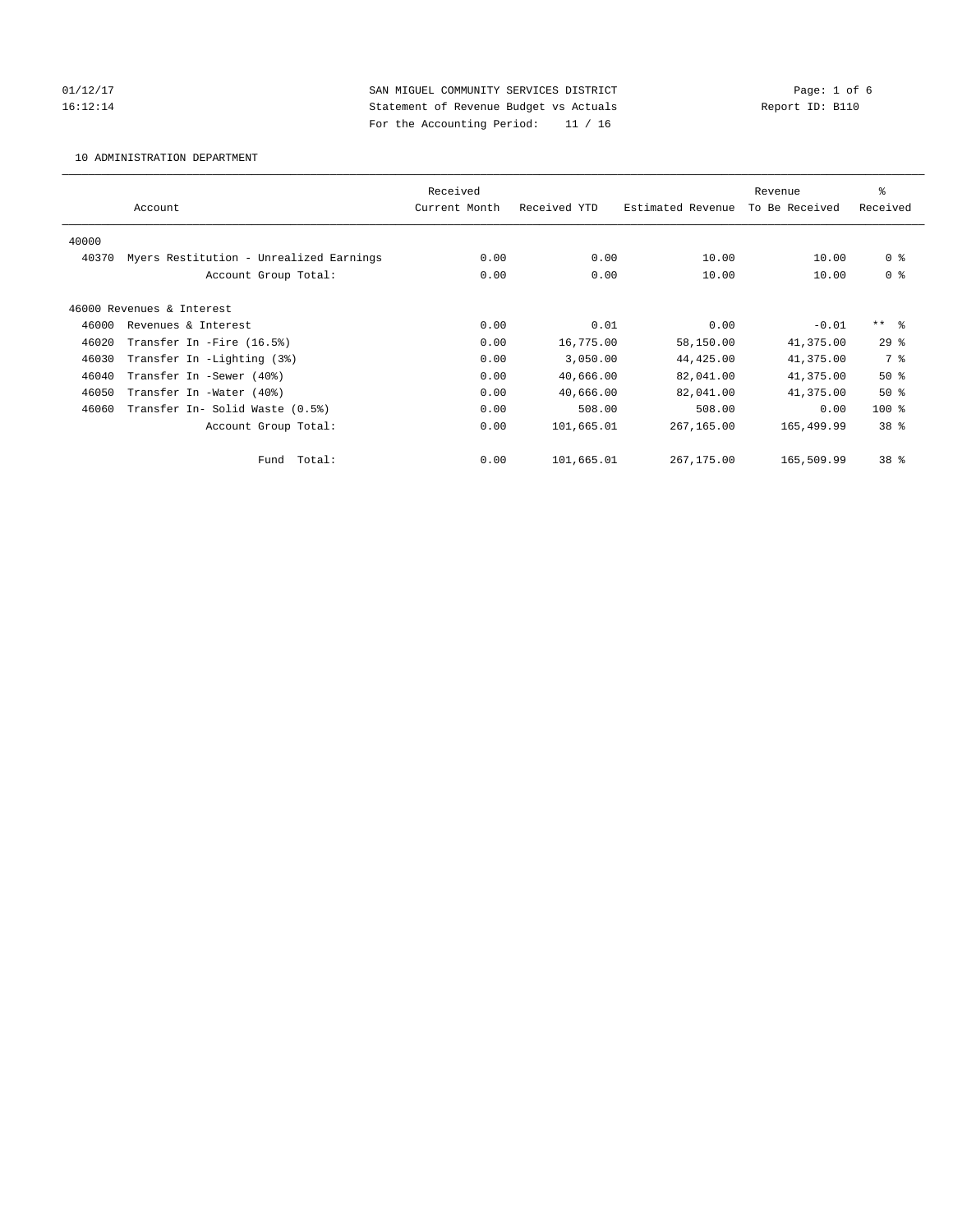01/12/17 **SAN MIGUEL COMMUNITY SERVICES DISTRICT** Page: 2 of 6 16:12:14 Statement of Revenue Budget vs Actuals Report ID: B110 For the Accounting Period: 11 / 16

## 20 FIRE PROTECTION DEPARTMENT

|       |                                                | Received      |              |                   | Revenue        | $\rm ^{9}$           |
|-------|------------------------------------------------|---------------|--------------|-------------------|----------------|----------------------|
|       | Account                                        | Current Month | Received YTD | Estimated Revenue | To Be Received | Received             |
| 40000 |                                                |               |              |                   |                |                      |
| 40220 | Weed Abatement Fees                            | 0.00          | 0.00         | 450.00            | 450.00         | 0 <sup>8</sup>       |
| 40300 | Fireworks Permit Fees                          | 0.00          | 0.00         | 800.00            | 800.00         | 0 <sup>8</sup>       |
| 40320 | Fire Impact Fees                               | 15,429.85     | 23,009.77    | 10.00             | $-22,999.77$   | $***$ $_{8}$         |
| 40420 | Ambulance Reimbursement                        | 0.00          | 1,111.61     | 3,200.00          | 2,088.39       | 35 <sup>8</sup>      |
| 40440 | CDBG Grant                                     | 0.00          | 0.00         | 105,000.00        | 105,000.00     | 0 <sup>8</sup>       |
| 40500 | VFA Assistance Grant                           | 0.00          | 8,424.12     | 10.00             | $-8, 414.12$   | $***$ 8              |
|       | Account Group Total:                           | 15,429.85     | 32,545.50    | 109,470.00        | 76,924.50      | $30*$                |
| 42000 |                                                |               |              |                   |                |                      |
| 42200 | Fire Recovery Program                          | 0.00          | 0.00         | 5.00              | 5.00           | 0 <sup>8</sup>       |
|       | Account Group Total:                           | 0.00          | 0.00         | 5.00              | 5.00           | 0 <sup>8</sup>       |
|       | 43000 Property Taxes Collected                 |               |              |                   |                |                      |
|       | 43000 Property Taxes Collected                 | 45,550.19     | 60,746.23    | 308,300.00        | 247,553.77     | $20*$                |
|       | Account Group Total:                           | 45,550.19     | 60,746.23    | 308,300.00        | 247, 553. 77   | $20*$                |
|       | 44000 Forestry & Fire Protection Reimbursement |               |              |                   |                |                      |
|       | 44000 Forestry & Fire Protection Reimbursement | 3,752.59      | 3,752.59     | 30,000.00         | 26, 247.41     | $13*$                |
|       | Account Group Total:                           | 3,752.59      | 3,752.59     | 30,000.00         | 26, 247.41     | $13*$                |
|       | 46000 Revenues & Interest                      |               |              |                   |                |                      |
| 46000 | Revenues & Interest                            | 30.56         | 160.89       | 50.00             | $-110.89$      | $322$ $%$            |
| 46100 | Realized Earnings                              | 0.00          | 208.11       | 0.00              | $-208.11$      | $***$ $ -$           |
| 46150 | Miscellaneous Income                           | 100.00        | 200.00       | 0.00              | $-200.00$      | $\star$ $\star$<br>ႜ |
| 46151 | Refund/Adjustments                             | 0.00          | 599.97       | 0.00              | $-599.97$      | $***$ $-$            |
| 46155 | Will Serve Processing Fees                     | 0.00          | 0.00         | 10.00             | 10.00          | 0 <sup>8</sup>       |
| 46175 | Sale of Surplus Property                       | 4,000.00      | 4,000.00     | 10.00             | $-3,990.00$    | $***$ %              |
|       | Account Group Total:                           | 4,130.56      | 5,168.97     | 70.00             | $-5,098.97$    | $***$ 8              |
|       | Total:<br>Fund                                 | 68,863.19     | 102, 213.29  | 447,845.00        | 345,631.71     | $23$ $%$             |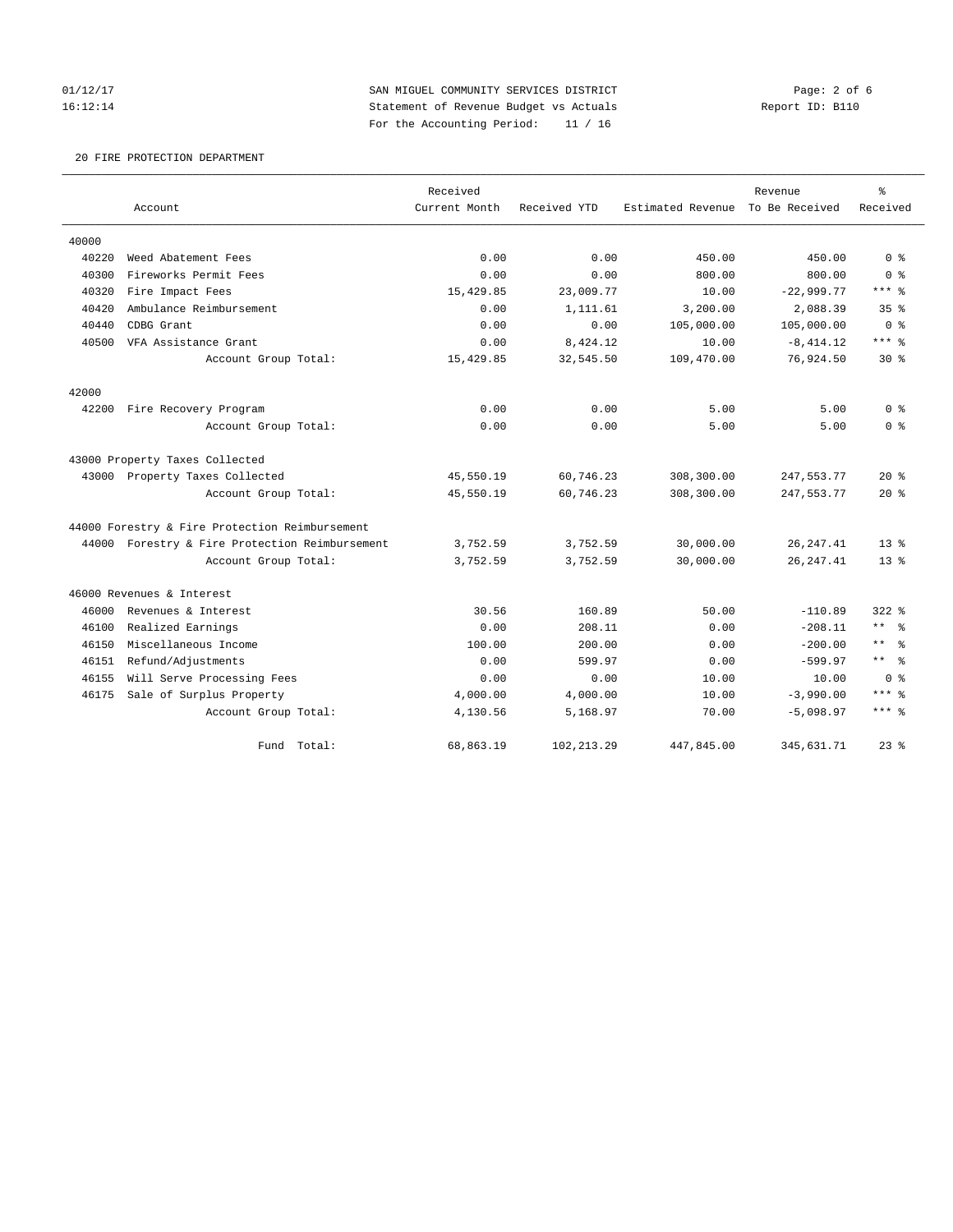01/12/17 **SAN MIGUEL COMMUNITY SERVICES DISTRICT** Page: 3 of 6 16:12:14 Statement of Revenue Budget vs Actuals Report ID: B110 For the Accounting Period: 11 / 16

30 STREET LIGHTING DEPARTMENT

|                                   | Received      |              |                   | Revenue        | ి               |
|-----------------------------------|---------------|--------------|-------------------|----------------|-----------------|
| Account                           | Current Month | Received YTD | Estimated Revenue | To Be Received | Received        |
| 43000 Property Taxes Collected    |               |              |                   |                |                 |
| Property Taxes Collected<br>43000 | 8,339.64      | 16,025.62    | 80,000.00         | 63,974.38      | $20*$           |
| Account Group Total:              | 8,339.64      | 16,025.62    | 80,000.00         | 63,974.38      | $20*$           |
| 46000 Revenues & Interest         |               |              |                   |                |                 |
| 46000<br>Revenues & Interest      | 6.48          | 34.13        | 30.00             | $-4.13$        | $114$ $%$       |
| 46100<br>Realized Earnings        | 0.00          | 44.15        | 0.00              | $-44.15$       | $***$ $\approx$ |
| Refund/Adjustments<br>46151       | 0.00          | 144.08       | 0.00              | $-144.08$      | $***$ $ -$      |
| 46180<br>Public Records Requests  | 0.00          | 0.00         | 10.00             | 10.00          | 0 <sup>8</sup>  |
| Account Group Total:              | 6.48          | 222.36       | 40.00             | $-182.36$      | 556 %           |
| Total:<br>Fund                    | 8,346.12      | 16,247.98    | 80,040.00         | 63,792.02      | $20*$           |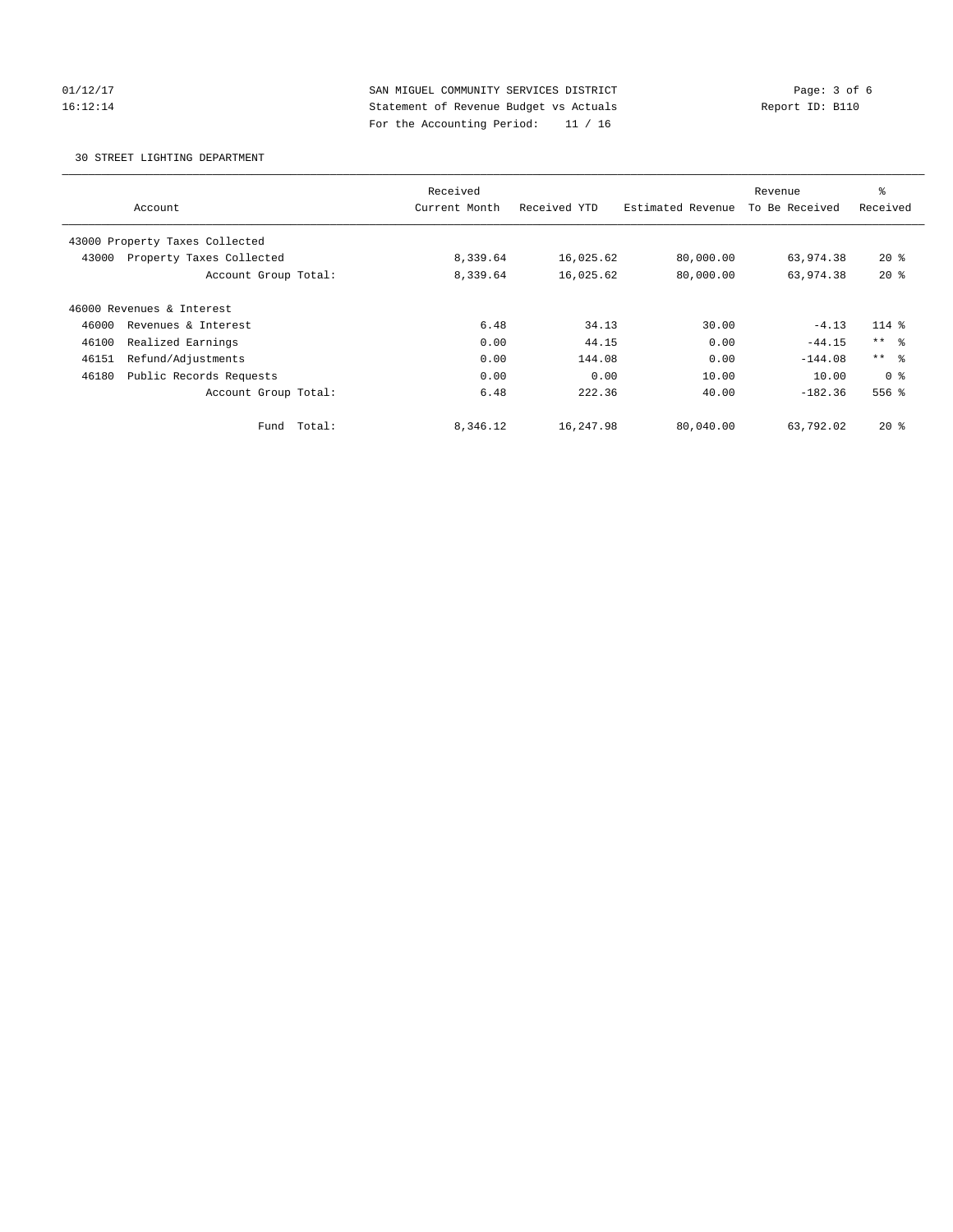01/12/17 **SAN MIGUEL COMMUNITY SERVICES DISTRICT** Page: 4 of 6 16:12:14 Statement of Revenue Budget vs Actuals Report ID: B110 For the Accounting Period: 11 / 16

40 WASTEWATER DEPARTMENT

|       |                                | Received      |              |                   | Revenue        | ి               |
|-------|--------------------------------|---------------|--------------|-------------------|----------------|-----------------|
|       | Account                        | Current Month | Received YTD | Estimated Revenue | To Be Received | Received        |
|       |                                |               |              |                   |                |                 |
| 40000 |                                |               |              |                   |                |                 |
| 40850 | Wastewater Hook-up Fees        | 0.00          | 41,660.00    | 10.00             | $-41,650.00$   | $***$ $%$       |
| 40900 | Wastewater Sales               | 28, 455.65    | 141,522.15   | 350,000.00        | 208, 477.85    | $40*$           |
| 40910 | Wastewater Late Charges        | 576.72        | 2,678.17     | 4,000.00          | 1,321.83       | 67 <sup>8</sup> |
|       | Account Group Total:           | 29,032.37     | 185,860.32   | 354,010.00        | 168, 149.68    | 53 <sup>8</sup> |
|       | 43000 Property Taxes Collected |               |              |                   |                |                 |
| 43000 | Property Taxes Collected       | 4,563.98      | 7,218.29     | 47,200.00         | 39,981.71      | 15 <sup>°</sup> |
|       | Account Group Total:           | 4,563.98      | 7,218.29     | 47,200.00         | 39,981.71      | 15 <sup>8</sup> |
|       | 46000 Revenues & Interest      |               |              |                   |                |                 |
| 46000 | Revenues & Interest            | 74.06         | 389.99       | 50.00             | $-339.99$      | 780 %           |
| 46010 | Transfer In                    | 0.00          | 0.00         | 41,375.00         | 41,375.00      | 0 <sup>8</sup>  |
| 46100 | Realized Earnings              | $-291.83$     | 220.99       | 0.00              | $-220.99$      | $***$ $ -$      |
| 46151 | Refund/Adjustments             | 0.00          | 1,488.10     | 1,000.00          | $-488.10$      | $149$ $%$       |
| 46153 | Plan Check Fees                | 0.00          | 0.00         | 100.00            | 100.00         | 0 <sup>8</sup>  |
| 46155 | Will Serve Processing Fees     | 0.00          | 0.00         | 10.00             | 10.00          | 0 <sup>8</sup>  |
| 46175 | Sale of Surplus Property       | 0.00          | 0.00         | 10.00             | 10.00          | 0 <sup>8</sup>  |
| 46180 | Public Records Requests        | 0.00          | 0.00         | 10.00             | 10.00          | 0 <sup>8</sup>  |
|       | Account Group Total:           | $-217.77$     | 2,099.08     | 42,555.00         | 40, 455.92     | 5 <sup>°</sup>  |
|       | Fund Total:                    | 33, 378.58    | 195, 177.69  | 443,765.00        | 248,587.31     | $44*$           |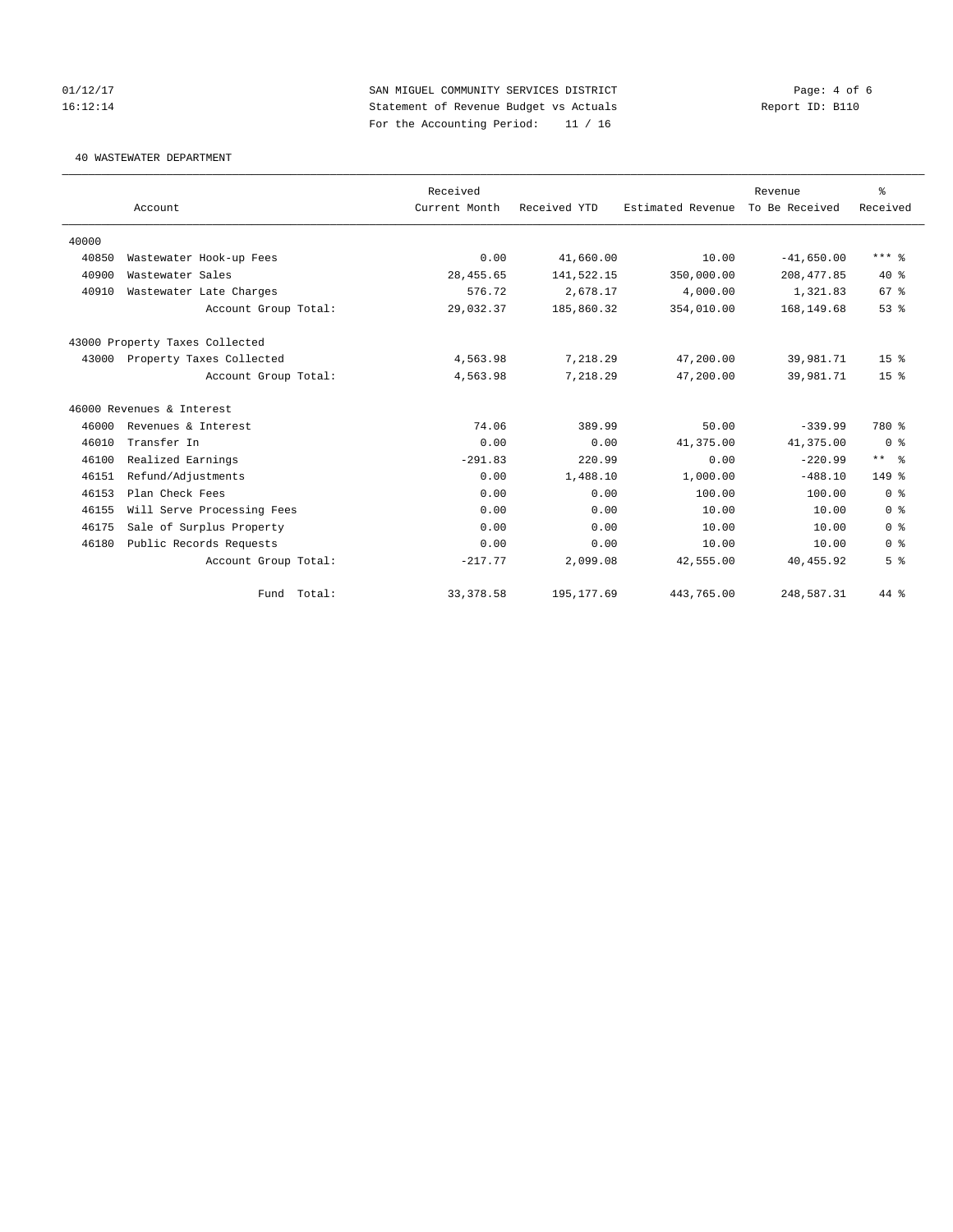01/12/17 Page: 5 of 6<br>
SAN MIGUEL COMMUNITY SERVICES DISTRICT Page: 5 of 6<br>
Statement of Revenue Budget vs Actuals 16:12:14 Statement of Revenue Budget vs Actuals For the Accounting Period: 11 / 16

50 WATER DEPARTMENT

|       |                            | Received      |              |                   | Revenue        | $\,$ $\,$ $\,$ |
|-------|----------------------------|---------------|--------------|-------------------|----------------|----------------|
|       | Account                    | Current Month | Received YTD | Estimated Revenue | To Be Received | Received       |
|       | 41000 Water Sales          |               |              |                   |                |                |
| 41000 | Water Sales                | 24, 217.77    | 161, 478.96  | 345,000.00        | 183,521.04     | 47 %           |
| 41001 | Water Connection Fees      | 450.00        | 4,500.00     | 10.00             | $-4.490.00$    | $***$ $_{8}$   |
| 41005 | Water Late Charges         | 2.044.77      | 9,421.65     | 2.000.00          | $-7,421.65$    | 471 %          |
| 41010 | Water Meter Fees           | 9,490.00      | 56,940.00    | 20,500.00         | $-36, 440.00$  | $278$ %        |
|       | Account Group Total:       | 36,202.54     | 232,340.61   | 367,510.00        | 135, 169.39    | 63 %           |
|       | 46000 Revenues & Interest  |               |              |                   |                |                |
| 46000 | Revenues & Interest        | 75.15         | 395.53       | 150.00            | $-245.53$      | $264$ $%$      |
| 46100 | Realized Earnings          | 0.00          | 504.48       | 0.00              | $-504.48$      | $***$ $ -$     |
| 46151 | Refund/Adjustments         | 0.00          | 1,488.11     | 10.00             | $-1,478.11$    | $***$ $%$      |
| 46152 | Recycling                  | 0.00          | 125.00       | 250.00            | 125.00         | 50%            |
| 46153 | Plan Check Fees            | 0.00          | 0.00         | 2,060.00          | 2,060.00       | 0 <sup>8</sup> |
| 46155 | Will Serve Processing Fees | 0.00          | 0.00         | 515.00            | 515.00         | 0 <sup>8</sup> |
| 46175 | Sale of Surplus Property   | 0.00          | 0.00         | 10.00             | 10.00          | 0 <sup>8</sup> |
| 46180 | Public Records Requests    | 0.00          | 0.00         | 10.00             | 10.00          | 0 <sup>8</sup> |
|       | Account Group Total:       | 75.15         | 2,513.12     | 3,005.00          | 491.88         | 84 %           |
|       | Total:<br>Fund             | 36, 277.69    | 234,853.73   | 370,515.00        | 135,661.27     | 63%            |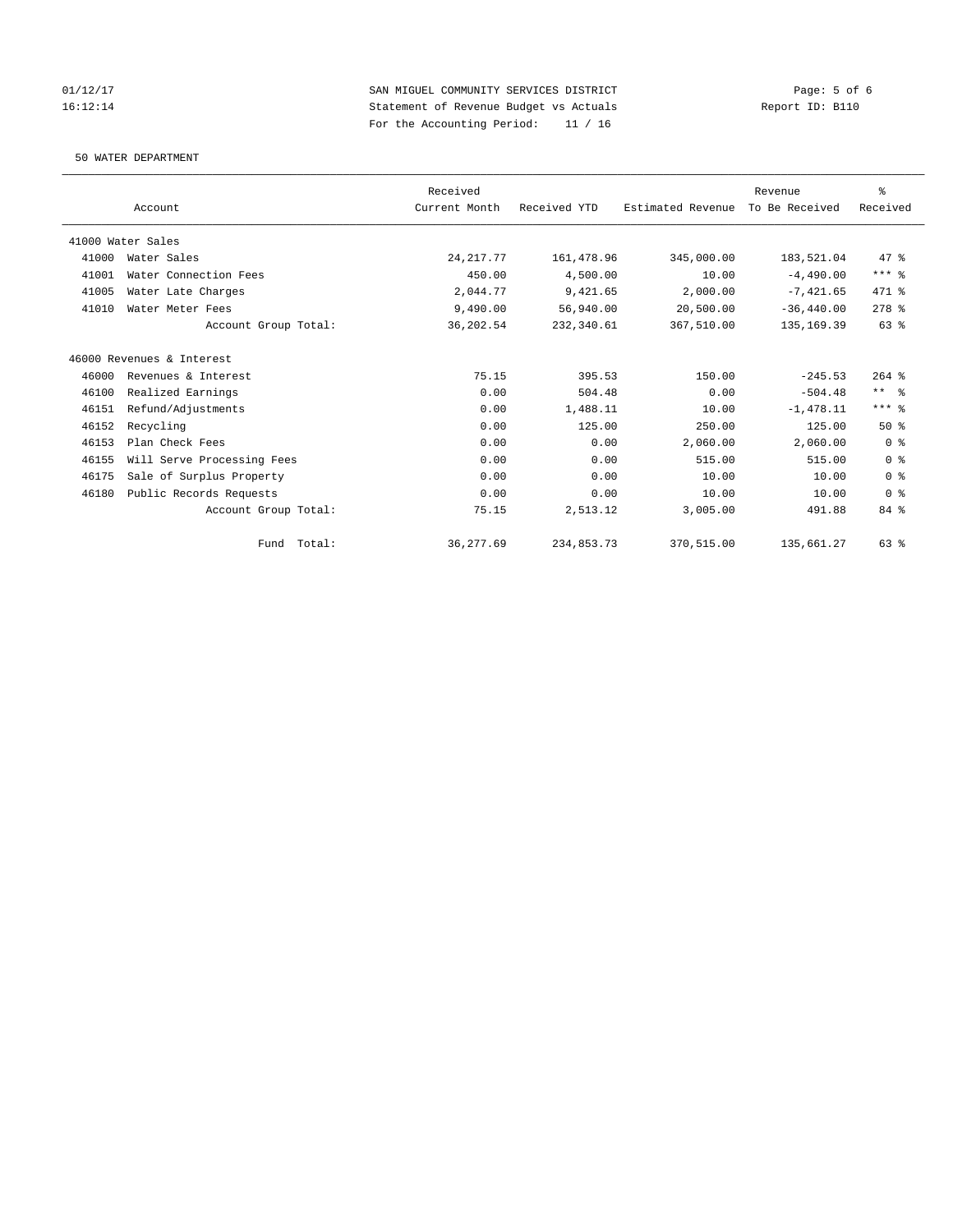01/12/17 2012 SAN MIGUEL COMMUNITY SERVICES DISTRICT 2014 Page: 6 of 6<br>16:12:14 36 Statement of Revenue Budget vs Actuals 16:12:14 Statement of Revenue Budget vs Actuals For the Accounting Period: 11 / 16

## 60 SOLID WASTE DEPARTMENT

| Account                   | Received<br>Current Month | Received YTD | Estimated Revenue | Revenue<br>To Be Received | န္<br>Received |
|---------------------------|---------------------------|--------------|-------------------|---------------------------|----------------|
| 46000 Revenues & Interest |                           |              |                   |                           |                |
| Franchise Fees<br>46005   | 2,785.39                  | 15,418.98    | 28,714.00         | 13,295.02                 | $54$ $%$       |
| Account Group Total:      | 2,785.39                  | 15,418.98    | 28,714.00         | 13,295.02                 | 54 %           |
| Total:<br>Fund            | 2,785.39                  | 15,418.98    | 28,714.00         | 13,295.02                 | 54 %           |
| Grand Total:              | 149,650.97                | 665,576.68   | 1,638,054.00      | 972, 477.32               | $41*$          |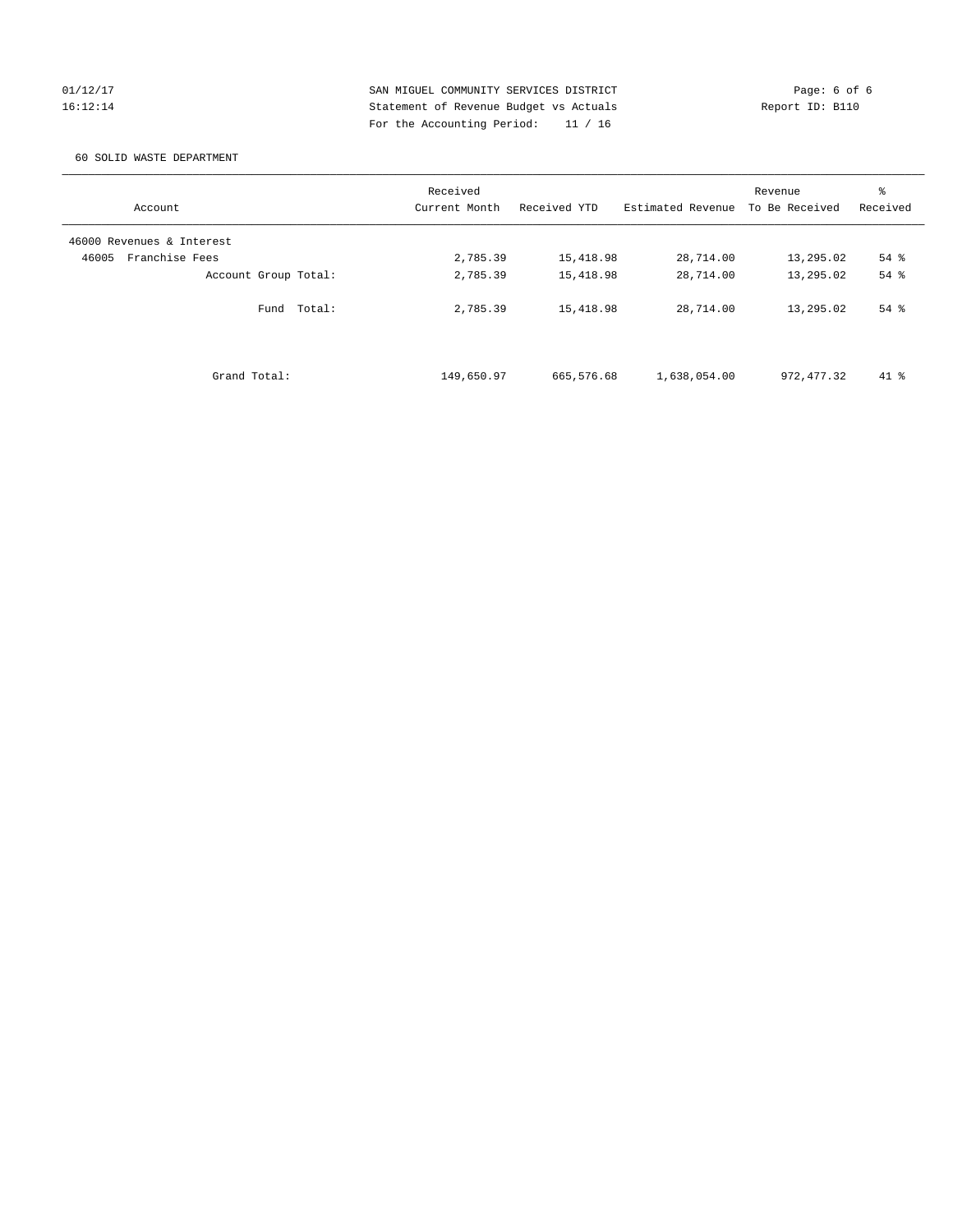# 01/12/17 SAN MIGUEL COMMUNITY SERVICES DISTRICT Page: 1 of 9 15:32:50 Statement of Expenditure - Budget vs. Actual Report Report ID: B100For the Accounting Period: 11 / 16

10 ADMINISTRATION DEPARTMENT

| Account              | Object                                     | Committed<br>Current Month | Committed<br><b>YTD</b> | Original   | Current<br>Appropriation Appropriation Appropriation Committed | Available    | ℁               |
|----------------------|--------------------------------------------|----------------------------|-------------------------|------------|----------------------------------------------------------------|--------------|-----------------|
| 61000 Administration |                                            |                            |                         |            |                                                                |              |                 |
|                      | 61000 Administration                       |                            |                         |            |                                                                |              |                 |
|                      | 111 BOD Stipend                            | 400.00                     | 1,800.00                | 5,000.00   | 5,000.00                                                       | 3,200.00     | 36%             |
|                      | 305 Operations and maintenance             | 196.33                     | 302.32                  | 0.00       | 0.00                                                           | $-302.32$    | ိစ              |
|                      | 310 Phone and fax expense                  | 327.47                     | 2,208.65                | 4,710.00   | 4,710.00                                                       | 2,501.35     | 47.8            |
|                      | 315 Postage, shipping and freight          | 0.00                       | 0.00                    | 10.00      | 10.00                                                          | 10.00        | ွေ              |
|                      | 320 Printing and reproduction              | 19.44                      | 714.62                  | 300.00     | 300.00                                                         | $-414.62$    | $238$ %         |
|                      | 324 Professional Svcs- Consulting          | 0.00                       | 0.00                    | 10,000.00  | 10,000.00                                                      | 10,000.00    | $\approx$       |
|                      | 327 Professional svcs - Legal (General)    | 23,306.60                  | 112,172.70              | 52,500.00  | 52,500.00                                                      | $-59,672.70$ | 214%            |
|                      | 328 Insurance - prop and liability         | 0.00                       | 22,068.60               | 24,000.00  | 24,000.00                                                      | 1,931.40     | 92%             |
|                      | 331 Professional Services - Legal (SLOCEA) | 4,650.00                   | 4,650.00                | 69,000.00  | 69,000.00                                                      | 64,350.00    | 7 %             |
|                      | 332 Professional Services - Legal          | 9,076.68                   | 9,076.68                | 44,000.00  | 44,000.00                                                      | 34,923.32    | 21%             |
|                      | 340 Meetings and conferences               | 401.52                     | 401.52                  | 1,200.00   | 1,200.00                                                       | 798.48       | 33%             |
|                      | 345 Mileage expense reimbursement          | 39.96                      | 119.88                  | 400.00     | 400.00                                                         | 280.12       | 30%             |
|                      | 351 Repairs and maint - equip              | 0.00                       | 580.10                  | 0.00       | 0.00                                                           | $-580.10$    | $rac{6}{5}$     |
|                      | 352 Repairs and maint - structures         | 275.00                     | 275.00                  | 2,750.00   | 2,750.00                                                       | 2,475.00     | 10 <sup>°</sup> |
|                      | 375 Internet expenses                      | $-67.45$                   | 59.13                   | 4,116.00   | 4,116.00                                                       | 4,056.87     | $1\degree$      |
|                      | 376 Webpage- Upgrade/Maint                 | 0.00                       | 2,600.00                | 2,400.00   | 2,400.00                                                       | $-200.00$    | 108 %           |
|                      | 385 Dues and subscriptions                 | 0.00                       | 0.00                    | 5,130.00   | 5,130.00                                                       | 5,130.00     | $\frac{6}{6}$   |
|                      | 386 Education and training                 | 0.00                       | 0.00                    | 4,800.00   | 4,800.00                                                       | 4,800.00     | ိင              |
|                      | 394 LAFCO Allocations                      | 0.00                       | 5,540.64                | 5,500.00   | 5,500.00                                                       | $-40.64$     | $101$ %         |
|                      | 405 Software                               | 0.00                       | 5,343.50                | 5,100.00   | 5,100.00                                                       | $-243.50$    | 105%            |
|                      | 410 Office Supplies                        | 595.33                     | 2,226.33                | 5,200.00   | 5,200.00                                                       | 2,973.67     | 43%             |
|                      | 415 Office Equipment                       | 57.00                      | 4,546.49                | 5,000.00   | 5,000.00                                                       | 453.51       | 91%             |
|                      | 465 Cell phones, radios and pagers         | 105.00                     | 455.00                  | 1,680.00   | 1,680.00                                                       | 1,225.00     | 27%             |
|                      | 475 Computer supplies and upgrades         | 0.00                       | 27, 415.65              | 24,118.00  | 24,118.00                                                      | $-3, 297.65$ | 114 %           |
|                      | 715 Licenses, permits and fees             | 0.00                       | 50.00                   | 0.00       | 0.00                                                           | $-50.00$     | ိင              |
|                      | 910 Tax Penalties & Late Fees              | 0.00                       | 1,398.25                | 0.00       | 0.00                                                           | $-1, 398.25$ | g.              |
|                      | 911 Finance Charges/Late Fees              | 6.84                       | 8.74                    | 0.00       | 0.00                                                           | $-8.74$      | $\frac{6}{5}$   |
|                      | 920 Credit Card Service Fees               | 22.95                      | 58.47                   | 0.00       | 0.00                                                           | $-58.47$     | $\frac{6}{10}$  |
|                      | 930 Interest Fees                          | 0.00                       | 137.93                  | 0.00       | 0.00                                                           | $-137.93$    | $\frac{6}{10}$  |
|                      | Account Total:                             | 39,412.67                  | 204,210.20              | 276,914.00 | 276,914.00                                                     | 72,703.80    | 74 %            |
|                      | Account Group Total:                       | 39,412.67                  | 204,210.20              | 276,914.00 | 276,914.00                                                     | 72,703.80    | 74 %            |
|                      | Fund Total:                                | 39,412.67                  | 204, 210.20             | 276,914.00 | 276,914.00                                                     | 72,703.80    | 74 %            |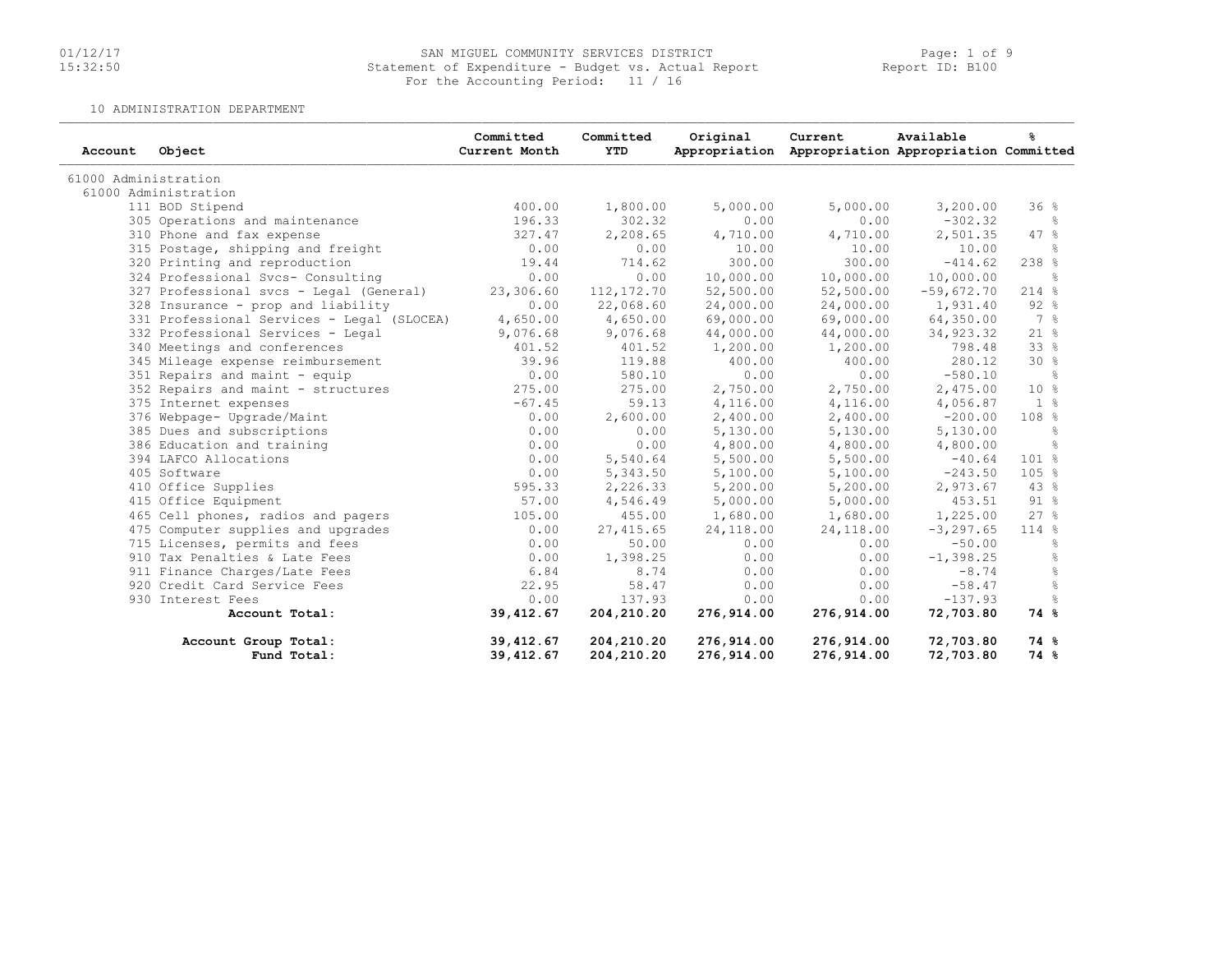# 01/12/17 SAN MIGUEL COMMUNITY SERVICES DISTRICT Page: 2 of 9 15:32:50 Statement of Expenditure - Budget vs. Actual Report Report ID: B10001/12/17 SAN MIGUEL COMMUNITY SERVICES DISTR<br>15:32:50 Statement of Expenditure - Budget vs. Actu<br>For the Accounting Period: 11 / 16

20 FIRE PROTECTION DEPARTMENT

| Account    | Object                             | Committed<br>Current Month | Committed<br><b>YTD</b> | Original  | Current<br>Appropriation Appropriation Appropriation Committed | Available    | g              |
|------------|------------------------------------|----------------------------|-------------------------|-----------|----------------------------------------------------------------|--------------|----------------|
| 62000 Fire |                                    |                            |                         |           |                                                                |              |                |
| 62000 Fire |                                    |                            |                         |           |                                                                |              |                |
|            | 105 Salaries and Wages             | 5,410.23                   | 21,686.32               | 75,350.00 | 75,350.00                                                      | 53,663.68    | 29%            |
|            | 120 Workers' Compensation          | 0.00                       | 4,984.71                | 7,474.00  | 7,474.00                                                       | 2,489.29     | 67%            |
|            | 121 Physicals                      | 0.00                       | 890.00                  | 1,600.00  | 1,600.00                                                       | 710.00       | 56%            |
|            | 125 Volunteer firefighter stipends | 0.00                       | 21,930.76               | 44,281.00 | 44,281.00                                                      | 22,350.24    | 50%            |
|            | 126 Strike Team Pay - VFF          | 0.00                       | 25,573.21               | 37,523.00 | 37,523.00                                                      | 11,949.79    | 68 %           |
|            | 130 Payroll Tax - Fed W/H          | 0.00                       | 0.00                    | 22,096.00 | 22,096.00                                                      | 22,096.00    | $\frac{6}{6}$  |
|            | 135 Payroll Tax - FICA             | 112.95                     | 2,604.57                | 0.00      | 0.00                                                           | $-2,604.57$  | $\frac{6}{6}$  |
|            | 140 Payroll Tax - Medicare         | 78.44                      | 1,003.09                | 1,850.00  | 1,850.00                                                       | 846.91       | 54 %           |
|            | 155 Payroll Tax - SUI              | 12.23                      | 2,033.54                | 6,220.00  | 6,220.00                                                       | 4,186.46     | 33 %           |
|            | 160 Payroll Tax - ETT              | 5.45                       | 69.12                   | 55.00     | 55.00                                                          | $-14.12$     | 126%           |
|            | 165 Payroll Tax - FUTA             | 13.58                      | 2,320.04                | 0.00      | 0.00                                                           | $-2,320.04$  | $\frac{6}{6}$  |
|            | 205 Insurance - Health             | 0.00                       | 263.70                  | 5,694.00  | 5,694.00                                                       | 5,430.30     | $5\degree$     |
|            | 210 Insurance - Dental             | 6.11                       | 32.09                   | 609.00    | 609.00                                                         | 576.91       | $5\degree$     |
|            | 215 Insurance - Vision             | 1.01                       | 5.17                    | 100.00    | 100.00                                                         | 94.83        | 5%             |
|            | 225 Retirement - PERS expense      | 129.50                     | 583.42                  | 5,090.00  | 5,090.00                                                       | 4,506.58     | $11*$          |
|            | 305 Operations and maintenance     | 0.00                       | 1,793.71                | 2,900.00  | 2,900.00                                                       | 1,106.29     | 62 %           |
|            | 315 Postage, shipping and freight  | 102.74                     | 314.01                  | 625.00    | 625.00                                                         | 310.99       | 50%            |
|            | 320 Printing and reproduction      | 0.00                       | 0.00                    | 200.00    | 200.00                                                         | 200.00       | - 옹            |
|            | 325 Professional svcs - Accounting | 0.00                       | 1,287.00                | 2,500.00  | 2,500.00                                                       | 1,213.00     | 51 %           |
|            | 335 Meals - Reimbursement          | 65.39                      | 125.23                  | 500.00    | 500.00                                                         | 374.77       | 25%            |
|            | 340 Meetings and conferences       | 0.00                       | 0.00                    | 750.00    | 750.00                                                         | 750.00       | $\frac{6}{6}$  |
|            | 345 Mileage expense reimbursement  | 0.00                       | 0.00                    | 350.00    | 350.00                                                         | 350.00       | $\frac{6}{6}$  |
|            | 351 Repairs and maint - equip      | 0.00                       | 900.86                  | 1,500.00  | 1,500.00                                                       | 599.14       | 60 %           |
|            | 352 Repairs and maint - structures | 0.00                       | 5,933.00                | 350.00    | 350.00                                                         | $-5,583.00$  | $***$ $_{8}$   |
|            | 354 Repairs and maint - vehicles   | 0.00                       | 2,392.01                | 9,500.00  | 9,500.00                                                       | 7,107.99     | 25%            |
|            | 370 Dispatch services (Fire)       | 0.00                       | 8,081.92                | 8,082.00  | 8,082.00                                                       | 0.08         | 100%           |
|            | 380 Utilities - alarm service      | 0.00                       | 0.00                    | 285.00    | 285.00                                                         | 285.00       | $\frac{6}{6}$  |
|            | 381 Utilities - electric           | 274.58                     | 1,270.55                | 1,850.00  | 1,850.00                                                       | 579.45       | 69 %           |
|            | 382 Utilities - propane            | 0.00                       | 0.00                    | 250.00    | 250.00                                                         | 250.00       | $\frac{6}{6}$  |
|            | 385 Dues and subscriptions         | 750.91                     | 1,850.91                | 1,975.00  | 1,975.00                                                       | 124.09       | 94%            |
|            | 386 Education and training         | 120.00                     | 1,670.49                | 11,526.00 | 11,526.00                                                      | 9,855.51     | 14%            |
|            | 393 Advertising and public notices | 40.48                      | 40.48                   | 1,025.00  | 1,025.00                                                       | 984.52       | $4\degree$     |
|            | 395 Community Outreach             | 0.00                       | 0.00                    | 923.00    | 923.00                                                         | 923.00       | $\frac{6}{6}$  |
|            | 400 Supplies                       | 492.91                     | 502.44                  | 0.00      | 0.00                                                           | $-502.44$    | $\frac{6}{6}$  |
|            | 420 Equipt. & Supplies             | 231.46                     | 1,157.41                | 0.00      | 0.00                                                           | $-1, 157.41$ | $\frac{6}{6}$  |
|            | 440 Vehicle Replacement Fund       | 0.00                       | 0.00                    | 30,000.00 | 30,000.00                                                      | 30,000.00    | $\frac{6}{6}$  |
|            | 450 EMS supplies                   | 0.00                       | 435.03                  | 2,500.00  | 2,500.00                                                       | 2,064.97     | 17%            |
|            |                                    |                            |                         |           |                                                                |              | $\frac{6}{6}$  |
|            | 455 Fire Safety Gear & Equipment   | 0.00                       | 0.00                    | 10,600.00 | 10,600.00                                                      | 10,600.00    |                |
|            | 465 Cell phones, radios and pagers | 35.00                      | 105.00                  | 0.00      | 0.00                                                           | $-105.00$    | $\frac{6}{6}$  |
|            | 470 Communication equipment        | 0.00                       | 16.96                   | 15,050.00 | 15,050.00                                                      | 15,033.04    | $\frac{6}{6}$  |
|            | 485 Fuel expense                   | 254.88                     | 1,347.15                | 6,500.00  | 6,500.00                                                       | 5,152.85     | $21$ %         |
|            | 490 Small tools and equipment      | 0.00                       | 0.00                    | 1,500.00  | 1,500.00                                                       | 1,500.00     | $\frac{9}{6}$  |
|            | 495 Uniform expense                | 0.00                       | 318.37                  | 4,610.00  | 4,610.00                                                       | 4,291.63     | $7\frac{9}{6}$ |
|            | 503 Weed Abatement Costs           | 0.00                       | 0.00                    | 2,810.00  | 2,810.00                                                       | 2,810.00     | $\frac{6}{6}$  |
|            | 505 Fire Training Gounds           | 0.00                       | 0.00                    | 2,900.00  | 2,900.00                                                       | 2,900.00     | $\frac{6}{6}$  |
|            | 510 Fire station addition          | 0.00                       | 0.00                    | 49,000.00 | 49,000.00                                                      | 49,000.00    | $\frac{6}{6}$  |
|            | 710 County hazmat dues             | 0.00                       | 2,000.00                | 2,000.00  | 2,000.00                                                       | 0.00         | 100%           |
|            | 715 Licenses, permits and fees     | 8.25                       | 41.50                   | 350.00    | 350.00                                                         | 308.50       | $12*$          |
|            | 820 Fireworks Clean Up             | 0.00                       | 0.00                    | 1,000.00  | 1,000.00                                                       | 1,000.00     | $\frac{6}{5}$  |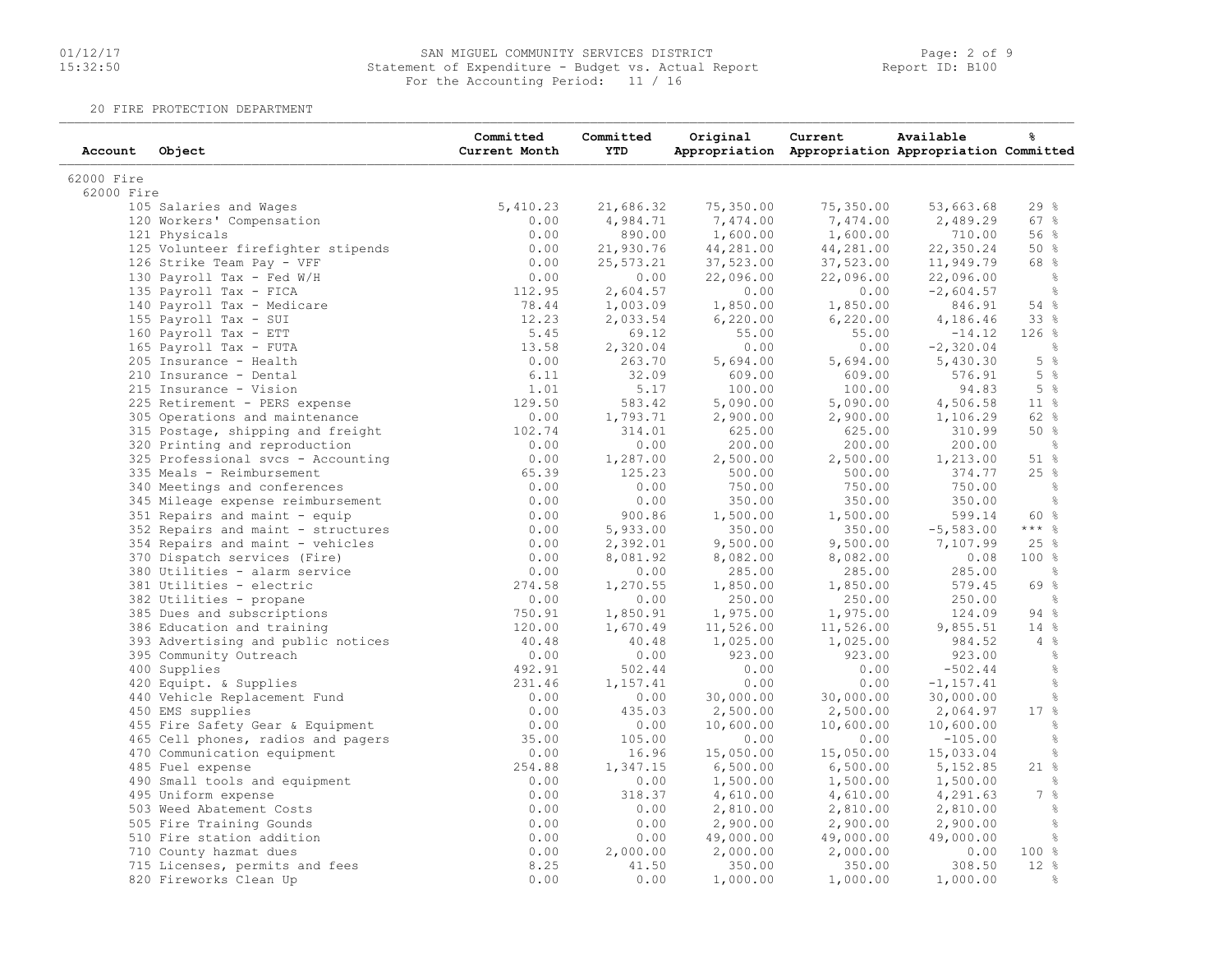# 01/12/17 SAN MIGUEL COMMUNITY SERVICES DISTRICT Page: 3 of 9 15:32:50 Statement of Expenditure - Budget vs. Actual Report Report ID: B10001/12/17 SAN MIGUEL COMMUNITY SERVICES DISTR<br>15:32:50 Statement of Expenditure - Budget vs. Actu<br>For the Accounting Period: 11 / 16

#### 20 FIRE PROTECTION DEPARTMENT

| Account                                  | Object                                  | Committed<br>Current Month | Committed<br>YTD | Original<br>Appropriation | Current    | Available<br>Appropriation Appropriation Committed | ℁         |
|------------------------------------------|-----------------------------------------|----------------------------|------------------|---------------------------|------------|----------------------------------------------------|-----------|
|                                          | 920 Credit Card Service Fees            | 0.00                       | 74.74            | 0.00                      | 0.00       | $-74.74$                                           | $\approx$ |
|                                          | 950 Promo materials and supplies        | 0.00                       | 575.25           | 0.00                      | 0.00       | $-575.25$                                          | $\approx$ |
|                                          | 960 Property tax expense                | 0.00                       | 133.78           | 735.00                    | 735.00     | 601.22                                             | 18 %      |
|                                          | Account Total:                          | 8,146.10                   | 116,347.54       | 382,588.00                | 382,588.00 | 266,240.46                                         | $30*$     |
|                                          | Account Group Total:                    | 8,146.10                   | 116,347.54       | 382,588.00                | 382,588.00 | 266,240.46                                         | $30*$     |
| 70000 Transfer Out<br>70000 Transfer Out |                                         |                            |                  |                           |            |                                                    |           |
|                                          | 327 Professional svcs - Legal (General) | 0.00                       | 16,775.00        | 16,775.00                 | 16,775.00  | 0.00                                               | 100%      |
|                                          | Account Total:                          | 0.00                       | 16,775.00        | 16,775.00                 | 16,775.00  | 0.00                                               | $100*$    |
|                                          | Account Group Total:                    | 0.00                       | 16,775.00        | 16,775.00                 | 16,775.00  | 0.00                                               | $100*$    |
|                                          | Fund Total:                             | 8,146.10                   | 133, 122. 54     | 399,363.00                | 399,363.00 | 266,240.46                                         | 33%       |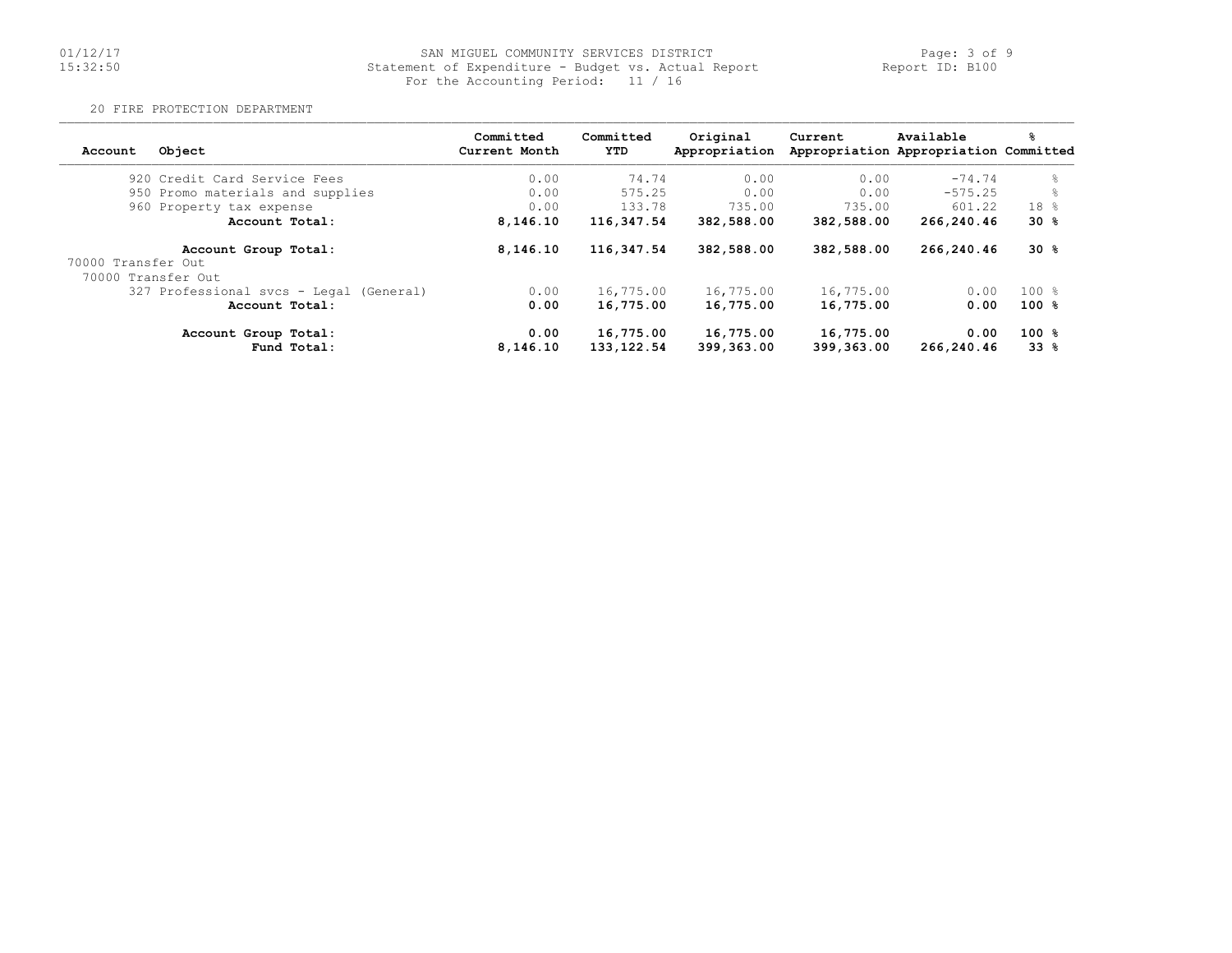# 01/12/17 SAN MIGUEL COMMUNITY SERVICES DISTRICT Page: 4 of 9 15:32:50 Statement of Expenditure - Budget vs. Actual Report Report ID: B100For the Accounting Period: 11 / 16

30 STREET LIGHTING DEPARTMENT

| Account            | Object                                  | Committed<br>Current Month | Committed<br><b>YTD</b> | Original  | Current<br>Appropriation Appropriation Appropriation Committed | Available   | န္                |
|--------------------|-----------------------------------------|----------------------------|-------------------------|-----------|----------------------------------------------------------------|-------------|-------------------|
| 63000 Lighting     |                                         |                            |                         |           |                                                                |             |                   |
| 63000 Lighting     |                                         |                            |                         |           |                                                                |             |                   |
|                    | 105 Salaries and Wages                  | 488.93                     | 1,894.33                | 12,520.00 | 12,520.00                                                      | 10,625.67   | 15 <sup>8</sup>   |
|                    | 120 Workers' Compensation               | 0.00                       | 1,057.37                | 750.00    | 750.00                                                         | $-307.37$   | $141$ %           |
|                    | 130 Payroll Tax - Fed W/H               | 0.00                       | 0.00                    | 1,430.00  | 1,430.00                                                       | 1,430.00    | $\frac{6}{6}$     |
|                    | 135 Payroll Tax - FICA                  | 23.98                      | 98.65                   | 664.00    | 664.00                                                         | 565.35      | 15 <sup>8</sup>   |
|                    | 140 Payroll Tax - Medicare              | 7.09                       | 27.46                   | 182.00    | 182.00                                                         | 154.54      | 15%               |
|                    | 155 Payroll Tax - SUI                   | 2.60                       | 3.67                    | 120.00    | 120.00                                                         | 116.33      | 3%                |
|                    | 160 Payroll Tax - ETT                   | 0.50                       | 1.84                    | 200.00    | 200.00                                                         | 198.16      | 1 <sup>°</sup>    |
|                    | 165 Payroll Tax - FUTA                  | 2.88                       | 4.07                    | 869.00    | 869.00                                                         | 864.93      | $rac{6}{5}$       |
|                    | 205 Insurance - Health                  | 0.00                       | 0.00                    | 1,050.00  | 1,050.00                                                       | 1,050.00    | $\frac{6}{3}$     |
|                    | 210 Insurance - Dental                  | 1.29                       | 3.90                    | 115.00    | 115.00                                                         | 111.10      | 3 <sup>°</sup>    |
|                    | 215 Insurance - Vision                  | 0.21                       | 0.63                    | 20.00     | 20.00                                                          | 19.37       | 3%                |
|                    | 225 Retirement - PERS expense           | 27.48                      | 229.86                  | 1,035.00  | 1,035.00                                                       | 805.14      | 228               |
|                    | 305 Operations and maintenance          | 0.00                       | 530.30                  | 3,700.00  | 3,700.00                                                       | 3,169.70    | 14%               |
|                    | 320 Printing and reproduction           | 0.00                       | 0.00                    | 75.00     | 75.00                                                          | 75.00       | ိင                |
|                    | 325 Professional svcs - Accounting      | 0.00                       | 273.00                  | 750.00    | 750.00                                                         | 477.00      | 36%               |
|                    | 340 Meetings and conferences            | 0.00                       | 0.00                    | 300.00    | 300.00                                                         | 300.00      | 웅                 |
|                    | 351 Repairs and maint - equip           | 0.00                       | 0.00                    | 500.00    | 500.00                                                         | 500.00      | $\frac{\circ}{6}$ |
|                    | 353 Repairs & Maint- Infrastructure     | 0.00                       | 0.00                    | 500.00    | 500.00                                                         | 500.00      | $\frac{6}{6}$     |
|                    | 381 Utilities - electric                | 1,108.37                   | 7,579.93                | 15,000.00 | 15,000.00                                                      | 7,420.07    | 51%               |
|                    | 385 Dues and subscriptions              | 159.29                     | 159.29                  | 0.00      | 0.00                                                           | $-159.29$   | $\frac{6}{5}$     |
|                    | 393 Advertising and public notices      | 8.58                       | 8.58                    | 0.00      | 0.00                                                           | $-8.58$     | $\frac{6}{5}$     |
|                    | 432 Utility Rate Design Study           | 0.00                       | 0.00                    | 2,600.00  | 2,600.00                                                       | 2,600.00    | $\frac{6}{6}$     |
|                    | 440 Vehicle Replacement Fund            | 0.00                       | 0.00                    | 10,000.00 | 10,000.00                                                      | 10,000.00   | $\frac{6}{5}$     |
|                    | 485 Fuel expense                        | 0.00                       | 12.88                   | 0.00      | 0.00                                                           | $-12.88$    | $\%$              |
|                    | 490 Small tools and equipment           | 0.00                       | 0.00                    | 500.00    | 500.00                                                         | 500.00      | $\frac{6}{5}$     |
|                    | 715 Licenses, permits and fees          | 1.75                       | 28.50                   | 0.00      | 0.00                                                           | $-28.50$    | $\frac{6}{6}$     |
| 905                |                                         | 0.00                       | 0.00                    | 44,430.00 | 44,430.00                                                      | 44,430.00   | 웅                 |
|                    | Account Total:                          | 1,832.95                   | 11,914.26               | 97,310.00 | 97,310.00                                                      | 85,395.74   | $12*$             |
|                    | Account Group Total:                    | 1,832.95                   | 11,914.26               | 97,310.00 | 97,310.00                                                      | 85,395.74   | $12*$             |
| 70000 Transfer Out |                                         |                            |                         |           |                                                                |             |                   |
|                    | 70000 Transfer Out                      |                            |                         |           |                                                                |             |                   |
|                    | 327 Professional svcs - Legal (General) | 0.00                       | 3,050.00                | 0.00      | 0.00                                                           | $-3,050.00$ | ိင                |
|                    | Account Total:                          | 0.00                       | 3,050.00                | 0.00      | 0.00                                                           | $-3,050.00$ | ℁                 |
|                    | Account Group Total:                    | 0.00                       | 3,050.00                | 0.00      | 0.00                                                           | $-3,050.00$ | %                 |
|                    | Fund Total:                             | 1,832.95                   | 14,964.26               | 97,310.00 | 97,310.00                                                      | 82, 345.74  | 15 <sup>8</sup>   |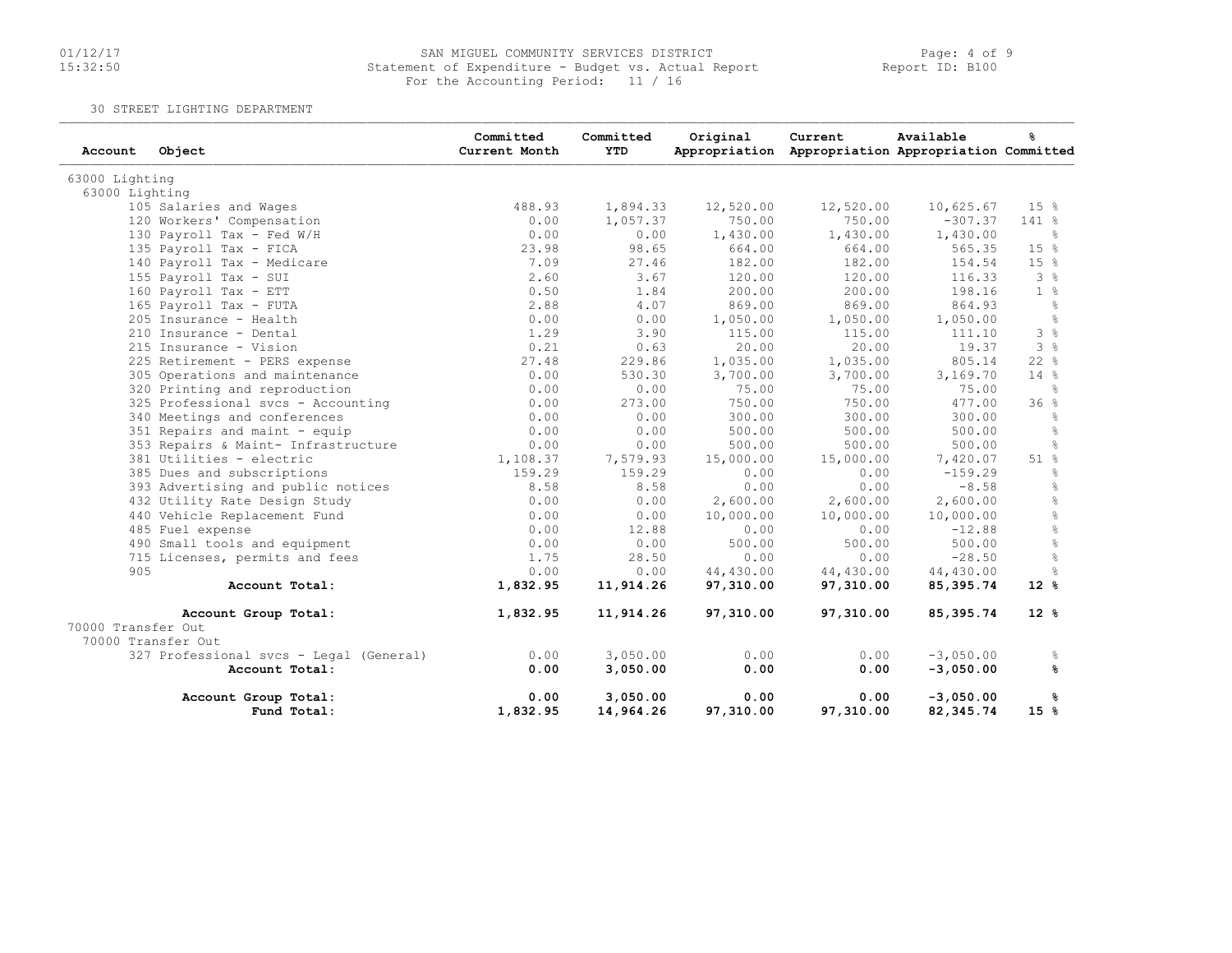# 01/12/17 SAN MIGUEL COMMUNITY SERVICES DISTRICT Page: 5 of 9 15:32:50 Statement of Expenditure - Budget vs. Actual Report Report ID: B100For the Accounting Period: 11 / 16

40 WASTEWATER DEPARTMENT

| Account        | Object                                     | Committed<br>Current Month | Committed<br><b>YTD</b> | Original   | Current<br>Appropriation Appropriation Appropriation Committed | Available    | ℁             |
|----------------|--------------------------------------------|----------------------------|-------------------------|------------|----------------------------------------------------------------|--------------|---------------|
| 64000 Sanitary |                                            |                            |                         |            |                                                                |              |               |
| 64000 Sanitary |                                            |                            |                         |            |                                                                |              |               |
|                | 105 Salaries and Wages                     | 9,719.74                   | 55,558.56               | 141,150.00 | 141,150.00                                                     | 85,591.44    | 39%           |
|                | 109 Stand-by Hours                         | 426.00                     | 813.75                  | 0.00       | 0.00                                                           | $-813.75$    | ိင            |
|                | 120 Workers' Compensation                  | 0.00                       | 12,084.13               | 8,325.00   | 8,325.00                                                       | $-3,759.13$  | 145 %         |
|                | 130 Payroll Tax - Fed W/H                  | 0.00                       | 0.00                    | 38,200.00  | 38,200.00                                                      | 38,200.00    | $\frac{6}{6}$ |
|                | 135 Payroll Tax - FICA                     | 273.87                     | 1,637.97                | 0.00       | 0.00                                                           | $-1,637.97$  | $\frac{6}{6}$ |
|                | 140 Payroll Tax - Medicare                 | 141.86                     | 810.06                  | 2,050.00   | 2,050.00                                                       | 1,239.94     | 40%           |
|                | 155 Payroll Tax - SUI                      | 29.63                      | 61.33                   | 12,150.00  | 12,150.00                                                      | 12,088.67    | $1 \text{ }$  |
|                | 160 Payroll Tax - ETT                      | 9.78                       | 56.05                   | 2,670.00   | 2,670.00                                                       | 2,613.95     | 2%            |
|                | 165 Payroll Tax - FUTA                     | 32.93                      | 68.17                   | 0.00       | 0.00                                                           | $-68.17$     | $\frac{6}{6}$ |
|                | 205 Insurance - Health                     | 603.86                     | 3,246.09                | 13,788.00  | 13,788.00                                                      | 10,541.91    | 24%           |
|                | 210 Insurance - Dental                     | 50.51                      | 280.74                  | 1,476.00   | 1,476.00                                                       | 1,195.26     | 19 %          |
|                | 215 Insurance - Vision                     | 8.04                       | 44.68                   | 245.00     | 245.00                                                         | 200.32       | 18 %          |
|                | 225 Retirement - PERS expense              | 820.56                     | 4,110.50                | 12,445.00  | 12,445.00                                                      | 8,334.50     | 33 %          |
|                | 305 Operations and maintenance             | 44.60                      | 1,509.03                | 5,500.00   | 5,500.00                                                       | 3,990.97     | 27%           |
|                |                                            | 82.55                      | 295.48                  |            |                                                                |              |               |
|                | 310 Phone and fax expense                  |                            |                         | 0.00       | 0.00                                                           | $-295.48$    | $\frac{6}{3}$ |
|                | 315 Postage, shipping and freight          | 205.48                     | 881.20                  | 2,600.00   | 2,600.00                                                       | 1,718.80     | 34%           |
|                | 320 Printing and reproduction              | 0.00                       | 58.75                   | 400.00     | 400.00                                                         | 341.25       | 15%           |
|                | 324 Professional Svcs- Consulting          | 0.00                       | 0.00                    | 1,000.00   | 1,000.00                                                       | 1,000.00     | $\frac{6}{6}$ |
|                | 325 Professional svcs - Accounting         | 0.00                       | 3,120.00                | 2,500.00   | 2,500.00                                                       | $-620.00$    | 125%          |
|                | 326 Professional svcs - Engineering        | 656.25                     | 1,339.50                | 3,000.00   | 3,000.00                                                       | 1,660.50     | 45%           |
|                | 340 Meetings and conferences               | 0.00                       | 0.00                    | 300.00     | 300.00                                                         | 300.00       | $\frac{6}{6}$ |
|                | 345 Mileage expense reimbursement          | 0.00                       | 110.43                  | 200.00     | 200.00                                                         | 89.57        | 55 %          |
|                | 351 Repairs and maint - equip              | 138.24                     | 22,647.34               | 14,000.00  | 14,000.00                                                      | $-8,647.34$  | 162 %         |
|                | 352 Repairs and maint - structures         | 0.00                       | 0.00                    | 925.00     | 925.00                                                         | 925.00       | - 옹           |
|                | 353 Repairs & Maint- Infrastructure        | 0.00                       | 297.75                  | 3,700.00   | 3,700.00                                                       | 3,402.25     | $8\degree$    |
|                | 354 Repairs and maint - vehicles           | 0.00                       | 365.75                  | 1,500.00   | 1,500.00                                                       | 1,134.25     | 24%           |
|                | 355 Testing & Supplies (WWTP)              | 342.00                     | 783.00                  | 3,750.00   | 3,750.00                                                       | 2,967.00     | $21$ %        |
|                | 380 Utilities - alarm service              | 36.00                      | 180.85                  | 1,125.00   | 1,125.00                                                       | 944.15       | 16%           |
|                | 381 Utilities - electric                   | 5,631.98                   | 34,056.63               | 67,000.00  | 67,000.00                                                      | 32,943.37    | $51$ %        |
|                | 382 Utilities - propane                    | 0.00                       | 0.00                    | 350.00     | 350.00                                                         | 350.00       | $\frac{9}{6}$ |
|                | 383 Utilities - trash                      | 47.74                      | 238.70                  | 625.00     | 625.00                                                         | 386.30       | 38 %          |
|                | 385 Dues and subscriptions                 | 1,820.40                   | 1,820.40                | 1,500.00   | 1,500.00                                                       | $-320.40$    | $121$ %       |
|                | 386 Education and training                 | 0.00                       | 307.50                  | 1,250.00   | 1,250.00                                                       | 942.50       | 25%           |
|                | 393 Advertising and public notices         | 98.11                      | 98.11                   | 100.00     | 100.00                                                         | 1.89         | 98 %          |
|                | 410 Office Supplies                        | 0.00                       | 96.96                   | 750.00     | 750.00                                                         | 653.04       | 13%           |
|                | 420 Equipt. & Supplies                     | 536.97                     | 23,483.39               | 2,800.00   | 2,800.00                                                       | $-20,683.39$ | 839 %         |
|                | 432 Utility Rate Design Study              | 0.00                       | 0.00                    | 31,200.00  | 31,200.00                                                      | 31,200.00    | $\frac{6}{6}$ |
|                | 440 Vehicle Replacement Fund               | 0.00                       | 0.00                    | 3,000.00   | 3,000.00                                                       | 3,000.00     | $\frac{6}{6}$ |
|                | 459 Scada - Maintenance Fees               | 0.00                       | 15,066.70               | 1,000.00   | 1,000.00                                                       | $-14,066.70$ | *** 응         |
|                | 485 Fuel expense                           | 117.52                     | 1,948.69                | 3,175.00   | 3,175.00                                                       | 1,226.31     | 61%           |
|                | 490 Small tools and equipment              | 0.00                       | 44.56                   | 675.00     | 675.00                                                         | 630.44       | $7\degree$    |
|                | 495 Uniform expense                        | 0.00                       | 121.49                  | 550.00     | 550.00                                                         | 428.51       | 22%           |
|                |                                            | 0.00                       | 0.00                    |            |                                                                |              | $\frac{6}{6}$ |
|                | 553 Manholes and Valve Raising             |                            |                         | 2,000.00   | 2,000.00                                                       | 2,000.00     |               |
|                | 570 Repairs, Maint. and Video Sewer Lines  | 0.00                       | 0.00                    | 9,975.00   | 9,975.00                                                       | 9,975.00     | $\frac{6}{6}$ |
|                | 582 WWTP Plant Maintenance                 | 0.00                       | 6,334.78                | 9,000.00   | 9,000.00                                                       | 2,665.22     | 70 %          |
|                | 585 Sludge Removal Project                 | 557.28                     | 722.03                  | 250.00     | 250.00                                                         | $-472.03$    | 289 %         |
|                | 705 Waste Discharge Fees/Permits           | 0.00                       | 0.00                    | 25,000.00  | 25,000.00                                                      | 25,000.00    | - 옹           |
|                | 715 Licenses, permits and fees             | 20.00                      | 1,308.50                | 2,500.00   | 2,500.00                                                       | 1,191.50     | 52%           |
|                | 805 Refundable Water/Sewer/Hydrant Deposit | 86.22                      | 175.22                  | 0.00       | 0.00                                                           | $-175.22$    | 욲             |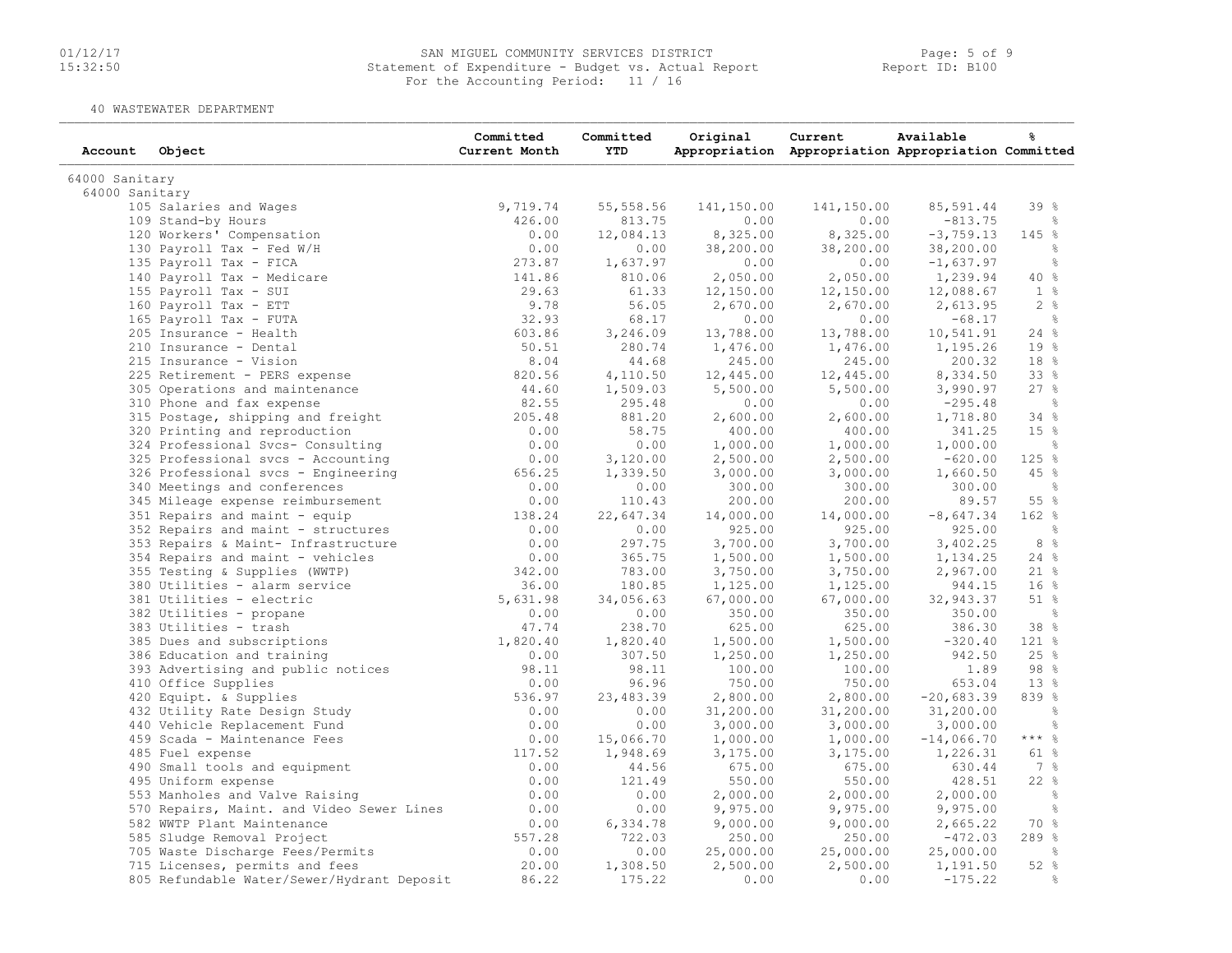# 01/12/17 SAN MIGUEL COMMUNITY SERVICES DISTRICT Page: 6 of 9 15:32:50 Statement of Expenditure - Budget vs. Actual Report Report ID: B100For the Accounting Period: 11 / 16

#### 40 WASTEWATER DEPARTMENT

| Account            | Object                                  | Committed<br>Current Month | Committed<br>YTD | Original<br>Appropriation | Current    | Available<br>Appropriation Appropriation Committed | ℁     |
|--------------------|-----------------------------------------|----------------------------|------------------|---------------------------|------------|----------------------------------------------------|-------|
| 905                |                                         | 0.00                       | 0.00             | 82,047.00                 | 82,047.00  | 82,047.00                                          | ⊱     |
|                    | 920 Credit Card Service Fees            | 0.00                       | 74.74            | 0.00                      | 0.00       | $-74.74$                                           | ⊱     |
|                    | 925 Bank service charges                | 0.00                       | 998.70           | 0.00                      | 0.00       | $-998.70$                                          |       |
|                    | 960 Property tax expense                | 0.00                       | 15.62            | 150.00                    | 150.00     | 134.38                                             | $10*$ |
|                    | Account Total:                          | 22,538.12                  | 197,273.83       | 517,896.00                | 517,896.00 | 320,622.17                                         | 38%   |
| 70000 Transfer Out | Account Group Total:                    | 22,538.12                  | 197,273.83       | 517,896.00                | 517,896.00 | 320,622.17                                         | 38%   |
| 70000 Transfer Out |                                         |                            |                  |                           |            |                                                    |       |
|                    | 327 Professional svcs - Legal (General) | 0.00                       | 40,666.00        | 0.00                      | 0.00       | $-40,666,00$                                       | ⊱     |
|                    | Account Total:                          | 0.00                       | 40,666.00        | 0.00                      | 0.00       | $-40,666.00$                                       | ℁     |
|                    | Account Group Total:                    | 0.00                       | 40,666.00        | 0.00                      | 0.00       | $-40,666.00$                                       | ℁     |
|                    | Fund Total:                             | 22,538.12                  | 237,939.83       | 517,896.00                | 517,896.00 | 279,956.17                                         | 46 %  |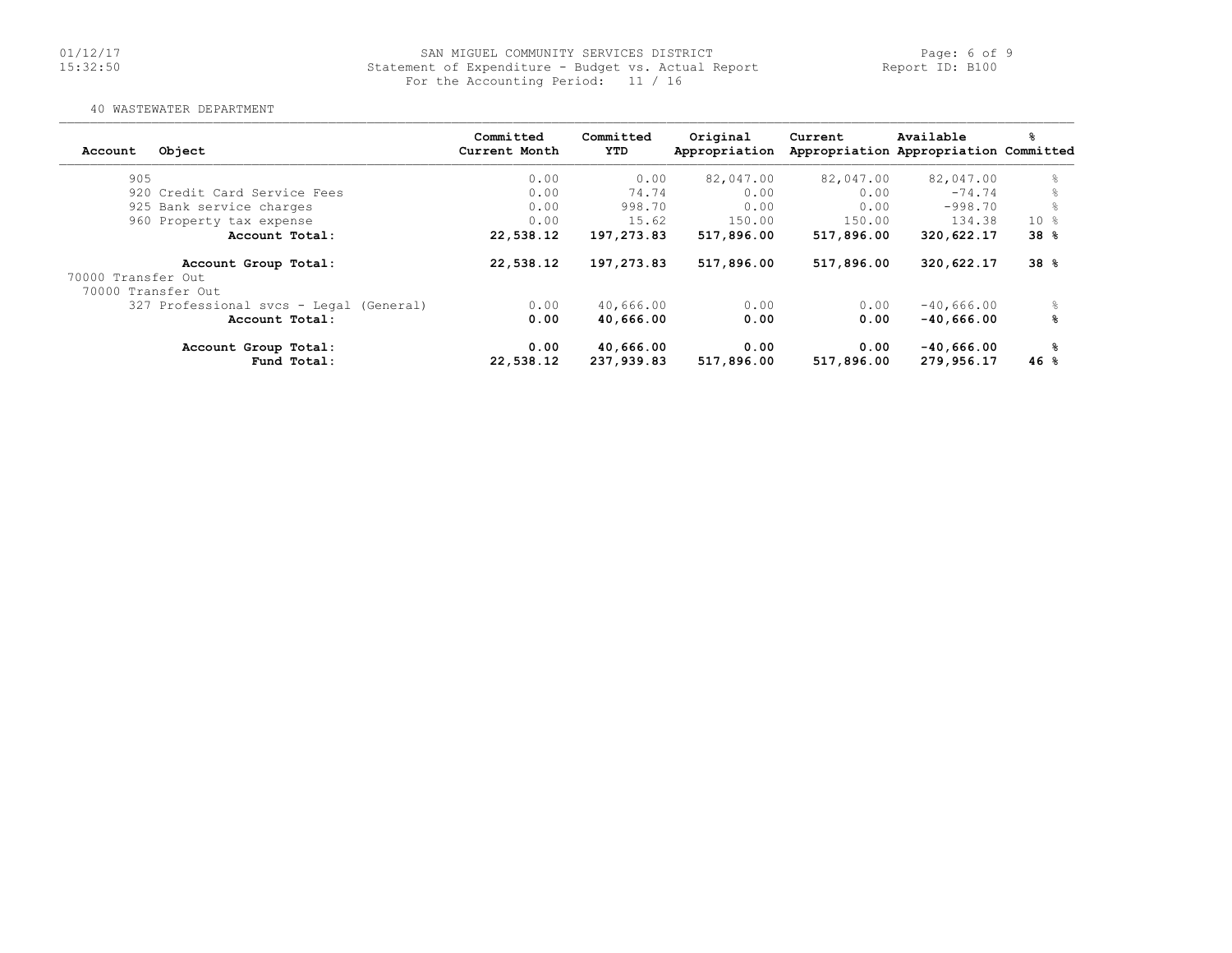# 01/12/17 SAN MIGUEL COMMUNITY SERVICES DISTRICT Page: 7 of 9 15:32:50 Statement of Expenditure - Budget vs. Actual Report Report ID: B100 For the Accounting Period: 11 / 16

50 WATER DEPARTMENT

| Account     | Object                                   | Committed<br>Current Month | Committed<br><b>YTD</b> | Original   | Current<br>Appropriation Appropriation Appropriation Committed | Available     | ℁               |
|-------------|------------------------------------------|----------------------------|-------------------------|------------|----------------------------------------------------------------|---------------|-----------------|
| 65000 Water |                                          |                            |                         |            |                                                                |               |                 |
| 65000 Water |                                          |                            |                         |            |                                                                |               |                 |
|             | 105 Salaries and Wages                   | 10,939.57                  | 62,075.24               | 141,150.00 | 141,150.00                                                     | 79,074.76     | 44%             |
|             | 109 Stand-by Hours                       | 426.00                     | 813.75                  | 0.00       | 0.00                                                           | $-813.75$     | ੰਨ              |
|             | 120 Workers' Compensation                | 0.00                       | 12,084.13               | 8,270.00   | 8,270.00                                                       | $-3,814.13$   | 146%            |
|             | 130 Payroll Tax - Fed W/H                | 0.00                       | 0.00                    | 23, 177.00 | 23, 177.00                                                     | 23, 177.00    | ိင              |
|             | 135 Payroll Tax - FICA                   | 273.86                     | 1,680.04                | 6, 235.00  | 6, 235.00                                                      | 4,554.96      | 27%             |
|             | 140 Payroll Tax - Medicare               | 159.37                     | 903.74                  | 4,480.00   | 4,480.00                                                       | 3,576.26      | 20%             |
|             | 155 Payroll Tax - SUI                    | 29.63                      | 61.34                   | 2,549.00   | 2,549.00                                                       | 2,487.66      | 2%              |
|             | 160 Payroll Tax - ETT                    | 11.03                      | 62.58                   | 2,670.00   | 2,670.00                                                       | 2,607.42      | 2%              |
|             | 165 Payroll Tax - FUTA                   | 32.93                      | 68.17                   | 0.00       | 0.00                                                           | $-68.17$      | $\frac{6}{3}$   |
|             | 205 Insurance - Health                   | 777.99                     | 4,090.38                | 13,788.00  | 13,788.00                                                      | 9,697.62      | 30%             |
|             | 210 Insurance - Dental                   | 58.93                      | 325.89                  | 1,476.00   | 1,476.00                                                       | 1,150.11      | 22%             |
|             | 215 Insurance - Vision                   | 9.33                       | 51.75                   | 245.00     | 245.00                                                         | 193.25        | 218             |
|             | 225 Retirement - PERS expense            | 966.68                     | 4,809.86                | 12,337.00  | 12,337.00                                                      | 7,527.14      | 39 %            |
|             | 305 Operations and maintenance           | 44.60                      | 1,462.54                | 4,500.00   | 4,500.00                                                       | 3,037.46      | 33%             |
|             | 310 Phone and fax expense                | 82.54                      | 295.44                  | 0.00       | 0.00                                                           | $-295.44$     | $\frac{6}{5}$   |
|             | 315 Postage, shipping and freight        | 205.47                     | 881.18                  | 2,108.00   | 2,108.00                                                       | 1,226.82      | 42 %            |
|             | 320 Printing and reproduction            | 0.00                       | 58.75                   | 575.00     | 575.00                                                         | 516.25        | 10 <sup>8</sup> |
|             | 325 Professional svcs - Accounting       | 0.00                       | 3,120.00                | 2,500.00   | 2,500.00                                                       | $-620.00$     | 125 %           |
|             | 326 Professional svcs - Engineering      | 656.25                     | 1,956.25                | 3,500.00   | 3,500.00                                                       | 1,543.75      | 56%             |
|             | 340 Meetings and conferences             | 0.00                       | 0.00                    | 750.00     | 750.00                                                         | 750.00        | $\frac{6}{6}$   |
|             | 345 Mileage expense reimbursement        | 0.00                       | 25.65                   | 300.00     | 300.00                                                         | 274.35        | 9%              |
|             | 351 Repairs and maint - equip            | 243.83                     | 336.91                  | 3,500.00   | 3,500.00                                                       | 3,163.09      | $10*$           |
|             | 352 Repairs and maint - structures       | 0.00                       | 318.00                  | 1,000.00   | 1,000.00                                                       | 682.00        | 32%             |
|             | 353 Repairs & Maint- Infrastructure      | 0.00                       | 10,950.03               | 8,000.00   | 8,000.00                                                       | $-2,950.03$   | 137 %           |
|             | 354 Repairs and maint - vehicles         | 0.00                       | 365.75                  | 1,500.00   | 1,500.00                                                       | 1,134.25      | 24%             |
|             | 356 Testing & Supplies - Well #3 (Water) | 91.00                      | 1,009.91                | 2,000.00   | 2,000.00                                                       | 990.09        | 50%             |
|             | 357 Testing & Supplies - Well #4 (Water) | 66.00                      | 987.93                  | 2,000.00   | 2,000.00                                                       | 1,012.07      | 49 %            |
|             | 358 Testing & Supplies- SLT Well (Water) | 524.00                     | 1,976.61                | 5,000.00   | 5,000.00                                                       | 3,023.39      | 40%             |
|             | 359 Testing & Supplies-Other             | 105.00                     | 2,851.34                | 7,800.00   | 7,800.00                                                       | 4,948.66      | 37%             |
|             | 362 Cross-Connection Control Srvcs.      | 177.10                     | 469.90                  | 1,200.00   | 1,200.00                                                       | 730.10        | 39 %            |
|             | 380 Utilities - alarm service            | 66.00                      | 330.85                  | 0.00       | 0.00                                                           | $-330.85$     | $-\frac{6}{6}$  |
|             | 381 Utilities - electric                 | 2,516.73                   | 20,121.76               | 31,000.00  | 31,000.00                                                      | 10,878.24     | 65 %            |
|             | 382 Utilities - propane                  | 0.00                       | 0.00                    | 350.00     | 350.00                                                         | 350.00        | $\frac{6}{3}$   |
|             | 383 Utilities - trash                    | 47.73                      | 238.65                  | 650.00     | 650.00                                                         | 411.35        | 37%             |
|             | 385 Dues and subscriptions               | 1,820.40                   | 1,820.40                | 6,875.00   | 6,875.00                                                       | 5,054.60      | 26%             |
|             | 386 Education and training               | 0.00                       | 307.50                  | 1,200.00   | 1,200.00                                                       | 892.50        | 26%             |
|             | 387 Education and training: Training     | 50.00                      | 50.00                   | 0.00       | 0.00                                                           | $-50.00$      | ိင              |
|             | 393 Advertising and public notices       | 98.11                      | 98.11                   | 210.00     | 210.00                                                         | 111.89        | 47%             |
|             | 400 Supplies                             | 0.00                       | 0.00                    | 150.00     | 150.00                                                         | 150.00        | ိင              |
|             | 410 Office Supplies                      | 0.00                       | 96.96                   | 750.00     | 750.00                                                         | 653.04        | 13 %            |
|             | 420 Equipt. & Supplies                   | 536.96                     | 23,483.37               | 8,000.00   | 8,000.00                                                       | $-15, 483.37$ | 294%            |
|             | 425 Well #3 Rehab - Capital Project      | 677.25                     | 1,179.20                | 0.00       | 0.00                                                           | $-1, 179.20$  | 웅               |
|             | 431 SLT Blending Line - CDBG Project     | 0.00                       | 0.00                    | 150,000.00 | 150,000.00                                                     | 150,000.00    | $\frac{6}{6}$   |
|             | 432 Utility Rate Design Study            | 0.00                       | 0.00                    | 31,200.00  | 31,200.00                                                      | 31,200.00     | ိင              |
|             | 440 Vehicle Replacement Fund             | 0.00                       | 0.00                    | 3,000.00   | 3,000.00                                                       | 3,000.00      | $\frac{6}{6}$   |
|             | 459 Scada - Maintenance Fees             | 0.00                       | 59,944.30               | 1,000.00   | 1,000.00                                                       | $-58,944.30$  | $***$ $-8$      |
|             | 470 Communication equipment              | 0.00                       | 0.00                    | 100.00     | 100.00                                                         | 100.00        | $\frac{6}{5}$   |
|             | 481 Chemicals- Well #3                   | 0.00                       | 780.90                  | 2,500.00   | 2,500.00                                                       | 1,719.10      | 318             |
|             | 482 Chemicals-Well #4                    | 0.00                       | 1,844.66                | 2,500.00   | 2,500.00                                                       | 655.34        | 74 %            |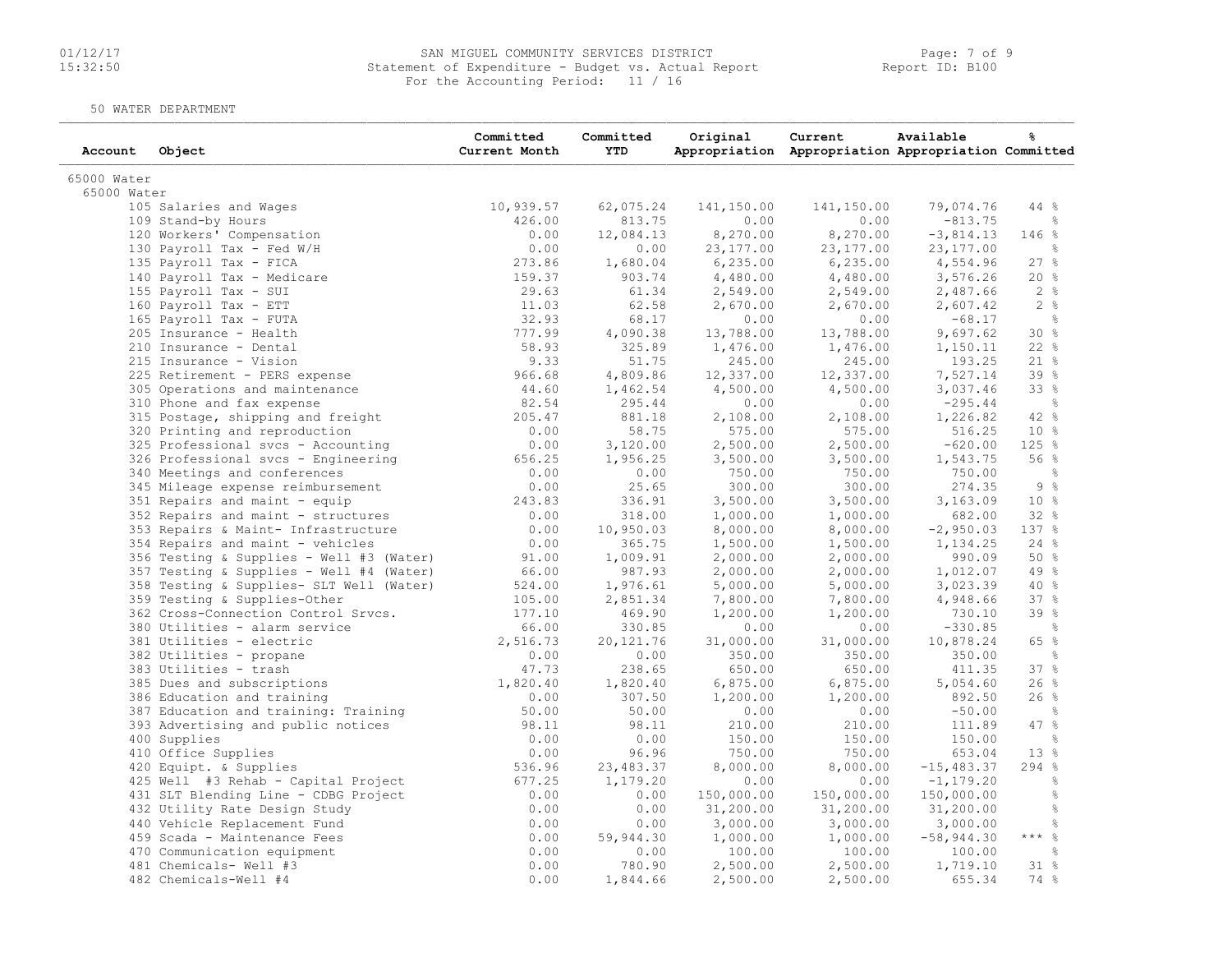# 01/12/17 SAN MIGUEL COMMUNITY SERVICES DISTRICT Page: 8 of 9 15:32:50 Statement of Expenditure - Budget vs. Actual Report Report ID: B100For the Accounting Period: 11 / 16

#### 50 WATER DEPARTMENT

| Account            | Object                                     | Committed<br>Current Month | Committed<br>YTD | Original<br>Appropriation | Current    | Available<br>Appropriation Appropriation Committed | ዱ                |
|--------------------|--------------------------------------------|----------------------------|------------------|---------------------------|------------|----------------------------------------------------|------------------|
|                    | 483 Chemicals-SLT Well                     | 0.00                       | 344.13           | 1,550.00                  | 1,550.00   | 1,205.87                                           | $22$ %           |
|                    | 485 Fuel expense                           | 117.52                     | 1,320.13         | 3,200.00                  | 3,200.00   | 1,879.87                                           | $41$ %           |
|                    | 490 Small tools and equipment              | 0.00                       | 89.70            | 800.00                    | 800.00     | 710.30                                             | 11 <sup>°</sup>  |
|                    | 495 Uniform expense                        | 0.00                       | 0.00             | 550.00                    | 550.00     | 550.00                                             | $\approx$        |
|                    | 500 Capital Outlay                         | 0.00                       | 3,651.70         | 0.00                      | 0.00       | $-3,651.70$                                        |                  |
|                    | 516 Water Projects Well 3                  | 333.44                     | 571.12           | 0.00                      | 0.00       | $-571.12$                                          | $\frac{6}{10}$   |
|                    | 520 Water Main Valves Replacement          | 0.00                       | 0.00             | 4,250.00                  | 4,250.00   | 4,250.00                                           | $\frac{6}{5}$    |
|                    | 525 Water meter replacement                | 21,350.29                  | 24,771.63        | 23,000.00                 | 23,000.00  | $-1, 771.63$                                       | 108 <sub>8</sub> |
|                    | 535 Water Lines Repairs                    | 0.00                       | 0.00             | 3,000.00                  | 3,000.00   | 3,000.00                                           |                  |
|                    | 553 Manholes and Valve Raising             | 0.00                       | 0.00             | 1,200.00                  | 1,200.00   | 1,200.00                                           | 욲                |
|                    | 605 USDA Loan Payment                      | 0.00                       | 41,480.59        | 41,000.00                 | 41,000.00  | $-480.59$                                          | $101$ %          |
|                    | 710 County hazmat dues                     | 0.00                       | 981.00           | 0.00                      | 0.00       | $-981.00$                                          | $\approx$        |
|                    | 715 Licenses, permits and fees             | 20.00                      | 1,041.49         | 7,500.00                  | 7,500.00   | 6,458.51                                           | 14%              |
|                    | 805 Refundable Water/Sewer/Hydrant Deposit | 1,969.87                   | 2,625.04         | 200.00                    | 200.00     | $-2,425.04$                                        | $***$ $%$        |
| 905                |                                            | 0.00                       | 0.00             | 82,041.00                 | 82,041.00  | 82,041.00                                          | ိင               |
|                    | 920 Credit Card Service Fees               | 0.00                       | 74.74            | 0.00                      | 0.00       | $-74.74$                                           | $\frac{6}{10}$   |
|                    | 925 Bank service charges                   | 0.00                       | 998.70           | 0.00                      | 0.00       | $-998.70$                                          | $\frac{6}{10}$   |
|                    | 960 Property tax expense                   | 0.00                       | 81.26            | 100.00                    | 100.00     | 18.74                                              | 81 %             |
|                    | Account Total:                             | 45,485.41                  | 302,420.95       | 670,486.00                | 670,486.00 | 368,065.05                                         | 45 %             |
|                    | Account Group Total:                       | 45,485.41                  | 302,420.95       | 670,486.00                | 670,486.00 | 368,065.05                                         | 45%              |
| 70000 Transfer Out |                                            |                            |                  |                           |            |                                                    |                  |
| 70000 Transfer Out |                                            |                            |                  |                           |            |                                                    |                  |
|                    | 327 Professional svcs - Legal (General)    | 0.00                       | 40,666.00        | 0.00                      | 0.00       | $-40,666.00$                                       | ိင               |
|                    | Account Total:                             | 0.00                       | 40,666.00        | 0.00                      | 0.00       | $-40,666.00$                                       | ℁                |
|                    | Account Group Total:                       | 0.00                       | 40,666.00        | 0.00                      | 0.00       | $-40,666.00$                                       | ዱ                |
|                    | Fund Total:                                | 45, 485. 41                | 343,086.95       | 670,486.00                | 670,486.00 | 327,399.05                                         | 51%              |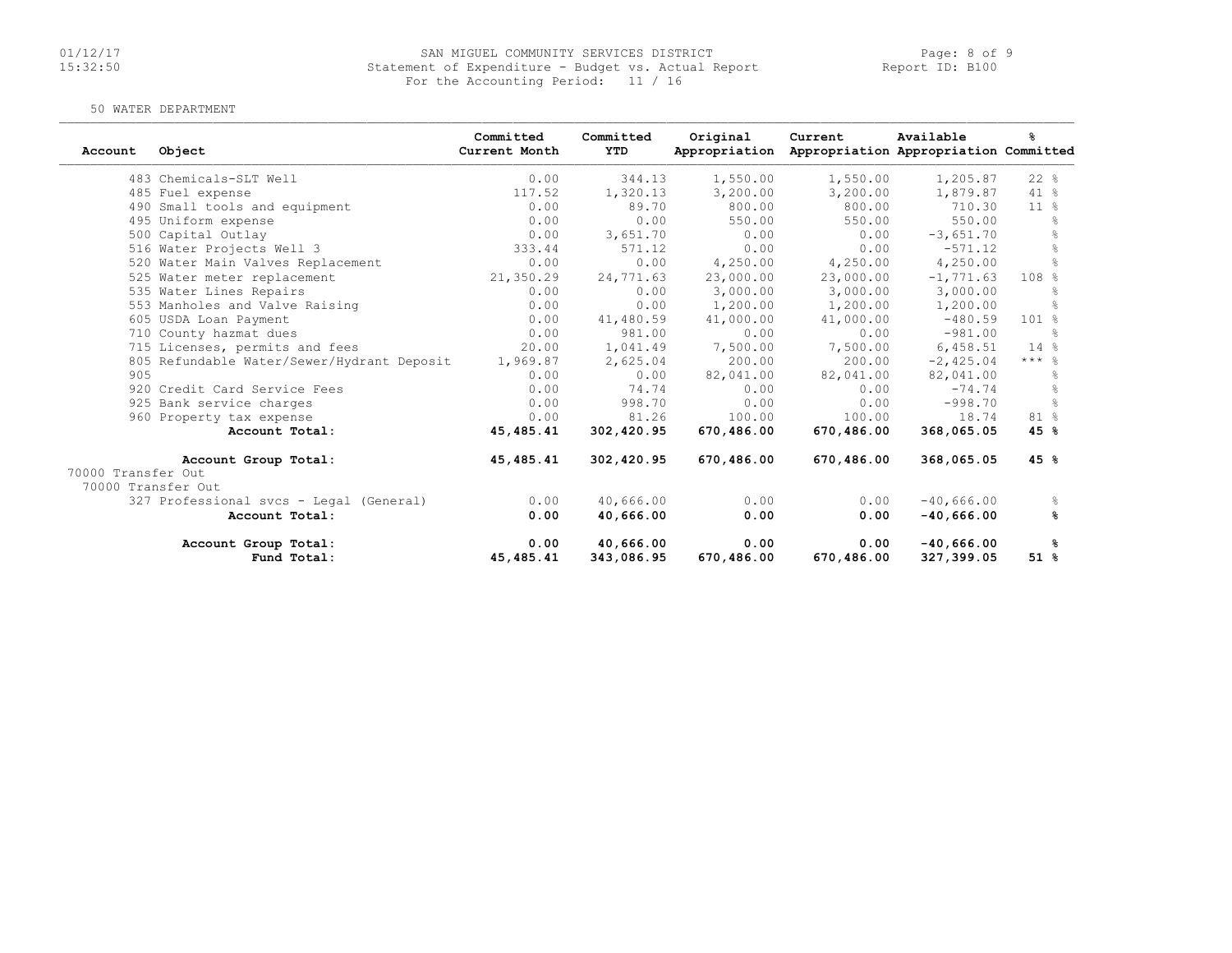#### 01/12/17 Page: 9 of 9 SAN MIGUEL COMMUNITY SERVICES DISTRICT 11/17/17<br>15:32:50 Statement of Expenditure - Budget vs. Actual Report 1997 Report ID: B100 For the Accounting Period: 11 / 16

60 SOLID WASTE DEPARTMENT

| Object<br>Account                       | Committed<br>Current Month | Committed<br>YTD | Original<br>Appropriation | Current  | Available<br>Appropriation Appropriation Committed | ℁         |
|-----------------------------------------|----------------------------|------------------|---------------------------|----------|----------------------------------------------------|-----------|
| 66000 SOLID WASTE                       |                            |                  |                           |          |                                                    |           |
| 66000 SOLID WASTE                       |                            |                  |                           |          |                                                    |           |
| 325 Professional svcs - Accounting      | 0.00                       | 0.00             | 2,500.00                  | 2,500.00 | 2,500.00                                           | 욲         |
| 340 Meetings and conferences            | 0.00                       | 0.00             | 500.00                    | 500.00   | 500.00                                             |           |
| 384 Trash Recepticles                   | 0.00                       | 0.00             | 900.00                    | 900.00   | 900.00                                             | $\approx$ |
| 385 Dues and subscriptions              | 0.00                       | 0.00             | 100.00                    | 100.00   | 100.00                                             | g.        |
| 393 Advertising and public notices      | 0.00                       | 0.00             | 250.00                    | 250.00   | 250.00                                             | g.        |
| 905                                     | 0.00                       | 0.00             | 508.00                    | 508.00   | 508.00                                             | g.        |
| Account Total:                          | 0.00                       | 0.00             | 4,758.00                  | 4,758.00 | 4,758.00                                           | %         |
| Account Group Total:                    | 0.00                       | 0.00             | 4,758.00                  | 4,758.00 | 4,758.00                                           | ℁         |
| 70000 Transfer Out                      |                            |                  |                           |          |                                                    |           |
| 70000 Transfer Out                      |                            |                  |                           |          |                                                    |           |
| 327 Professional svcs - Legal (General) | 0.00                       | 508.00           | 0.00                      | 0.00     | $-508.00$                                          | $\approx$ |
| Account Total:                          | 0.00                       | 508.00           | 0.00                      | 0.00     | $-508.00$                                          | ℁         |
| Account Group Total:                    | 0.00                       | 508.00           | 0.00                      | 0.00     | $-508.00$                                          | ℁         |
| Fund Total:                             | 0.00                       | 508.00           | 4,758.00                  | 4,758.00 | 4,250.00                                           | $11*$     |

Grand Total: 117,415.25 933,831.78 1,966,727.00 1,966,727.00 1,029,999.80 47 %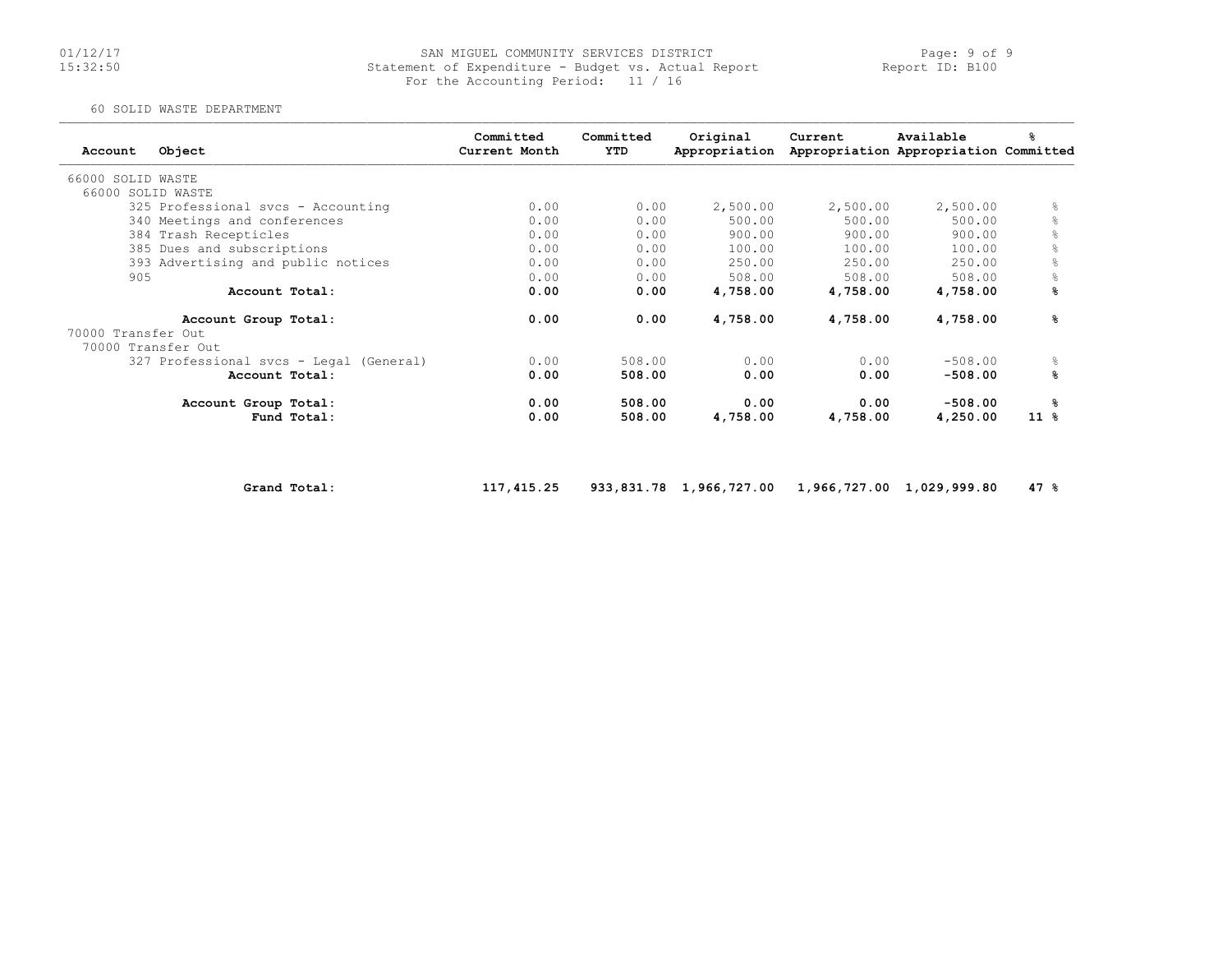#### 01/17/17 Page: 1 of 2<br>14:02:10 SAN MIGUEL COMMUNITY SERVICES DISTRICT Page: 1 of 2<br>Cash Report by Fund/Account Page: 1 Of 2 Cash Report by Fund/Account For the Accounting Period: 11/16

Funds 10- 60

|                                        | Beginning      |            | Transfers |           | Transfers  | Ending         |
|----------------------------------------|----------------|------------|-----------|-----------|------------|----------------|
| Fund/Account                           | Balance        | Received   | In        | Disbursed | Out        | Balance        |
| 10 ADMINISTRATION DEPARTMENT           |                |            |           |           |            |                |
| 10200 HOB - General                    | $-651,860.09$  | 67.45      | 0.00      | 0.00      | 39,480.12  | $-691, 272.76$ |
| $10250$ HOB - Payroll                  | 255,602.40     | 0.00       | 0.00      | 0.00      | 0.00       | 255,602.40     |
| 10260 Pac Western Bank --Vehicle Replm | 0.02           | 0.00       | 0.00      | 0.00      | 0.00       | 0.02           |
| 10350 HOB - Capital Reserve Acct.      | 44,061.84      | 0.00       | 0.00      | 0.00      | 0.00       | 44,061.84      |
| 10400 HOB - USDA Reserve               | $-41,047.39$   | 0.00       | 0.00      | 0.00      | 0.00       | $-41,047.39$   |
| 10460 Cantella & Co. Investment Acct.  | 136,000.00     | 0.00       | 0.00      | 0.00      | 0.00       | 136,000.00     |
| Total Fund                             | $-257, 243.22$ | 67.45      |           |           | 39,480.12  | $-296,655.89$  |
| 20 FIRE PROTECTION DEPARTMENT          |                |            |           |           |            |                |
| 10150 Cash in SLO County               | 2,697.82       | 0.00       | 0.00      | 0.00      | 0.00       | 2,697.82       |
| 10200 HOB - General                    | 247,511.19     | 68,832.63  | 0.00      | 0.00      | 10,097.60  | 306, 246.22    |
| $10250$ HOB - Payroll                  | $-37,617.56$   | 0.00       | 7,721.00  | 0.00      | 5,769.50   | $-35,666.06$   |
| 10260 Pac Western Bank --Vehicle Replm | 125.00         | 0.00       | 0.00      | 0.00      | 0.00       | 125.00         |
| 10350 HOB - Capital Reserve Acct.      | 133,811.92     | 30.56      | 0.00      | 0.00      | 0.00       | 133,842.48     |
| 10460 Cantella & Co. Investment Acct.  | 520.14         | 0.00       | 0.00      | 0.00      | 0.00       | 520.14         |
| Total Fund                             | 347,048.51     | 68,863.19  | 7,721.00  |           | 15,867.10  | 407,765.60     |
| 30 STREET LIGHTING DEPARTMENT          |                |            |           |           |            |                |
| 10150 Cash in SLO County               | 751.17         | 0.00       | 0.00      | 0.00      | 0.00       | 751.17         |
| 10200 HOB - General                    | 242,549.03     | 8,339.64   | 0.00      | 0.00      | 2,236.99   | 248,651.68     |
| $10250$ HOB - Payroll                  | $-13,706.38$   | 0.00       | 959.00    | 0.00      | 554.96     | $-13, 302.34$  |
| 10260 Pac Western Bank --Vehicle Replm | 125.00         | 0.00       | 0.00      | 0.00      | 0.00       | 125.00         |
| 10350 HOB - Capital Reserve Acct.      | 100,825.63     | 6.48       | 0.00      | 0.00      | 0.00       | 100,832.11     |
| 10460 Cantella & Co. Investment Acct.  | 110.35         | 0.00       | 0.00      | 0.00      | 0.00       | 110.35         |
| Total Fund                             | 330,654.80     | 8,346.12   | 959.00    |           | 2,791.95   | 337, 167.97    |
| 40 WASTEWATER DEPARTMENT               |                |            |           |           |            |                |
| 10150 Cash in SLO County               | 6,046.75       | 0.00       | 0.00      | 0.00      | 0.00       | 6,046.75       |
| 10200 HOB - General                    | 528,209.37     | 32,475.50  | 2,045.95  | 82.65     | 21,381.34  | 541,266.83     |
| $10250$ HOB - Payroll                  | $-167, 529.10$ | 0.00       | 10,960.00 | 0.00      | 12, 116.78 | $-168,685.88$  |
| 10260 Pac Western Bank --Vehicle Replm | 125.00         | 0.00       | 0.00      | 0.00      | 0.00       | 125.00         |
| 10350 HOB - Capital Reserve Acct.      | 156,901.17     | 74.06      | 0.00      | 0.00      | 0.00       | 156,975.23     |
| 10460 Cantella & Co. Investment Acct.  | 1,269.21       | 0.00       | 0.00      | 291.83    | 0.00       | 977.38         |
| Total Fund                             | 525,022.40     | 32,549.56  | 13,005.95 | 374.48    | 33,498.12  | 536,705.31     |
| 50 WATER DEPARTMENT                    |                |            |           |           |            |                |
| 10200 HOB - General                    | 406,167.07     | 39,701.58  | 0.00      | 67.35     | 44,806.04  | 400,995.26     |
| $10250$ HOB - Payroll                  | $-71, 324.81$  | 0.00       | 10,960.00 | 0.00      | 13,685.32  | $-74,050.13$   |
| 10260 Pac Western Bank --Vehicle Replm | 125.00         | 0.00       | 0.00      | 0.00      | 0.00       | 125.00         |
| 10340 HOB - Water Projects 6598        | 23,549.88      | 0.00       | 0.00      | 0.00      | 0.00       | 23,549.88      |
| 10350 HOB - Capital Reserve Acct.      | 129,046.01     | 74.06      | 0.00      | 0.00      | 0.00       | 129,120.07     |
| 10400 HOB - USDA Reserve               | 67,126.22      | 1.09       | 0.00      | 0.00      | 0.00       | 67,127.31      |
| 10460 Cantella & Co. Investment Acct.  | 1,260.87       | 0.00       | 0.00      | 0.00      | 0.00       | 1,260.87       |
| Total Fund                             | 555,950.24     | 39,776.73  | 10,960.00 | 67.35     | 58,491.36  | 548,128.26     |
| 60 SOLID WASTE DEPARTMENT              |                |            |           |           |            |                |
| $10200$ HOB - General                  | 31, 158. 23    | 2,785.39   | 0.00      | 0.00      | 0.00       | 33,943.62      |
| Totals                                 | 1,532,590.96   | 152,388.44 | 32,645.95 | 441.83    | 150,128.65 | 1,567,054.87   |

\*\*\* Transfers In and Transfers Out columns should match. There are a couple exceptions to this: 1) Canceled Electronic Checks and 2) Payroll Journal Vouchers that include local deductions set up with receipt accounting. Please see cash reconciliation procedure in manual or call for more details.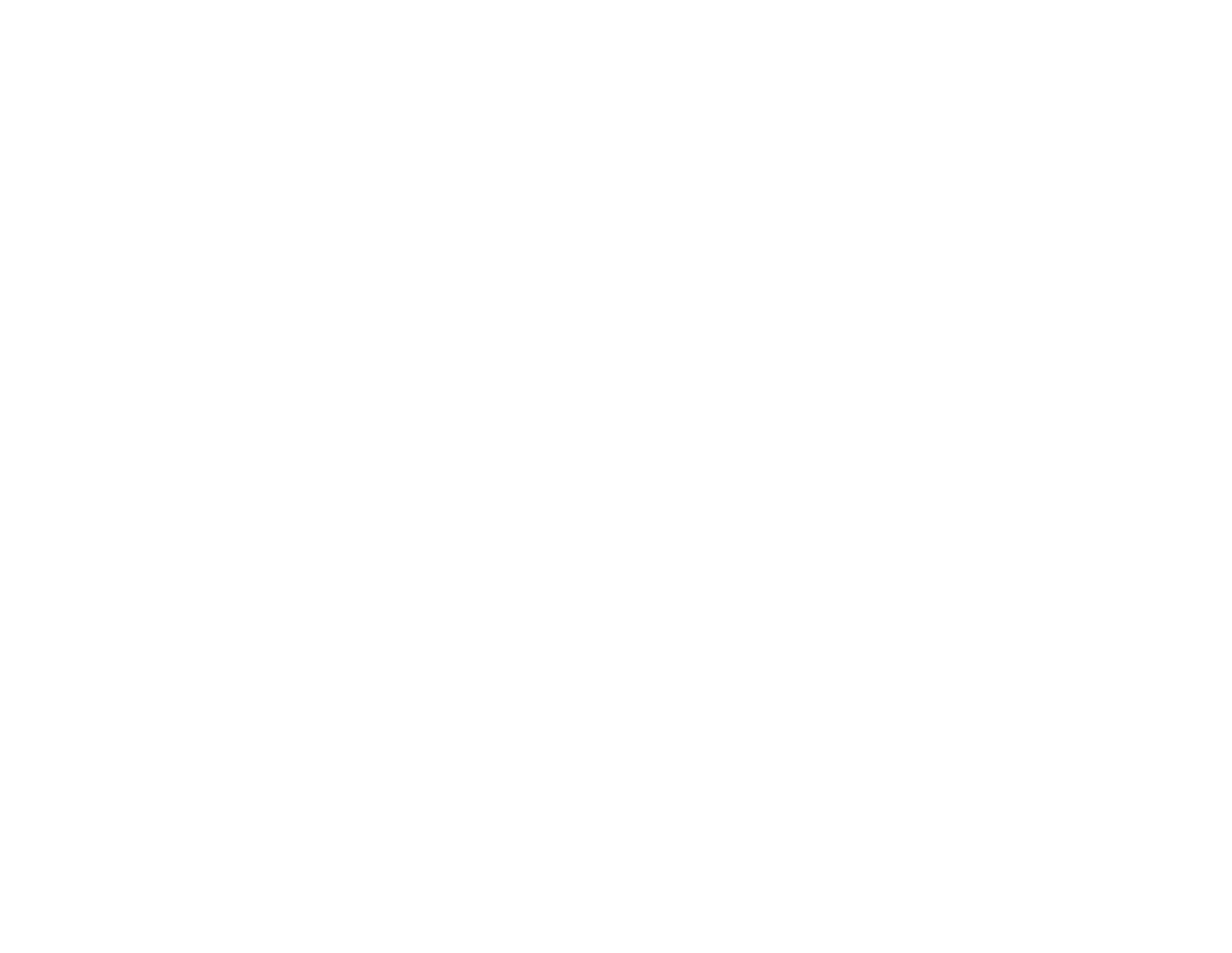## 01/13/17 Page: 1 of 11<br>10:28:21 MIGUEL COMMUNITY SERVICES DISTRICT Page: 1 of 11<br>10:28:21 Moome Statement by Department Income Statement by Department For the Accounting Period: 11 / 16

#### 10 ADMINISTRATION DEPARTMENT

|                                       | Actual<br>Period to Date | ℁       | Actual<br>Year-To-Date | %      | Annual Budget | Variance      |
|---------------------------------------|--------------------------|---------|------------------------|--------|---------------|---------------|
| Revenue                               |                          |         |                        |        |               |               |
| 40370 Myers Restitution - Unrealized  | 0.00                     |         | 0.00                   |        | 10.00         | $-10.00$      |
| 46000 Revenues & Interest             | 0.00                     |         | 0.01                   |        | 0.00          | 0.01          |
| 46020 Transfer In -Fire (16.5%)       | 0.00                     |         | 16,775.00              | 8.21   | 58,150.00     | $-41, 375.00$ |
| 46030 Transfer In -Lighting (3%)      | 0.00                     |         | 3,050.00               | 1.49   | 44,425.00     | $-41, 375.00$ |
| 46040 Transfer In -Sewer (40%)        | 0.00                     |         | 40,666.00              | 19.91  | 82,041.00     | $-41,375.00$  |
| 46050 Transfer In -Water (40%)        | 0.00                     |         | 40,666.00              | 19.91  | 82,041.00     | $-41, 375.00$ |
| 46060 Transfer In- Solid Waste (0.5%) | 0.00                     |         | 508.00                 | 0.25   | 508.00        | 0.00          |
| Total Revenue                         | 0.00                     | 100.00  | 101,665.01             | 100.00 | 267,175.00    | -165,509.99   |
| Expenses                              |                          |         |                        |        |               |               |
| Administration                        |                          |         |                        |        |               |               |
| 111 BOD Stipend                       | 400.00                   | 1.01    | 1,800.00               | 0.88   | 5,000.00      | 3,200.00      |
| 305 Operations and maintenance        | 196.33                   | 0.50    | 302.32                 | 0.15   | 0.00          | $-302.32$     |
| 310 Phone and fax expense             | 327.47                   | 0.83    | 2,208.65               | 1.08   | 4,710.00      | 2,501.35      |
| 315 Postage, shipping and freight     | 0.00                     |         | 0.00                   |        | 10.00         | 10.00         |
| 320 Printing and reproduction         | 19.44                    | 0.05    | 714.62                 | 0.35   | 300.00        | $-414.62$     |
| 324 Professional Svcs- Consulting     | 0.00                     |         | 0.00                   |        | 10,000.00     | 10,000.00     |
| 327 Professional svcs - Legal         | 23,306.60                | 59.13   | 112, 172. 70           | 54.93  | 52,500.00     | $-59,672.70$  |
| 328 Insurance - prop and liability    | 0.00                     |         | 22,068.60              | 10.81  | 24,000.00     | 1,931.40      |
| 331 Professional Services - Legal     | 4,650.00                 | 11.80   | 4,650.00               | 2.28   | 69,000.00     | 64,350.00     |
| 332 Professional Services - Legal     | 9,076.68                 | 23.03   | 9,076.68               | 4.44   | 44,000.00     | 34,923.32     |
| 340 Meetings and conferences          | 401.52                   | 1.02    | 401.52                 | 0.20   | 1,200.00      | 798.48        |
| 345 Mileage expense reimbursement     | 39.96                    | 0.10    | 119.88                 | 0.06   | 400.00        | 280.12        |
| 351 Repairs and maint - equip         | 0.00                     |         | 580.10                 | 0.28   | 0.00          | $-580.10$     |
| 352 Repairs and maint - structures    | 275.00                   | 0.70    | 275.00                 | 0.13   | 2,750.00      | 2,475.00      |
| 375 Internet expenses                 | $-67.45$                 | $-0.17$ | 59.13                  | 0.03   | 4,116.00      | 4,056.87      |
| 376 Webpage- Upgrade/Maint            | 0.00                     |         | 2,600.00               | 1.27   | 2,400.00      | $-200.00$     |
| 385 Dues and subscriptions            | 0.00                     |         | 0.00                   |        | 5,130.00      | 5,130.00      |
| 386 Education and training            | 0.00                     |         | 0.00                   |        | 4,800.00      | 4,800.00      |
| 394 LAFCO Allocations                 | 0.00                     |         | 5,540.64               | 2.71   | 5,500.00      | $-40.64$      |
| 405 Software                          | 0.00                     |         | 5,343.50               | 2.62   | 5,100.00      | $-243.50$     |
| 410 Office Supplies                   | 595.33                   | 1.51    | 2,226.33               | 1.09   | 5,200.00      | 2,973.67      |
| 415 Office Equipment                  | 57.00                    | 0.14    | 4,546.49               | 2.23   | 5,000.00      | 453.51        |
| 465 Cell phones, radios and pagers    | 105.00                   | 0.27    | 455.00                 | 0.22   | 1,680.00      | 1,225.00      |
| 475 Computer supplies and upgrades    | 0.00                     |         | 27,415.65              | 13.43  | 24,118.00     | $-3, 297.65$  |
| 715 Licenses, permits and fees        | 0.00                     |         | 50.00                  | 0.02   | 0.00          | $-50.00$      |
| 910 Tax Penalties & Late Fees         | 0.00                     |         | 1,398.25               | 0.68   | 0.00          | $-1, 398.25$  |
| 911 Finance Charges/Late Fees         | 6.84                     | 0.02    | 8.74                   |        | 0.00          | $-8.74$       |
| 920 Credit Card Service Fees          | 22.95                    | 0.06    | 58.47                  | 0.03   | 0.00          | $-58.47$      |
| 930 Interest Fees                     | 0.00                     |         | 137.93                 | 0.07   | 0.00          | $-137.93$     |
| Account Total                         | 39,412.67                | 100.00  | 204,210.20             | 149.78 | 276,914.00    | 72,703.80     |
|                                       |                          |         |                        |        |               |               |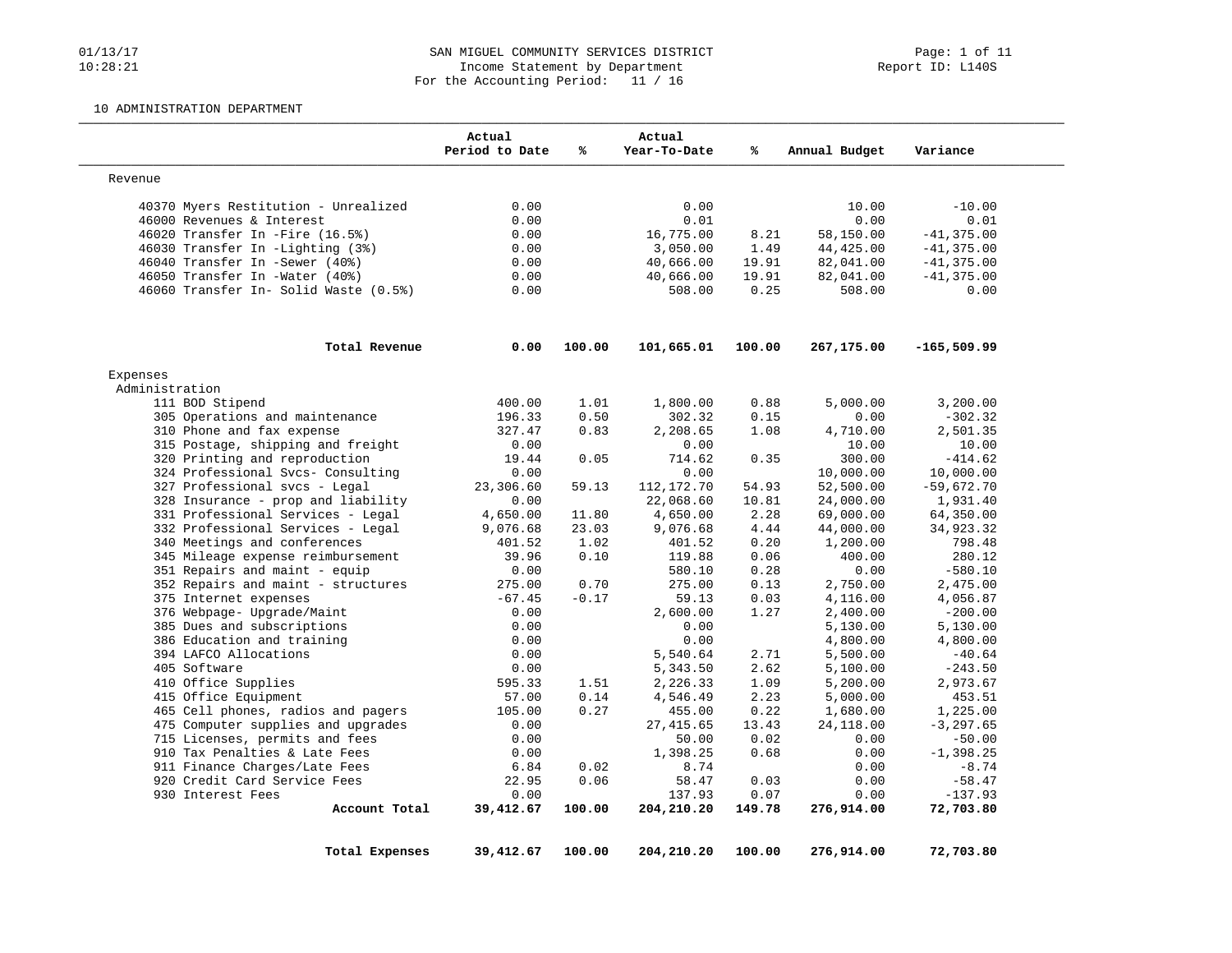#### 01/13/17 2012 628N MIGUEL COMMUNITY SERVICES DISTRICT 20120111/13/17 Page: 2 of 11<br>10:28:21 10:28:21 10:28:21 Income Statement by Department For the Accounting Period: 11 / 16

10 ADMINISTRATION DEPARTMENT

| Actual<br>Period to Date | °≈ | Actual<br>Year-To-Date | ⋇ | Budget<br>Annual | Variance |
|--------------------------|----|------------------------|---|------------------|----------|
|                          |    |                        |   |                  |          |

Net Income(Loss) -39,412.67 -100.00 -102,545.19 -50.22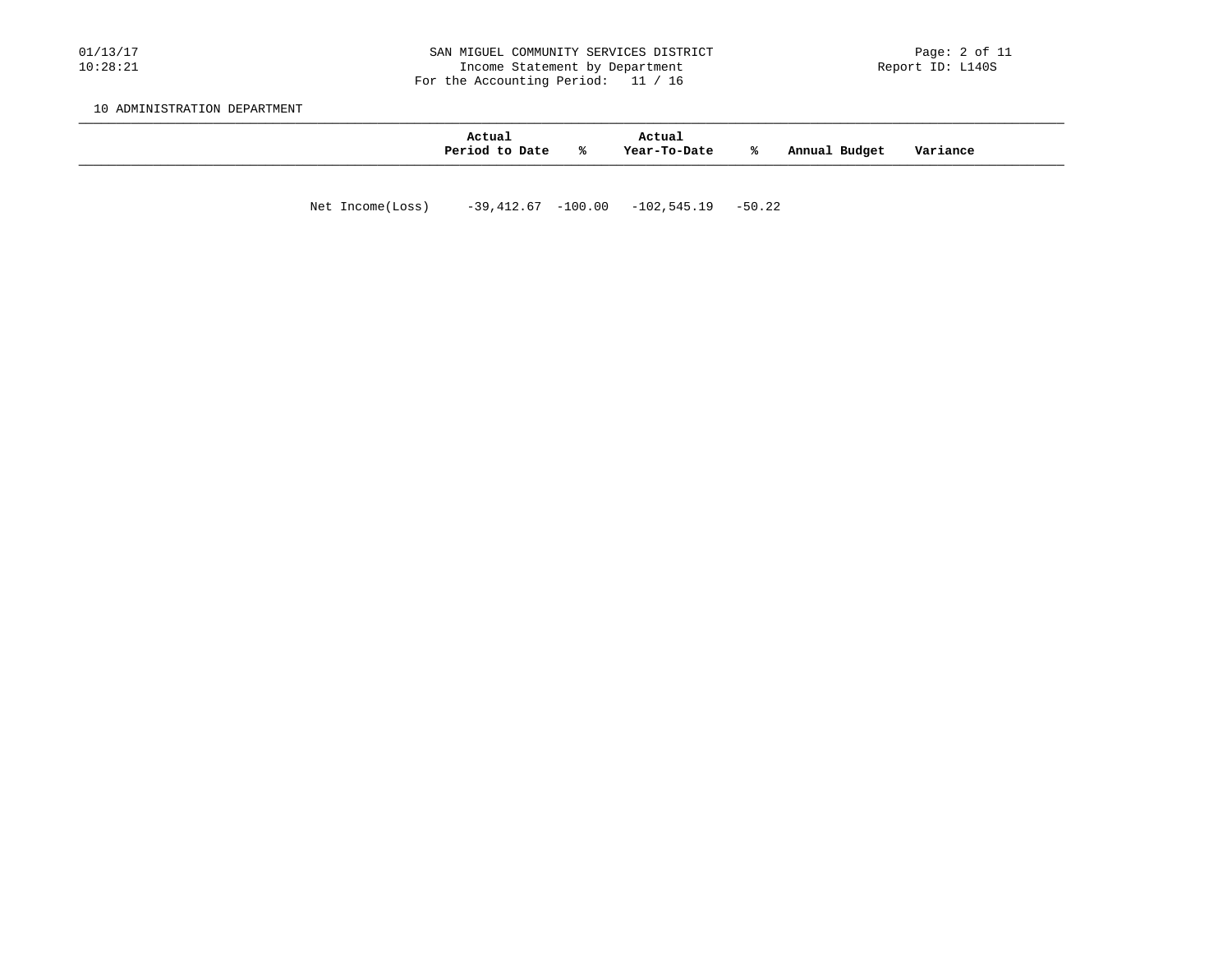## 01/13/17 Page: 3 of 11<br>10:28:21 MIGUEL COMMUNITY SERVICES DISTRICT Page: 3 of 11<br>10:28:21 Micome Statement by Department Income Statement by Department For the Accounting Period: 11 / 16

#### 20 FIRE PROTECTION DEPARTMENT

|                                                                  | Actual<br>Period to Date | %            | Actual<br>Year-To-Date | ℁            | Annual Budget        | Variance          |
|------------------------------------------------------------------|--------------------------|--------------|------------------------|--------------|----------------------|-------------------|
| Revenue                                                          |                          |              |                        |              |                      |                   |
| 40220 Weed Abatement Fees                                        | 0.00                     |              | 0.00                   |              | 450.00               | $-450.00$         |
| 40300 Fireworks Permit Fees                                      | 0.00                     |              | 0.00                   |              | 800.00               | $-800.00$         |
| 40320 Fire Impact Fees                                           | 15,429.85                | 189.41       | 23,009.77              | 17.28        | 10.00                | 22,999.77         |
| 40420 Ambulance Reimbursement                                    | 0.00                     |              | 1,111.61               | 0.84         | 3,200.00             | $-2,088.39$       |
| 40440 CDBG Grant                                                 | 0.00                     |              | 0.00                   |              | 105,000.00           | $-105,000.00$     |
| 40500 VFA Assistance Grant                                       | 0.00                     |              | 8,424.12               | 6.33         | 10.00                | 8,414.12          |
| 42200 Fire Recovery Program                                      | 0.00                     |              | 0.00                   |              | 5.00                 | $-5.00$           |
| 43000 Property Taxes Collected                                   | 45,550.19                | 559.17       | 60,746.23              | 45.63        | 308,300.00           | $-247,553.77$     |
| 44000 Forestry & Fire Protection                                 | 3,752.59                 | 46.07        | 3,752.59               | 2.82         | 30,000.00            | $-26, 247.41$     |
| 46000 Revenues & Interest                                        | 30.56                    | 0.38         | 160.89                 | 0.12         | 50.00                | 110.89            |
| 46100 Realized Earnings                                          | 0.00                     |              | 208.11                 | 0.16         | 0.00                 | 208.11            |
| 46150 Miscellaneous Income                                       | 100.00                   | 1.23         | 200.00                 | 0.15         | 0.00                 | 200.00            |
| 46151 Refund/Adjustments                                         | 0.00                     |              | 599.97                 | 0.45         | 0.00                 | 599.97            |
| 46155 Will Serve Processing Fees                                 | 0.00                     |              | 0.00                   |              | 10.00                | $-10.00$          |
| 46175 Sale of Surplus Property                                   | 4,000.00                 | 49.10        | 4,000.00               | 3.00         | 10.00                | 3,990.00          |
| Total Revenue                                                    | 68,863.19                | 100.00       | 102,213.29             | 100.00       | 447,845.00           | $-345,631.71$     |
| Expenses                                                         |                          |              |                        |              |                      |                   |
| Fire                                                             |                          |              |                        |              |                      |                   |
| 105 Salaries and Wages                                           | 5,410.23                 | 66.41        | 21,686.32              | 16.29        | 75,350.00            | 53,663.68         |
| 120 Workers' Compensation                                        | 0.00                     |              | 4,984.71               | 3.74         | 7,474.00             | 2,489.29          |
| 121 Physicals                                                    | 0.00                     |              | 890.00                 | 0.67         | 1,600.00             | 710.00            |
| 125 Volunteer firefighter stipends                               | 0.00                     |              | 21,930.76              | 16.47        | 44,281.00            | 22,350.24         |
| 126 Strike Team Pay - VFF                                        | 0.00                     |              | 25,573.21              | 19.21        | 37,523.00            | 11,949.79         |
| 130 Payroll Tax - Fed W/H                                        | 0.00                     |              | 0.00                   |              | 22,096.00            | 22,096.00         |
| 135 Payroll Tax - FICA                                           | 112.95                   | 1.39         | 2,604.57               | 1.96         | 0.00                 | $-2,604.57$       |
| 140 Payroll Tax - Medicare                                       | 78.44                    | 0.96         | 1,003.09               | 0.75         | 1,850.00             | 846.91            |
| 155 Payroll Tax - SUI                                            | 12.23                    | 0.15         | 2,033.54               | 1.53         | 6,220.00             | 4,186.46          |
| 160 Payroll Tax - ETT                                            | 5.45                     | 0.07         | 69.12                  | 0.05         | 55.00                | $-14.12$          |
|                                                                  |                          |              |                        |              |                      |                   |
|                                                                  |                          |              |                        |              |                      |                   |
| 165 Payroll Tax - FUTA<br>205 Insurance - Health                 | 13.58                    | 0.17         | 2,320.04               | 1.74         | 0.00                 | $-2,320.04$       |
|                                                                  | 0.00                     |              | 263.70                 | 0.20         | 5,694.00             | 5,430.30          |
| 210 Insurance - Dental                                           | 6.11                     | 0.08         | 32.09                  | 0.02         | 609.00               | 576.91            |
| 215 Insurance - Vision<br>225 Retirement - PERS expense          | 1.01<br>129.50           | 0.01<br>1.59 | 5.17<br>583.42         | 0.44         | 100.00<br>5,090.00   | 94.83<br>4,506.58 |
| 305 Operations and maintenance                                   | 0.00                     |              | 1,793.71               | 1.35         | 2,900.00             | 1,106.29          |
| 315 Postage, shipping and freight                                | 102.74                   | 1.26         | 314.01                 | 0.24         | 625.00               | 310.99            |
|                                                                  | 0.00                     |              | 0.00                   |              |                      |                   |
| 320 Printing and reproduction                                    | 0.00                     |              |                        |              | 200.00               | 200.00            |
| 325 Professional svcs - Accounting<br>335 Meals - Reimbursement  | 65.39                    | 0.80         | 1,287.00<br>125.23     | 0.97<br>0.09 | 2,500.00             | 1,213.00          |
|                                                                  | 0.00                     |              | 0.00                   |              | 500.00               | 374.77            |
| 340 Meetings and conferences                                     | 0.00                     |              | 0.00                   |              | 750.00               | 750.00<br>350.00  |
| 345 Mileage expense reimbursement                                |                          |              |                        |              | 350.00               |                   |
| 351 Repairs and maint - equip                                    | 0.00                     |              | 900.86                 | 0.68         | 1,500.00             | 599.14            |
| 352 Repairs and maint - structures                               | 0.00                     |              | 5,933.00               | 4.46         | 350.00               | $-5,583.00$       |
| 354 Repairs and maint - vehicles<br>370 Dispatch services (Fire) | 0.00<br>0.00             |              | 2,392.01<br>8,081.92   | 1.80<br>6.07 | 9,500.00<br>8,082.00 | 7,107.99<br>0.08  |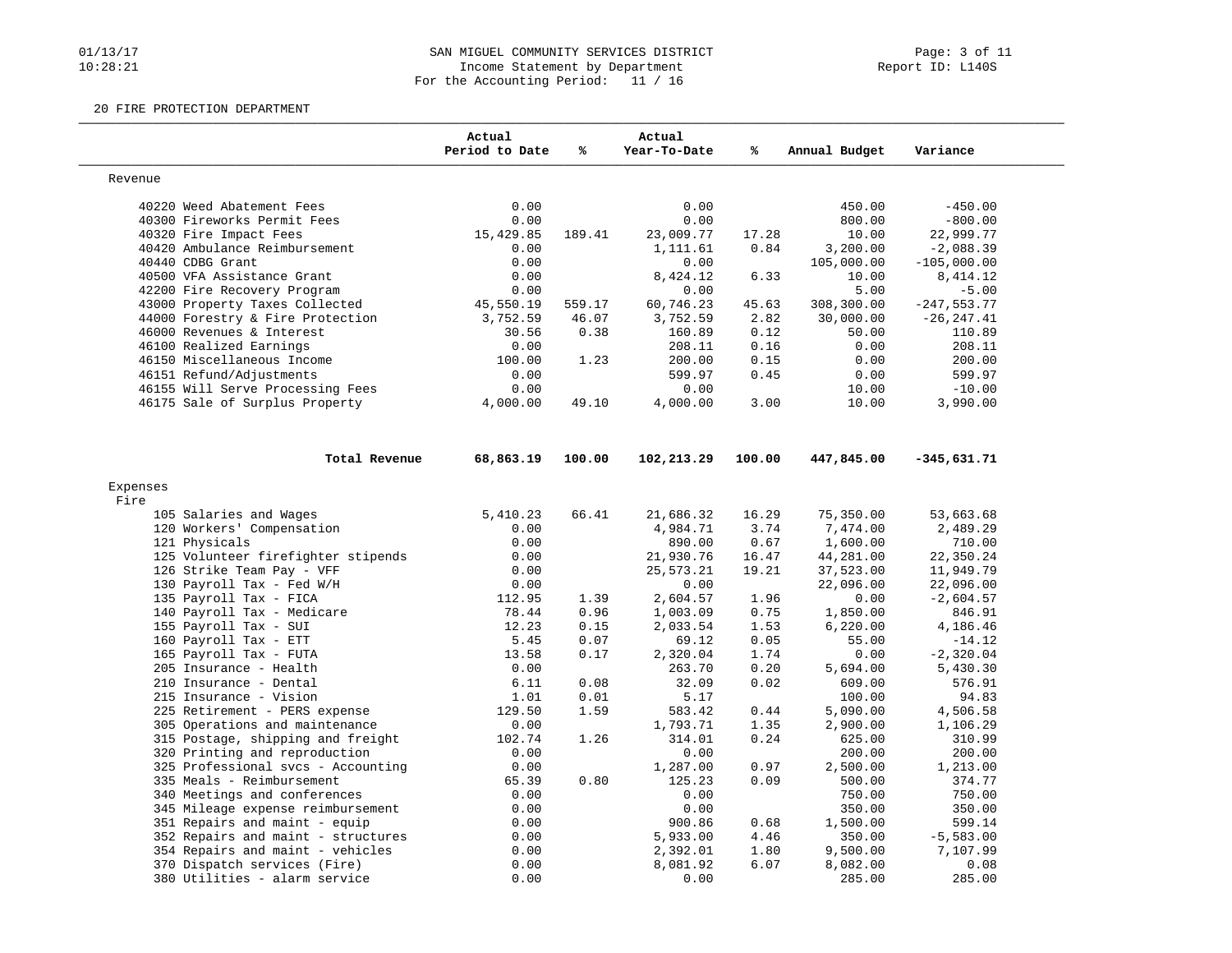# 01/13/17 SAN MIGUEL COMMUNITY SERVICES DISTRICT Page: 4 of 11<br>10:28:21 Income Statement by Department Income Statement by Department For the Accounting Period: 11 / 16

#### 20 FIRE PROTECTION DEPARTMENT

|              |                                    | Actual<br>Period to Date | %       | Actual<br>Year-To-Date | %ะ     | Annual Budget | Variance     |
|--------------|------------------------------------|--------------------------|---------|------------------------|--------|---------------|--------------|
|              | 381 Utilities - electric           | 274.58                   | 3.37    | 1,270.55               | 0.95   | 1,850.00      | 579.45       |
|              | 382 Utilities - propane            | 0.00                     |         | 0.00                   |        | 250.00        | 250.00       |
|              | 385 Dues and subscriptions         | 750.91                   | 9.22    | 1,850.91               | 1.39   | 1,975.00      | 124.09       |
|              | 386 Education and training         | 120.00                   | 1.47    | 1,670.49               | 1.25   | 11,526.00     | 9,855.51     |
|              | 393 Advertising and public notices | 40.48                    | 0.50    | 40.48                  | 0.03   | 1,025.00      | 984.52       |
|              | 395 Community Outreach             | 0.00                     |         | 0.00                   |        | 923.00        | 923.00       |
|              | 400 Supplies                       | 492.91                   | 6.05    | 502.44                 | 0.38   | 0.00          | $-502.44$    |
|              | 420 Equipt. & Supplies             | 231.46                   | 2.84    | 1,157.41               | 0.87   | 0.00          | $-1, 157.41$ |
|              | 440 Vehicle Replacement Fund       | 0.00                     |         | 0.00                   |        | 30,000.00     | 30,000.00    |
|              | 450 EMS supplies                   | 0.00                     |         | 435.03                 | 0.33   | 2,500.00      | 2,064.97     |
|              | 455 Fire Safety Gear & Equipment   | 0.00                     |         | 0.00                   |        | 10,600.00     | 10,600.00    |
|              | 465 Cell phones, radios and pagers | 35.00                    | 0.43    | 105.00                 | 0.08   | 0.00          | $-105.00$    |
|              | 470 Communication equipment        | 0.00                     |         | 16.96                  | 0.01   | 15,050.00     | 15,033.04    |
|              | 485 Fuel expense                   | 254.88                   | 3.13    | 1,347.15               | 1.01   | 6,500.00      | 5,152.85     |
|              | 490 Small tools and equipment      | 0.00                     |         | 0.00                   |        | 1,500.00      | 1,500.00     |
|              | 495 Uniform expense                | 0.00                     |         | 318.37                 | 0.24   | 4,610.00      | 4,291.63     |
|              | 503 Weed Abatement Costs           | 0.00                     |         | 0.00                   |        | 2,810.00      | 2,810.00     |
|              | 505 Fire Training Gounds           | 0.00                     |         | 0.00                   |        | 2,900.00      | 2,900.00     |
|              | 510 Fire station addition          | 0.00                     |         | 0.00                   |        | 49,000.00     | 49,000.00    |
|              | 710 County hazmat dues             | 0.00                     |         | 2,000.00               | 1.50   | 2,000.00      | 0.00         |
|              | 715 Licenses, permits and fees     | 8.25                     | 0.10    | 41.50                  | 0.03   | 350.00        | 308.50       |
|              | 820 Fireworks Clean Up             | 0.00                     |         | 0.00                   |        | 1,000.00      | 1,000.00     |
|              | 920 Credit Card Service Fees       | 0.00                     |         | 74.74                  | 0.06   | 0.00          | $-74.74$     |
|              | 950 Promo materials and supplies   | 0.00                     |         | 575.25                 | 0.43   | 0.00          | $-575.25$    |
|              | 960 Property tax expense           | 0.00                     |         | 133.78                 | 0.10   | 735.00        | 601.22       |
|              | Account Total                      | 8, 146. 10 1429. 17      |         | 116,347.54             | 393.95 | 382,588.00    | 266,240.46   |
| Transfer Out |                                    |                          |         |                        |        |               |              |
|              | 327 Professional svcs - Legal      | 0.00                     |         | 16,775.00              | 12.60  | 16,775.00     | 0.00         |
|              | Account Total                      |                          | 1429.17 | 16,775.00              | 406.55 | 16,775.00     |              |
|              | Total Expenses                     | 8,146.10                 | 100.00  | 133, 122.54            | 100.00 | 399,363.00    | 266,240.46   |

Net Income(Loss) 60,717.09 745.35 -30,909.25 -23.22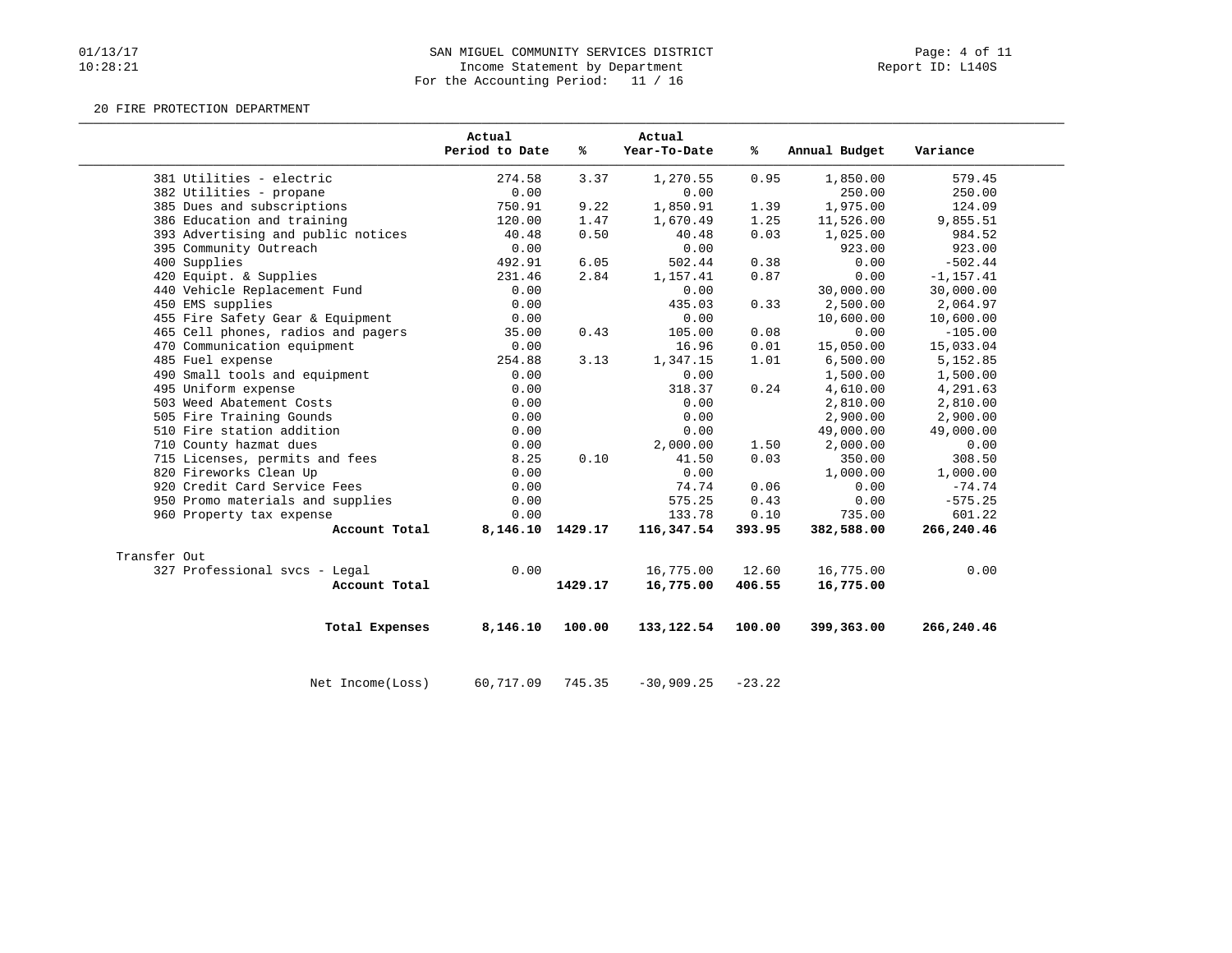## 01/13/17 SAN MIGUEL COMMUNITY SERVICES DISTRICT Page: 5 of 11<br>10:28:21 Income Statement by Department (1999) Page: 5 of 11 Income Statement by Department For the Accounting Period: 11 / 16

### 30 STREET LIGHTING DEPARTMENT

|                                                | Actual<br>Period to Date | %            | Actual<br>Year-To-Date | %            | Annual Budget      | Variance           |
|------------------------------------------------|--------------------------|--------------|------------------------|--------------|--------------------|--------------------|
| Revenue                                        |                          |              |                        |              |                    |                    |
| 43000 Property Taxes Collected                 | 8,339.64                 | 454.98       | 16,025.62              | 107.09       | 80,000.00          | $-63,974.38$       |
| 46000 Revenues & Interest                      | 6.48                     | 0.35         | 34.13                  | 0.23         | 30.00              | 4.13               |
| 46100 Realized Earnings                        | 0.00                     |              | 44.15                  | 0.30         | 0.00               | 44.15              |
| 46151 Refund/Adjustments                       | 0.00                     |              | 144.08                 | 0.96         | 0.00               | 144.08             |
| 46180 Public Records Requests                  | 0.00                     |              | 0.00                   |              | 10.00              | $-10.00$           |
| Total Revenue                                  | 8,346.12                 | 100.00       | 16,247.98              | 100.00       | 80,040.00          | -63,792.02         |
| Expenses                                       |                          |              |                        |              |                    |                    |
| Lighting                                       |                          |              |                        |              |                    |                    |
| 105 Salaries and Wages                         | 488.93                   | 26.67        | 1,894.33               | 12.66        | 12,520.00          | 10,625.67          |
| 120 Workers' Compensation                      | 0.00                     |              | 1,057.37               | 7.07         | 750.00             | $-307.37$          |
| 130 Payroll Tax - Fed W/H                      | 0.00                     |              | 0.00                   |              | 1,430.00           | 1,430.00           |
| 135 Payroll Tax - FICA                         | 23.98<br>7.09            | 1.31<br>0.39 | 98.65                  | 0.66         | 664.00             | 565.35             |
| 140 Payroll Tax - Medicare                     |                          |              | 27.46                  | 0.18         | 182.00             | 154.54             |
| 155 Payroll Tax - SUI<br>160 Payroll Tax - ETT | 2.60<br>0.50             | 0.14<br>0.03 | 3.67<br>1.84           | 0.02<br>0.01 | 120.00<br>200.00   | 116.33<br>198.16   |
| 165 Payroll Tax - FUTA                         |                          | 0.16         | 4.07                   |              |                    |                    |
| 205 Insurance - Health                         | 2.88<br>0.00             |              | 0.00                   | 0.03         | 869.00<br>1,050.00 | 864.93<br>1,050.00 |
| 210 Insurance - Dental                         | 1.29                     | 0.07         | 3.90                   | 0.03         | 115.00             | 111.10             |
| 215 Insurance - Vision                         | 0.21                     | 0.01         | 0.63                   |              | 20.00              | 19.37              |
| 225 Retirement - PERS expense                  | 27.48                    | 1.50         | 229.86                 | 1.54         | 1,035.00           | 805.14             |
| 305 Operations and maintenance                 | 0.00                     |              | 530.30                 | 3.54         | 3,700.00           | 3,169.70           |
| 320 Printing and reproduction                  | 0.00                     |              | 0.00                   |              | 75.00              | 75.00              |
| 325 Professional svcs - Accounting             | 0.00                     |              | 273.00                 | 1.82         | 750.00             | 477.00             |
| 340 Meetings and conferences                   | 0.00                     |              | 0.00                   |              | 300.00             | 300.00             |
| 351 Repairs and maint - equip                  | 0.00                     |              | 0.00                   |              | 500.00             | 500.00             |
| 353 Repairs & Maint- Infrastructure            | 0.00                     |              | 0.00                   |              | 500.00             | 500.00             |
| 381 Utilities - electric                       | 1,108.37                 | 60.47        | 7,579.93               | 50.65        | 15,000.00          | 7,420.07           |
| 385 Dues and subscriptions                     | 159.29                   | 8.69         | 159.29                 | 1.06         | 0.00               | $-159.29$          |
| 393 Advertising and public notices             | 8.58                     | 0.47         | 8.58                   | 0.06         | 0.00               | $-8.58$            |
| 432 Utility Rate Design Study                  | 0.00                     |              | 0.00                   |              | 2,600.00           | 2,600.00           |
| 440 Vehicle Replacement Fund                   | 0.00                     |              | 0.00                   |              | 10,000.00          | 10,000.00          |
| 485 Fuel expense                               | 0.00                     |              | 12.88                  | 0.09         | 0.00               | $-12.88$           |
| 490 Small tools and equipment                  | 0.00                     |              | 0.00                   |              | 500.00             | 500.00             |
| 715 Licenses, permits and fees                 | 1.75                     | 0.10         | 28.50                  | 0.19         | 0.00               | $-28.50$           |
| 905                                            | 0.00                     |              | 0.00                   |              | 44,430.00          | 44,430.00          |
| Account Total                                  | 1,832.95 6906.95         |              | 11,914.26              | 3804.89      | 97,310.00          | 85,395.74          |
| Transfer Out                                   |                          |              |                        |              |                    |                    |
| 327 Professional svcs - Legal                  | 0.00                     |              | 3,050.00               | 20.38        | 0.00               | $-3,050.00$        |
| Account Total                                  |                          | 6906.95      | 3,050.00               | 3825.27      |                    | $-3,050.00$        |
| Total Expenses                                 | 1,832.95                 | 100.00       | 14,964.26              | 100.00       | 97,310.00          | 82,345.74          |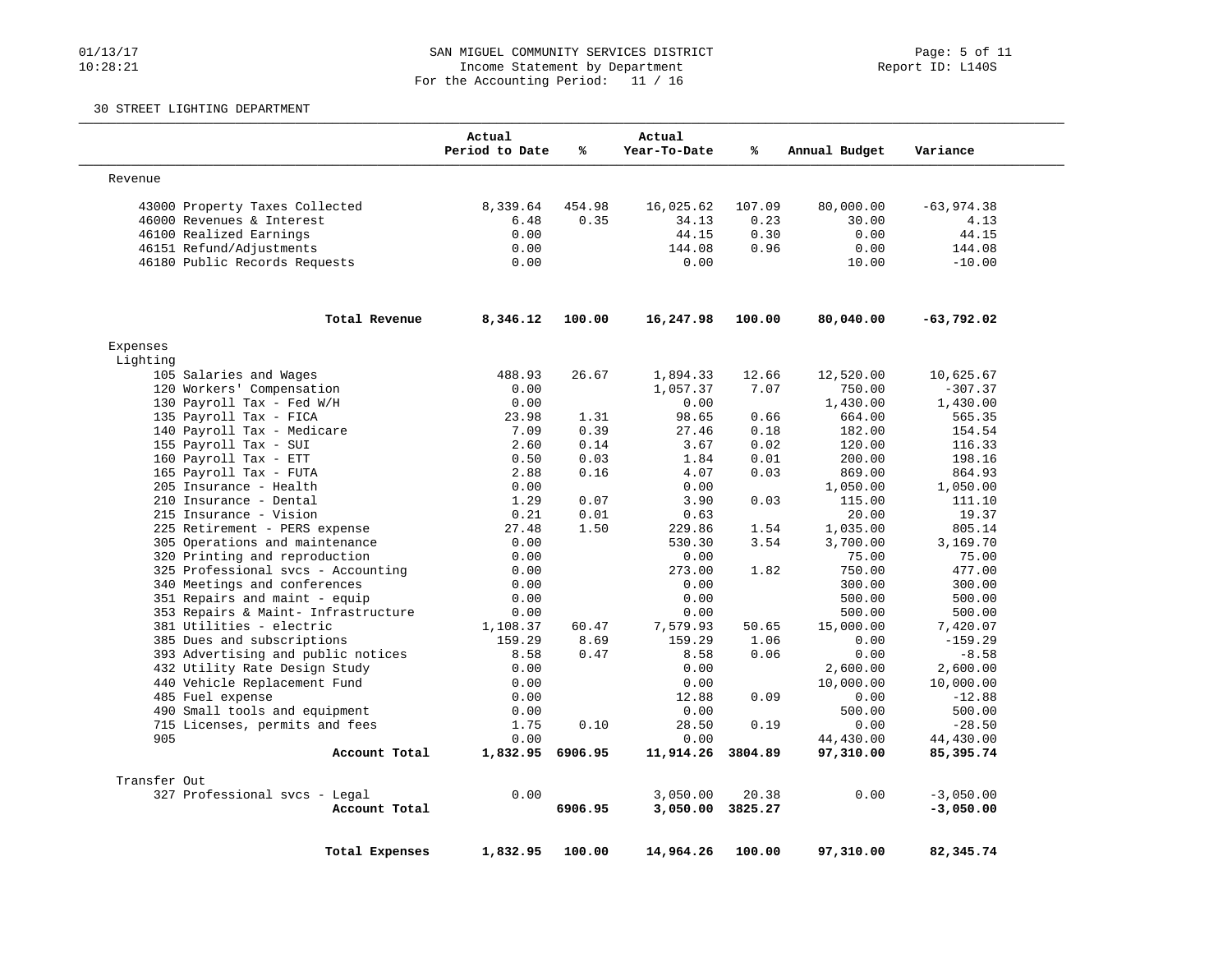## 01/13/17 2019 SAN MIGUEL COMMUNITY SERVICES DISTRICT Page: 6 of 11<br>10:28:21 10:28:21 Income Statement by Department Income Statement by Department For the Accounting Period: 11 / 16

30 STREET LIGHTING DEPARTMENT

|                  | Actual<br>Period to Date | %ะ | Actual<br>Year-To-Date | ℁    | Annual Budget | Variance |  |
|------------------|--------------------------|----|------------------------|------|---------------|----------|--|
| Net Income(Loss) | 6,513.17 355.34          |    | 1,283.72               | 8.58 |               |          |  |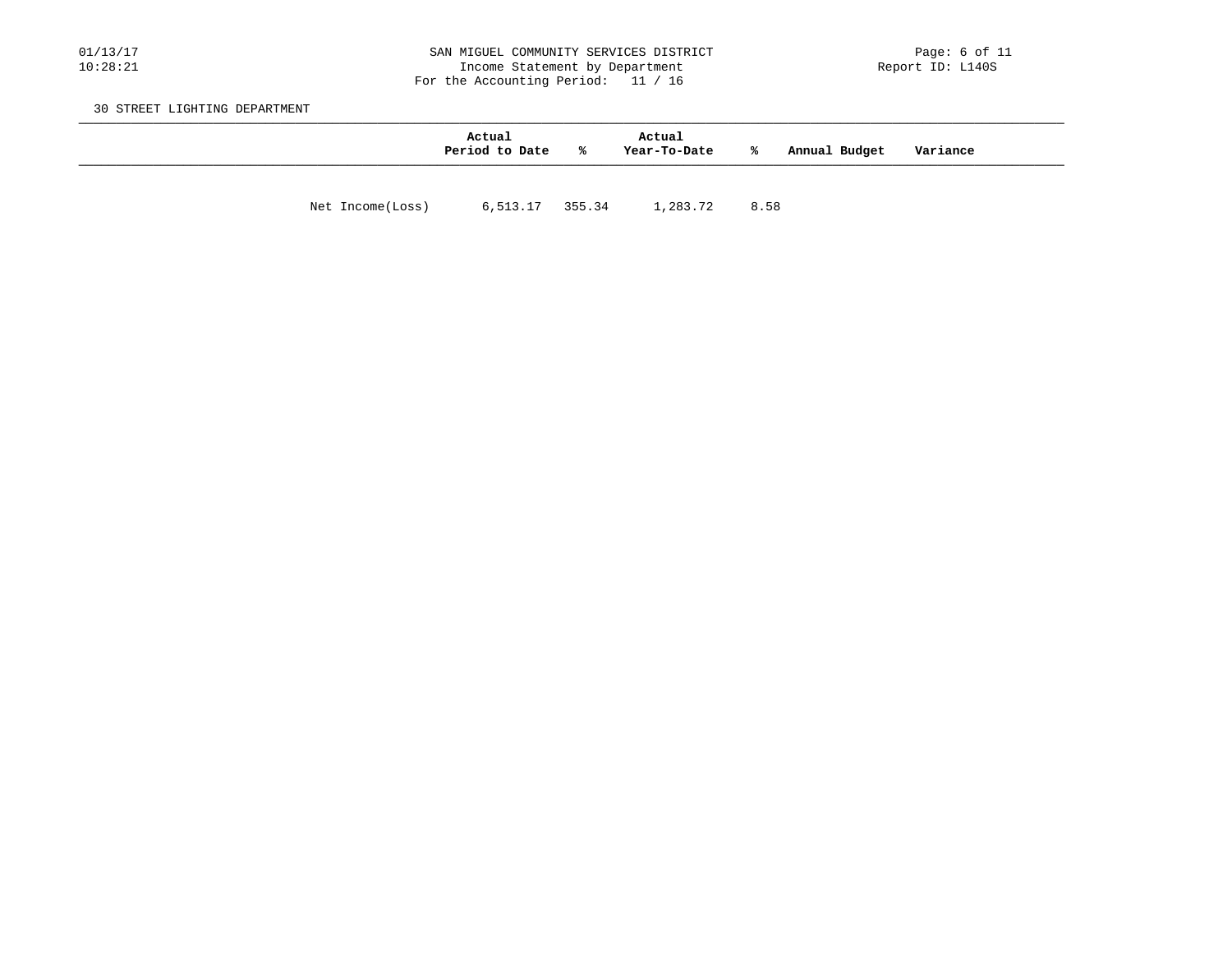## 01/13/17 SAN MIGUEL COMMUNITY SERVICES DISTRICT Page: 7 of 11<br>10:28:21 Income Statement by Department (1999) Page: 7 of 11 Income Statement by Department For the Accounting Period: 11 / 16

#### 40 WASTEWATER DEPARTMENT

|          |                                     | Actual<br>Period to Date | %       | Actual<br>Year-To-Date | ℁      | Annual Budget | Variance       |
|----------|-------------------------------------|--------------------------|---------|------------------------|--------|---------------|----------------|
| Revenue  |                                     |                          |         |                        |        |               |                |
|          | 40850 Wastewater Hook-up Fees       | 0.00                     |         | 41,660.00              | 17.51  | 10.00         | 41,650.00      |
|          | 40900 Wastewater Sales              | 28, 455.65               | 126.26  | 141,522.15             | 59.48  | 350,000.00    | $-208, 477.85$ |
|          | 40910 Wastewater Late Charges       | 576.72                   | 2.56    | 2,678.17               | 1.13   | 4,000.00      | $-1, 321.83$   |
|          | 43000 Property Taxes Collected      | 4,563.98                 | 20.25   | 7,218.29               | 3.03   | 47,200.00     | $-39,981.71$   |
|          | 46000 Revenues & Interest           | 74.06                    | 0.33    | 389.99                 | 0.16   | 50.00         | 339.99         |
|          | 46010 Transfer In                   | 0.00                     |         | 0.00                   |        | 41,375.00     | $-41, 375.00$  |
|          | 46100 Realized Earnings             | $-291.83$                | $-1.29$ | 220.99                 | 0.09   | 0.00          | 220.99         |
|          | 46151 Refund/Adjustments            | 0.00                     |         | 1,488.10               | 0.63   | 1,000.00      | 488.10         |
|          | 46153 Plan Check Fees               | 0.00                     |         | 0.00                   |        | 100.00        | $-100.00$      |
|          | 46155 Will Serve Processing Fees    | 0.00                     |         | 0.00                   |        | 10.00         | $-10.00$       |
|          | 46175 Sale of Surplus Property      | 0.00                     |         | 0.00                   |        | 10.00         | $-10.00$       |
|          | 46180 Public Records Requests       | 0.00                     |         | 0.00                   |        | 10.00         | $-10.00$       |
|          | Total Revenue                       | 33,378.58                | 100.00  | 195,177.69             | 100.00 | 443,765.00    | $-248,587.31$  |
| Expenses |                                     |                          |         |                        |        |               |                |
| Sanitary |                                     |                          |         |                        |        |               |                |
|          | 105 Salaries and Wages              | 9,719.74                 | 43.13   | 55,558.56              | 23.35  | 141,150.00    | 85,591.44      |
|          | 109 Stand-by Hours                  | 426.00                   | 1.89    | 813.75                 | 0.34   | 0.00          | $-813.75$      |
|          | 120 Workers' Compensation           | 0.00                     |         | 12,084.13              | 5.08   | 8,325.00      | $-3,759.13$    |
|          | 130 Payroll Tax - Fed W/H           | 0.00                     |         | 0.00                   |        | 38,200.00     | 38,200.00      |
|          | 135 Payroll Tax - FICA              | 273.87                   | 1.22    | 1,637.97               | 0.69   | 0.00          | $-1,637.97$    |
|          | 140 Payroll Tax - Medicare          | 141.86                   | 0.63    | 810.06                 | 0.34   | 2,050.00      | 1,239.94       |
|          | 155 Payroll Tax - SUI               | 29.63                    | 0.13    | 61.33                  | 0.03   | 12,150.00     | 12,088.67      |
|          | 160 Payroll Tax - ETT               | 9.78                     | 0.04    | 56.05                  | 0.02   | 2,670.00      | 2,613.95       |
|          | 165 Payroll Tax - FUTA              | 32.93                    | 0.15    | 68.17                  | 0.03   | 0.00          | $-68.17$       |
|          | 205 Insurance - Health              | 603.86                   | 2.68    | 3,246.09               | 1.36   | 13,788.00     | 10,541.91      |
|          | 210 Insurance - Dental              | 50.51                    | 0.22    | 280.74                 | 0.12   | 1,476.00      | 1,195.26       |
|          | 215 Insurance - Vision              | 8.04                     | 0.04    | 44.68                  | 0.02   | 245.00        | 200.32         |
|          | 225 Retirement - PERS expense       | 820.56                   | 3.64    | 4,110.50               | 1.73   | 12,445.00     | 8,334.50       |
|          | 305 Operations and maintenance      | 44.60                    | 0.20    | 1,509.03               | 0.63   | 5,500.00      | 3,990.97       |
|          | 310 Phone and fax expense           | 82.55                    | 0.37    | 295.48                 | 0.12   | 0.00          | $-295.48$      |
|          | 315 Postage, shipping and freight   | 205.48                   | 0.91    | 881.20                 | 0.37   | 2,600.00      | 1,718.80       |
|          | 320 Printing and reproduction       | 0.00                     |         | 58.75                  | 0.02   | 400.00        | 341.25         |
|          | 324 Professional Svcs- Consulting   | 0.00                     |         | 0.00                   |        | 1,000.00      | 1,000.00       |
|          | 325 Professional svcs - Accounting  | 0.00                     |         | 3,120.00               | 1.31   | 2,500.00      | $-620.00$      |
|          | 326 Professional svcs - Engineering | 656.25                   | 2.91    | 1,339.50               | 0.56   | 3,000.00      | 1,660.50       |
|          | 340 Meetings and conferences        | 0.00                     |         | 0.00                   |        | 300.00        | 300.00         |
|          | 345 Mileage expense reimbursement   | 0.00                     |         | 110.43                 | 0.05   | 200.00        | 89.57          |
|          | 351 Repairs and maint - equip       | 138.24                   | 0.61    | 22,647.34              | 9.52   | 14,000.00     | $-8,647.34$    |
|          | 352 Repairs and maint - structures  | 0.00                     |         | 0.00                   |        | 925.00        | 925.00         |
|          | 353 Repairs & Maint- Infrastructure | 0.00                     |         | 297.75                 | 0.13   | 3,700.00      | 3,402.25       |
|          | 354 Repairs and maint - vehicles    | 0.00                     |         | 365.75                 | 0.15   | 1,500.00      | 1,134.25       |
|          | 355 Testing & Supplies (WWTP)       | 342.00                   | 1.52    | 783.00                 | 0.33   | 3,750.00      | 2,967.00       |
|          |                                     |                          |         |                        |        |               |                |
|          | 380 Utilities - alarm service       | 36.00                    | 0.16    | 180.85                 | 0.08   | 1,125.00      | 944.15         |
|          | 381 Utilities - electric            | 5,631.98                 | 24.99   | 34,056.63              | 14.31  | 67,000.00     | 32,943.37      |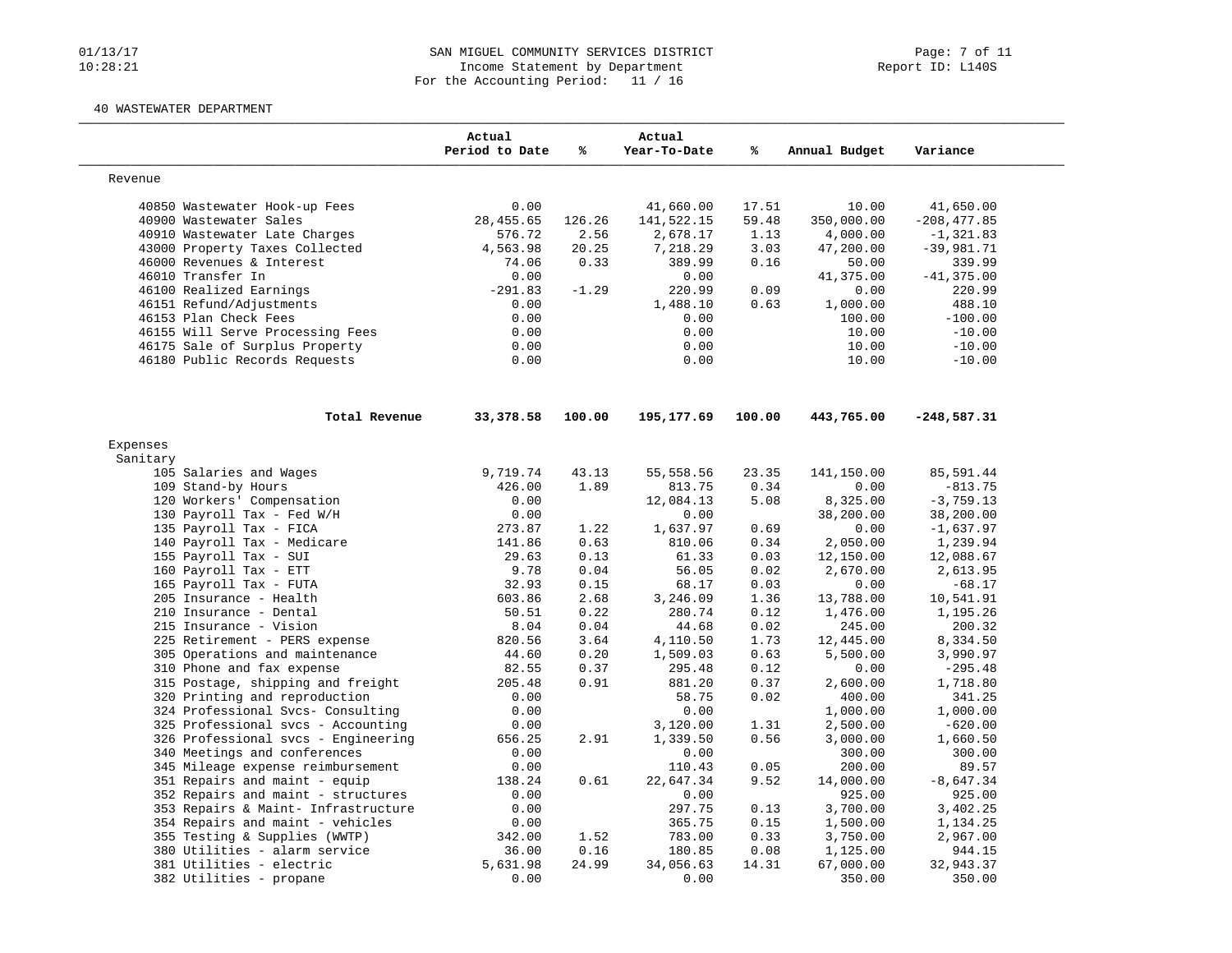## 01/13/17 SAN MIGUEL COMMUNITY SERVICES DISTRICT Page: 8 of 11<br>10:28:21 Income Statement by Department (1999) Page: 8 of 11 Income Statement by Department For the Accounting Period: 11 / 16

### 40 WASTEWATER DEPARTMENT

|                                     | Actual<br>Period to Date | %      | Actual<br>Year-To-Date | %ะ       | Annual Budget | Variance     |
|-------------------------------------|--------------------------|--------|------------------------|----------|---------------|--------------|
| 383 Utilities - trash               | 47.74                    | 0.21   | 238.70                 | 0.10     | 625.00        | 386.30       |
| 385 Dues and subscriptions          | 1,820.40                 | 8.08   | 1,820.40               | 0.77     | 1,500.00      | $-320.40$    |
| 386 Education and training          | 0.00                     |        | 307.50                 | 0.13     | 1,250.00      | 942.50       |
| 393 Advertising and public notices  | 98.11                    | 0.44   | 98.11                  | 0.04     | 100.00        | 1.89         |
| 410 Office Supplies                 | 0.00                     |        | 96.96                  | 0.04     | 750.00        | 653.04       |
| 420 Equipt. & Supplies              | 536.97                   | 2.38   | 23, 483.39             | 9.87     | 2,800.00      | $-20,683.39$ |
| 432 Utility Rate Design Study       | 0.00                     |        | 0.00                   |          | 31,200.00     | 31,200.00    |
| 440 Vehicle Replacement Fund        | 0.00                     |        | 0.00                   |          | 3,000.00      | 3,000.00     |
| 459 Scada - Maintenance Fees        | 0.00                     |        | 15,066.70              | 6.33     | 1,000.00      | $-14,066.70$ |
| 485 Fuel expense                    | 117.52                   | 0.52   | 1,948.69               | 0.82     | 3,175.00      | 1,226.31     |
| 490 Small tools and equipment       | 0.00                     |        | 44.56                  | 0.02     | 675.00        | 630.44       |
| 495 Uniform expense                 | 0.00                     |        | 121.49                 | 0.05     | 550.00        | 428.51       |
| 553 Manholes and Valve Raising      | 0.00                     |        | 0.00                   |          | 2,000.00      | 2,000.00     |
| 570 Repairs, Maint. and Video Sewer | 0.00                     |        | 0.00                   |          | 9,975.00      | 9,975.00     |
| 582 WWTP Plant Maintenance          | 0.00                     |        | 6,334.78               | 2.66     | 9,000.00      | 2,665.22     |
| 585 Sludge Removal Project          | 557.28                   | 2.47   | 722.03                 | 0.30     | 250.00        | $-472.03$    |
| 705 Waste Discharge Fees/Permits    | 0.00                     |        | 0.00                   |          | 25,000.00     | 25,000.00    |
| 715 Licenses, permits and fees      | 20.00                    | 0.09   | 1,308.50               | 0.55     | 2,500.00      | 1,191.50     |
| 805 Refundable Water/Sewer/Hydrant  | 86.22                    | 0.38   | 175.22                 | 0.07     | 0.00          | $-175.22$    |
| 905                                 | 0.00                     |        | 0.00                   |          | 82,047.00     | 82,047.00    |
| 920 Credit Card Service Fees        | 0.00                     |        | 74.74                  | 0.03     | 0.00          | $-74.74$     |
| 925 Bank service charges            | 0.00                     |        | 998.70                 | 0.42     | 0.00          | $-998.70$    |
| 960 Property tax expense            | 0.00                     |        | 15.62                  | 0.01     | 150.00        | 134.38       |
| Account Total                       | 22,538.12                | 809.82 | 197,273.83             | 405.51   | 517,896.00    | 320,622.17   |
| Transfer Out                        |                          |        |                        |          |               |              |
| 327 Professional svcs - Legal       | 0.00                     |        | 40,666.00              | 17.09    | 0.00          | $-40,666.00$ |
| Account Total                       |                          | 809.82 | 40,666.00              | 422.60   |               | $-40,666.00$ |
| Total Expenses                      | 22,538.12                | 100.00 | 237,939.83             | 100.00   | 517,896.00    | 279,956.17   |
| Net Income (Loss)                   | 10,840.46                | 48.10  | $-42,762.14$           | $-17.97$ |               |              |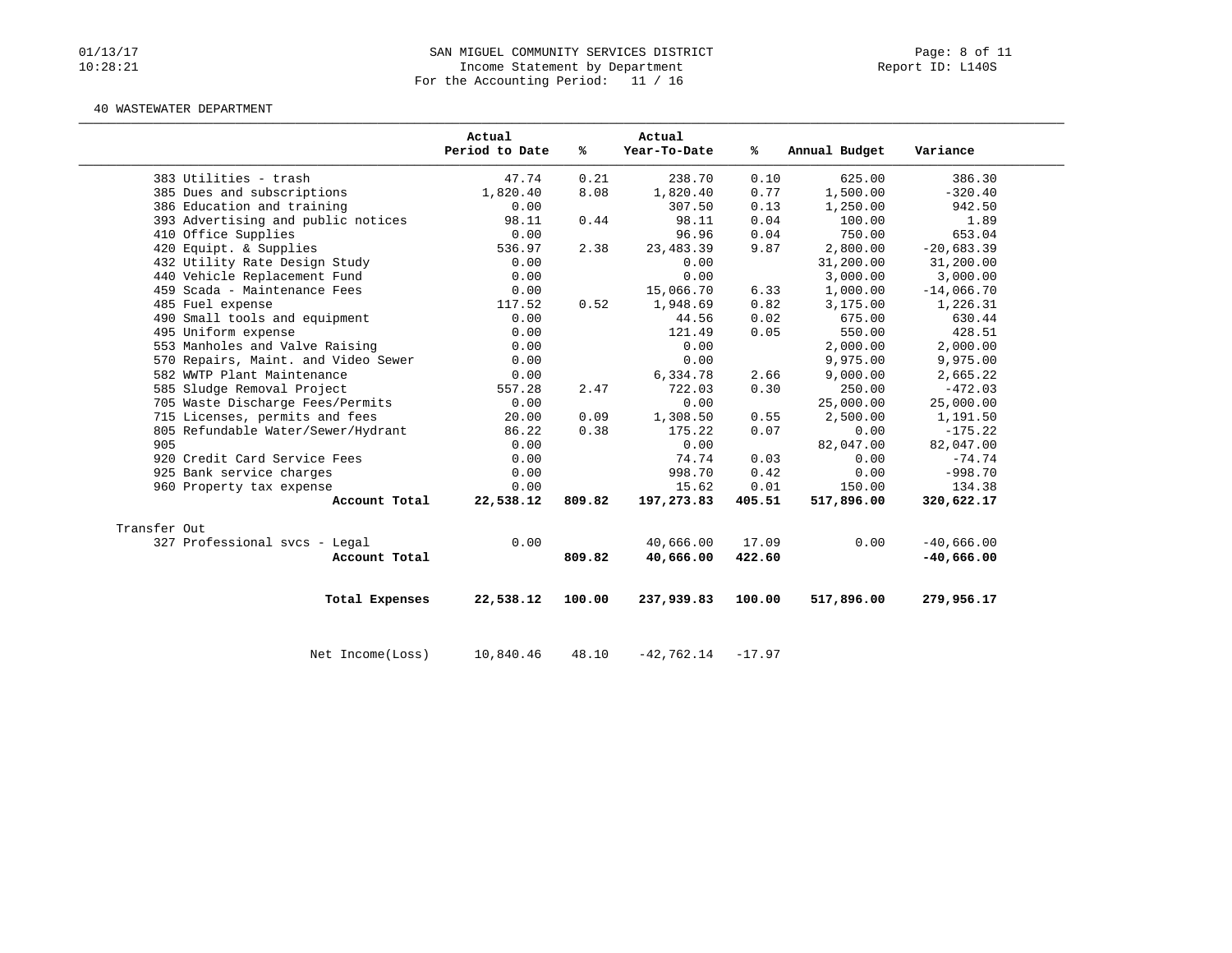## 01/13/17 SAN MIGUEL COMMUNITY SERVICES DISTRICT Page: 9 of 11<br>10:28:21 Income Statement by Department (1999) Page: 9 of 11 Income Statement by Department For the Accounting Period: 11 / 16

## 50 WATER DEPARTMENT

|                                     | Actual<br>Period to Date | %      | Actual<br>Year-To-Date | %      | Annual Budget | Variance      |
|-------------------------------------|--------------------------|--------|------------------------|--------|---------------|---------------|
| Revenue                             |                          |        |                        |        |               |               |
| 41000 Water Sales                   | 24, 217.77               | 53.24  | 161,478.96             | 47.07  | 345,000.00    | $-183,521.04$ |
| 41001 Water Connection Fees         | 450.00                   | 0.99   | 4,500.00               | 1.31   | 10.00         | 4,490.00      |
| 41005 Water Late Charges            | 2,044.77                 | 4.50   | 9,421.65               | 2.75   | 2,000.00      | 7,421.65      |
| 41010 Water Meter Fees              | 9,490.00                 | 20.86  | 56,940.00              | 16.60  | 20,500.00     | 36,440.00     |
| 46000 Revenues & Interest           | 75.15                    | 0.17   | 395.53                 | 0.12   | 150.00        | 245.53        |
| 46100 Realized Earnings             | 0.00                     |        | 504.48                 | 0.15   | 0.00          | 504.48        |
| 46151 Refund/Adjustments            | 0.00                     |        | 1,488.11               | 0.43   | 10.00         | 1,478.11      |
| 46152 Recycling                     | 0.00                     |        | 125.00                 | 0.04   | 250.00        | $-125.00$     |
| 46153 Plan Check Fees               | 0.00                     |        | 0.00                   |        | 2,060.00      | $-2,060.00$   |
| 46155 Will Serve Processing Fees    | 0.00                     |        | 0.00                   |        | 515.00        | $-515.00$     |
| 46175 Sale of Surplus Property      | 0.00                     |        | 0.00                   |        | 10.00         | $-10.00$      |
| 46180 Public Records Requests       | 0.00                     |        | 0.00                   |        | 10.00         | $-10.00$      |
| Total Revenue                       | 36,277.69                | 100.00 | 234,853.73             | 100.00 | 370,515.00    | $-135,661.27$ |
| Expenses                            |                          |        |                        |        |               |               |
| Water                               |                          |        |                        |        |               |               |
| 105 Salaries and Wages              | 10,939.57                | 24.05  | 62,075.24              | 18.09  | 141,150.00    | 79,074.76     |
| 109 Stand-by Hours                  | 426.00                   | 0.94   | 813.75                 | 0.24   | 0.00          | $-813.75$     |
| 120 Workers' Compensation           | 0.00                     |        | 12,084.13              | 3.52   | 8,270.00      | $-3,814.13$   |
| 130 Payroll Tax - Fed W/H           | 0.00                     |        | 0.00                   |        | 23,177.00     | 23, 177.00    |
| 135 Payroll Tax - FICA              | 273.86                   | 0.60   | 1,680.04               | 0.49   | 6, 235.00     | 4,554.96      |
| 140 Payroll Tax - Medicare          | 159.37                   | 0.35   | 903.74                 | 0.26   | 4,480.00      | 3,576.26      |
| 155 Payroll Tax - SUI               | 29.63                    | 0.07   | 61.34                  | 0.02   | 2,549.00      | 2,487.66      |
| 160 Payroll Tax - ETT               | 11.03                    | 0.02   | 62.58                  | 0.02   | 2,670.00      | 2,607.42      |
| 165 Payroll Tax - FUTA              | 32.93                    | 0.07   | 68.17                  | 0.02   | 0.00          | $-68.17$      |
| 205 Insurance - Health              | 777.99                   | 1.71   | 4,090.38               | 1.19   | 13,788.00     | 9,697.62      |
| 210 Insurance - Dental              | 58.93                    | 0.13   | 325.89                 | 0.09   | 1,476.00      | 1,150.11      |
| 215 Insurance - Vision              | 9.33                     | 0.02   | 51.75                  | 0.02   | 245.00        | 193.25        |
| 225 Retirement - PERS expense       | 966.68                   | 2.13   | 4,809.86               | 1.40   | 12,337.00     | 7,527.14      |
| 305 Operations and maintenance      | 44.60                    | 0.10   | 1,462.54               | 0.43   | 4,500.00      | 3,037.46      |
| 310 Phone and fax expense           | 82.54                    | 0.18   | 295.44                 | 0.09   | 0.00          | $-295.44$     |
| 315 Postage, shipping and freight   | 205.47                   | 0.45   | 881.18                 | 0.26   | 2,108.00      | 1,226.82      |
| 320 Printing and reproduction       | 0.00                     |        | 58.75                  | 0.02   | 575.00        | 516.25        |
| 325 Professional svcs - Accounting  | 0.00                     |        | 3,120.00               | 0.91   | 2,500.00      | $-620.00$     |
| 326 Professional svcs - Engineering | 656.25                   | 1.44   | 1,956.25               | 0.57   | 3,500.00      | 1,543.75      |
| 340 Meetings and conferences        | 0.00                     |        | 0.00                   |        | 750.00        | 750.00        |
| 345 Mileage expense reimbursement   | 0.00                     |        | 25.65                  | 0.01   | 300.00        | 274.35        |
| 351 Repairs and maint - equip       | 243.83                   | 0.54   | 336.91                 | 0.10   | 3,500.00      | 3,163.09      |
| 352 Repairs and maint - structures  | 0.00                     |        | 318.00                 | 0.09   | 1,000.00      | 682.00        |
| 353 Repairs & Maint- Infrastructure | 0.00                     |        | 10,950.03              | 3.19   | 8,000.00      | $-2,950.03$   |
| 354 Repairs and maint - vehicles    | 0.00                     |        | 365.75                 | 0.11   | 1,500.00      | 1,134.25      |
| 356 Testing & Supplies - Well #3    | 91.00                    | 0.20   | 1,009.91               | 0.29   | 2,000.00      | 990.09        |
| 357 Testing & Supplies - Well #4    | 66.00                    | 0.15   | 987.93                 | 0.29   | 2,000.00      | 1,012.07      |
| 358 Testing & Supplies- SLT Well    | 524.00                   | 1.15   | 1,976.61               | 0.58   | 5,000.00      | 3,023.39      |
| 359 Testing & Supplies-Other        | 105.00                   | 0.23   | 2,851.34               | 0.83   | 7,800.00      | 4,948.66      |
|                                     |                          |        |                        |        |               |               |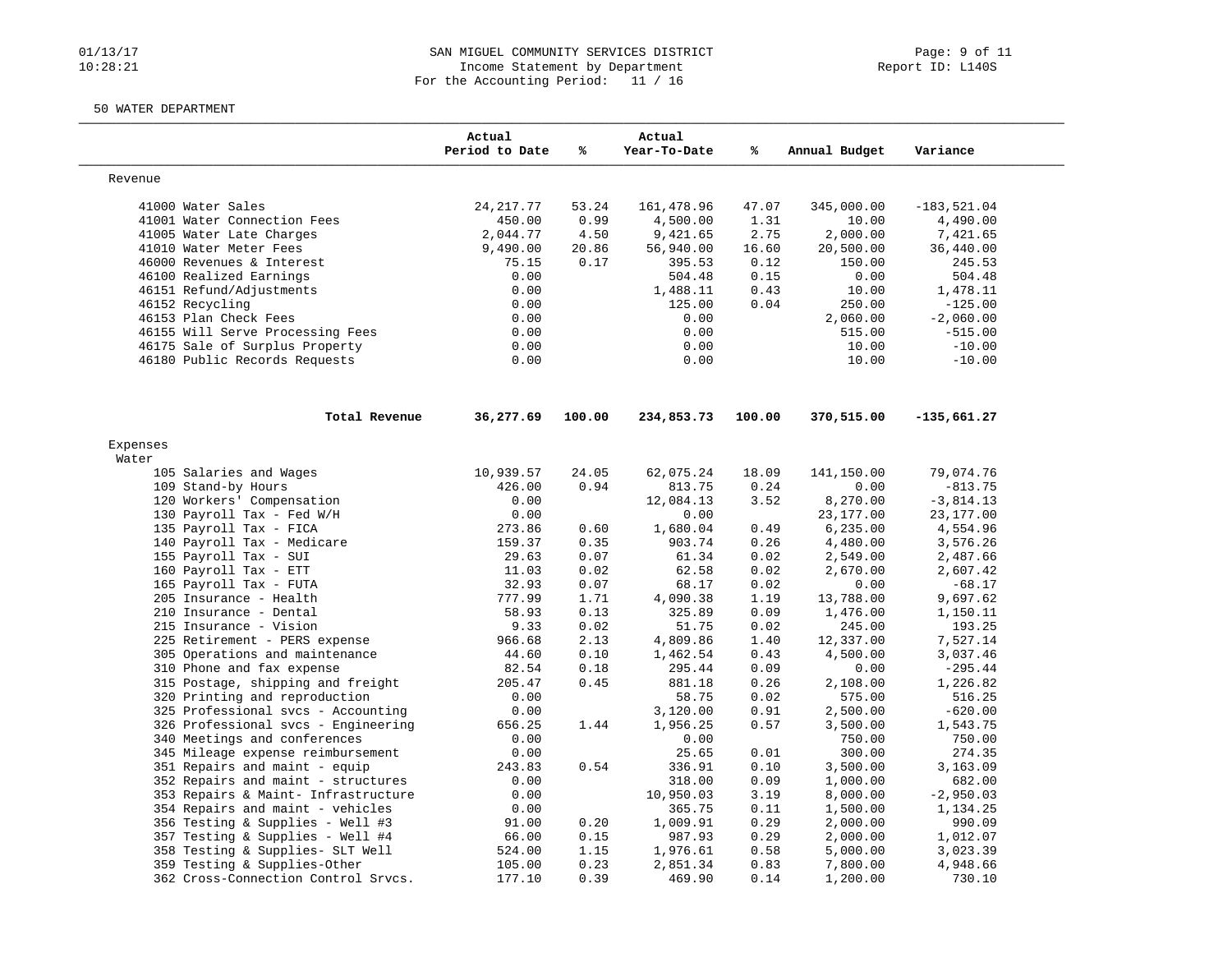### 01/13/17 Page: 10 of 11<br>10:28:21 Theome Statement by Department<br>10:28:21 Theome Statement by Department Income Statement by Department For the Accounting Period: 11 / 16

#### 50 WATER DEPARTMENT

|                                               |                | Actual<br>Period to Date | %      | Actual<br>Year-To-Date | ℁      | Annual Budget | Variance      |
|-----------------------------------------------|----------------|--------------------------|--------|------------------------|--------|---------------|---------------|
| 380 Utilities - alarm service                 |                | 66.00                    | 0.15   | 330.85                 | 0.10   | 0.00          | $-330.85$     |
| 381 Utilities - electric                      |                | 2,516.73                 | 5.53   | 20, 121.76             | 5.86   | 31,000.00     | 10,878.24     |
| 382 Utilities - propane                       |                | 0.00                     |        | 0.00                   |        | 350.00        | 350.00        |
| 383 Utilities - trash                         |                | 47.73                    | 0.10   | 238.65                 | 0.07   | 650.00        | 411.35        |
| 385 Dues and subscriptions                    |                | 1,820.40                 | 4.00   | 1,820.40               | 0.53   | 6,875.00      | 5,054.60      |
| 386 Education and training                    |                | 0.00                     |        | 307.50                 | 0.09   | 1,200.00      | 892.50        |
| 387 Education and training:                   |                | 50.00                    | 0.11   | 50.00                  | 0.01   | 0.00          | $-50.00$      |
| 393 Advertising and public notices            |                | 98.11                    | 0.22   | 98.11                  | 0.03   | 210.00        | 111.89        |
| 400 Supplies                                  |                | 0.00                     |        | 0.00                   |        | 150.00        | 150.00        |
| 410 Office Supplies                           |                | 0.00                     |        | 96.96                  | 0.03   | 750.00        | 653.04        |
| 420 Equipt. & Supplies                        |                | 536.96                   | 1.18   | 23, 483.37             | 6.84   | 8,000.00      | $-15, 483.37$ |
| 425 Well #3 Rehab - Capital                   |                | 677.25                   | 1.49   | 1,179.20               | 0.34   | 0.00          | $-1, 179.20$  |
| 431 SLT Blending Line - CDBG                  |                | 0.00                     |        | 0.00                   |        | 150,000.00    | 150,000.00    |
| 432 Utility Rate Design Study                 |                | 0.00                     |        | 0.00                   |        | 31,200.00     | 31,200.00     |
| 440 Vehicle Replacement Fund                  |                | 0.00                     |        | 0.00                   |        | 3,000.00      | 3,000.00      |
| 459 Scada - Maintenance Fees                  |                | 0.00                     |        | 59,944.30              | 17.47  | 1,000.00      | $-58,944.30$  |
| 470 Communication equipment                   |                | 0.00                     |        | 0.00                   |        | 100.00        | 100.00        |
| 481 Chemicals- Well #3                        |                | 0.00                     |        | 780.90                 | 0.23   | 2,500.00      | 1,719.10      |
| 482 Chemicals-Well #4                         |                | 0.00                     |        | 1,844.66               | 0.54   | 2,500.00      | 655.34        |
| 483 Chemicals-SLT Well                        |                | 0.00                     |        | 344.13                 | 0.10   | 1,550.00      | 1,205.87      |
| 485 Fuel expense                              |                | 117.52                   | 0.26   | 1,320.13               | 0.38   | 3,200.00      | 1,879.87      |
| 490 Small tools and equipment                 |                | 0.00                     |        | 89.70                  | 0.03   | 800.00        | 710.30        |
| 495 Uniform expense                           |                | 0.00                     |        | 0.00                   |        | 550.00        | 550.00        |
| 500 Capital Outlay                            |                | 0.00                     |        | 3,651.70               | 1.06   | 0.00          | $-3,651.70$   |
| 516 Water Projects Well 3                     |                | 333.44                   | 0.73   | 571.12                 | 0.17   | 0.00          | $-571.12$     |
| 520 Water Main Valves Replacement             |                | 0.00                     |        | 0.00                   |        | 4,250.00      | 4,250.00      |
| 525 Water meter replacement                   |                | 21,350.29                | 46.94  | 24,771.63              | 7.22   | 23,000.00     | $-1,771.63$   |
| 535 Water Lines Repairs                       |                | 0.00                     |        | 0.00                   |        | 3,000.00      | 3,000.00      |
| 553 Manholes and Valve Raising                |                | 0.00                     |        | 0.00                   |        | 1,200.00      | 1,200.00      |
| 605 USDA Loan Payment                         |                | 0.00                     |        | 41,480.59              | 12.09  | 41,000.00     | $-480.59$     |
| 710 County hazmat dues                        |                | 0.00                     |        | 981.00                 | 0.29   | 0.00          | $-981.00$     |
| 715 Licenses, permits and fees                |                | 20.00                    | 0.04   | 1,041.49               | 0.30   | 7,500.00      | 6,458.51      |
| 805 Refundable Water/Sewer/Hydrant            |                | 1,969.87                 | 4.33   | 2,625.04               | 0.77   | 200.00        | $-2,425.04$   |
| 905                                           |                | 0.00                     |        | 0.00                   |        | 82,041.00     | 82,041.00     |
| 920 Credit Card Service Fees                  |                | 0.00                     |        | 74.74                  | 0.02   | 0.00          | $-74.74$      |
| 925 Bank service charges                      |                | 0.00                     |        | 998.70                 | 0.29   | 0.00          | $-998.70$     |
| 960 Property tax expense                      |                | 0.00                     |        | 81.26                  | 0.02   | 100.00        | 18.74         |
|                                               | Account Total  | 45,485.41                | 581.02 | 302,420.95             | 449.69 | 670,486.00    | 368,065.05    |
|                                               |                |                          |        |                        |        |               |               |
| Transfer Out<br>327 Professional svcs - Legal |                | 0.00                     |        | 40,666.00              | 11.85  | 0.00          | $-40,666.00$  |
|                                               | Account Total  |                          | 581.02 | 40,666.00              | 461.54 |               | $-40,666.00$  |
|                                               |                |                          |        |                        |        |               |               |
|                                               | Total Expenses | 45,485.41                | 100.00 | 343,086.95             | 100.00 | 670,486.00    | 327,399.05    |

Net Income(Loss) -9,207.72 -20.24 -108,233.22 -31.55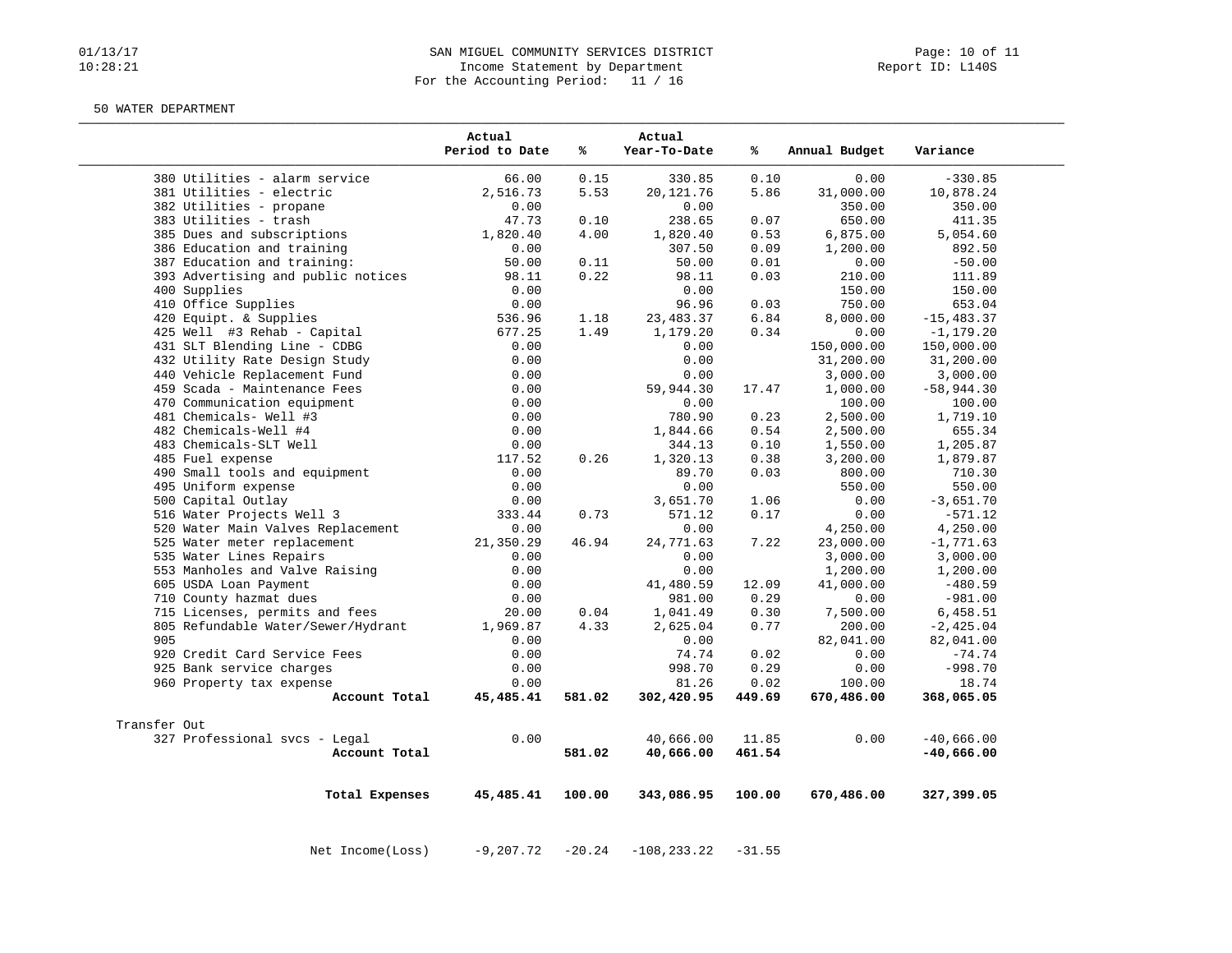## 01/13/17 COMMUNITY SERVICES DISTRICT Page: 11 of 11<br>10:28:21 Income Statement by Department Income Statement by Department For the Accounting Period: 11 / 16

## 60 SOLID WASTE DEPARTMENT

|                                    | Actual<br>Period to Date | %ะ     | Actual<br>Year-To-Date | ℁       | Annual Budget | Variance      |  |
|------------------------------------|--------------------------|--------|------------------------|---------|---------------|---------------|--|
| Revenue                            |                          |        |                        |         |               |               |  |
| 46005 Franchise Fees               | 2,785.39                 |        | 15,418.98 3035.23      |         | 28,714.00     | $-13, 295.02$ |  |
| Total Revenue                      | 2,785.39                 | 100.00 | 15,418.98              | 100.00  | 28,714.00     | $-13, 295.02$ |  |
| Expenses<br>SOLID WASTE            |                          |        |                        |         |               |               |  |
| 325 Professional svcs - Accounting | 0.00                     |        | 0.00                   |         | 2,500.00      | 2,500.00      |  |
| 340 Meetings and conferences       | 0.00                     |        | 0.00                   |         | 500.00        | 500.00        |  |
| 384 Trash Recepticles              | 0.00                     |        | 0.00                   |         | 900.00        | 900.00        |  |
| 385 Dues and subscriptions         | 0.00                     |        | 0.00                   |         | 100.00        | 100.00        |  |
| 393 Advertising and public notices | 0.00                     |        | 0.00                   |         | 250.00        | 250.00        |  |
| 905                                | 0.00                     |        | 0.00                   |         | 508.00        | 508.00        |  |
| Account Total                      |                          |        |                        | ******* | 4,758.00      | 4,758.00      |  |
| Transfer Out                       |                          |        |                        |         |               |               |  |
| 327 Professional svcs - Legal      | 0.00                     |        | 508.00                 | 100.00  | 0.00          | $-508.00$     |  |
| Account Total                      |                          |        | 508.00                 | ******* |               | $-508.00$     |  |
| Total Expenses                     | 0.00                     |        | 508.00                 | 100.00  | 4,758.00      | 4,250.00      |  |
| Net Income (Loss)                  | 2,785.39                 |        | 14,910.98 2935.23      |         |               |               |  |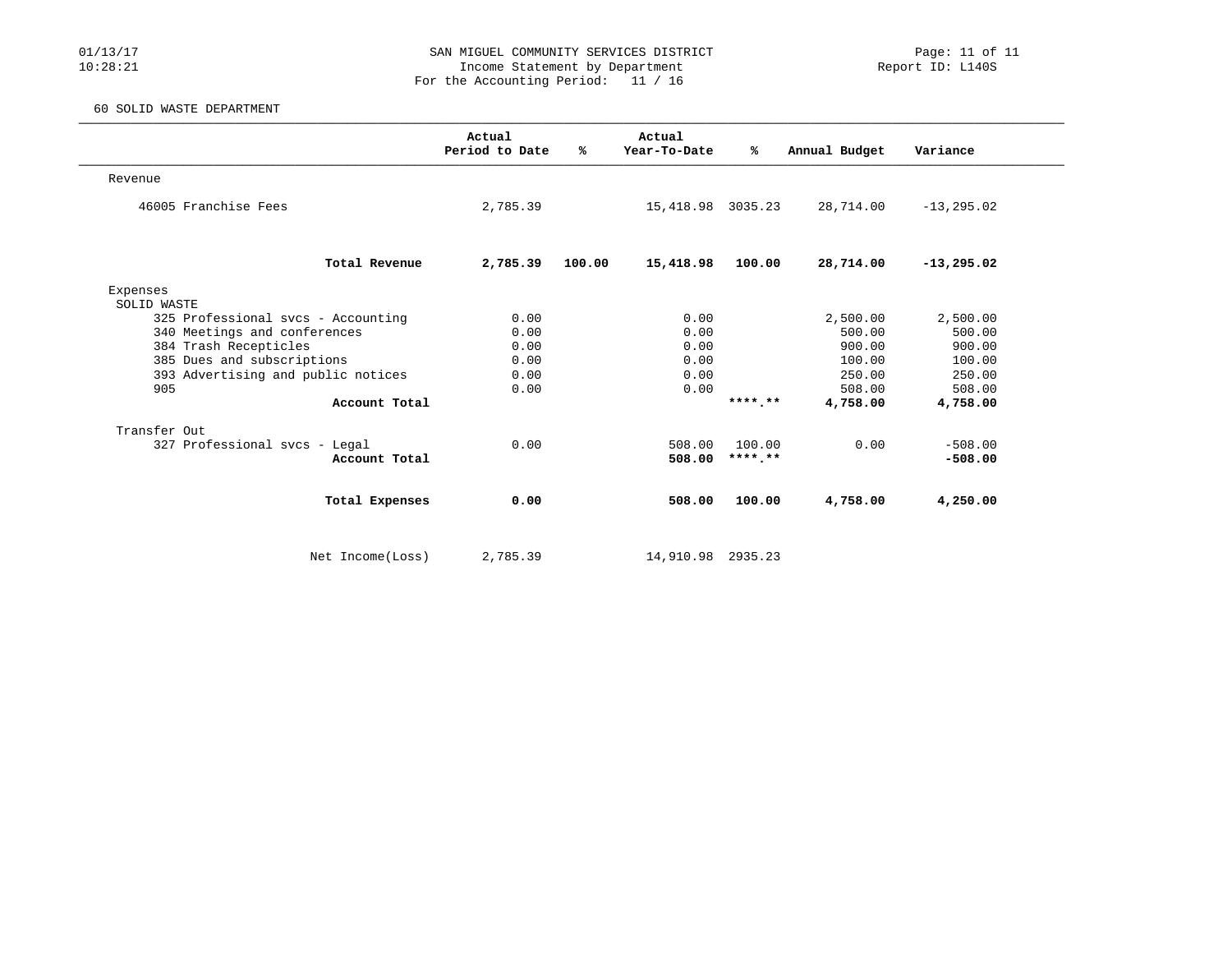# 01/12/17 2012 SAN MIGUEL COMMUNITY SERVICES DISTRICT 2012/17 2012<br>15:54:55 2012 2011 2013 Claim Details by Fund, Account 15:54:55 Claim Details by Fund, Account For the Accounting Period: 12/16

| Fund                            | Department Name (Account) |     | Vendor #/Name                | Description          | Amount    |
|---------------------------------|---------------------------|-----|------------------------------|----------------------|-----------|
| 10 ADMINISTRATION DEPARTMENT    | 61000 Administration      |     | 126 GREEN, JOHN              | Nov 2016 Board Mtg S | 100.00    |
| ADMINISTRATION DEPARTMENT<br>10 | 61000 Administration      |     | 441 REUCK, LARRY             | Nov 2016 Board Mtg S | 100.00    |
| 10 ADMINISTRATION DEPARTMENT    | 61000 Administration      |     | 453 DAWES, TRAVIS            | Nov 2016 Board Mtg S | 100.00    |
| ADMINISTRATION DEPARTMENT<br>10 | 61000 Administration      |     | 406 KALVANS, ANTHONY         | Nov 2016 Board Mtg S | 100.00    |
| ADMINISTRATION DEPARTMENT<br>10 | 61000 Administration      |     | 406 KALVANS, ANTHONY         | Mileage reimbursemen | 45.36     |
| ADMINISTRATION DEPARTMENT<br>10 | 61000 Administration      |     | 328 PARENT, TAMARA           | Mthly Cell Phone Rei | 35.00     |
| ADMINISTRATION DEPARTMENT<br>10 | 61000 Administration      |     | 93 DODDS, KELLY              | Mthly Cell Phone Rei | 35.00     |
| 10 ADMINISTRATION DEPARTMENT    | 61000 Administration      |     | 290 TRACEY, DAVID            | Mthly Cell Phone Rei | 35.00     |
| ADMINISTRATION DEPARTMENT<br>10 | 61000 Administration      |     | 521 CHAPARRAL BUSINESS       | Maint Contract #6913 | 57.00     |
| ADMINISTRATION DEPARTMENT<br>10 | 61000 Administration      |     | 301 US BANK                  | 7 outlets USB chargi | 64.45     |
| ADMINISTRATION DEPARTMENT<br>10 | 61000 Administration      |     | 301 US BANK                  | 15 ft connector      | 14.35     |
| ADMINISTRATION DEPARTMENT<br>10 | 61000 Administration      |     | 301 US BANK                  | male/female adapter  | 14.38     |
| 10 ADMINISTRATION DEPARTMENT    | 61000 Administration      |     | 510 LOCAL IT EXPERTS         | IT Services - Nov/De | 8,100.00  |
| ADMINISTRATION DEPARTMENT<br>10 | 61000 Administration      |     | 535 BRENDLER JANITORIAL      | November 2016 Janito | 275.00    |
| ADMINISTRATION DEPARTMENT<br>10 | 61000 Administration      |     | 67 CHARTER COMMUNICATIONS    | Internet/Voice       | 326.86    |
| ADMINISTRATION DEPARTMENT<br>10 | 61000 Administration      | 473 | CHURCHWELL WHITE LLP         | General Counsel      | 5,769.12  |
| ADMINISTRATION DEPARTMENT<br>10 | 61000 Administration      | 473 | CHURCHWELL WHITE LLP         | Steinbeck v. SLO     | 6,010.00  |
| 10 ADMINISTRATION DEPARTMENT    | 61000 Administration      |     | 473 CHURCHWELL WHITE LLP     | Water (Specialized)  | 210.40    |
| ADMINISTRATION DEPARTMENT<br>10 | 61000 Administration      |     | 473 CHURCHWELL WHITE LLP     | SLOCEA v. San Miguel | 20,740.53 |
| ADMINISTRATION DEPARTMENT<br>10 | 61000 Administration      |     | 473 CHURCHWELL WHITE LLP     | San Miguel Comm Plan | 899.50    |
| ADMINISTRATION DEPARTMENT<br>10 | 61000 Administration      | 473 | CHURCHWELL WHITE LLP         | General Counsel      | 2,519.30  |
| ADMINISTRATION DEPARTMENT<br>10 | 61000 Administration      | 473 | CHURCHWELL WHITE LLP         | Steinbeck v. SLO     | 7,122.20  |
| 10 ADMINISTRATION DEPARTMENT    | 61000 Administration      |     | 473 CHURCHWELL WHITE LLP     | SLOCEA v. San Miquel | 2,564.60  |
| ADMINISTRATION DEPARTMENT<br>10 | 61000 Administration      |     | 473 CHURCHWELL WHITE LLP     | San Miguel Comm Plan | 2,313.00  |
| ADMINISTRATION DEPARTMENT<br>10 | 61000 Administration      |     | 406 KALVANS, ANTHONY         | Mileage reimbursemen | 39.96     |
| ADMINISTRATION DEPARTMENT<br>10 | 61000 Administration      |     | 203 PASO ROBLES SAFE & LOCK, | 12 padlocks          | 168.54    |
| ADMINISTRATION DEPARTMENT<br>10 | 61000 Administration      |     | 352 STAPLES CREDIT PLAN      | Finance charge       | 31.31     |
| 10 ADMINISTRATION DEPARTMENT    | 61000 Administration      |     | 317 WESTERN JANITOR SUPPLY   | 10" Paper Towel      | 109.36    |
| ADMINISTRATION DEPARTMENT<br>10 | 61000 Administration      |     | 482 CHEVRON AND TEXACO       | Transaction Fee      | 2.00      |
| ADMINISTRATION DEPARTMENT<br>10 | 61000 Administration      |     | 391 TROPHY HUNTERS           | Name Plate- Dir. Jos | 27.68     |
| ADMINISTRATION DEPARTMENT<br>10 | 61000 Administration      |     | 126 GREEN, JOHN              | Dec 2016 Board Mtg S | 100.00    |
| ADMINISTRATION DEPARTMENT<br>10 | 61000 Administration      |     | 441 REUCK, LARRY             | Dec 2016 Board Mtg S | 100.00    |
| 10 ADMINISTRATION DEPARTMENT    | 61000 Administration      |     | 547 PARENT, JOSEPH           | Dec 2016 Board Mtg S | 100.00    |
| 10 ADMINISTRATION DEPARTMENT    | 61000 Administration      |     | 406 KALVANS, ANTHONY         | Dec 2016 Board Mtg S | 100.00    |
|                                 |                           |     |                              | Total for Fund:      | 58,329.90 |
| 20 FIRE PROTECTION              | 62000 Fire                |     | 226 ROBERSON, ROB            | Mthly Cell Phone Rei | 35.00     |
| 20 FIRE PROTECTION              | 62000 Fire                |     | 301 US BANK                  | Lowe's - 2IN1 All Pu | 3.65      |
| 20 FIRE PROTECTION              | 62000 Fire                |     | 492 TIMECLOCK PLUS by DATA   | TimeClock Plus/Mo. L | 8.25      |
| 20 FIRE PROTECTION              | 62000 Fire                |     | 148 JESS'S EQUIPMENT REPAIR  | Fire Chief Trk/adj p | 437.42    |
| 20 FIRE PROTECTION              | 62000 Fire                |     | 457 COUNTY TAX COLLECTOR     | Weed Abatement 021-2 | 36.00     |
| 20 FIRE PROTECTION              | 62000 Fire                |     | 209 PG&E                     | Old Fire Station / 1 | 19.45     |
| 20 FIRE PROTECTION              | 62000 Fire                |     | 209 PG&E                     | Landscape/Streetligh | 244.49    |
| FIRE PROTECTION<br>20           | 62000 Fire                |     | 209 PG&E                     | New Fire Station 115 | 9.53      |
| FIRE PROTECTION<br>20           | 62000 Fire                |     | 233 SAFEGUARD BUSINESS       | Fire Apparrel        | 1,386.37  |
| 20 FIRE PROTECTION              | 62000 Fire                |     | 289 TOTALFUNDS BY HASLER     | Postage              | 100.00    |
| 20 FIRE PROTECTION              | 62000 Fire                |     | 482 CHEVRON AND TEXACO       | Vehicle #8630 Asst F | 166.87    |
| 20 FIRE PROTECTION              | 62000 Fire                |     | 482 CHEVRON AND TEXACO       | Fire Chief - Vehicle | 58.00     |
| 20 FIRE PROTECTION              | 62000 Fire                |     | 233 SAFEGUARD BUSINESS       | Fire Apparrel        | 487.29    |
| 20 FIRE PROTECTION              | 62000 Fire                |     | 54 CALPERS                   | Annual Unfunded Accr | 97.52     |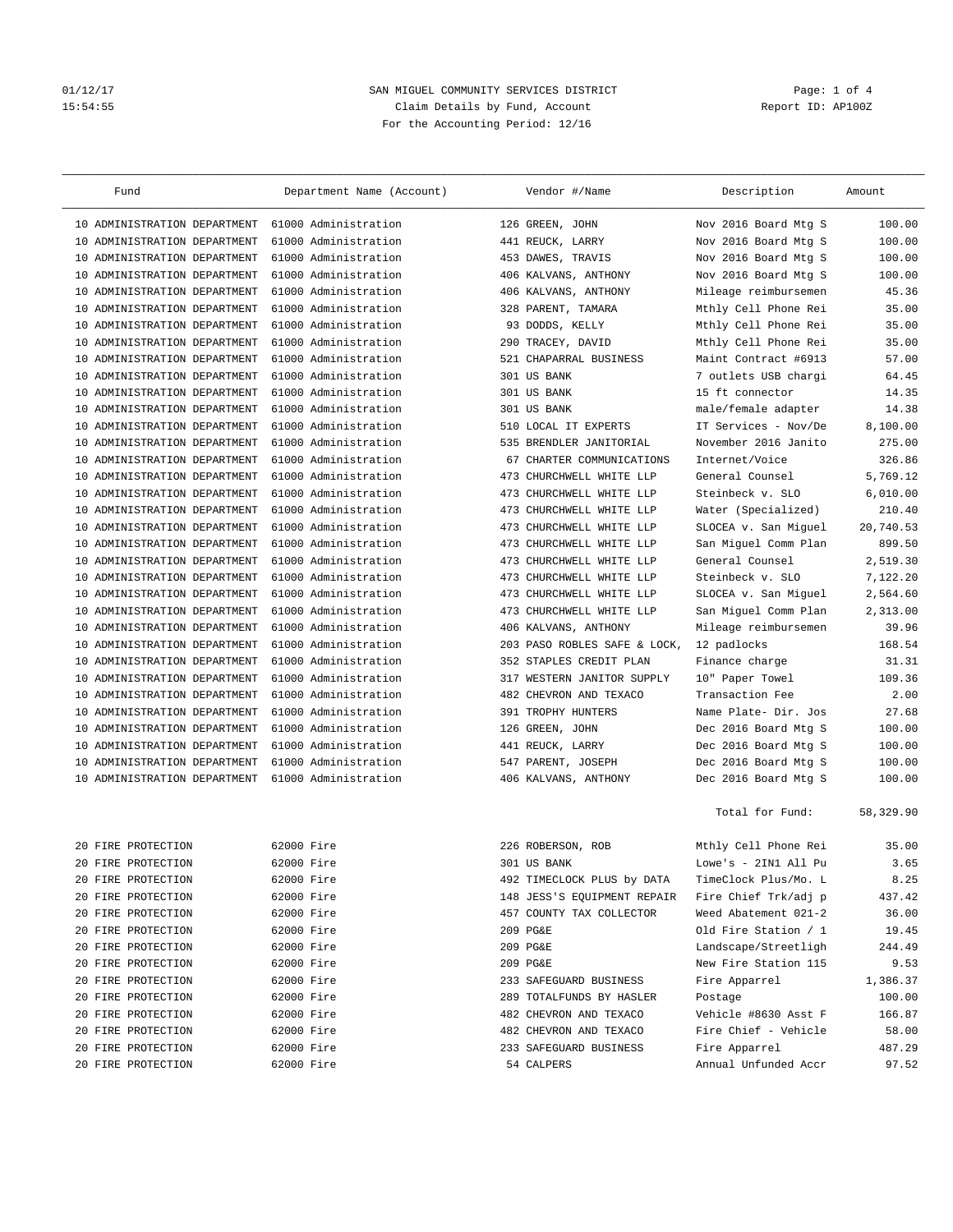## Ol/12/17 2012 SAN MIGUEL COMMUNITY SERVICES DISTRICT 2 2 OF 4<br>
2 15:54:55 Claim Details by Fund, Account 2012 15:54:55 Claim Details by Fund, Account For the Accounting Period: 12/16

| Fund                        | Department Name (Account) | Vendor #/Name                                     | Description           | Amount    |
|-----------------------------|---------------------------|---------------------------------------------------|-----------------------|-----------|
|                             |                           |                                                   | Total for Fund:       | 3,089.84  |
| 30 STREET LIGHTING          | 63000 Lighting            | 492 TIMECLOCK PLUS by DATA                        | TimeClock Plus/Mo. L  | 1.75      |
| 30 STREET LIGHTING          | 63000 Lighting            | 208 PG&E                                          | 12th & K Street - 85  | 11.05     |
| 30 STREET LIGHTING          | 63000 Lighting            | 208 PG&E                                          | Tract 2605 - 8565976  | 41.58     |
| 30 STREET LIGHTING          | 63000 Lighting            | 208 PG&E                                          | Mission Heights - 85  | 194.04    |
| STREET LIGHTING<br>30       | 63000 Lighting            | 208 PG&E                                          | 9898 River Rd. - 856  | 410.08    |
| STREET LIGHTING<br>30       | 63000 Lighting            | 208 PG&E                                          | 9898 River Rd. - 856  | 51.94     |
| STREET LIGHTING<br>30       | 63000 Lighting            | 208 PG&E                                          | 9898 River Rd. - 856  | 235.35    |
| 30 STREET LIGHTING          | 63000 Lighting            | 208 PG&E                                          | 9898 River Rd. - 856  | 85.40     |
| 30 STREET LIGHTING          | 63000 Lighting            | 208 PG&E                                          | 9898 River Rd. - 856  | 54.52     |
| STREET LIGHTING<br>30       | 63000 Lighting            | 208 PG&E                                          | 9898 River Rd. - 856  | 24.40     |
| 30 STREET LIGHTING          | 63000 Lighting            | 54 CALPERS                                        | Annual Unfunded Accr  | 20.68     |
|                             |                           |                                                   |                       |           |
|                             |                           |                                                   | Total for Fund:       | 1,130.79  |
| WASTEWATER DEPARTMENT<br>40 | 64000 Sanitary            | 301 US BANK                                       | Lowe's - supplies     | 61.30     |
| WASTEWATER DEPARTMENT<br>40 | 64000 Sanitary            | 301 US BANK                                       | Anthony's Tire/Utili  | 340.00    |
| WASTEWATER DEPARTMENT<br>40 | 64000 Sanitary            | 301 US BANK                                       | Farm Supply - Round   | 342.90    |
| WASTEWATER DEPARTMENT<br>40 | 64000 Sanitary            | 493 CHICAGO GRADE LANDFILL,                       | Sludge Removal        | 313.75    |
| WASTEWATER DEPARTMENT<br>40 | 64000 Sanitary            | 493 CHICAGO GRADE LANDFILL,                       | Sludge Removal        | 236.00    |
| WASTEWATER DEPARTMENT<br>40 | 64000 Sanitary            | 112 FGL - ENVIRONMENTAL                           | Metals, Total-Sb, As, | 630.00    |
| WASTEWATER DEPARTMENT<br>40 | 64000 Sanitary            | 112 FGL - ENVIRONMENTAL                           | Metal, STLC-Se, Cu    | 344.00    |
| WASTEWATER DEPARTMENT<br>40 | 64000 Sanitary            | 492 TIMECLOCK PLUS by DATA                        | TimeClock Plus/Mo. L  | 20.00     |
| WASTEWATER DEPARTMENT<br>40 | 64000 Sanitary            | 93 DODDS, KELLY                                   | 108 miles x .54       | 58.32     |
| WASTEWATER DEPARTMENT<br>40 | 64000 Sanitary            | 87 CWEA                                           | Dodds/Collection Sys  | 83.00     |
| WASTEWATER DEPARTMENT<br>40 | 64000 Sanitary            | 308 FRONTIER COMMUNICATIONS                       | Backup for alarm      | 33.66     |
| WASTEWATER DEPARTMENT<br>40 | 64000 Sanitary            | 238 SAN MIGUEL GARBAGE                            | WWTP Monthly trash d  | 47.74     |
| WASTEWATER DEPARTMENT<br>40 | 64000 Sanitary            | 275 SWRCB ACCOUNTING OFFICE                       | Annual Permit Fee     | 14,929.00 |
| WASTEWATER DEPARTMENT<br>40 | 64000 Sanitary            | 275 SWRCB ACCOUNTING OFFICE                       | SWRCB - Annual Permi  | 2,088.00  |
| WASTEWATER DEPARTMENT<br>40 | 64000 Sanitary            | 175 MIKE ROACH ELECTRIC                           | Replace/Repair Shop   | 475.00    |
| WASTEWATER DEPARTMENT<br>40 | 64000 Sanitary            | 209 PG&E                                          | N St / WWTP           | 4,996.22  |
| WASTEWATER DEPARTMENT<br>40 | 64000 Sanitary            | 541 SAN MIGUEL ROLL-OFF                           | 40Y Rolloff/12.55tn   | 224.64    |
| WASTEWATER DEPARTMENT<br>40 | 64000 Sanitary            | 289 TOTALFUNDS BY HASLER                          | Postage               | 200.00    |
| 40 WASTEWATER DEPARTMENT    | 64000 Sanitary            | 303 USA BLUEBOOK                                  | Skimming Net          | 209.87    |
| 40 WASTEWATER DEPARTMENT    | 64000 Sanitary            | 327 VALLI INFORMATION SYSTEMS Web Posting, Online |                       | 44.58     |
| 40 WASTEWATER DEPARTMENT    | 64000 Sanitary            | 511 VERIZON                                       | Laptop 805-423-7591   | 19.40     |
| 40 WASTEWATER DEPARTMENT    | 64000 Sanitary            | 313 WALLACE GROUP                                 | SMCSD - District Eng  | 68.79     |
| 40 WASTEWATER DEPARTMENT    | 64000 Sanitary            | 544 GARAY, RICHARD                                | 1450 L. Street        | 76.79     |
| 40 WASTEWATER DEPARTMENT    | 64000 Sanitary            | 482 CHEVRON AND TEXACO                            | Utility Vehicle #863  | 88.58     |
| WASTEWATER DEPARTMENT<br>40 | 64000 Sanitary            | 308 FRONTIER COMMUNICATIONS                       | SCADA                 | 26.09     |
| WASTEWATER DEPARTMENT<br>40 | 64000 Sanitary            | 125 GREAT WESTERN ALARM                           | Answering Service     | 36.00     |
| WASTEWATER DEPARTMENT<br>40 | 64000 Sanitary            | 541 SAN MIGUEL ROLL-OFF                           | 40Y Rolloff           | 224.64    |
| 40 WASTEWATER DEPARTMENT    | 64000 Sanitary            | 54 CALPERS                                        | Annual Unfunded Accr  | 236.40    |
|                             |                           |                                                   | Total for Fund:       | 26,454.67 |
| 50 WATER DEPARTMENT         | 65000 Water               | 301 US BANK                                       | Lowe's - supplies     | 61.30     |
| 50 WATER DEPARTMENT         | 65000 Water               | 301 US BANK                                       | Anthony's Tire/Utili  | 340.00    |
| 50 WATER DEPARTMENT         | 65000 Water               | 492 TIMECLOCK PLUS by DATA                        | TimeClock Plus/Mo. L  | 20.00     |
| 50 WATER DEPARTMENT         | 65000 Water               | 308 FRONTIER COMMUNICATIONS                       | Backup for alarm      | 33.65     |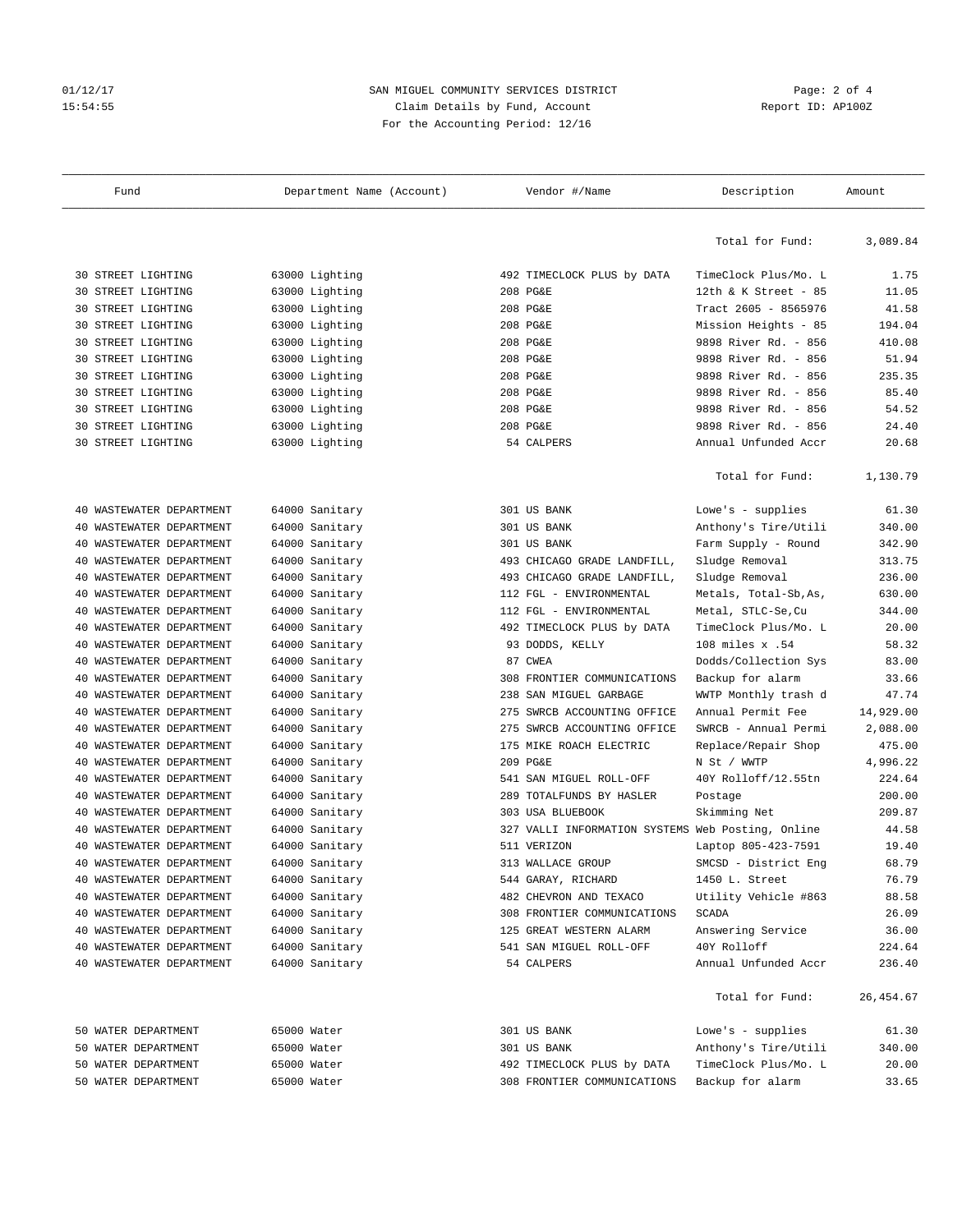## 01/12/17 Page: 3 of 4 15:54:55 Claim Details by Fund, Account Report ID: AP100Z For the Accounting Period: 12/16

| Fund                    | Department Name (Account) | Vendor #/Name                                      | Description            | Amount   |
|-------------------------|---------------------------|----------------------------------------------------|------------------------|----------|
| 50 WATER DEPARTMENT     | 65000 Water               | 238 SAN MIGUEL GARBAGE                             | WWTP Monthly trash d   | 47.73    |
| WATER DEPARTMENT<br>50  | 65000 Water               | 109 FERGUSON ENTERPRISES                           | 2 Univ Air Release V   | 524.60   |
| WATER DEPARTMENT<br>50  | 65000 Water               | 334 ALTHOUSE AND MEADE, INC.                       | Nov 16 - Biological    | 1,800.00 |
| WATER DEPARTMENT<br>50. | 65000 Water               | 109 FERGUSON ENTERPRISES                           | $6X12-1/2$ 1B Rep Clmp | 556.01   |
| WATER DEPARTMENT<br>50. | 65000 Water               | 112 FGL - ENVIRONMENTAL                            | Metals, Total-As       | 42.00    |
| WATER DEPARTMENT<br>50. | 65000 Water               | 112 FGL - ENVIRONMENTAL                            | Sampling-Pickup        | 25.00    |
| WATER DEPARTMENT<br>50  | 65000 Water               | 112 FGL - ENVIRONMENTAL                            | Coliform-Colilert-P/   | 45.00    |
| WATER DEPARTMENT<br>50  | 65000 Water               | 112 FGL - ENVIRONMENTAL                            | Wet Chemistry-Color,   | 45.00    |
| WATER DEPARTMENT<br>50  | 65000 Water               | 112 FGL - ENVIRONMENTAL                            | Wet Chemistry-Color,   | 135.00   |
| WATER DEPARTMENT<br>50  | 65000 Water               | 112 FGL - ENVIRONMENTAL                            | Metals, Total-As       | 42.00    |
| WATER DEPARTMENT<br>50  | 65000 Water               | 112 FGL - ENVIRONMENTAL                            | Sampling-Pickup        | 25.00    |
| WATER DEPARTMENT<br>50  | 65000 Water               | 112 FGL - ENVIRONMENTAL                            | Metals, Total-As       | 42.00    |
| WATER DEPARTMENT<br>50  | 65000 Water               | 112 FGL - ENVIRONMENTAL                            | Sampling-Pickup        | 25.00    |
| WATER DEPARTMENT<br>50  | 65000 Water               | 112 FGL - ENVIRONMENTAL                            | Coliform-Colilert-P/   | 80.00    |
| WATER DEPARTMENT<br>50  | 65000 Water               | 112 FGL - ENVIRONMENTAL                            | Sampling-Pickup        | 25.00    |
| WATER DEPARTMENT<br>50  | 65000 Water               | 112 FGL - ENVIRONMENTAL                            | Metals, Total-As       | 42.00    |
| WATER DEPARTMENT<br>50. | 65000 Water               | 112 FGL - ENVIRONMENTAL                            | Sampling-Pickup        | 25.00    |
| WATER DEPARTMENT<br>50  | 65000 Water               | 209 PG&E                                           | Water Works #1 / Wel   | 1,041.68 |
| WATER DEPARTMENT<br>50  | 65000 Water               | 209 PG&E                                           | Bonita Pl & 16th / W   | 867.27   |
| WATER DEPARTMENT<br>50  | 65000 Water               | 209 PG&E                                           | 14th St. & K St.       | 34.33    |
| WATER DEPARTMENT<br>50  | 65000 Water               | 209 PG&E                                           | SLT Well Drink Water   | 38.09    |
| WATER DEPARTMENT<br>50  | 65000 Water               | 209 PG&E                                           | Mission Heights Boos   | 9.53     |
| WATER DEPARTMENT<br>50  | 65000 Water               | 209 PG&E                                           | 2HP Booster Station    | 9.53     |
| WATER DEPARTMENT<br>50  | 65000 Water               | TOTALFUNDS BY HASLER<br>289                        | Postage                | 200.00   |
| WATER DEPARTMENT<br>50  | 65000 Water               | 327 VALLI INFORMATION SYSTEMS Web Posting, Online  |                        | 44.58    |
| WATER DEPARTMENT<br>50  | 65000 Water               | 511 VERIZON                                        | Laptop 805-423-7591    | 19.39    |
| WATER DEPARTMENT<br>50  | 65000 Water               | 313 WALLACE GROUP                                  | SMCSD - District Eng   | 68.79    |
| WATER DEPARTMENT<br>50  | 65000 Water               | 545 GIBSON, TOM                                    | 1428 N St.             | 8.22     |
| WATER DEPARTMENT<br>50  | 65000 Water               | 546 PADUGANAN, SHEILA                              | 700 River Road #25     | 78.35    |
| WATER DEPARTMENT<br>50  | 65000 Water               | 539 DECHANCE CONSTRUCTION CO. Hydrant 11th & N St. |                        | 211.55   |
| WATER DEPARTMENT<br>50  | 65000 Water               | 482 CHEVRON AND TEXACO                             | Utility Vehicle #863   | 88.58    |
| WATER DEPARTMENT<br>50  | 65000 Water               | 308 FRONTIER COMMUNICATIONS                        | <b>SCADA</b>           | 26.08    |
| 50 WATER DEPARTMENT     | 65000 Water               | 125 GREAT WESTERN ALARM                            | Monthly Alarm Monito   | 30.00    |
| 50 WATER DEPARTMENT     | 65000 Water               | 125 GREAT WESTERN ALARM                            | Answering Service      | 36.00    |
| 50 WATER DEPARTMENT     | 65000 Water               | 54 CALPERS                                         | Annual Unfunded Accr   | 236.40   |

Total for Fund: 7,029.66

Total: 96,034.86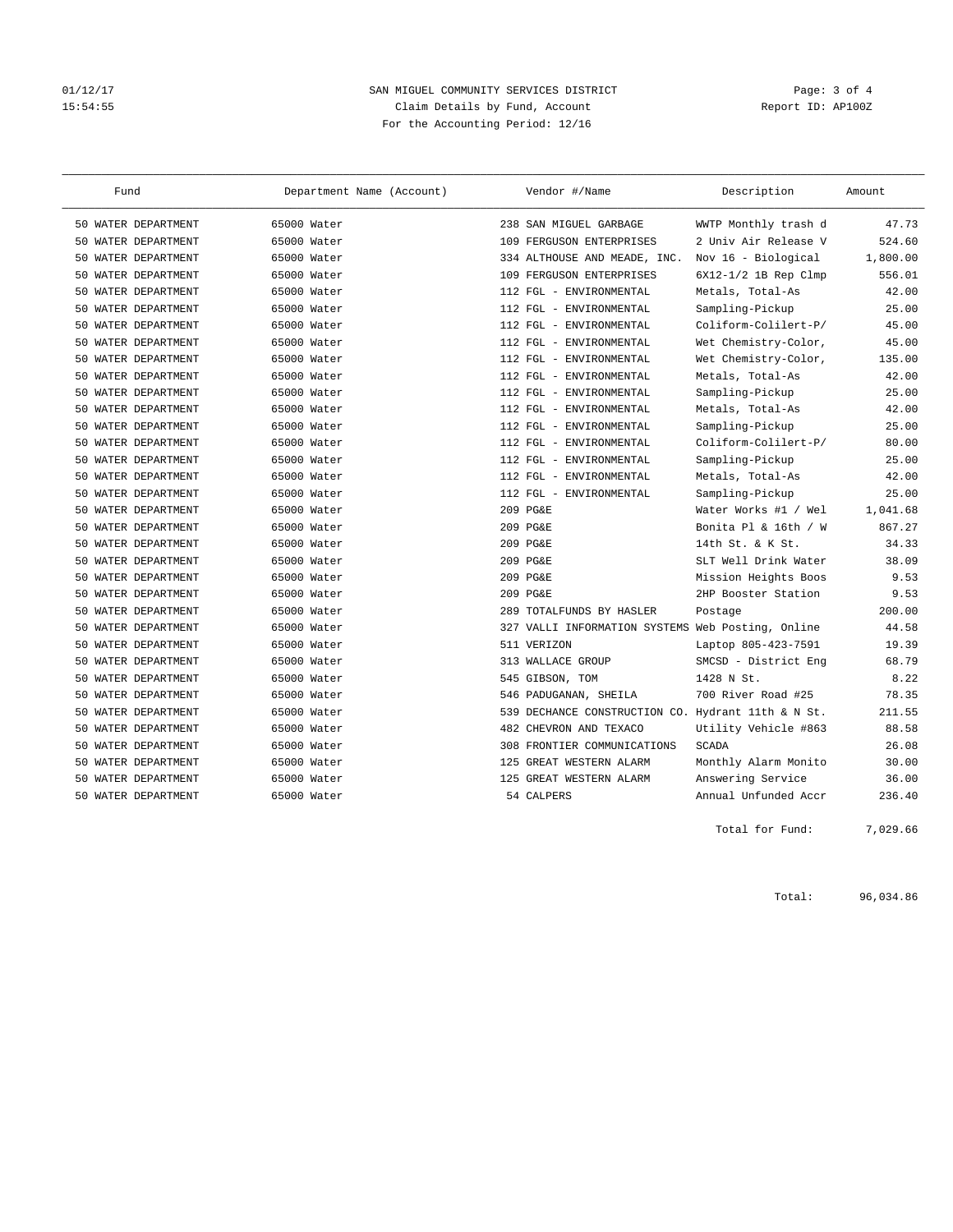## 01/12/17 SAN MIGUEL COMMUNITY SERVICES DISTRICT Page: 4 of 4<br>15:54:55 Fund Summary for Claims Page: 4 OF 4 15:54:55 Fund Summary for Claims For the Accounting Period: 12/16

| Fund/Account                  | Amount      |  |
|-------------------------------|-------------|--|
| 10 ADMINISTRATION DEPARTMENT  |             |  |
| 10200                         | \$58,329.90 |  |
| 20 FIRE PROTECTION DEPARTMENT |             |  |
| 10200                         | \$2,992.32  |  |
| 10250                         | \$97.52     |  |
| 30 STREET LIGHTING DEPARTMENT |             |  |
| 10200                         | \$1,110.11  |  |
| 10250                         | \$20.68     |  |
| 40 WASTEWATER DEPARTMENT      |             |  |
| 10200                         | \$26,218.27 |  |
| 10250                         | \$236.40    |  |
| 50 WATER DEPARTMENT           |             |  |
| 10200                         | \$6,793.26  |  |
| 10250                         | \$236.40    |  |
|                               |             |  |

Total: \$96,034.86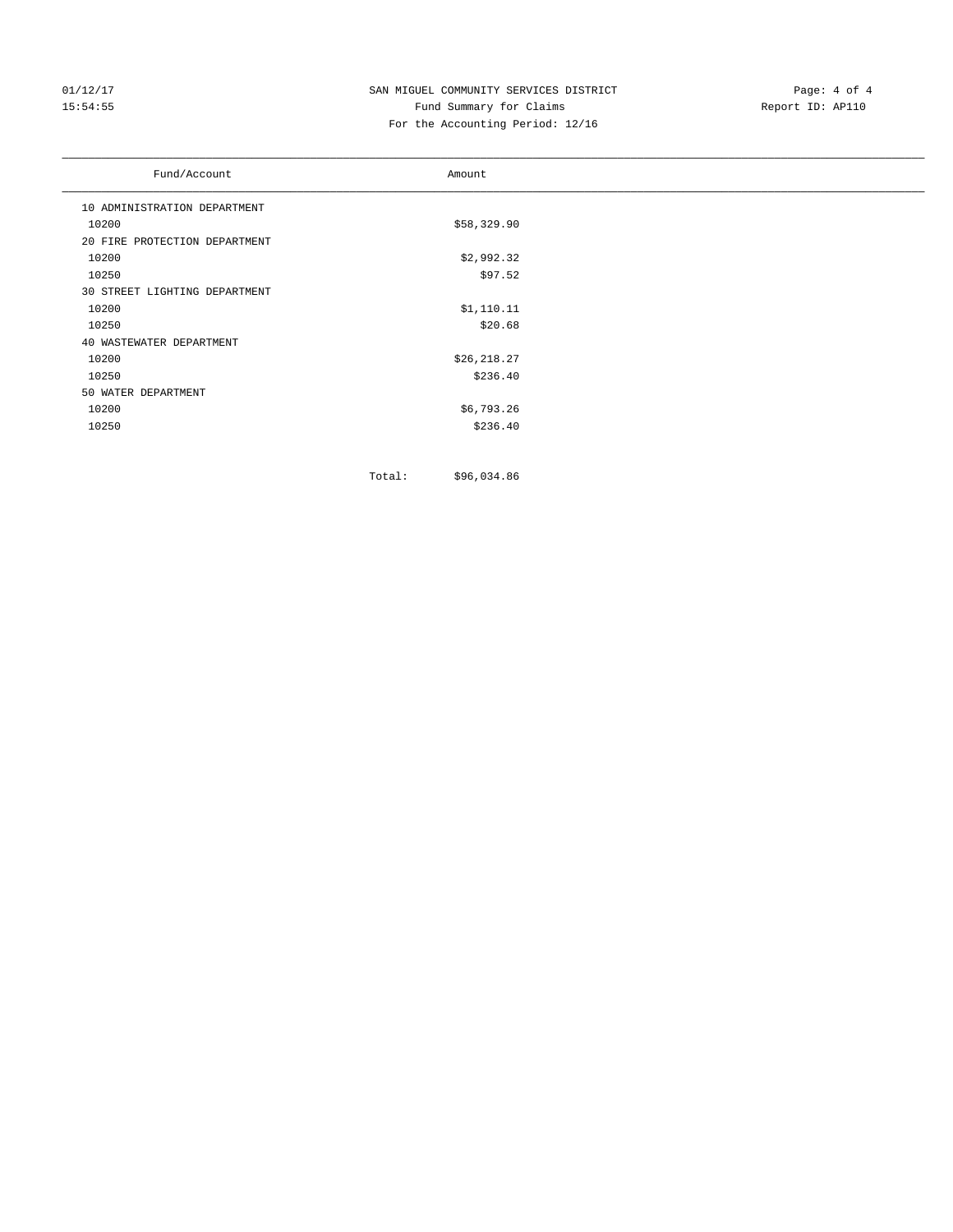01/12/17 Page: 1 of 6 16:13:40 Statement of Revenue Budget vs Actuals Report ID: B110 For the Accounting Period: 12 / 16

10 ADMINISTRATION DEPARTMENT

|       |                                         | Received      |              |                   | Revenue        | ి               |
|-------|-----------------------------------------|---------------|--------------|-------------------|----------------|-----------------|
|       | Account                                 | Current Month | Received YTD | Estimated Revenue | To Be Received | Received        |
| 40000 |                                         |               |              |                   |                |                 |
| 40370 | Myers Restitution - Unrealized Earnings | 0.00          | 0.00         | 10.00             | 10.00          | 0 <sup>8</sup>  |
|       | Account Group Total:                    | 0.00          | 0.00         | 10.00             | 10.00          | 0 <sup>8</sup>  |
|       |                                         |               |              |                   |                |                 |
|       | 46000 Revenues & Interest               |               |              |                   |                |                 |
| 46000 | Revenues & Interest                     | 0.01          | 0.02         | 0.00              | $-0.02$        | $***$ $ -$      |
| 46020 | Transfer In -Fire (16.5%)               | 0.00          | 16,775.00    | 58,150.00         | 41,375.00      | $29*$           |
| 46030 | Transfer In -Lighting (3%)              | 0.00          | 3,050.00     | 44, 425.00        | 41,375.00      | 7 %             |
| 46040 | Transfer In -Sewer (40%)                | 0.00          | 40,666.00    | 82,041.00         | 41,375.00      | $50*$           |
| 46050 | Transfer In -Water (40%)                | 0.00          | 40,666.00    | 82,041.00         | 41,375.00      | $50*$           |
| 46060 | Transfer In- Solid Waste (0.5%)         | 0.00          | 508.00       | 508.00            | 0.00           | $100*$          |
|       | Account Group Total:                    | 0.01          | 101,665.02   | 267,165.00        | 165,499.98     | 38 %            |
|       | Fund Total:                             | 0.01          | 101,665.02   | 267,175.00        | 165,509.98     | 38 <sup>8</sup> |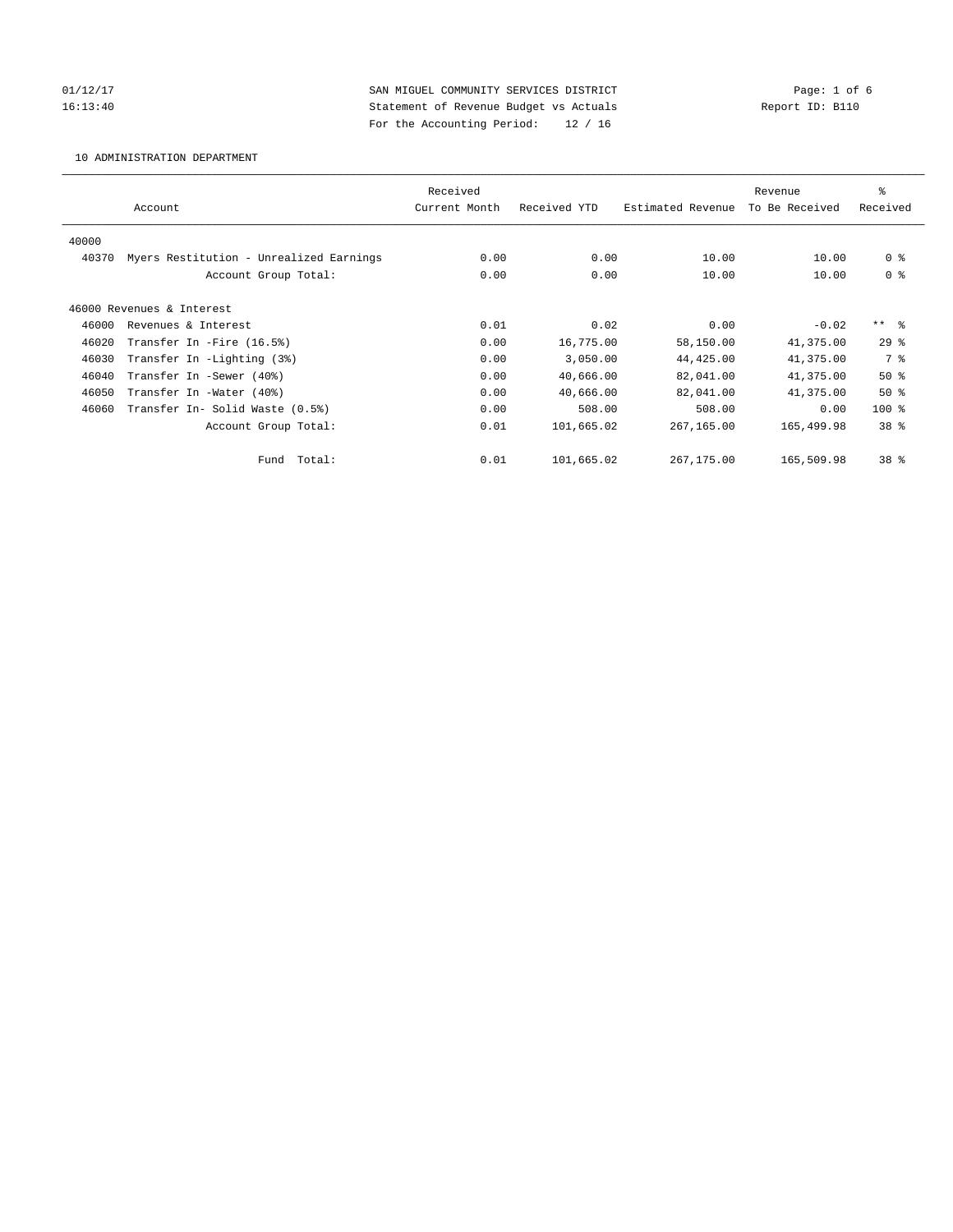01/12/17 **SAN MIGUEL COMMUNITY SERVICES DISTRICT** Page: 2 of 6 16:13:40 Statement of Revenue Budget vs Actuals Report ID: B110 For the Accounting Period: 12 / 16

## 20 FIRE PROTECTION DEPARTMENT

|       |                                                | Received      |              |                   | Revenue        | $\rm ^{9}$             |
|-------|------------------------------------------------|---------------|--------------|-------------------|----------------|------------------------|
|       | Account                                        | Current Month | Received YTD | Estimated Revenue | To Be Received | Received               |
| 40000 |                                                |               |              |                   |                |                        |
| 40220 | Weed Abatement Fees                            | 0.00          | 0.00         | 450.00            | 450.00         | 0 <sup>8</sup>         |
| 40300 | Fireworks Permit Fees                          | 0.00          | 0.00         | 800.00            | 800.00         | 0 <sup>8</sup>         |
| 40320 | Fire Impact Fees                               | 0.00          | 23,009.77    | 10.00             | $-22,999.77$   | $***$ $_{8}$           |
| 40420 | Ambulance Reimbursement                        | 1,124.95      | 2,236.56     | 3,200.00          | 963.44         | 70 %                   |
| 40440 | CDBG Grant                                     | 0.00          | 0.00         | 105,000.00        | 105,000.00     | 0 <sup>8</sup>         |
| 40500 | VFA Assistance Grant                           | 0.00          | 8,424.12     | 10.00             | $-8, 414.12$   | $***$ 2                |
|       | Account Group Total:                           | 1,124.95      | 33,670.45    | 109,470.00        | 75,799.55      | $31*$                  |
| 42000 |                                                |               |              |                   |                |                        |
| 42200 | Fire Recovery Program                          | 0.00          | 0.00         | 5.00              | 5.00           | 0 <sup>8</sup>         |
|       | Account Group Total:                           | 0.00          | 0.00         | 5.00              | 5.00           | 0 <sup>8</sup>         |
|       | 43000 Property Taxes Collected                 |               |              |                   |                |                        |
|       | 43000 Property Taxes Collected                 | 13,973.53     | 74,719.76    | 308,300.00        | 233,580.24     | $24$ $%$               |
|       | Account Group Total:                           | 13,973.53     | 74,719.76    | 308,300.00        | 233,580.24     | $24$ $%$               |
|       | 44000 Forestry & Fire Protection Reimbursement |               |              |                   |                |                        |
|       | 44000 Forestry & Fire Protection Reimbursement | 0.00          | 3,752.59     | 30,000.00         | 26, 247.41     | $13*$                  |
|       | Account Group Total:                           | 0.00          | 3,752.59     | 30,000.00         | 26, 247.41     | $13*$                  |
|       | 46000 Revenues & Interest                      |               |              |                   |                |                        |
| 46000 | Revenues & Interest                            | 31.58         | 192.47       | 50.00             | $-142.47$      | 385 %                  |
| 46100 | Realized Earnings                              | 0.00          | 208.11       | 0.00              | $-208.11$      | $***$ $ -$             |
| 46150 | Miscellaneous Income                           | 100.00        | 300.00       | 0.00              | $-300.00$      | $\star$ $\star$<br>- ৡ |
| 46151 | Refund/Adjustments                             | 59.87         | 659.84       | 0.00              | $-659.84$      | $***$ $-$              |
| 46155 | Will Serve Processing Fees                     | 0.00          | 0.00         | 10.00             | 10.00          | 0 <sup>8</sup>         |
| 46175 | Sale of Surplus Property                       | 0.00          | 4,000.00     | 10.00             | $-3,990.00$    | $***$ %                |
|       | Account Group Total:                           | 191.45        | 5,360.42     | 70.00             | $-5, 290.42$   | $***$ $_{8}$           |
|       | Total:<br>Fund                                 | 15,289.93     | 117,503.22   | 447,845.00        | 330, 341.78    | $26$ $%$               |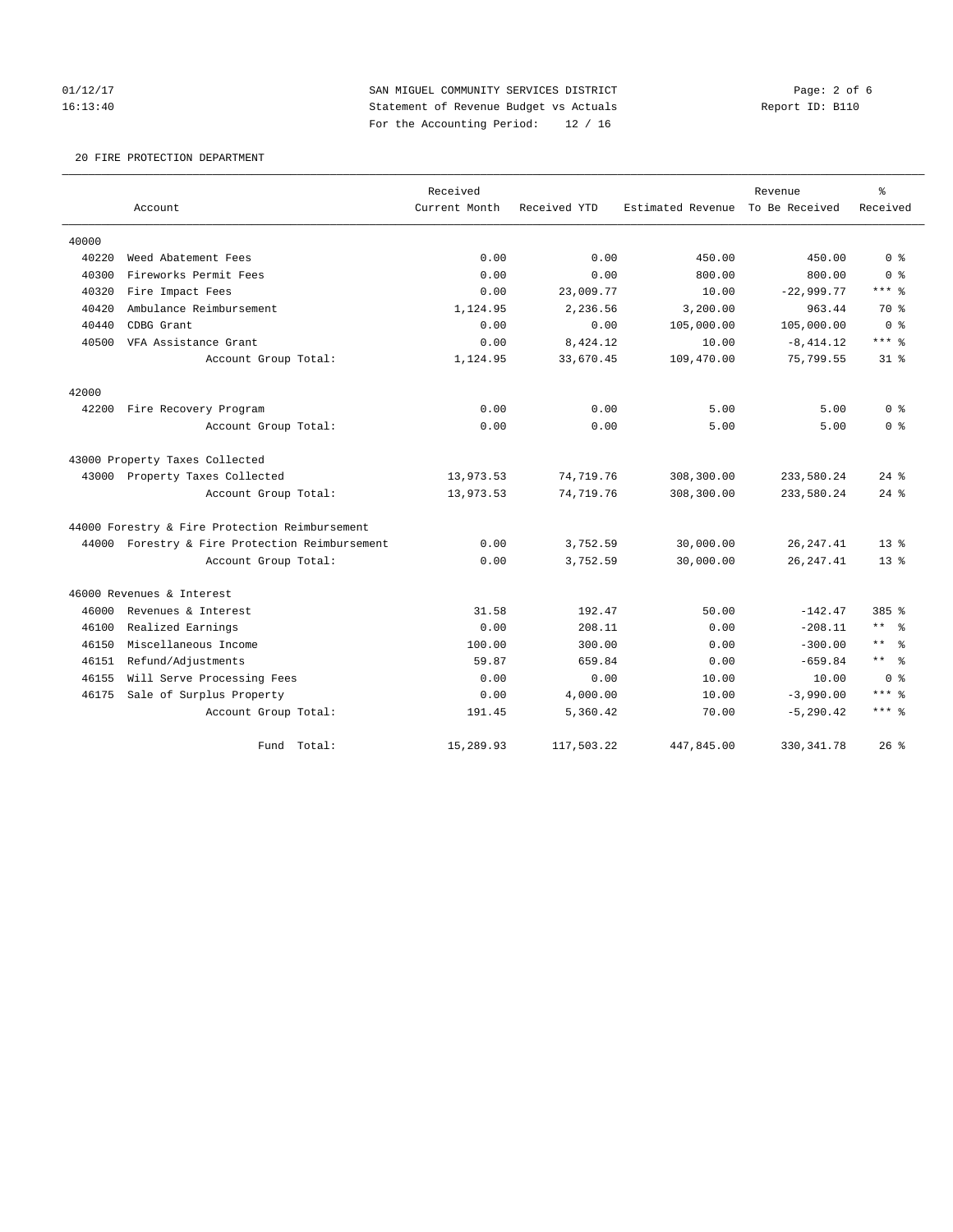01/12/17 **SAN MIGUEL COMMUNITY SERVICES DISTRICT** Page: 3 of 6 16:13:40 Statement of Revenue Budget vs Actuals Report ID: B110 For the Accounting Period: 12 / 16

30 STREET LIGHTING DEPARTMENT

|                                   | Received      |              |                   | Revenue        | ి               |  |
|-----------------------------------|---------------|--------------|-------------------|----------------|-----------------|--|
| Account                           | Current Month | Received YTD | Estimated Revenue | To Be Received | Received        |  |
| 43000 Property Taxes Collected    |               |              |                   |                |                 |  |
| Property Taxes Collected<br>43000 | 8,140.59      | 24, 166. 21  | 80,000.00         | 55,833.79      | $30*$           |  |
| Account Group Total:              | 8,140.59      | 24, 166. 21  | 80,000.00         | 55,833.79      | $30*$           |  |
| 46000 Revenues & Interest         |               |              |                   |                |                 |  |
| 46000<br>Revenues & Interest      | 6.70          | 40.83        | 30.00             | $-10.83$       | $136$ $%$       |  |
| 46100<br>Realized Earnings        | 0.00          | 44.15        | 0.00              | $-44.15$       | $***$ $\approx$ |  |
| Refund/Adjustments<br>46151       | 12.71         | 156.79       | 0.00              | $-156.79$      | $***$ $\approx$ |  |
| 46180<br>Public Records Requests  | 0.00          | 0.00         | 10.00             | 10.00          | 0 <sup>8</sup>  |  |
| Account Group Total:              | 19.41         | 241.77       | 40.00             | $-201.77$      | $604$ $%$       |  |
| Total:<br>Fund                    | 8,160.00      | 24,407.98    | 80,040.00         | 55,632.02      | $30*$           |  |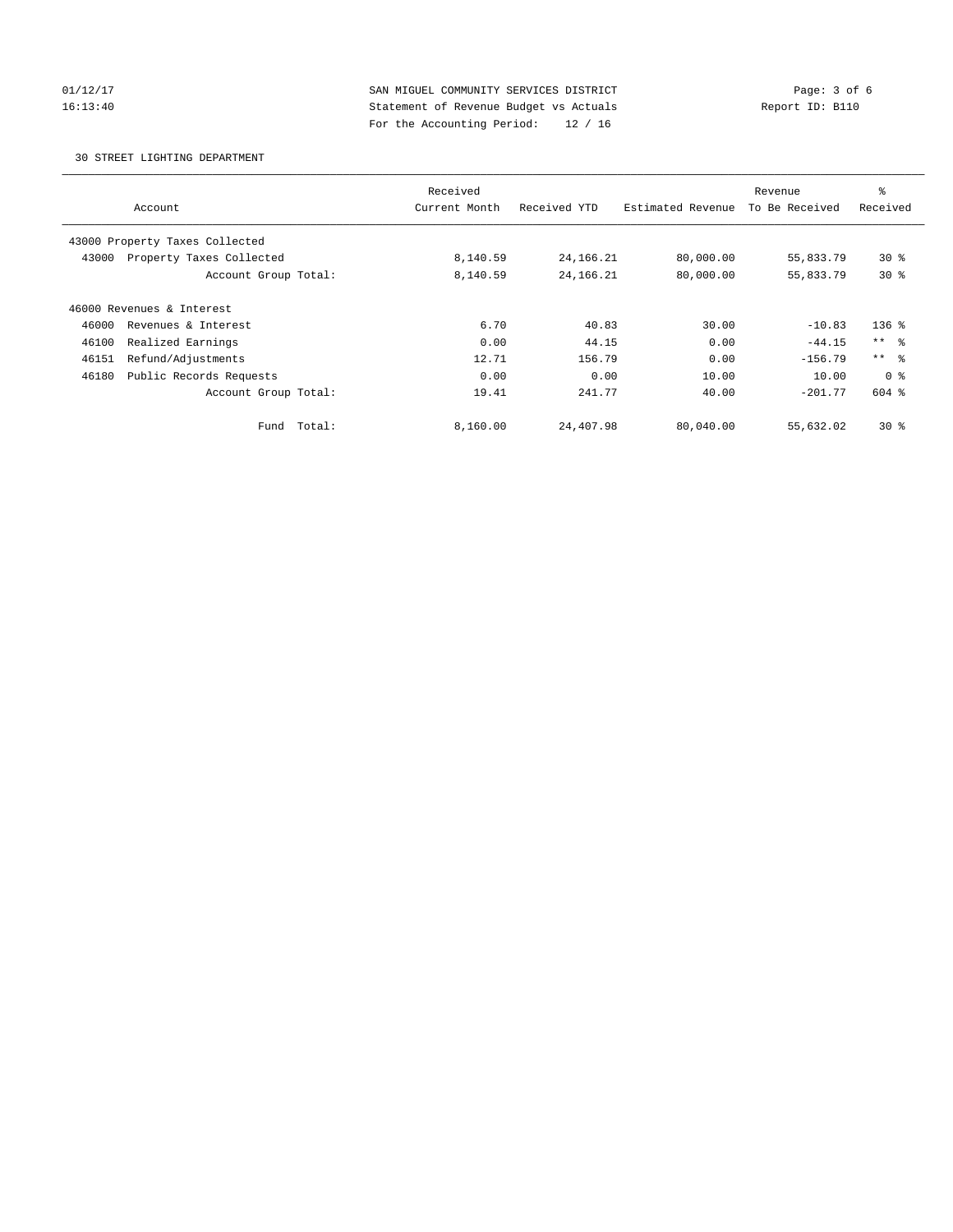01/12/17 **SAN MIGUEL COMMUNITY SERVICES DISTRICT** Page: 4 of 6 16:13:40 Statement of Revenue Budget vs Actuals Report ID: B110 For the Accounting Period: 12 / 16

40 WASTEWATER DEPARTMENT

|       |                                | Received      |              |                   | Revenue        | န္             |
|-------|--------------------------------|---------------|--------------|-------------------|----------------|----------------|
|       | Account                        | Current Month | Received YTD | Estimated Revenue | To Be Received | Received       |
| 40000 |                                |               |              |                   |                |                |
| 40850 | Wastewater Hook-up Fees        | 0.00          | 41,660.00    | 10.00             | $-41,650.00$   | $***$ $%$      |
| 40900 | Wastewater Sales               | 28, 313. 27   | 169,835.42   | 350,000.00        | 180,164.58     | $49*$          |
| 40910 | Wastewater Late Charges        | 708.19        | 3,386.36     | 4,000.00          | 613.64         | 85%            |
|       | Account Group Total:           | 29,021.46     | 214,881.78   | 354,010.00        | 139, 128, 22   | $61$ $%$       |
|       | 43000 Property Taxes Collected |               |              |                   |                |                |
| 43000 | Property Taxes Collected       | 4,450.05      | 11,668.34    | 47,200.00         | 35,531.66      | 25%            |
|       | Account Group Total:           | 4,450.05      | 11,668.34    | 47,200.00         | 35,531.66      | 25%            |
|       | 46000 Revenues & Interest      |               |              |                   |                |                |
| 46000 | Revenues & Interest            | 76.56         | 466.55       | 50.00             | $-416.55$      | $933$ $%$      |
| 46010 | Transfer In                    | 0.00          | 0.00         | 41,375.00         | 41,375.00      | 0 <sup>8</sup> |
| 46100 | Realized Earnings              | $-1, 253.28$  | $-1,032.29$  | 0.00              | 1,032.29       | $***$ $=$      |
| 46151 | Refund/Adjustments             | 160.08        | 1,648.18     | 1,000.00          | $-648.18$      | $165$ %        |
| 46153 | Plan Check Fees                | 0.00          | 0.00         | 100.00            | 100.00         | 0 <sup>8</sup> |
| 46155 | Will Serve Processing Fees     | 0.00          | 0.00         | 10.00             | 10.00          | 0 <sup>8</sup> |
| 46175 | Sale of Surplus Property       | 0.00          | 0.00         | 10.00             | 10.00          | 0 <sup>8</sup> |
| 46180 | Public Records Requests        | 0.00          | 0.00         | 10.00             | 10.00          | 0 <sup>8</sup> |
|       | Account Group Total:           | $-1,016.64$   | 1,082.44     | 42,555.00         | 41, 472.56     | 38             |
|       | Fund Total:                    | 32, 454.87    | 227,632.56   | 443,765.00        | 216, 132.44    | $51$ %         |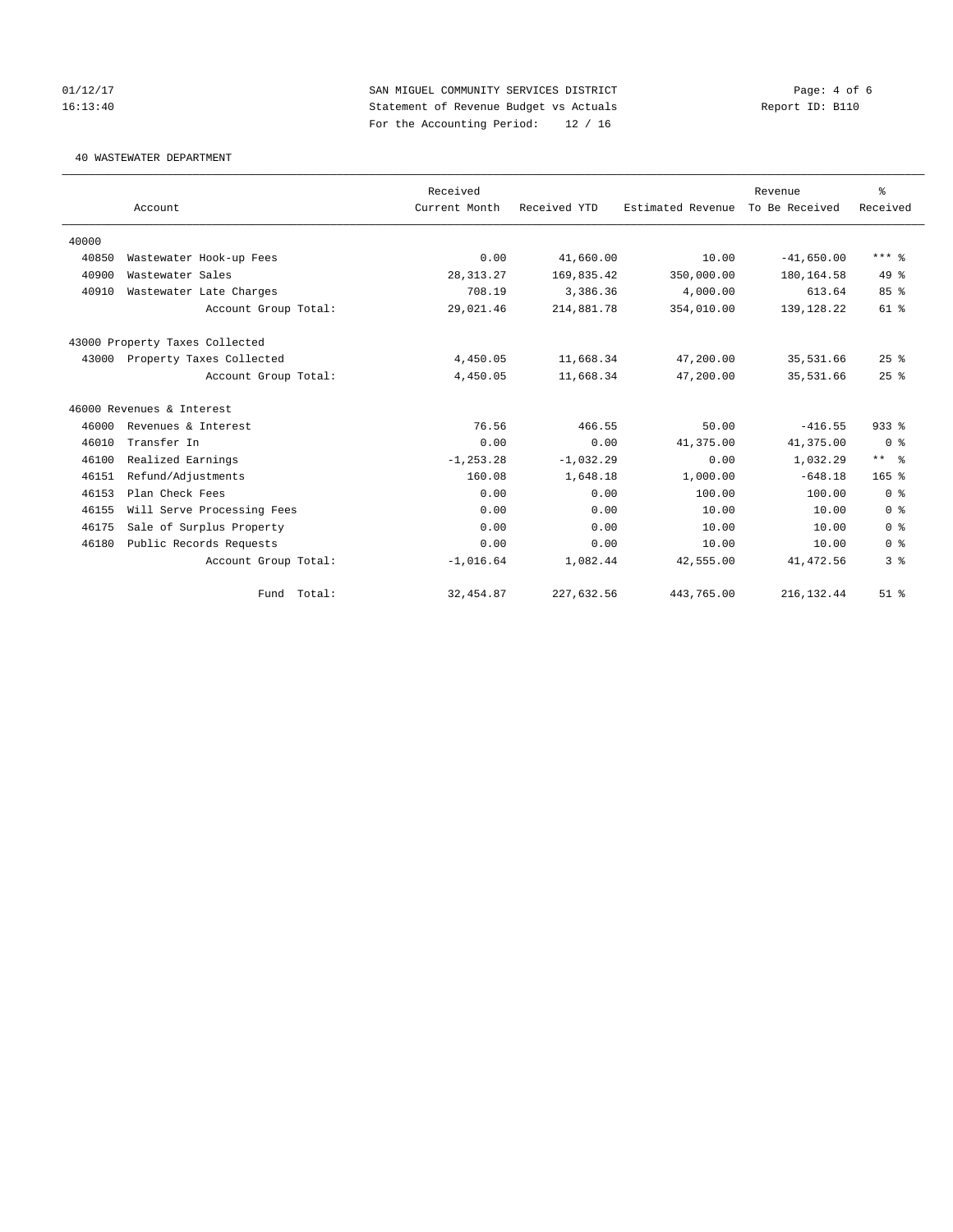01/12/17 Page: 5 of 6<br>
SAN MIGUEL COMMUNITY SERVICES DISTRICT Page: 5 of 6<br>
Statement of Revenue Budget vs Actuals 16:13:40 Statement of Revenue Budget vs Actuals For the Accounting Period: 12 / 16

50 WATER DEPARTMENT

|       |                            | Received      |              |                   | Revenue        | ి              |
|-------|----------------------------|---------------|--------------|-------------------|----------------|----------------|
|       | Account                    | Current Month | Received YTD | Estimated Revenue | To Be Received | Received       |
|       | 41000 Water Sales          |               |              |                   |                |                |
| 41000 | Water Sales                | 23,620.03     | 185,098.99   | 345,000.00        | 159,901.01     | $54$ $%$       |
| 41001 | Water Connection Fees      | 0.00          | 4,500.00     | 10.00             | $-4.490.00$    | $***$ $_{8}$   |
| 41005 | Water Late Charges         | 2,180.92      | 11,602.57    | 2,000.00          | $-9.602.57$    | 580 %          |
| 41010 | Water Meter Fees           | 0.00          | 56,940.00    | 20,500.00         | $-36, 440.00$  | $278$ %        |
|       | Account Group Total:       | 25,800.95     | 258, 141.56  | 367,510.00        | 109,368.44     | 70 %           |
|       | 46000 Revenues & Interest  |               |              |                   |                |                |
| 46000 | Revenues & Interest        | 77.68         | 473.21       | 150.00            | $-323.21$      | $315$ $%$      |
| 46100 | Realized Earnings          | 0.00          | 504.48       | 0.00              | $-504.48$      | $***$ $ -$     |
| 46151 | Refund/Adjustments         | 160.07        | 1,648.18     | 10.00             | $-1,638.18$    | $***$ $%$      |
| 46152 | Recycling                  | 0.00          | 125.00       | 250.00            | 125.00         | 50%            |
| 46153 | Plan Check Fees            | 0.00          | 0.00         | 2,060.00          | 2,060.00       | 0 <sup>8</sup> |
| 46155 | Will Serve Processing Fees | 0.00          | 0.00         | 515.00            | 515.00         | 0 <sup>8</sup> |
| 46175 | Sale of Surplus Property   | 0.00          | 0.00         | 10.00             | 10.00          | 0 <sup>8</sup> |
| 46180 | Public Records Requests    | 0.00          | 0.00         | 10.00             | 10.00          | 0 <sup>8</sup> |
|       | Account Group Total:       | 237.75        | 2,750.87     | 3,005.00          | 254.13         | $92$ $%$       |
|       | Fund Total:                | 26,038.70     | 260,892.43   | 370,515.00        | 109,622.57     | 70 %           |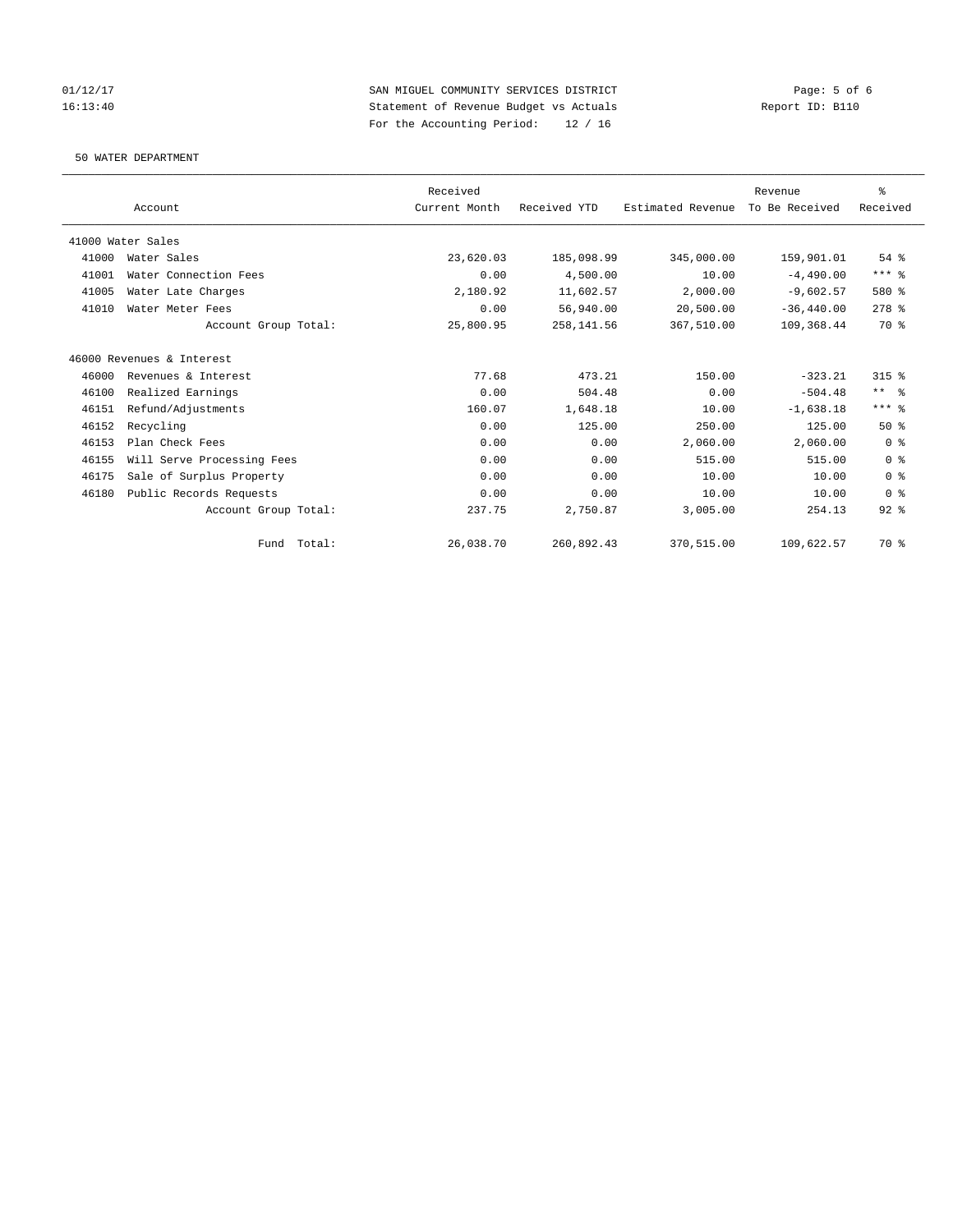01/12/17 **SAN MIGUEL COMMUNITY SERVICES DISTRICT** Page: 6 of 6 16:13:40 Statement of Revenue Budget vs Actuals Report ID: B110 For the Accounting Period: 12 / 16

## 60 SOLID WASTE DEPARTMENT

| Account                   | Received<br>Current Month | Received YTD | Estimated Revenue | Revenue<br>To Be Received | ి<br>Received |
|---------------------------|---------------------------|--------------|-------------------|---------------------------|---------------|
| 46000 Revenues & Interest |                           |              |                   |                           |               |
| Franchise Fees<br>46005   | 2,671.63                  | 18,090.61    | 28,714.00         | 10,623.39                 | 63 %          |
| Account Group Total:      | 2,671.63                  | 18,090.61    | 28,714.00         | 10,623.39                 | 63 %          |
| Fund Total:               | 2,671.63                  | 18,090.61    | 28,714.00         | 10,623.39                 | 63 %          |
| Grand Total:              | 84,615.14                 | 750,191.82   | 1,638,054.00      | 887,862.18                | $46*$         |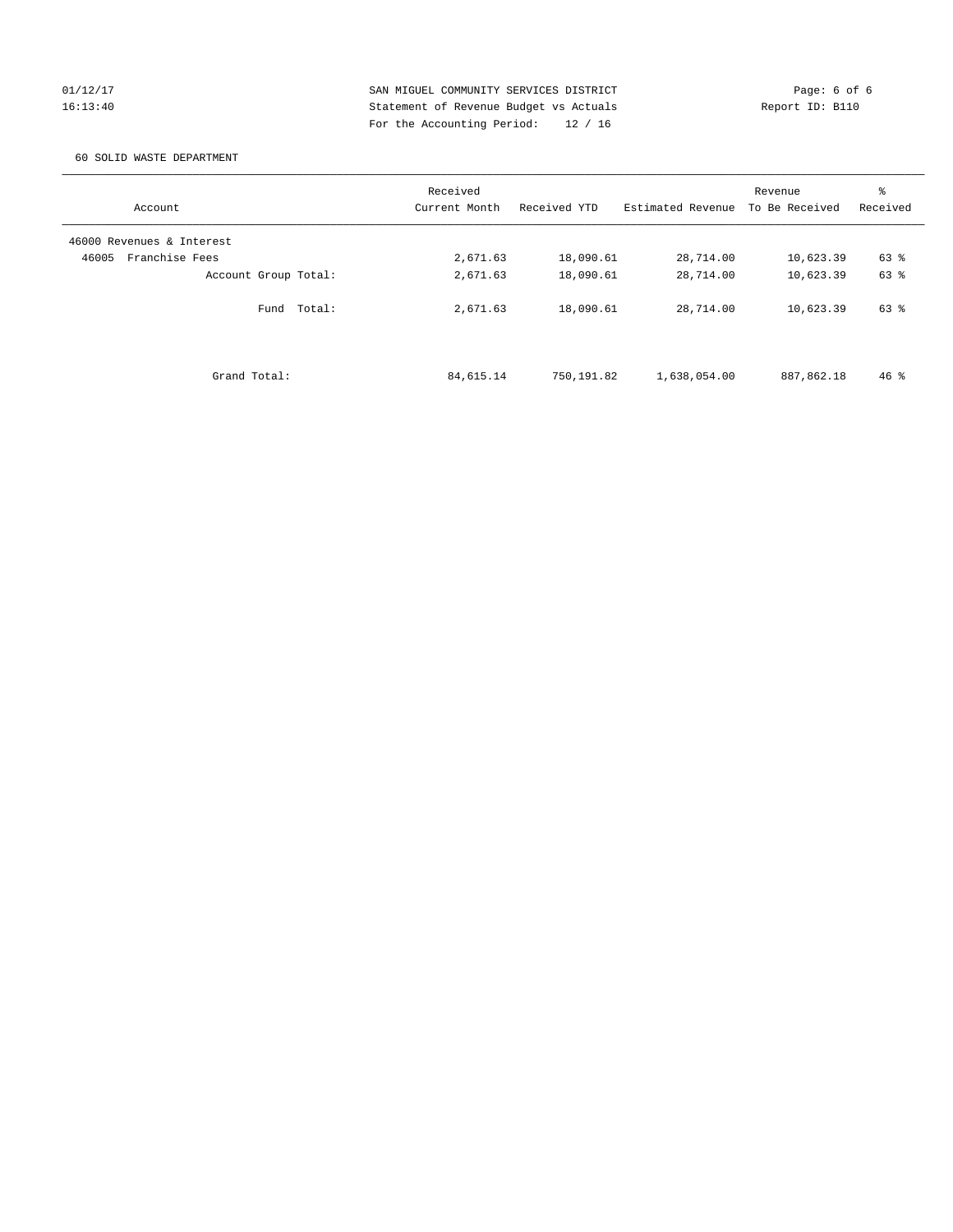# 01/12/17 SAN MIGUEL COMMUNITY SERVICES DISTRICT Page: 1 of 9 15:34:14 Statement of Expenditure - Budget vs. Actual Report Report ID: B100For the Accounting Period: 12 / 16

10 ADMINISTRATION DEPARTMENT

| Account              | Object                                     | Committed<br>Current Month | Committed<br>YTD | Original   | Current<br>Appropriation Appropriation Appropriation Committed | Available     | ℁                |
|----------------------|--------------------------------------------|----------------------------|------------------|------------|----------------------------------------------------------------|---------------|------------------|
| 61000 Administration |                                            |                            |                  |            |                                                                |               |                  |
|                      | 61000 Administration                       |                            |                  |            |                                                                |               |                  |
|                      | 111 BOD Stipend                            | 800.00                     | 2,600.00         | 5,000.00   | 5,000.00                                                       | 2,400.00      | 52%              |
|                      | 305 Operations and maintenance             | 168.54                     | 470.86           | 0.00       | 0.00                                                           | $-470.86$     | - 옹              |
|                      | 310 Phone and fax expense                  | 326.86                     | 2,535.51         | 4,710.00   | 4,710.00                                                       | 2,174.49      | 54 %             |
|                      | 315 Postage, shipping and freight          | 0.00                       | 0.00             | 10.00      | 10.00                                                          | 10.00         | $\frac{6}{6}$    |
|                      | 320 Printing and reproduction              | 0.00                       | 714.62           | 300.00     | 300.00                                                         | $-414.62$     | $238$ %          |
|                      | 324 Professional Svcs- Consulting          | 0.00                       | 0.00             | 10,000.00  | 10,000.00                                                      | 10,000.00     | ိစ               |
|                      | 327 Professional svcs - Legal (General)    | 11,500.92                  | 123,673.62       | 52,500.00  | 52,500.00                                                      | $-71, 173.62$ | 236%             |
|                      | 328 Insurance - prop and liability         | 0.00                       | 22,068.60        | 24,000.00  | 24,000.00                                                      | 1,931.40      | 92%              |
|                      | 331 Professional Services - Legal (SLOCEA) | 23,305.13                  | 27,955.13        | 69,000.00  | 69,000.00                                                      | 41,044.87     | 41 %             |
|                      | 332 Professional Services - Legal          | 13,342.60                  | 22, 419.28       | 44,000.00  | 44,000.00                                                      | 21,580.72     | 51%              |
|                      | 340 Meetings and conferences               | 0.00                       | 401.52           | 1,200.00   | 1,200.00                                                       | 798.48        | 33 %             |
|                      | 345 Mileage expense reimbursement          | 85.32                      | 205.20           | 400.00     | 400.00                                                         | 194.80        | 51 %             |
|                      | 351 Repairs and maint - equip              | 0.00                       | 580.10           | 0.00       | 0.00                                                           | $-580.10$     | $rac{1}{6}$      |
|                      | 352 Repairs and maint - structures         | 275.00                     | 550.00           | 2,750.00   | 2,750.00                                                       | 2,200.00      | 20%              |
|                      | 375 Internet expenses                      | 0.00                       | 59.13            | 4,116.00   | 4,116.00                                                       | 4,056.87      | 1 <sup>°</sup>   |
|                      | 376 Webpage- Upgrade/Maint                 | 0.00                       | 2,600.00         | 2,400.00   | 2,400.00                                                       | $-200.00$     | 108 <sub>8</sub> |
|                      | 385 Dues and subscriptions                 | 0.00                       | 0.00             | 5,130.00   | 5,130.00                                                       | 5,130.00      | $\frac{6}{6}$    |
|                      | 386 Education and training                 | 0.00                       | 0.00             | 4,800.00   | 4,800.00                                                       | 4,800.00      | $\approx$        |
|                      | 394 LAFCO Allocations                      | 0.00                       | 5,540.64         | 5,500.00   | 5,500.00                                                       | $-40.64$      | 101 %            |
|                      | 405 Software                               | 0.00                       | 5,343.50         | 5,100.00   | 5,100.00                                                       | $-243.50$     | 105%             |
|                      | 410 Office Supplies                        | 137.04                     | 2,363.37         | 5,200.00   | 5,200.00                                                       | 2,836.63      | 45 %             |
|                      | 415 Office Equipment                       | 57.00                      | 4,603.49         | 5,000.00   | 5,000.00                                                       | 396.51        | 92%              |
|                      | 465 Cell phones, radios and pagers         | 105.00                     | 560.00           | 1,680.00   | 1,680.00                                                       | 1,120.00      | 33 %             |
|                      | 475 Computer supplies and upgrades         | 8,193.18                   | 35,608.83        | 24,118.00  | 24,118.00                                                      | $-11,490.83$  | 148 %            |
|                      | 715 Licenses, permits and fees             | 0.00                       | 50.00            | 0.00       | 0.00                                                           | $-50.00$      | ိင               |
|                      | 910 Tax Penalties & Late Fees              | 0.00                       | 1,398.25         | 0.00       | 0.00                                                           | $-1, 398.25$  | $\frac{6}{6}$    |
|                      | 911 Finance Charges/Late Fees              | 31.31                      | 40.05            | 0.00       | 0.00                                                           | $-40.05$      | $\frac{6}{6}$    |
|                      | 920 Credit Card Service Fees               | 2.00                       | 60.47            | 0.00       | 0.00                                                           | $-60.47$      | g                |
|                      | 930 Interest Fees                          | 0.00                       | 137.93           | 0.00       | 0.00                                                           | $-137.93$     | 욲                |
|                      | Account Total:                             | 58,329.90                  | 262,540.10       | 276,914.00 | 276,914.00                                                     | 14,373.90     | 95%              |
|                      | Account Group Total:                       | 58,329.90                  | 262,540.10       | 276,914.00 | 276,914.00                                                     | 14,373.90     | 95%              |
|                      | Fund Total:                                | 58,329.90                  | 262,540.10       | 276,914.00 | 276,914.00                                                     | 14,373.90     | 95%              |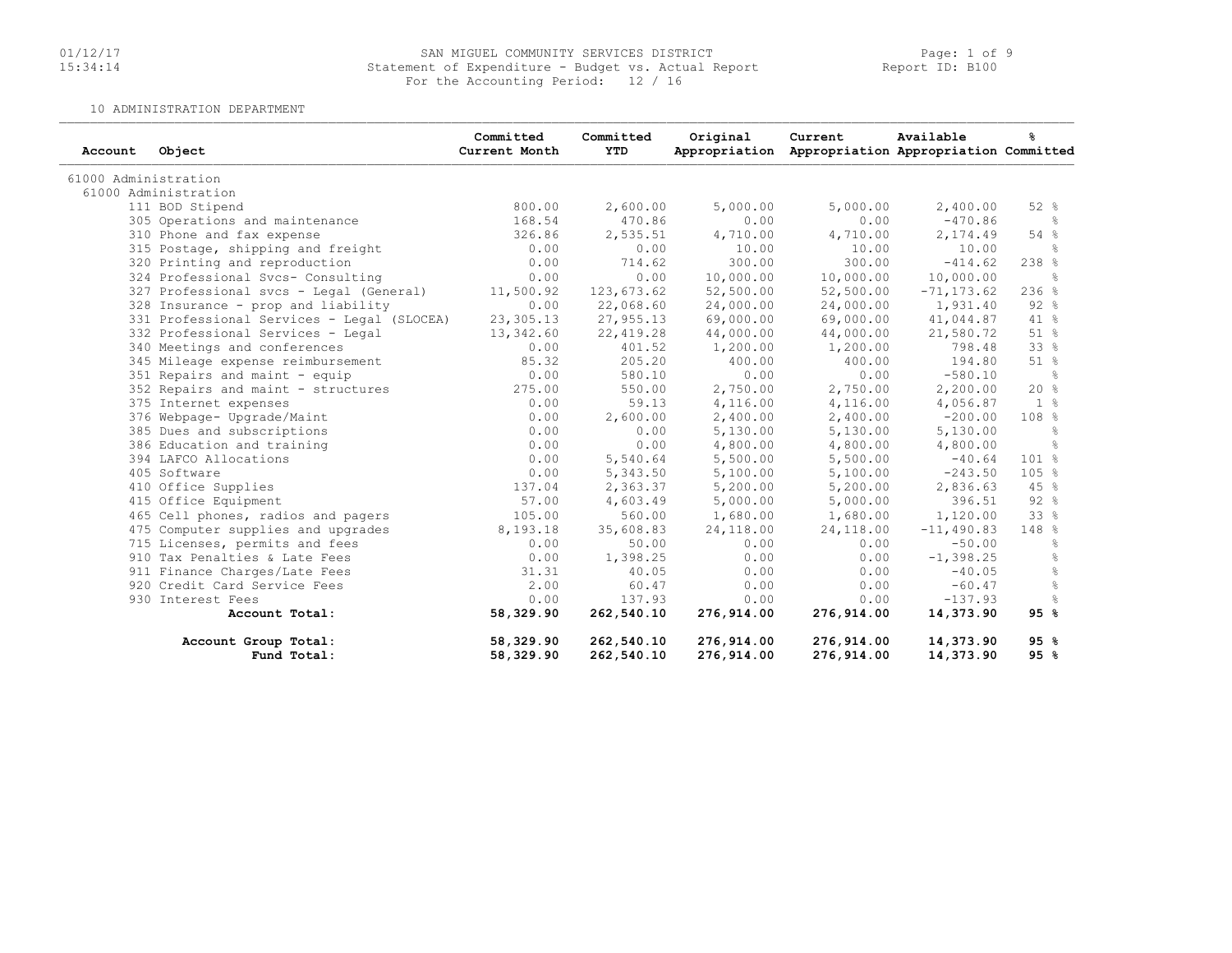# 01/12/17 SAN MIGUEL COMMUNITY SERVICES DISTRICT Page: 2 of 9 15:34:14 Statement of Expenditure - Budget vs. Actual Report Report ID: B10001/12/17 SAN MIGUEL COMMUNITY SERVICES DISTR<br>15:34:14 Statement of Expenditure - Budget vs. Actu<br>For the Accounting Period: 12 / 16

20 FIRE PROTECTION DEPARTMENT

| Account    | Object                              | Committed<br>Current Month | Committed<br><b>YTD</b> | Original  | Current<br>Appropriation Appropriation Appropriation Committed | Available    | g                   |
|------------|-------------------------------------|----------------------------|-------------------------|-----------|----------------------------------------------------------------|--------------|---------------------|
| 62000 Fire |                                     |                            |                         |           |                                                                |              |                     |
| 62000 Fire |                                     |                            |                         |           |                                                                |              |                     |
|            | 105 Salaries and Wages              | 5, 243.14                  | 26,929.46               | 75,350.00 | 75,350.00                                                      | 48,420.54    | 36%                 |
|            | 120 Workers' Compensation           | 0.00                       | 4,984.71                | 7,474.00  | 7,474.00                                                       | 2,489.29     | 67 %                |
|            | 121 Physicals                       | 0.00                       | 890.00                  | 1,600.00  | 1,600.00                                                       | 710.00       | 56 %                |
|            | 125 Volunteer firefighter stipends  | 0.00                       | 21,930.76               | 44,281.00 | 44,281.00                                                      | 22,350.24    | 50%                 |
|            | 126 Strike Team Pay - VFF           | 0.00                       | 25,573.21               | 37,523.00 | 37,523.00                                                      | 11,949.79    | 68 %                |
|            | 130 Payroll Tax - Fed W/H           | 0.00                       | 0.00                    | 22,096.00 | 22,096.00                                                      | 22,096.00    | $\frac{6}{6}$       |
|            | 135 Payroll Tax - FICA              | 102.62                     | 2,707.19                | 0.00      | 0.00                                                           | $-2,707.19$  | ိင                  |
|            | 140 Payroll Tax - Medicare          | 76.02                      | 1,079.11                | 1,850.00  | 1,850.00                                                       | 770.89       | 58 %                |
|            | 155 Payroll Tax - SUI               | 4.87                       | 2,038.41                | 6,220.00  | 6,220.00                                                       | 4,181.59     | 33 %                |
|            | 160 Payroll Tax - ETT               | 5.26                       | 74.38                   | 55.00     | 55.00                                                          | $-19.38$     | 135 %               |
|            | 165 Payroll Tax - FUTA              | 5.41                       | 2,325.45                | 0.00      | 0.00                                                           | $-2, 325.45$ | $\frac{6}{6}$       |
|            | 205 Insurance - Health              | 0.00                       | 263.70                  | 5,694.00  | 5,694.00                                                       | 5,430.30     | 5%                  |
|            | 210 Insurance - Dental              | 6.11                       | 38.20                   | 609.00    | 609.00                                                         | 570.80       | 6 %                 |
|            | 215 Insurance - Vision              | 1.03                       | 6.20                    | 100.00    | 100.00                                                         | 93.80        | 6 %                 |
|            | 225 Retirement - PERS expense       | 129.49                     | 712.91                  | 5,090.00  | 5,090.00                                                       | 4,377.09     | 14%                 |
|            | 305 Operations and maintenance      | 0.00                       | 1,793.71                | 2,900.00  | 2,900.00                                                       | 1,106.29     | 62%                 |
|            |                                     | 100.00                     | 414.01                  | 625.00    |                                                                | 210.99       | 66 %                |
|            | 315 Postage, shipping and freight   |                            |                         |           | 625.00                                                         |              |                     |
|            | 320 Printing and reproduction       | 0.00                       | 0.00                    | 200.00    | 200.00                                                         | 200.00       | - 왕                 |
|            | 325 Professional svcs - Accounting  | 0.00                       | 1,287.00                | 2,500.00  | 2,500.00                                                       | 1,213.00     | 51%                 |
|            | 335 Meals - Reimbursement           | 0.00                       | 125.23                  | 500.00    | 500.00                                                         | 374.77       | 25%                 |
|            | 340 Meetings and conferences        | 0.00                       | 0.00                    | 750.00    | 750.00                                                         | 750.00       | $\frac{6}{6}$       |
|            | 345 Mileage expense reimbursement   | 0.00                       | 0.00                    | 350.00    | 350.00                                                         | 350.00       | $\frac{6}{6}$       |
|            | 351 Repairs and maint - equip       | 0.00                       | 900.86                  | 1,500.00  | 1,500.00                                                       | 599.14       | 60 %                |
|            | 352 Repairs and maint - structures  | 0.00                       | 5,933.00                | 350.00    | 350.00                                                         | $-5,583.00$  | $***$ $\frac{6}{6}$ |
|            | 353 Repairs & Maint- Infrastructure | 3.65                       | 3.65                    | 0.00      | 0.00                                                           | $-3.65$      | $\frac{6}{6}$       |
|            | 354 Repairs and maint - vehicles    | 437.42                     | 2,829.43                | 9,500.00  | 9,500.00                                                       | 6,670.57     | 30%                 |
|            | 370 Dispatch services (Fire)        | 0.00                       | 8,081.92                | 8,082.00  | 8,082.00                                                       | 0.08         | 100%                |
|            | 380 Utilities - alarm service       | 0.00                       | 0.00                    | 285.00    | 285.00                                                         | 285.00       | ိင                  |
|            | 381 Utilities - electric            | 273.47                     | 1,544.02                | 1,850.00  | 1,850.00                                                       | 305.98       | 83 %                |
|            | 382 Utilities - propane             | 0.00                       | 0.00                    | 250.00    | 250.00                                                         | 250.00       | $\frac{6}{6}$       |
|            | 385 Dues and subscriptions          | 0.00                       | 1,850.91                | 1,975.00  | 1,975.00                                                       | 124.09       | 94%                 |
|            | 386 Education and training          | 0.00                       | 1,670.49                | 11,526.00 | 11,526.00                                                      | 9,855.51     | 14%                 |
|            | 393 Advertising and public notices  | 0.00                       | 40.48                   | 1,025.00  | 1,025.00                                                       | 984.52       | 4%                  |
|            | 395 Community Outreach              | 0.00                       | 0.00                    | 923.00    | 923.00                                                         | 923.00       | $\frac{6}{6}$       |
|            | 400 Supplies                        | 0.00                       | 502.44                  | 0.00      | 0.00                                                           | $-502.44$    | $\frac{6}{6}$       |
|            | 420 Equipt. & Supplies              | 0.00                       | 1,157.41                | 0.00      | 0.00                                                           | $-1, 157.41$ | $\frac{6}{6}$       |
|            | 440 Vehicle Replacement Fund        | 0.00                       | 0.00                    | 30,000.00 | 30,000.00                                                      | 30,000.00    | $\,$ 8              |
|            | 450 EMS supplies                    | 0.00                       | 435.03                  | 2,500.00  | 2,500.00                                                       | 2,064.97     | 17%                 |
|            | 455 Fire Safety Gear & Equipment    | 0.00                       | 0.00                    | 10,600.00 | 10,600.00                                                      | 10,600.00    | $\frac{6}{6}$       |
|            | 465 Cell phones, radios and pagers  | 35.00                      | 140.00                  | 0.00      | 0.00                                                           | $-140.00$    | $\frac{6}{6}$       |
|            | 470 Communication equipment         | 0.00                       | 16.96                   | 15,050.00 | 15,050.00                                                      | 15,033.04    | ိင                  |
|            | 485 Fuel expense                    | 224.87                     | 1,572.02                | 6,500.00  | 6,500.00                                                       | 4,927.98     | 24%                 |
|            | 490 Small tools and equipment       | 0.00                       | 0.00                    | 1,500.00  | 1,500.00                                                       | 1,500.00     | $\frac{6}{6}$       |
|            |                                     |                            |                         |           |                                                                |              | 48 %                |
|            | 495 Uniform expense                 | 1,873.66                   | 2,192.03                | 4,610.00  | 4,610.00                                                       | 2,417.97     |                     |
|            | 503 Weed Abatement Costs            | 36.00                      | 36.00                   | 2,810.00  | 2,810.00                                                       | 2,774.00     | 1 <sup>°</sup>      |
|            | 505 Fire Training Gounds            | 0.00                       | 0.00                    | 2,900.00  | 2,900.00                                                       | 2,900.00     | $\frac{6}{6}$       |
|            | 510 Fire station addition           | 0.00                       | 0.00                    | 49,000.00 | 49,000.00                                                      | 49,000.00    | ိင                  |
|            | 710 County hazmat dues              | 0.00                       | 2,000.00                | 2,000.00  | 2,000.00                                                       | 0.00         | 100%                |
|            | 715 Licenses, permits and fees      | 8.25                       | 49.75                   | 350.00    | 350.00                                                         | 300.25       | 14%                 |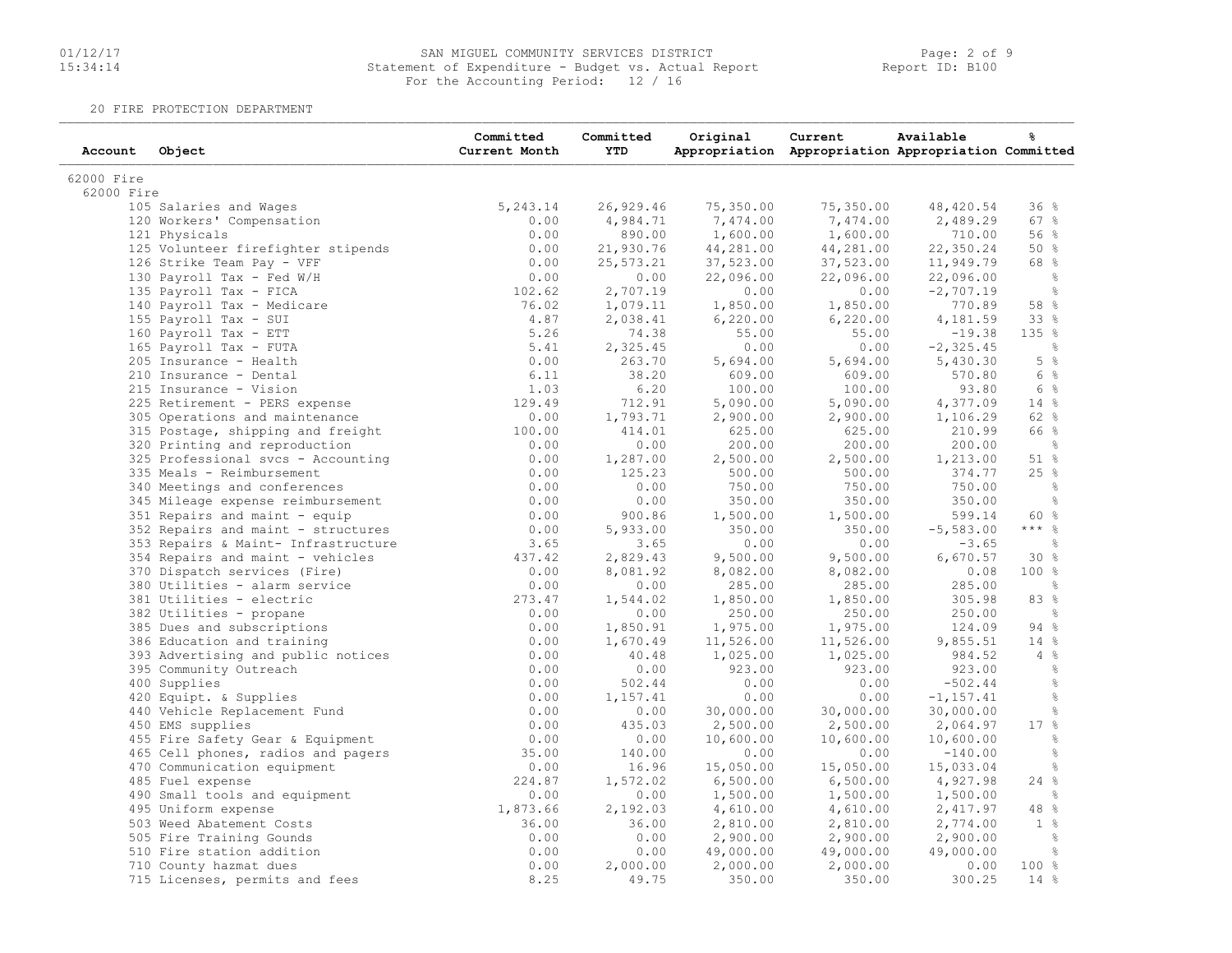# 01/12/17 SAN MIGUEL COMMUNITY SERVICES DISTRICT Page: 3 of 9 15:34:14 Statement of Expenditure - Budget vs. Actual Report Report ID: B10001/12/17 SAN MIGUEL COMMUNITY SERVICES DISTR<br>15:34:14 Statement of Expenditure - Budget vs. Actu<br>For the Accounting Period: 12 / 16

20 FIRE PROTECTION DEPARTMENT

| Account            | Object                                  | Committed<br>Current Month | Committed<br>YTD        | Original<br>Appropriation | Current                 | Available<br>Appropriation Appropriation Committed | %                |
|--------------------|-----------------------------------------|----------------------------|-------------------------|---------------------------|-------------------------|----------------------------------------------------|------------------|
|                    | 820 Fireworks Clean Up                  | 0.00                       | 0.00                    | 1,000.00                  | 1,000.00                | 1,000.00                                           | 욲                |
|                    | 920 Credit Card Service Fees            | 0.00                       | 74.74                   | 0.00                      | 0.00                    | $-74.74$                                           |                  |
|                    | 950 Promo materials and supplies        | 0.00                       | 575.25                  | 0.00                      | 0.00                    | $-575.25$                                          |                  |
|                    | 960 Property tax expense                | 0.00                       | 133.78                  | 735.00                    | 735.00                  | 601.22                                             | 18 %             |
|                    | Account Total:                          | 8,566.27                   | 124,913.81              | 382,588.00                | 382,588.00              | 257,674.19                                         | 33%              |
|                    | Account Group Total:                    | 8,566.27                   | 124,913.81              | 382,588.00                | 382,588.00              | 257,674.19                                         | $33*$            |
| 70000 Transfer Out |                                         |                            |                         |                           |                         |                                                    |                  |
| 70000 Transfer Out |                                         |                            |                         |                           |                         |                                                    |                  |
|                    | 327 Professional svcs - Legal (General) | 0.00                       | 16,775.00               | 16,775.00                 | 16,775.00               | 0.00                                               | $100 \text{ }$ % |
|                    | Account Total:                          | 0.00                       | 16,775.00               | 16,775.00                 | 16,775.00               | 0.00                                               | $100*$           |
|                    | Account Group Total:<br>Fund Total:     | 0.00<br>8,566.27           | 16,775.00<br>141,688.81 | 16,775.00<br>399,363.00   | 16,775.00<br>399,363.00 | 0.00<br>257,674.19                                 | $100*$<br>35%    |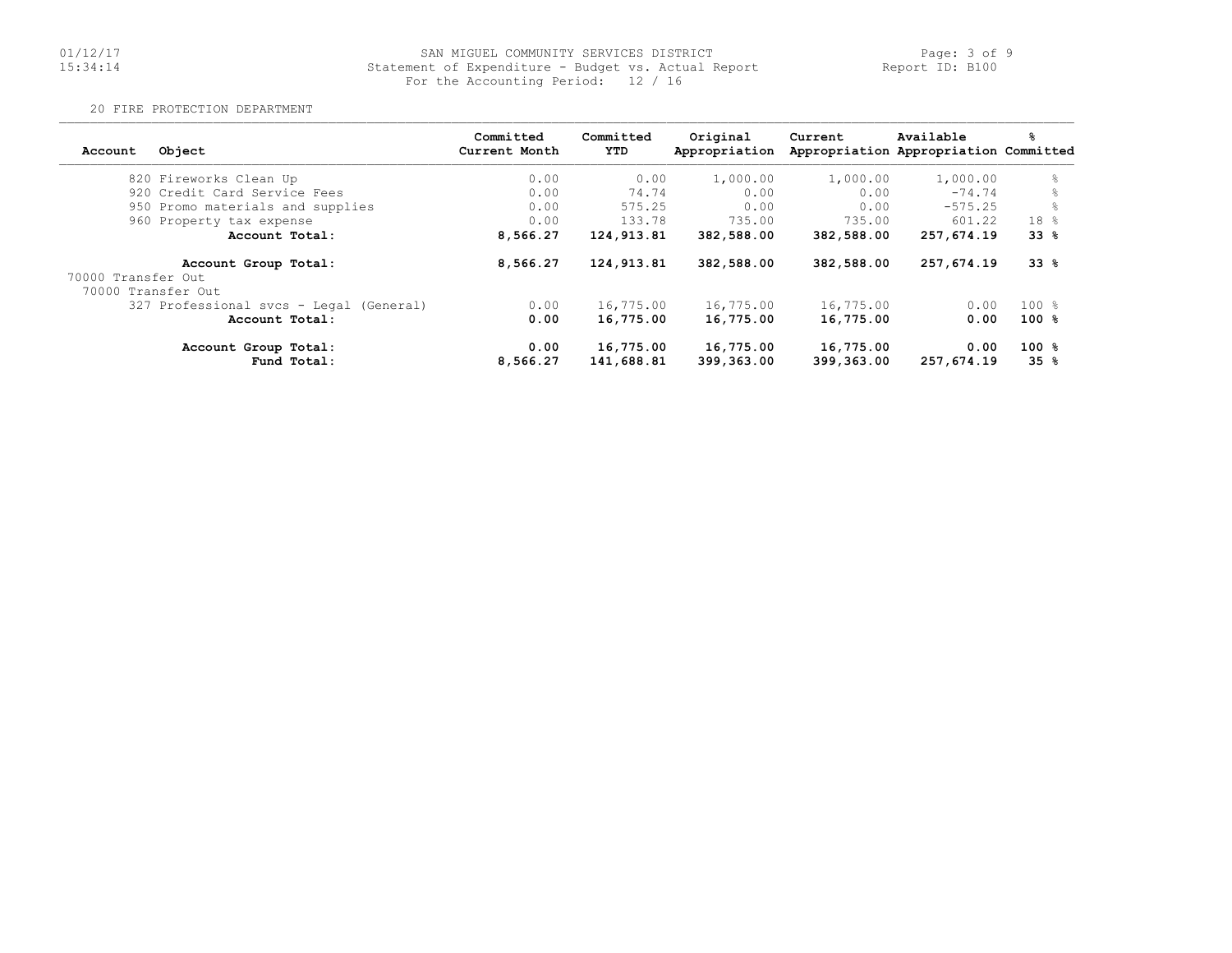# 01/12/17 SAN MIGUEL COMMUNITY SERVICES DISTRICT Page: 4 of 9 15:34:14 Statement of Expenditure - Budget vs. Actual Report Report ID: B100For the Accounting Period: 12 / 16

30 STREET LIGHTING DEPARTMENT

| Account            | Object                                  | Committed<br>Current Month | Committed<br><b>YTD</b> | Original  | Current<br>Appropriation Appropriation Appropriation Committed | Available   | ℁                 |
|--------------------|-----------------------------------------|----------------------------|-------------------------|-----------|----------------------------------------------------------------|-------------|-------------------|
| 63000 Lighting     |                                         |                            |                         |           |                                                                |             |                   |
| 63000 Lighting     |                                         |                            |                         |           |                                                                |             |                   |
|                    | 105 Salaries and Wages                  | 453.32                     | 2,347.65                | 12,520.00 | 12,520.00                                                      | 10, 172.35  | 19 %              |
|                    | 120 Workers' Compensation               | 0.00                       | 1,057.37                | 750.00    | 750.00                                                         | $-307.37$   | 141 %             |
|                    | 130 Payroll Tax - Fed W/H               | 0.00                       | 0.00                    | 1,430.00  | 1,430.00                                                       | 1,430.00    | - 옹               |
|                    | 135 Payroll Tax - FICA                  | 21.79                      | 120.44                  | 664.00    | 664.00                                                         | 543.56      | 18 %              |
|                    | 140 Payroll Tax - Medicare              | 6.58                       | 34.04                   | 182.00    | 182.00                                                         | 147.96      | 19 %              |
|                    | 155 Payroll Tax - SUI                   | 1.04                       | 4.71                    | 120.00    | 120.00                                                         | 115.29      | 4%                |
|                    | 160 Payroll Tax - ETT                   | 0.45                       | 2.29                    | 200.00    | 200.00                                                         | 197.71      | $1 - 8$           |
|                    | 165 Payroll Tax - FUTA                  | 1.15                       | 5.22                    | 869.00    | 869.00                                                         | 863.78      | $1 - 8$           |
|                    | 205 Insurance - Health                  | 0.00                       | 0.00                    | 1,050.00  | 1,050.00                                                       | 1,050.00    | $\frac{1}{6}$     |
|                    | 210 Insurance - Dental                  | 1.29                       | 5.19                    | 115.00    | 115.00                                                         | 109.81      | 5 <sup>°</sup>    |
|                    | 215 Insurance - Vision                  | 0.20                       | 0.83                    | 20.00     | 20.00                                                          | 19.17       | $4\degree$        |
|                    | 225 Retirement - PERS expense           | 27.47                      | 257.33                  | 1,035.00  | 1,035.00                                                       | 777.67      | 25%               |
|                    | 305 Operations and maintenance          | 0.00                       | 530.30                  | 3,700.00  | 3,700.00                                                       | 3,169.70    | 14 %              |
|                    | 320 Printing and reproduction           | 0.00                       | 0.00                    | 75.00     | 75.00                                                          | 75.00       | ႜ                 |
|                    | 325 Professional svcs - Accounting      | 0.00                       | 273.00                  | 750.00    | 750.00                                                         | 477.00      | 36%               |
|                    | 340 Meetings and conferences            | 0.00                       | 0.00                    | 300.00    | 300.00                                                         | 300.00      | 웅                 |
|                    | 351 Repairs and maint - equip           | 0.00                       | 0.00                    | 500.00    | 500.00                                                         | 500.00      | $\frac{\circ}{6}$ |
|                    | 353 Repairs & Maint- Infrastructure     | 0.00                       | 0.00                    | 500.00    | 500.00                                                         | 500.00      | $\frac{6}{6}$     |
|                    | 381 Utilities - electric                | 1,108.36                   | 8,688.29                | 15,000.00 | 15,000.00                                                      | 6,311.71    | 58 %              |
|                    | 385 Dues and subscriptions              | 0.00                       | 159.29                  | 0.00      | 0.00                                                           | $-159.29$   | ိင                |
|                    | 393 Advertising and public notices      | 0.00                       | 8.58                    | 0.00      | 0.00                                                           | $-8.58$     | $\frac{6}{5}$     |
|                    | 432 Utility Rate Design Study           | 0.00                       | 0.00                    | 2,600.00  | 2,600.00                                                       | 2,600.00    | $\frac{9}{6}$     |
|                    | 440 Vehicle Replacement Fund            | 0.00                       | 0.00                    | 10,000.00 | 10,000.00                                                      | 10,000.00   | $\frac{9}{6}$     |
|                    | 485 Fuel expense                        | 0.00                       | 12.88                   | 0.00      | 0.00                                                           | $-12.88$    | $\frac{6}{6}$     |
|                    | 490 Small tools and equipment           | 0.00                       | 0.00                    | 500.00    | 500.00                                                         | 500.00      | $\%$              |
|                    | 715 Licenses, permits and fees          | 1.75                       | 30.25                   | 0.00      | 0.00                                                           | $-30.25$    | $\frac{6}{6}$     |
| 905                |                                         | 0.00                       | 0.00                    | 44,430.00 | 44,430.00                                                      | 44,430.00   | 웅                 |
|                    | Account Total:                          | 1,623.40                   | 13,537.66               | 97,310.00 | 97,310.00                                                      | 83,772.34   | 14%               |
|                    | Account Group Total:                    | 1,623.40                   | 13,537.66               | 97,310.00 | 97,310.00                                                      | 83,772.34   | $14*$             |
| 70000 Transfer Out |                                         |                            |                         |           |                                                                |             |                   |
|                    | 70000 Transfer Out                      |                            |                         |           |                                                                |             |                   |
|                    | 327 Professional svcs - Legal (General) | 0.00                       | 3,050.00                | 0.00      | 0.00                                                           | $-3,050.00$ | g.                |
|                    | Account Total:                          | 0.00                       | 3,050.00                | 0.00      | 0.00                                                           | $-3,050.00$ | ℁                 |
|                    | Account Group Total:                    | 0.00                       | 3,050.00                | 0.00      | 0.00                                                           | $-3,050.00$ | %8                |
|                    | Fund Total:                             | 1,623.40                   | 16,587.66               | 97,310.00 | 97,310.00                                                      | 80,722.34   | $17*$             |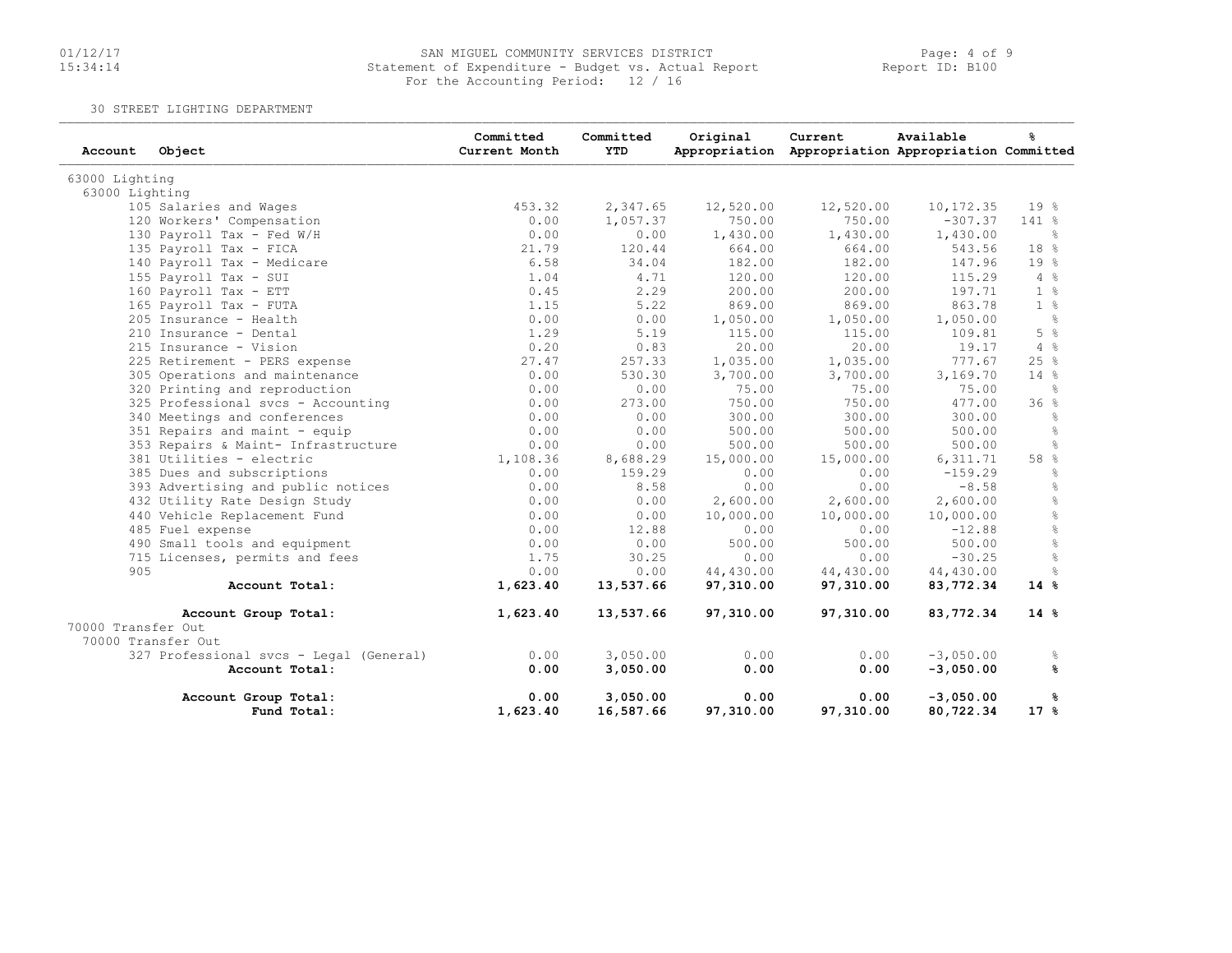# 01/12/17 SAN MIGUEL COMMUNITY SERVICES DISTRICT Page: 5 of 9 15:34:14 Statement of Expenditure - Budget vs. Actual Report Report ID: B100For the Accounting Period: 12 / 16

40 WASTEWATER DEPARTMENT

| Account        | Object                                     | Committed<br>Current Month | Committed<br>YTD | Original   | Current<br>Appropriation Appropriation Appropriation Committed | Available    | ℁               |
|----------------|--------------------------------------------|----------------------------|------------------|------------|----------------------------------------------------------------|--------------|-----------------|
| 64000 Sanitary |                                            |                            |                  |            |                                                                |              |                 |
| 64000 Sanitary |                                            |                            |                  |            |                                                                |              |                 |
|                | 105 Salaries and Wages                     | 9,568.52                   | 65,127.08        | 141,150.00 | 141,150.00                                                     | 76,022.92    | 46%             |
|                | 109 Stand-by Hours                         | 433.75                     | 1,247.50         | 0.00       | 0.00                                                           | $-1, 247.50$ | ိင              |
|                | 120 Workers' Compensation                  | 0.00                       | 12,084.13        | 8,325.00   | 8,325.00                                                       | $-3, 759.13$ | 145 %           |
|                | 130 Payroll Tax - Fed W/H                  | 0.00                       | 0.00             | 38,200.00  | 38,200.00                                                      | 38,200.00    | $\frac{6}{6}$   |
|                | 135 Payroll Tax - FICA                     | 252.60                     | 1,890.57         | 0.00       | 0.00                                                           | $-1,890.57$  | $\frac{6}{6}$   |
|                | 140 Payroll Tax - Medicare                 | 144.63                     | 954.69           | 2,050.00   | 2,050.00                                                       | 1,095.31     | 47%             |
|                | 155 Payroll Tax - SUI                      | 11.79                      | 73.12            | 12,150.00  | 12,150.00                                                      | 12,076.88    | 1 <sup>°</sup>  |
|                | 160 Payroll Tax - ETT                      | 10.00                      | 66.05            | 2,670.00   | 2,670.00                                                       | 2,603.95     | 2 <sub>8</sub>  |
|                | 165 Payroll Tax - FUTA                     | 16.82                      | 84.99            | 0.00       | 0.00                                                           | $-84.99$     | $\frac{6}{6}$   |
|                | 205 Insurance - Health                     | 313.35                     | 3,559.44         | 13,788.00  | 13,788.00                                                      | 10,228.56    | 26%             |
|                | 210 Insurance - Dental                     | 29.72                      | 310.46           | 1,476.00   | 1,476.00                                                       | 1,165.54     | $21$ %          |
|                | 215 Insurance - Vision                     | 4.68                       | 49.36            | 245.00     | 245.00                                                         | 195.64       | 20%             |
|                | 225 Retirement - PERS expense              | 884.04                     | 4,994.54         | 12,445.00  | 12,445.00                                                      | 7,450.46     | 40%             |
|                | 305 Operations and maintenance             | 44.58                      | 1,553.61         | 5,500.00   | 5,500.00                                                       | 3,946.39     | 28%             |
|                | 310 Phone and fax expense                  | 79.15                      | 374.63           | 0.00       | 0.00                                                           | $-374.63$    | $-8$            |
|                | 315 Postage, shipping and freight          | 200.00                     | 1,081.20         | 2,600.00   | 2,600.00                                                       | 1,518.80     | 42%             |
|                | 320 Printing and reproduction              | 0.00                       | 58.75            | 400.00     | 400.00                                                         | 341.25       | 15 <sup>°</sup> |
|                |                                            | 0.00                       | 0.00             | 1,000.00   | 1,000.00                                                       | 1,000.00     | $\frac{6}{3}$   |
|                | 324 Professional Svcs- Consulting          | 0.00                       | 3,120.00         | 2,500.00   | 2,500.00                                                       | $-620.00$    | 125 %           |
|                | 325 Professional svcs - Accounting         |                            |                  |            |                                                                |              | 47%             |
|                | 326 Professional svcs - Engineering        | 68.79                      | 1,408.29         | 3,000.00   | 3,000.00                                                       | 1,591.71     |                 |
|                | 340 Meetings and conferences               | 0.00                       | 0.00             | 300.00     | 300.00                                                         | 300.00       | $\frac{6}{3}$   |
|                | 345 Mileage expense reimbursement          | 58.32                      | 168.75           | 200.00     | 200.00                                                         | 31.25        | 84 %            |
|                | 351 Repairs and maint - equip              | 340.00                     | 22,987.34        | 14,000.00  | 14,000.00                                                      | $-8,987.34$  | 164%            |
|                | 352 Repairs and maint - structures         | 475.00                     | 475.00           | 925.00     | 925.00                                                         | 450.00       | 51%             |
|                | 353 Repairs & Maint- Infrastructure        | 0.00                       | 297.75           | 3,700.00   | 3,700.00                                                       | 3,402.25     | 8%              |
|                | 354 Repairs and maint - vehicles           | 0.00                       | 365.75           | 1,500.00   | 1,500.00                                                       | 1,134.25     | 24%             |
|                | 355 Testing & Supplies (WWTP)              | 0.00                       | 783.00           | 3,750.00   | 3,750.00                                                       | 2,967.00     | $21$ %          |
|                | 380 Utilities - alarm service              | 36.00                      | 216.85           | 1,125.00   | 1,125.00                                                       | 908.15       | 19%             |
|                | 381 Utilities - electric                   | 4,996.22                   | 39,052.85        | 67,000.00  | 67,000.00                                                      | 27,947.15    | 58 %            |
|                | 382 Utilities - propane                    | 0.00                       | 0.00             | 350.00     | 350.00                                                         | 350.00       | $\frac{6}{6}$   |
|                | 383 Utilities - trash                      | 47.74                      | 286.44           | 625.00     | 625.00                                                         | 338.56       | 46%             |
|                | 385 Dues and subscriptions                 | 0.00                       | 1,820.40         | 1,500.00   | 1,500.00                                                       | $-320.40$    | $121$ %         |
|                | 386 Education and training                 | 0.00                       | 307.50           | 1,250.00   | 1,250.00                                                       | 942.50       | 25%             |
|                | 393 Advertising and public notices         | 0.00                       | 98.11            | 100.00     | 100.00                                                         | 1.89         | 98%             |
|                | 410 Office Supplies                        | 0.00                       | 96.96            | 750.00     | 750.00                                                         | 653.04       | 13%             |
|                | 420 Equipt. & Supplies                     | 61.30                      | 23,544.69        | 2,800.00   | 2,800.00                                                       | $-20,744.69$ | 841 %           |
|                | 432 Utility Rate Design Study              | 0.00                       | 0.00             | 31,200.00  | 31,200.00                                                      | 31, 200.00   | $\frac{6}{6}$   |
|                | 440 Vehicle Replacement Fund               | 0.00                       | 0.00             | 3,000.00   | 3,000.00                                                       | 3,000.00     | $\frac{6}{6}$   |
|                | 459 Scada - Maintenance Fees               | 0.00                       | 15,066.70        | 1,000.00   | 1,000.00                                                       | $-14,066.70$ | $***$ $-8$      |
|                | 485 Fuel expense                           | 88.58                      | 2,037.27         | 3,175.00   | 3,175.00                                                       | 1,137.73     | 64 %            |
|                | 490 Small tools and equipment              | 0.00                       | 44.56            | 675.00     | 675.00                                                         | 630.44       | 7 %             |
|                | 495 Uniform expense                        | 0.00                       | 121.49           | 550.00     | 550.00                                                         | 428.51       | 22%             |
|                | 553 Manholes and Valve Raising             | 0.00                       | 0.00             | 2,000.00   | 2,000.00                                                       | 2,000.00     | $\frac{6}{3}$   |
|                | 570 Repairs, Maint. and Video Sewer Lines  | 0.00                       | 0.00             | 9,975.00   | 9,975.00                                                       | 9,975.00     | ိင              |
|                | 582 WWTP Plant Maintenance                 | 552.77                     | 6,887.55         | 9,000.00   | 9,000.00                                                       | 2, 112.45    | 77%             |
|                | 585 Sludge Removal Project                 | 1,973.03                   | 2,695.06         | 250.00     | 250.00                                                         | $-2,445.06$  | $***$ $-8$      |
|                | 705 Waste Discharge Fees/Permits           | 0.00                       | 0.00             | 25,000.00  | 25,000.00                                                      | 25,000.00    | ိင              |
|                | 715 Licenses, permits and fees             | 17,120.00                  | 18,428.50        | 2,500.00   | 2,500.00                                                       | $-15,928.50$ | 737 %           |
|                | 805 Refundable Water/Sewer/Hydrant Deposit | 76.79                      | 252.01           | 0.00       | 0.00                                                           | $-252.01$    | $\frac{6}{6}$   |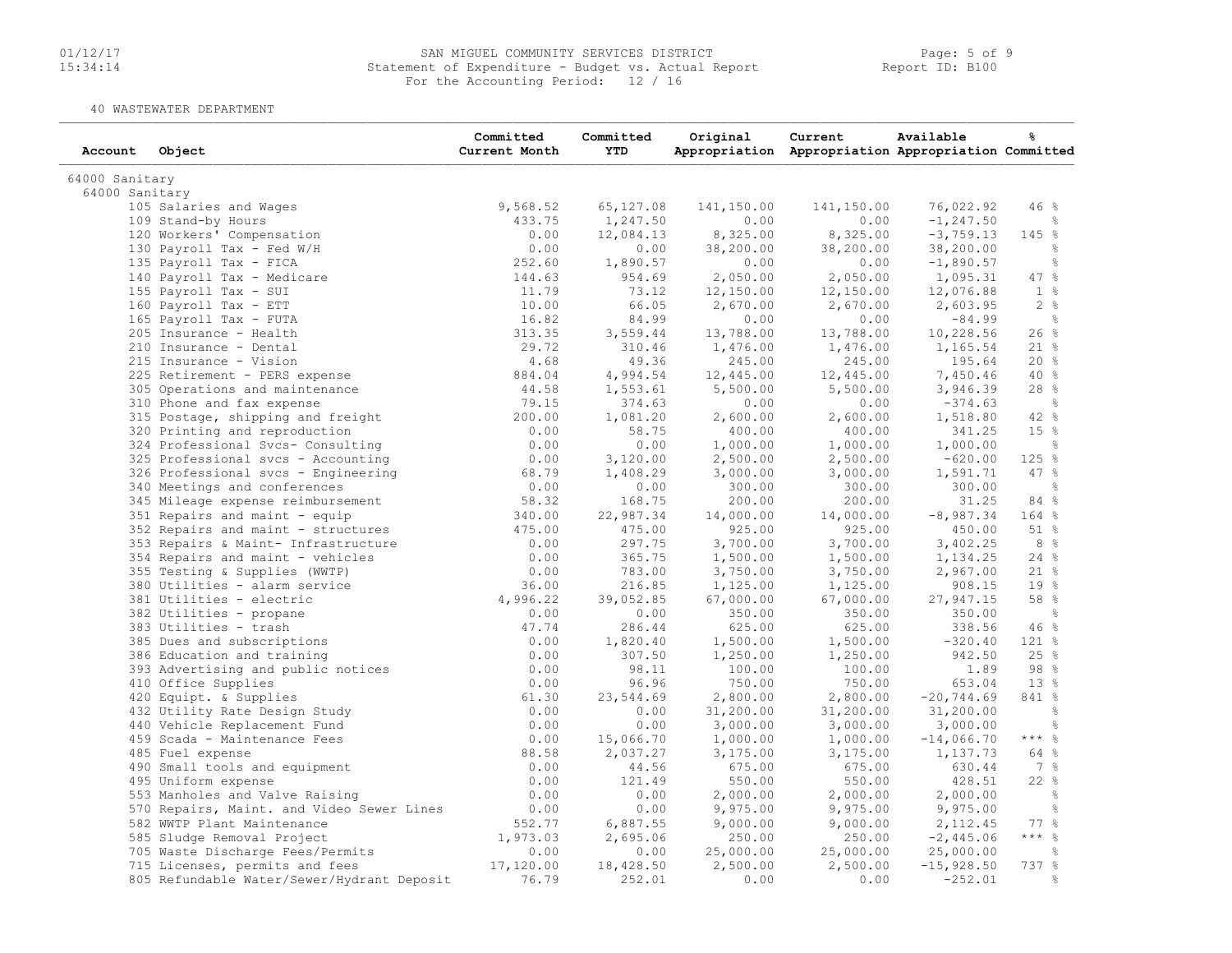# 01/12/17 SAN MIGUEL COMMUNITY SERVICES DISTRICT Page: 6 of 9 15:34:14 Statement of Expenditure - Budget vs. Actual Report Report ID: B100For the Accounting Period: 12 / 16

#### 40 WASTEWATER DEPARTMENT

| Object<br>Account                          | Committed<br>Current Month | Committed<br><b>YTD</b> | Original<br>Appropriation | Current    | Available<br>Appropriation Appropriation Committed | ℁               |
|--------------------------------------------|----------------------------|-------------------------|---------------------------|------------|----------------------------------------------------|-----------------|
| 905                                        | 0.00                       | 0.00                    | 82,047.00                 | 82,047.00  | 82,047.00                                          | 욲               |
| 920 Credit Card Service Fees               | 0.00                       | 74.74                   | 0.00                      | 0.00       | $-74.74$                                           |                 |
| 925 Bank service charges                   | 0.00                       | 998.70                  | 0.00                      | 0.00       | $-998.70$                                          |                 |
| 960 Property tax expense                   | 0.00                       | 15.62                   | 150.00                    | 150.00     | 134.38                                             | 10 <sub>8</sub> |
| Account Total:                             | 37,888.17                  | 235,162.00              | 517,896.00                | 517,896.00 | 282,734.00                                         | 45 %            |
| Account Group Total:<br>70000 Transfer Out | 37,888.17                  | 235,162.00              | 517,896.00                | 517,896.00 | 282,734.00                                         | 45%             |
| 70000 Transfer Out                         |                            |                         |                           |            |                                                    |                 |
| 327 Professional svcs - Legal (General)    | 0.00                       | 40,666.00               | 0.00                      | 0.00       | $-40,666.00$                                       |                 |
| Account Total:                             | 0.00                       | 40,666.00               | 0.00                      | 0.00       | $-40.666.00$                                       | ℁               |
| Account Group Total:                       | 0.00                       | 40,666.00               | 0.00                      | 0.00       | $-40,666.00$                                       | ℁               |
| Fund Total:                                | 37,888.17                  | 275,828.00              | 517,896.00                | 517,896.00 | 242,068.00                                         | 53%             |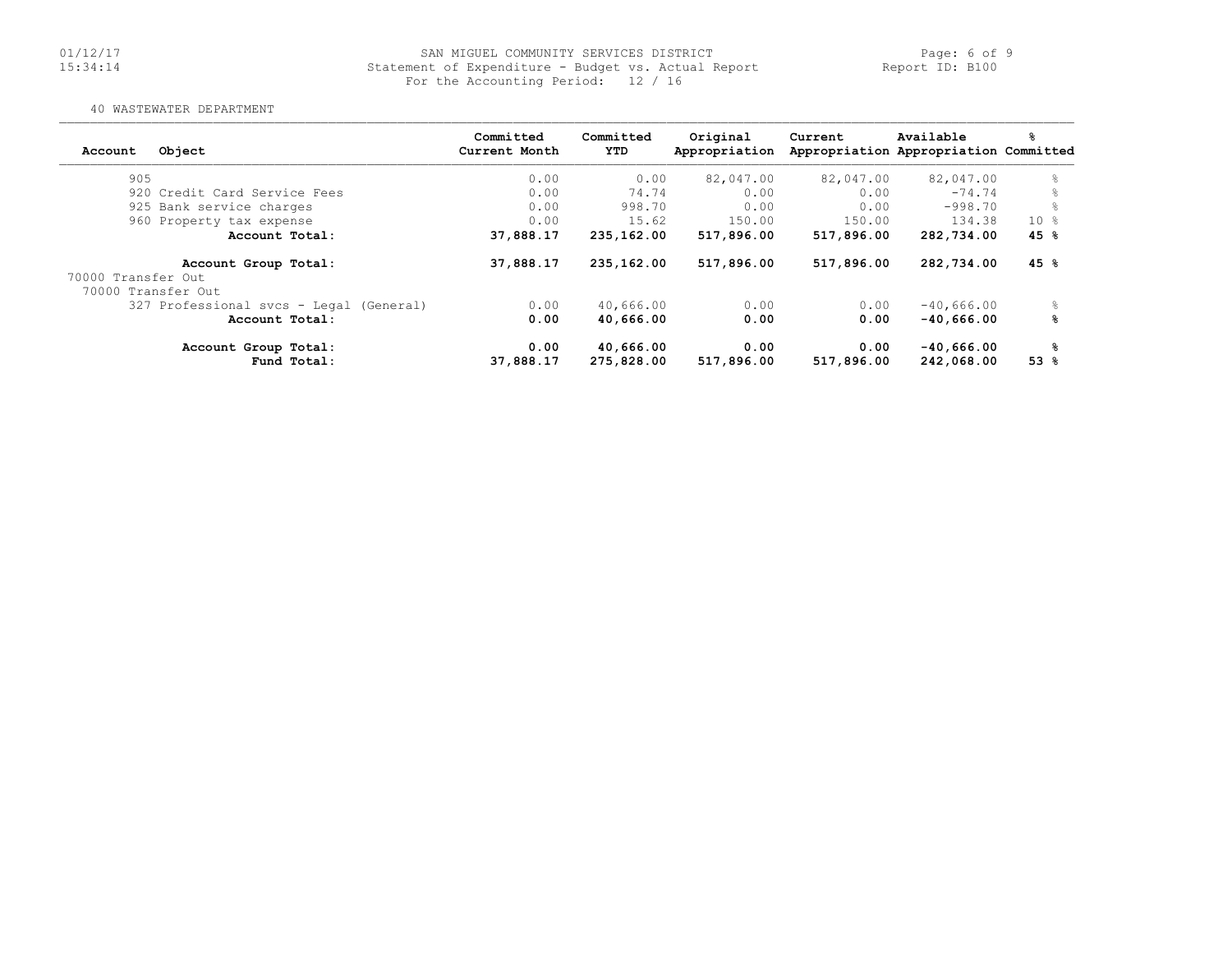# 01/12/17 SAN MIGUEL COMMUNITY SERVICES DISTRICT Page: 7 of 9 15:34:14 Statement of Expenditure - Budget vs. Actual Report Report ID: B100 For the Accounting Period: 12 / 16

50 WATER DEPARTMENT

| 65000 Water<br>65000 Water<br>12,110.27<br>141,150.00<br>66,964.49<br>53%<br>105 Salaries and Wages<br>74,185.51<br>141,150.00<br>433.75<br>1,247.50<br>0.00<br>0.00<br>$-1, 247.50$<br>109 Stand-by Hours<br>ိင<br>120 Workers' Compensation<br>0.00<br>12,084.13<br>8,270.00<br>8,270.00<br>$-3,814.13$<br>146%<br>0.00<br>23, 177.00<br>23, 177.00<br>23, 177.00<br>130 Payroll Tax - Fed W/H<br>0.00<br>ိင<br>135 Payroll Tax - FICA<br>275.65<br>1,955.69<br>6, 235.00<br>6, 235.00<br>4,279.31<br>31 %<br>3,395.08<br>24%<br>140 Payroll Tax - Medicare<br>181.18<br>1,084.92<br>4,480.00<br>4,480.00<br>11.78<br>3%<br>155 Payroll Tax - SUI<br>73.12<br>2,549.00<br>2,549.00<br>2,475.88<br>12.55<br>75.13<br>3%<br>160 Payroll Tax - ETT<br>2,670.00<br>2,670.00<br>2,594.87<br>39.14<br>107.31<br>$\frac{9}{6}$<br>165 Payroll Tax - FUTA<br>0.00<br>0.00<br>$-107.31$<br>4,677.03<br>205 Insurance - Health<br>586.65<br>13,788.00<br>13,788.00<br>9,110.97<br>34%<br>42.72<br>25%<br>210 Insurance - Dental<br>368.61<br>1,476.00<br>1,107.39<br>1,476.00<br>215 Insurance - Vision<br>6.65<br>58.40<br>245.00<br>245.00<br>186.60<br>24%<br>1,143.88<br>5,953.74<br>12,337.00<br>12,337.00<br>6,383.26<br>48%<br>225 Retirement - PERS expense<br>44.58<br>1,507.12<br>4,500.00<br>4,500.00<br>2,992.88<br>33%<br>305 Operations and maintenance<br>79.12<br>374.56<br>310 Phone and fax expense<br>0.00<br>0.00<br>$-374.56$<br>$\sim$ 8<br>200.00<br>1,081.18<br>2,108.00<br>2,108.00<br>51%<br>315 Postage, shipping and freight<br>1,026.82<br>0.00<br>58.75<br>575.00<br>575.00<br>10 <sup>8</sup><br>320 Printing and reproduction<br>516.25<br>0.00<br>2,500.00<br>125 %<br>325 Professional svcs - Accounting<br>3,120.00<br>2,500.00<br>$-620.00$<br>58 %<br>326 Professional svcs - Engineering<br>68.79<br>2,025.04<br>3,500.00<br>3,500.00<br>1,474.96<br>0.00<br>340 Meetings and conferences<br>0.00<br>750.00<br>750.00<br>750.00<br>$\frac{9}{6}$<br>0.00<br>300.00<br>9%<br>345 Mileage expense reimbursement<br>25.65<br>300.00<br>274.35<br>19 %<br>351 Repairs and maint - equip<br>340.00<br>676.91<br>3,500.00<br>3,500.00<br>2,823.09<br>352 Repairs and maint - structures<br>318.00<br>1,000.00<br>1,000.00<br>32%<br>0.00<br>682.00<br>150 %<br>353 Repairs & Maint- Infrastructure<br>1,080.61<br>12,030.64<br>8,000.00<br>8,000.00<br>$-4,030.64$<br>0.00<br>365.75<br>1,500.00<br>1,134.25<br>24%<br>354 Repairs and maint - vehicles<br>1,500.00<br>53 %<br>356 Testing & Supplies - Well #3 (Water)<br>45.00<br>1,054.91<br>2,000.00<br>2,000.00<br>945.09<br>52%<br>357 Testing & Supplies - Well #4 (Water)<br>45.00<br>1,032.93<br>2,000.00<br>2,000.00<br>967.07<br>358 Testing & Supplies- SLT Well (Water)<br>268.00<br>5,000.00<br>45 %<br>2,244.61<br>5,000.00<br>2,755.39<br>359 Testing & Supplies-Other<br>240.00<br>40%<br>3,091.34<br>7,800.00<br>7,800.00<br>4,708.66<br>0.00<br>1,200.00<br>1,200.00<br>730.10<br>39 %<br>362 Cross-Connection Control Srvcs.<br>469.90<br>380 Utilities - alarm service<br>66.00<br>396.85<br>0.00<br>0.00<br>$-396.85$<br>$\frac{9}{6}$<br>31,000.00<br>71 %<br>381 Utilities - electric<br>2,000.43<br>22,122.19<br>31,000.00<br>8,877.81<br>$\frac{6}{6}$<br>382 Utilities - propane<br>0.00<br>0.00<br>350.00<br>350.00<br>350.00<br>47.73<br>286.38<br>$44$ %<br>383 Utilities - trash<br>650.00<br>650.00<br>363.62<br>385 Dues and subscriptions<br>0.00<br>1,820.40<br>6,875.00<br>6,875.00<br>5,054.60<br>26%<br>0.00<br>307.50<br>1,200.00<br>1,200.00<br>892.50<br>26%<br>386 Education and training<br>0.00<br>50.00<br>0.00<br>0.00<br>$-50.00$<br>$ \frac{6}{6}$<br>387 Education and training: Training<br>0.00<br>98.11<br>210.00<br>210.00<br>111.89<br>47%<br>393 Advertising and public notices<br>400 Supplies<br>0.00<br>150.00<br>150.00<br>150.00<br>0.00<br>ိင<br>0.00<br>96.96<br>13 %<br>410 Office Supplies<br>750.00<br>750.00<br>653.04<br>61.30<br>$-15, 544.67$<br>294%<br>420 Equipt. & Supplies<br>23,544.67<br>8,000.00<br>8,000.00<br>0.00<br>$-1, 179.20$<br>425 Well #3 Rehab - Capital Project<br>1,179.20<br>0.00<br>0.00<br>$\frac{6}{6}$<br>1 <sup>°</sup><br>431 SLT Blending Line - CDBG Project<br>1,800.00<br>1,800.00<br>150,000.00<br>150,000.00<br>148,200.00<br>432 Utility Rate Design Study<br>0.00<br>31,200.00<br>31,200.00<br>31,200.00<br>$\frac{6}{6}$<br>0.00<br>440 Vehicle Replacement Fund<br>0.00<br>0.00<br>3,000.00<br>3,000.00<br>3,000.00<br>$\frac{6}{6}$<br>0.00<br>$***$ $-$<br>459 Scada - Maintenance Fees<br>59,944.30<br>1,000.00<br>1,000.00<br>$-58,944.30$<br>470 Communication equipment<br>0.00<br>100.00<br>100.00<br>$\frac{6}{6}$<br>0.00<br>100.00<br>481 Chemicals- Well #3<br>0.00<br>31%<br>780.90<br>2,500.00<br>2,500.00<br>1,719.10<br>482 Chemicals-Well #4 | Account | Object | Committed<br>Current Month | Committed<br>YTD | Original | Current<br>Appropriation Appropriation Appropriation Committed | Available | န္   |
|-------------------------------------------------------------------------------------------------------------------------------------------------------------------------------------------------------------------------------------------------------------------------------------------------------------------------------------------------------------------------------------------------------------------------------------------------------------------------------------------------------------------------------------------------------------------------------------------------------------------------------------------------------------------------------------------------------------------------------------------------------------------------------------------------------------------------------------------------------------------------------------------------------------------------------------------------------------------------------------------------------------------------------------------------------------------------------------------------------------------------------------------------------------------------------------------------------------------------------------------------------------------------------------------------------------------------------------------------------------------------------------------------------------------------------------------------------------------------------------------------------------------------------------------------------------------------------------------------------------------------------------------------------------------------------------------------------------------------------------------------------------------------------------------------------------------------------------------------------------------------------------------------------------------------------------------------------------------------------------------------------------------------------------------------------------------------------------------------------------------------------------------------------------------------------------------------------------------------------------------------------------------------------------------------------------------------------------------------------------------------------------------------------------------------------------------------------------------------------------------------------------------------------------------------------------------------------------------------------------------------------------------------------------------------------------------------------------------------------------------------------------------------------------------------------------------------------------------------------------------------------------------------------------------------------------------------------------------------------------------------------------------------------------------------------------------------------------------------------------------------------------------------------------------------------------------------------------------------------------------------------------------------------------------------------------------------------------------------------------------------------------------------------------------------------------------------------------------------------------------------------------------------------------------------------------------------------------------------------------------------------------------------------------------------------------------------------------------------------------------------------------------------------------------------------------------------------------------------------------------------------------------------------------------------------------------------------------------------------------------------------------------------------------------------------------------------------------------------------------------------------------------------------------------------------------------------------------------------------------------------------------------------------------------------------------------------------------------------------------------------------------------------------------------------------------------------------------------------------------------------------------------------------------------------------------------------------------------------------------------------------------------------------------------------------------------------------------------------------------------------------------------------------------------------------------------------------------------------|---------|--------|----------------------------|------------------|----------|----------------------------------------------------------------|-----------|------|
|                                                                                                                                                                                                                                                                                                                                                                                                                                                                                                                                                                                                                                                                                                                                                                                                                                                                                                                                                                                                                                                                                                                                                                                                                                                                                                                                                                                                                                                                                                                                                                                                                                                                                                                                                                                                                                                                                                                                                                                                                                                                                                                                                                                                                                                                                                                                                                                                                                                                                                                                                                                                                                                                                                                                                                                                                                                                                                                                                                                                                                                                                                                                                                                                                                                                                                                                                                                                                                                                                                                                                                                                                                                                                                                                                                                                                                                                                                                                                                                                                                                                                                                                                                                                                                                                                                                                                                                                                                                                                                                                                                                                                                                                                                                                                                                                                                                 |         |        |                            |                  |          |                                                                |           |      |
|                                                                                                                                                                                                                                                                                                                                                                                                                                                                                                                                                                                                                                                                                                                                                                                                                                                                                                                                                                                                                                                                                                                                                                                                                                                                                                                                                                                                                                                                                                                                                                                                                                                                                                                                                                                                                                                                                                                                                                                                                                                                                                                                                                                                                                                                                                                                                                                                                                                                                                                                                                                                                                                                                                                                                                                                                                                                                                                                                                                                                                                                                                                                                                                                                                                                                                                                                                                                                                                                                                                                                                                                                                                                                                                                                                                                                                                                                                                                                                                                                                                                                                                                                                                                                                                                                                                                                                                                                                                                                                                                                                                                                                                                                                                                                                                                                                                 |         |        |                            |                  |          |                                                                |           |      |
|                                                                                                                                                                                                                                                                                                                                                                                                                                                                                                                                                                                                                                                                                                                                                                                                                                                                                                                                                                                                                                                                                                                                                                                                                                                                                                                                                                                                                                                                                                                                                                                                                                                                                                                                                                                                                                                                                                                                                                                                                                                                                                                                                                                                                                                                                                                                                                                                                                                                                                                                                                                                                                                                                                                                                                                                                                                                                                                                                                                                                                                                                                                                                                                                                                                                                                                                                                                                                                                                                                                                                                                                                                                                                                                                                                                                                                                                                                                                                                                                                                                                                                                                                                                                                                                                                                                                                                                                                                                                                                                                                                                                                                                                                                                                                                                                                                                 |         |        |                            |                  |          |                                                                |           |      |
|                                                                                                                                                                                                                                                                                                                                                                                                                                                                                                                                                                                                                                                                                                                                                                                                                                                                                                                                                                                                                                                                                                                                                                                                                                                                                                                                                                                                                                                                                                                                                                                                                                                                                                                                                                                                                                                                                                                                                                                                                                                                                                                                                                                                                                                                                                                                                                                                                                                                                                                                                                                                                                                                                                                                                                                                                                                                                                                                                                                                                                                                                                                                                                                                                                                                                                                                                                                                                                                                                                                                                                                                                                                                                                                                                                                                                                                                                                                                                                                                                                                                                                                                                                                                                                                                                                                                                                                                                                                                                                                                                                                                                                                                                                                                                                                                                                                 |         |        |                            |                  |          |                                                                |           |      |
|                                                                                                                                                                                                                                                                                                                                                                                                                                                                                                                                                                                                                                                                                                                                                                                                                                                                                                                                                                                                                                                                                                                                                                                                                                                                                                                                                                                                                                                                                                                                                                                                                                                                                                                                                                                                                                                                                                                                                                                                                                                                                                                                                                                                                                                                                                                                                                                                                                                                                                                                                                                                                                                                                                                                                                                                                                                                                                                                                                                                                                                                                                                                                                                                                                                                                                                                                                                                                                                                                                                                                                                                                                                                                                                                                                                                                                                                                                                                                                                                                                                                                                                                                                                                                                                                                                                                                                                                                                                                                                                                                                                                                                                                                                                                                                                                                                                 |         |        |                            |                  |          |                                                                |           |      |
|                                                                                                                                                                                                                                                                                                                                                                                                                                                                                                                                                                                                                                                                                                                                                                                                                                                                                                                                                                                                                                                                                                                                                                                                                                                                                                                                                                                                                                                                                                                                                                                                                                                                                                                                                                                                                                                                                                                                                                                                                                                                                                                                                                                                                                                                                                                                                                                                                                                                                                                                                                                                                                                                                                                                                                                                                                                                                                                                                                                                                                                                                                                                                                                                                                                                                                                                                                                                                                                                                                                                                                                                                                                                                                                                                                                                                                                                                                                                                                                                                                                                                                                                                                                                                                                                                                                                                                                                                                                                                                                                                                                                                                                                                                                                                                                                                                                 |         |        |                            |                  |          |                                                                |           |      |
|                                                                                                                                                                                                                                                                                                                                                                                                                                                                                                                                                                                                                                                                                                                                                                                                                                                                                                                                                                                                                                                                                                                                                                                                                                                                                                                                                                                                                                                                                                                                                                                                                                                                                                                                                                                                                                                                                                                                                                                                                                                                                                                                                                                                                                                                                                                                                                                                                                                                                                                                                                                                                                                                                                                                                                                                                                                                                                                                                                                                                                                                                                                                                                                                                                                                                                                                                                                                                                                                                                                                                                                                                                                                                                                                                                                                                                                                                                                                                                                                                                                                                                                                                                                                                                                                                                                                                                                                                                                                                                                                                                                                                                                                                                                                                                                                                                                 |         |        |                            |                  |          |                                                                |           |      |
|                                                                                                                                                                                                                                                                                                                                                                                                                                                                                                                                                                                                                                                                                                                                                                                                                                                                                                                                                                                                                                                                                                                                                                                                                                                                                                                                                                                                                                                                                                                                                                                                                                                                                                                                                                                                                                                                                                                                                                                                                                                                                                                                                                                                                                                                                                                                                                                                                                                                                                                                                                                                                                                                                                                                                                                                                                                                                                                                                                                                                                                                                                                                                                                                                                                                                                                                                                                                                                                                                                                                                                                                                                                                                                                                                                                                                                                                                                                                                                                                                                                                                                                                                                                                                                                                                                                                                                                                                                                                                                                                                                                                                                                                                                                                                                                                                                                 |         |        |                            |                  |          |                                                                |           |      |
|                                                                                                                                                                                                                                                                                                                                                                                                                                                                                                                                                                                                                                                                                                                                                                                                                                                                                                                                                                                                                                                                                                                                                                                                                                                                                                                                                                                                                                                                                                                                                                                                                                                                                                                                                                                                                                                                                                                                                                                                                                                                                                                                                                                                                                                                                                                                                                                                                                                                                                                                                                                                                                                                                                                                                                                                                                                                                                                                                                                                                                                                                                                                                                                                                                                                                                                                                                                                                                                                                                                                                                                                                                                                                                                                                                                                                                                                                                                                                                                                                                                                                                                                                                                                                                                                                                                                                                                                                                                                                                                                                                                                                                                                                                                                                                                                                                                 |         |        |                            |                  |          |                                                                |           |      |
|                                                                                                                                                                                                                                                                                                                                                                                                                                                                                                                                                                                                                                                                                                                                                                                                                                                                                                                                                                                                                                                                                                                                                                                                                                                                                                                                                                                                                                                                                                                                                                                                                                                                                                                                                                                                                                                                                                                                                                                                                                                                                                                                                                                                                                                                                                                                                                                                                                                                                                                                                                                                                                                                                                                                                                                                                                                                                                                                                                                                                                                                                                                                                                                                                                                                                                                                                                                                                                                                                                                                                                                                                                                                                                                                                                                                                                                                                                                                                                                                                                                                                                                                                                                                                                                                                                                                                                                                                                                                                                                                                                                                                                                                                                                                                                                                                                                 |         |        |                            |                  |          |                                                                |           |      |
|                                                                                                                                                                                                                                                                                                                                                                                                                                                                                                                                                                                                                                                                                                                                                                                                                                                                                                                                                                                                                                                                                                                                                                                                                                                                                                                                                                                                                                                                                                                                                                                                                                                                                                                                                                                                                                                                                                                                                                                                                                                                                                                                                                                                                                                                                                                                                                                                                                                                                                                                                                                                                                                                                                                                                                                                                                                                                                                                                                                                                                                                                                                                                                                                                                                                                                                                                                                                                                                                                                                                                                                                                                                                                                                                                                                                                                                                                                                                                                                                                                                                                                                                                                                                                                                                                                                                                                                                                                                                                                                                                                                                                                                                                                                                                                                                                                                 |         |        |                            |                  |          |                                                                |           |      |
|                                                                                                                                                                                                                                                                                                                                                                                                                                                                                                                                                                                                                                                                                                                                                                                                                                                                                                                                                                                                                                                                                                                                                                                                                                                                                                                                                                                                                                                                                                                                                                                                                                                                                                                                                                                                                                                                                                                                                                                                                                                                                                                                                                                                                                                                                                                                                                                                                                                                                                                                                                                                                                                                                                                                                                                                                                                                                                                                                                                                                                                                                                                                                                                                                                                                                                                                                                                                                                                                                                                                                                                                                                                                                                                                                                                                                                                                                                                                                                                                                                                                                                                                                                                                                                                                                                                                                                                                                                                                                                                                                                                                                                                                                                                                                                                                                                                 |         |        |                            |                  |          |                                                                |           |      |
|                                                                                                                                                                                                                                                                                                                                                                                                                                                                                                                                                                                                                                                                                                                                                                                                                                                                                                                                                                                                                                                                                                                                                                                                                                                                                                                                                                                                                                                                                                                                                                                                                                                                                                                                                                                                                                                                                                                                                                                                                                                                                                                                                                                                                                                                                                                                                                                                                                                                                                                                                                                                                                                                                                                                                                                                                                                                                                                                                                                                                                                                                                                                                                                                                                                                                                                                                                                                                                                                                                                                                                                                                                                                                                                                                                                                                                                                                                                                                                                                                                                                                                                                                                                                                                                                                                                                                                                                                                                                                                                                                                                                                                                                                                                                                                                                                                                 |         |        |                            |                  |          |                                                                |           |      |
|                                                                                                                                                                                                                                                                                                                                                                                                                                                                                                                                                                                                                                                                                                                                                                                                                                                                                                                                                                                                                                                                                                                                                                                                                                                                                                                                                                                                                                                                                                                                                                                                                                                                                                                                                                                                                                                                                                                                                                                                                                                                                                                                                                                                                                                                                                                                                                                                                                                                                                                                                                                                                                                                                                                                                                                                                                                                                                                                                                                                                                                                                                                                                                                                                                                                                                                                                                                                                                                                                                                                                                                                                                                                                                                                                                                                                                                                                                                                                                                                                                                                                                                                                                                                                                                                                                                                                                                                                                                                                                                                                                                                                                                                                                                                                                                                                                                 |         |        |                            |                  |          |                                                                |           |      |
|                                                                                                                                                                                                                                                                                                                                                                                                                                                                                                                                                                                                                                                                                                                                                                                                                                                                                                                                                                                                                                                                                                                                                                                                                                                                                                                                                                                                                                                                                                                                                                                                                                                                                                                                                                                                                                                                                                                                                                                                                                                                                                                                                                                                                                                                                                                                                                                                                                                                                                                                                                                                                                                                                                                                                                                                                                                                                                                                                                                                                                                                                                                                                                                                                                                                                                                                                                                                                                                                                                                                                                                                                                                                                                                                                                                                                                                                                                                                                                                                                                                                                                                                                                                                                                                                                                                                                                                                                                                                                                                                                                                                                                                                                                                                                                                                                                                 |         |        |                            |                  |          |                                                                |           |      |
|                                                                                                                                                                                                                                                                                                                                                                                                                                                                                                                                                                                                                                                                                                                                                                                                                                                                                                                                                                                                                                                                                                                                                                                                                                                                                                                                                                                                                                                                                                                                                                                                                                                                                                                                                                                                                                                                                                                                                                                                                                                                                                                                                                                                                                                                                                                                                                                                                                                                                                                                                                                                                                                                                                                                                                                                                                                                                                                                                                                                                                                                                                                                                                                                                                                                                                                                                                                                                                                                                                                                                                                                                                                                                                                                                                                                                                                                                                                                                                                                                                                                                                                                                                                                                                                                                                                                                                                                                                                                                                                                                                                                                                                                                                                                                                                                                                                 |         |        |                            |                  |          |                                                                |           |      |
|                                                                                                                                                                                                                                                                                                                                                                                                                                                                                                                                                                                                                                                                                                                                                                                                                                                                                                                                                                                                                                                                                                                                                                                                                                                                                                                                                                                                                                                                                                                                                                                                                                                                                                                                                                                                                                                                                                                                                                                                                                                                                                                                                                                                                                                                                                                                                                                                                                                                                                                                                                                                                                                                                                                                                                                                                                                                                                                                                                                                                                                                                                                                                                                                                                                                                                                                                                                                                                                                                                                                                                                                                                                                                                                                                                                                                                                                                                                                                                                                                                                                                                                                                                                                                                                                                                                                                                                                                                                                                                                                                                                                                                                                                                                                                                                                                                                 |         |        |                            |                  |          |                                                                |           |      |
|                                                                                                                                                                                                                                                                                                                                                                                                                                                                                                                                                                                                                                                                                                                                                                                                                                                                                                                                                                                                                                                                                                                                                                                                                                                                                                                                                                                                                                                                                                                                                                                                                                                                                                                                                                                                                                                                                                                                                                                                                                                                                                                                                                                                                                                                                                                                                                                                                                                                                                                                                                                                                                                                                                                                                                                                                                                                                                                                                                                                                                                                                                                                                                                                                                                                                                                                                                                                                                                                                                                                                                                                                                                                                                                                                                                                                                                                                                                                                                                                                                                                                                                                                                                                                                                                                                                                                                                                                                                                                                                                                                                                                                                                                                                                                                                                                                                 |         |        |                            |                  |          |                                                                |           |      |
|                                                                                                                                                                                                                                                                                                                                                                                                                                                                                                                                                                                                                                                                                                                                                                                                                                                                                                                                                                                                                                                                                                                                                                                                                                                                                                                                                                                                                                                                                                                                                                                                                                                                                                                                                                                                                                                                                                                                                                                                                                                                                                                                                                                                                                                                                                                                                                                                                                                                                                                                                                                                                                                                                                                                                                                                                                                                                                                                                                                                                                                                                                                                                                                                                                                                                                                                                                                                                                                                                                                                                                                                                                                                                                                                                                                                                                                                                                                                                                                                                                                                                                                                                                                                                                                                                                                                                                                                                                                                                                                                                                                                                                                                                                                                                                                                                                                 |         |        |                            |                  |          |                                                                |           |      |
|                                                                                                                                                                                                                                                                                                                                                                                                                                                                                                                                                                                                                                                                                                                                                                                                                                                                                                                                                                                                                                                                                                                                                                                                                                                                                                                                                                                                                                                                                                                                                                                                                                                                                                                                                                                                                                                                                                                                                                                                                                                                                                                                                                                                                                                                                                                                                                                                                                                                                                                                                                                                                                                                                                                                                                                                                                                                                                                                                                                                                                                                                                                                                                                                                                                                                                                                                                                                                                                                                                                                                                                                                                                                                                                                                                                                                                                                                                                                                                                                                                                                                                                                                                                                                                                                                                                                                                                                                                                                                                                                                                                                                                                                                                                                                                                                                                                 |         |        |                            |                  |          |                                                                |           |      |
|                                                                                                                                                                                                                                                                                                                                                                                                                                                                                                                                                                                                                                                                                                                                                                                                                                                                                                                                                                                                                                                                                                                                                                                                                                                                                                                                                                                                                                                                                                                                                                                                                                                                                                                                                                                                                                                                                                                                                                                                                                                                                                                                                                                                                                                                                                                                                                                                                                                                                                                                                                                                                                                                                                                                                                                                                                                                                                                                                                                                                                                                                                                                                                                                                                                                                                                                                                                                                                                                                                                                                                                                                                                                                                                                                                                                                                                                                                                                                                                                                                                                                                                                                                                                                                                                                                                                                                                                                                                                                                                                                                                                                                                                                                                                                                                                                                                 |         |        |                            |                  |          |                                                                |           |      |
|                                                                                                                                                                                                                                                                                                                                                                                                                                                                                                                                                                                                                                                                                                                                                                                                                                                                                                                                                                                                                                                                                                                                                                                                                                                                                                                                                                                                                                                                                                                                                                                                                                                                                                                                                                                                                                                                                                                                                                                                                                                                                                                                                                                                                                                                                                                                                                                                                                                                                                                                                                                                                                                                                                                                                                                                                                                                                                                                                                                                                                                                                                                                                                                                                                                                                                                                                                                                                                                                                                                                                                                                                                                                                                                                                                                                                                                                                                                                                                                                                                                                                                                                                                                                                                                                                                                                                                                                                                                                                                                                                                                                                                                                                                                                                                                                                                                 |         |        |                            |                  |          |                                                                |           |      |
|                                                                                                                                                                                                                                                                                                                                                                                                                                                                                                                                                                                                                                                                                                                                                                                                                                                                                                                                                                                                                                                                                                                                                                                                                                                                                                                                                                                                                                                                                                                                                                                                                                                                                                                                                                                                                                                                                                                                                                                                                                                                                                                                                                                                                                                                                                                                                                                                                                                                                                                                                                                                                                                                                                                                                                                                                                                                                                                                                                                                                                                                                                                                                                                                                                                                                                                                                                                                                                                                                                                                                                                                                                                                                                                                                                                                                                                                                                                                                                                                                                                                                                                                                                                                                                                                                                                                                                                                                                                                                                                                                                                                                                                                                                                                                                                                                                                 |         |        |                            |                  |          |                                                                |           |      |
|                                                                                                                                                                                                                                                                                                                                                                                                                                                                                                                                                                                                                                                                                                                                                                                                                                                                                                                                                                                                                                                                                                                                                                                                                                                                                                                                                                                                                                                                                                                                                                                                                                                                                                                                                                                                                                                                                                                                                                                                                                                                                                                                                                                                                                                                                                                                                                                                                                                                                                                                                                                                                                                                                                                                                                                                                                                                                                                                                                                                                                                                                                                                                                                                                                                                                                                                                                                                                                                                                                                                                                                                                                                                                                                                                                                                                                                                                                                                                                                                                                                                                                                                                                                                                                                                                                                                                                                                                                                                                                                                                                                                                                                                                                                                                                                                                                                 |         |        |                            |                  |          |                                                                |           |      |
|                                                                                                                                                                                                                                                                                                                                                                                                                                                                                                                                                                                                                                                                                                                                                                                                                                                                                                                                                                                                                                                                                                                                                                                                                                                                                                                                                                                                                                                                                                                                                                                                                                                                                                                                                                                                                                                                                                                                                                                                                                                                                                                                                                                                                                                                                                                                                                                                                                                                                                                                                                                                                                                                                                                                                                                                                                                                                                                                                                                                                                                                                                                                                                                                                                                                                                                                                                                                                                                                                                                                                                                                                                                                                                                                                                                                                                                                                                                                                                                                                                                                                                                                                                                                                                                                                                                                                                                                                                                                                                                                                                                                                                                                                                                                                                                                                                                 |         |        |                            |                  |          |                                                                |           |      |
|                                                                                                                                                                                                                                                                                                                                                                                                                                                                                                                                                                                                                                                                                                                                                                                                                                                                                                                                                                                                                                                                                                                                                                                                                                                                                                                                                                                                                                                                                                                                                                                                                                                                                                                                                                                                                                                                                                                                                                                                                                                                                                                                                                                                                                                                                                                                                                                                                                                                                                                                                                                                                                                                                                                                                                                                                                                                                                                                                                                                                                                                                                                                                                                                                                                                                                                                                                                                                                                                                                                                                                                                                                                                                                                                                                                                                                                                                                                                                                                                                                                                                                                                                                                                                                                                                                                                                                                                                                                                                                                                                                                                                                                                                                                                                                                                                                                 |         |        |                            |                  |          |                                                                |           |      |
|                                                                                                                                                                                                                                                                                                                                                                                                                                                                                                                                                                                                                                                                                                                                                                                                                                                                                                                                                                                                                                                                                                                                                                                                                                                                                                                                                                                                                                                                                                                                                                                                                                                                                                                                                                                                                                                                                                                                                                                                                                                                                                                                                                                                                                                                                                                                                                                                                                                                                                                                                                                                                                                                                                                                                                                                                                                                                                                                                                                                                                                                                                                                                                                                                                                                                                                                                                                                                                                                                                                                                                                                                                                                                                                                                                                                                                                                                                                                                                                                                                                                                                                                                                                                                                                                                                                                                                                                                                                                                                                                                                                                                                                                                                                                                                                                                                                 |         |        |                            |                  |          |                                                                |           |      |
|                                                                                                                                                                                                                                                                                                                                                                                                                                                                                                                                                                                                                                                                                                                                                                                                                                                                                                                                                                                                                                                                                                                                                                                                                                                                                                                                                                                                                                                                                                                                                                                                                                                                                                                                                                                                                                                                                                                                                                                                                                                                                                                                                                                                                                                                                                                                                                                                                                                                                                                                                                                                                                                                                                                                                                                                                                                                                                                                                                                                                                                                                                                                                                                                                                                                                                                                                                                                                                                                                                                                                                                                                                                                                                                                                                                                                                                                                                                                                                                                                                                                                                                                                                                                                                                                                                                                                                                                                                                                                                                                                                                                                                                                                                                                                                                                                                                 |         |        |                            |                  |          |                                                                |           |      |
|                                                                                                                                                                                                                                                                                                                                                                                                                                                                                                                                                                                                                                                                                                                                                                                                                                                                                                                                                                                                                                                                                                                                                                                                                                                                                                                                                                                                                                                                                                                                                                                                                                                                                                                                                                                                                                                                                                                                                                                                                                                                                                                                                                                                                                                                                                                                                                                                                                                                                                                                                                                                                                                                                                                                                                                                                                                                                                                                                                                                                                                                                                                                                                                                                                                                                                                                                                                                                                                                                                                                                                                                                                                                                                                                                                                                                                                                                                                                                                                                                                                                                                                                                                                                                                                                                                                                                                                                                                                                                                                                                                                                                                                                                                                                                                                                                                                 |         |        |                            |                  |          |                                                                |           |      |
|                                                                                                                                                                                                                                                                                                                                                                                                                                                                                                                                                                                                                                                                                                                                                                                                                                                                                                                                                                                                                                                                                                                                                                                                                                                                                                                                                                                                                                                                                                                                                                                                                                                                                                                                                                                                                                                                                                                                                                                                                                                                                                                                                                                                                                                                                                                                                                                                                                                                                                                                                                                                                                                                                                                                                                                                                                                                                                                                                                                                                                                                                                                                                                                                                                                                                                                                                                                                                                                                                                                                                                                                                                                                                                                                                                                                                                                                                                                                                                                                                                                                                                                                                                                                                                                                                                                                                                                                                                                                                                                                                                                                                                                                                                                                                                                                                                                 |         |        |                            |                  |          |                                                                |           |      |
|                                                                                                                                                                                                                                                                                                                                                                                                                                                                                                                                                                                                                                                                                                                                                                                                                                                                                                                                                                                                                                                                                                                                                                                                                                                                                                                                                                                                                                                                                                                                                                                                                                                                                                                                                                                                                                                                                                                                                                                                                                                                                                                                                                                                                                                                                                                                                                                                                                                                                                                                                                                                                                                                                                                                                                                                                                                                                                                                                                                                                                                                                                                                                                                                                                                                                                                                                                                                                                                                                                                                                                                                                                                                                                                                                                                                                                                                                                                                                                                                                                                                                                                                                                                                                                                                                                                                                                                                                                                                                                                                                                                                                                                                                                                                                                                                                                                 |         |        |                            |                  |          |                                                                |           |      |
|                                                                                                                                                                                                                                                                                                                                                                                                                                                                                                                                                                                                                                                                                                                                                                                                                                                                                                                                                                                                                                                                                                                                                                                                                                                                                                                                                                                                                                                                                                                                                                                                                                                                                                                                                                                                                                                                                                                                                                                                                                                                                                                                                                                                                                                                                                                                                                                                                                                                                                                                                                                                                                                                                                                                                                                                                                                                                                                                                                                                                                                                                                                                                                                                                                                                                                                                                                                                                                                                                                                                                                                                                                                                                                                                                                                                                                                                                                                                                                                                                                                                                                                                                                                                                                                                                                                                                                                                                                                                                                                                                                                                                                                                                                                                                                                                                                                 |         |        |                            |                  |          |                                                                |           |      |
|                                                                                                                                                                                                                                                                                                                                                                                                                                                                                                                                                                                                                                                                                                                                                                                                                                                                                                                                                                                                                                                                                                                                                                                                                                                                                                                                                                                                                                                                                                                                                                                                                                                                                                                                                                                                                                                                                                                                                                                                                                                                                                                                                                                                                                                                                                                                                                                                                                                                                                                                                                                                                                                                                                                                                                                                                                                                                                                                                                                                                                                                                                                                                                                                                                                                                                                                                                                                                                                                                                                                                                                                                                                                                                                                                                                                                                                                                                                                                                                                                                                                                                                                                                                                                                                                                                                                                                                                                                                                                                                                                                                                                                                                                                                                                                                                                                                 |         |        |                            |                  |          |                                                                |           |      |
|                                                                                                                                                                                                                                                                                                                                                                                                                                                                                                                                                                                                                                                                                                                                                                                                                                                                                                                                                                                                                                                                                                                                                                                                                                                                                                                                                                                                                                                                                                                                                                                                                                                                                                                                                                                                                                                                                                                                                                                                                                                                                                                                                                                                                                                                                                                                                                                                                                                                                                                                                                                                                                                                                                                                                                                                                                                                                                                                                                                                                                                                                                                                                                                                                                                                                                                                                                                                                                                                                                                                                                                                                                                                                                                                                                                                                                                                                                                                                                                                                                                                                                                                                                                                                                                                                                                                                                                                                                                                                                                                                                                                                                                                                                                                                                                                                                                 |         |        |                            |                  |          |                                                                |           |      |
|                                                                                                                                                                                                                                                                                                                                                                                                                                                                                                                                                                                                                                                                                                                                                                                                                                                                                                                                                                                                                                                                                                                                                                                                                                                                                                                                                                                                                                                                                                                                                                                                                                                                                                                                                                                                                                                                                                                                                                                                                                                                                                                                                                                                                                                                                                                                                                                                                                                                                                                                                                                                                                                                                                                                                                                                                                                                                                                                                                                                                                                                                                                                                                                                                                                                                                                                                                                                                                                                                                                                                                                                                                                                                                                                                                                                                                                                                                                                                                                                                                                                                                                                                                                                                                                                                                                                                                                                                                                                                                                                                                                                                                                                                                                                                                                                                                                 |         |        |                            |                  |          |                                                                |           |      |
|                                                                                                                                                                                                                                                                                                                                                                                                                                                                                                                                                                                                                                                                                                                                                                                                                                                                                                                                                                                                                                                                                                                                                                                                                                                                                                                                                                                                                                                                                                                                                                                                                                                                                                                                                                                                                                                                                                                                                                                                                                                                                                                                                                                                                                                                                                                                                                                                                                                                                                                                                                                                                                                                                                                                                                                                                                                                                                                                                                                                                                                                                                                                                                                                                                                                                                                                                                                                                                                                                                                                                                                                                                                                                                                                                                                                                                                                                                                                                                                                                                                                                                                                                                                                                                                                                                                                                                                                                                                                                                                                                                                                                                                                                                                                                                                                                                                 |         |        |                            |                  |          |                                                                |           |      |
|                                                                                                                                                                                                                                                                                                                                                                                                                                                                                                                                                                                                                                                                                                                                                                                                                                                                                                                                                                                                                                                                                                                                                                                                                                                                                                                                                                                                                                                                                                                                                                                                                                                                                                                                                                                                                                                                                                                                                                                                                                                                                                                                                                                                                                                                                                                                                                                                                                                                                                                                                                                                                                                                                                                                                                                                                                                                                                                                                                                                                                                                                                                                                                                                                                                                                                                                                                                                                                                                                                                                                                                                                                                                                                                                                                                                                                                                                                                                                                                                                                                                                                                                                                                                                                                                                                                                                                                                                                                                                                                                                                                                                                                                                                                                                                                                                                                 |         |        |                            |                  |          |                                                                |           |      |
|                                                                                                                                                                                                                                                                                                                                                                                                                                                                                                                                                                                                                                                                                                                                                                                                                                                                                                                                                                                                                                                                                                                                                                                                                                                                                                                                                                                                                                                                                                                                                                                                                                                                                                                                                                                                                                                                                                                                                                                                                                                                                                                                                                                                                                                                                                                                                                                                                                                                                                                                                                                                                                                                                                                                                                                                                                                                                                                                                                                                                                                                                                                                                                                                                                                                                                                                                                                                                                                                                                                                                                                                                                                                                                                                                                                                                                                                                                                                                                                                                                                                                                                                                                                                                                                                                                                                                                                                                                                                                                                                                                                                                                                                                                                                                                                                                                                 |         |        |                            |                  |          |                                                                |           |      |
|                                                                                                                                                                                                                                                                                                                                                                                                                                                                                                                                                                                                                                                                                                                                                                                                                                                                                                                                                                                                                                                                                                                                                                                                                                                                                                                                                                                                                                                                                                                                                                                                                                                                                                                                                                                                                                                                                                                                                                                                                                                                                                                                                                                                                                                                                                                                                                                                                                                                                                                                                                                                                                                                                                                                                                                                                                                                                                                                                                                                                                                                                                                                                                                                                                                                                                                                                                                                                                                                                                                                                                                                                                                                                                                                                                                                                                                                                                                                                                                                                                                                                                                                                                                                                                                                                                                                                                                                                                                                                                                                                                                                                                                                                                                                                                                                                                                 |         |        |                            |                  |          |                                                                |           |      |
|                                                                                                                                                                                                                                                                                                                                                                                                                                                                                                                                                                                                                                                                                                                                                                                                                                                                                                                                                                                                                                                                                                                                                                                                                                                                                                                                                                                                                                                                                                                                                                                                                                                                                                                                                                                                                                                                                                                                                                                                                                                                                                                                                                                                                                                                                                                                                                                                                                                                                                                                                                                                                                                                                                                                                                                                                                                                                                                                                                                                                                                                                                                                                                                                                                                                                                                                                                                                                                                                                                                                                                                                                                                                                                                                                                                                                                                                                                                                                                                                                                                                                                                                                                                                                                                                                                                                                                                                                                                                                                                                                                                                                                                                                                                                                                                                                                                 |         |        |                            |                  |          |                                                                |           |      |
|                                                                                                                                                                                                                                                                                                                                                                                                                                                                                                                                                                                                                                                                                                                                                                                                                                                                                                                                                                                                                                                                                                                                                                                                                                                                                                                                                                                                                                                                                                                                                                                                                                                                                                                                                                                                                                                                                                                                                                                                                                                                                                                                                                                                                                                                                                                                                                                                                                                                                                                                                                                                                                                                                                                                                                                                                                                                                                                                                                                                                                                                                                                                                                                                                                                                                                                                                                                                                                                                                                                                                                                                                                                                                                                                                                                                                                                                                                                                                                                                                                                                                                                                                                                                                                                                                                                                                                                                                                                                                                                                                                                                                                                                                                                                                                                                                                                 |         |        |                            |                  |          |                                                                |           |      |
|                                                                                                                                                                                                                                                                                                                                                                                                                                                                                                                                                                                                                                                                                                                                                                                                                                                                                                                                                                                                                                                                                                                                                                                                                                                                                                                                                                                                                                                                                                                                                                                                                                                                                                                                                                                                                                                                                                                                                                                                                                                                                                                                                                                                                                                                                                                                                                                                                                                                                                                                                                                                                                                                                                                                                                                                                                                                                                                                                                                                                                                                                                                                                                                                                                                                                                                                                                                                                                                                                                                                                                                                                                                                                                                                                                                                                                                                                                                                                                                                                                                                                                                                                                                                                                                                                                                                                                                                                                                                                                                                                                                                                                                                                                                                                                                                                                                 |         |        |                            |                  |          |                                                                |           |      |
|                                                                                                                                                                                                                                                                                                                                                                                                                                                                                                                                                                                                                                                                                                                                                                                                                                                                                                                                                                                                                                                                                                                                                                                                                                                                                                                                                                                                                                                                                                                                                                                                                                                                                                                                                                                                                                                                                                                                                                                                                                                                                                                                                                                                                                                                                                                                                                                                                                                                                                                                                                                                                                                                                                                                                                                                                                                                                                                                                                                                                                                                                                                                                                                                                                                                                                                                                                                                                                                                                                                                                                                                                                                                                                                                                                                                                                                                                                                                                                                                                                                                                                                                                                                                                                                                                                                                                                                                                                                                                                                                                                                                                                                                                                                                                                                                                                                 |         |        |                            |                  |          |                                                                |           |      |
|                                                                                                                                                                                                                                                                                                                                                                                                                                                                                                                                                                                                                                                                                                                                                                                                                                                                                                                                                                                                                                                                                                                                                                                                                                                                                                                                                                                                                                                                                                                                                                                                                                                                                                                                                                                                                                                                                                                                                                                                                                                                                                                                                                                                                                                                                                                                                                                                                                                                                                                                                                                                                                                                                                                                                                                                                                                                                                                                                                                                                                                                                                                                                                                                                                                                                                                                                                                                                                                                                                                                                                                                                                                                                                                                                                                                                                                                                                                                                                                                                                                                                                                                                                                                                                                                                                                                                                                                                                                                                                                                                                                                                                                                                                                                                                                                                                                 |         |        |                            |                  |          |                                                                |           |      |
|                                                                                                                                                                                                                                                                                                                                                                                                                                                                                                                                                                                                                                                                                                                                                                                                                                                                                                                                                                                                                                                                                                                                                                                                                                                                                                                                                                                                                                                                                                                                                                                                                                                                                                                                                                                                                                                                                                                                                                                                                                                                                                                                                                                                                                                                                                                                                                                                                                                                                                                                                                                                                                                                                                                                                                                                                                                                                                                                                                                                                                                                                                                                                                                                                                                                                                                                                                                                                                                                                                                                                                                                                                                                                                                                                                                                                                                                                                                                                                                                                                                                                                                                                                                                                                                                                                                                                                                                                                                                                                                                                                                                                                                                                                                                                                                                                                                 |         |        |                            |                  |          |                                                                |           |      |
|                                                                                                                                                                                                                                                                                                                                                                                                                                                                                                                                                                                                                                                                                                                                                                                                                                                                                                                                                                                                                                                                                                                                                                                                                                                                                                                                                                                                                                                                                                                                                                                                                                                                                                                                                                                                                                                                                                                                                                                                                                                                                                                                                                                                                                                                                                                                                                                                                                                                                                                                                                                                                                                                                                                                                                                                                                                                                                                                                                                                                                                                                                                                                                                                                                                                                                                                                                                                                                                                                                                                                                                                                                                                                                                                                                                                                                                                                                                                                                                                                                                                                                                                                                                                                                                                                                                                                                                                                                                                                                                                                                                                                                                                                                                                                                                                                                                 |         |        |                            |                  |          |                                                                |           |      |
|                                                                                                                                                                                                                                                                                                                                                                                                                                                                                                                                                                                                                                                                                                                                                                                                                                                                                                                                                                                                                                                                                                                                                                                                                                                                                                                                                                                                                                                                                                                                                                                                                                                                                                                                                                                                                                                                                                                                                                                                                                                                                                                                                                                                                                                                                                                                                                                                                                                                                                                                                                                                                                                                                                                                                                                                                                                                                                                                                                                                                                                                                                                                                                                                                                                                                                                                                                                                                                                                                                                                                                                                                                                                                                                                                                                                                                                                                                                                                                                                                                                                                                                                                                                                                                                                                                                                                                                                                                                                                                                                                                                                                                                                                                                                                                                                                                                 |         |        |                            |                  |          |                                                                |           |      |
|                                                                                                                                                                                                                                                                                                                                                                                                                                                                                                                                                                                                                                                                                                                                                                                                                                                                                                                                                                                                                                                                                                                                                                                                                                                                                                                                                                                                                                                                                                                                                                                                                                                                                                                                                                                                                                                                                                                                                                                                                                                                                                                                                                                                                                                                                                                                                                                                                                                                                                                                                                                                                                                                                                                                                                                                                                                                                                                                                                                                                                                                                                                                                                                                                                                                                                                                                                                                                                                                                                                                                                                                                                                                                                                                                                                                                                                                                                                                                                                                                                                                                                                                                                                                                                                                                                                                                                                                                                                                                                                                                                                                                                                                                                                                                                                                                                                 |         |        |                            |                  |          |                                                                |           |      |
|                                                                                                                                                                                                                                                                                                                                                                                                                                                                                                                                                                                                                                                                                                                                                                                                                                                                                                                                                                                                                                                                                                                                                                                                                                                                                                                                                                                                                                                                                                                                                                                                                                                                                                                                                                                                                                                                                                                                                                                                                                                                                                                                                                                                                                                                                                                                                                                                                                                                                                                                                                                                                                                                                                                                                                                                                                                                                                                                                                                                                                                                                                                                                                                                                                                                                                                                                                                                                                                                                                                                                                                                                                                                                                                                                                                                                                                                                                                                                                                                                                                                                                                                                                                                                                                                                                                                                                                                                                                                                                                                                                                                                                                                                                                                                                                                                                                 |         |        |                            |                  |          |                                                                |           |      |
|                                                                                                                                                                                                                                                                                                                                                                                                                                                                                                                                                                                                                                                                                                                                                                                                                                                                                                                                                                                                                                                                                                                                                                                                                                                                                                                                                                                                                                                                                                                                                                                                                                                                                                                                                                                                                                                                                                                                                                                                                                                                                                                                                                                                                                                                                                                                                                                                                                                                                                                                                                                                                                                                                                                                                                                                                                                                                                                                                                                                                                                                                                                                                                                                                                                                                                                                                                                                                                                                                                                                                                                                                                                                                                                                                                                                                                                                                                                                                                                                                                                                                                                                                                                                                                                                                                                                                                                                                                                                                                                                                                                                                                                                                                                                                                                                                                                 |         |        |                            |                  |          |                                                                |           |      |
|                                                                                                                                                                                                                                                                                                                                                                                                                                                                                                                                                                                                                                                                                                                                                                                                                                                                                                                                                                                                                                                                                                                                                                                                                                                                                                                                                                                                                                                                                                                                                                                                                                                                                                                                                                                                                                                                                                                                                                                                                                                                                                                                                                                                                                                                                                                                                                                                                                                                                                                                                                                                                                                                                                                                                                                                                                                                                                                                                                                                                                                                                                                                                                                                                                                                                                                                                                                                                                                                                                                                                                                                                                                                                                                                                                                                                                                                                                                                                                                                                                                                                                                                                                                                                                                                                                                                                                                                                                                                                                                                                                                                                                                                                                                                                                                                                                                 |         |        | 0.00                       | 1,844.66         | 2,500.00 | 2,500.00                                                       | 655.34    | 74 % |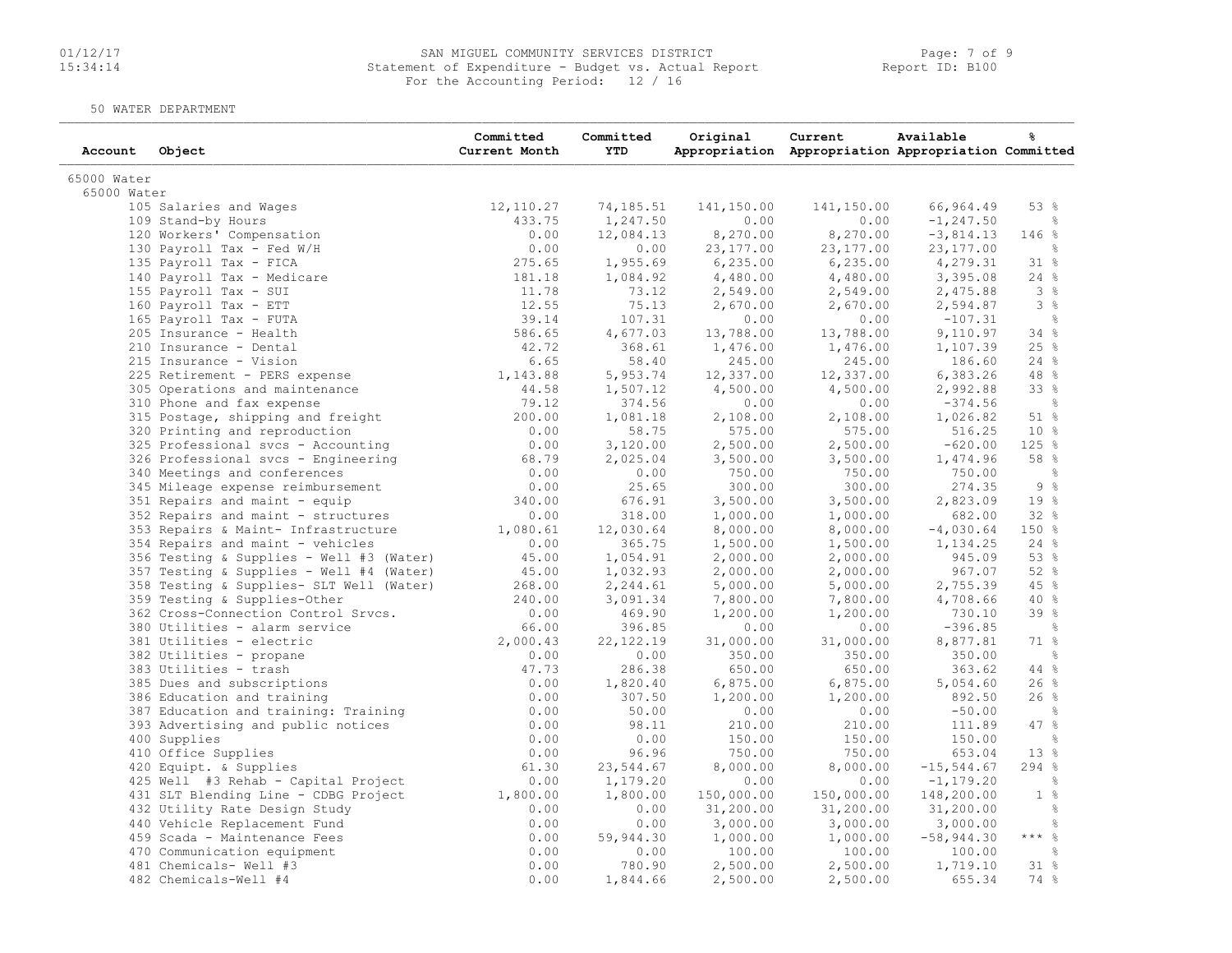# 01/12/17 SAN MIGUEL COMMUNITY SERVICES DISTRICT Page: 8 of 9 15:34:14 Statement of Expenditure - Budget vs. Actual Report Report ID: B100For the Accounting Period: 12 / 16

#### 50 WATER DEPARTMENT

| Account            | Object                                     | Committed<br>Current Month | Committed<br>YTD | Original<br>Appropriation | Current    | Available<br>Appropriation Appropriation Committed | ℁              |
|--------------------|--------------------------------------------|----------------------------|------------------|---------------------------|------------|----------------------------------------------------|----------------|
|                    | 483 Chemicals-SLT Well                     | 0.00                       | 344.13           | 1,550.00                  | 1,550.00   | 1,205.87                                           | $22$ %         |
|                    | 485 Fuel expense                           | 88.58                      | 1,408.71         | 3,200.00                  | 3,200.00   | 1,791.29                                           | $44$ %         |
|                    | 490 Small tools and equipment              | 0.00                       | 89.70            | 800.00                    | 800.00     | 710.30                                             | $11*$          |
|                    | 495 Uniform expense                        | 0.00                       | 0.00             | 550.00                    | 550.00     | 550.00                                             | $\frac{6}{10}$ |
|                    | 500 Capital Outlay                         | 0.00                       | 3,651.70         | 0.00                      | 0.00       | $-3,651,70$                                        | $\frac{6}{5}$  |
|                    | 516 Water Projects Well 3                  | 0.00                       | 571.12           | 0.00                      | 0.00       | $-571.12$                                          | $\frac{6}{10}$ |
|                    | 520 Water Main Valves Replacement          | 0.00                       | 0.00             | 4,250.00                  | 4,250.00   | 4,250.00                                           | $\frac{6}{5}$  |
|                    | 525 Water meter replacement                | 0.00                       | 24,771.63        | 23,000.00                 | 23,000.00  | $-1, 771.63$                                       | 108 %          |
|                    | 535 Water Lines Repairs                    | 0.00                       | 0.00             | 3,000.00                  | 3,000.00   | 3,000.00                                           | $\approx$      |
|                    | 553 Manholes and Valve Raising             | 0.00                       | 0.00             | 1,200.00                  | 1,200.00   | 1,200.00                                           | $\frac{6}{10}$ |
|                    | 605 USDA Loan Payment                      | 0.00                       | 41,480.59        | 41,000.00                 | 41,000.00  | $-480.59$                                          | $101*$         |
|                    | 710 County hazmat dues                     | 0.00                       | 981.00           | 0.00                      | 0.00       | $-981.00$                                          |                |
|                    | 715 Licenses, permits and fees             | 20.00                      | 1,061.49         | 7,500.00                  | 7,500.00   | 6,438.51                                           | 14%            |
|                    | 805 Refundable Water/Sewer/Hydrant Deposit | 298.12                     | 2,923.16         | 200.00                    | 200.00     | $-2, 723.16$                                       | $***$ %        |
| 905                |                                            | 0.00                       | 0.00             | 82,041.00                 | 82,041.00  | 82,041.00                                          | $\frac{6}{10}$ |
|                    | 920 Credit Card Service Fees               | 0.00                       | 74.74            | 0.00                      | 0.00       | $-74.74$                                           | 욲              |
|                    | 925 Bank service charges                   | 0.00                       | 998.70           | 0.00                      | 0.00       | $-998.70$                                          | $\approx$      |
|                    | 960 Property tax expense                   | 0.00                       | 81.26            | 100.00                    | 100.00     | 18.74                                              | 81 %           |
|                    | Account Total:                             | 21,637.48                  | 324,058.43       | 670,486.00                | 670,486.00 | 346, 427.57                                        | 48 %           |
|                    | Account Group Total:                       | 21,637.48                  | 324,058.43       | 670,486.00                | 670,486.00 | 346, 427.57                                        | 48 %           |
| 70000 Transfer Out |                                            |                            |                  |                           |            |                                                    |                |
| 70000 Transfer Out |                                            |                            |                  |                           |            |                                                    |                |
|                    | 327 Professional svcs - Legal (General)    | 0.00                       | 40,666.00        | 0.00                      | 0.00       | $-40,666.00$                                       | g.             |
|                    | Account Total:                             | 0.00                       | 40,666.00        | 0.00                      | 0.00       | $-40,666.00$                                       | ℁              |
|                    | Account Group Total:                       | 0.00                       | 40,666.00        | 0.00                      | 0.00       | $-40,666.00$                                       | ዱ              |
|                    | Fund Total:                                | 21,637.48                  | 364,724.43       | 670,486.00                | 670,486.00 | 305,761.57                                         | 54%            |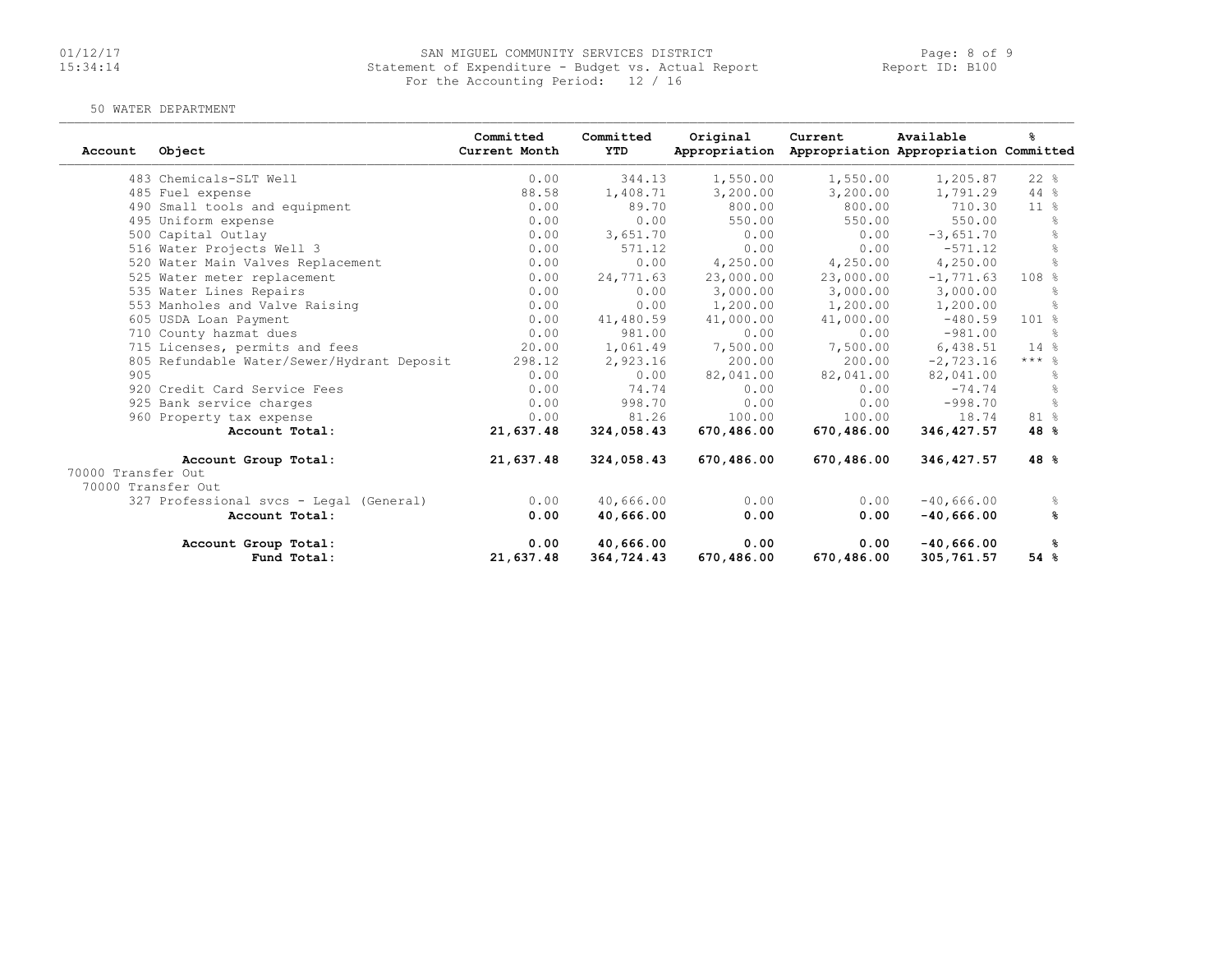#### 01/12/17 Page: 9 of 9 SAN MIGUEL COMMUNITY SERVICES DISTRICT 11/17/17<br>15:34:14 Statement of Expenditure - Budget vs. Actual Report 19. Beport ID: B100 For the Accounting Period: 12 / 16

60 SOLID WASTE DEPARTMENT

| Account            | Object                                  | Committed<br>Current Month | Committed<br>YTD | Original<br>Appropriation | Current  | Available<br>Appropriation Appropriation Committed | ℁         |
|--------------------|-----------------------------------------|----------------------------|------------------|---------------------------|----------|----------------------------------------------------|-----------|
| 66000 SOLID WASTE  |                                         |                            |                  |                           |          |                                                    |           |
| 66000 SOLID WASTE  |                                         |                            |                  |                           |          |                                                    |           |
|                    | 325 Professional svcs - Accounting      | 0.00                       | 0.00             | 2,500.00                  | 2,500.00 | 2,500.00                                           | 욲         |
|                    | 340 Meetings and conferences            | 0.00                       | 0.00             | 500.00                    | 500.00   | 500.00                                             |           |
|                    | 384 Trash Recepticles                   | 0.00                       | 0.00             | 900.00                    | 900.00   | 900.00                                             | $\approx$ |
|                    | 385 Dues and subscriptions              | 0.00                       | 0.00             | 100.00                    | 100.00   | 100.00                                             | $\approx$ |
|                    | 393 Advertising and public notices      | 0.00                       | 0.00             | 250.00                    | 250.00   | 250.00                                             | 옹         |
| 905                |                                         | 0.00                       | 0.00             | 508.00                    | 508.00   | 508.00                                             |           |
|                    | Account Total:                          | 0.00                       | 0.00             | 4,758.00                  | 4,758.00 | 4,758.00                                           | %         |
|                    | Account Group Total:                    | 0.00                       | 0.00             | 4,758.00                  | 4,758.00 | 4,758.00                                           | ℁         |
| 70000 Transfer Out |                                         |                            |                  |                           |          |                                                    |           |
| 70000 Transfer Out |                                         |                            |                  |                           |          |                                                    |           |
|                    | 327 Professional svcs - Legal (General) | 0.00                       | 508.00           | 0.00                      | 0.00     | $-508.00$                                          | $\approx$ |
|                    | Account Total:                          | 0.00                       | 508.00           | 0.00                      | 0.00     | $-508.00$                                          | ℁         |
|                    | Account Group Total:                    | 0.00                       | 508.00           | 0.00                      | 0.00     | $-508.00$                                          | ℁         |
|                    | Fund Total:                             | 0.00                       | 508.00           | 4,758.00                  | 4,758.00 | 4,250.00                                           | $11*$     |

Grand Total: 128,045.22 1,061,877.00 1,966,727.00 1,966,727.00 901,954.58 54 %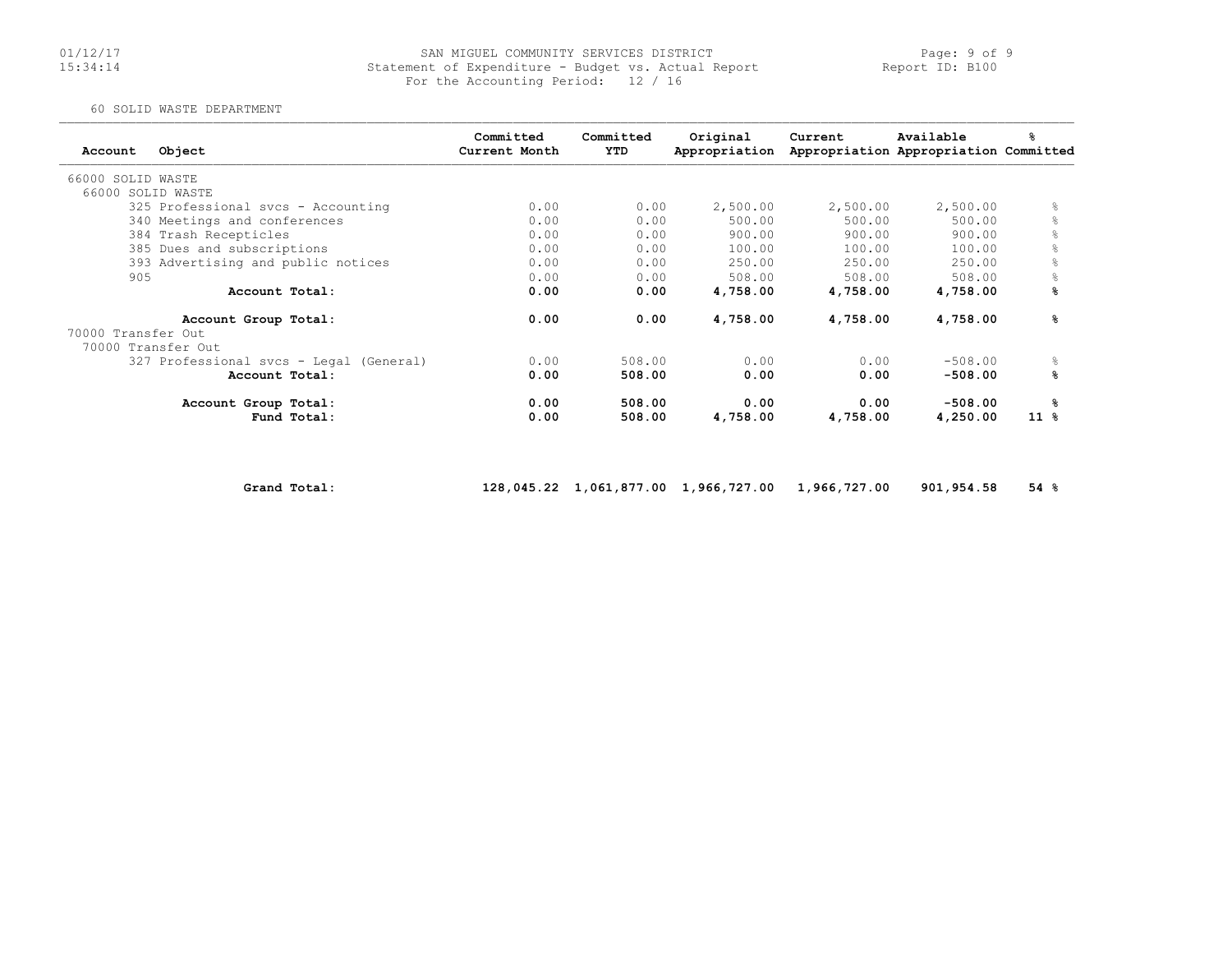#### 01/17/17 Page: 1 of 2<br>14:04:01 SAN MIGUEL COMMUNITY SERVICES DISTRICT Page: 1 of 2<br>Cash Report by Fund/Account Page: 1 Cash Report in: L160 Cash Report by Fund/Account For the Accounting Period: 12/16

Funds 10- 60

|                                        | Beginning      |            | Transfers |           | Transfers  | Ending         |
|----------------------------------------|----------------|------------|-----------|-----------|------------|----------------|
| Fund/Account                           | Balance        | Received   | In        | Disbursed | Out        | Balance        |
| 10 ADMINISTRATION DEPARTMENT           |                |            |           |           |            |                |
| 10200 HOB - General                    | $-691, 272.76$ | 0.00       | 0.00      | 0.00      | 58,329.90  | $-749,602.66$  |
| 10250 HOB - Payroll                    | 255,602.40     | 0.00       | 0.00      | 0.00      | 0.00       | 255,602.40     |
| 10260 Pac Western Bank --Vehicle Replm | 0.02           | 0.01       | 0.00      | 0.00      | 0.00       | 0.03           |
| 10350 HOB - Capital Reserve Acct.      | 44,061.84      | 0.00       | 0.00      | 0.00      | 0.00       | 44,061.84      |
| 10400 HOB - USDA Reserve               | $-41,047.39$   | 0.00       | 0.00      | 0.00      | 0.00       | $-41,047.39$   |
| 10460 Cantella & Co. Investment Acct.  | 136,000.00     | 0.00       | 0.00      | 0.00      | 0.00       | 136,000.00     |
| Total Fund                             | $-296,655.89$  | 0.01       |           |           | 58,329.90  | $-354,985.78$  |
| 20 FIRE PROTECTION DEPARTMENT          |                |            |           |           |            |                |
| 10150 Cash in SLO County               | 2,697.82       | 0.00       | 0.00      | 0.00      | 0.00       | 2,697.82       |
| 10200 HOB - General                    | 306, 246. 22   | 15, 258.35 | 0.00      | 0.00      | 10,953.58  | 310,550.99     |
| 10250 HOB - Payroll                    | $-35,666.06$   | 0.00       | 7,961.26  | 0.00      | 5,573.95   | $-33, 278.75$  |
| 10260 Pac Western Bank --Vehicle Replm | 125.00         | 0.00       | 0.00      | 0.00      | 0.00       | 125.00         |
| 10350 HOB - Capital Reserve Acct.      | 133,842.48     | 31.58      | 0.00      | 0.00      | 0.00       | 133,874.06     |
| 10460 Cantella & Co. Investment Acct.  | 520.14         | 0.00       | 0.00      | 0.00      | 0.00       | 520.14         |
| Total Fund                             | 407,765.60     | 15,289.93  | 7,961.26  |           | 16,527.53  | 414,489.26     |
| 30 STREET LIGHTING DEPARTMENT          |                |            |           |           |            |                |
| 10150 Cash in SLO County               | 751.17         | 0.00       | 0.00      | 0.00      | 0.00       | 751.17         |
| 10200 HOB - General                    | 248,651.68     | 8,153.30   | 0.00      | 0.00      | 2,120.07   | 254,684.91     |
| $10250$ HOB - Payroll                  | $-13,302.34$   | 0.00       | 1,009.96  | 0.00      | 513.29     | $-12,805.67$   |
| 10260 Pac Western Bank --Vehicle Replm | 125.00         | 0.00       | 0.00      | 0.00      | 0.00       | 125.00         |
| 10350 HOB - Capital Reserve Acct.      | 100,832.11     | 6.70       | 0.00      | 0.00      | 0.00       | 100,838.81     |
| 10460 Cantella & Co. Investment Acct.  | 110.35         | 0.00       | 0.00      | 0.00      | 0.00       | 110.35         |
| Total Fund                             | 337,167.97     | 8,160.00   | 1,009.96  |           | 2,633.36   | 343,704.57     |
| 40 WASTEWATER DEPARTMENT               |                |            |           |           |            |                |
| 10150 Cash in SLO County               | 6,046.75       | 0.00       | 0.00      | 0.00      | 0.00       | 6,046.75       |
| 10200 HOB - General                    | 541,266.83     | 33,549.35  | 1,665.87  | 89.42     | 37,760.71  | 538,631.92     |
| 10250 HOB - Payroll                    | $-168,685.88$  | 0.00       | 11,542.44 | 0.00      | 11,669.90  | $-168, 813.34$ |
| 10260 Pac Western Bank --Vehicle Replm | 125.00         | 0.00       | 0.00      | 0.00      | 0.00       | 125.00         |
| 10350 HOB - Capital Reserve Acct.      | 156,975.23     | 76.56      | 0.00      | 0.00      | 0.00       | 157,051.79     |
| 10460 Cantella & Co. Investment Acct.  | 977.38         | 0.00       | 0.00      | 1,253.28  | 0.00       | $-275.90$      |
| Total Fund                             | 536,705.31     | 33,625.91  | 13,208.31 | 1,342.70  | 49,430.61  | 532,766.22     |
| 50 WATER DEPARTMENT                    |                |            |           |           |            |                |
| 10200 HOB - General                    | 400,995.26     | 27,570.70  | 0.00      | 1,079.07  | 20,001.57  | 407, 485.32    |
| $10250$ HOB - Payroll                  | $-74,050.13$   | 0.00       | 11,542.44 | 0.00      | 14,844.22  | $-77, 351.91$  |
| 10260 Pac Western Bank --Vehicle Replm | 125.00         | 0.00       | 0.00      | 0.00      | 0.00       | 125.00         |
| 10340 HOB - Water Projects 6598        | 23,549.88      | 0.00       | 0.00      | 0.00      | 0.00       | 23,549.88      |
| 10350 HOB - Capital Reserve Acct.      | 129,120.07     | 76.56      | 0.00      | 0.00      | 0.00       | 129, 196.63    |
| 10400 HOB - USDA Reserve               | 67,127.31      | 1.12       | 0.00      | 0.00      | 0.00       | 67,128.43      |
| 10460 Cantella & Co. Investment Acct.  | 1,260.87       | 0.00       | 0.00      | 0.00      | 0.00       | 1,260.87       |
| Total Fund                             | 548,128.26     | 27,648.38  | 11,542.44 | 1,079.07  | 34,845.79  | 551,394.22     |
| 60 SOLID WASTE DEPARTMENT              |                |            |           |           |            |                |
| $10200$ HOB - General                  | 33,943.62      | 2,671.63   | 0.00      | 0.00      | 0.00       | 36,615.25      |
| Totals                                 | 1,567,054.87   | 87,395.86  | 33,721.97 | 2,421.77  | 161,767.19 | 1,523,983.74   |

\*\*\* Transfers In and Transfers Out columns should match. There are a couple exceptions to this: 1) Canceled Electronic Checks and 2) Payroll Journal Vouchers that include local deductions set up with receipt accounting. Please see cash reconciliation procedure in manual or call for more details.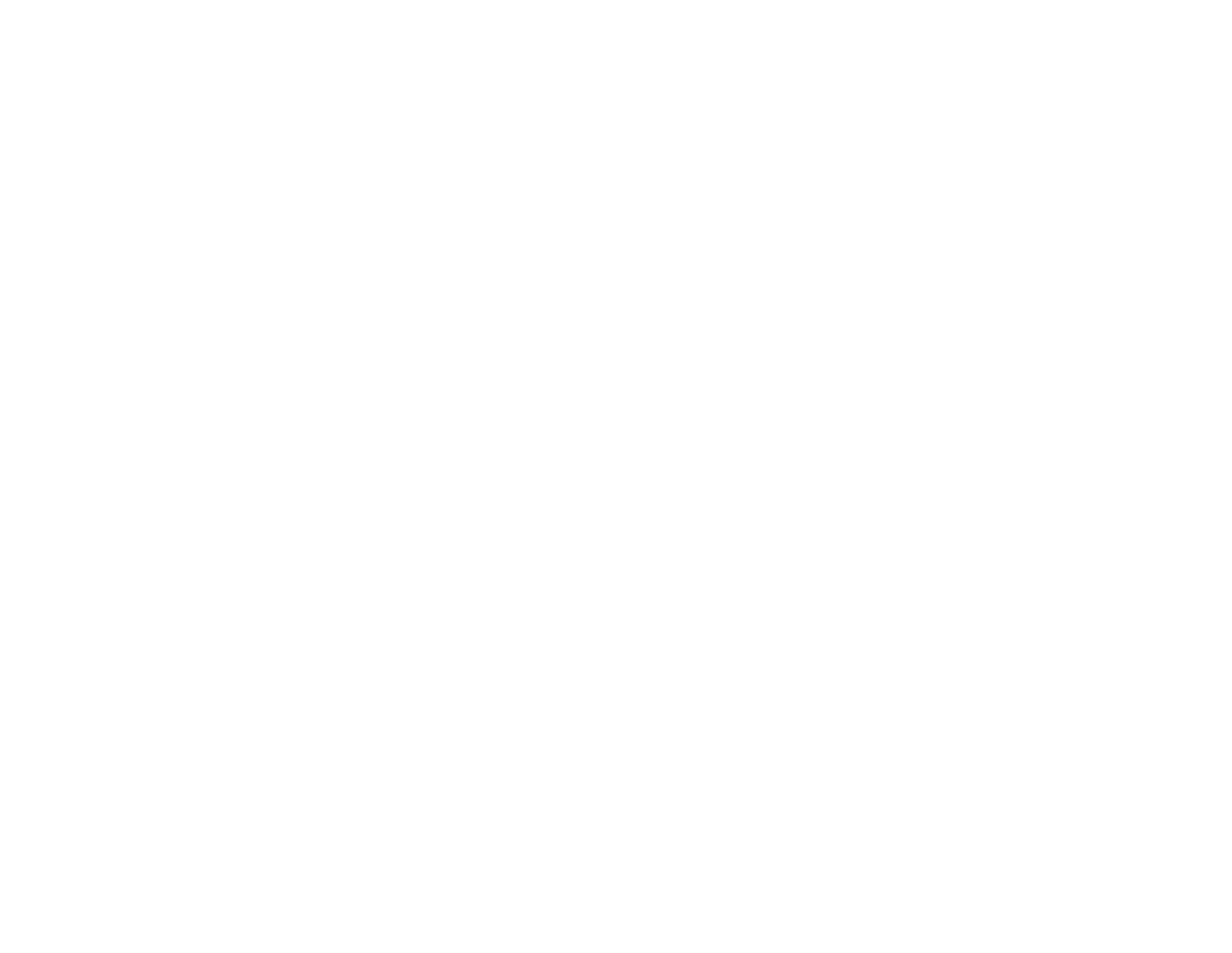### 01/13/17 201/13/17 SAN MIGUEL COMMUNITY SERVICES DISTRICT Page: 1 of 11<br>10:33:18 10:33:18 Income Statement by Department Income Statement by Department For the Accounting Period: 12 / 16

#### 10 ADMINISTRATION DEPARTMENT

|                                       | Actual<br>Period to Date | ℁      | Actual<br>Year-To-Date | ℁      | Annual Budget | Variance      |
|---------------------------------------|--------------------------|--------|------------------------|--------|---------------|---------------|
| Revenue                               |                          |        |                        |        |               |               |
| 40370 Myers Restitution - Unrealized  | 0.00                     |        | 0.00                   |        | 10.00         | $-10.00$      |
| 46000 Revenues & Interest             | 0.01                     |        | 0.02                   |        | 0.00          | 0.02          |
| 46020 Transfer In -Fire (16.5%)       | 0.00                     |        | 16,775.00              | 6.39   | 58,150.00     | $-41, 375.00$ |
| 46030 Transfer In -Lighting (3%)      | 0.00                     |        | 3,050.00               | 1.16   | 44,425.00     | $-41, 375.00$ |
| 46040 Transfer In -Sewer (40%)        | 0.00                     |        | 40,666.00              | 15.49  | 82,041.00     | $-41, 375.00$ |
| 46050 Transfer In -Water (40%)        | 0.00                     |        | 40,666.00              | 15.49  | 82,041.00     | $-41, 375.00$ |
| 46060 Transfer In- Solid Waste (0.5%) | 0.00                     |        | 508.00                 | 0.19   | 508.00        | 0.00          |
| Total Revenue                         | 0.01                     | 100.00 | 101,665.02             | 100.00 | 267,175.00    | $-165,509.98$ |
| Expenses                              |                          |        |                        |        |               |               |
| Administration                        |                          |        |                        |        |               |               |
| 111 BOD Stipend                       | 800.00                   | 1.37   | 2,600.00               | 0.99   | 5,000.00      | 2,400.00      |
| 305 Operations and maintenance        | 168.54                   | 0.29   | 470.86                 | 0.18   | 0.00          | $-470.86$     |
| 310 Phone and fax expense             | 326.86                   | 0.56   | 2,535.51               | 0.97   | 4,710.00      | 2,174.49      |
| 315 Postage, shipping and freight     | 0.00                     |        | 0.00                   |        | 10.00         | 10.00         |
| 320 Printing and reproduction         | 0.00                     |        | 714.62                 | 0.27   | 300.00        | $-414.62$     |
| 324 Professional Svcs- Consulting     | 0.00                     |        | 0.00                   |        | 10,000.00     | 10,000.00     |
| 327 Professional svcs - Legal         | 11,500.92                | 19.72  | 123,673.62             | 47.11  | 52,500.00     | $-71, 173.62$ |
| 328 Insurance - prop and liability    | 0.00                     |        | 22,068.60              | 8.41   | 24,000.00     | 1,931.40      |
| 331 Professional Services - Legal     | 23, 305. 13              | 39.95  | 27,955.13              | 10.65  | 69,000.00     | 41,044.87     |
| 332 Professional Services - Legal     | 13,342.60                | 22.87  | 22, 419.28             | 8.54   | 44,000.00     | 21,580.72     |
| 340 Meetings and conferences          | 0.00                     |        | 401.52                 | 0.15   | 1,200.00      | 798.48        |
| 345 Mileage expense reimbursement     | 85.32                    | 0.15   | 205.20                 | 0.08   | 400.00        | 194.80        |
| 351 Repairs and maint - equip         | 0.00                     |        | 580.10                 | 0.22   | 0.00          | $-580.10$     |
| 352 Repairs and maint - structures    | 275.00                   | 0.47   | 550.00                 | 0.21   | 2,750.00      | 2,200.00      |
| 375 Internet expenses                 | 0.00                     |        | 59.13                  | 0.02   | 4,116.00      | 4,056.87      |
| 376 Webpage- Upgrade/Maint            | 0.00                     |        | 2,600.00               | 0.99   | 2,400.00      | $-200.00$     |
| 385 Dues and subscriptions            | 0.00                     |        | 0.00                   |        | 5,130.00      | 5,130.00      |
| 386 Education and training            | 0.00                     |        | 0.00                   |        | 4,800.00      | 4,800.00      |
| 394 LAFCO Allocations                 | 0.00                     |        | 5,540.64               | 2.11   | 5,500.00      | $-40.64$      |
| 405 Software                          | 0.00                     |        | 5,343.50               | 2.04   | 5,100.00      | $-243.50$     |
| 410 Office Supplies                   | 137.04                   | 0.23   | 2,363.37               | 0.90   | 5,200.00      | 2,836.63      |
| 415 Office Equipment                  | 57.00                    | 0.10   | 4,603.49               | 1.75   | 5,000.00      | 396.51        |
| 465 Cell phones, radios and pagers    | 105.00                   | 0.18   | 560.00                 | 0.21   | 1,680.00      | 1,120.00      |
| 475 Computer supplies and upgrades    | 8,193.18                 | 14.05  | 35,608.83              | 13.56  | 24,118.00     | $-11,490.83$  |
| 715 Licenses, permits and fees        | 0.00                     |        | 50.00                  | 0.02   | 0.00          | $-50.00$      |
| 910 Tax Penalties & Late Fees         | 0.00                     |        | 1,398.25               | 0.53   | 0.00          | $-1,398.25$   |
| 911 Finance Charges/Late Fees         | 31.31                    | 0.05   | 40.05                  | 0.02   | 0.00          | $-40.05$      |
| 920 Credit Card Service Fees          | 2.00                     |        | 60.47                  | 0.02   | 0.00          | $-60.47$      |
| 930 Interest Fees                     | 0.00                     |        | 137.93                 | 0.05   | 0.00          | $-137.93$     |
| Account Total                         | 58,329.90                | 100.00 | 262,540.10             | 138.72 | 276,914.00    | 14,373.90     |
|                                       |                          |        |                        |        |               |               |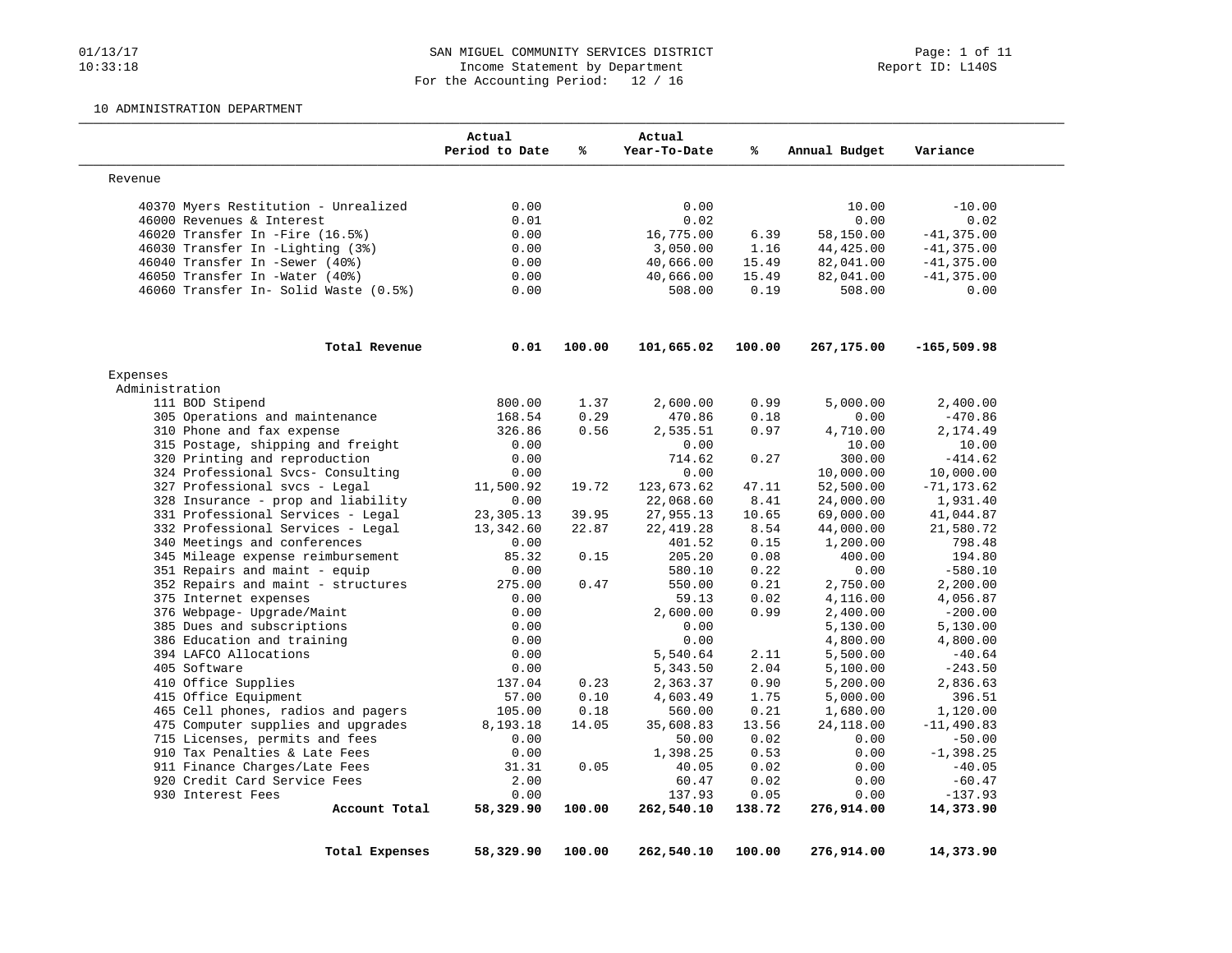#### 01/13/17 2011/13/17 SAN MIGUEL COMMUNITY SERVICES DISTRICT Page: 2 of 11<br>10:33:18 10:33:18 Income Statement by Department Income Statement by Department For the Accounting Period: 12 / 16

10 ADMINISTRATION DEPARTMENT

| Actual<br>Period to Date | °≈ | Actual<br>Year-To-Date | ⋇ | Budget<br>Annual | Variance |
|--------------------------|----|------------------------|---|------------------|----------|
|                          |    |                        |   |                  |          |

Net Income(Loss) -58,329.89 -100.00 -160,875.08 -61.28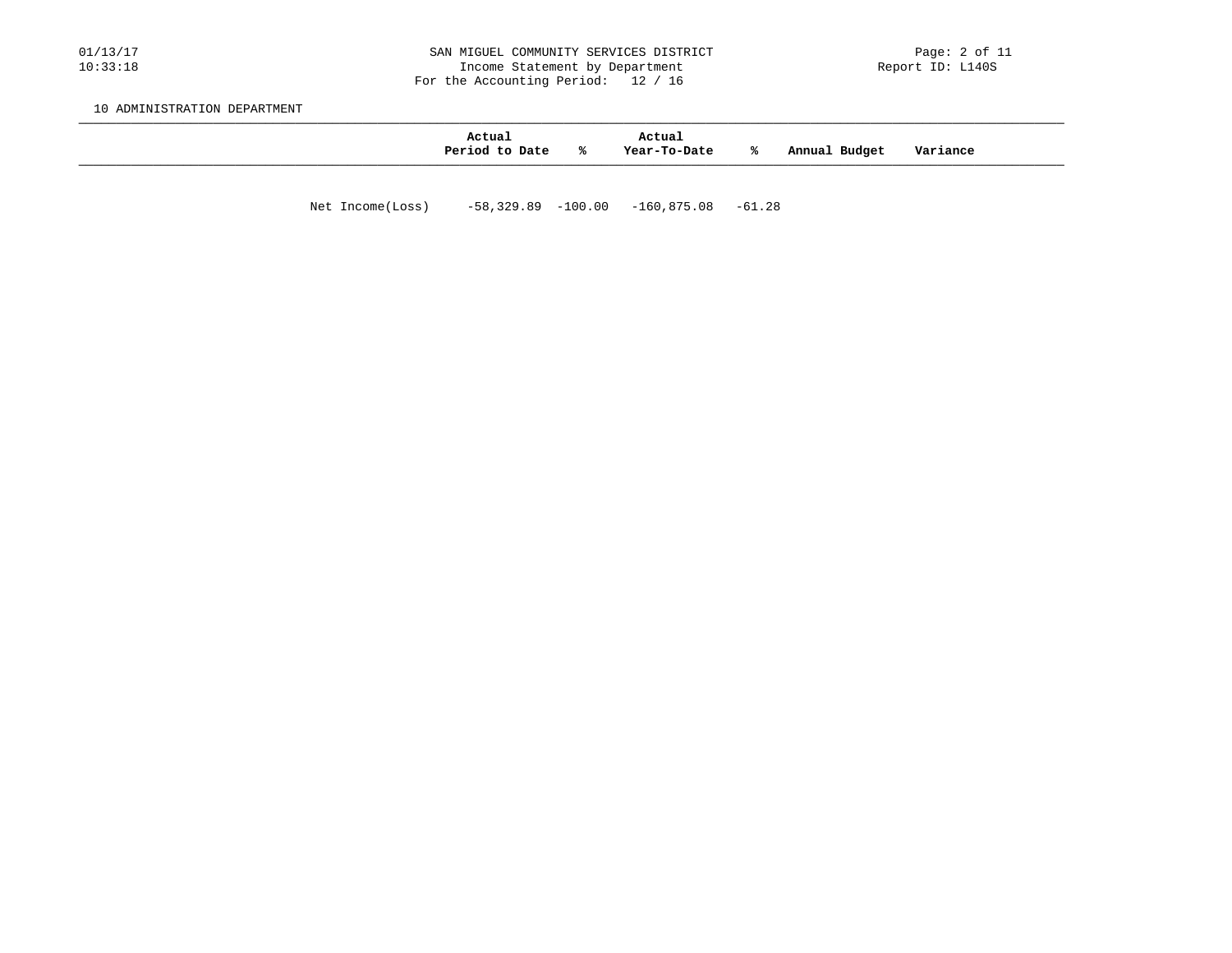### 01/13/17 SAN MIGUEL COMMUNITY SERVICES DISTRICT Page: 3 of 11<br>10:33:18 10:33:18 Income Statement by Department Income Statement by Department For the Accounting Period: 12 / 16

#### 20 FIRE PROTECTION DEPARTMENT

|                                     | Actual<br>Period to Date | %      | Actual<br>Year-To-Date | ℁      | Annual Budget | Variance      |
|-------------------------------------|--------------------------|--------|------------------------|--------|---------------|---------------|
| Revenue                             |                          |        |                        |        |               |               |
| 40220 Weed Abatement Fees           | 0.00                     |        | 0.00                   |        | 450.00        | $-450.00$     |
| 40300 Fireworks Permit Fees         | 0.00                     |        | 0.00                   |        | 800.00        | $-800.00$     |
| 40320 Fire Impact Fees              | 0.00                     |        | 23,009.77              | 16.24  | 10.00         | 22,999.77     |
| 40420 Ambulance Reimbursement       | 1,124.95                 | 13.13  | 2,236.56               | 1.58   | 3,200.00      | $-963.44$     |
| 40440 CDBG Grant                    | 0.00                     |        | 0.00                   |        | 105,000.00    | $-105,000.00$ |
| 40500 VFA Assistance Grant          | 0.00                     |        | 8,424.12               | 5.95   | 10.00         | 8,414.12      |
| 42200 Fire Recovery Program         | 0.00                     |        | 0.00                   |        | 5.00          | $-5.00$       |
| 43000 Property Taxes Collected      | 13,973.53                | 163.12 | 74,719.76              | 52.74  | 308,300.00    | $-233,580.24$ |
| 44000 Forestry & Fire Protection    | 0.00                     |        | 3,752.59               | 2.65   | 30,000.00     | $-26, 247.41$ |
| 46000 Revenues & Interest           | 31.58                    | 0.37   | 192.47                 | 0.14   | 50.00         | 142.47        |
| 46100 Realized Earnings             | 0.00                     |        | 208.11                 | 0.15   | 0.00          | 208.11        |
| 46150 Miscellaneous Income          | 100.00                   | 1.17   | 300.00                 | 0.21   | 0.00          | 300.00        |
| 46151 Refund/Adjustments            | 59.87                    | 0.70   | 659.84                 | 0.47   | 0.00          | 659.84        |
| 46155 Will Serve Processing Fees    | 0.00                     |        | 0.00                   |        | 10.00         | $-10.00$      |
| 46175 Sale of Surplus Property      | 0.00                     |        | 4,000.00               | 2.82   | 10.00         | 3,990.00      |
| Total Revenue                       | 15,289.93                | 100.00 | 117,503.22             | 100.00 | 447,845.00    | $-330,341.78$ |
| Expenses                            |                          |        |                        |        |               |               |
| Fire                                |                          |        |                        |        |               |               |
| 105 Salaries and Wages              | 5,243.14                 | 61.21  | 26,929.46              | 19.01  | 75,350.00     | 48,420.54     |
| 120 Workers' Compensation           | 0.00                     |        | 4,984.71               | 3.52   | 7,474.00      | 2,489.29      |
| 121 Physicals                       | 0.00                     |        | 890.00                 | 0.63   | 1,600.00      | 710.00        |
| 125 Volunteer firefighter stipends  | 0.00                     |        | 21,930.76              | 15.48  | 44,281.00     | 22,350.24     |
| 126 Strike Team Pay - VFF           | 0.00                     |        | 25,573.21              | 18.05  | 37,523.00     | 11,949.79     |
| 130 Payroll Tax - Fed W/H           | 0.00                     |        | 0.00                   |        | 22,096.00     | 22,096.00     |
| 135 Payroll Tax - FICA              | 102.62                   | 1.20   | 2,707.19               | 1.91   | 0.00          | $-2,707.19$   |
| 140 Payroll Tax - Medicare          | 76.02                    | 0.89   | 1,079.11               | 0.76   | 1,850.00      | 770.89        |
| 155 Payroll Tax - SUI               | 4.87                     | 0.06   | 2,038.41               | 1.44   | 6,220.00      | 4,181.59      |
| 160 Payroll Tax - ETT               | 5.26                     | 0.06   | 74.38                  | 0.05   | 55.00         | $-19.38$      |
| 165 Payroll Tax - FUTA              | 5.41                     | 0.06   | 2,325.45               | 1.64   | 0.00          | $-2, 325.45$  |
| 205 Insurance - Health              | 0.00                     |        | 263.70                 | 0.19   | 5,694.00      | 5,430.30      |
| 210 Insurance - Dental              | 6.11                     | 0.07   | 38.20                  | 0.03   | 609.00        | 570.80        |
| 215 Insurance - Vision              | 1.03                     | 0.01   | 6.20                   |        | 100.00        | 93.80         |
| 225 Retirement - PERS expense       | 129.49                   | 1.51   | 712.91                 | 0.50   | 5,090.00      | 4,377.09      |
| 305 Operations and maintenance      | 0.00                     |        | 1,793.71               | 1.27   | 2,900.00      | 1,106.29      |
| 315 Postage, shipping and freight   | 100.00                   | 1.17   | 414.01                 | 0.29   | 625.00        | 210.99        |
| 320 Printing and reproduction       | 0.00                     |        | 0.00                   |        | 200.00        | 200.00        |
| 325 Professional svcs - Accounting  | 0.00                     |        | 1,287.00               | 0.91   | 2,500.00      | 1,213.00      |
| 335 Meals - Reimbursement           | 0.00                     |        | 125.23                 | 0.09   | 500.00        | 374.77        |
| 340 Meetings and conferences        | 0.00                     |        | 0.00                   |        | 750.00        | 750.00        |
| 345 Mileage expense reimbursement   | 0.00                     |        | 0.00                   |        | 350.00        | 350.00        |
| 351 Repairs and maint - equip       | 0.00                     |        | 900.86                 | 0.64   | 1,500.00      | 599.14        |
| 352 Repairs and maint - structures  | 0.00                     |        | 5,933.00               | 4.19   | 350.00        | $-5,583.00$   |
| 353 Repairs & Maint- Infrastructure | 3.65                     | 0.04   | 3.65                   |        | 0.00          | $-3.65$       |
| 354 Repairs and maint - vehicles    | 437.42                   | 5.11   | 2,829.43               | 2.00   | 9,500.00      | 6,670.57      |
| 370 Dispatch services (Fire)        | 0.00                     |        | 8,081.92               | 5.70   | 8,082.00      | 0.08          |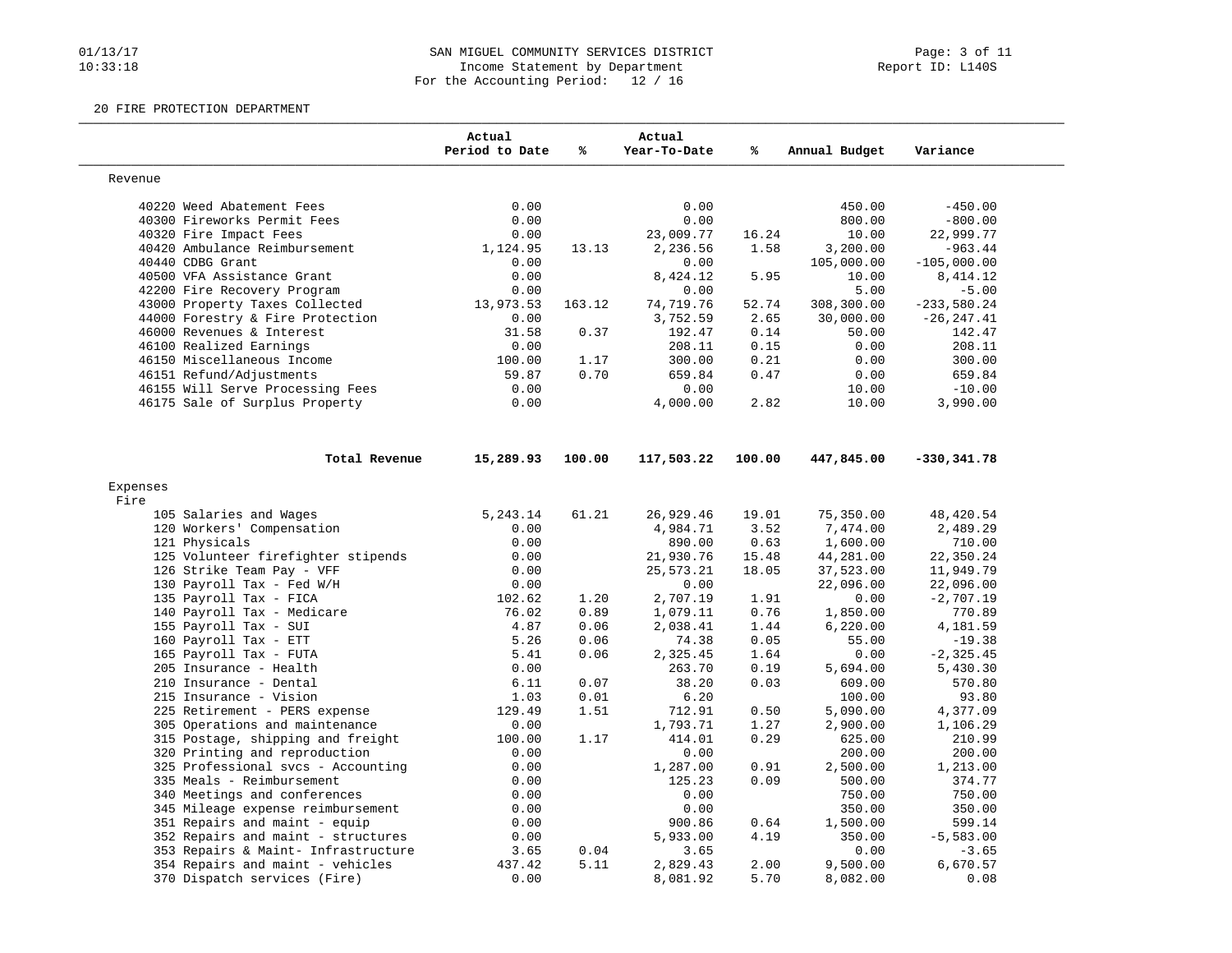## 01/13/17 Rage: 4 of 11<br>10:33:18 Income Statement by Department Model (Report ID: L140S) Income Statement by Department For the Accounting Period: 12 / 16

#### 20 FIRE PROTECTION DEPARTMENT

|                                    | Actual<br>Period to Date | %      | Actual<br>Year-To-Date | %ร       | Annual Budget | Variance     |
|------------------------------------|--------------------------|--------|------------------------|----------|---------------|--------------|
| 380 Utilities - alarm service      | 0.00                     |        | 0.00                   |          | 285.00        | 285.00       |
| 381 Utilities - electric           | 273.47                   | 3.19   | 1,544.02               | 1.09     | 1,850.00      | 305.98       |
| 382 Utilities - propane            | 0.00                     |        | 0.00                   |          | 250.00        | 250.00       |
| 385 Dues and subscriptions         | 0.00                     |        | 1,850.91               | 1.31     | 1,975.00      | 124.09       |
| 386 Education and training         | 0.00                     |        | 1,670.49               | 1.18     | 11,526.00     | 9,855.51     |
| 393 Advertising and public notices | 0.00                     |        | 40.48                  | 0.03     | 1,025.00      | 984.52       |
| 395 Community Outreach             | 0.00                     |        | 0.00                   |          | 923.00        | 923.00       |
| 400 Supplies                       | 0.00                     |        | 502.44                 | 0.35     | 0.00          | $-502.44$    |
| 420 Equipt. & Supplies             | 0.00                     |        | 1,157.41               | 0.82     | 0.00          | $-1, 157.41$ |
| 440 Vehicle Replacement Fund       | 0.00                     |        | 0.00                   |          | 30,000.00     | 30,000.00    |
| 450 EMS supplies                   | 0.00                     |        | 435.03                 | 0.31     | 2,500.00      | 2,064.97     |
| 455 Fire Safety Gear & Equipment   | 0.00                     |        | 0.00                   |          | 10,600.00     | 10,600.00    |
| 465 Cell phones, radios and pagers | 35.00                    | 0.41   | 140.00                 | 0.10     | 0.00          | $-140.00$    |
| 470 Communication equipment        | 0.00                     |        | 16.96                  | 0.01     | 15,050.00     | 15,033.04    |
| 485 Fuel expense                   | 224.87                   | 2.63   | 1,572.02               | 1.11     | 6,500.00      | 4,927.98     |
| 490 Small tools and equipment      | 0.00                     |        | 0.00                   |          | 1,500.00      | 1,500.00     |
| 495 Uniform expense                | 1,873.66                 | 21.87  | 2,192.03               | 1.55     | 4,610.00      | 2,417.97     |
| 503 Weed Abatement Costs           | 36.00                    | 0.42   | 36.00                  | 0.03     | 2,810.00      | 2,774.00     |
| 505 Fire Training Gounds           | 0.00                     |        | 0.00                   |          | 2,900.00      | 2,900.00     |
| 510 Fire station addition          | 0.00                     |        | 0.00                   |          | 49,000.00     | 49,000.00    |
| 710 County hazmat dues             | 0.00                     |        | 2,000.00               | 1.41     | 2,000.00      | 0.00         |
| 715 Licenses, permits and fees     | 8.25                     | 0.10   | 49.75                  | 0.04     | 350.00        | 300.25       |
| 820 Fireworks Clean Up             | 0.00                     |        | 0.00                   |          | 1,000.00      | 1,000.00     |
| 920 Credit Card Service Fees       | 0.00                     |        | 74.74                  | 0.05     | 0.00          | $-74.74$     |
| 950 Promo materials and supplies   | 0.00                     |        | 575.25                 | 0.41     | 0.00          | $-575.25$    |
| 960 Property tax expense           | 0.00                     |        | 133.78                 | 0.09     | 735.00        | 601.22       |
| Account Total                      | 8,566.27                 | 959.42 | 124,913.81             | 428.14   | 382,588.00    | 257,674.19   |
| Transfer Out                       |                          |        |                        |          |               |              |
| 327 Professional svcs - Legal      | 0.00                     |        | 16,775.00              | 11.84    | 16,775.00     | 0.00         |
| Account Total                      |                          | 959.42 | 16,775.00              | 439.98   | 16,775.00     |              |
| Total Expenses                     | 8,566.27                 | 100.00 | 141,688.81             | 100.00   | 399,363.00    | 257,674.19   |
| Net Income (Loss)                  | 6,723.66                 | 78.49  | $-24, 185.59$          | $-17.07$ |               |              |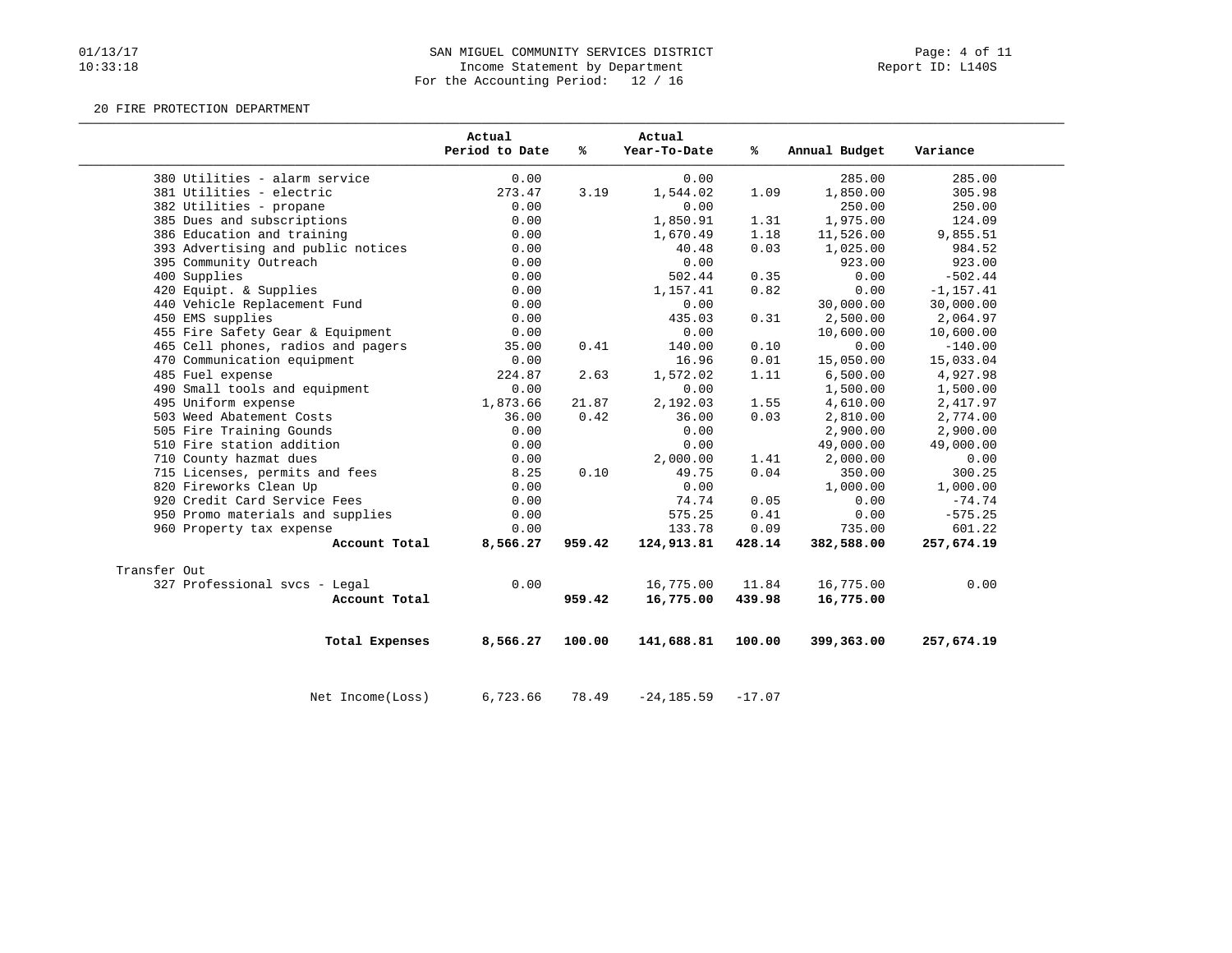### 01/13/17 201/13/17 SAN MIGUEL COMMUNITY SERVICES DISTRICT Page: 5 of 11<br>10:33:18 10:33:18 Income Statement by Department Income Statement by Department For the Accounting Period: 12 / 16

#### 30 STREET LIGHTING DEPARTMENT

|                                     | Actual<br>Period to Date | %       | Actual<br>Year-To-Date | %       | Annual Budget | Variance     |
|-------------------------------------|--------------------------|---------|------------------------|---------|---------------|--------------|
| Revenue                             |                          |         |                        |         |               |              |
| 43000 Property Taxes Collected      | 8,140.59                 | 501.45  | 24, 166. 21            | 145.69  | 80,000.00     | $-55,833.79$ |
| 46000 Revenues & Interest           | 6.70                     | 0.41    | 40.83                  | 0.25    | 30.00         | 10.83        |
| 46100 Realized Earnings             | 0.00                     |         | 44.15                  | 0.27    | 0.00          | 44.15        |
| 46151 Refund/Adjustments            | 12.71                    | 0.78    | 156.79                 | 0.95    | 0.00          | 156.79       |
| 46180 Public Records Requests       | 0.00                     |         | 0.00                   |         | 10.00         | $-10.00$     |
| Total Revenue                       | 8,160.00                 | 100.00  | 24,407.98              | 100.00  | 80,040.00     | -55,632.02   |
| Expenses                            |                          |         |                        |         |               |              |
| Lighting                            |                          |         |                        |         |               |              |
| 105 Salaries and Wages              | 453.32                   | 27.92   | 2,347.65               | 14.15   | 12,520.00     | 10,172.35    |
| 120 Workers' Compensation           | 0.00                     |         | 1,057.37               | 6.37    | 750.00        | $-307.37$    |
| 130 Payroll Tax - Fed W/H           | 0.00                     |         | 0.00                   |         | 1,430.00      | 1,430.00     |
| 135 Payroll Tax - FICA              | 21.79                    | 1.34    | 120.44                 | 0.73    | 664.00        | 543.56       |
| 140 Payroll Tax - Medicare          | 6.58                     | 0.41    | 34.04                  | 0.21    | 182.00        | 147.96       |
| 155 Payroll Tax - SUI               | 1.04                     | 0.06    | 4.71                   | 0.03    | 120.00        | 115.29       |
| 160 Payroll Tax - ETT               | 0.45                     | 0.03    | 2.29                   | 0.01    | 200.00        | 197.71       |
| 165 Payroll Tax - FUTA              | 1.15                     | 0.07    | 5.22                   | 0.03    | 869.00        | 863.78       |
| 205 Insurance - Health              | 0.00                     |         | 0.00                   |         | 1,050.00      | 1,050.00     |
| 210 Insurance - Dental              | 1.29                     | 0.08    | 5.19                   | 0.03    | 115.00        | 109.81       |
| 215 Insurance - Vision              | 0.20                     | 0.01    | 0.83                   | 0.01    | 20.00         | 19.17        |
| 225 Retirement - PERS expense       | 27.47                    | 1.69    | 257.33                 | 1.55    | 1,035.00      | 777.67       |
| 305 Operations and maintenance      | 0.00                     |         | 530.30                 | 3.20    | 3,700.00      | 3,169.70     |
| 320 Printing and reproduction       | 0.00                     |         | 0.00                   |         | 75.00         | 75.00        |
| 325 Professional svcs - Accounting  | 0.00                     |         | 273.00                 | 1.65    | 750.00        | 477.00       |
| 340 Meetings and conferences        | 0.00                     |         | 0.00                   |         | 300.00        | 300.00       |
| 351 Repairs and maint - equip       | 0.00                     |         | 0.00                   |         | 500.00        | 500.00       |
| 353 Repairs & Maint- Infrastructure | 0.00                     |         | 0.00                   |         | 500.00        | 500.00       |
| 381 Utilities - electric            | 1,108.36                 | 68.27   | 8,688.29               | 52.38   | 15,000.00     | 6,311.71     |
| 385 Dues and subscriptions          | 0.00                     |         | 159.29                 | 0.96    | 0.00          | $-159.29$    |
| 393 Advertising and public notices  | 0.00                     |         | 8.58                   | 0.05    | 0.00          | $-8.58$      |
| 432 Utility Rate Design Study       | 0.00                     |         | 0.00                   |         | 2,600.00      | 2,600.00     |
| 440 Vehicle Replacement Fund        | 0.00                     |         | 0.00                   |         | 10,000.00     | 10,000.00    |
| 485 Fuel expense                    | 0.00                     |         | 12.88                  | 0.08    | 0.00          | $-12.88$     |
| 490 Small tools and equipment       | 0.00                     |         | 0.00                   |         | 500.00        | 500.00       |
| 715 Licenses, permits and fees      | 1.75                     | 0.11    | 30.25                  | 0.18    | 0.00          | $-30.25$     |
| 905                                 | 0.00                     |         | 0.00                   |         | 44,430.00     | 44,430.00    |
| Account Total                       | 1,623.40                 | 5665.24 | 13,537.66              | 3986.96 | 97,310.00     | 83,772.34    |
| Transfer Out                        |                          |         |                        |         |               |              |
| 327 Professional svcs - Legal       | 0.00                     |         | 3,050.00               | 18.39   | 0.00          | $-3,050.00$  |
| Account Total                       |                          | 5665.24 | 3,050.00               | 4005.34 |               | $-3,050.00$  |
|                                     |                          |         |                        |         |               |              |
| Total Expenses                      | 1,623.40                 | 100.00  | 16,587.66              | 100.00  | 97,310.00     | 80,722.34    |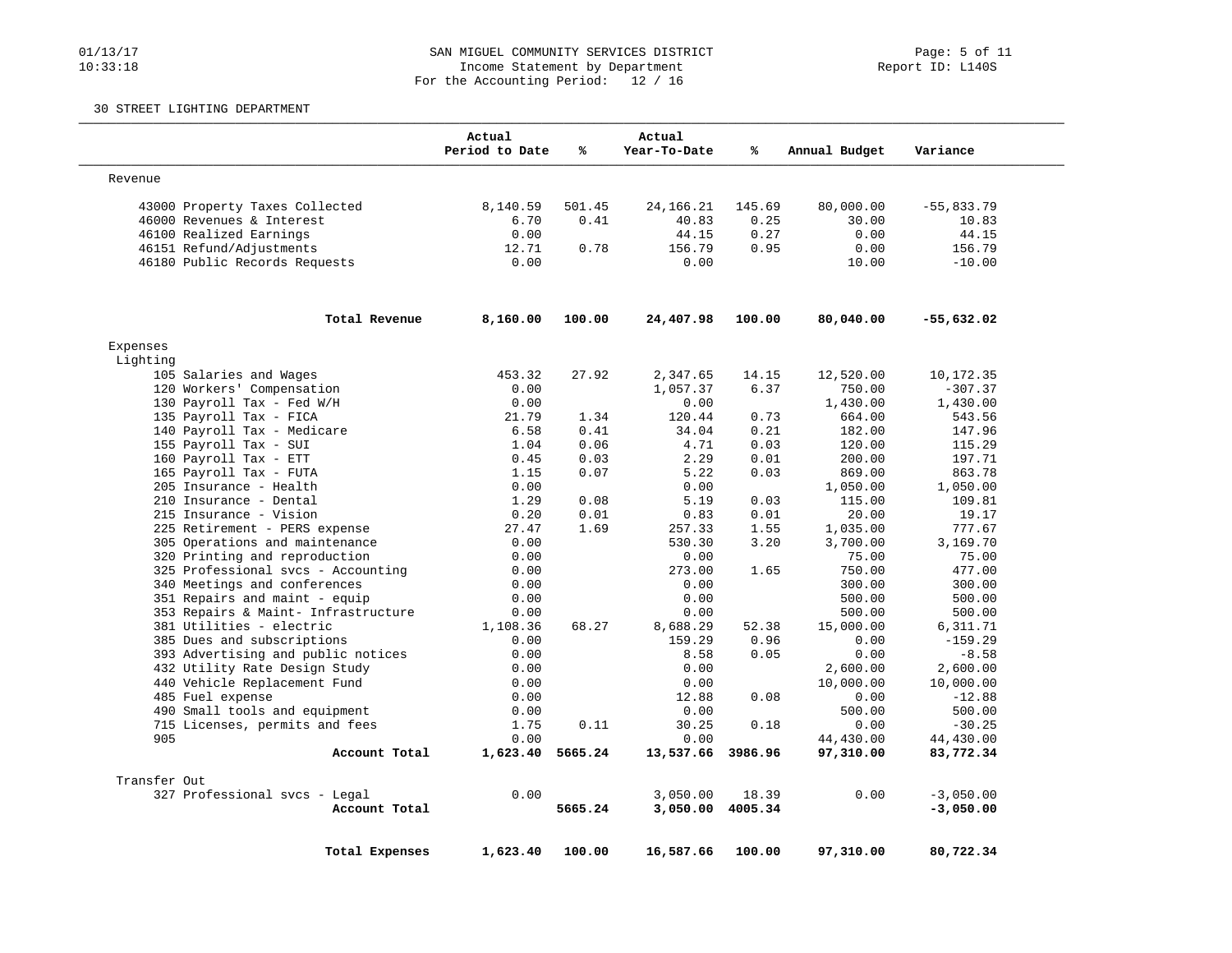### 01/13/17 201/13/17 SAN MIGUEL COMMUNITY SERVICES DISTRICT Page: 6 of 11<br>10:33:18 10:33:18 Income Statement by Department Income Statement by Department For the Accounting Period: 12 / 16

30 STREET LIGHTING DEPARTMENT

|                  | Actual<br>Period to Date | ာ အေ            | Actual<br>Year-To-Date | ℁              | Annual Budget | Variance |  |
|------------------|--------------------------|-----------------|------------------------|----------------|---------------|----------|--|
| Net Income(Loss) |                          | 6,536.60 402.65 |                        | 7,820.32 47.15 |               |          |  |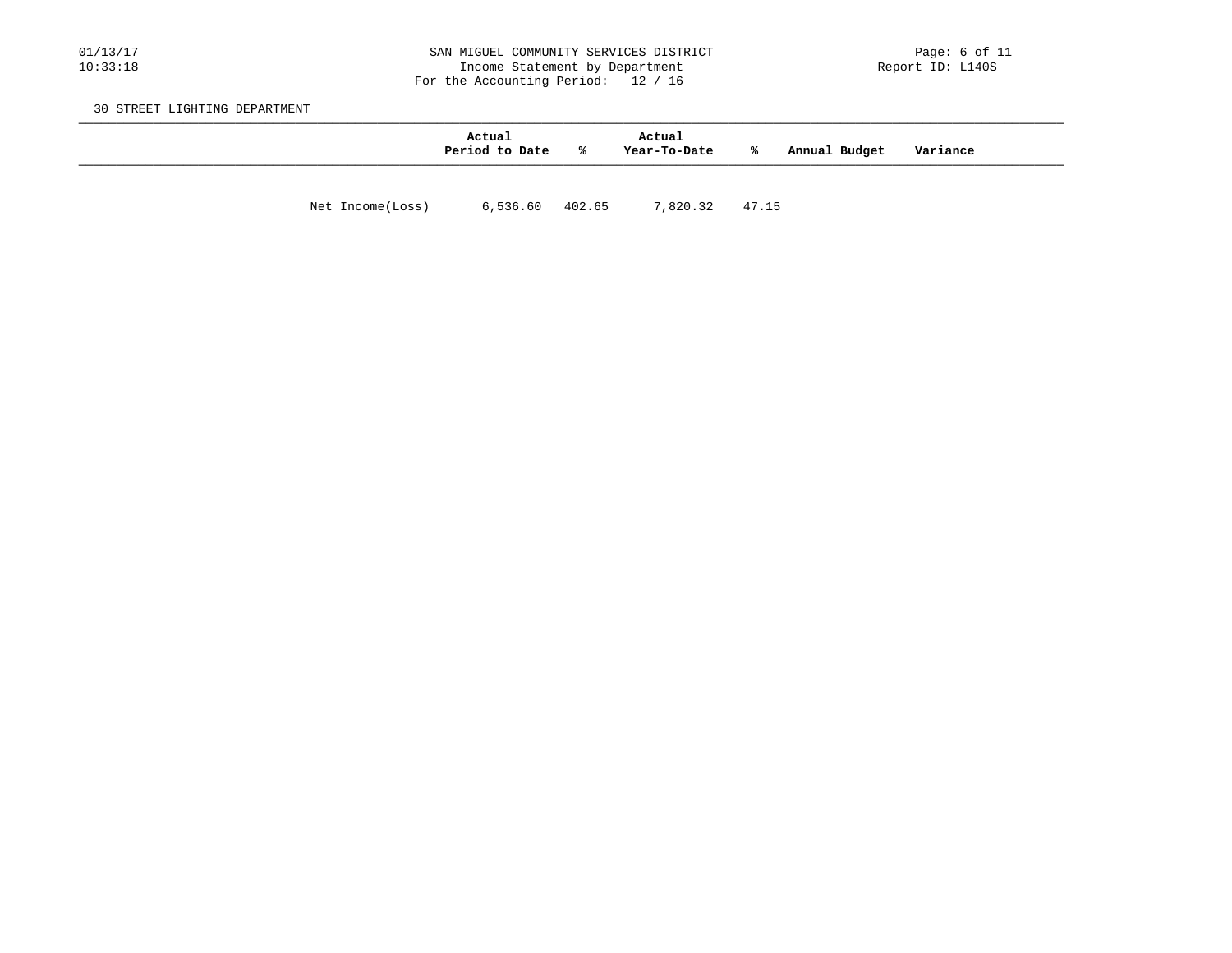## 01/13/17 SAN MIGUEL COMMUNITY SERVICES DISTRICT Page: 7 of 11<br>10:33:18 10:33:18 Income Statement by Department Income Statement by Department For the Accounting Period: 12 / 16

#### 40 WASTEWATER DEPARTMENT

|          |                                                           | Actual<br>Period to Date | %             | Actual<br>Year-To-Date | ℁             | Annual Budget         | Variance            |
|----------|-----------------------------------------------------------|--------------------------|---------------|------------------------|---------------|-----------------------|---------------------|
| Revenue  |                                                           |                          |               |                        |               |                       |                     |
|          | 40850 Wastewater Hook-up Fees                             | 0.00                     |               | 41,660.00              | 15.10         | 10.00                 | 41,650.00           |
|          | 40900 Wastewater Sales                                    | 28, 313. 27              | 74.73         | 169,835.42             | 61.57         | 350,000.00            | $-180, 164.58$      |
|          | 40910 Wastewater Late Charges                             | 708.19                   | 1.87          | 3,386.36               | 1.23          | 4,000.00              | $-613.64$           |
|          | 43000 Property Taxes Collected                            | 4,450.05                 | 11.75         | 11,668.34              | 4.23          | 47,200.00             | $-35, 531.66$       |
|          | 46000 Revenues & Interest                                 | 76.56                    | 0.20          | 466.55                 | 0.17          | 50.00                 | 416.55              |
|          | 46010 Transfer In                                         | 0.00                     |               | 0.00                   |               | 41,375.00             | $-41, 375.00$       |
|          | 46100 Realized Earnings                                   | $-1, 253.28$             | $-3.31$       | $-1,032.29$            | $-0.37$       | 0.00                  | $-1,032.29$         |
|          | 46151 Refund/Adjustments                                  | 160.08                   | 0.42          | 1,648.18               | 0.60          | 1,000.00              | 648.18              |
|          | 46153 Plan Check Fees                                     | 0.00                     |               | 0.00                   |               | 100.00                | $-100.00$           |
|          | 46155 Will Serve Processing Fees                          | 0.00                     |               | 0.00                   |               | 10.00                 | $-10.00$            |
|          | 46175 Sale of Surplus Property                            | 0.00                     |               | 0.00                   |               | 10.00                 | $-10.00$            |
|          | 46180 Public Records Requests                             | 0.00                     |               | 0.00                   |               | 10.00                 | $-10.00$            |
|          | Total Revenue                                             | 32,454.87                | 100.00        | 227,632.56             | 100.00        | 443,765.00            | $-216, 132.44$      |
| Expenses |                                                           |                          |               |                        |               |                       |                     |
| Sanitary |                                                           |                          |               |                        |               |                       |                     |
|          | 105 Salaries and Wages                                    | 9,568.52                 | 25.25         | 65,127.08              | 23.61         | 141,150.00            | 76,022.92           |
|          | 109 Stand-by Hours                                        | 433.75                   | 1.14          | 1,247.50               | 0.45          | 0.00                  | $-1, 247.50$        |
|          | 120 Workers' Compensation                                 | 0.00                     |               | 12,084.13              | 4.38          | 8,325.00              | $-3,759.13$         |
|          | 130 Payroll Tax - Fed W/H                                 | 0.00                     |               | 0.00                   |               | 38,200.00             | 38,200.00           |
|          | 135 Payroll Tax - FICA                                    | 252.60                   | 0.67          | 1,890.57               | 0.69          | 0.00                  | $-1,890.57$         |
|          | 140 Payroll Tax - Medicare                                | 144.63                   | 0.38          | 954.69                 | 0.35          | 2,050.00              | 1,095.31            |
|          | 155 Payroll Tax - SUI                                     | 11.79                    | 0.03          | 73.12                  | 0.03          | 12,150.00             | 12,076.88           |
|          | 160 Payroll Tax - ETT                                     | 10.00                    | 0.03          | 66.05                  | 0.02          | 2,670.00              | 2,603.95            |
|          | 165 Payroll Tax - FUTA                                    | 16.82                    | 0.04          | 84.99                  | 0.03          | 0.00                  | $-84.99$            |
|          | 205 Insurance - Health                                    | 313.35                   | 0.83          | 3,559.44               | 1.29          | 13,788.00             | 10,228.56           |
|          | 210 Insurance - Dental                                    | 29.72                    | 0.08          | 310.46                 | 0.11          | 1,476.00              | 1,165.54            |
|          | 215 Insurance - Vision                                    | 4.68                     | 0.01          | 49.36                  | 0.02          | 245.00                | 195.64              |
|          | 225 Retirement - PERS expense                             | 884.04                   | 2.33          | 4,994.54               | 1.81          | 12,445.00             | 7,450.46            |
|          | 305 Operations and maintenance                            | 44.58                    | 0.12          | 1,553.61               | 0.56          | 5,500.00              | 3,946.39            |
|          | 310 Phone and fax expense                                 | 79.15                    | 0.21          | 374.63                 | 0.14          | 0.00                  | $-374.63$           |
|          | 315 Postage, shipping and freight                         | 200.00                   | 0.53          | 1,081.20               | 0.39          | 2,600.00              | 1,518.80            |
|          | 320 Printing and reproduction                             | 0.00                     |               | 58.75                  | 0.02          | 400.00                | 341.25              |
|          | 324 Professional Svcs- Consulting                         | 0.00                     |               | 0.00                   |               | 1,000.00              | 1,000.00            |
|          | 325 Professional svcs - Accounting                        | 0.00                     |               | 3,120.00               | 1.13          | 2,500.00              | $-620.00$           |
|          | 326 Professional svcs - Engineering                       | 68.79                    | 0.18          | 1,408.29               | 0.51          | 3,000.00              | 1,591.71            |
|          | 340 Meetings and conferences                              | 0.00                     |               | 0.00                   |               | 300.00                | 300.00              |
|          | 345 Mileage expense reimbursement                         | 58.32                    | 0.15          | 168.75                 | 0.06          | 200.00                | 31.25               |
|          | 351 Repairs and maint - equip                             | 340.00                   | 0.90          | 22,987.34              | 8.33          | 14,000.00             | $-8,987.34$         |
|          | 352 Repairs and maint - structures                        | 475.00                   | 1.25          | 475.00                 | 0.17          | 925.00                | 450.00              |
|          | 353 Repairs & Maint- Infrastructure                       | 0.00                     |               | 297.75                 | 0.11          | 3,700.00              | 3,402.25            |
|          | 354 Repairs and maint - vehicles                          | 0.00                     |               | 365.75                 | 0.13          | 1,500.00              | 1,134.25            |
|          |                                                           |                          |               |                        | 0.28          | 3,750.00              | 2,967.00            |
|          |                                                           |                          |               |                        |               |                       |                     |
|          | 355 Testing & Supplies (WWTP)                             | 0.00                     |               | 783.00                 |               |                       |                     |
|          | 380 Utilities - alarm service<br>381 Utilities - electric | 36.00<br>4,996.22        | 0.10<br>13.19 | 216.85<br>39,052.85    | 0.08<br>14.16 | 1,125.00<br>67,000.00 | 908.15<br>27,947.15 |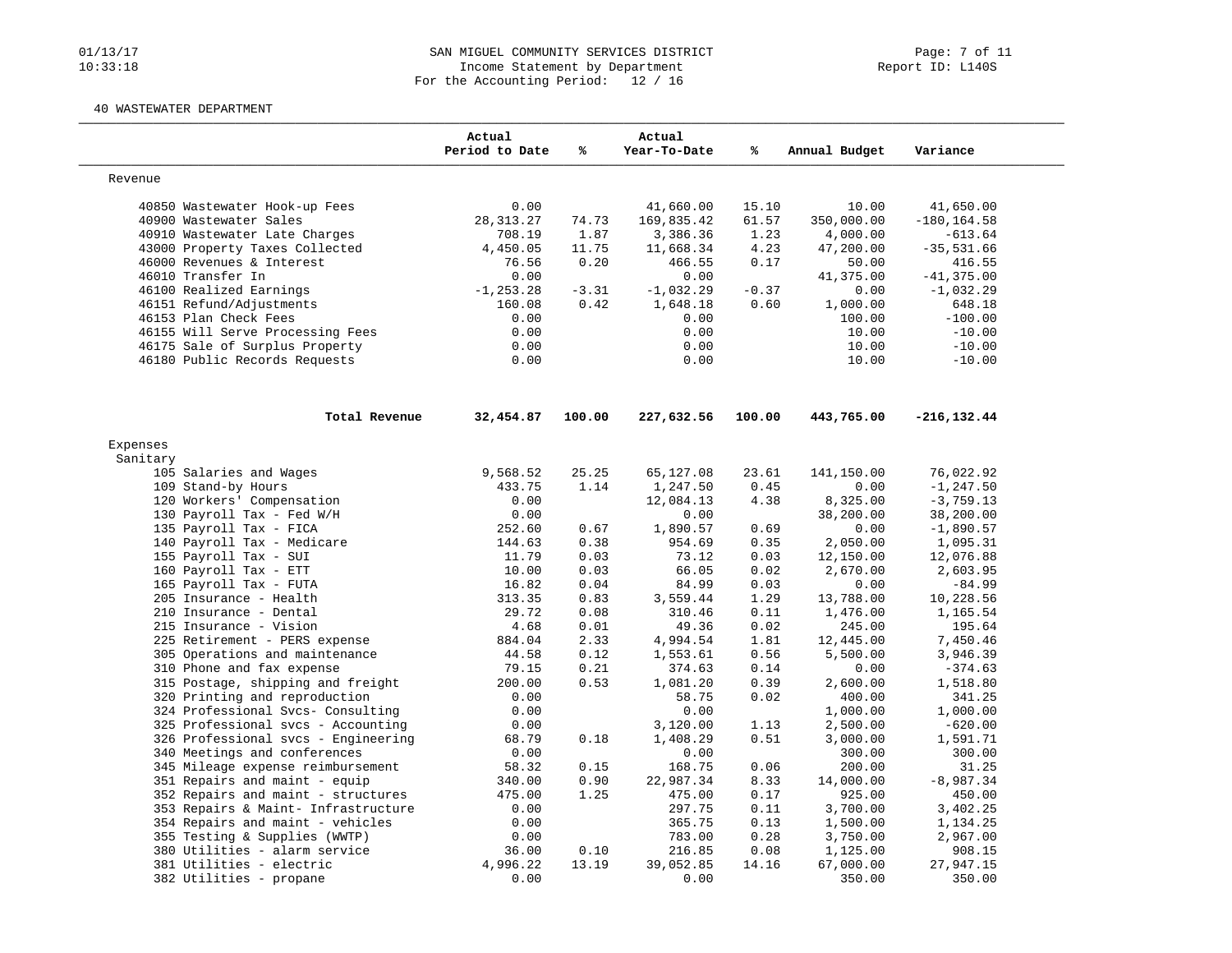## 01/13/17 SAN MIGUEL COMMUNITY SERVICES DISTRICT Rage: 8 of 11<br>10:33:18 Income Statement by Department Income Statement by Department For the Accounting Period: 12 / 16

### 40 WASTEWATER DEPARTMENT

|                                    |                                     | Actual<br>Period to Date | %ะ     | Actual<br>Year-To-Date | ℁      | Annual Budget | Variance     |
|------------------------------------|-------------------------------------|--------------------------|--------|------------------------|--------|---------------|--------------|
| 383 Utilities - trash              |                                     | 47.74                    | 0.13   | 286.44                 | 0.10   | 625.00        | 338.56       |
| 385 Dues and subscriptions         |                                     | 0.00                     |        | 1,820.40               | 0.66   | 1,500.00      | $-320.40$    |
| 386 Education and training         |                                     | 0.00                     |        | 307.50                 | 0.11   | 1,250.00      | 942.50       |
| 393 Advertising and public notices |                                     | 0.00                     |        | 98.11                  | 0.04   | 100.00        | 1.89         |
| 410 Office Supplies                |                                     | 0.00                     |        | 96.96                  | 0.04   | 750.00        | 653.04       |
| 420 Equipt. & Supplies             |                                     | 61.30                    | 0.16   | 23,544.69              | 8.54   | 2,800.00      | $-20,744.69$ |
| 432 Utility Rate Design Study      |                                     | 0.00                     |        | 0.00                   |        | 31,200.00     | 31,200.00    |
| 440 Vehicle Replacement Fund       |                                     | 0.00                     |        | 0.00                   |        | 3,000.00      | 3,000.00     |
| 459 Scada - Maintenance Fees       |                                     | 0.00                     |        | 15,066.70              | 5.46   | 1,000.00      | $-14,066.70$ |
| 485 Fuel expense                   |                                     | 88.58                    | 0.23   | 2,037.27               | 0.74   | 3,175.00      | 1,137.73     |
| 490 Small tools and equipment      |                                     | 0.00                     |        | 44.56                  | 0.02   | 675.00        | 630.44       |
| 495 Uniform expense                |                                     | 0.00                     |        | 121.49                 | 0.04   | 550.00        | 428.51       |
| 553 Manholes and Valve Raising     |                                     | 0.00                     |        | 0.00                   |        | 2,000.00      | 2,000.00     |
|                                    | 570 Repairs, Maint. and Video Sewer | 0.00                     |        | 0.00                   |        | 9,975.00      | 9,975.00     |
| 582 WWTP Plant Maintenance         |                                     | 552.77                   | 1.46   | 6,887.55               | 2.50   | 9,000.00      | 2, 112.45    |
| 585 Sludge Removal Project         |                                     | 1,973.03                 | 5.21   | 2,695.06               | 0.98   | 250.00        | $-2,445.06$  |
| 705 Waste Discharge Fees/Permits   |                                     | 0.00                     |        | 0.00                   |        | 25,000.00     | 25,000.00    |
| 715 Licenses, permits and fees     |                                     | 17,120.00                | 45.19  | 18,428.50              | 6.68   | 2,500.00      | $-15,928.50$ |
| 805 Refundable Water/Sewer/Hydrant |                                     | 76.79                    | 0.20   | 252.01                 | 0.09   | 0.00          | $-252.01$    |
| 905                                |                                     | 0.00                     |        | 0.00                   |        | 82,047.00     | 82,047.00    |
| 920 Credit Card Service Fees       |                                     | 0.00                     |        | 74.74                  | 0.03   | 0.00          | $-74.74$     |
| 925 Bank service charges           |                                     | 0.00                     |        | 998.70                 | 0.36   | 0.00          | $-998.70$    |
| 960 Property tax expense           |                                     | 0.00                     |        | 15.62                  | 0.01   | 150.00        | 134.38       |
|                                    | Account Total                       | 37,888.17                | 428.40 | 235,162.00             | 408.66 | 517,896.00    | 282,734.00   |
| Transfer Out                       |                                     |                          |        |                        |        |               |              |
| 327 Professional svcs - Legal      |                                     | 0.00                     |        | 40,666.00              | 14.74  | 0.00          | $-40,666.00$ |
|                                    | Account Total                       |                          | 428.40 | 40,666.00              | 423.40 |               | $-40,666.00$ |
|                                    |                                     |                          |        |                        |        |               |              |
|                                    | Total Expenses                      | 37,888.17                | 100.00 | 275,828.00             | 100.00 | 517,896.00    | 242,068.00   |

Net Income(Loss) -5,433.30 -14.34 -48,195.44 -17.47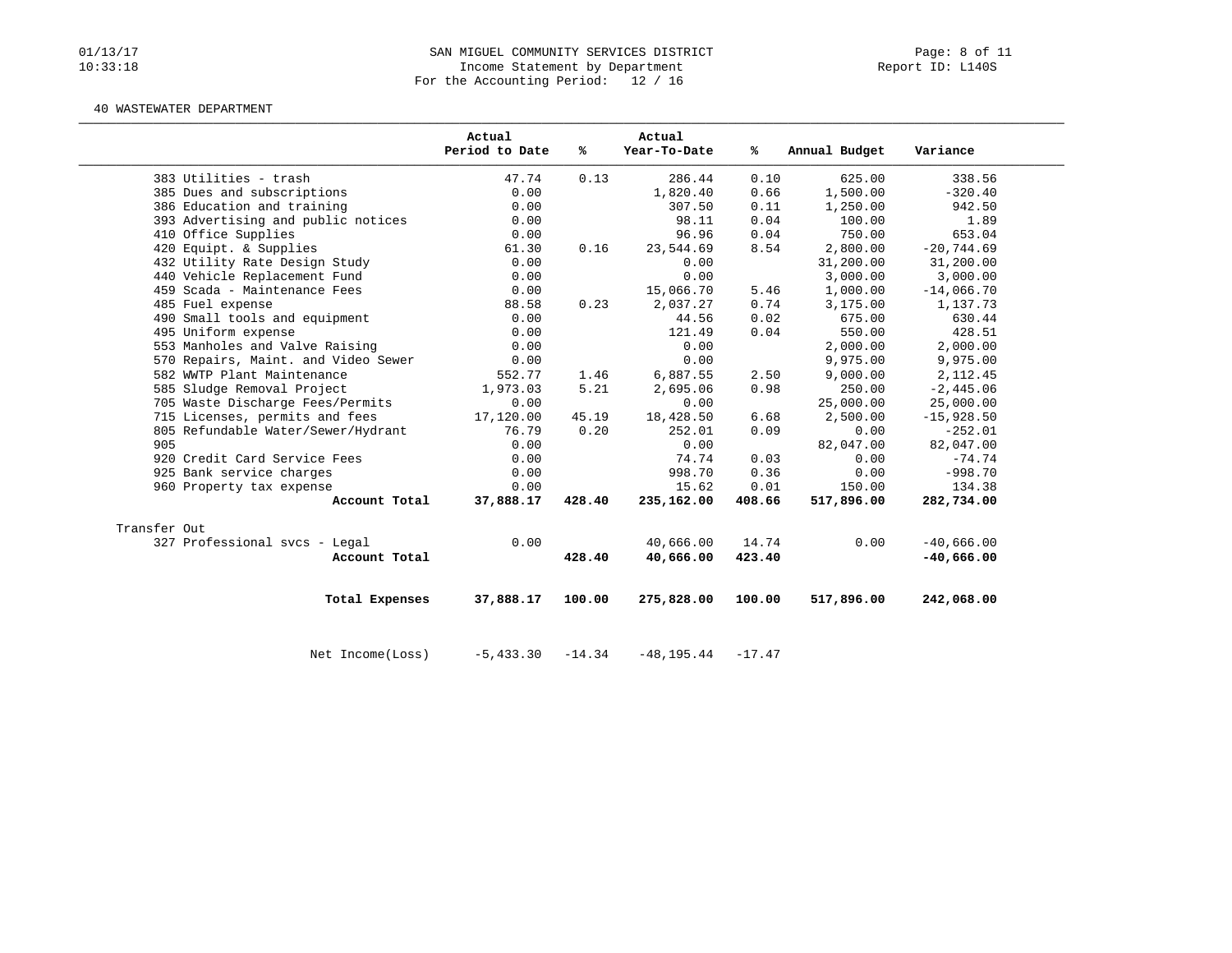## 01/13/17 SAN MIGUEL COMMUNITY SERVICES DISTRICT Page: 9 of 11<br>10:33:18 10:33:18 Income Statement by Department Income Statement by Department For the Accounting Period: 12 / 16

### 50 WATER DEPARTMENT

|                                                                  | Actual<br>Period to Date | ℁      | Actual<br>Year-To-Date | ℁      | Annual Budget | Variance      |
|------------------------------------------------------------------|--------------------------|--------|------------------------|--------|---------------|---------------|
| Revenue                                                          |                          |        |                        |        |               |               |
| 41000 Water Sales                                                | 23,620.03                | 109.16 | 185,098.99             | 50.75  | 345,000.00    | $-159,901.01$ |
| 41001 Water Connection Fees                                      | 0.00                     |        | 4,500.00               | 1.23   | 10.00         | 4,490.00      |
| 41005 Water Late Charges                                         | 2,180.92                 | 10.08  | 11,602.57              | 3.18   | 2,000.00      | 9,602.57      |
| 41010 Water Meter Fees                                           | 0.00                     |        | 56,940.00              | 15.61  | 20,500.00     | 36,440.00     |
| 46000 Revenues & Interest                                        | 77.68                    | 0.36   | 473.21                 | 0.13   | 150.00        | 323.21        |
| 46100 Realized Earnings                                          | 0.00                     |        | 504.48                 | 0.14   | 0.00          | 504.48        |
| 46151 Refund/Adjustments                                         | 160.07                   | 0.74   | 1,648.18               | 0.45   | 10.00         | 1,638.18      |
| 46152 Recycling                                                  | 0.00                     |        | 125.00                 | 0.03   | 250.00        | $-125.00$     |
| 46153 Plan Check Fees                                            | 0.00                     |        | 0.00                   |        | 2,060.00      | $-2,060.00$   |
| 46155 Will Serve Processing Fees                                 | 0.00                     |        | 0.00                   |        | 515.00        | $-515.00$     |
| 46175 Sale of Surplus Property                                   | 0.00                     |        | 0.00                   |        | 10.00         | $-10.00$      |
| 46180 Public Records Requests                                    | 0.00                     |        | 0.00                   |        | 10.00         | $-10.00$      |
| Total Revenue                                                    | 26,038.70                | 100.00 | 260,892.43             | 100.00 | 370,515.00    | $-109,622.57$ |
| Expenses                                                         |                          |        |                        |        |               |               |
| Water                                                            |                          |        |                        |        |               |               |
| 105 Salaries and Wages                                           | 12,110.27                | 55.97  | 74,185.51              | 20.34  | 141,150.00    | 66,964.49     |
| 109 Stand-by Hours                                               | 433.75                   | 2.00   | 1,247.50               | 0.34   | 0.00          | $-1, 247.50$  |
| 120 Workers' Compensation                                        | 0.00                     |        | 12,084.13              | 3.31   | 8,270.00      | $-3,814.13$   |
| 130 Payroll Tax - Fed W/H                                        | 0.00                     |        | 0.00                   |        | 23,177.00     | 23,177.00     |
| 135 Payroll Tax - FICA                                           | 275.65                   | 1.27   | 1,955.69               | 0.54   | 6,235.00      | 4,279.31      |
| 140 Payroll Tax - Medicare                                       | 181.18                   | 0.84   | 1,084.92               | 0.30   | 4,480.00      | 3,395.08      |
| 155 Payroll Tax - SUI                                            | 11.78                    | 0.05   | 73.12                  | 0.02   | 2,549.00      | 2,475.88      |
| 160 Payroll Tax - ETT                                            | 12.55                    | 0.06   | 75.13                  | 0.02   | 2,670.00      | 2,594.87      |
| 165 Payroll Tax - FUTA                                           | 39.14                    | 0.18   | 107.31                 | 0.03   | 0.00          | $-107.31$     |
| 205 Insurance - Health                                           | 586.65                   | 2.71   | 4,677.03               | 1.28   | 13,788.00     | 9,110.97      |
| 210 Insurance - Dental                                           | 42.72                    | 0.20   | 368.61                 | 0.10   | 1,476.00      | 1,107.39      |
| 215 Insurance - Vision                                           | 6.65                     | 0.03   | 58.40                  | 0.02   | 245.00        | 186.60        |
| 225 Retirement - PERS expense                                    | 1,143.88                 | 5.29   | 5,953.74               | 1.63   | 12,337.00     | 6,383.26      |
| 305 Operations and maintenance                                   | 44.58                    | 0.21   | 1,507.12               | 0.41   | 4,500.00      | 2,992.88      |
| 310 Phone and fax expense                                        | 79.12                    | 0.37   | 374.56                 | 0.10   | 0.00          | $-374.56$     |
| 315 Postage, shipping and freight                                | 200.00                   | 0.92   | 1,081.18               | 0.30   | 2,108.00      | 1,026.82      |
| 320 Printing and reproduction                                    | 0.00                     |        | 58.75                  | 0.02   | 575.00        | 516.25        |
| 325 Professional svcs - Accounting                               | 0.00                     |        | 3,120.00               | 0.86   | 2,500.00      | $-620.00$     |
| 326 Professional svcs - Engineering                              | 68.79                    | 0.32   | 2,025.04               | 0.56   | 3,500.00      | 1,474.96      |
| 340 Meetings and conferences                                     | 0.00                     |        | 0.00                   |        | 750.00        | 750.00        |
| 345 Mileage expense reimbursement                                | 0.00                     |        | 25.65                  | 0.01   | 300.00        | 274.35        |
| 351 Repairs and maint - equip                                    | 340.00                   | 1.57   | 676.91                 | 0.19   | 3,500.00      | 2,823.09      |
| 352 Repairs and maint - structures                               | 0.00                     |        | 318.00                 | 0.09   | 1,000.00      | 682.00        |
| 353 Repairs & Maint- Infrastructure                              | 1,080.61                 | 4.99   | 12,030.64              | 3.30   | 8,000.00      | $-4,030.64$   |
| 354 Repairs and maint - vehicles                                 | 0.00                     |        | 365.75                 | 0.10   | 1,500.00      | 1,134.25      |
| 356 Testing & Supplies - Well #3                                 | 45.00                    | 0.21   | 1,054.91               | 0.29   | 2,000.00      | 945.09        |
| 357 Testing & Supplies - Well #4                                 | 45.00                    | 0.21   | 1,032.93               | 0.28   | 2,000.00      | 967.07        |
|                                                                  | 268.00                   | 1.24   | 2,244.61               | 0.62   | 5,000.00      | 2,755.39      |
|                                                                  |                          |        |                        |        |               |               |
| 358 Testing & Supplies- SLT Well<br>359 Testing & Supplies-Other | 240.00                   | 1.11   | 3,091.34               | 0.85   | 7,800.00      | 4,708.66      |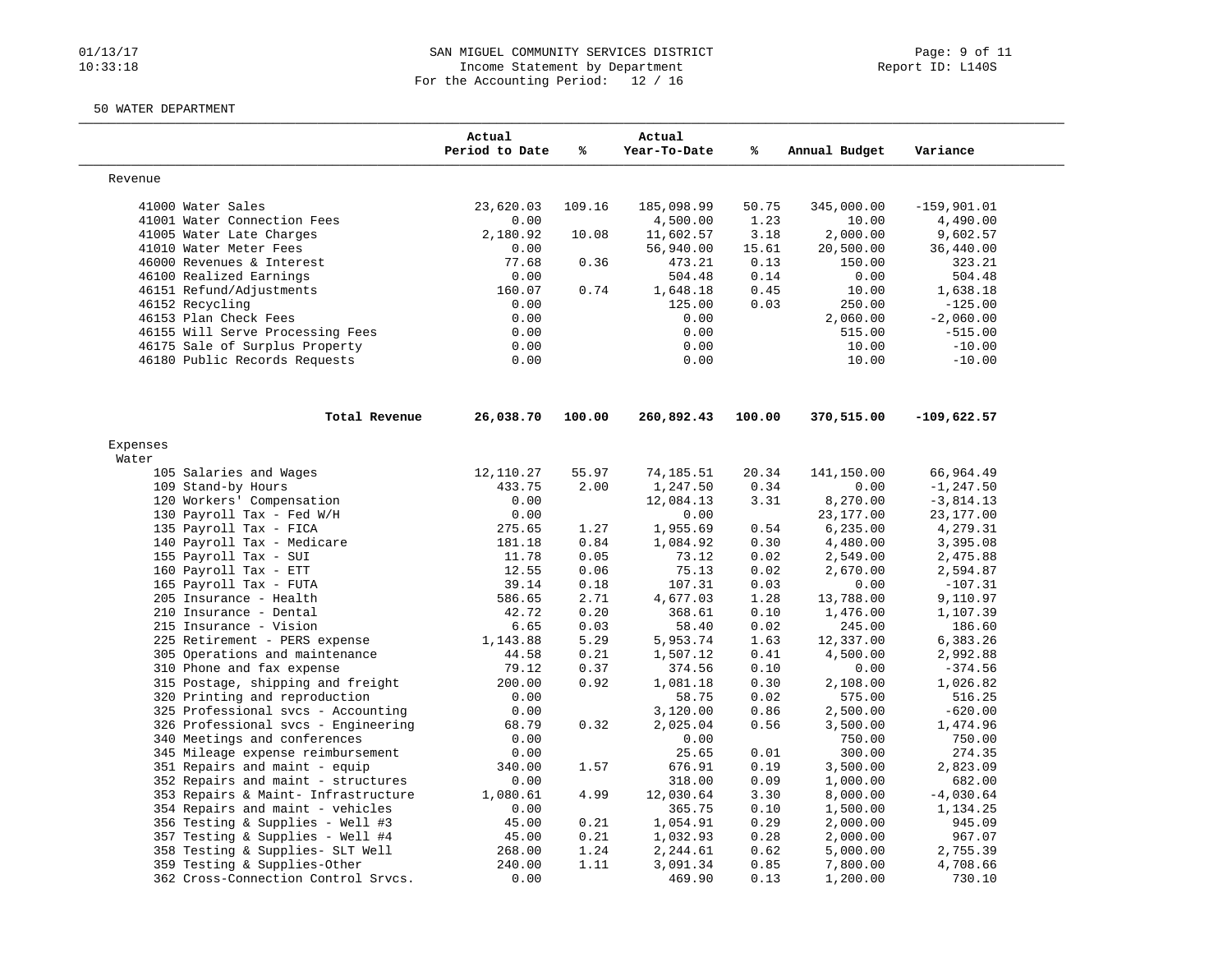## 01/13/17 CAN MIGUEL COMMUNITY SERVICES DISTRICT Page: 10 of 11<br>10:33:18 Income Statement by Department Income Statement by Department For the Accounting Period: 12 / 16

#### 50 WATER DEPARTMENT

|                                    | Actual<br>Period to Date | ℁      | Actual<br>Year-To-Date | ℁        | Annual Budget | Variance      |
|------------------------------------|--------------------------|--------|------------------------|----------|---------------|---------------|
| 380 Utilities - alarm service      | 66.00                    | 0.31   | 396.85                 | 0.11     | 0.00          | $-396.85$     |
| 381 Utilities - electric           | 2,000.43                 | 9.25   | 22, 122. 19            | 6.07     | 31,000.00     | 8,877.81      |
| 382 Utilities - propane            | 0.00                     |        | 0.00                   |          | 350.00        | 350.00        |
| 383 Utilities - trash              | 47.73                    | 0.22   | 286.38                 | 0.08     | 650.00        | 363.62        |
| 385 Dues and subscriptions         | 0.00                     |        | 1,820.40               | 0.50     | 6,875.00      | 5,054.60      |
| 386 Education and training         | 0.00                     |        | 307.50                 | 0.08     | 1,200.00      | 892.50        |
| 387 Education and training:        | 0.00                     |        | 50.00                  | 0.01     | 0.00          | $-50.00$      |
| 393 Advertising and public notices | 0.00                     |        | 98.11                  | 0.03     | 210.00        | 111.89        |
| 400 Supplies                       | 0.00                     |        | 0.00                   |          | 150.00        | 150.00        |
| 410 Office Supplies                | 0.00                     |        | 96.96                  | 0.03     | 750.00        | 653.04        |
| 420 Equipt. & Supplies             | 61.30                    | 0.28   | 23,544.67              | 6.46     | 8,000.00      | $-15, 544.67$ |
| 425 Well #3 Rehab - Capital        | 0.00                     |        | 1,179.20               | 0.32     | 0.00          | $-1, 179.20$  |
| 431 SLT Blending Line - CDBG       | 1,800.00                 | 8.32   | 1,800.00               | 0.49     | 150,000.00    | 148,200.00    |
| 432 Utility Rate Design Study      | 0.00                     |        | 0.00                   |          | 31,200.00     | 31,200.00     |
| 440 Vehicle Replacement Fund       | 0.00                     |        | 0.00                   |          | 3,000.00      | 3,000.00      |
| 459 Scada - Maintenance Fees       | 0.00                     |        | 59,944.30              | 16.44    | 1,000.00      | $-58,944.30$  |
| 470 Communication equipment        | 0.00                     |        | 0.00                   |          | 100.00        | 100.00        |
| 481 Chemicals- Well #3             | 0.00                     |        | 780.90                 | 0.21     | 2,500.00      | 1,719.10      |
| 482 Chemicals-Well #4              | 0.00                     |        | 1,844.66               | 0.51     | 2,500.00      | 655.34        |
| 483 Chemicals-SLT Well             | 0.00                     |        | 344.13                 | 0.09     | 1,550.00      | 1,205.87      |
| 485 Fuel expense                   | 88.58                    | 0.41   | 1,408.71               | 0.39     | 3,200.00      | 1,791.29      |
| 490 Small tools and equipment      | 0.00                     |        | 89.70                  | 0.02     | 800.00        | 710.30        |
| 495 Uniform expense                | 0.00                     |        | 0.00                   |          | 550.00        | 550.00        |
| 500 Capital Outlay                 | 0.00                     |        | 3,651.70               | 1.00     | 0.00          | $-3,651.70$   |
| 516 Water Projects Well 3          | 0.00                     |        | 571.12                 | 0.16     | 0.00          | $-571.12$     |
| 520 Water Main Valves Replacement  | 0.00                     |        | 0.00                   |          | 4,250.00      | 4,250.00      |
| 525 Water meter replacement        | 0.00                     |        | 24,771.63              | 6.79     | 23,000.00     | $-1,771.63$   |
| 535 Water Lines Repairs            | 0.00                     |        | 0.00                   |          | 3,000.00      | 3,000.00      |
| 553 Manholes and Valve Raising     | 0.00                     |        | 0.00                   |          | 1,200.00      | 1,200.00      |
| 605 USDA Loan Payment              | 0.00                     |        | 41,480.59              | 11.37    | 41,000.00     | $-480.59$     |
| 710 County hazmat dues             | 0.00                     |        | 981.00                 | 0.27     | 0.00          | $-981.00$     |
| 715 Licenses, permits and fees     | 20.00                    | 0.09   | 1,061.49               | 0.29     | 7,500.00      | 6,438.51      |
| 805 Refundable Water/Sewer/Hydrant | 298.12                   | 1.38   | 2,923.16               | 0.80     | 200.00        | $-2,723.16$   |
| 905                                | 0.00                     |        | 0.00                   |          | 82,041.00     | 82,041.00     |
| 920 Credit Card Service Fees       | 0.00                     |        | 74.74                  | 0.02     | 0.00          | $-74.74$      |
| 925 Bank service charges           | 0.00                     |        | 998.70                 | 0.27     | 0.00          | $-998.70$     |
| 960 Property tax expense           | 0.00                     |        | 81.26                  | 0.02     | 100.00        | 18.74         |
| Account Total                      | 21,637.48                | 970.49 | 324,058.43             | 480.58   | 670,486.00    | 346,427.57    |
| Transfer Out                       |                          |        |                        |          |               |               |
| 327 Professional svcs - Legal      | 0.00                     |        | 40,666.00              | 11.15    | 0.00          | $-40,666.00$  |
| Account Total                      |                          | 970.49 | 40,666.00              | 491.73   |               | $-40,666.00$  |
| Total Expenses                     | 21,637.48                | 100.00 | 364,724.43             | 100.00   | 670,486.00    | 305,761.57    |
| Net Income (Loss)                  | 4,401.22                 | 20.34  | $-103,832.00$          | $-28.47$ |               |               |